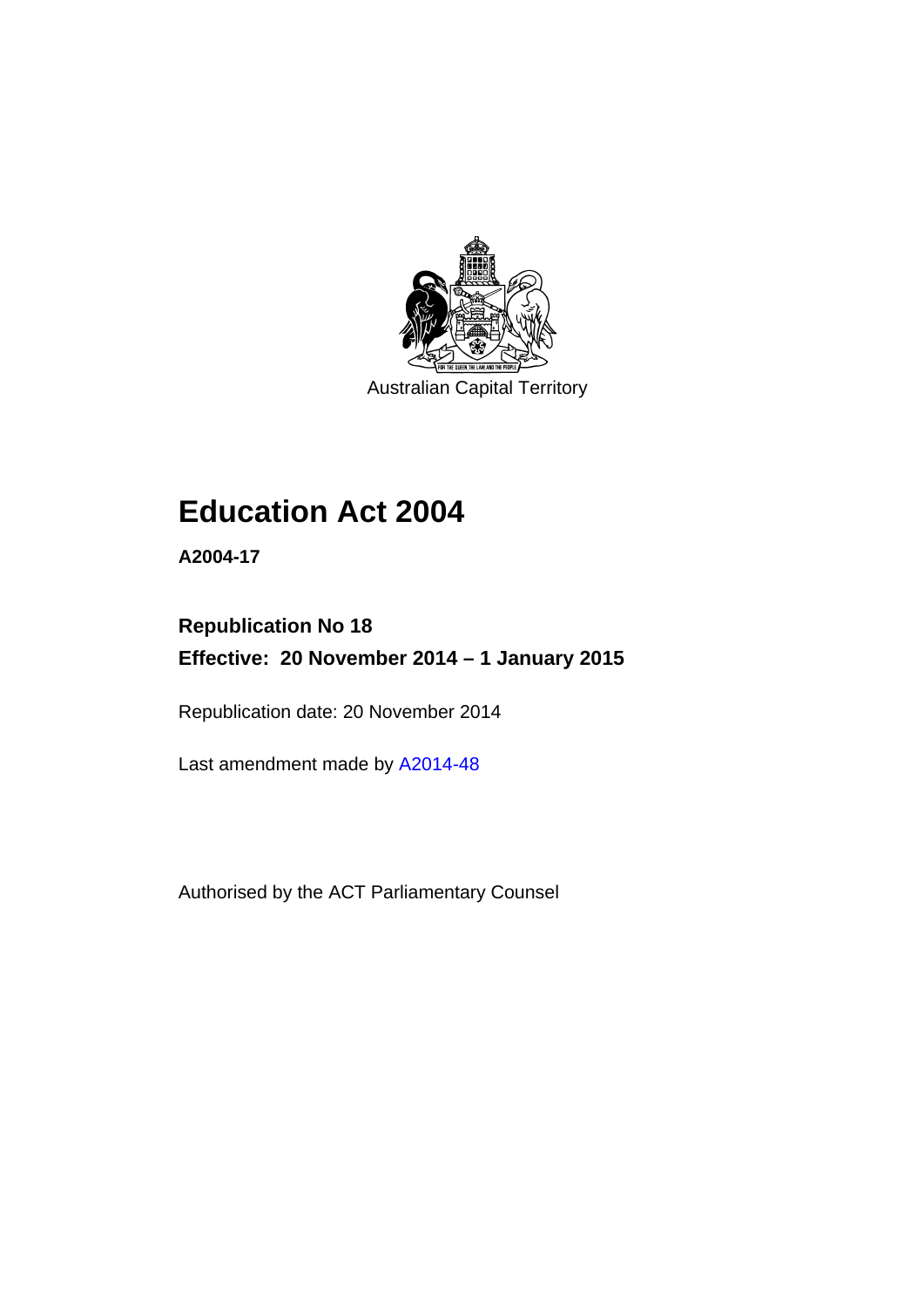### **About this republication**

#### **The republished law**

This is a republication of the *Education Act 2004* (including any amendment made under the *[Legislation Act 2001](http://www.legislation.act.gov.au/a/2001-14)*, part 11.3 (Editorial changes)) as in force on 20 November 2014*.* It also includes any commencement, amendment, repeal or expiry affecting this republished law to 20 November 2014.

The legislation history and amendment history of the republished law are set out in endnotes 3 and 4.

#### **Kinds of republications**

The Parliamentary Counsel's Office prepares 2 kinds of republications of ACT laws (see the ACT legislation register at [www.legislation.act.gov.au](http://www.legislation.act.gov.au/)):

- authorised republications to which the *[Legislation Act 2001](http://www.legislation.act.gov.au/a/2001-14)* applies
- unauthorised republications.

The status of this republication appears on the bottom of each page.

#### **Editorial changes**

The *[Legislation Act 2001](http://www.legislation.act.gov.au/a/2001-14)*, part 11.3 authorises the Parliamentary Counsel to make editorial amendments and other changes of a formal nature when preparing a law for republication. Editorial changes do not change the effect of the law, but have effect as if they had been made by an Act commencing on the republication date (see *[Legislation Act 2001](http://www.legislation.act.gov.au/a/2001-14)*, s 115 and s 117). The changes are made if the Parliamentary Counsel considers they are desirable to bring the law into line, or more closely into line, with current legislative drafting practice.

This republication includes amendments made under part 11.3 (see endnote 1).

#### **Uncommenced provisions and amendments**

If a provision of the republished law has not commenced, the symbol  $\mathbf{U}$  appears immediately before the provision heading. Any uncommenced amendments that affect this republished law are accessible on the ACT legislation register [\(www.legislation.act.gov.au\)](http://www.legislation.act.gov.au/). For more information, see the home page for this law on the register.

#### **Modifications**

If a provision of the republished law is affected by a current modification, the symbol  $\mathbf{M}$ appears immediately before the provision heading. The text of the modifying provision appears in the endnotes. For the legal status of modifications, see the *[Legislation Act 2001](http://www.legislation.act.gov.au/a/2001-14)*, section 95.

#### **Penalties**

At the republication date, the value of a penalty unit for an offence against this law is \$150 for an individual and \$750 for a corporation (see *[Legislation Act 2001](http://www.legislation.act.gov.au/a/2001-14)*, s 133).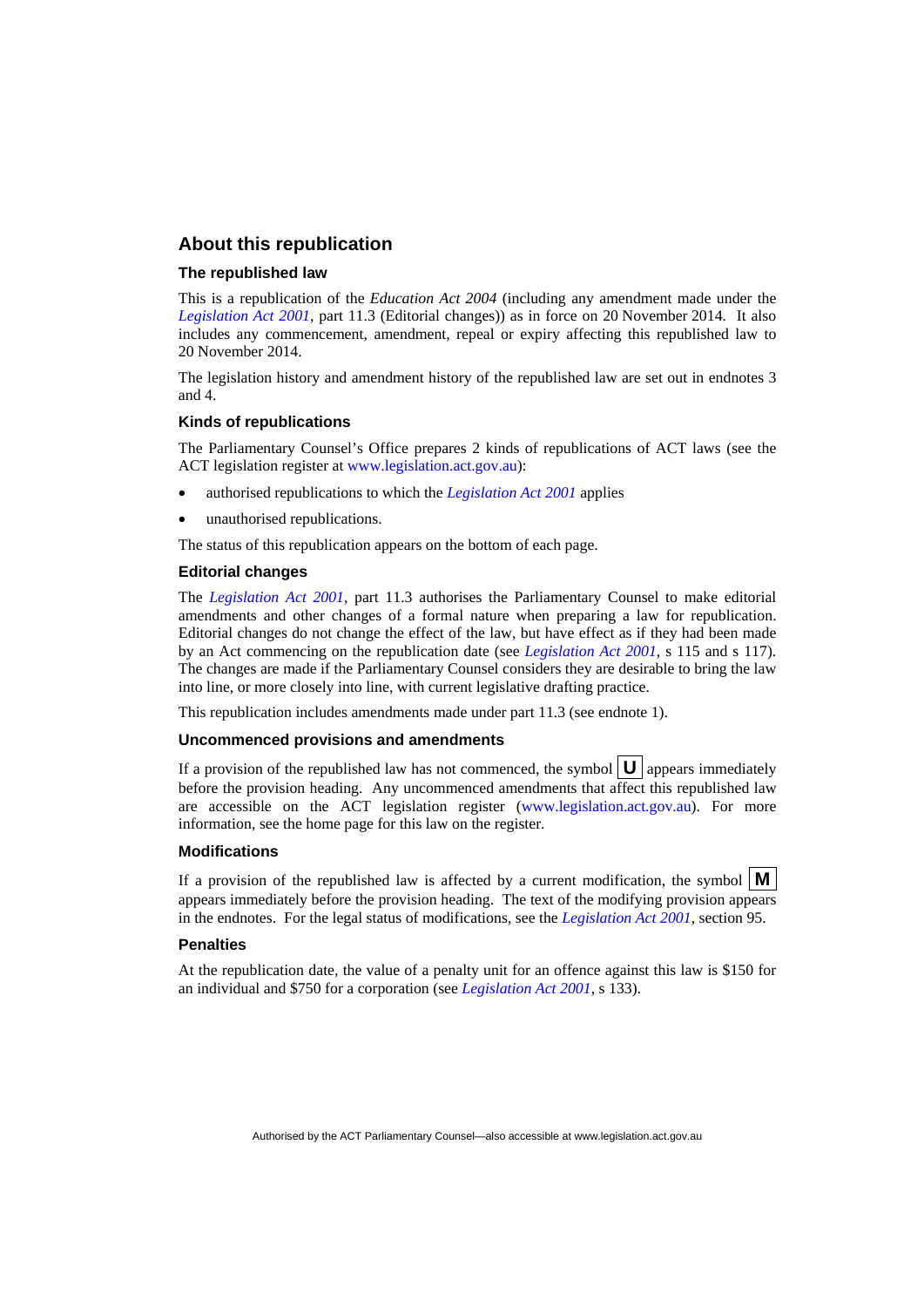

# **Education Act 2004**

# **Contents**

#### Page

# **[Chapter 1](#page-13-0) General**

| <b>Part 1.1</b> | <b>Preliminary</b>                                    |                       |
|-----------------|-------------------------------------------------------|-----------------------|
|                 | Name of Act                                           | 2                     |
| 3               | Dictionary                                            | $\mathbf{2}^{\prime}$ |
| 4               | <b>Notes</b>                                          | $\overline{2}$        |
| 5               | Offences against Act-application of Criminal Code etc | 3                     |
| 6               | Meaning of <i>parent</i> and <i>carer</i>             | 3                     |
| <b>Part 1.2</b> | <b>General principles and objects</b>                 |                       |
|                 | General principles of Act                             | 4                     |
| 8               | Main objects of Act                                   | 5                     |

| R18      |  |
|----------|--|
| 20/11/14 |  |

contents 1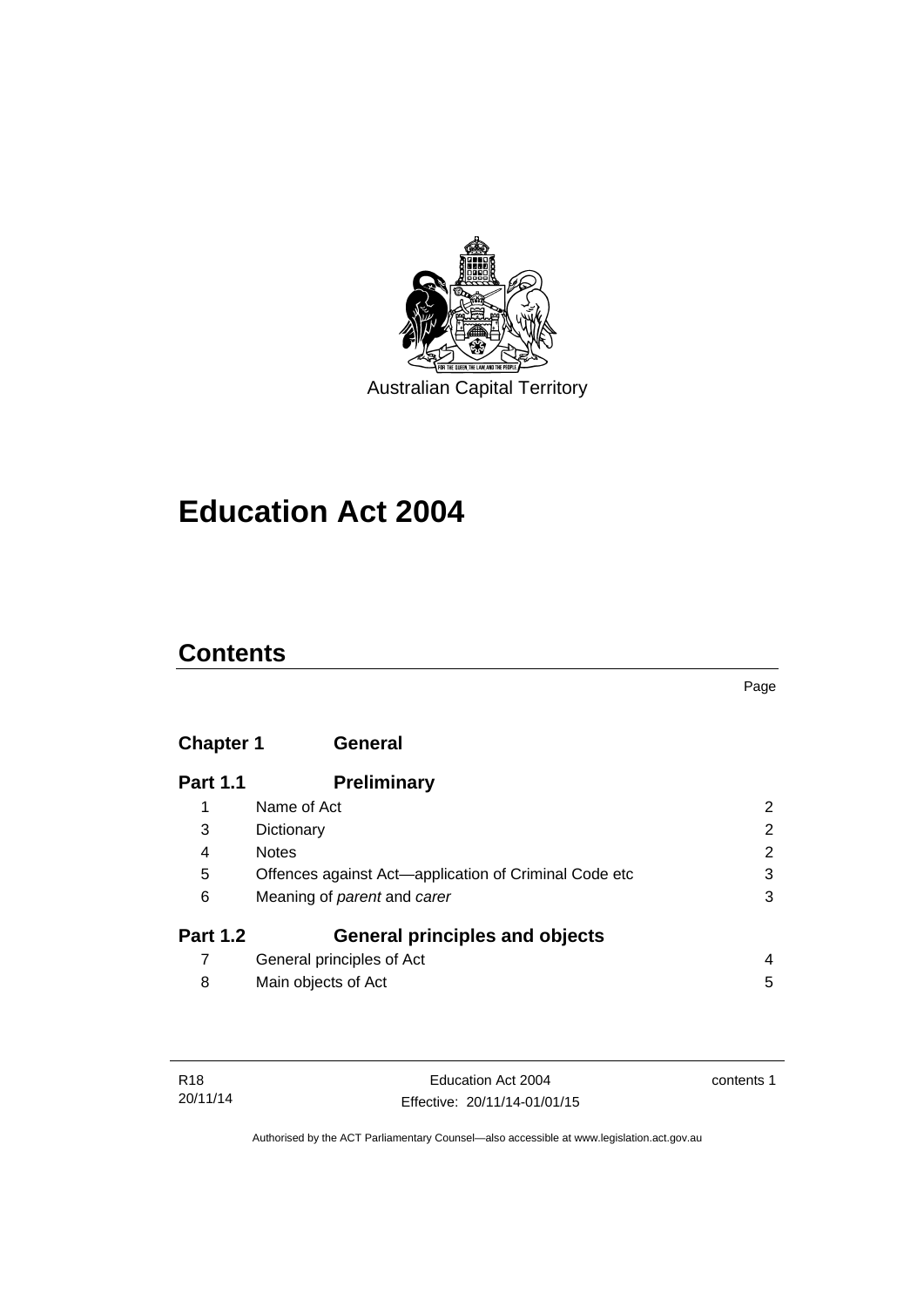| <b>Chapter 2</b> | <b>Compulsory education</b>                                                 | Page            |
|------------------|-----------------------------------------------------------------------------|-----------------|
| <b>Part 2.1</b>  | Preliminary-ch 2                                                            |                 |
| 9                | Meaning of compulsory education age-ch 2                                    | 7               |
| 9A               | Meaning of education course and education provider-Act                      | 7               |
| 9Β               | Meaning of completes year 10-Act                                            | 8               |
| 9C               | Meaning of completes year 12-Act                                            | 9               |
| 9D               | Guidelines-certain director-general functions                               | 10              |
| <b>Part 2.2</b>  | <b>Compulsory education requirements</b>                                    |                 |
| Division 2.2.1   | Enrolment, registration and attendance requirements                         |                 |
| 10               | Child of compulsory education age-enrolment and registration<br>requirement | 11              |
| 10A              | Child of compulsory education age-school attendance requirement             | 12              |
| Division 2.2.2   | <b>Participation requirement</b>                                            |                 |
| 10B              | Meaning of <i>participates</i> in education course-div 2.2.2                | 13              |
| 10C              | Meaning of full-time participation in education course-div 2.2.2            | 14              |
| 10D              | Child of compulsory education age-participation requirement                 | 15              |
| 11               | Participation requirement-absence                                           | 15              |
| 11A              | Participation requirement-suspension                                        | 16              |
| 11B              | Participation requirement-exclusion                                         | 16              |
| Division 2.2.3   | <b>Information requirement</b>                                              |                 |
| 11C              | Giving information notice                                                   | 17              |
| 11D              | Contents of information notice                                              | 17              |
| <b>11E</b>       | Extension of time for compliance with information notice                    | 18              |
| 11F              | Revocation of information notice on compliance                              | 18              |
| <b>Part 2.3</b>  | <b>Exemption certificates</b>                                               |                 |
| 11G              | Meaning of full-time participation requirement-pt 2.3                       | 19              |
| 11H              | Exemption certificate-application                                           | 19              |
| 12               | Exemption certificate—requirement for further information                   | 20              |
| 12A              | Exemption certificate-issue                                                 | 20              |
| 12B              | Exemption certificate-form                                                  | 21              |
| 12C              | Exemption certificate-conditions                                            | 22              |
| 12D              | Exemption certificate-duration                                              | 22              |
| contents 2       | Education Act 2004                                                          | R <sub>18</sub> |
|                  | Effective: 20/11/14-01/01/15                                                | 20/11/14        |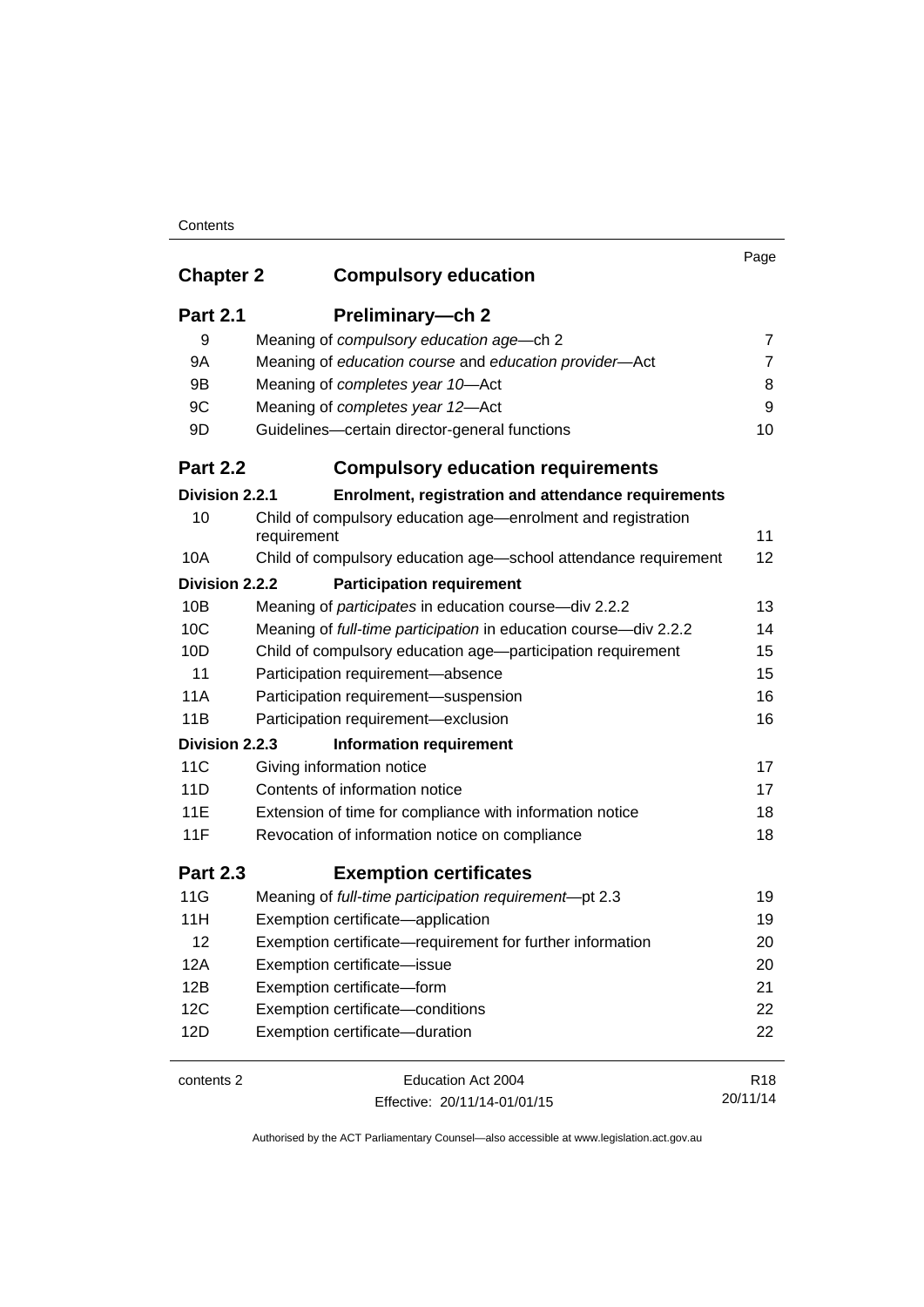| 13              | Exemption certificate-revocation                                                   | Page<br>22 |
|-----------------|------------------------------------------------------------------------------------|------------|
| <b>Part 2.4</b> | After year 10—training and employment<br>alternatives                              |            |
| Division 2.4.1  | Definitions-pt 2.4                                                                 |            |
| 13A             | Meaning of training alternative and training alternative provider-Act              | 23         |
| 13B             | Meaning of employment alternative-Act                                              | 24         |
| 13C             | Meaning of full-time participation in training or employment<br>alternative-pt 2.4 | 24         |
| Division 2.4.2  | Approval to participate in training and employment<br>alternatives                 |            |
| 13D             | Approval statement-application                                                     | 25         |
| 14              | Approval statement-requirement for further information                             | 26         |
| 14A             | Approval statement-issue                                                           | 26         |
| 14B             | Approval statement-form                                                            | 27         |
| 14C             | Approval statement-conditions                                                      | 28         |
| 14D             | Approval statement-compliance requirement                                          | 29         |
| 15              | Approval statement-duration                                                        | 30         |
| 15A             | Approval statement-revocation                                                      | 30         |
| 15B             | Return to education while approval statement in force                              | 30         |
| Division 2.4.3  | Training and employment alternatives-deemed<br>participation                       |            |
| 15C             | Training and employment alternatives-absence                                       | 30         |
| 15D             | Training alternative-suspension                                                    | 31         |
| 16              | Training alternative-exclusion                                                     | 31         |
| 16A             | Employment alternative-termination                                                 | 32         |
| <b>Part 2.5</b> | <b>Compliance notices</b>                                                          |            |
| 16B             | Giving compliance notice                                                           | 33         |
| 16C             | Contents of compliance notice                                                      | 33         |
| 16D             | Extension of time for compliance with compliance notice                            | 34         |
| 17              | Revocation of compliance notice on compliance                                      | 34         |
| <b>Part 2.6</b> | Offences-parents                                                                   |            |
| 17A             | Contravention of information and compliance notices                                | 35         |
| R <sub>18</sub> | Education Act 2004                                                                 | contents 3 |
| 20/11/14        | Effective: 20/11/14-01/01/15                                                       |            |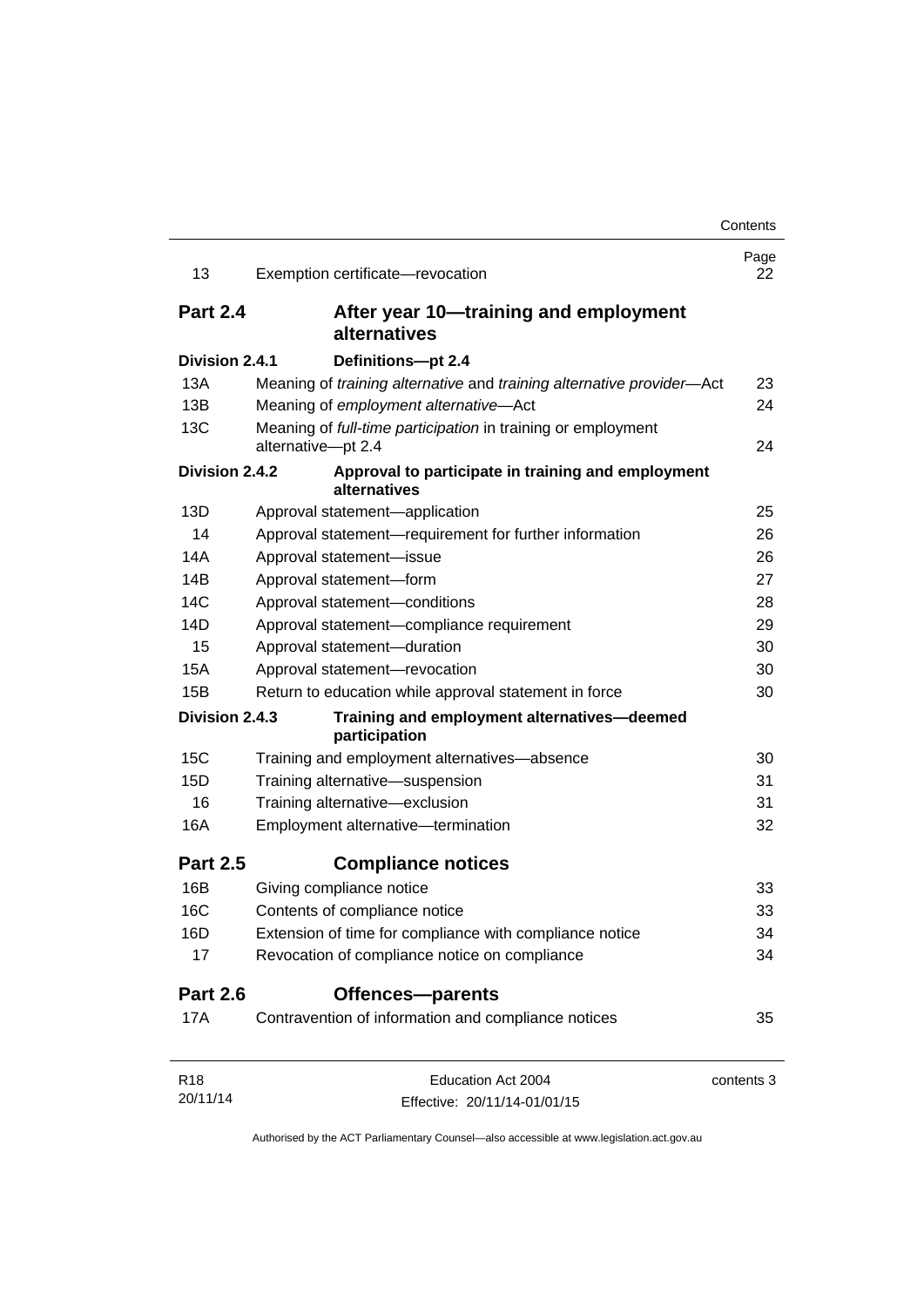| <b>Chapter 3</b> | <b>Government schools</b>                                                     | Page |
|------------------|-------------------------------------------------------------------------------|------|
| <b>Part 3.1</b>  | General                                                                       |      |
| 18               | Principles on which ch 3 based                                                | 36   |
| <b>Part 3.2</b>  | <b>Establishment and operation of government</b><br>schools                   |      |
| 20               | Establishing government schools etc                                           | 38   |
| 20A              | Independent committee                                                         | 41   |
| 20 <sub>B</sub>  | Impacts of closing or amalgamating schools                                    | 42   |
| 21               | Operation of government schools                                               | 44   |
| 22               | Investigation of complaints-government schools                                | 45   |
| 23               | Review of government school system                                            | 45   |
| 24               | Review of operation of government schools                                     | 45   |
| 25               | Reporting to parents-government schools                                       | 46   |
| 26               | Education to be free                                                          | 46   |
| 27               | Voluntary financial contributions                                             | 47   |
| 28               | Secular education                                                             | 47   |
| 29               | Religious education                                                           | 48   |
| 30               | Curriculum                                                                    | 48   |
| 31               | Approved educational courses for students at government schools               | 48   |
| <b>Part 3.3</b>  | Attendance at government schools                                              |      |
| 32               | Keeping of register of enrolments and attendances for government<br>schools   | 50   |
| 33               | Keeping records of enrolment and attendances for government<br>schools        | 50   |
| 34               | Inspection of register of enrolment and attendances for government<br>schools | 51   |
| 35               | Procedures to encourage school attendance at government schools               | 52   |
| 36               | Suspension, exclusion or transfer of student by director-general              | 52   |
| <b>Part 3.4</b>  | <b>School boards of government schools</b>                                    |      |
| Division 3.4.1   | Interpretation                                                                |      |
| 37               | Definitions for pt 3.4                                                        | 56   |

contents 4 Education Act 2004 Effective: 20/11/14-01/01/15 20/11/14

Authorised by the ACT Parliamentary Counsel—also accessible at www.legislation.act.gov.au

R18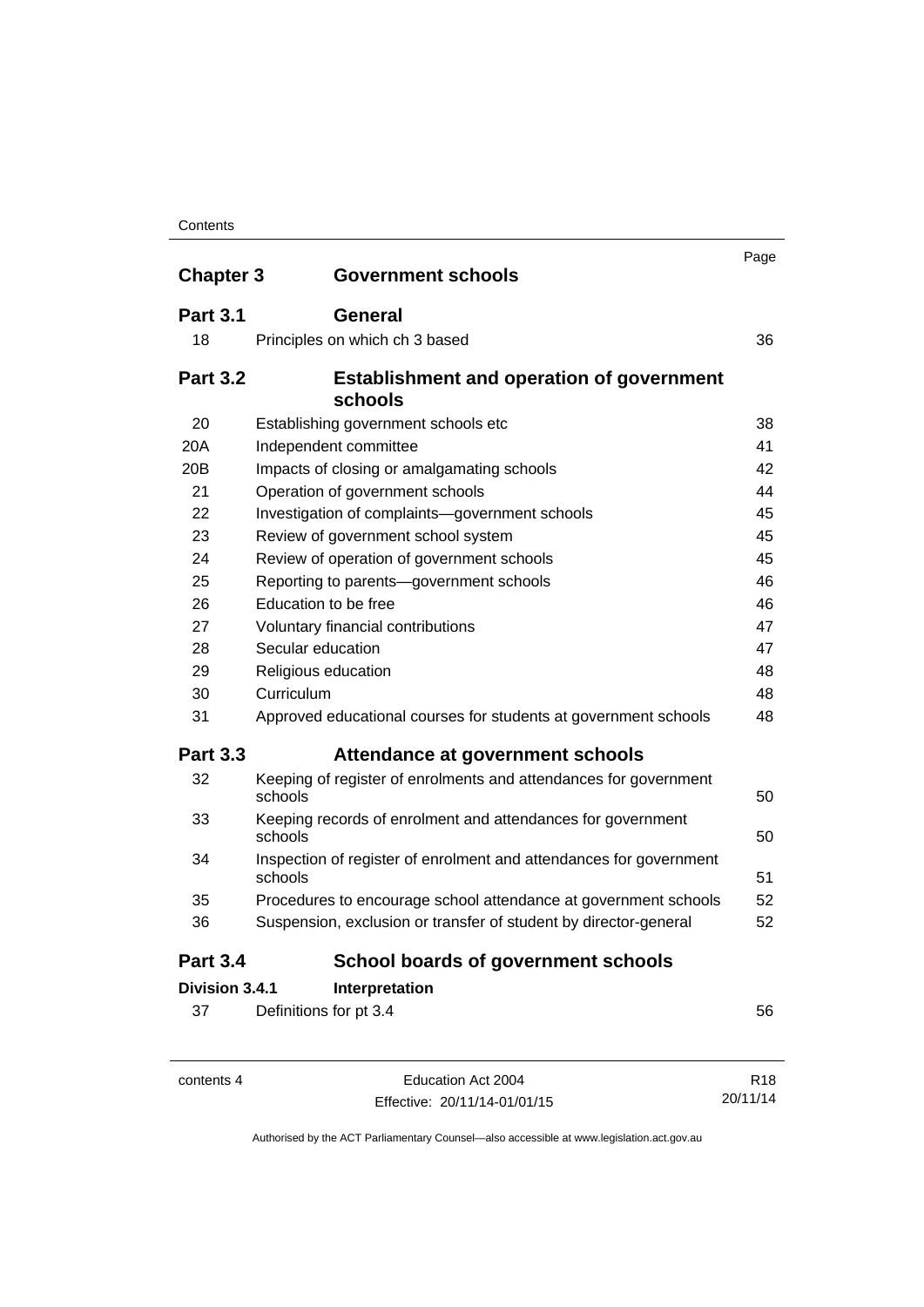|                 |                                                                                                           | Contents   |
|-----------------|-----------------------------------------------------------------------------------------------------------|------------|
|                 |                                                                                                           | Page       |
| Division 3.4.2  | <b>Establishment and membership</b>                                                                       |            |
| 38              | Establishment of school boards                                                                            | 57         |
| 39              | Functions of school boards etc                                                                            | 57         |
| 40              | Declaration of parents and citizens associations in certain<br>circumstances                              | 58         |
| 41              | Composition of school boards generally                                                                    | 59         |
| 42              | Composition of school boards of small schools                                                             | 61         |
| 43              | Composition of school boards of school-related institutions and other<br>schools in special circumstances | 62         |
| 44              | Ending of appointment of members of school board                                                          | 64         |
| 45              | Chairperson and deputy chairperson of school boards                                                       | 64         |
| 46              | School boards to take part in selection of school principals                                              | 65         |
| Division 3.4.3  | Proceedings of school boards                                                                              |            |
| 47              | Time and place of meetings of school boards                                                               | 65         |
| 48              | Procedures governing proceedings of school boards                                                         | 66         |
| 49              | Disclosure of interests by members of school boards                                                       | 67         |
| 49A             | Protection of members of school boards                                                                    | 68         |
| Division 3.4.4  | <b>Financial matters</b>                                                                                  |            |
| 50              | School boards to approve budgets                                                                          | 68         |
| 51              | Application of money of school                                                                            | 69         |
| 52              | School boards to approve financial statement and report                                                   | 69         |
| 53              | School boards to make available summaries of budget and annual<br>report                                  | 70         |
| <b>Part 3.5</b> | <b>Government Schools Education Council</b>                                                               |            |
| Division 3.5.1  | <b>Establishment and membership</b>                                                                       |            |
| 54              | Establishment of council (government)                                                                     | 71         |
| 55              | Functions of council (government)                                                                         | 71         |
| 56              | Membership of council (government)                                                                        | 71         |
| 57              | Appointed members of council (government)                                                                 | 71         |
| 58              | Deputy chairperson of council (government)                                                                | 73         |
| 59              | Term of appointment to council (government)                                                               | 73         |
| 60              | Ending of appointment to council (government)                                                             | 73         |
| 61              | Conditions of appointment generally of appointed members                                                  | 74         |
| 62              | Arrangements for staff                                                                                    | 74         |
| R <sub>18</sub> | Education Act 2004                                                                                        | contents 5 |
| 20/11/14        | Effective: 20/11/14-01/01/15                                                                              |            |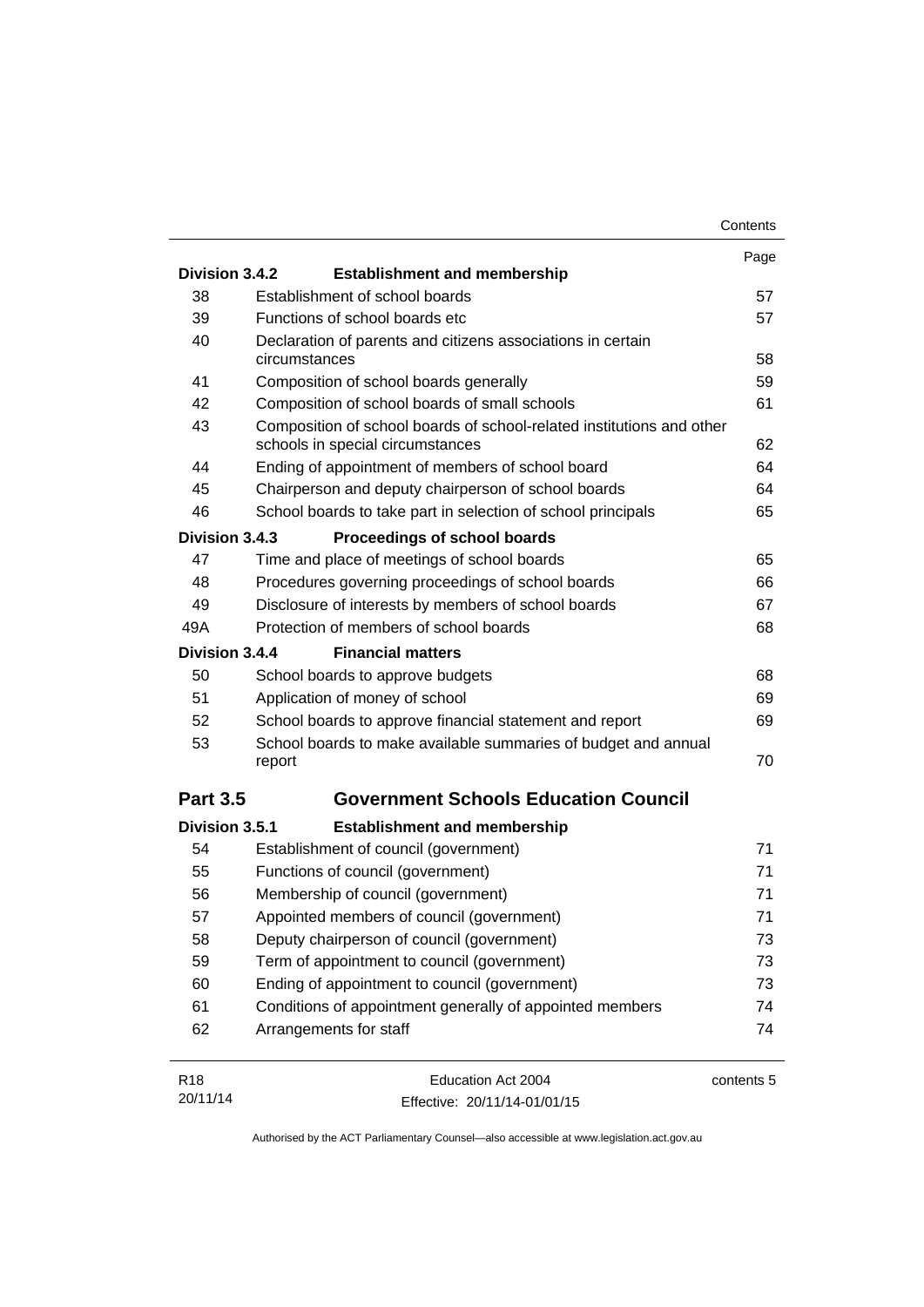|                 |                 |                                                            | Page |
|-----------------|-----------------|------------------------------------------------------------|------|
| Division 3.5.2  |                 | Proceedings of council (government)                        |      |
| 63              |                 | Time and place of meetings of council (government)         | 74   |
| 64              |                 | Procedures governing proceedings of council (government)   | 75   |
| 65              |                 | Disclosure of interests by members of council (government) | 76   |
| Division 3.5.3  |                 | Other provisions relating to council (government)          |      |
| 66              |                 | Minister to seek advice                                    | 77   |
| 66A             |                 | Minister to present advice of council (government)         | 77   |
| <b>Part 3.6</b> |                 | <b>Other provisions</b>                                    |      |
| Division 3.6.1  |                 | Authorised persons (government)                            |      |
| 67              |                 | Appointment of authorised persons (government)             | 78   |
| 68              |                 | Identity cards for authorised persons (government)         | 79   |
| Division 3.6.2  |                 | Inspection powers for government schools                   |      |
| 69              |                 | Power not to be exercised before identity card shown etc.  | 79   |
| 70              |                 | Entry to government schools                                | 80   |
| 71              | Powers on entry |                                                            | 80   |

# **Chapter 4 [Non-government schools](#page-92-0)**

| 74              | Meaning of school in ch 4                                                                               | 81 |
|-----------------|---------------------------------------------------------------------------------------------------------|----|
| 75              | Principles on which ch 4 based                                                                          | 81 |
| 77              | Registrar                                                                                               | 82 |
| 78              | Functions of registrar                                                                                  | 82 |
| 79              | Register of non-government schools                                                                      | 82 |
| 80              | Availability of information about operation of non-government schools<br>and their educational programs | 82 |
| 81              | Approved educational courses for students at non-government schools                                     | 83 |
| <b>Part 4.2</b> | <b>Registration-non-government schools</b>                                                              |    |
| 82              | Schools to be registered                                                                                | 84 |
| 83              | Applications for in-principle approval for proposed registration                                        | 84 |
| 84              | Deciding in-principle applications                                                                      | 85 |
| 85              | Application for provisional registration                                                                | 87 |
|                 |                                                                                                         |    |

| contents 6 | Education Act 2004           | R <sub>18</sub> |
|------------|------------------------------|-----------------|
|            | Effective: 20/11/14-01/01/15 | 20/11/14        |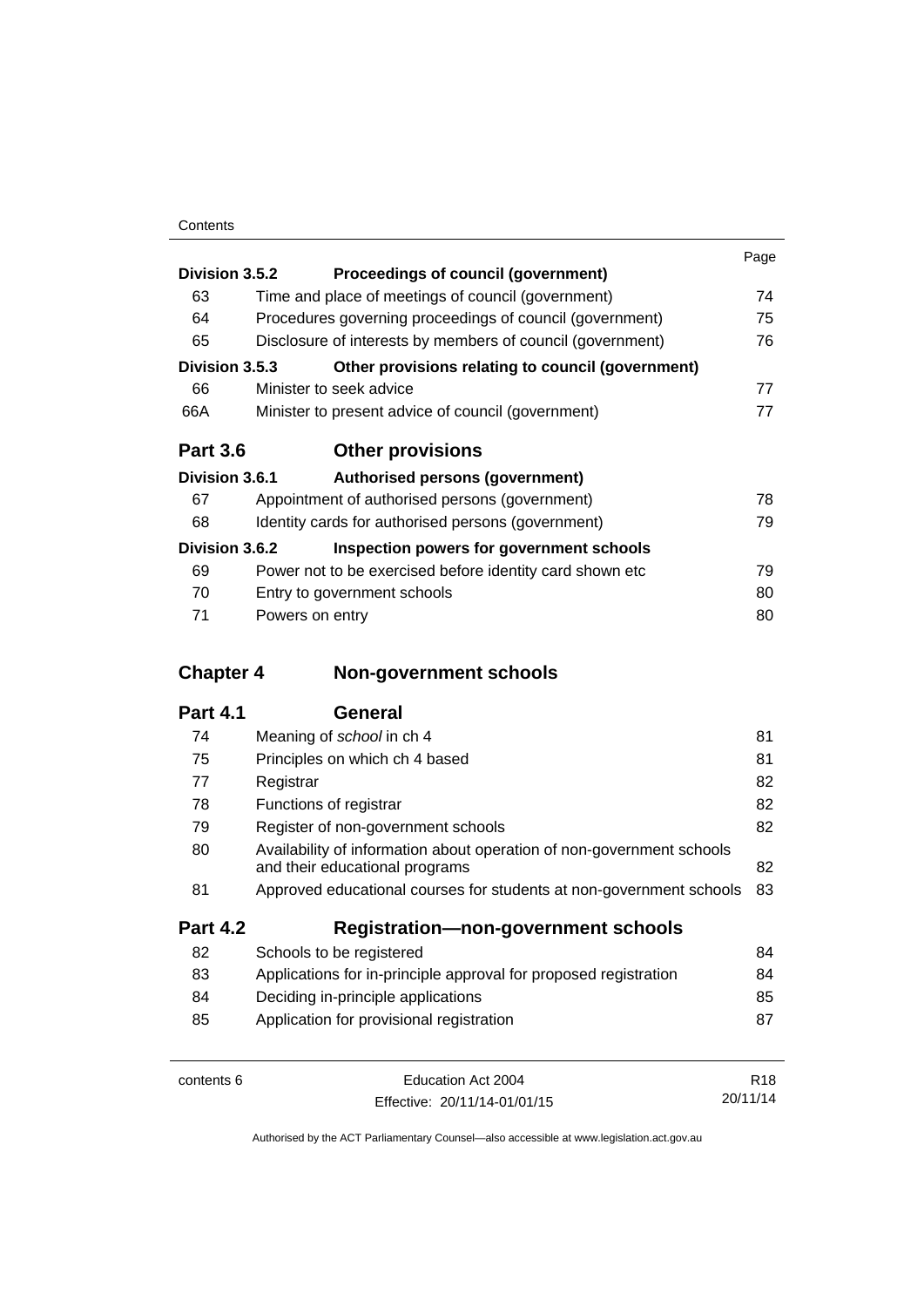| 86              | Provisional registration                                                           | Page<br>88 |
|-----------------|------------------------------------------------------------------------------------|------------|
| 87              | Application for registration                                                       | 90         |
| 88              | Registration                                                                       | 90         |
| 88A             | Application for registration at additional campus                                  | 92         |
| 88B             | Registration at additional campus                                                  | 93         |
| 89              | Application for registration at additional educational levels                      | 95         |
| 90              | Registration at additional educational levels                                      | 96         |
| 91              | Conditions of provisional registration or registration                             | 98         |
| 92              | Certificate of provisional registration or registration                            | 98         |
| 93              | Period of provisional registration and registration                                | 99         |
| 94              | Investigation of complaints-non-government schools                                 | 100        |
| 95              | Cancellation of provisional registration or registration                           | 100        |
| 96              | Application for renewal of registration                                            | 101        |
| 97              | Renewal of registration                                                            | 102        |
| 98              | Inspection of panel reports for school registration etc                            | 103        |
| <b>Part 4.3</b> | Attendance at non-government schools                                               |            |
| 99              | Keeping of register of enrolments and attendances for non-<br>government schools   | 105        |
| 100             | Keeping records of enrolment and attendances for non-government<br>schools         | 105        |
| 101             | Inspection of register of enrolment and attendances for non-<br>government schools | 106        |
| 102             | Procedures to encourage attendance at non-government schools                       | 107        |
| 103             | Reporting to parents-non-government schools                                        | 107        |
| 104             | Suspension, transfer or exclusion of students-Catholic systemic<br>schools         | 107        |
| 105             | Suspension or exclusion of students-other non-government schools                   | 110        |
| <b>Part 4.4</b> | <b>Non-government Schools Education Council</b>                                    |            |
| Division 4.4.1  | <b>Establishment and membership</b>                                                |            |
| 106             | Establishment of council (non-government)                                          | 113        |
| 107             | Functions of council (non-government)                                              | 113        |
| 108             | Membership of council (non-government)                                             | 113        |
| 109             | Members of council (non-government)                                                | 114        |
| 110             | Deputy chairperson of council (non-government)                                     | 114        |
| R <sub>18</sub> | Education Act 2004                                                                 | contents 7 |
| 20/11/14        | Effective: 20/11/14-01/01/15                                                       |            |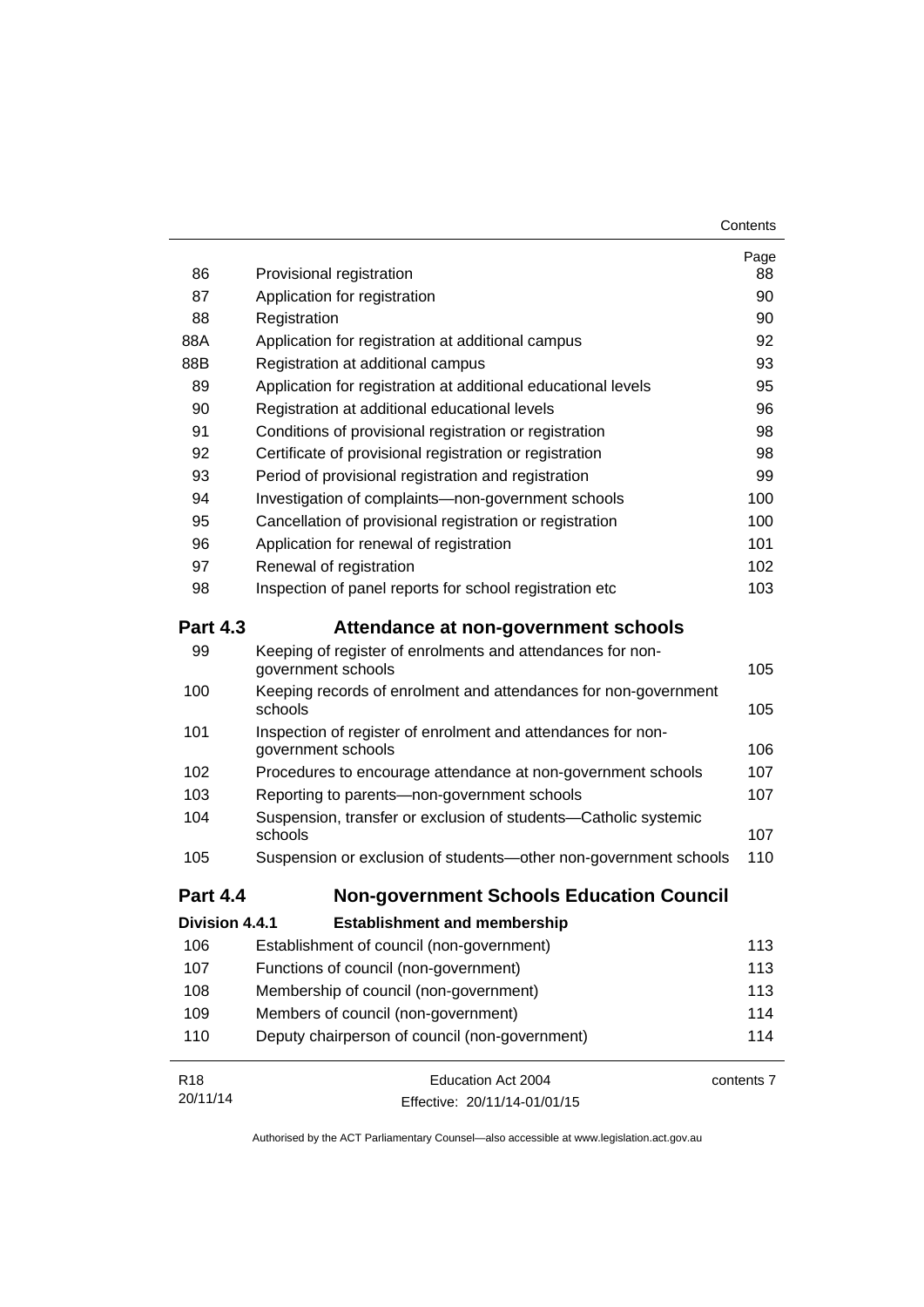|                  |                                                                            | Page            |
|------------------|----------------------------------------------------------------------------|-----------------|
| 111              | Term of appointment to council (non-government)                            | 115             |
| 112              | Ending of appointment to council (non-government)                          | 115             |
| 113              | Conditions of appointment generally of council (non-government)<br>members | 115             |
| 114              | Arrangements for staff                                                     | 116             |
| Division 4.4.2   | Proceedings of council (non-government)                                    |                 |
| 115              | Time and place of meetings of council (non-government)                     | 116             |
| 116              | Proceedings of council (non-government)                                    | 116             |
| 117              | Disclosure of interests by members of council (non-government)             | 116             |
| Division 4.4.3   | Other provisions relating to council (non-government)                      |                 |
| 118              | Minister to seek advice                                                    | 117             |
| 118A             | Minister to present advice of council (non-government)                     | 118             |
| <b>Part 4.5</b>  | <b>Other provisions</b>                                                    |                 |
| Division 4.5.1   | Authorised persons (non-government)                                        |                 |
| 119              | Appointment of authorised persons (non-government)                         | 119             |
| 120              | Identity cards for authorised persons (non-government)                     | 120             |
| Division 4.5.2   | Inspection powers for non-government schools                               |                 |
| 121              | Power not to be exercised before identity card shown etc                   | 120             |
| 122              | Entry to non-government schools for inspections                            | 121             |
| 123              | Entry to non-government schools with consent                               | 121             |
| 124              | Consent to entry                                                           | 121             |
| 125              | Powers on entry                                                            | 122             |
| <b>Chapter 5</b> | <b>Home education</b>                                                      |                 |
| <b>Part 5.1</b>  | General                                                                    |                 |
| 128              | Principles on which ch 5 based                                             | 123             |
| <b>Part 5.2</b>  | <b>Registration-home education</b>                                         |                 |
| 129              | Meaning of home education                                                  | 124             |
| 130              | Provisional registration for home education                                | 124             |
| 131              | Registration for home education                                            | 124             |
| 132              | Conditions of registration for home education                              | 125             |
| contents 8       | Education Act 2004                                                         | R <sub>18</sub> |

Effective: 20/11/14-01/01/15

20/11/14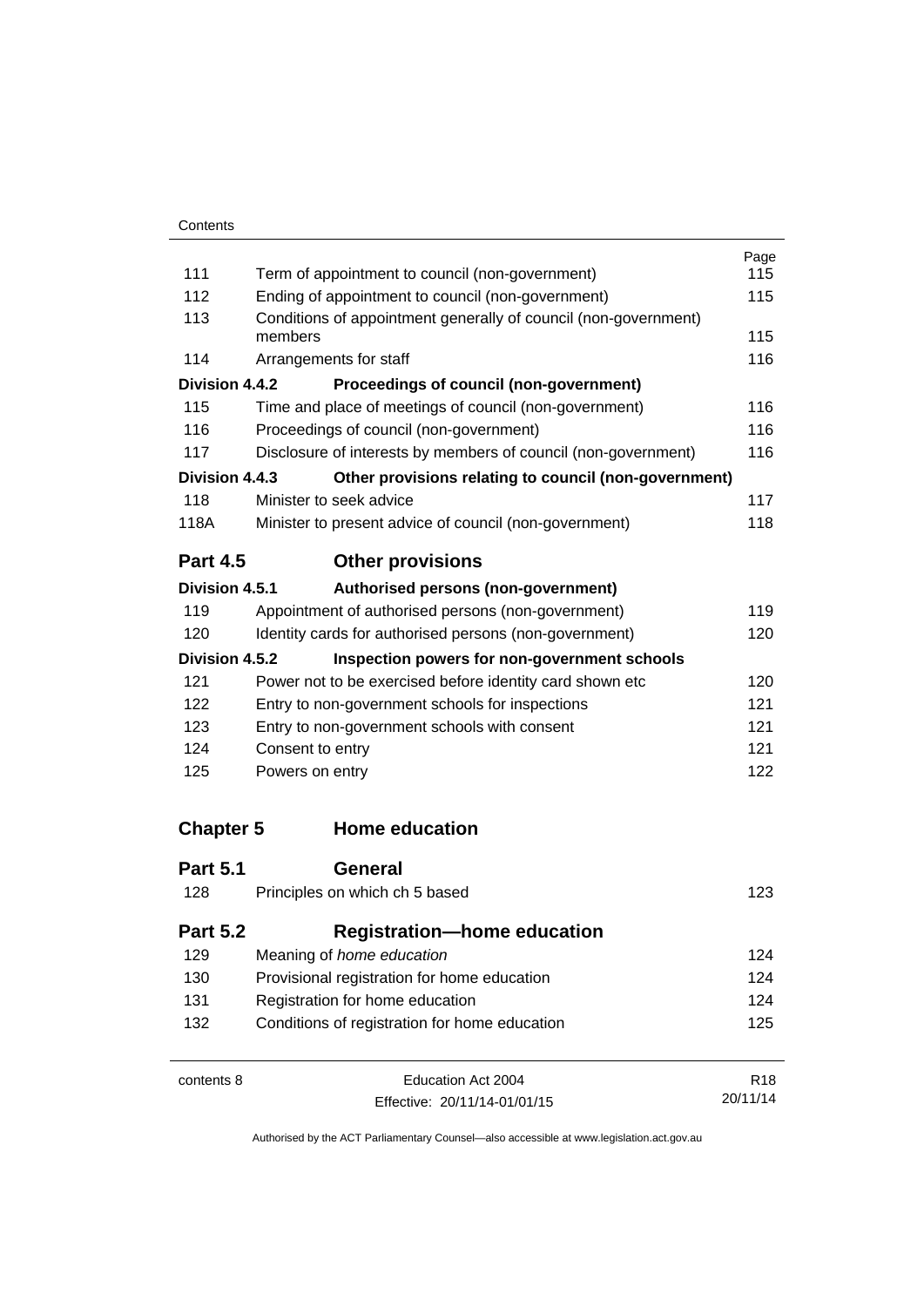|     |                                                 | Page |
|-----|-------------------------------------------------|------|
| 133 | Registration of child                           | 125  |
| 134 | Period of registration                          | 126  |
| 135 | Cancellation of registration for home education | 126  |
| 136 | Certificate of registration for home education  | 127  |
| 137 | Renewal of registration for home education      | 127  |
| 138 | Home education reports                          | 128  |
| 139 | Home education register                         | 128  |

## **Chapter 6 [Miscellaneous](#page-140-0)**

| <b>Part 6.1</b> | <b>Notification and review of decisions</b>                                                            |     |
|-----------------|--------------------------------------------------------------------------------------------------------|-----|
| 140             | Definitions-pt 6.1                                                                                     | 129 |
| 141             | Internal review notices                                                                                | 130 |
| 142             | Applications for internal review                                                                       | 130 |
| 143             | Applications not stay reviewable decisions                                                             | 131 |
| 144             | Internal review                                                                                        | 131 |
| 145             | Reviewable decision notices                                                                            | 131 |
| 145A            | Applications to ACAT                                                                                   | 132 |
| <b>Part 6.2</b> | <b>Other provisions</b>                                                                                |     |
| 146A            | Student transfer register                                                                              | 133 |
| 147             | Offences on school premises                                                                            | 133 |
| 148             | Obligations on parents                                                                                 | 134 |
| 149             | Notification of parents                                                                                | 134 |
| 150             | Minister may grant scholarships etc                                                                    | 134 |
| 151             | Gifts and donations                                                                                    | 135 |
| 152             | <b>Education trust fund</b>                                                                            | 135 |
| 153             | Notices of intention under former education Act to conduct schools at<br>additional educational levels | 136 |
| 153A            | Evidence—certificate signed by principal etc                                                           | 137 |
| 154             | Approved forms                                                                                         | 138 |
| 155             | Regulation-making power                                                                                | 139 |

contents 9

**Contents**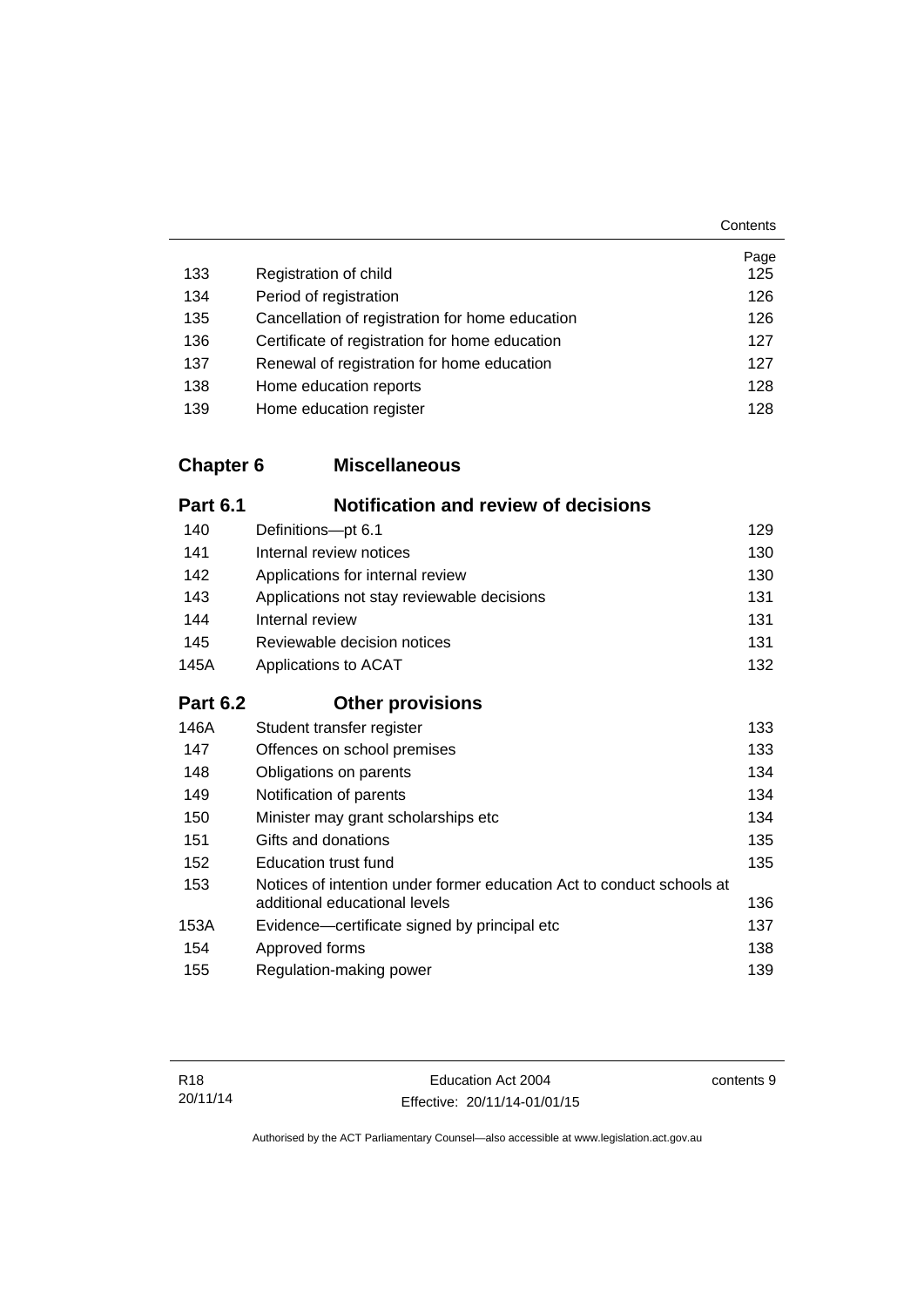| <b>Schedule 1</b><br><b>Reviewable decisions</b> | Page<br>140 |
|--------------------------------------------------|-------------|
| <b>Dictionary</b>                                | 145         |
| <b>Endnotes</b>                                  |             |
| About the endnotes                               | 153         |
| Abbreviation key                                 | 153         |
| Legislation history                              | 154         |
| Amendment history                                | 157         |
| Earlier republications                           | 171         |
| Expired transitional or validating provisions    | 172         |
|                                                  |             |

contents 10 Education Act 2004 Effective: 20/11/14-01/01/15

R18 20/11/14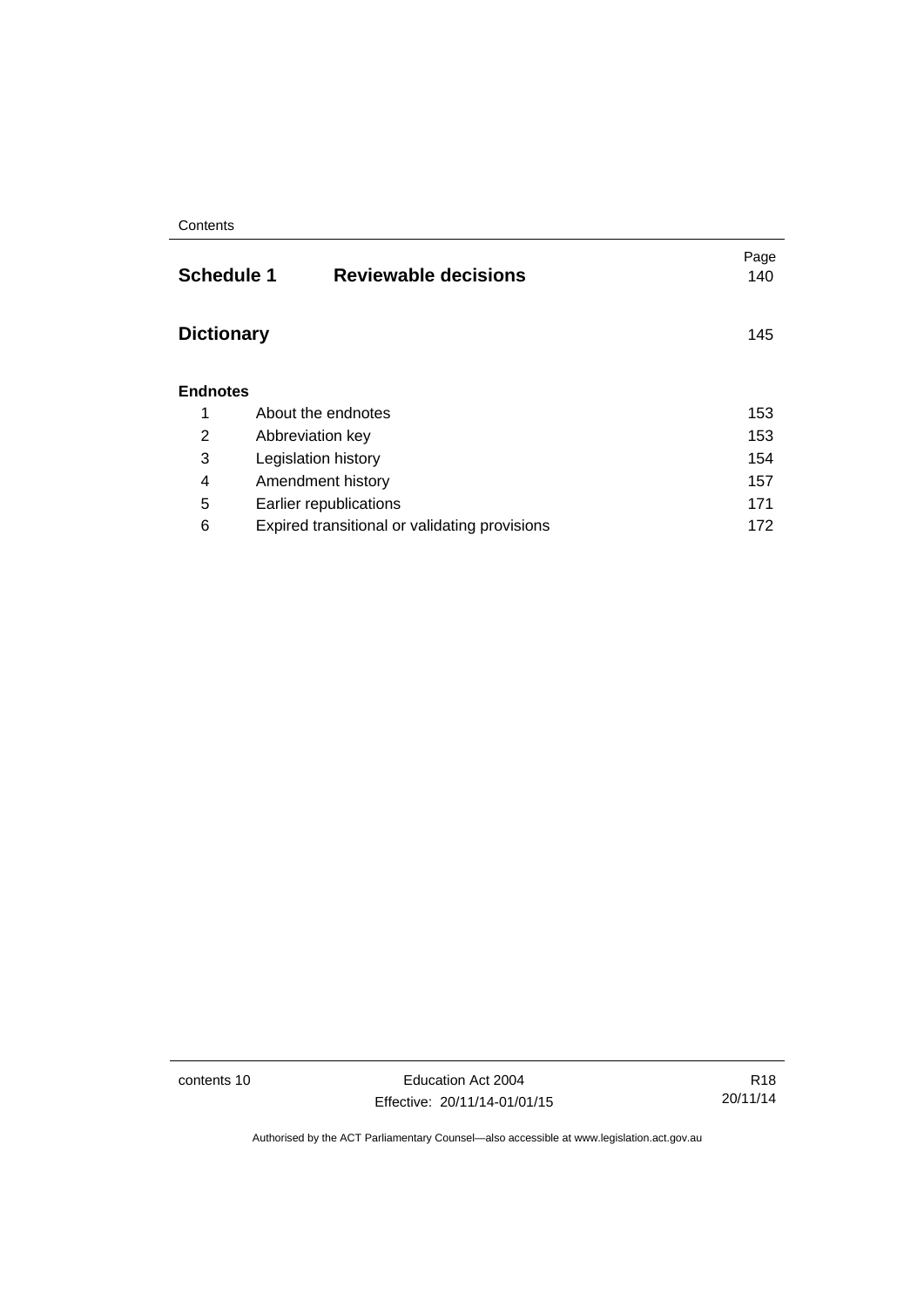

# **Education Act 2004**

An Act about the education of children in the ACT, and for other purposes

R18 20/11/14

l

page 1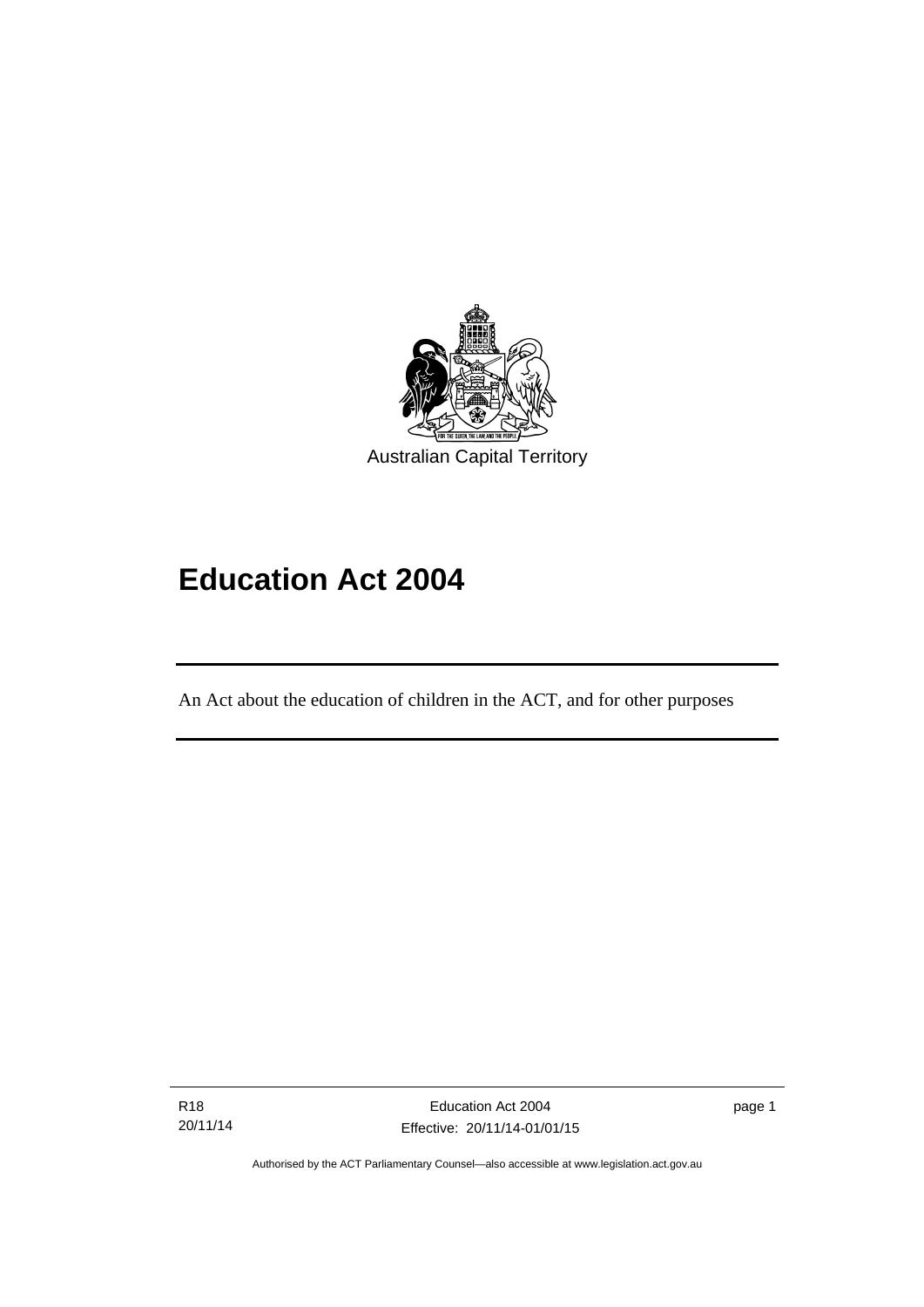**Chapter 1 General**<br>**Part 1.1 Prelimina Preliminary** 

Section 1

# <span id="page-13-0"></span>**Chapter 1 General**

# <span id="page-13-1"></span>**Part 1.1** Preliminary

### <span id="page-13-2"></span>**1 Name of Act**

This Act is the *Education Act 2004*.

### <span id="page-13-3"></span>**3 Dictionary**

The dictionary at the end of this Act is part of this Act.

*Note 1* The dictionary at the end of this Act defines certain terms used in this Act, and includes references (*signpost definitions*) to other terms defined elsewhere in this Act.

> For example, the signpost definition '*carer*—see section 6.' means that the term 'carer' is defined in that section.

*Note 2* A definition in the dictionary (including a signpost definition) applies to the entire Act unless the definition, or another provision of the Act, provides otherwise or the contrary intention otherwise appears (see [Legislation Act,](http://www.legislation.act.gov.au/a/2001-14)  $s$  155 and  $s$  156 (1)).

### <span id="page-13-4"></span>**4 Notes**

A note included in this Act is explanatory and is not part of this Act.

*Note* See [Legislation Act,](http://www.legislation.act.gov.au/a/2001-14) s 127 (1), (4) and (5) for the legal status of notes.

Authorised by the ACT Parliamentary Counsel—also accessible at www.legislation.act.gov.au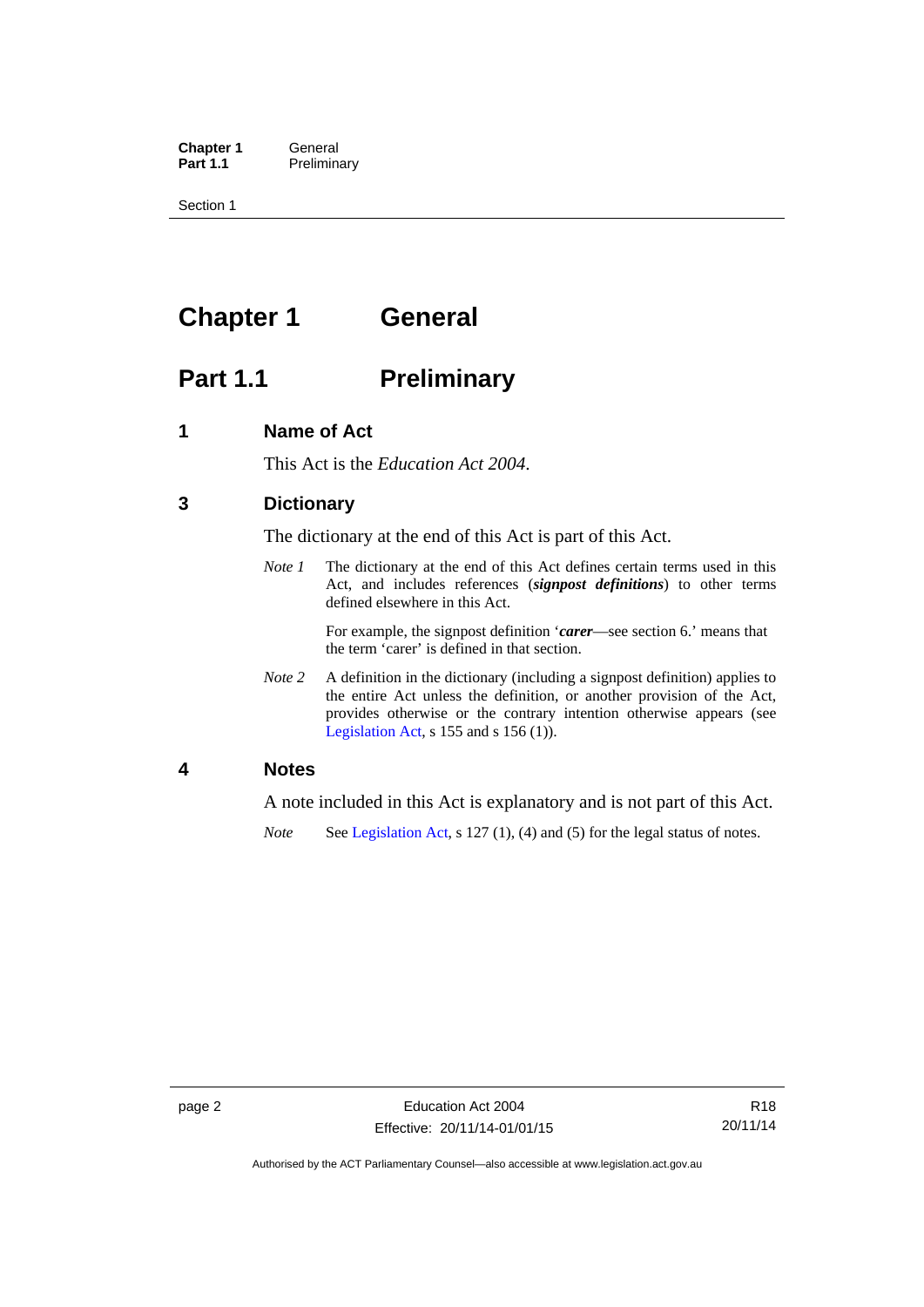### <span id="page-14-0"></span>**5 Offences against Act—application of Criminal Code etc**

Other legislation applies in relation to offences against this Act.

*Note 1 Criminal Code* The [Criminal Code,](http://www.legislation.act.gov.au/a/2002-51) ch 2 applies to all offences against this Act (see Code, pt 2.1). The chapter sets out the general principles of criminal responsibility (including burdens of proof and general defences), and defines terms

used for offences to which the Code applies (eg *conduct*, *intention*, *recklessness* and *strict liability*).

*Note 2 Penalty units* 

The [Legislation Act](http://www.legislation.act.gov.au/a/2001-14), s 133 deals with the meaning of offence penalties that are expressed in penalty units.

### <span id="page-14-1"></span>**6 Meaning of** *parent* **and** *carer*

- (1) In this Act, a *parent* includes a carer.
- (2) In this Act, a *parent* is a person having parental responsibility for the child under the *[Children and Young People Act 2008](http://www.legislation.act.gov.au/a/2008-19)*, division 1.3.2.
- (3) In this Act, a *carer* is a person who is an out-of-home carer under the *[Children and Young People Act 2008](http://www.legislation.act.gov.au/a/2008-19)*, section 508 (Who is an *out-of-home carer*?).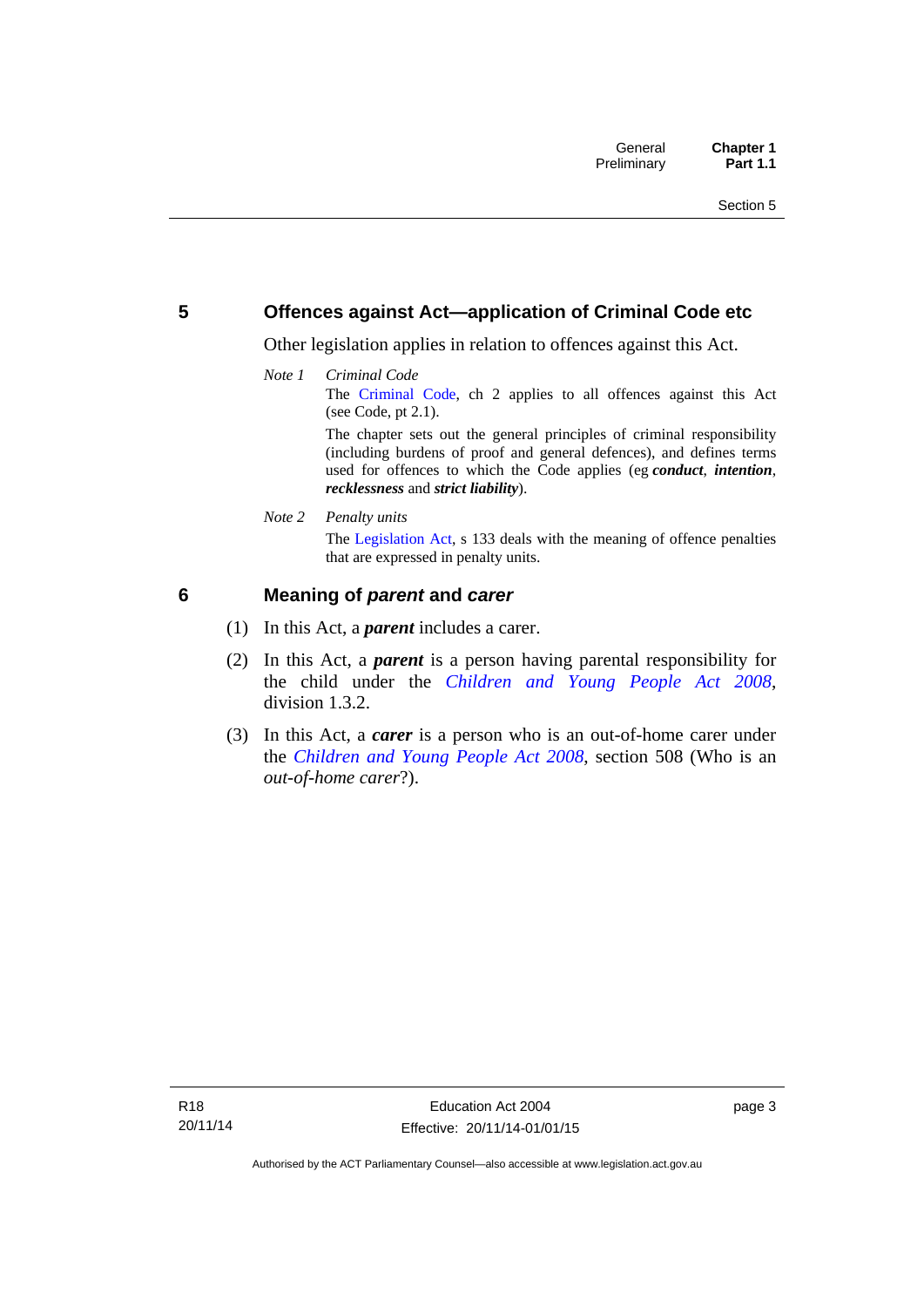Section 7

# <span id="page-15-0"></span>**Part 1.2 General principles and objects**

<span id="page-15-1"></span>**7 General principles of Act** 

- (1) Everyone involved in the administration of this Act, or in the school or home education of children in the ACT, is to apply the principle that every child has a right to receive a high-quality education.
- (2) Without limiting subsection (1), a high-quality education is based on the following principles:
	- (a) school education and home education provide a foundation for a democratic society;
	- (b) school education and home education should—
		- (i) aim to develop every child's potential and maximise educational achievements; and
		- (ii) promote children's enthusiasm for lifelong learning and optimism for the future; and
		- (iii) encourage parents to take part in the education of their children, and recognise their right to choose a suitable educational environment; and
		- (iv) promote respect for and tolerance of others; and
		- (v) recognise the social, religious, physical, intellectual and emotional needs of all students; and
		- (vi) aim over time to improve the learning outcomes of students so that the outcomes are free from disadvantage because of economic, social, cultural or other causes; and
		- (vii) encourage all students to complete their senior secondary education; and
		- (viii) provide access to a broad education; and
		- (ix) recognise the needs of Indigenous students;

R18 20/11/14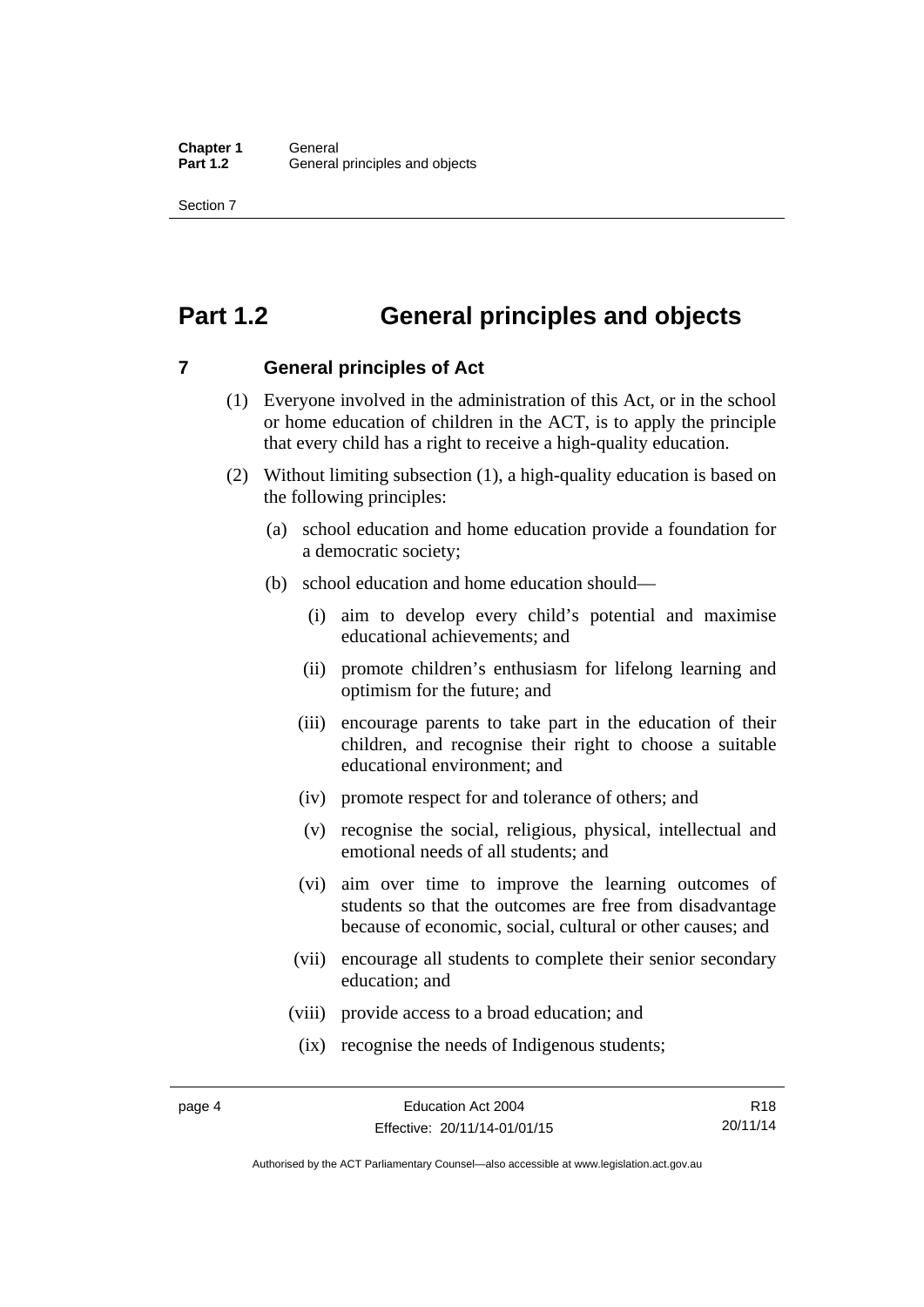- (c) innovation, diversity and opportunity within and among schools should be encouraged;
- (d) effective quality assurance mechanisms should be applied to school education;
- (e) government funding should be directed to students through their schools or school system;
- (f) the partnership between the home, community and educational providers should be recognised;
- (g) school communities should be given information about the operation of their schools.
- (3) Everyone involved in the administration of this Act, or in the school education of children in the ACT, is to apply the principle that school education—
	- (a) recognises the individual needs of children with disabilities; and
	- (b) should make appropriate provision for those needs, unless it would impose unjustifiable hardship on the provider of the school education.
- (4) Corporal punishment is not allowed in ACT schools.

### <span id="page-16-0"></span>**8 Main objects of Act**

The main objects of this Act are—

- (a) to state the responsibilities of parents and the government in relation to education and the principles and values on which government and non-government school education and home education are based; and
- (b) to promote compulsory education by ensuring that—
	- (i) children complete year 10; and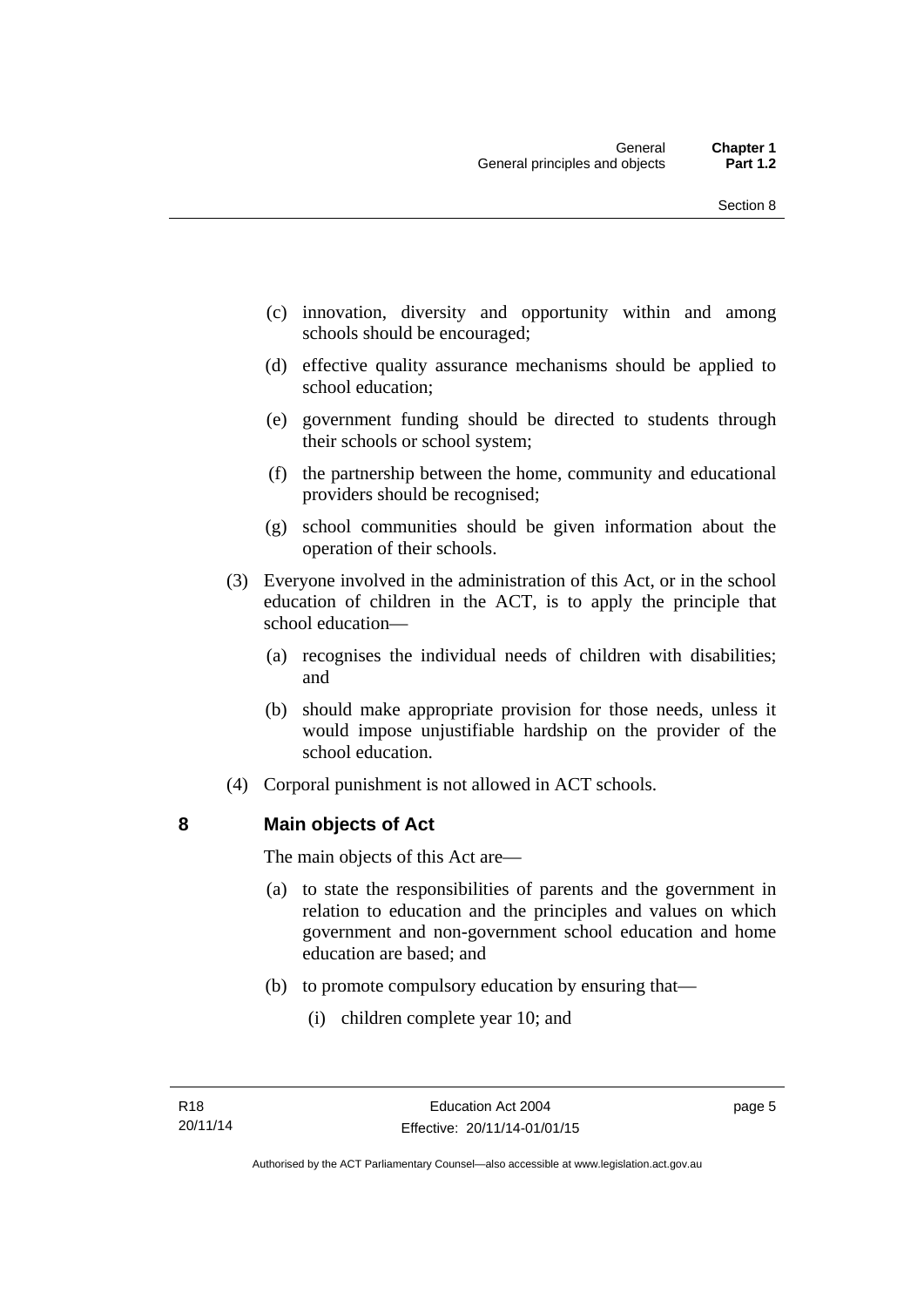Section 8

- (ii) children participate in education until they are 17 years old or complete year 12 (whichever happens first), with the opportunity to participate in training or employment after year 10; and
- (c) to state the circumstances in which school attendance is not required, including providing for suspension and exclusion from school; and
- (d) to provide for the operation and governance of government schools; and
- (e) to provide for the registration of non-government schools and home education.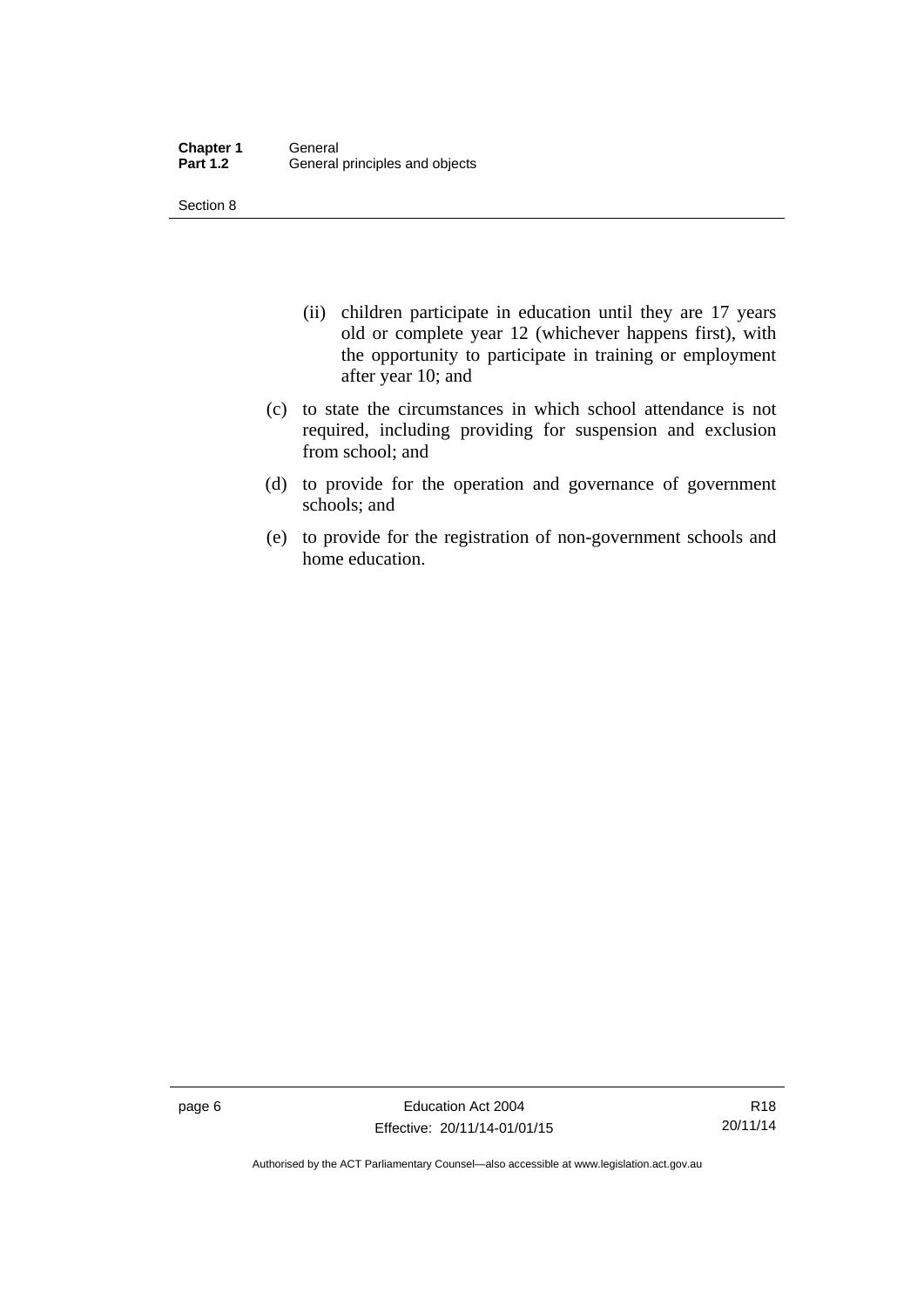# <span id="page-18-0"></span>**Chapter 2 Compulsory education**

## <span id="page-18-1"></span>**Part 2.1 Preliminary—ch 2**

<span id="page-18-2"></span>

### **9 Meaning of** *compulsory education age***—ch 2**

For this chapter, a child is of *compulsory education age* if the child is at least 6 years old and under the age that the first of the following happens:

- (a) the child is 17 years old;
- (b) the child completes year 12.

### <span id="page-18-3"></span>**9A Meaning of** *education course* **and** *education provider***— Act**

- (1) For this Act, each of the courses mentioned in table 9A, column 2 is an *education course*, and the entity mentioned in column 3 for the course is the provider (the *education provider*) of the course.
- (2) Also, the director-general may approve another course as an *education course* and an entity as the provider (the *education provider*) of the course.
- (3) An approval is a notifiable instrument.
	- *Note* A notifiable instrument must be notified under the [Legislation Act](http://www.legislation.act.gov.au/a/2001-14).

| column 1 | column 2                                                                   | column 3                                                                                                                                    |
|----------|----------------------------------------------------------------------------|---------------------------------------------------------------------------------------------------------------------------------------------|
| item     | education course                                                           | education provider                                                                                                                          |
|          | a course of study                                                          | a school                                                                                                                                    |
|          | a course of study                                                          | a school under a law of a State or another Territory                                                                                        |
|          | a course of study<br>leading to the<br>completion of year 10<br>or year 12 | a registered training organisation under the <i>National</i><br><b>Vocational Education and Training Regulator</b><br>Act 2011 (Cwlth), s 3 |

| ۰.<br>- 1 | ۰. |  |
|-----------|----|--|
|           |    |  |

R18 20/11/14 page 7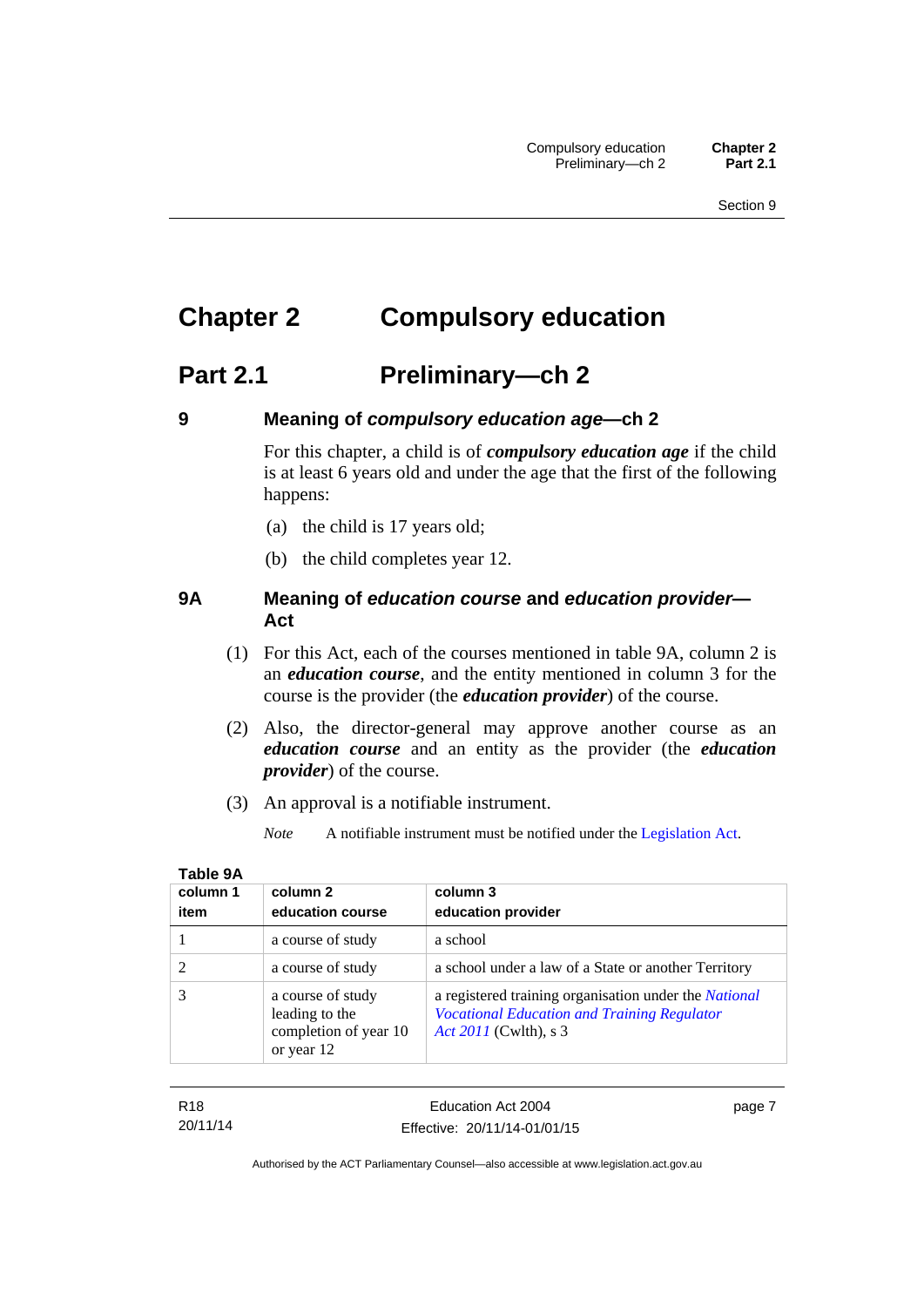| <b>Chapter 2</b> | Compulsory education |
|------------------|----------------------|
| <b>Part 2.1</b>  | Preliminary-ch 2     |

Section 9B

| column 1<br>item | column 2<br>education course                                                                                                             | column 3<br>education provider                                                                                                        |
|------------------|------------------------------------------------------------------------------------------------------------------------------------------|---------------------------------------------------------------------------------------------------------------------------------------|
| 4                | a VET course under<br>the <i>National</i><br><i>Vocational Education</i><br>and Training<br><b>Regulator Act 2011</b><br>$(Cwlth)$ , s 3 | a registered training organisation under the National<br><b>Vocational Education and Training Regulator</b><br>Act 2011 (Cwlth), s 3  |
| 5                | an accredited course<br>under the <i>Tertiary</i><br><b>Education Quality and</b><br><b>Standards Agency</b><br><i>Act 2011</i> (Cwlth)  | a registered higher education provider under the<br><b>Tertiary Education Quality and Standards Agency</b><br><i>Act 2011</i> (Cwlth) |

### <span id="page-19-0"></span>**9B Meaning of** *completes year 10***—Act**

- (1) For this Act, a child *completes year 10* at an education provider if the child—
	- (a) is awarded or has completed the requirements for being awarded a year 10 certificate (however described) by the provider; or
	- (b) is given or has completed the requirements for being given a high school record (however described) in relation to year 10 by the provider; or
	- (c) is awarded a certificate (however described) approved by the director-general.
- (2) An approval is a notifiable instrument.

*Note* A notifiable instrument must be notified under the [Legislation Act](http://www.legislation.act.gov.au/a/2001-14).

- (3) Also, for this Act, a child *completes year 10* if*—*
	- (a) the child is awarded or has completed the requirements for being awarded a year 10 certificate (however described) in a State or another Territory under a law of the State or Territory; or

R18 20/11/14

Authorised by the ACT Parliamentary Counsel—also accessible at www.legislation.act.gov.au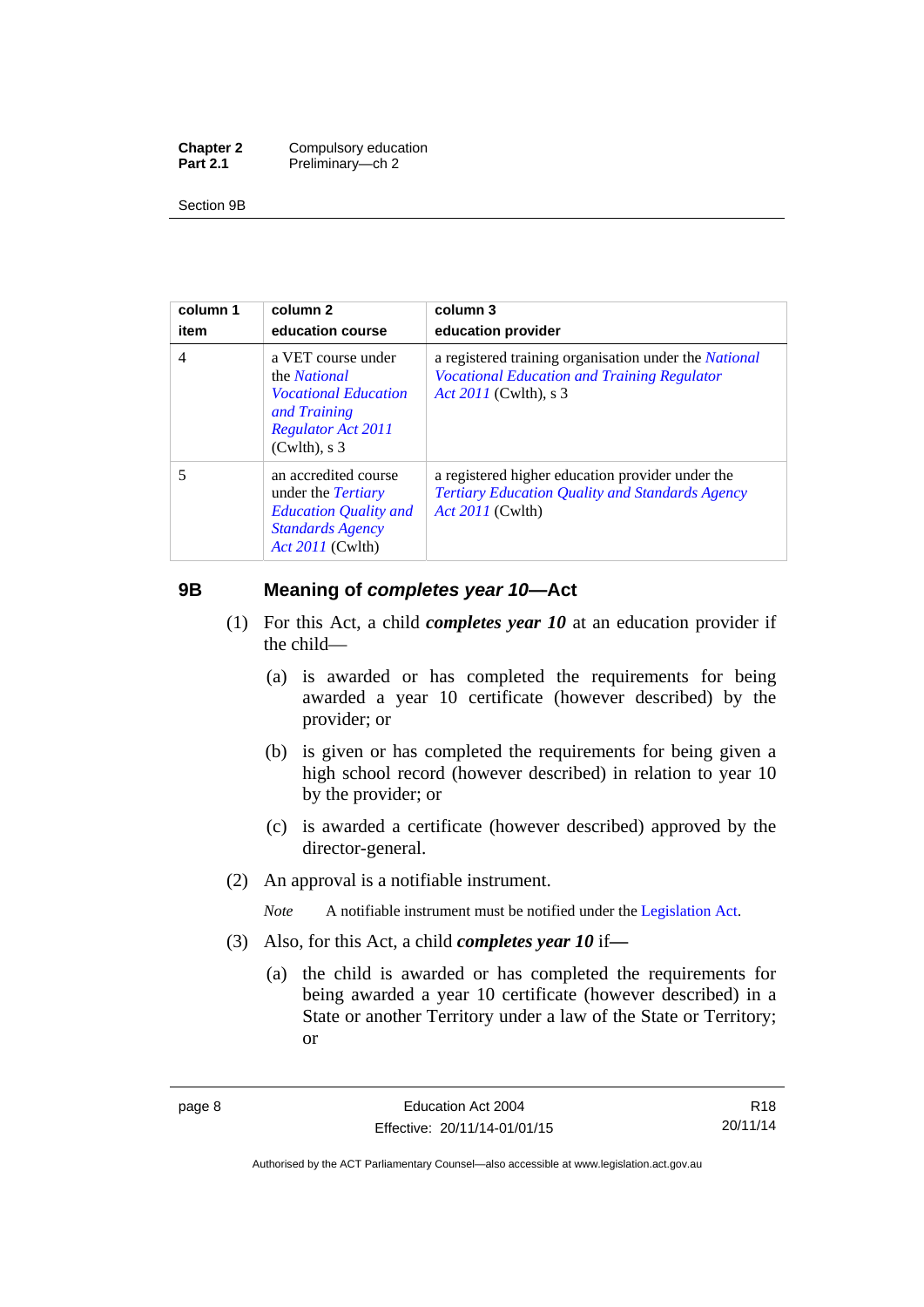- (b) the director-general is satisfied on reasonable grounds that the child has completed year 10 or its equivalent in the ACT, a State, another Territory or a foreign country.
- (4) A child mentioned in subsection (3) (b) may be given a certificate or record by the director-general.

*Note* If a form is approved under s 154 for s (4), the form must be used.

### <span id="page-20-0"></span>**9C Meaning of** *completes year 12***—Act**

- (1) For this Act, a child *completes year 12* if the child is awarded or has completed the requirements for being awarded—
	- (a) a year 12 certificate (however described) by the Board of Senior Secondary Studies under the *[Board of Senior Secondary](http://www.legislation.act.gov.au/a/1997-87)  [Studies Act 1997](http://www.legislation.act.gov.au/a/1997-87)*; or
	- (b) a certificate equivalent to a year 12 certificate that shows completion of a higher education pre-entry course; or

#### **Examples**

- 1 the Certificate of General Education for Adults (at Certificate II or above)
- 2 the International Baccalaureate
- *Note* An example is part of the Act, is not exhaustive and may extend, but does not limit, the meaning of the provision in which it appears (see [Legislation Act,](http://www.legislation.act.gov.au/a/2001-14) s 126 and s 132).
- (c) a certificate equivalent to a year 12 certificate issued under the AQF; or

#### **Example**

the Australian Qualification Framework (AQF) Certificate II

- (d) a certificate (however described) approved by the director-general.
- (2) An approval is a notifiable instrument.

*Note* A notifiable instrument must be notified under the [Legislation Act](http://www.legislation.act.gov.au/a/2001-14).

page 9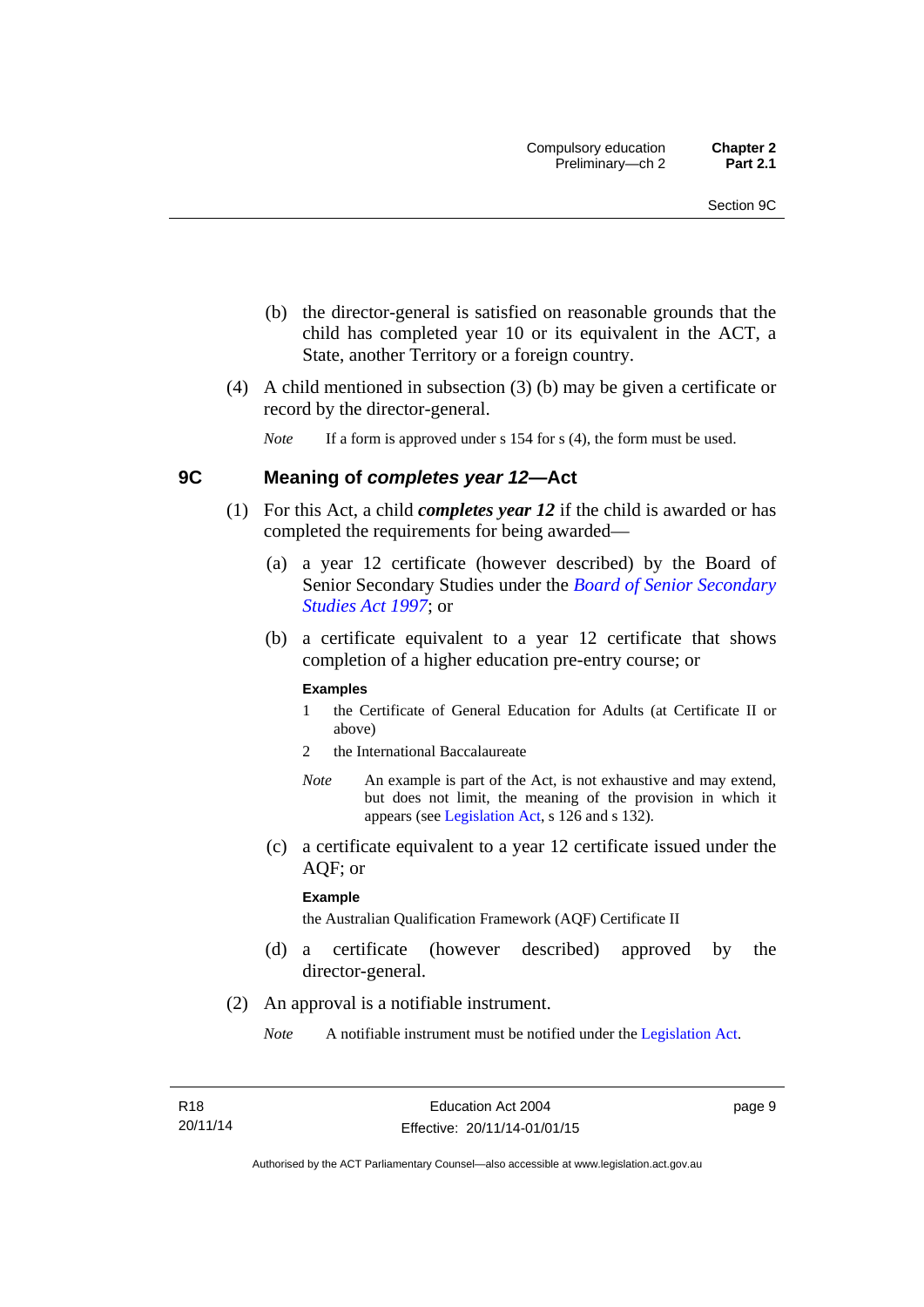Section 9D

- (3) Also, for this Act, a child *completes year 12* if—
	- (a) the child is awarded or has completed the requirements for being awarded a year 12 certificate (however described) in a State or another Territory under a law of the State or Territory; or
	- (b) the director-general is satisfied on reasonable grounds that the child has completed year 12 or its equivalent in the ACT, a State, another Territory or a foreign country.
- (4) A child mentioned in subsection (3) (b) may be given a certificate or record by the director-general.

*Note* If a form is approved under s 154 for s (4), the form must be used.

(5) In this section:

*AQF*—see the *[Training and Tertiary Education Act 2003](http://www.legislation.act.gov.au/a/2003-36)*, dictionary.

### <span id="page-21-0"></span>**9D Guidelines—certain director-general functions**

- (1) The director-general may make guidelines about the exercise of the director-general's functions under the following provisions:
	- $\bullet$  section 10 (6) (c) (Child of compulsory education age enrolment and registration requirement);
	- section 10A (3) (Child of compulsory education age enrolment and registration requirement);
	- section 10D (4) (Child of compulsory education age participation requirement);
	- section 14D (3) (Approval statement—compliance requirement).
- (2) A guideline is a notifiable instrument.

*Note* A notifiable instrument must be notified under the [Legislation Act](http://www.legislation.act.gov.au/a/2001-14).

(3) The director-general must comply with any guidelines.

Authorised by the ACT Parliamentary Counsel—also accessible at www.legislation.act.gov.au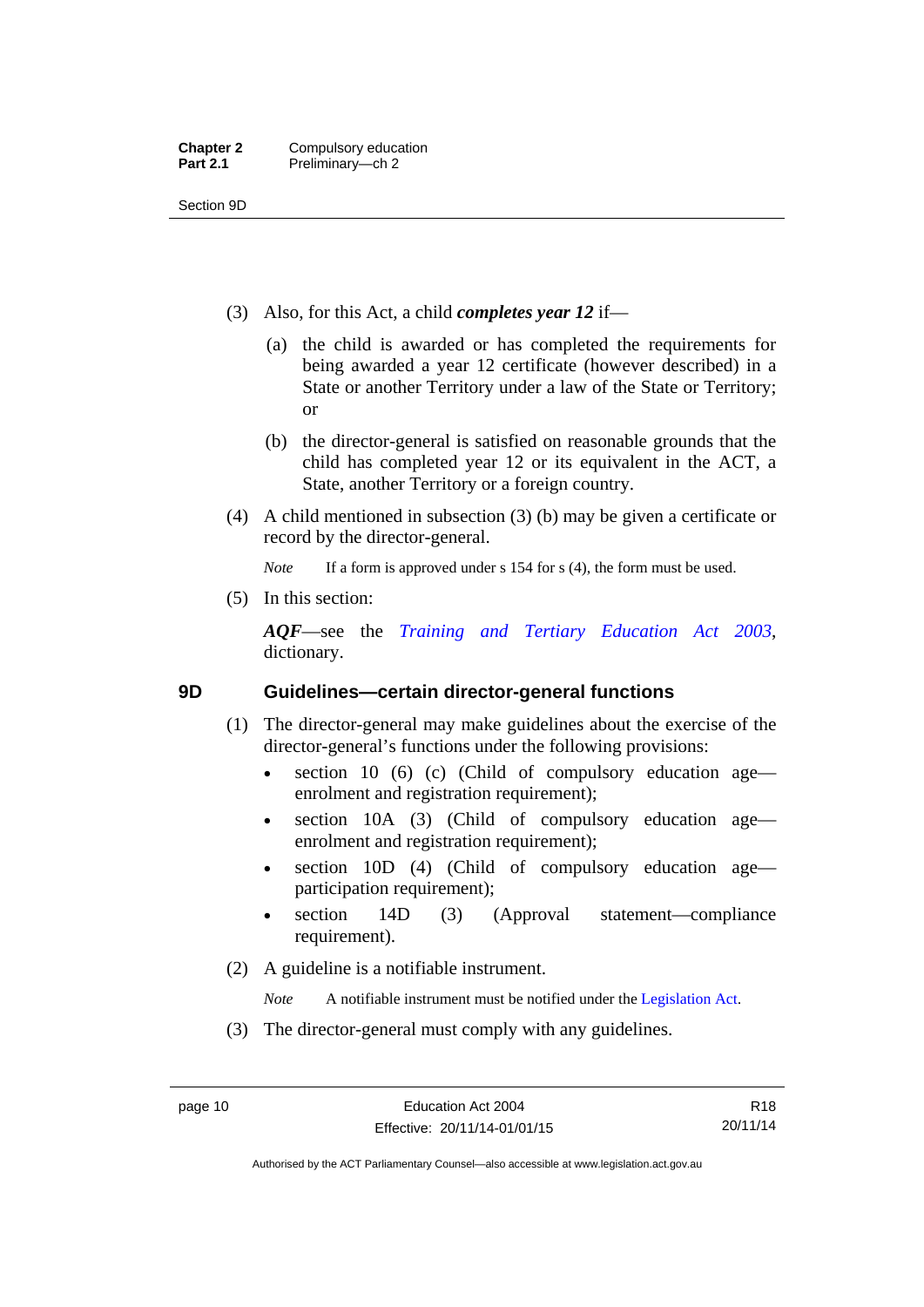# <span id="page-22-0"></span>**Part 2.2 Compulsory education requirements**

### <span id="page-22-1"></span>**Division 2.2.1 Enrolment, registration and attendance requirements**

### <span id="page-22-2"></span>**10 Child of compulsory education age—enrolment and registration requirement**

- (1) This section applies if a child—
	- (a) lives in the ACT; and
	- (b) is of compulsory education age.
- (2) The child's parents must do either or both of the following:
	- (a) enrol the child at an education provider for the purpose of the provider's education course not later than 14 days after the day the course starts;
	- (b) apply to register the child for home education not later than 10 school term days after the first of the following happens:
		- (i) the start of the school year;
		- (ii) the day the child begins to live in the ACT.
- (3) Also, the child's parents must enrol the child under subsection (2) (a) not later than 10 school term days after—
	- (a) the day the child turns 6 years old; or
	- (b) for a child who has not completed year 10—the day the child begins to live in the ACT.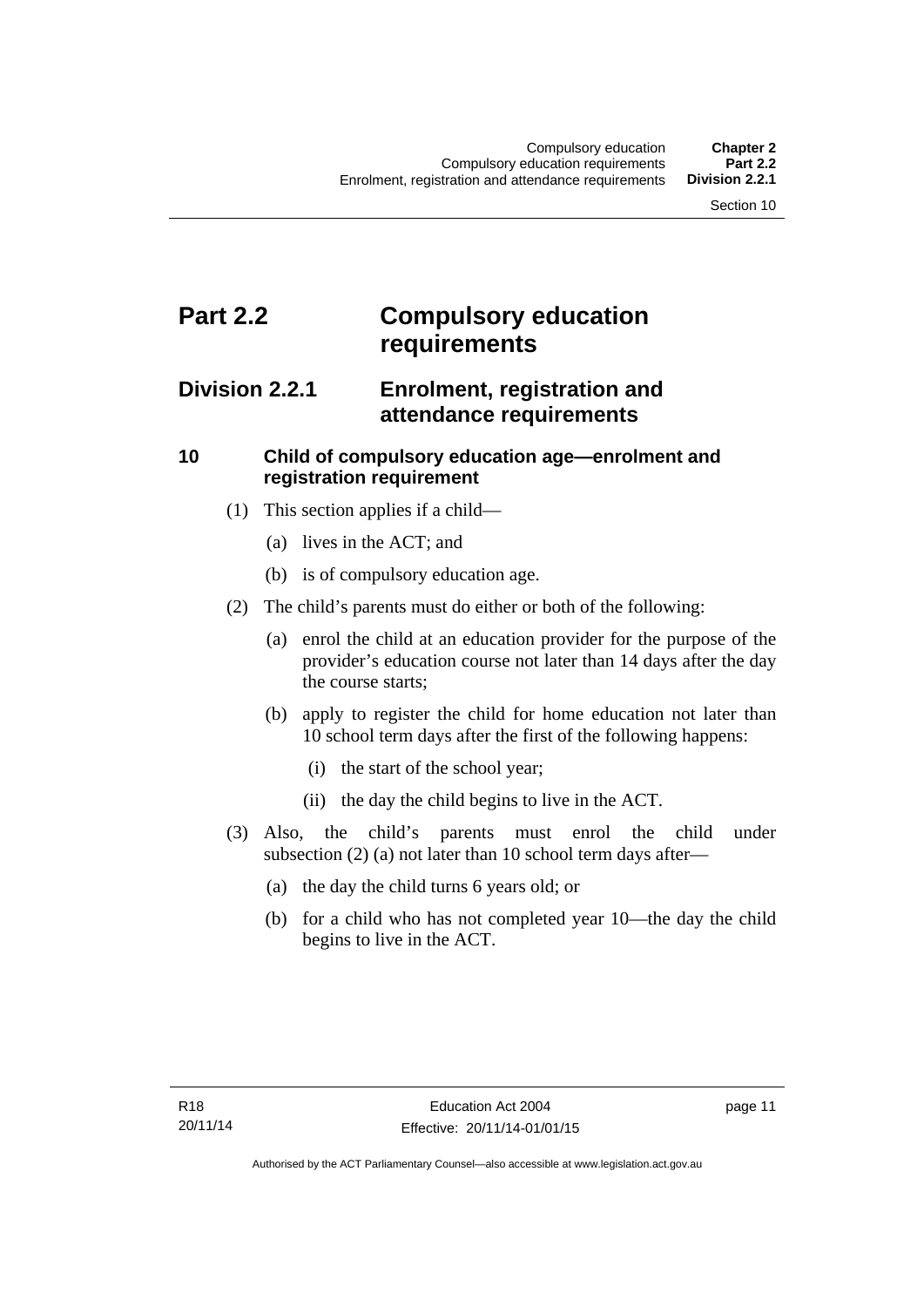- (4) If the child's enrolment at an education provider is cancelled by the child's parents, the parents must do either or both of the following within 14 days after the day the enrolment is cancelled:
	- (a) enrol the child at another education provider for the purpose of the provider's education course;
	- (b) apply to register the child for home education.
	- *Note* If a form is approved under s 154 for this provision, the form must be used.
- (5) If the child's registration for home education is cancelled under section 135 (Cancellation of registration for home education), the parents must enrol the child at an education provider for the purpose of the provider's education course not later than 14 days after the day the cancellation takes effect.
	- *Note* See s 135 (6) for when the cancellation of registration for home education takes effect.
- (6) This section does not apply if—
	- (a) an exemption certificate is in force for the child; or
	- (b) the child is participating in a training or employment alternative in accordance with part 2.4 (After year 10—training and employment alternatives); or
	- (c) the child's parents have an excuse for not complying with this section that the director-general is satisfied is a reasonable excuse.
	- *Note 1* The director-general must comply with any guidelines about the exercise of the director-general's functions under s (6) (c) (see s 9D).
	- *Note* 2 For offences in relation to this requirement, see pt 2.6 (Offences parents).

### <span id="page-23-0"></span>**10A Child of compulsory education age—school attendance requirement**

(1) This section applies if a child—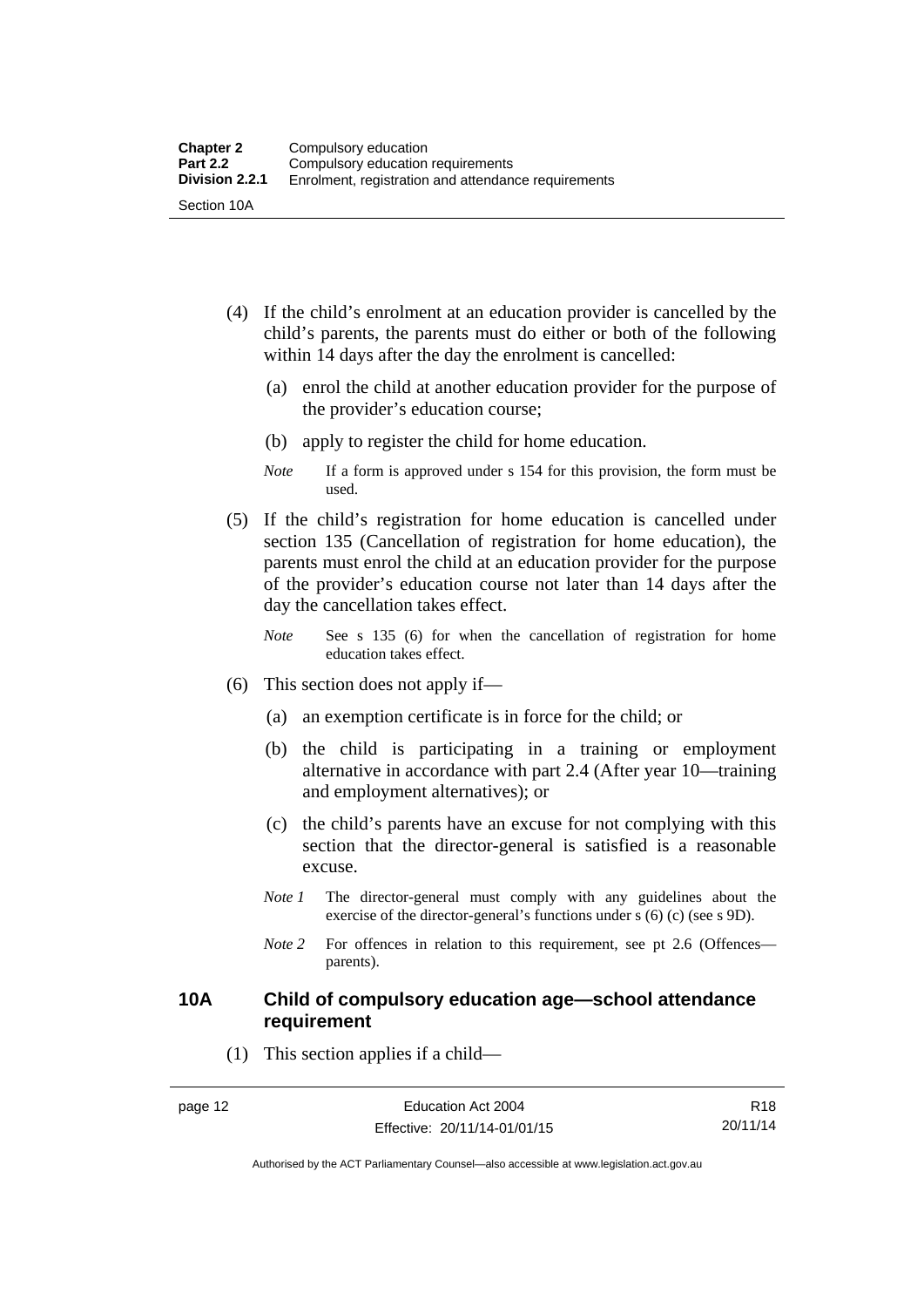- (a) lives in the ACT; and
- (b) is of compulsory education age; and
- (c) is enrolled at a school.
- (2) The child's parents must ensure that the child—
	- (a) attends the school on every day, and during the times on every day, when the school is open for attendance; and
	- (b) attends every activity of the school (including attendance at an approved educational course) that the school requires the child to attend.
- (3) This section does not apply if the child's parents have an excuse for not complying with this section that the director-general is satisfied is a reasonable excuse.
	- *Note 1* The director-general must comply with any guidelines about the exercise of the director-general's functions under s (3) (see s 9D).
	- *Note 2* For offences in relation to this requirement, see pt 2.6 (Offences parents).

### <span id="page-24-0"></span>**Division 2.2.2 Participation requirement**

### <span id="page-24-1"></span>**10B Meaning of** *participates* **in education course—div 2.2.2**

For this division, a child *participates* in an education course if the child complies with—

- (a) the provider's requirements about physically attending, at particular times, the provider's premises or another place; or
- (b) for an education course that is completed by distance education (however described)—the provider's requirements for distance education.

#### **Examples—par (b)**

1 complete and return the assigned work for the course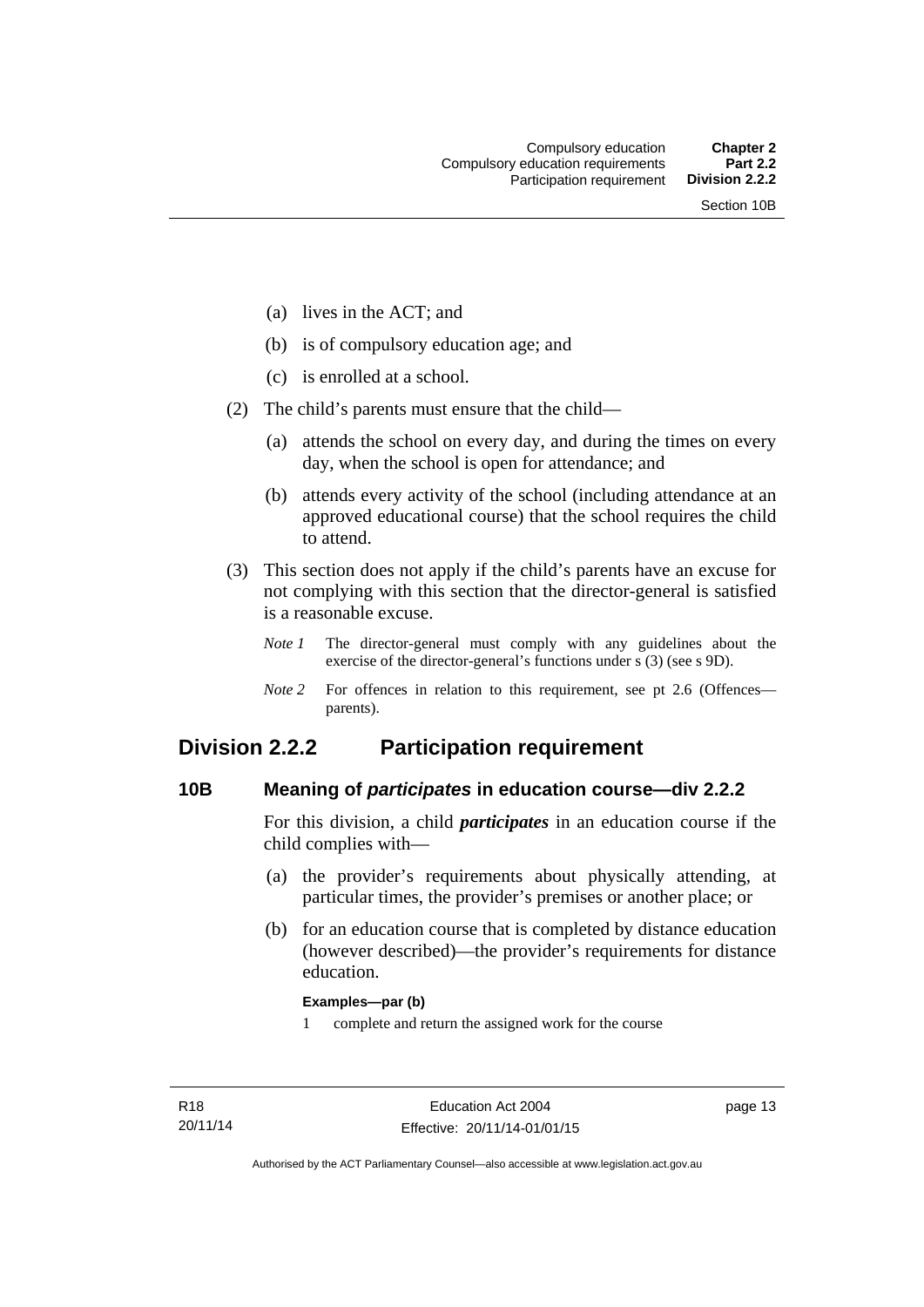Section 10C

- 2 communicate with or contact the provider for the purpose of participating in the course
- 3 attend the provider for 1 week twice a year
- *Note* An example is part of the Act, is not exhaustive and may extend, but does not limit, the meaning of the provision in which it appears (see [Legislation Act,](http://www.legislation.act.gov.au/a/2001-14) s 126 and s 132).

### <span id="page-25-0"></span>**10C Meaning of** *full-time participation* **in education course div 2.2.2**

- (1) For this division, *full-time participation* in an education course means participation in the course—
	- (a) at a level that is full-time under the requirements of the course; or
	- (b) for at least 25 hours each week.
- (2) Also, for this division, *full-time participation* in an education course includes—
	- (a) part-time participation in 2 or more education courses to an extent that is at least equivalent to full-time participation in 1 education course; and
	- (b) participation in any combination of the following that is equivalent to full-time participation in 1 education course:
		- (i) an education course;
		- (ii) a training alternative;
		- (iii) an employment alternative.
	- *Note* A child needs the director-general's approval to participate in a training or employment alternative (see pt 2.4 (After year 10—training and employment alternatives)).

Authorised by the ACT Parliamentary Counsel—also accessible at www.legislation.act.gov.au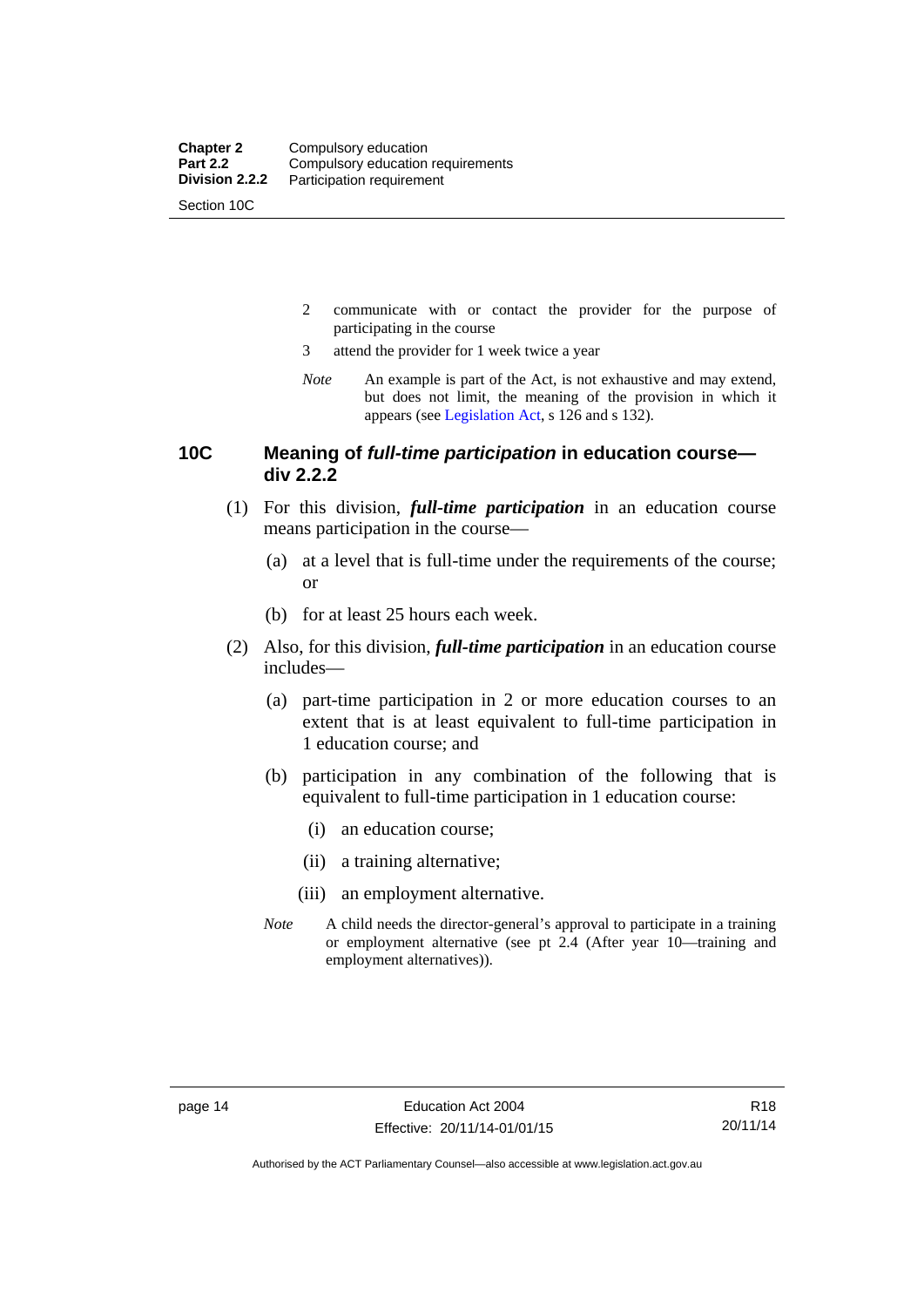### <span id="page-26-0"></span>**10D Child of compulsory education age—participation requirement**

- (1) This section applies if a child—
	- (a) lives in the ACT; and
	- (b) is of compulsory education age; and
	- (c) is enrolled at an education provider other than a school for the purpose of the provider's education course.
- (2) The child's parents must ensure that the child participates in the education course.
- (3) Also, the child's participation must be—
	- (a) full-time participation (the *full-time participation requirement*); or
	- (b) if an exemption certificate is in force for the child for the course—participation in accordance with the certificate.
- (4) This section does not apply if the child's parents have an excuse for not complying with this section that the director-general is satisfied is a reasonable excuse.
	- *Note 1* The director-general must comply with any guidelines about the exercise of the director-general's functions under s (4) (see s 9D).
	- *Note* 2 For offences in relation to this requirement, see pt 2.6 (Offences parents).

### <span id="page-26-1"></span>**11 Participation requirement—absence**

A child's participation in an education course is taken for this Act to continue during an absence that is—

 (a) allowed under the requirements of the course or by the provider of the course; or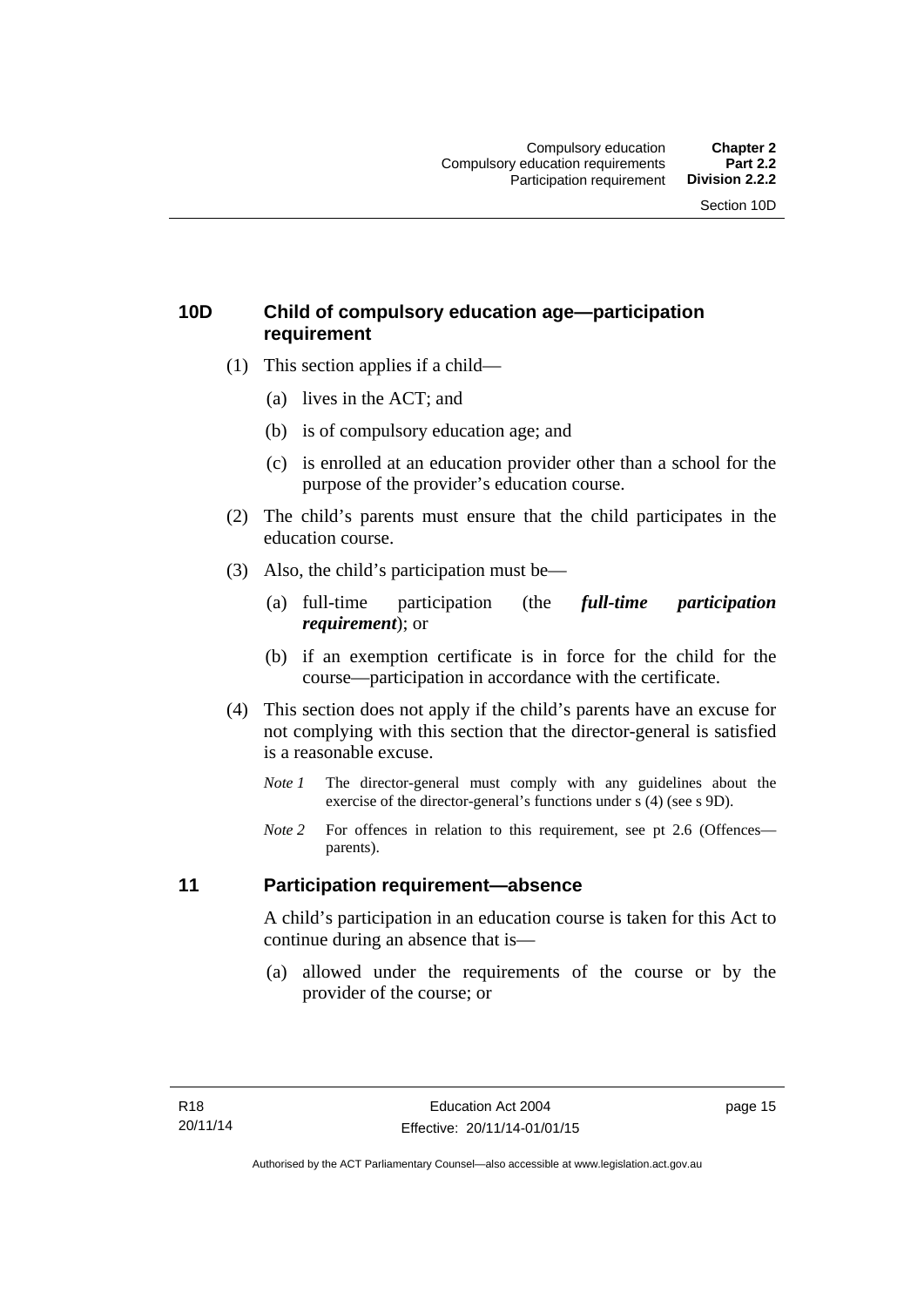| <b>Chapter 2</b><br><b>Part 2.2</b> | Compulsory education<br>Compulsory education requirements |
|-------------------------------------|-----------------------------------------------------------|
| Division 2.2.2                      | Participation requirement                                 |
| Section 11A                         |                                                           |

 (b) required under a territory law or a law of the Commonwealth, a State or another Territory.

#### **Example—par (b)**

Will is absent from an education provider because a public health direction under the *[Public Health Act 1997](http://www.legislation.act.gov.au/a/1997-69)* requires that he be confined to home for 2 weeks.

*Note* An example is part of the Act, is not exhaustive and may extend, but does not limit, the meaning of the provision in which it appears (see [Legislation Act,](http://www.legislation.act.gov.au/a/2001-14) s 126 and s 132).

### <span id="page-27-0"></span>**11A Participation requirement—suspension**

- (1) This section applies if a child participating in an education course stops attending the provider because the child has been suspended from attending the provider.
- (2) The child's participation in the course is taken for this Act to continue during the suspension period.

### <span id="page-27-1"></span>**11B Participation requirement—exclusion**

- (1) This section applies if a child participating in an education course stops attending the provider because the child has been excluded from attending the provider.
- (2) The child's participation in the course is taken for this Act to continue—
	- (a) at the same level as before the exclusion; and
	- (b) for the time reasonably required for the child to resume participation in an education course or apply for approval to participate in a training or employment alternative under part 2.4 (After year 10—training and employment alternatives).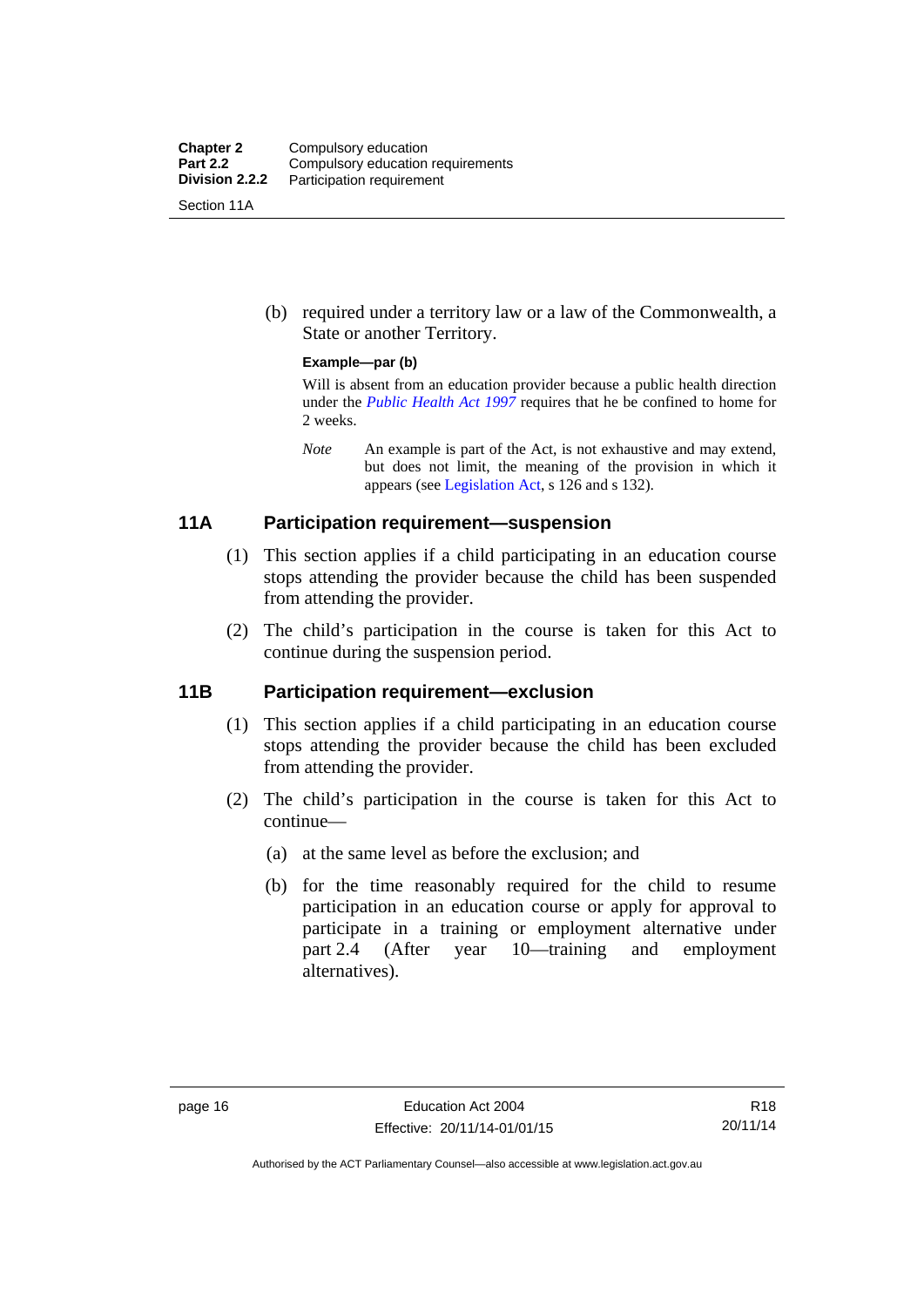## <span id="page-28-0"></span>**Division 2.2.3 Information requirement**

### <span id="page-28-1"></span>**11C Giving information notice**

- (1) This section applies if a child—
	- (a) lives in the ACT; and
	- (b) is at least 6 years old but under 17 years old.
- (2) The director-general may give a written notice (an *information notice*) to the child's parents if the director-general believes on reasonable grounds that—
	- (a) the child is not enrolled at an education provider; or
	- (b) the child is not registered for home education; or
	- (c) if the child is enrolled at a school—the child is not attending the school; or
	- (d) if the child is enrolled at an education provider other than a school for the purpose of the provider's education course—the child is not participating in the course or the child is contravening section 10D (3) (Child of compulsory education age—participation requirement); or
	- (e) the child is not participating in a training or employment alternative in accordance with part 2.4 (After year 10—training and employment alternatives).
	- *Note* For how documents may be served, see the [Legislation Act,](http://www.legislation.act.gov.au/a/2001-14) pt 19.5.

### <span id="page-28-2"></span>**11D Contents of information notice**

- (1) An information notice in relation to a child must—
	- (a) state that it is an information notice under this Act; and
	- (b) state the information sought; and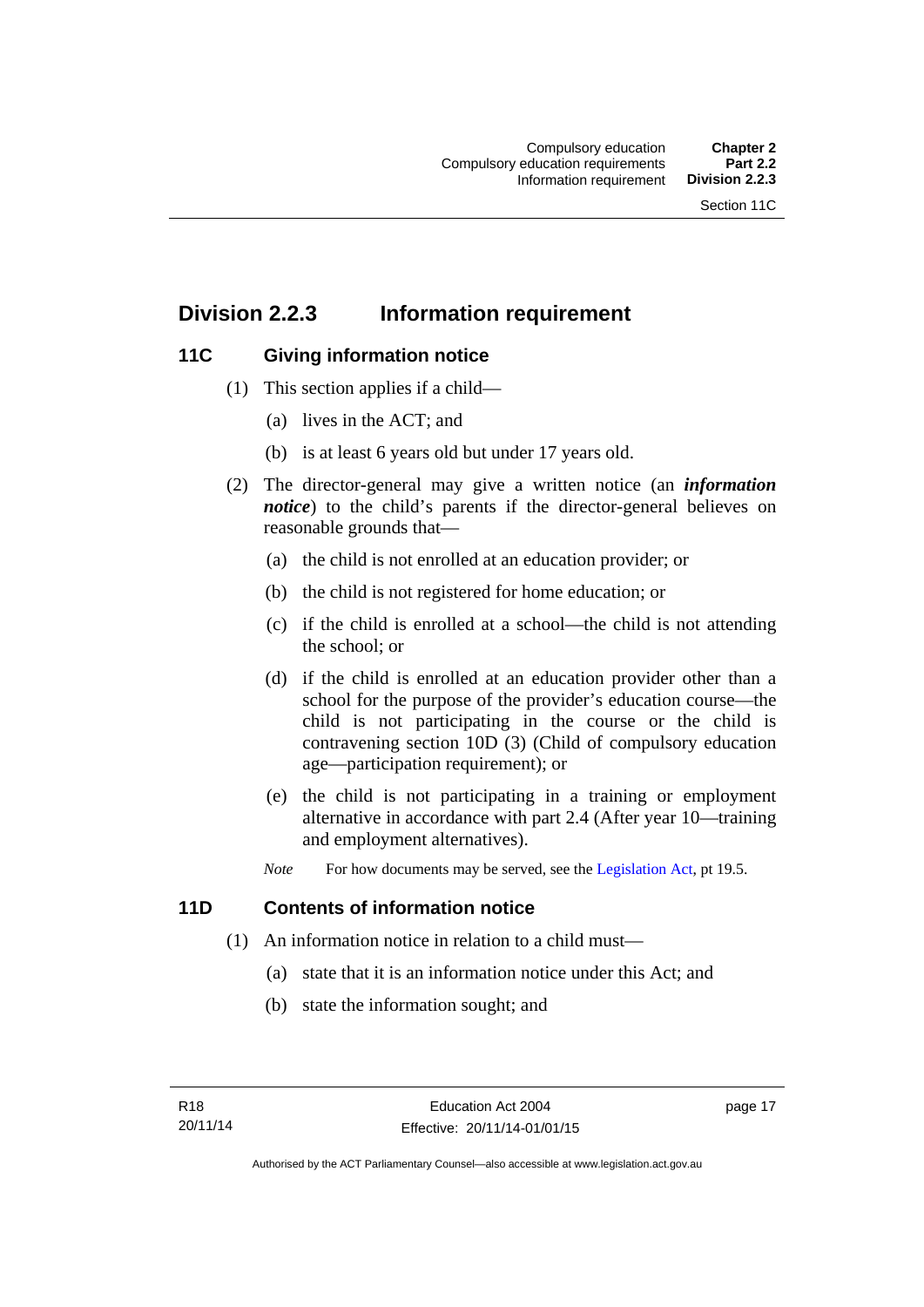- (c) state what the child's parents need to do to comply with the notice; and
- (d) state the period for complying with the notice; and
- (e) contain a statement to the effect that failure to comply with the notice is an offence.
- (2) The information notice may include any other information the director-general considers appropriate.

### <span id="page-29-0"></span>**11E Extension of time for compliance with information notice**

- (1) This section applies if a child's parents have been given an information notice.
- (2) The director-general may, by written notice given to the child's parents, extend the compliance period for the information notice on the director-general's own initiative or if asked by the parents.
- (3) However, the director-general may extend the compliance period only if the period has not ended.
- (4) In this section:

*compliance period* means the period stated in the information notice under section 11D (1) (d), and includes the period as extended under this section.

### <span id="page-29-1"></span>**11F Revocation of information notice on compliance**

If the director-general is satisfied on reasonable grounds that an information notice given to a child's parents has been complied with, the director-general must revoke the notice by written notice given to the parents.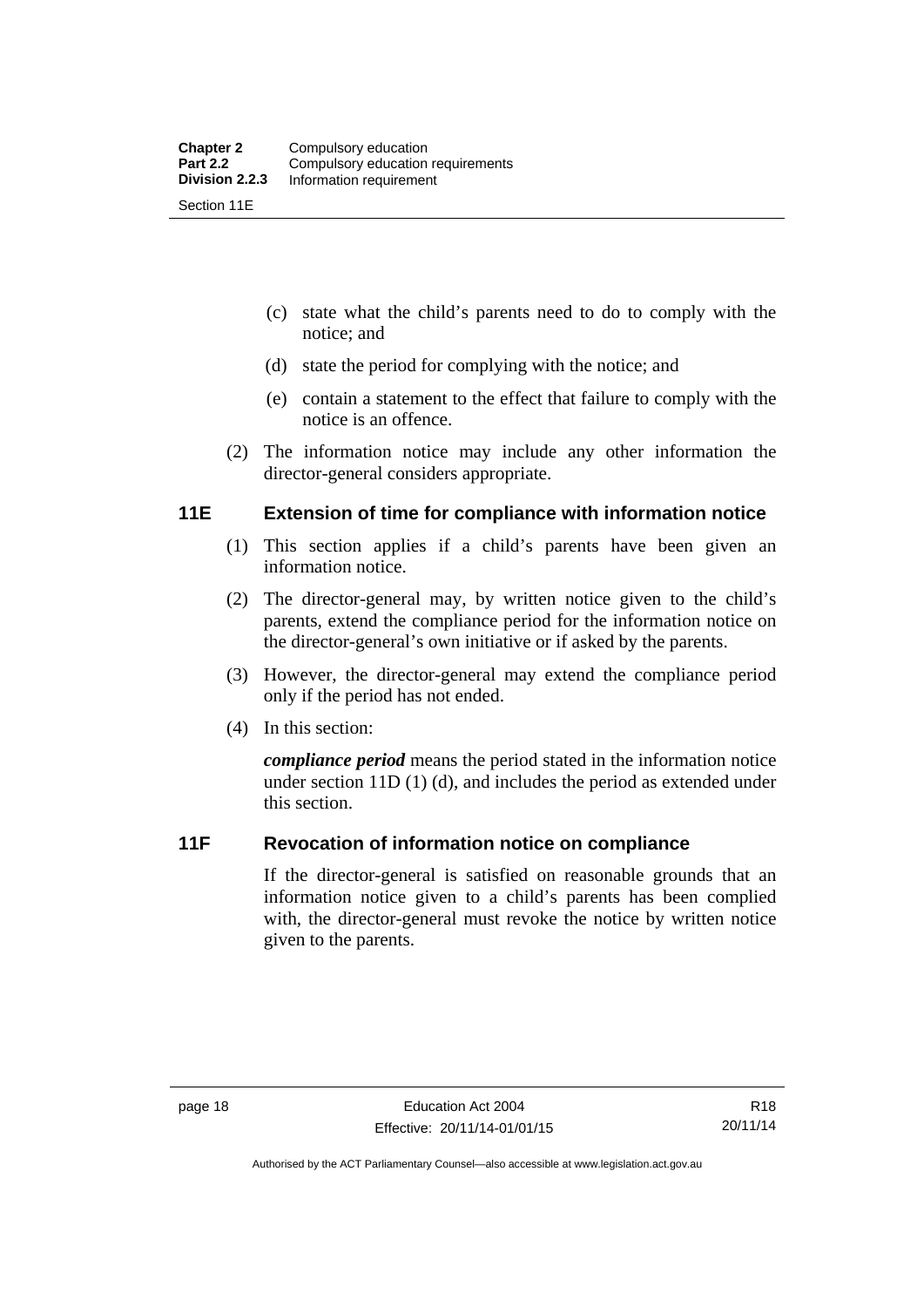# <span id="page-30-0"></span>**Part 2.3 Exemption certificates**

### <span id="page-30-1"></span>**11G Meaning of** *full-time participation requirement***—pt 2.3**

In this part:

*full-time participation requirement*—see section 10D (3).

### <span id="page-30-2"></span>**11H Exemption certificate—application**

- (1) A child or the child's parents may apply to the director-general for a certificate (an *exemption certificate*) exempting the child from—
	- (a) the requirement to be enrolled at an education provider or registered for home education; or
		- *Note* See s 10 (Child of compulsory education age—enrolment and registration requirement).
	- (b) the full-time participation requirement.
		- *Note* See s 10D (Child of compulsory education age—participation requirement).
- (2) Application may be made for either or both of the following:
	- (a) exempting the child until the child is 17 years old or for a shorter period;
	- (b) exempting the child from the full-time participation requirement.
- (3) An application made by a child must contain the signed consent of the child's parents.
- (4) However, subsection (3) does not apply if the director-general is satisfied on reasonable grounds that it is not appropriate to require the signed consent.
	- *Note* If a form is approved under s 154 for this provision, the form must be used.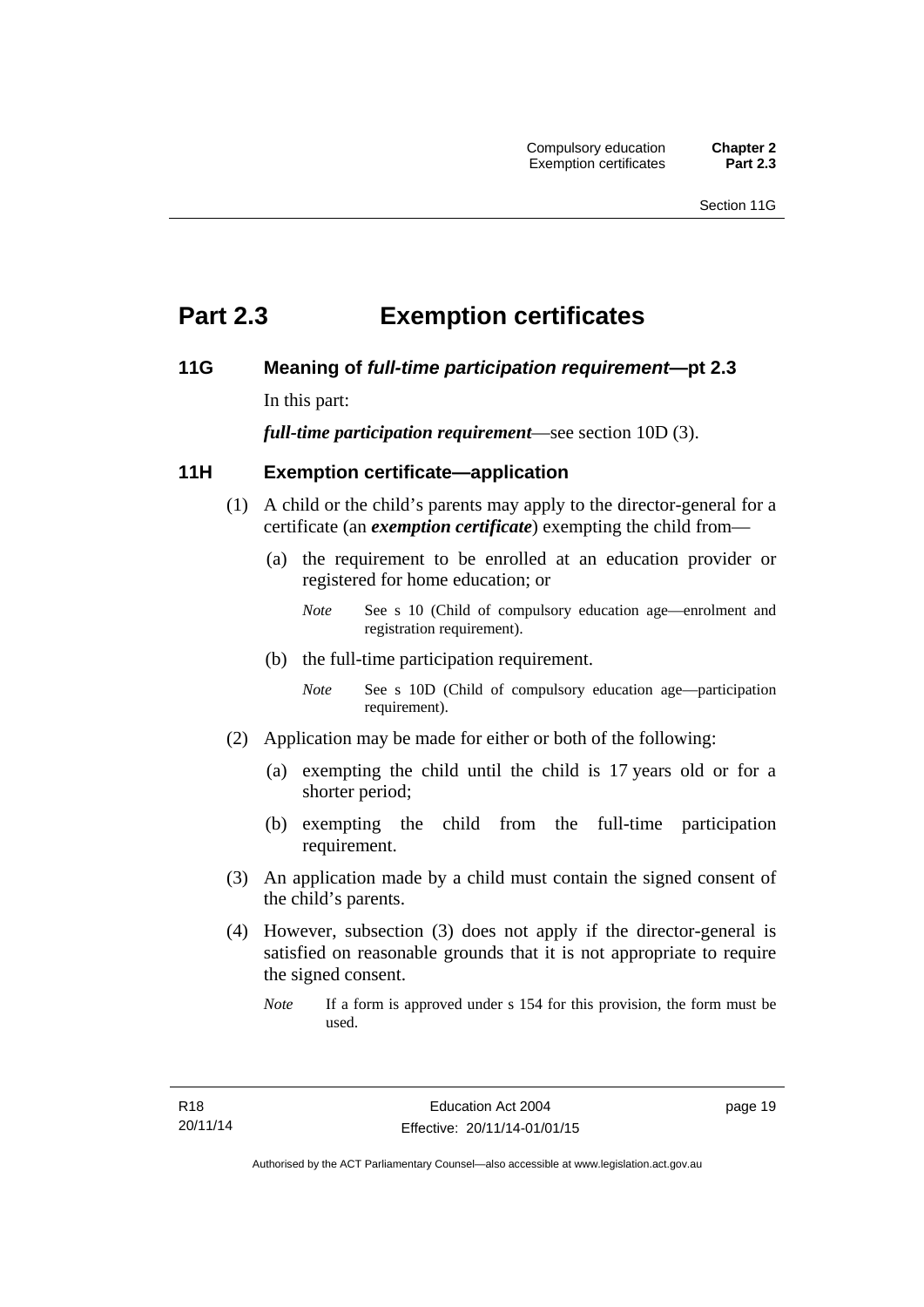Section 12

### <span id="page-31-0"></span>**12 Exemption certificate—requirement for further information**

- (1) The director-general may give an applicant mentioned in section 11H (1) a written notice requiring the applicant to give the director-general stated further information or documents that the director-general reasonably needs to decide the application.
- (2) If the applicant does not comply with the requirement, the director-general may refuse to consider the application further.

### <span id="page-31-1"></span>**12A Exemption certificate—issue**

- (1) The director-general may—
	- (a) issue an exemption certificate for a child if the director-general is satisfied on reasonable grounds that it is in the child's best interests to issue the certificate; or
	- (b) refuse to issue an exemption certificate for a child.
- (2) Without limiting subsection (1) (a), in deciding whether it is in a child's best interests to exempt the child, the director-general may consider the following:
	- (a) the child's health;
	- (b) the child's education;
	- (c) the child's sense of racial, ethnic, religious or cultural identity;
	- (d) the child's development;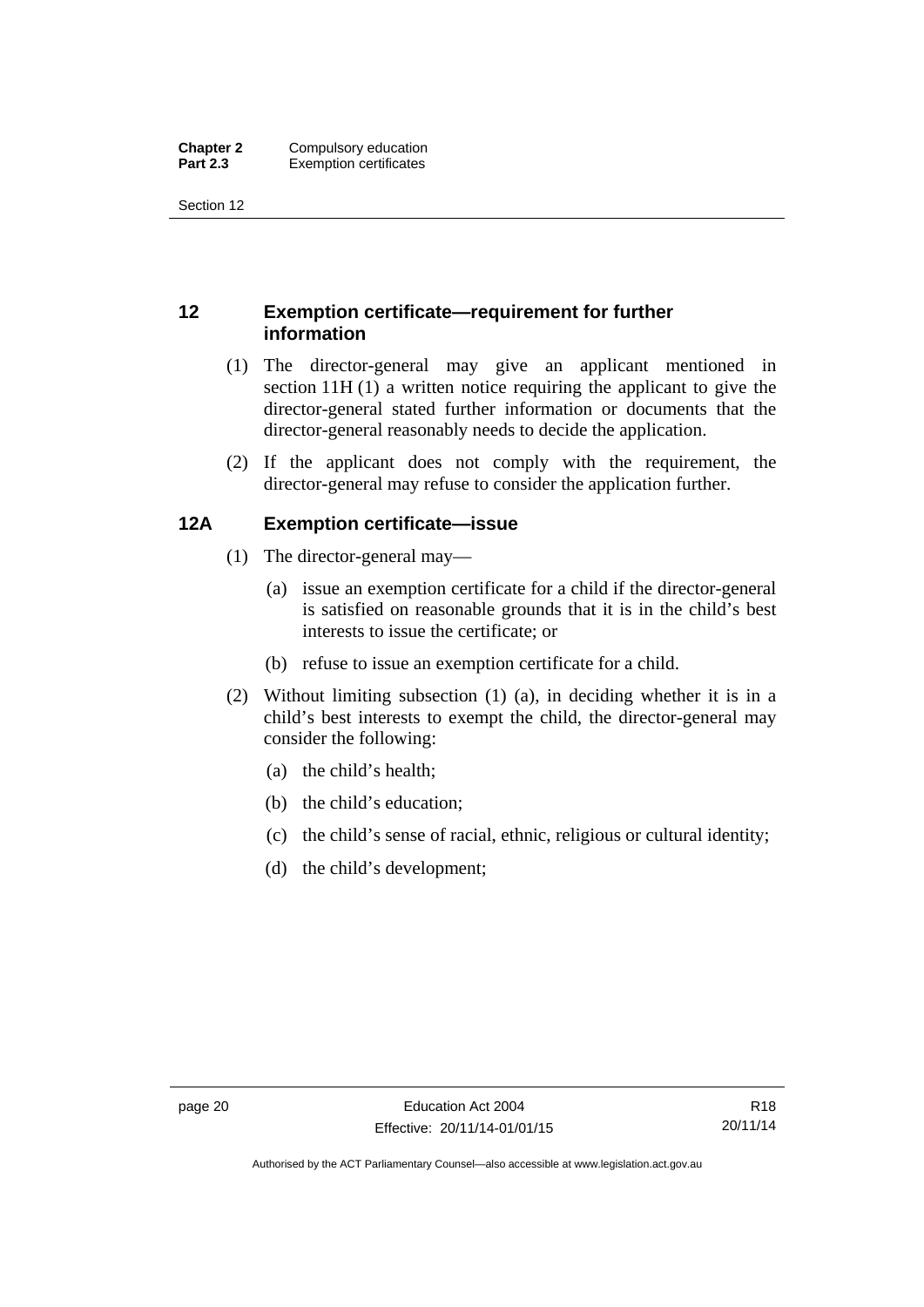(e) whether the exemption would benefit the child.

#### **Example—par (e)**

Felicity's education alternative finishes shortly before she turns 17. The director-general is satisfied that exempting Felicity from participating in another education alternative until she turns 17 benefits her, because it means that she is not compelled to participate in another education alternative for a short time just to comply with the participation requirement.

- *Note* An example is part of the Act, is not exhaustive and may extend, but does not limit, the meaning of the provision in which it appears (see [Legislation Act,](http://www.legislation.act.gov.au/a/2001-14) s 126 and s 132).
- (3) An exemption certificate for a child may be issued for either or both of the following:
	- (a) exempting the child until the child is 17 years old or for a shorter period;
	- (b) exempting the child from the full-time participation requirement.

### <span id="page-32-0"></span>**12B Exemption certificate—form**

An exemption certificate issued for a child must—

- (a) state the day it is issued; and
- (b) state the child's name; and
- (c) state the period for which it is in force; and
- (d) for an exemption from the full-time participation requirement—state the exemption and the extent to which the child must participate; and
- (e) state any condition to which it is subject; and
- (f) contain any other particulars prescribed by regulation.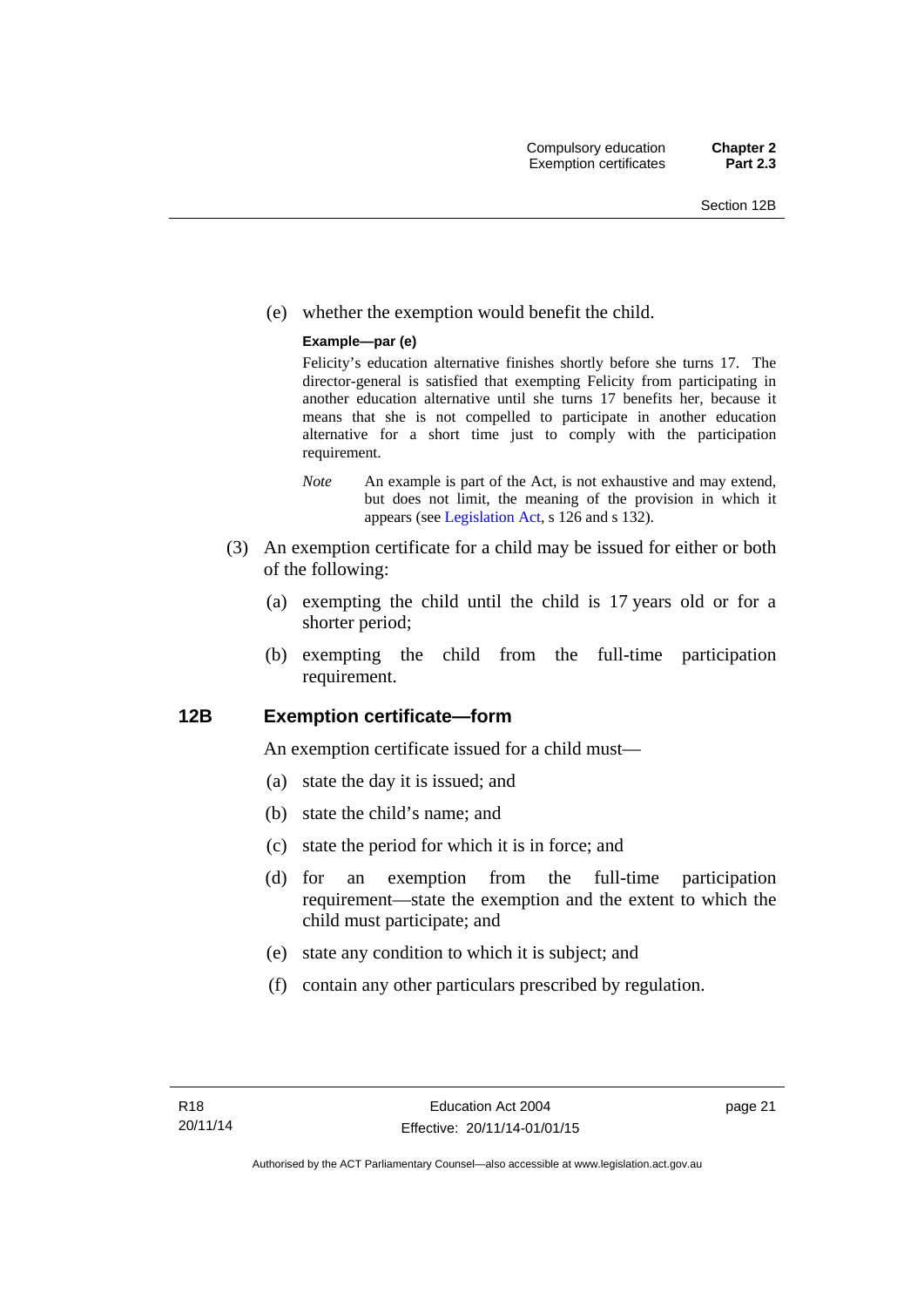| <b>Chapter 2</b> | Compulsory education          |
|------------------|-------------------------------|
| <b>Part 2.3</b>  | <b>Exemption certificates</b> |

Section 12C

### <span id="page-33-0"></span>**12C Exemption certificate—conditions**

The director-general may issue an exemption certificate subject to any condition that the director-general believes on reasonable grounds is appropriate.

### <span id="page-33-1"></span>**12D Exemption certificate—duration**

An exemption certificate may be issued for a child until—

- (a) the end of the period stated in the certificate; or
- (b) the ground for the issue of the certificate no longer applies in relation to the child.

### <span id="page-33-2"></span>**13 Exemption certificate—revocation**

The director-general may revoke an exemption certificate issued for a child if—

- (a) the certificate is issued in error; or
- (b) the ground for the issue of the certificate no longer applies in relation to the child; or
- (c) a condition of the certificate has been contravened.

Authorised by the ACT Parliamentary Counsel—also accessible at www.legislation.act.gov.au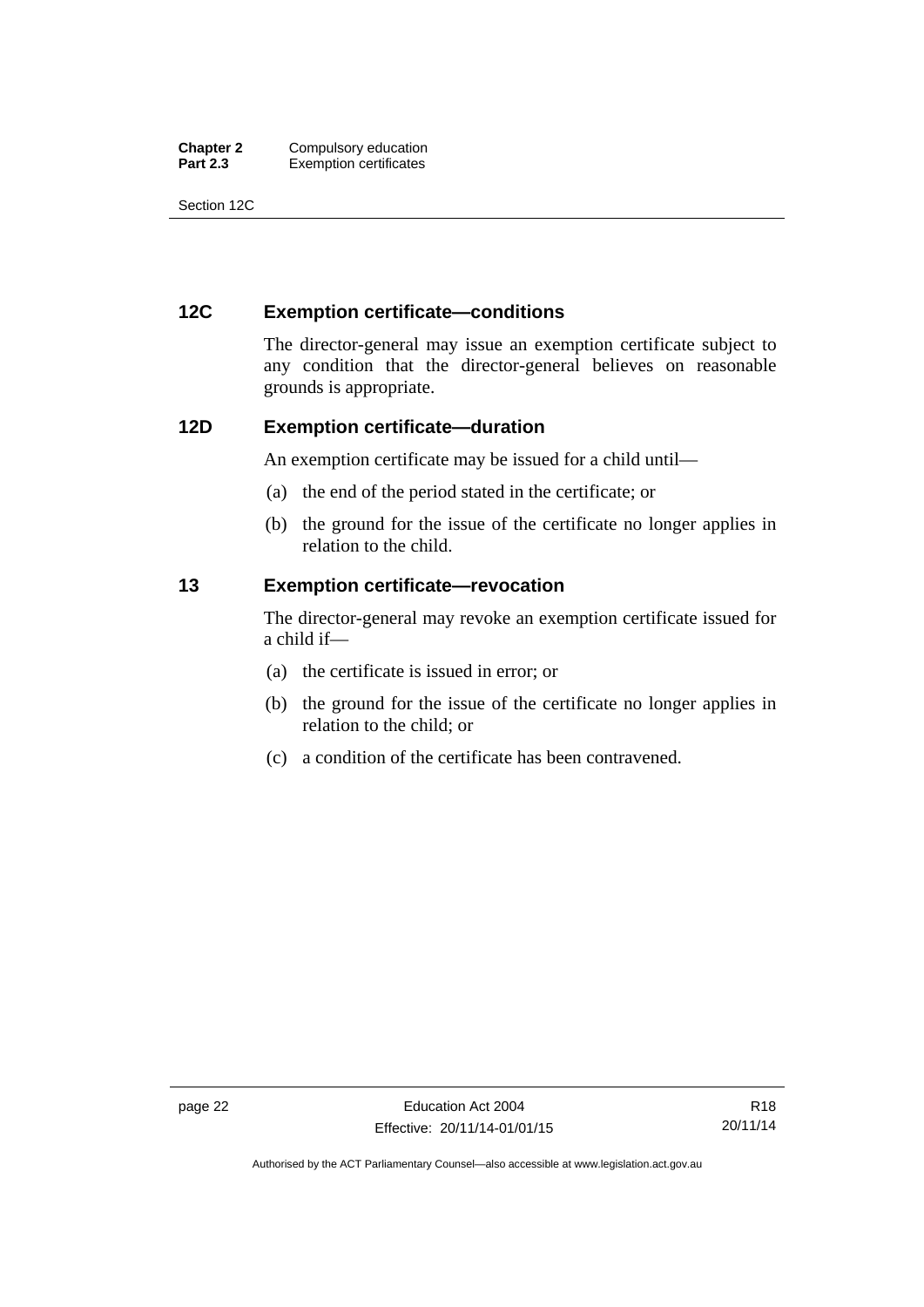# <span id="page-34-0"></span>**Part 2.4 After year 10—training and employment alternatives**

### <span id="page-34-1"></span>**Division 2.4.1 Definitions—pt 2.4**

### <span id="page-34-2"></span>**13A Meaning of** *training alternative* **and** *training alternative provider***—Act**

- (1) For this Act, each training mentioned in table 13A, column 2 is a *training alternative*, and the entity mentioned in column 3 for the training alternative is the provider (the *training alternative provider*) of the training alternative.
- (2) Also, the director-general may approve other training as a *training alternative*, and an entity as the provider (the *training alternative provider*) of the training alternative.
- (3) An approval is a notifiable instrument.

*Note* A notifiable instrument must be notified under the [Legislation Act](http://www.legislation.act.gov.au/a/2001-14).

| TAUR TJA |         |
|----------|---------|
| column 1 | ∣ colur |
|          |         |

**Table 13A** 

| column 1<br>item | column 2<br>training alternative                                                                | column 3<br>training alternative provider                                                                                                                        |
|------------------|-------------------------------------------------------------------------------------------------|------------------------------------------------------------------------------------------------------------------------------------------------------------------|
|                  | work-related training<br>under the <i>Training and</i><br><b>Tertiary Education</b><br>Act 2003 | employer with whom child has approved training<br>contract under the <i>Training and Tertiary Education</i><br>Act 2003 in relation to the work-related training |
|                  | work-related training<br>(however described)<br>under a law of a State<br>or another Territory  | provider (however described) under a law of the State<br>or other Territory                                                                                      |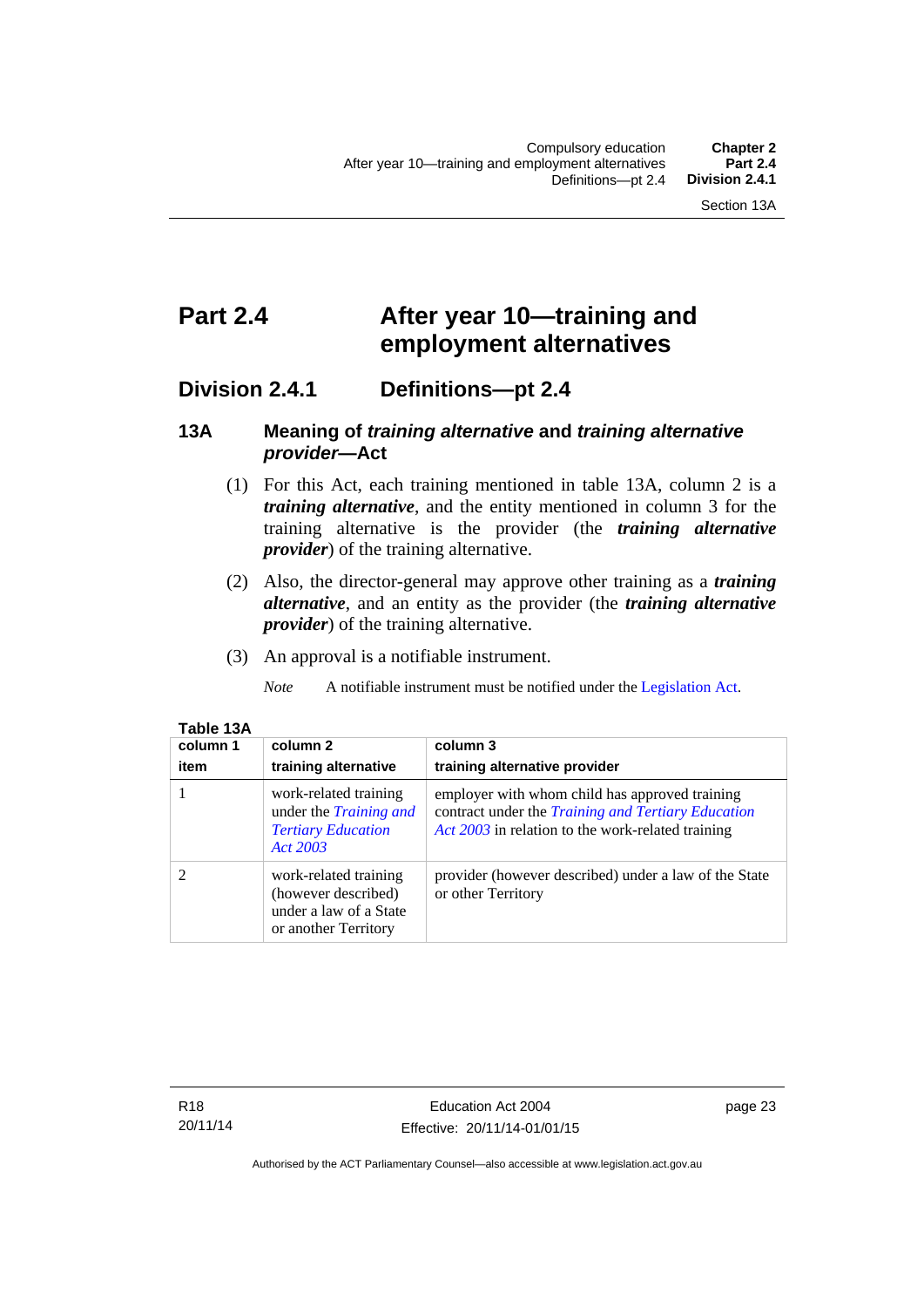### <span id="page-35-0"></span>**13B Meaning of** *employment alternative***—Act**

For this Act, each of the following is an *employment alternative*:

- (a) performance of paid work under a contract of service (whether written or unwritten);
- (b) performance of paid work under a contract for services (whether written or unwritten).
- *Note* The *[Children and Young People Act 2008](http://www.legislation.act.gov.au/a/2008-19)*, ch 21 deals with the employment of children and young people.

### <span id="page-35-1"></span>**13C Meaning of** *full-time participation* **in training or employment alternative—pt 2.4**

- (1) For this part, *full-time participation* in a training or employment alternative means participation in the alternative—
	- (a) at a level that is full-time under the requirements of the alternative; or
	- (b) for at least 25 hours each week.
- (2) Also, for this part, *full-time participation* in a training or employment alternative includes—
	- (a) part-time participation in 2 or more of a particular alternative to an extent that is at least equivalent to full-time participation in 1 of the particular alternatives; and

Authorised by the ACT Parliamentary Counsel—also accessible at www.legislation.act.gov.au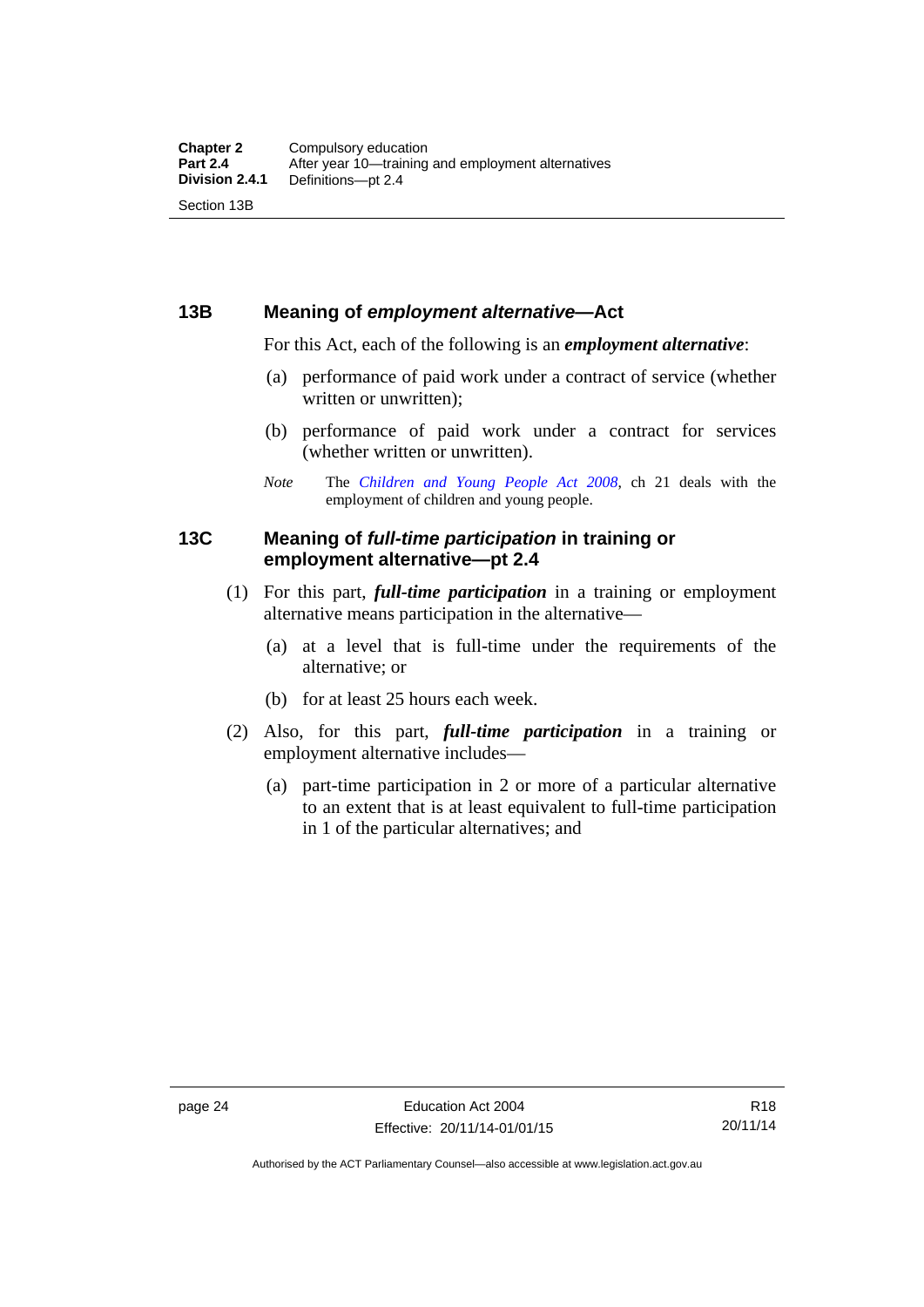(b) participation in any combination of training and employment alternatives to an extent that is at least equivalent to full-time participation in 1 training or employment alternative.

#### **Example—s (2) (a)**

part-time participation in 2 or more training alternatives to an extent that is at least equivalent to full-time participation in 1 training alternative

#### **Example—s (2) (b)**

part-time participation in a training alternative and part-time participation in an employment alternative for a combined total of at least 25 hours each week

*Note* An example is part of the Act, is not exhaustive and may extend, but does not limit, the meaning of the provision in which it appears (see [Legislation Act,](http://www.legislation.act.gov.au/a/2001-14) s 126 and s 132).

# **Division 2.4.2 Approval to participate in training and employment alternatives**

## **13D Approval statement—application**

- (1) A child or the child's parents may apply to the director-general for a statement (an *approval statement***)** approving the child's participation in a training or employment alternative during the child's post-year 10 period.
- (2) Application may be made for either or both of the following:
	- (a) approving the child's participation in a training or employment alternative for all or part of the child's post-year 10 period;
	- (b) approving that the child's participation in a training or employment alternative be other than full-time participation.
- (3) An application made by a child must contain the signed consent of the child's parents.
- (4) However, subsection (3) does not apply if the director-general is satisfied on reasonable grounds that it is not appropriate to require the signed consent.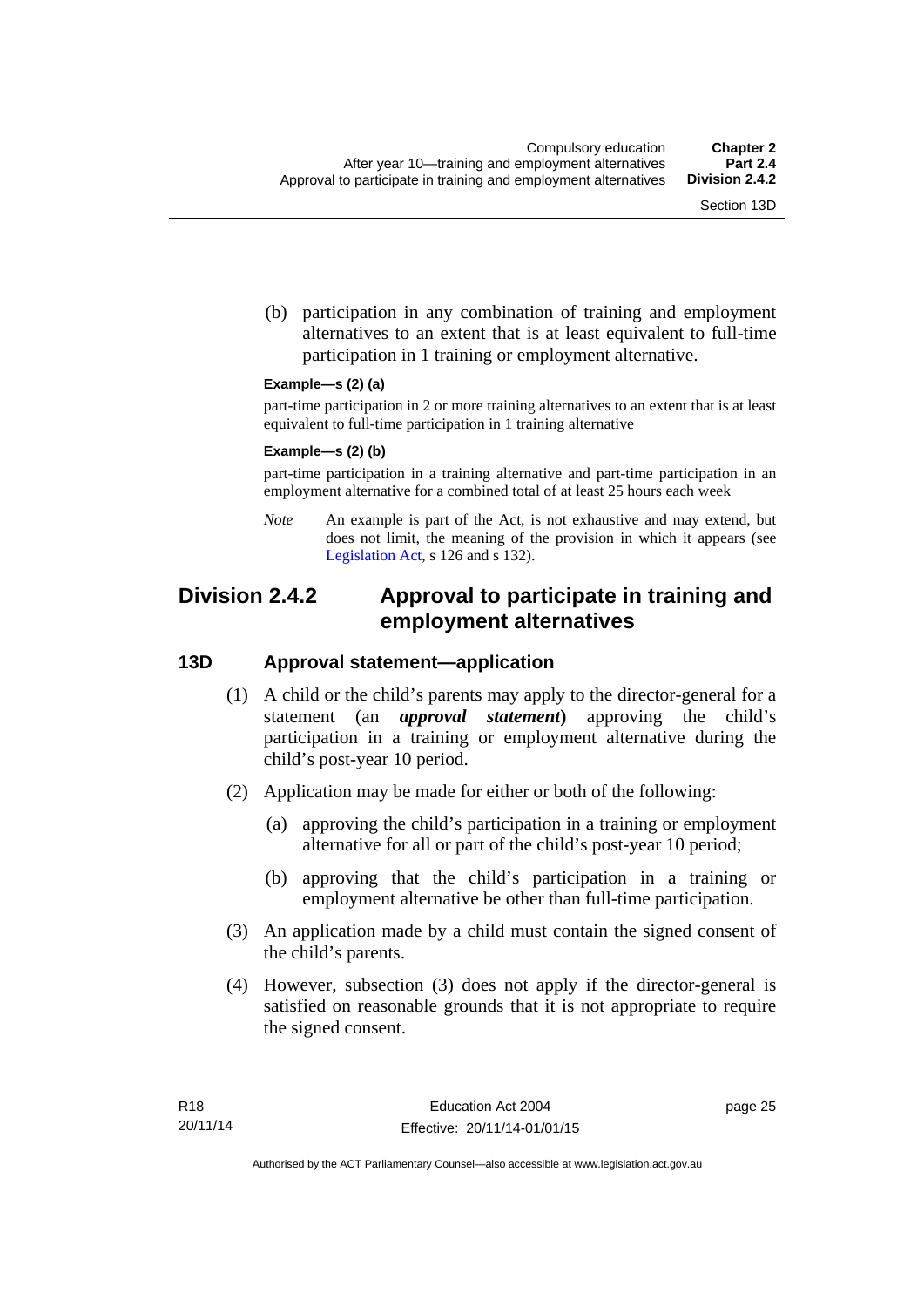- (5) For this section, a child's *post-year 10 period* starts when the child completes year 10 and ends when the first of the following happens:
	- (a) the child completes year 12;
	- (b) the child is 17 years old.
	- *Note* If a form is approved under s 154 for this provision, the form must be used.

## **14 Approval statement—requirement for further information**

- (1) The director-general may give an applicant mentioned in section 13D (1) a written notice requiring the applicant to give the director-general stated further information or documents that the director-general reasonably needs to decide the application.
- (2) If the applicant does not comply with the requirement, the director-general may refuse to consider the application further.

## **14A Approval statement—issue**

- (1) The director-general may—
	- (a) issue an approval statement for a child if the director-general is satisfied on reasonable grounds that it is in the child's best interests to issue the statement; or
	- (b) refuse to issue an approval statement for a child.
- (2) Without limiting subsection (1) (a), in deciding whether it is in a child's best interests to issue an approval statement for the child, the director-general may consider the following:
	- (a) the child's health;
	- (b) the child's education;
	- (c) the child's sense of racial, ethnic, religious or cultural identity;
	- (d) the child's development;

Authorised by the ACT Parliamentary Counsel—also accessible at www.legislation.act.gov.au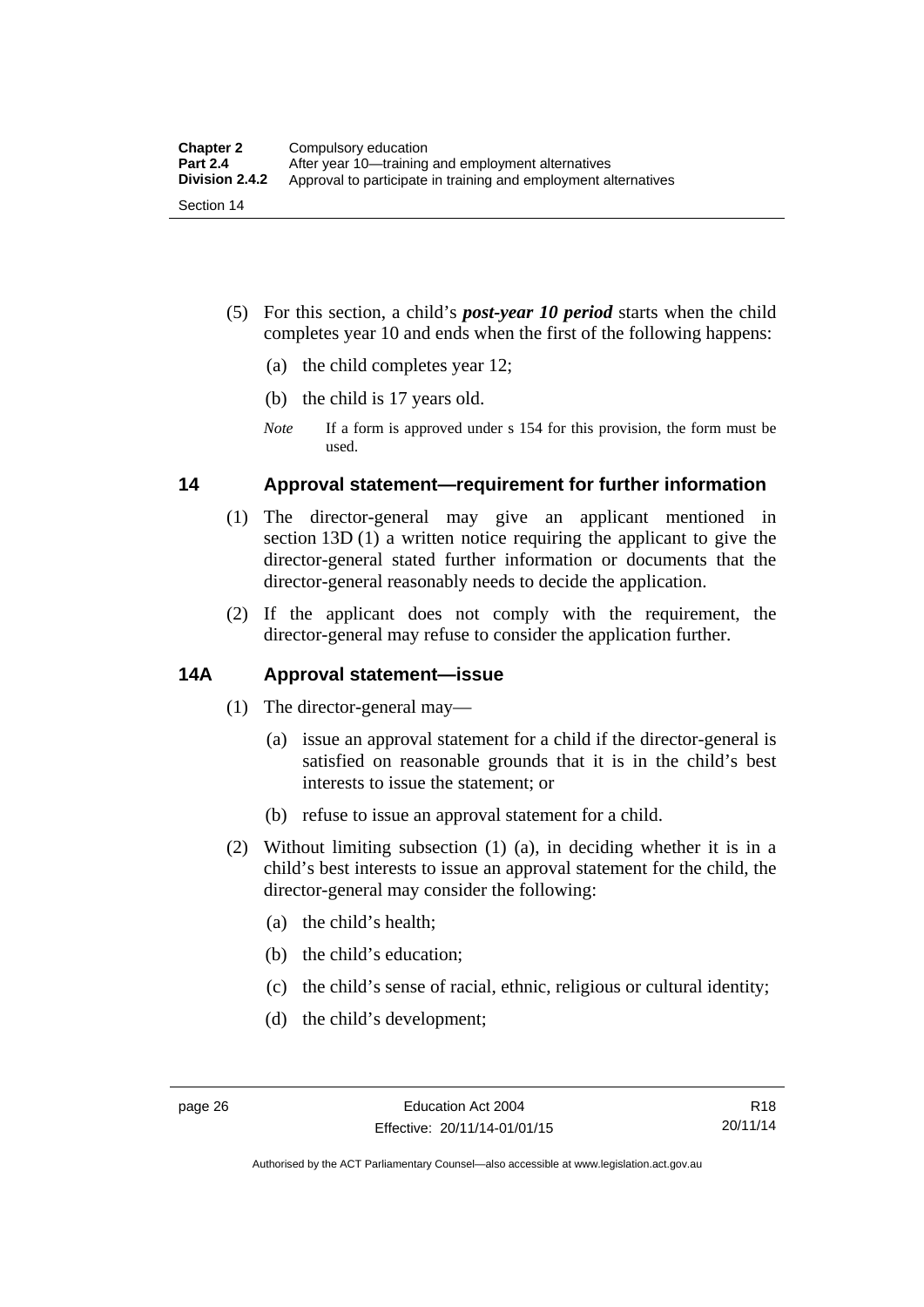(e) whether the training or employment alternative for which the statement is sought would benefit the child.

#### **Example—par (e)**

Thomas is 15 years old, has completed year 10 and wants to be a chef. Thomas has been offered an apprenticeship with a chef. The director-general decides that it is in Thomas's best interests to issue an approval statement for him, because it means that Thomas can pursue the career path that he wants to pursue.

- *Note* An example is part of the Act, is not exhaustive and may extend, but does not limit, the meaning of the provision in which it appears (see [Legislation Act,](http://www.legislation.act.gov.au/a/2001-14) s 126 and s 132).
- (3) An approval statement may be issued for a child for either or both of the following:
	- (a) approving the child's participation in a training or employment alternative for all or part of the child's post-year 10 period;
	- (b) approving that the child's participation in a training or employment alternative be other than full-time participation.
- (4) In this section:

*post-year 10 period*—see section 13D (5).

## **14B Approval statement—form**

An approval statement issued for a child must—

- (a) state the day it is issued; and
- (b) state the child's name; and
- (c) state the period for which it is in force; and
- (d) if the child's approved participation in a training or employment alternative is other than full-time participation state the approval and the extent to which the child is required to participate in the alternative; and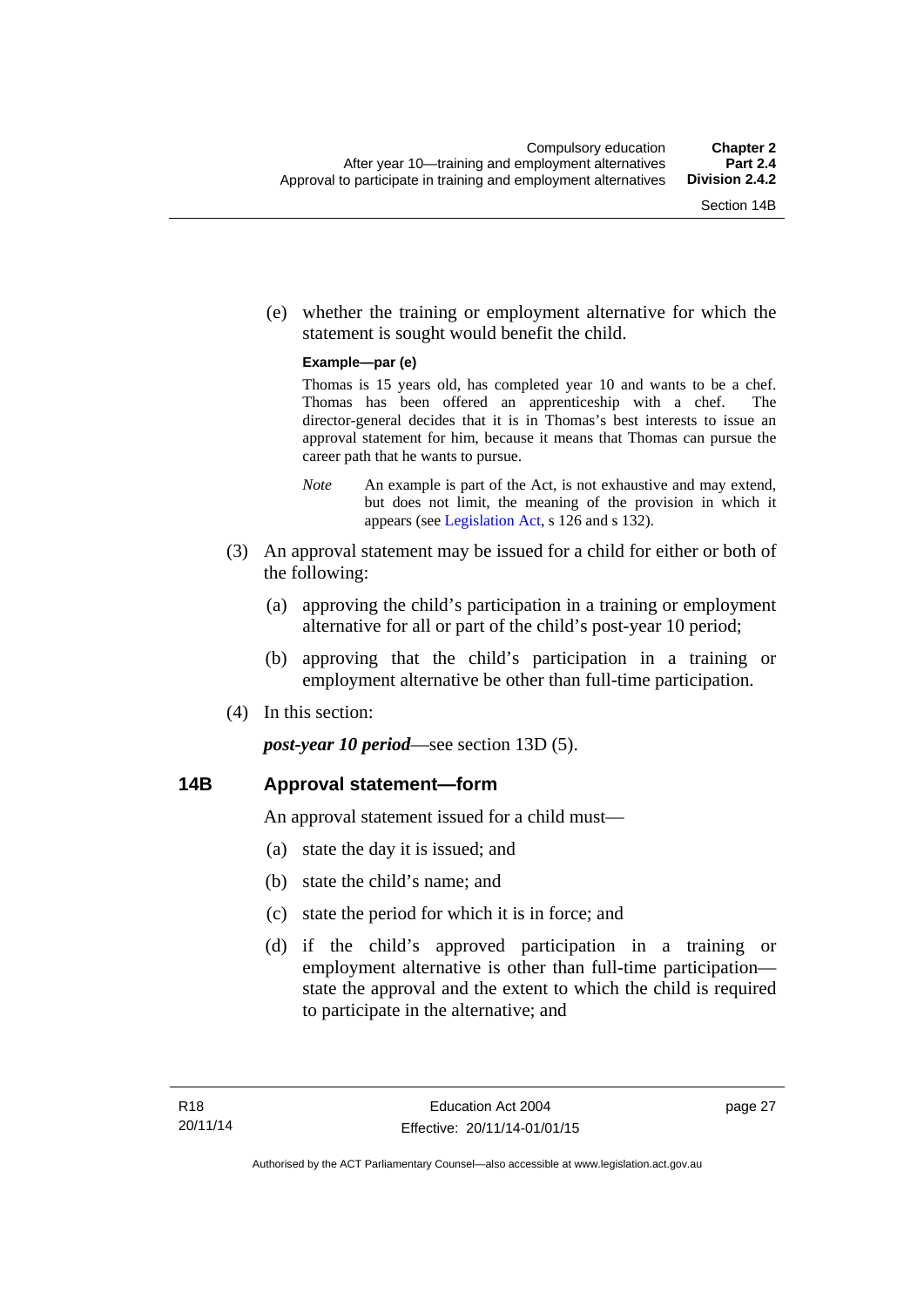- (e) state any condition to which it is subject; and
- (f) contain any other particulars prescribed by regulation.

## **14C Approval statement—conditions**

- (1) An approval statement issued for a child is subject to a condition that—
	- (a) the child's participation is full-time participation unless otherwise stated in the statement; or
	- (b) if the statement contains a statement mentioned in section 14B (d)—the child must comply with the stated participation requirement.
- (2) An approval statement that approves a child's participation in a training alternative is also subject to each of the following conditions:
	- (a) that the child is enrolled with the training alternative provider;
	- (b) that the child complies with the training alternative provider's attendance requirements.
- (3) The training alternative provider's attendance requirements are the requirements about physically attending, at particular times, the provider's premises or another place.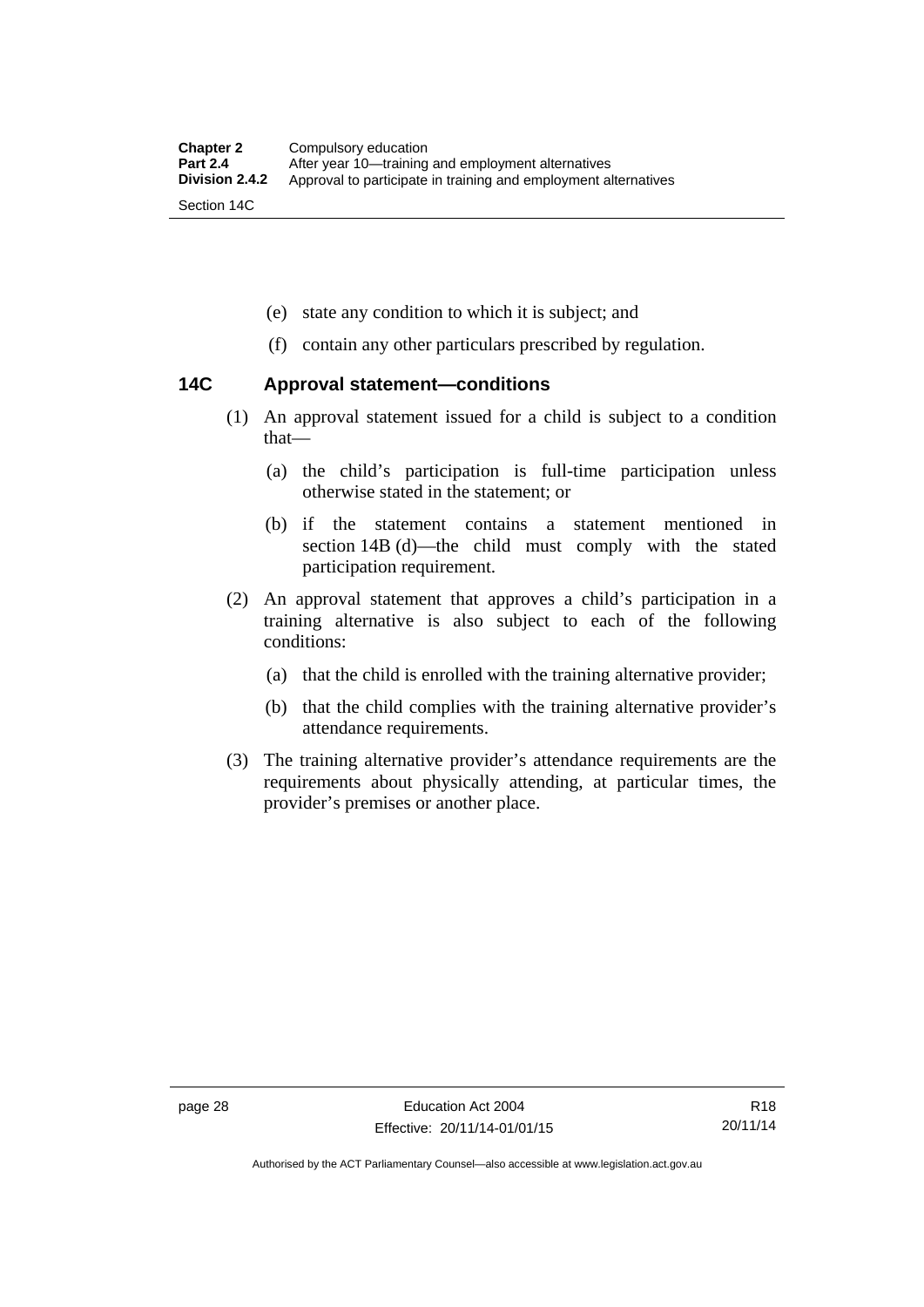(4) The director-general may issue an approval statement subject to any condition that the director-general believes on reasonable grounds is appropriate.

#### **Example—s (4)**

Farouk wants to participate part-time in an education course and part-time in an employment alternative (he wants to work at least 10 hours each week). Under this Act, an approval statement is not required for an education course, but is for an employment alternative. The director-general issues an approval statement for the employment alternative that states that Farouk's approved participation in that employment is part-time, and that he must participate in that employment for at least 10 hours each week. The director-general also puts a condition on the approval statement that Farouk must participate in the education course for at least 15 hours each week.

*Note* An example is part of the Act, is not exhaustive and may extend, but does not limit, the meaning of the provision in which it appears (see [Legislation Act,](http://www.legislation.act.gov.au/a/2001-14) s 126 and s 132).

### **14D Approval statement—compliance requirement**

- (1) This section applies if an approval statement is issued for a child.
- (2) The child's parents must ensure that the child complies with the statement, including any conditions of the statement.
- (3) This section does not apply if the child's parents have an excuse for not complying with this section that the director-general is satisfied is a reasonable excuse.
	- *Note 1* The director-general must comply with any guidelines about the exercise of the director-general's functions under s (3) (see s 9D).
	- *Note 2* For offences in relation to this requirement, see pt 2.6 (Offences parents).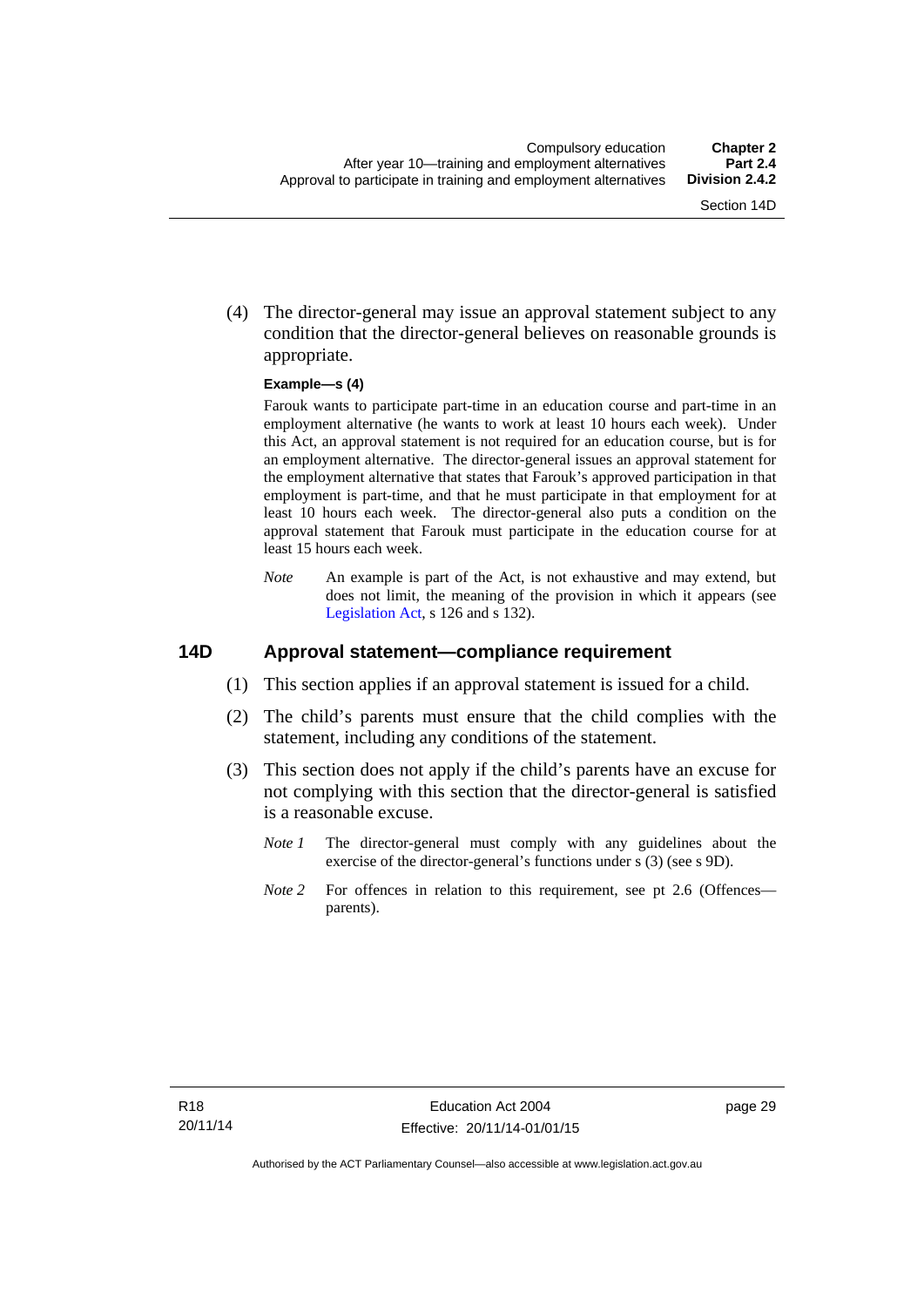## **15 Approval statement—duration**

An approval statement may be issued for a child until—

- (a) the end of the period stated in the statement; or
- (b) the ground for the issue of the statement no longer applies in relation to the child.

## **15A Approval statement—revocation**

The director-general may revoke an approval statement issued for a child if—

- (a) the statement is issued in error; or
- (b) the ground for the issue of the statement no longer applies in relation to the child; or
- (c) a condition of the statement has been contravened.

## **15B Return to education while approval statement in force**

- (1) This section applies if—
	- (a) an approval statement is in force for a child; and
	- (b) the child is enrolled at an education provider for the purpose of the provider's education course.
- (2) The child's parents must tell the director-general in writing about the enrolment.

## **Division 2.4.3 Training and employment alternatives—deemed participation**

### **15C Training and employment alternatives—absence**

A child's participation in a training or employment alternative is taken for this Act to continue during an absence that is—

(a) allowed under the requirements of the alternative; or

R18 20/11/14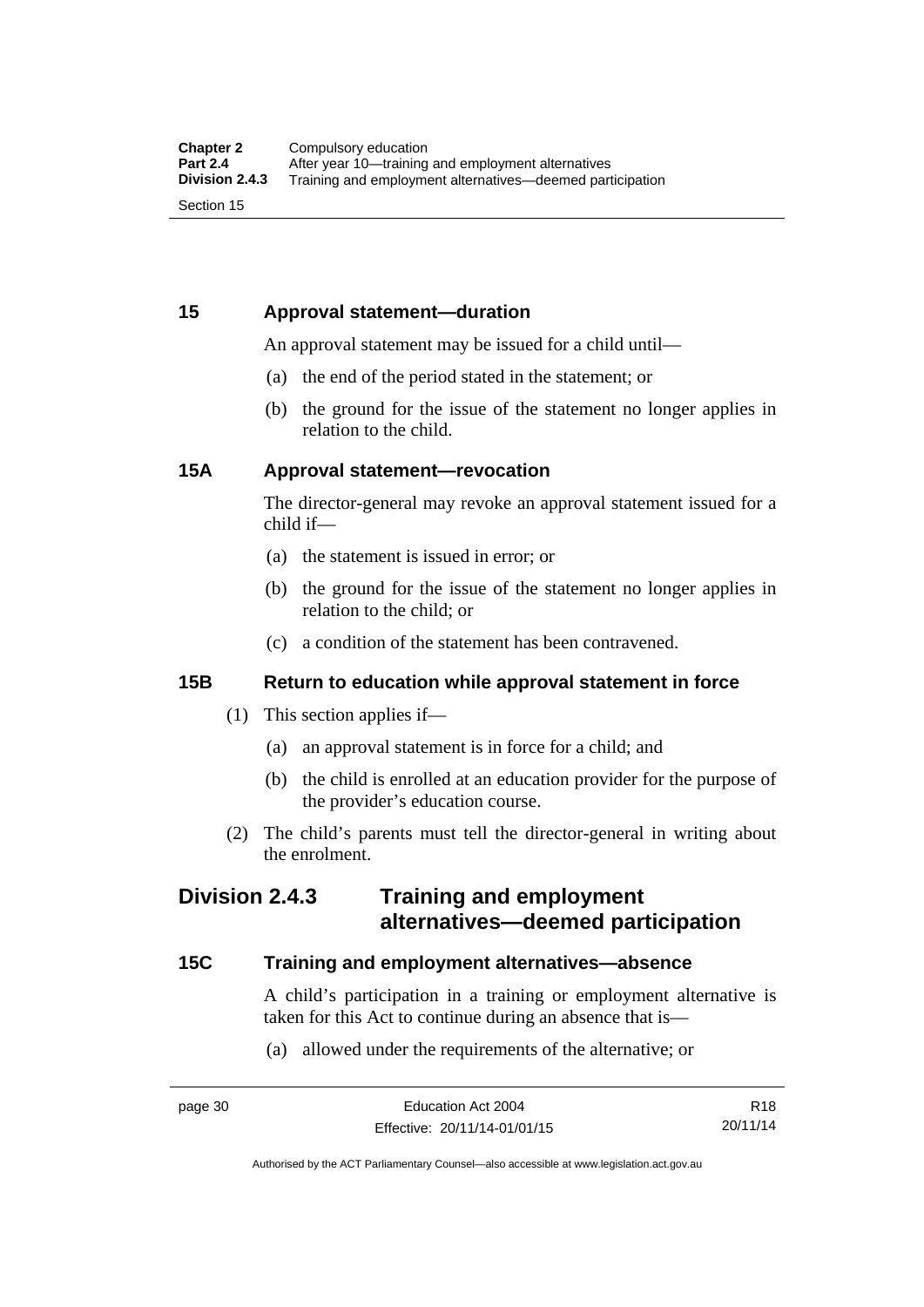(b) required under a territory law or a law of the Commonwealth, a State or another Territory.

#### **Example—par (b)**

Sarah is absent from a training alternative provider because a personal protection order prohibits her from attending the provider.

*Note* An example is part of the Act, is not exhaustive and may extend, but does not limit, the meaning of the provision in which it appears (see [Legislation Act,](http://www.legislation.act.gov.au/a/2001-14) s 126 and s 132).

### **15D Training alternative—suspension**

- (1) This section applies if a child participating in a training alternative stops attending the training alternative provider because the child has been suspended from attending the provider.
- (2) The child's participation in the alternative is taken for this Act to continue during the suspension period.

#### **16 Training alternative—exclusion**

- (1) This section applies if a child participating in a training alternative stops attending the training alternative provider because the child has been excluded from attending the provider.
- (2) The child's participation in the training alternative is taken for this Act to continue—
	- (a) at the same level as before the exclusion; and
	- (b) for the time reasonably required for the child to—
		- (i) enrol in an education course; or
		- (ii) apply for approval to participate in another training alternative or an employment alternative.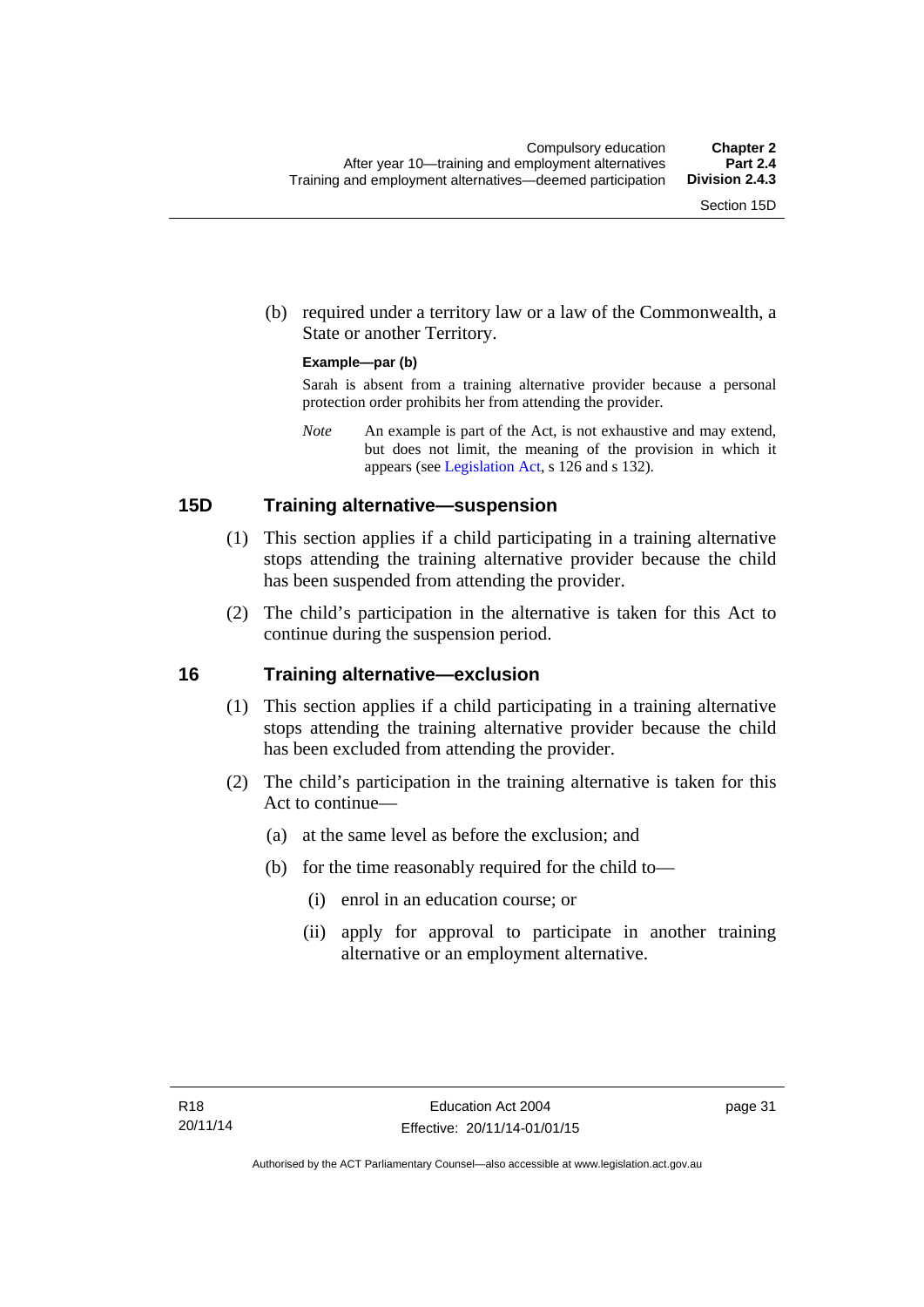## **16A Employment alternative—termination**

- (1) This section applies if a child participating in an employment alternative stops working because the child's employment has been ended other than by the child.
- (2) The child's participation in the employment alternative is taken for this Act to continue—
	- (a) at the same level as before the termination; and
	- (b) for the time reasonably required for the child to—
		- (i) enrol in an education course; or
		- (ii) apply for approval to participate in another employment alternative or a training alternative.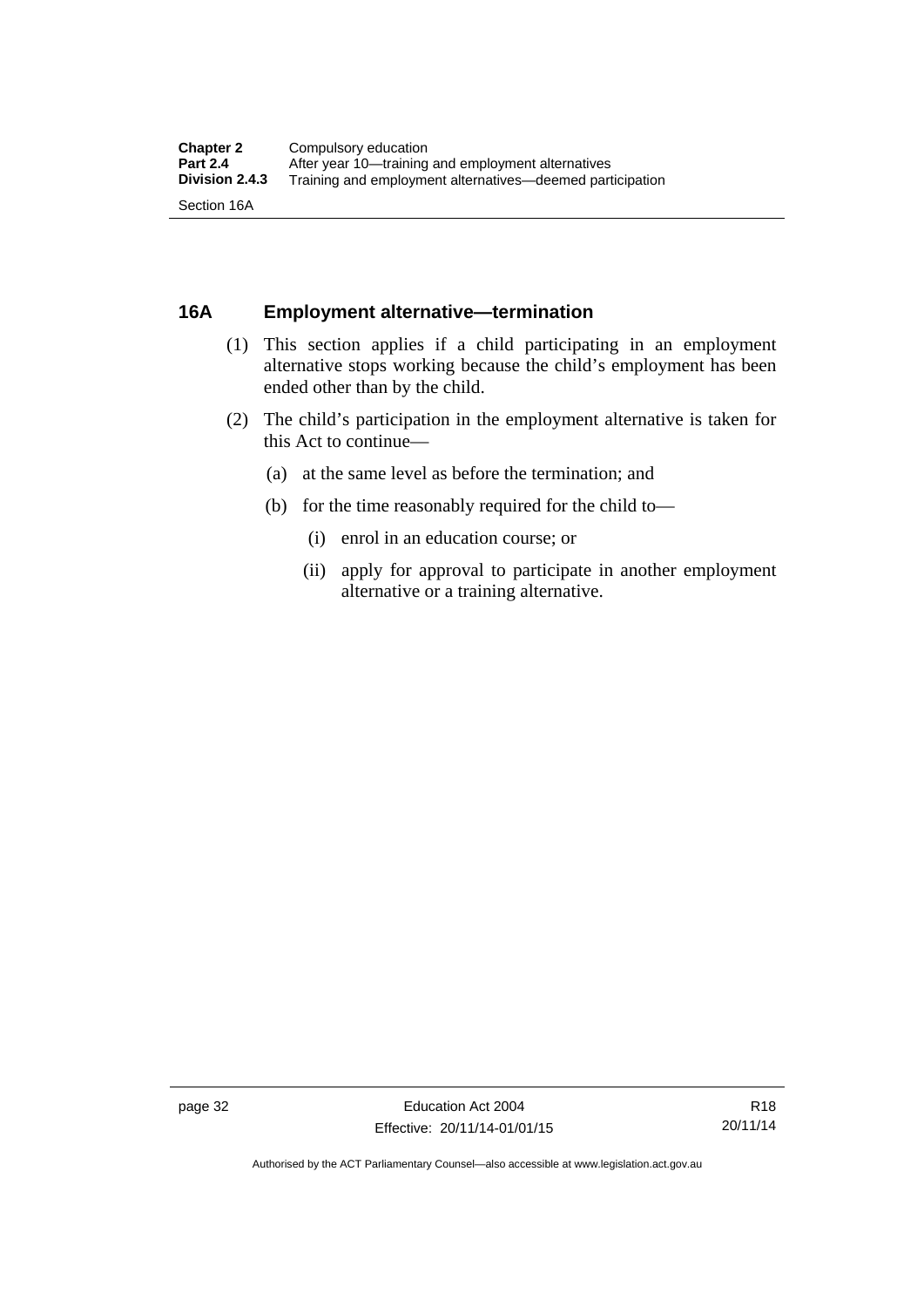# **Part 2.5 Compliance notices**

## **16B Giving compliance notice**

The director-general may give a notice (a *compliance notice*) to a child's parents if the director-general believes on reasonable grounds that the parents have contravened or are contravening—

- (a) section 10 (Child of compulsory education age—enrolment and registration requirement); or
- (b) section 10A (Child of compulsory education age—school attendance requirement); or
- (c) section 10D (Child of compulsory education age participation requirement); or
- (d) section 14D (Approval statement—compliance requirement).
- *Note* For how documents may be served, see the [Legislation Act,](http://www.legislation.act.gov.au/a/2001-14) pt 19.5.

## **16C Contents of compliance notice**

- (1) A compliance notice in relation to a child must—
	- (a) state that it is a compliance notice under this Act; and
	- (b) include a brief description of the contravention of this Act in relation to which the notice is given; and
	- (c) state what the child's parents need to do to comply with the notice; and
	- (d) state the period for complying with the notice; and
	- (e) contain a statement to the effect that failure to comply with the notice is an offence.
- (2) The compliance notice may include any other information the director-general considers appropriate.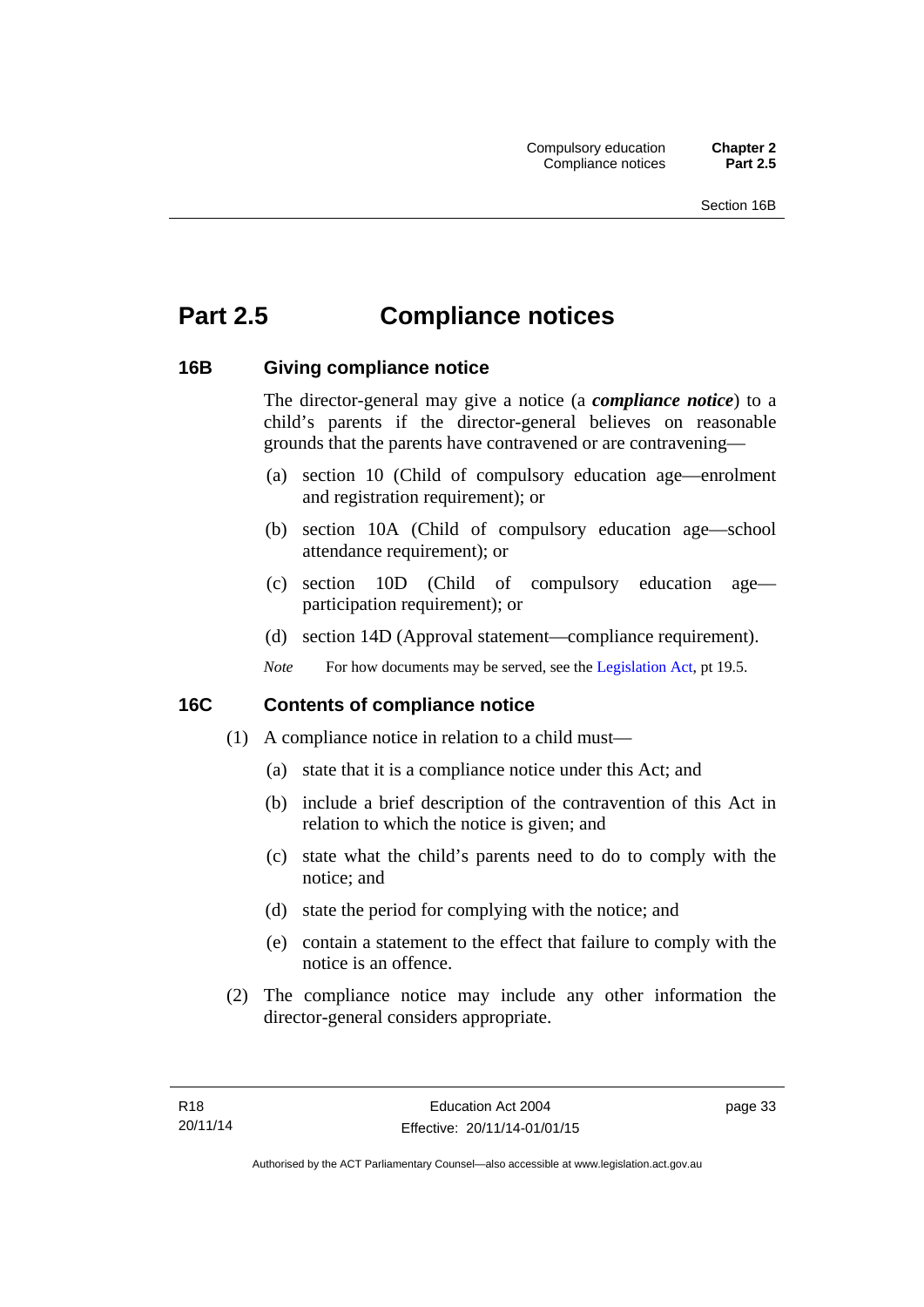Section 16D

#### **16D Extension of time for compliance with compliance notice**

- (1) This section applies if a child's parents have been given a compliance notice.
- (2) The director-general may, by written notice given to the child's parents, extend the compliance period for the compliance notice on the director-general's own initiative or if asked by the parents.
- (3) However, the director-general may extend the compliance period only if the period has not ended.
- (4) In this section:

*compliance period* means the period stated in the compliance notice under section 16C (1) (d), and includes the period as extended under this section.

## **17 Revocation of compliance notice on compliance**

If the director-general is satisfied on reasonable grounds that a compliance notice given to a child's parents has been complied with, the director-general must revoke the notice by written notice given to the parents.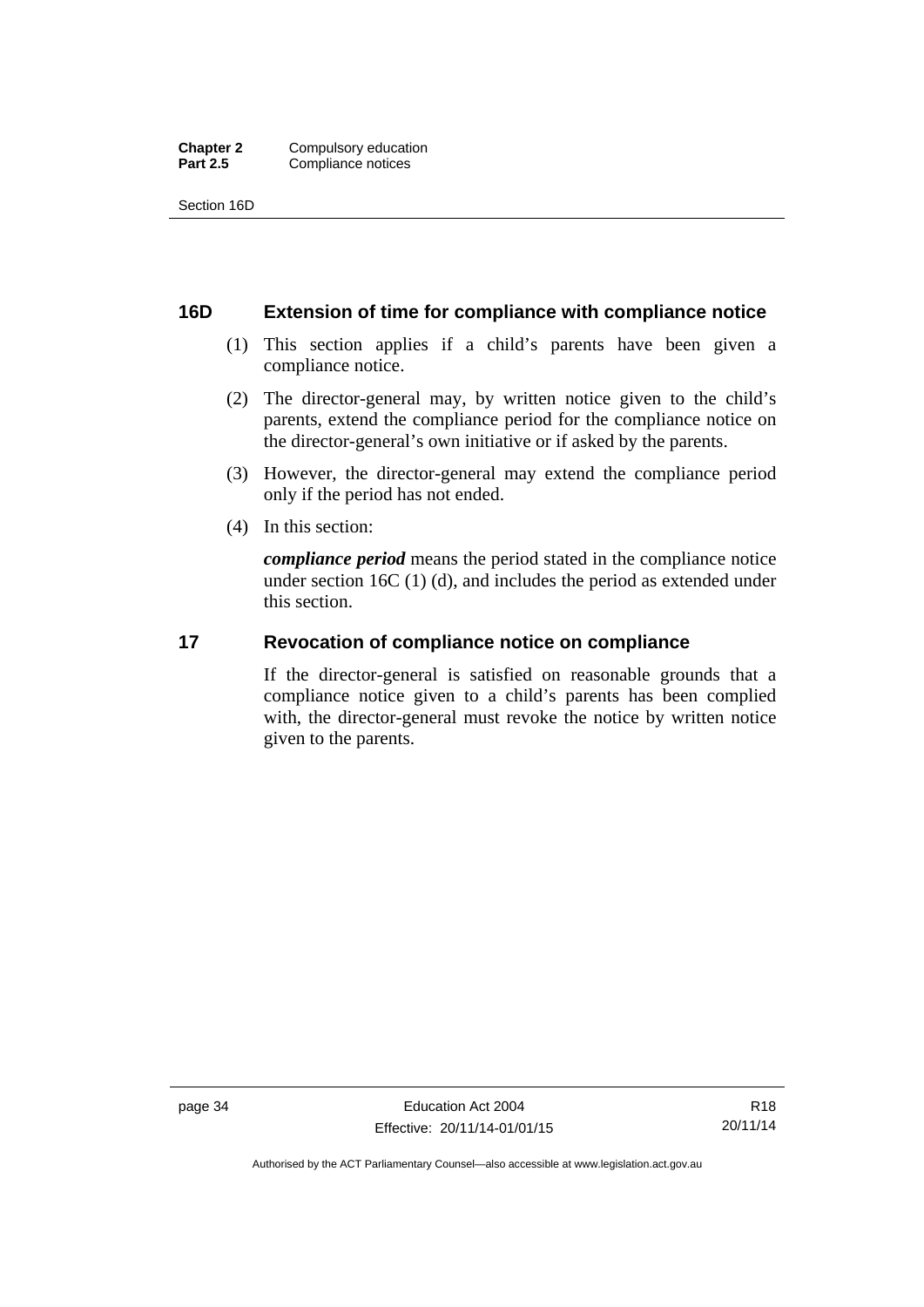# **Part 2.6 Offences—parents**

## **17A Contravention of information and compliance notices**

- (1) A child's parents commit an offence if—
	- (a) an information notice is given to the parents; and
	- (b) the parents fail to comply with the notice.

Maximum penalty: 5 penalty units.

- (2) A child's parents commit an offence if—
	- (a) a compliance notice is given to the parents; and
	- (b) the parents fail to comply with the notice.

Maximum penalty: 10 penalty units.

- (3) An offence against this section is a strict liability offence.
- (4) This section does not apply if the child's parents have a reasonable excuse for failing to comply with the notice.
- (5) Without limiting subsection (4), it is a reasonable excuse for a parent of the child (the *stated parent*) that—
	- (a) the child lives with another parent and the stated parent believes on reasonable grounds that the other parent is complying with the notice; or
	- (b) the stated parent is not reasonably able to control the child's behaviour to the extent necessary to comply with the notice.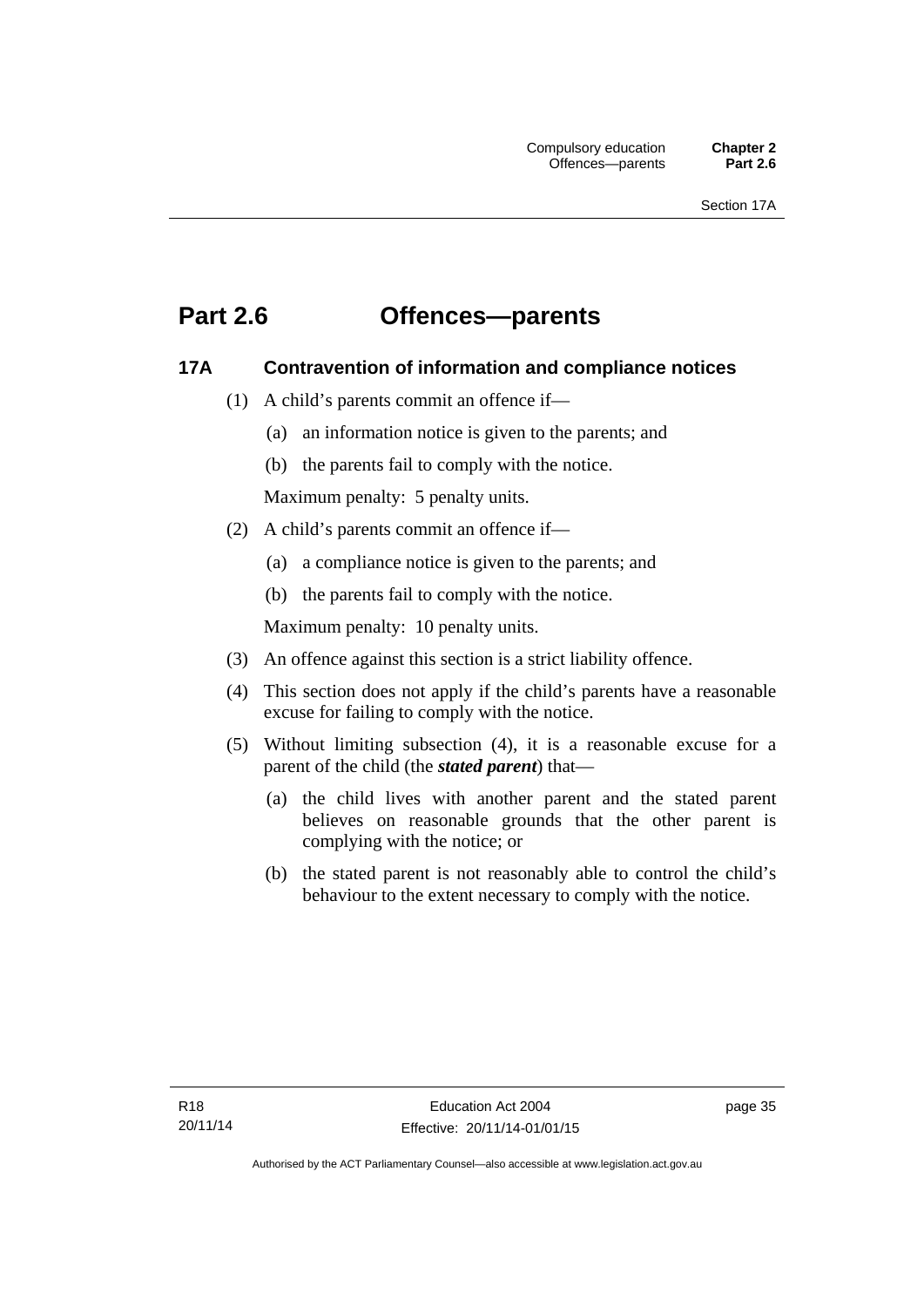**Chapter 3 Government schools** Part 3.1 **General** 

Section 18

# **Chapter 3 Government schools**

# **Part 3.1 General**

### **18 Principles on which ch 3 based**

The following are the principles on which this chapter is based:

- (a) the ACT government school system is based on the principles of equity, universality and nondiscrimination;
- (b) government schools are free and open to everyone;
- (c) government schools offer a broad and balanced secular education to all students from preschool to year 12 by providing access to a broad curriculum;
- (d) the government school system is committed to—
	- (i) providing reasonable access to public education for all students in the ACT;
	- (ii) maximising student educational achievements and opportunities; and
	- (iii) developing emotional, physical and intellectual wellbeing of all students; and
	- (iv) responsiveness to community needs; and
	- (v) innovation, diversity and choice; and
	- (vi) preparing students to be independent and effective local and global citizens; and
	- (vii) teacher, student and parent participation in all aspects of school education; and
	- (viii) combining central policies and guidelines with school level policies and decision-making; and

R18 20/11/14

Authorised by the ACT Parliamentary Counsel—also accessible at www.legislation.act.gov.au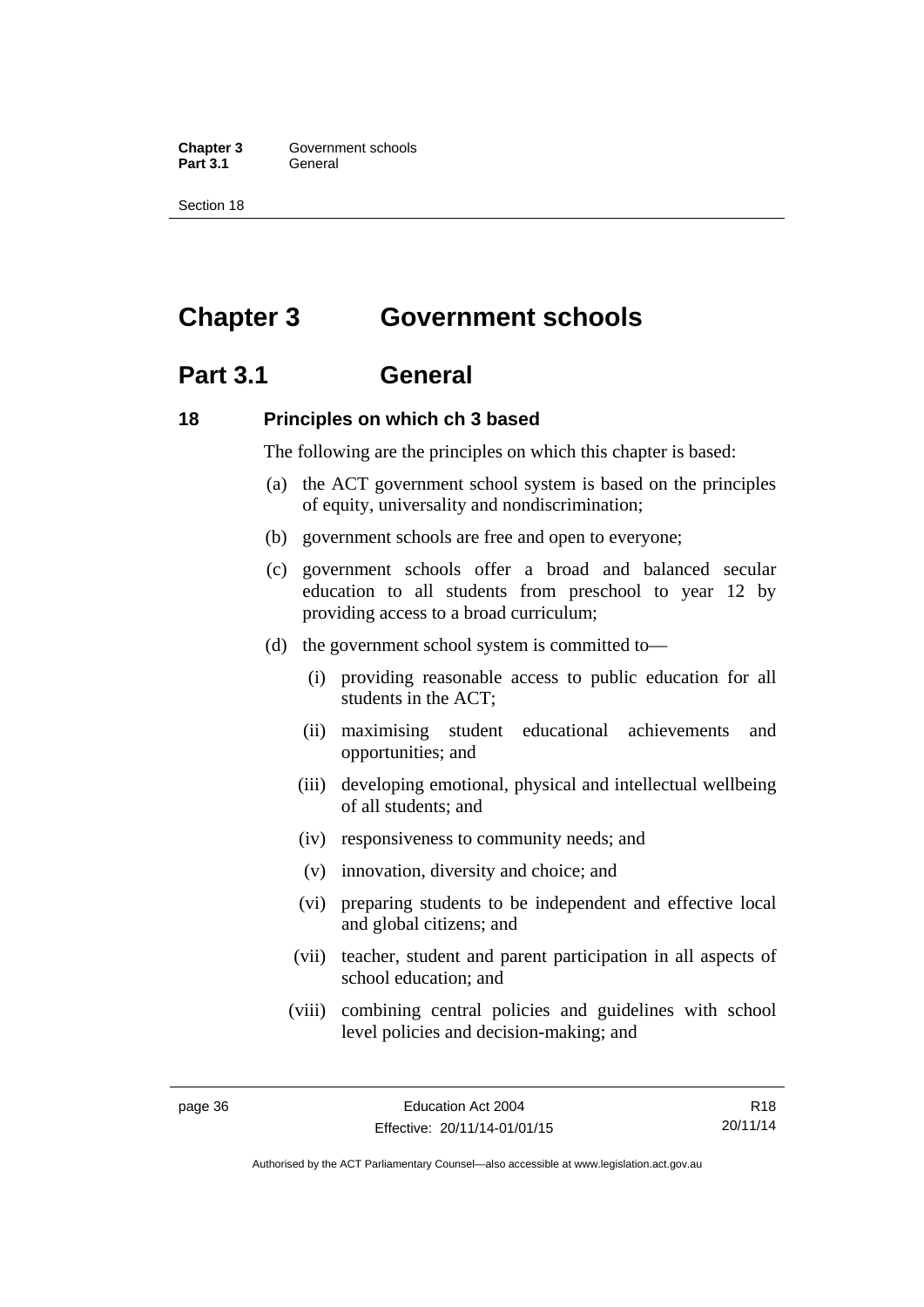- (ix) making information available about, and being accountable for, the operation of government schools;
- (e) government school funding is provided to schools in recognition of the principles mentioned in paragraphs (a) to (d) and the diversity of students' needs.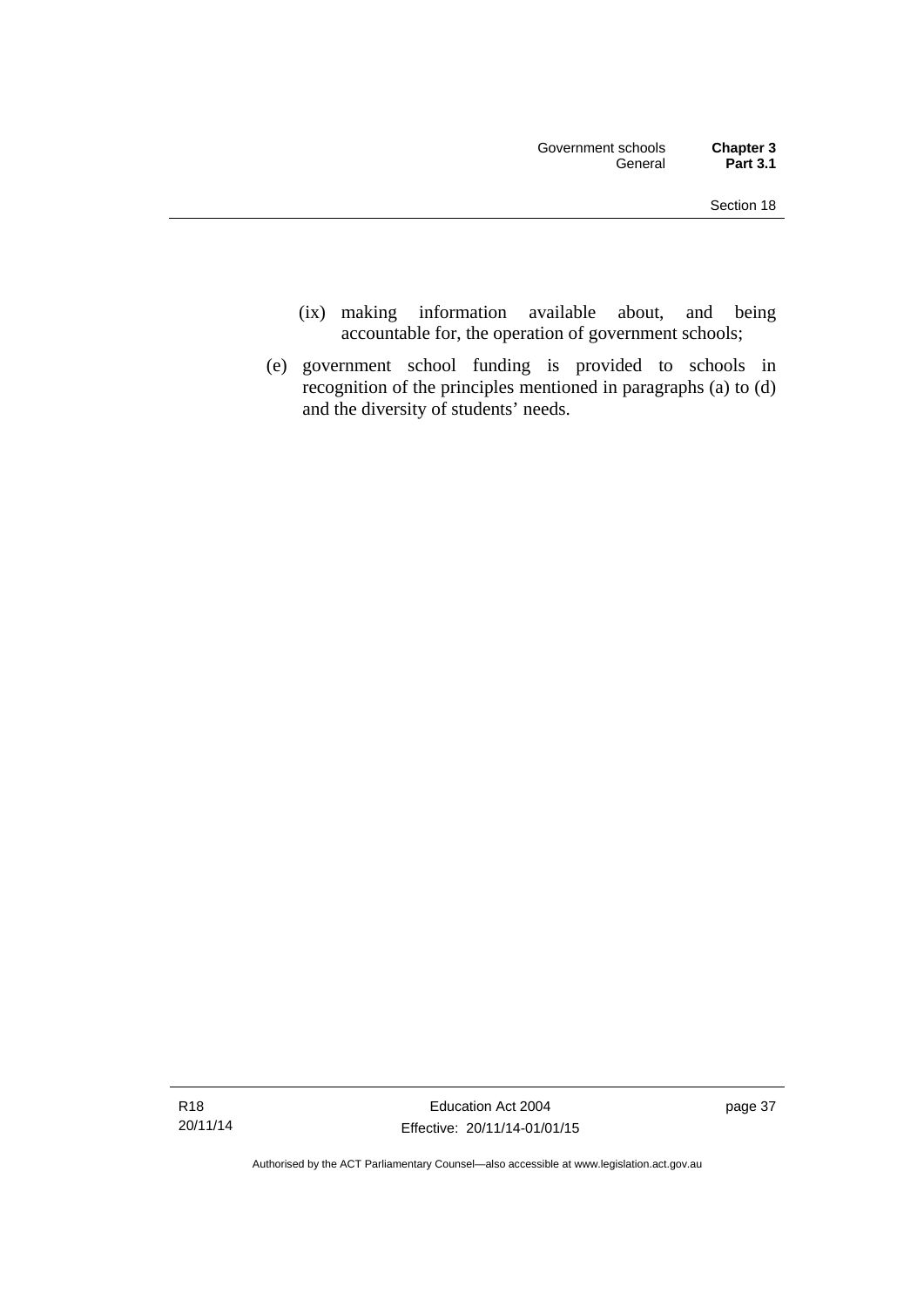Section 20

# **Part 3.2 Establishment and operation of government schools**

## **20 Establishing government schools etc**

- (1) The Minister may establish government schools.
- (2) The Minister may decide—
	- (a) the kinds of government schools to be established; and
	- (b) the educational level or levels (which may include preschool) for the schools.
	- *Note* Preschools are also subject to requirements under the *[Education and](http://www.legislation.act.gov.au/a/2011-42/default.asp)  [Care Services National Law \(ACT\)](http://www.legislation.act.gov.au/a/2011-42/default.asp)*.
- (3) The Minister may establish school-related educational institutions and services (*school-related institutions*).

#### **Example of school-related institution**

Murrumbidgee Education and Training Centre

- *Note* An example is part of the Act, is not exhaustive and may extend, but does not limit, the meaning of the provision in which it appears (see [Legislation Act,](http://www.legislation.act.gov.au/a/2001-14) s 126 and s 132).
- (4) The Minister may name, and change the name of, a government school or school-related institution.
- (5) Before making a decision to close or amalgamate a government school, the Minister must take the following steps:
	- (a) tell the school community that the Minister is considering closing or amalgamating the school and the reasons why;
	- (b) obtain a report from the committee established under section 20A to use in consultation with the school community under paragraph (c) that—

Authorised by the ACT Parliamentary Counsel—also accessible at www.legislation.act.gov.au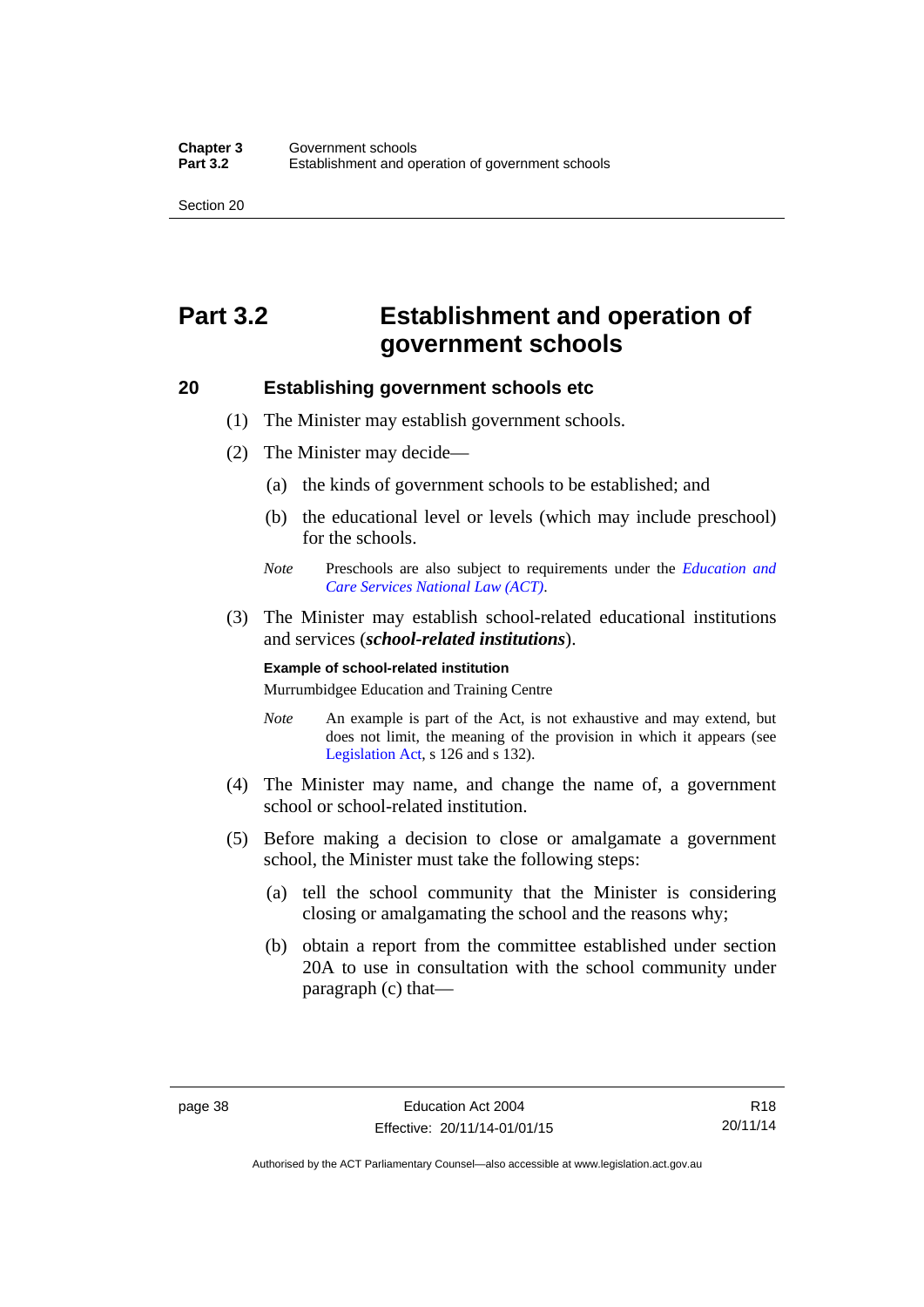(i) comprehensively assesses the impacts of closing or amalgamating the school on the school community; and

*Note* For what impacts must be assessed, see s 20B.

- (ii) identifies alternatives to closing or amalgamating the school;
- (c) consult with the school community for at least 6 months on the educational, economic, environmental and social impacts of, and identifying alternatives to, closing or amalgamating the school;

*Note* For how the Minister must undertake consultation, see s 20A.

- (d) publish in a daily newspaper—
	- (i) notice of a proposal to close or amalgamate the school; and
	- (ii) details of where a copy of the report mentioned in paragraph (b) can be obtained;

#### **Example**

a website operated by the administrative unit responsible for this Act

- *Note* An example is part of the Act, is not exhaustive and may extend, but does not limit, the meaning of the provision in which it appears (see [Legislation Act,](http://www.legislation.act.gov.au/a/2001-14) s 126 and s 132).
- (e) give written notice of the matters mentioned in paragraph (d) to—
	- ` (i) the parents and citizens association; and
	- (ii) the chairperson of the school board; and
	- (iii) the principal of the school.
- (6) Not less than 12 months after telling the school community that the Minister is considering closing or amalgamating the school, the Minister must—
	- (a) publish notice of the final decision in a daily newspaper; and

page 39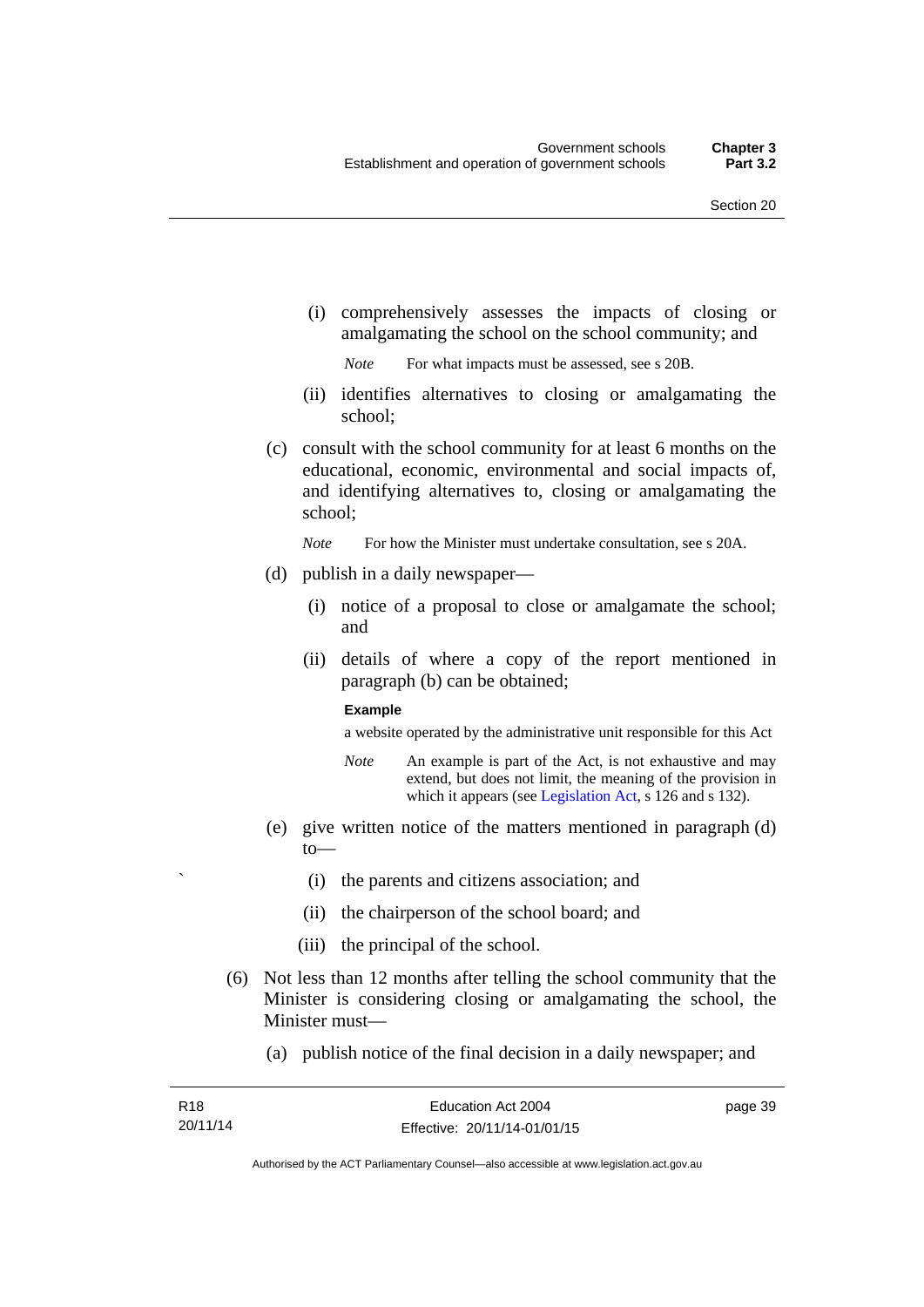Section 20

- (b) give written notice of the decision to—
	- (i) a parent of each student at the school; and
	- (ii) each member of the school's parents and citizens association; and
	- (iii) each member of the school board; and
	- (iv) the principal and each teacher at the school; and
- (c) explain to the school community the reasons for the final decision and how the following have been taken into account in making the final decision:
	- (i) the school community's views;
	- (ii) the relevant general principles of this Act under section 7;
	- (iii) the principles on which chapter 3 is based under section 18.
- (7) The consultation must be done in a way that gives effect to the following principles:
	- (a) consultation should focus on access to, and the provision of, quality educational opportunities;
	- (b) consultation should be open, equitable, respectful and transparent;
	- (c) consultation should lead to sustainable decisions by involving effective community engagement;
	- (d) without limiting paragraph (c), consultation should ensure that—
		- (i) relevant information is provided in a timely, equitable and accessible way to enable maximum community participation in debate about the proposal; and

R18 20/11/14

Authorised by the ACT Parliamentary Counsel—also accessible at www.legislation.act.gov.au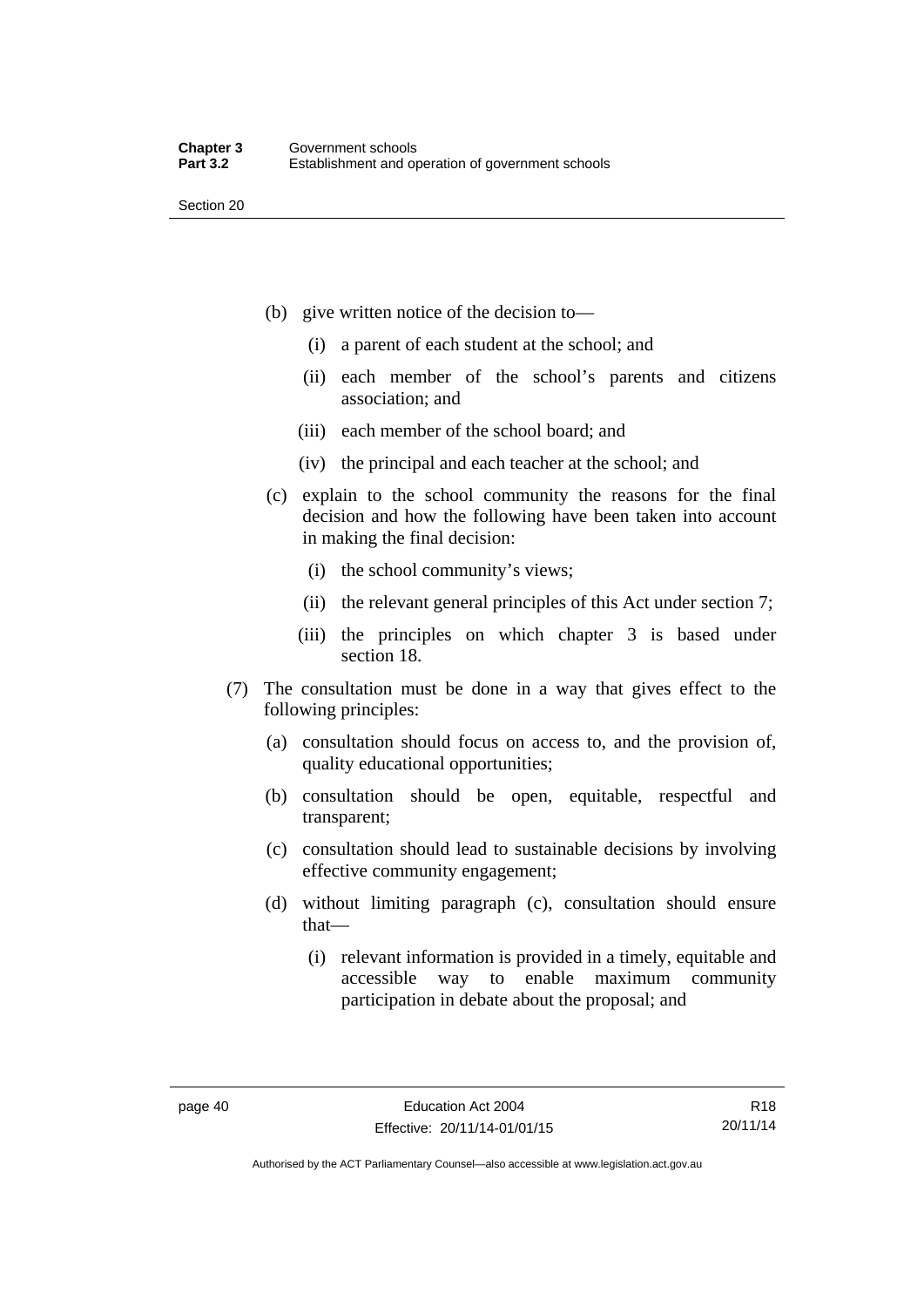- (ii) opportunities are provided for feedback about the proposal, especially from families and other people with significant interest in the proposal;
- (e) consultation should include seeking the views of school boards that are likely to be affected by the proposal.
- (8) The Minister must not close or amalgamate a government school before the later of—
	- (a) 6 months after the final decision was made; and
	- (b) the end of the school year in which the final decision was made.
- (9) In this section:

*school community*, in relation to a school that is proposed to be closed or amalgamated, means the members of the community affected by closing or amalgamating the school, including students at the school, students' families, the school board, the principal and teachers at the school and the local community.

#### **Examples—local community**

residents, local businesses

*Note* An example is part of the Act, is not exhaustive and may extend, but does not limit, the meaning of the provision in which it appears (see [Legislation Act,](http://www.legislation.act.gov.au/a/2001-14) s 126 and s 132).

## **20A Independent committee**

- (1) The Minister must establish an independent committee.
- (2) The functions of the committee are to—
	- (a) prepare the report mentioned in section 20 (5) (b); and
	- (b) undertake the consultation on behalf of the Minister under section  $20(5)(c)$ .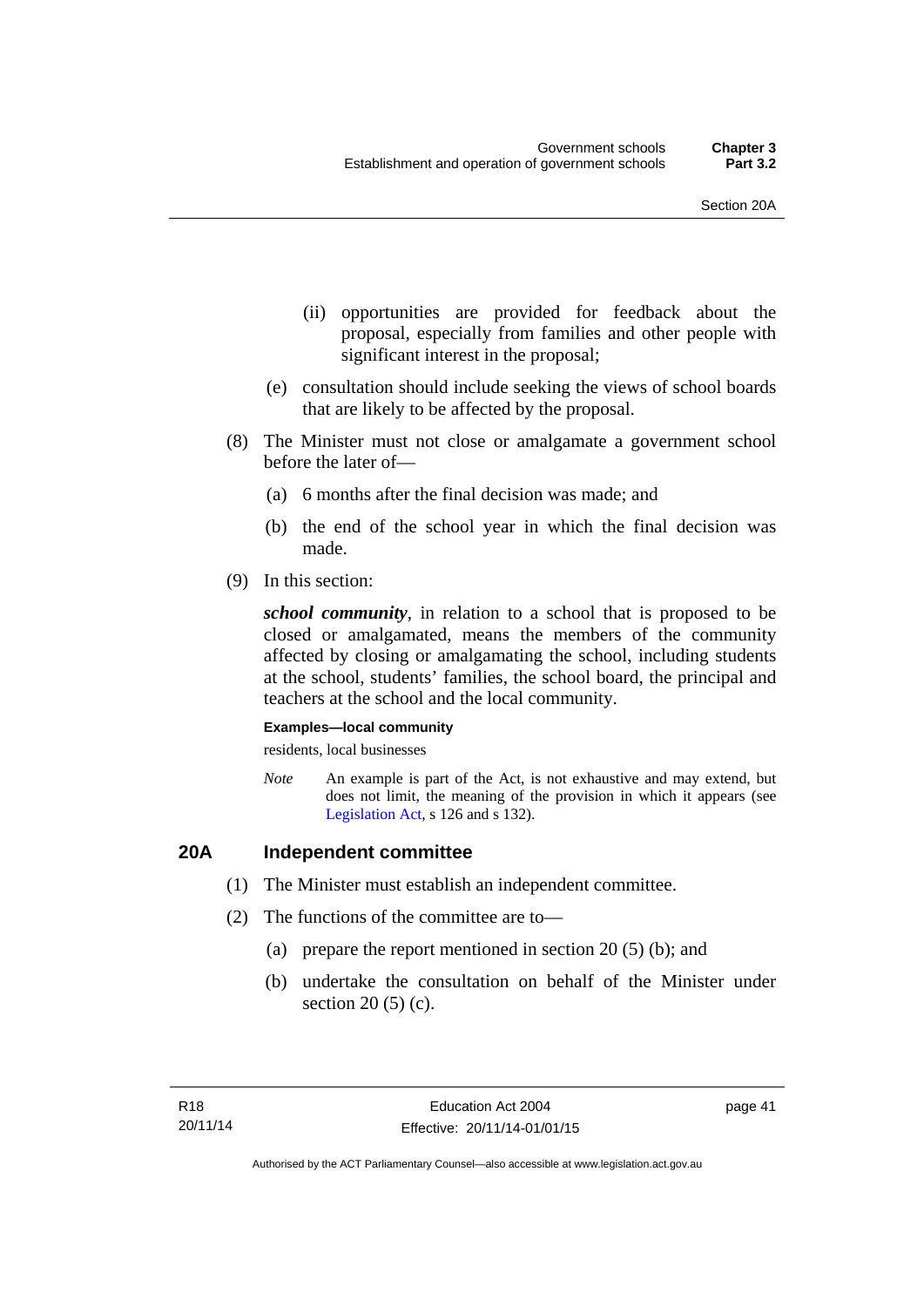Section 20B

- (3) The committee must consist of 3 people selected after consultation with the appropriate standing committee.
- (4) In this section:

#### *appropriate standing committee* means—

- (a) the standing committee of the Legislative Assembly nominated by the Speaker for this section; or
- (b) if no nomination under paragraph (a) is in effect—the standing committee of the Legislative Assembly responsible for the consideration of educational issues.

## **20B Impacts of closing or amalgamating schools**

- (1) An assessment under section 20 (5) (b) must include information about the following educational, economic, environmental and social impacts in relation to closing or amalgamating a school:
	- (a) the following educational impacts:
		- (i) the range, quality and depth of education programs;
		- (ii) the age and condition of school infrastructure, facilities and resources;
		- (iii) teaching resources and workloads;
		- (iv) social and learning environment for children;
		- (v) extracurricular activities;
		- (vi) parent participation in school;
		- (vii) out-of-hours school programs;
		- (viii) findings of research studies on school size;
			- (ix) student literacy and numeracy outcomes;
			- (x) other educational outcomes;

Authorised by the ACT Parliamentary Counsel—also accessible at www.legislation.act.gov.au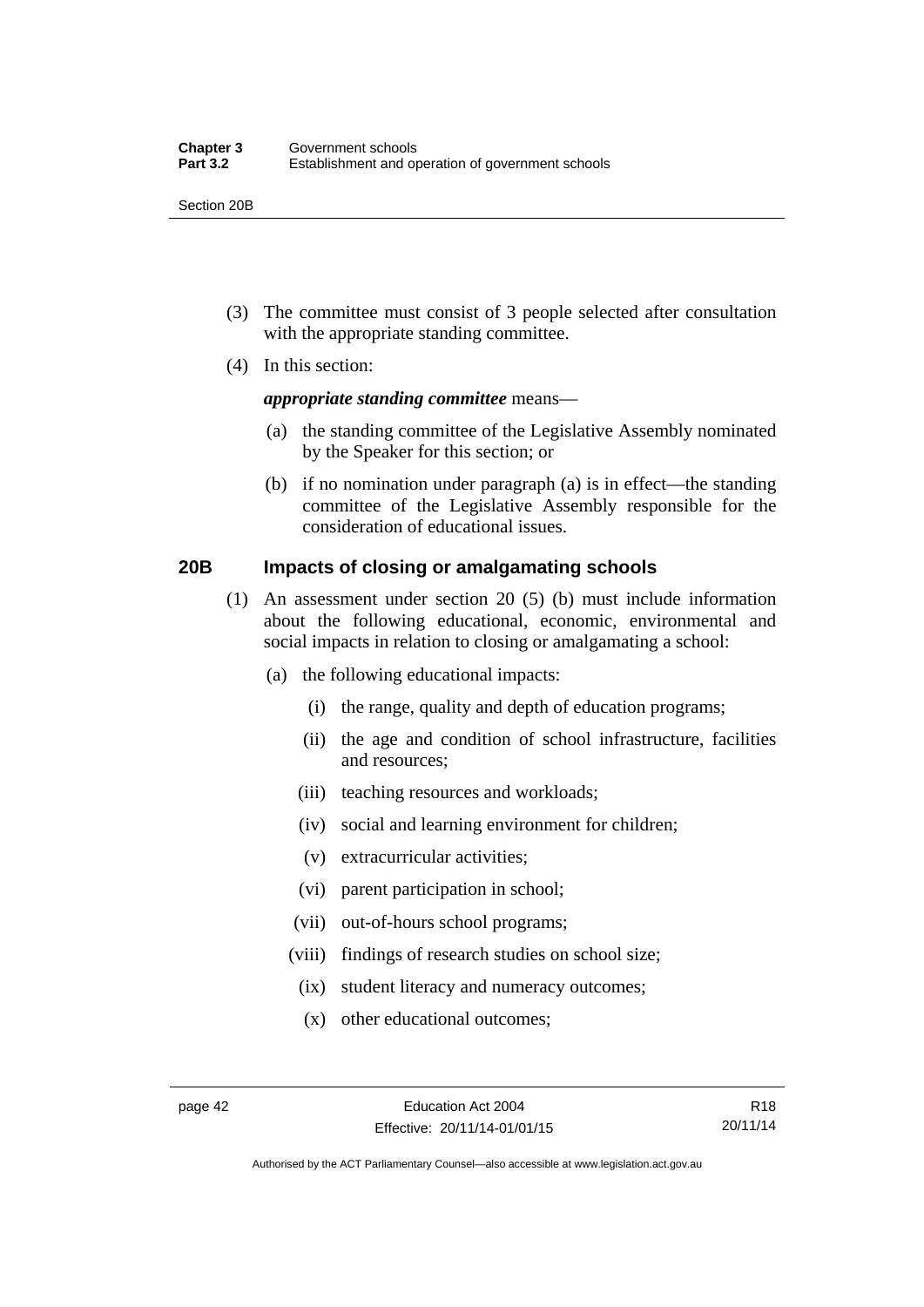- (xi) student outcomes, especially those of parents who have a low income, are Indigenous or from a non-English speaking background or with disabilities;
- (xii) access to public education;
- (xiii) school enrolments;
- (b) the following economic impacts:
	- (i) recurrent and capital savings and costs, including one-off savings and costs, of closing or amalgamating the school for the Territory, including—
		- (A) staffing and resources; and
		- (B) school bus transport; and
		- (C) traffic and safety arrangements; and
		- (D) building maintenance and security;
	- (ii) financial impact on parents, including transport and travel time;
	- (iii) financial impact on local business including ongoing viability;
	- (iv) a comparison of the cost, per student, to operate the school with the cost, per student, to operate other ACT government schools and average cost across all ACT government schools;
- (c) the following environmental impacts:
	- (i) traffic congestion;
	- (ii) air pollution;
	- (iii) greenhouse gas emissions;
	- (iv) noise levels;
	- (v) open green space adjacent to the school site;

page 43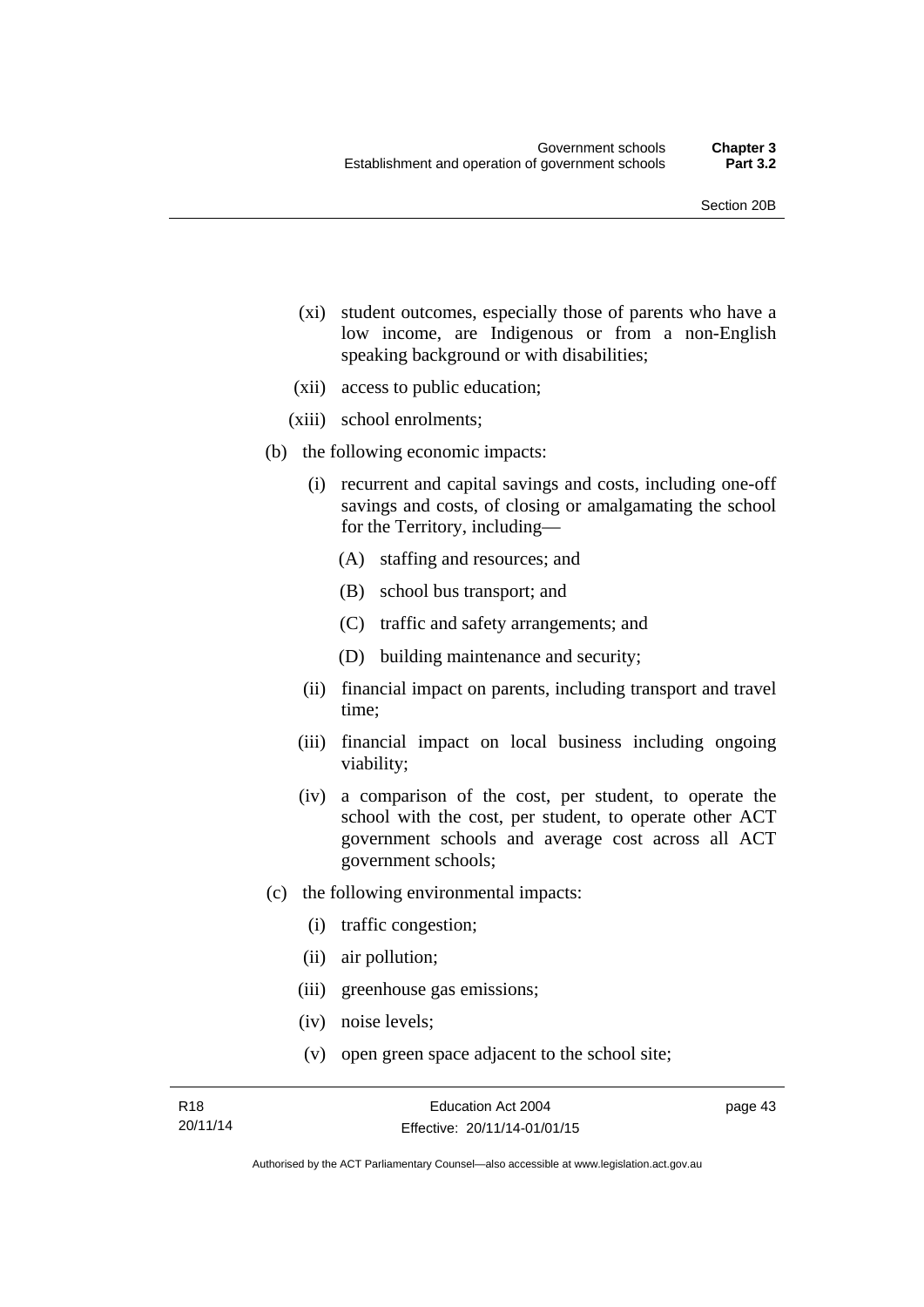Section 21

- (d) the following social impacts:
	- (i) demographic projections of parents with school-age children, including taking into account expected land releases;
	- (ii) implications for parents who have a low income, are Indigenous or from a non-English speaking background or of students with disabilities;
	- (iii) safety of children walking or cycling to school;
	- (iv) neighbourhood community facilities;
	- (v) access to recreational and leisure facilities;
	- (vi) provision of government services;
	- (vii) community support networks;
	- (viii) local employment;
		- (ix) heritage values of school buildings.
- (2) An assessment may include information about any other impacts in relation to closing or amalgamating the school.

## **21 Operation of government schools**

- (1) The director-general is responsible to the Minister for the operation of government schools.
- (2) Government schools are to be publicly owned and operated by the Territory itself.
- (3) The director-general must establish procedures that give priority to the enrolment of children in the government school in their neighbourhood.
- (4) The principal of a government school is responsible for—
	- (a) educational leadership and management of the school; and

Authorised by the ACT Parliamentary Counsel—also accessible at www.legislation.act.gov.au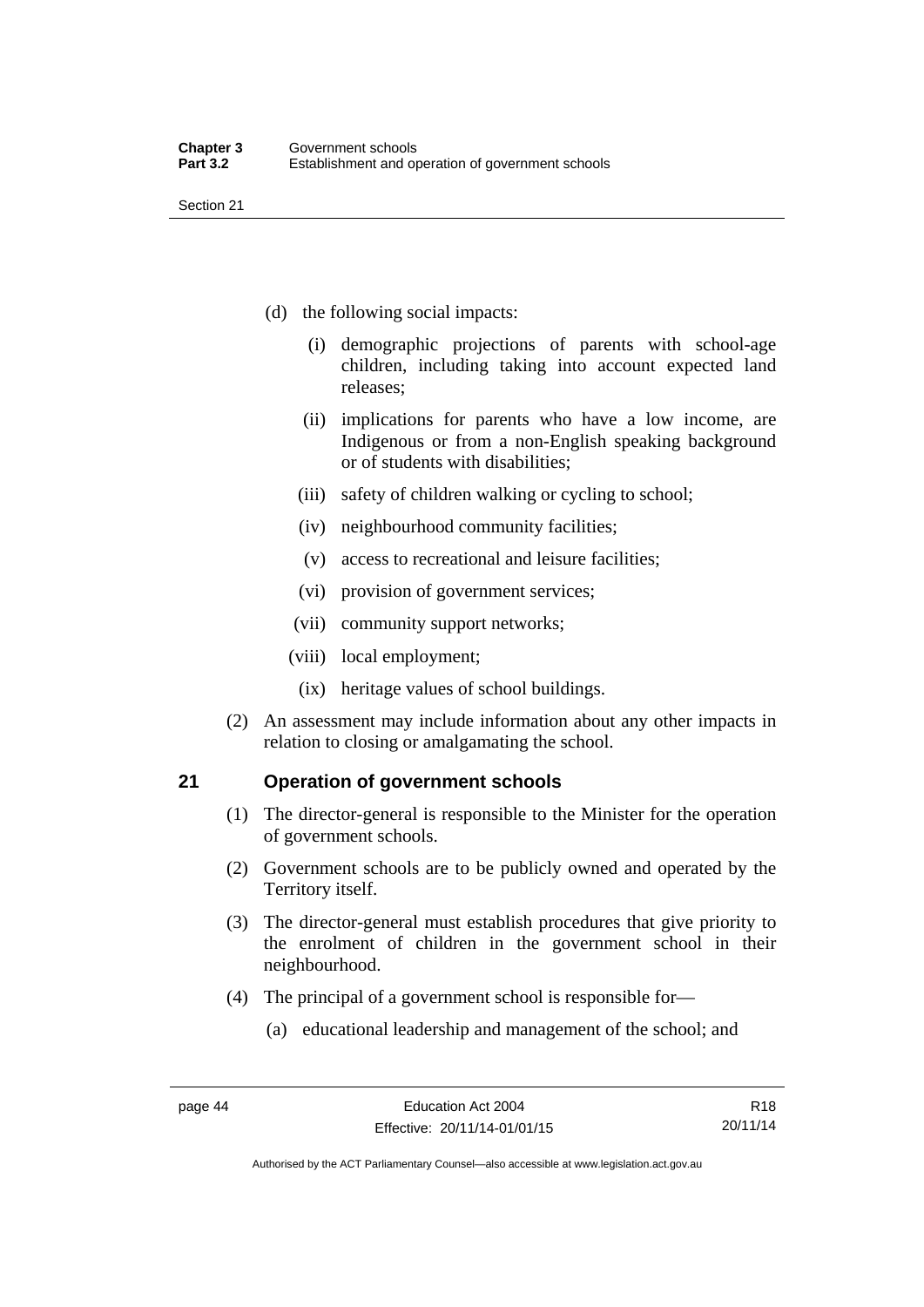- (b) educational outcomes for students at the school; and
- (c) providing support to the school board in the carrying out of its functions; and
- (d) contributing to the development and implementation of educational policies and strategies.
- (5) The principal of a government school must make available to parents of students at the school, and to the staff and students of the school, information about the school's educational programs and policies, and the school's operation.

#### **22 Investigation of complaints—government schools**

- (1) The director-general must develop and implement a complaints policy for government schools.
- (2) The director-general must, as soon as practicable, investigate any complaint about the administration, management and operation of government schools that, in the director-general's opinion, is not a frivolous or vexatious complaint.
- (3) The director-general must, in an annual report under the *[Annual](http://www.legislation.act.gov.au/a/2004-8)  [Reports \(Government Agencies\) Act 2004](http://www.legislation.act.gov.au/a/2004-8)* for a financial year, include details about the number of complaints investigated by the director-general under this section in that financial year.

#### **23 Review of government school system**

The director-general must regularly review, and report to the Minister on, the government school system as a whole.

### **24 Review of operation of government schools**

- (1) The director-general must ensure that—
	- (a) the effectiveness of each government school is reviewed at least once every 5 years; and
	- (b) a report of the review is prepared.

page 45

Authorised by the ACT Parliamentary Counsel—also accessible at www.legislation.act.gov.au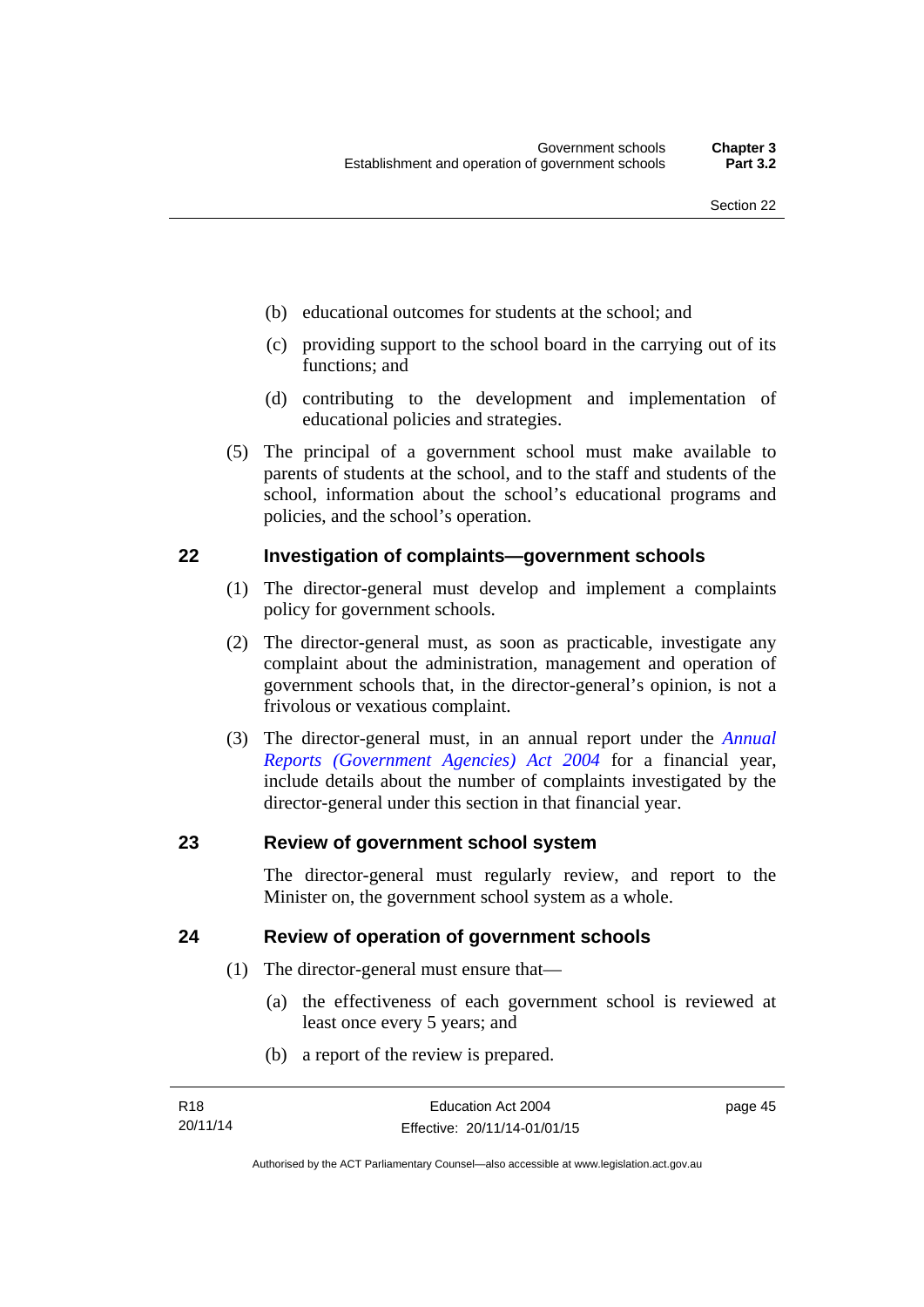- (2) The director-general must ensure that a review seeks the input of the local community served by the school.
- (3) A review must take into account the views of—
	- (a) the parents of students at the school; and
	- (b) the teachers at the school; and
	- (c) the students at the school.
- (4) The director-general must make the report of a review of a school available to—
	- (a) the parents of students at the school; and
	- (b) the staff of the school; and
	- (c) the students at the school.

## **25 Reporting to parents—government schools**

- (1) The principal of a government school must set up procedures for giving reports to the parents of a student enrolled at the school about the student's academic progress and social development at the school.
- (2) A report must be given to the student's parents at least twice a year.

## **26 Education to be free**

- (1) Education in government schools is to be free and no fees are chargeable for it.
- (2) Subsection (1) does not apply—
	- (a) in relation to course money paid to a registered provider; or
	- (b) to people who hold a temporary visa under the *[Migration Act](http://www.comlaw.gov.au/Series/C1958A00062)  [1958](http://www.comlaw.gov.au/Series/C1958A00062)* (Cwlth), section 30 (2).

Authorised by the ACT Parliamentary Counsel—also accessible at www.legislation.act.gov.au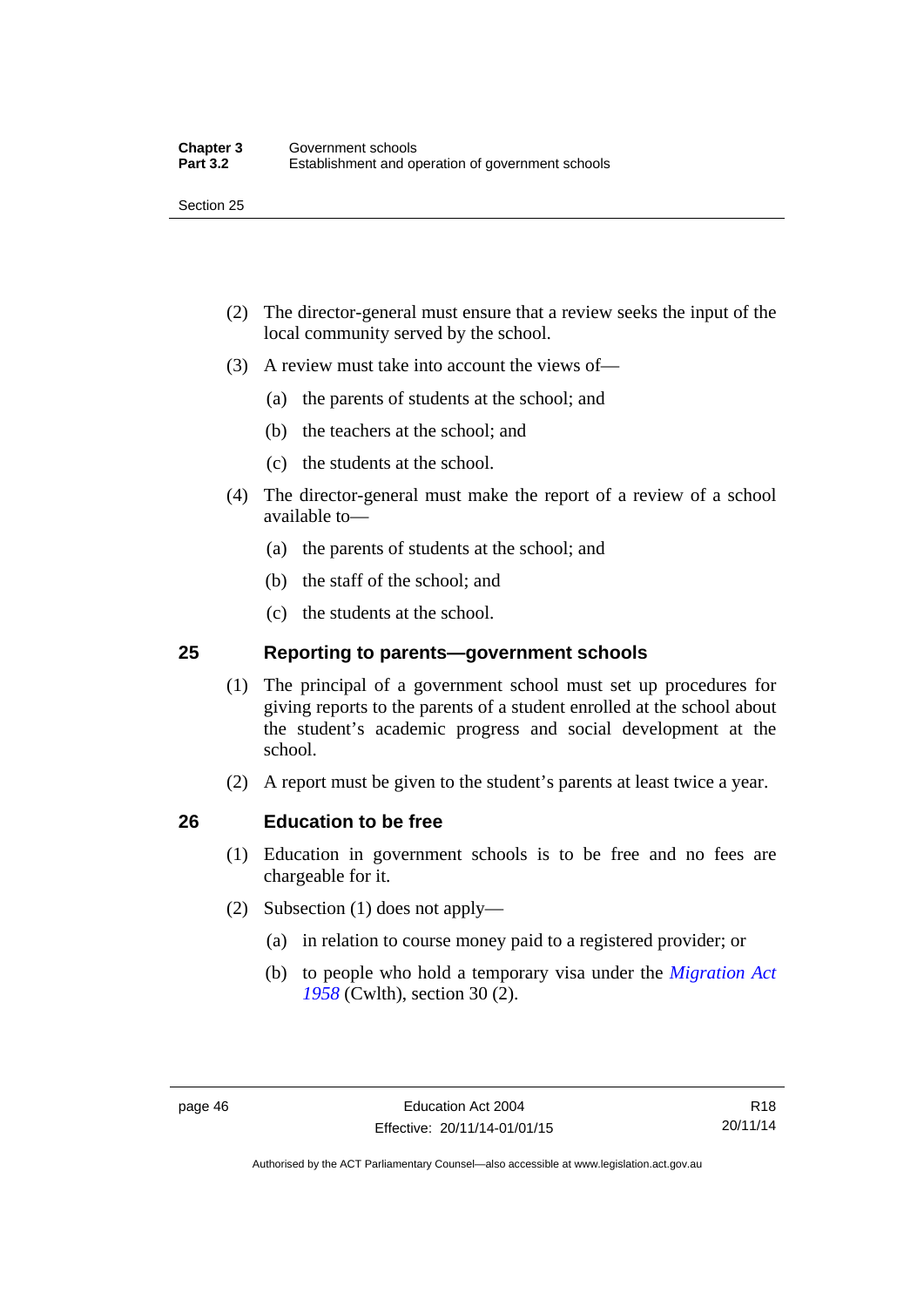(3) In subsection (2):

*course money*—see the *[Education Services for Overseas Students](http://www.comlaw.gov.au/Series/C2004A00757)  [Act 2000](http://www.comlaw.gov.au/Series/C2004A00757)* (Cwlth), section 7.

*registered provider*—see the *[Education Services for Overseas](http://www.comlaw.gov.au/Series/C2004A00757)  [Students Act 2000](http://www.comlaw.gov.au/Series/C2004A00757)* (Cwlth), section 5.

## **27 Voluntary financial contributions**

- (1) The school board of a government school may ask the parents of a student enrolled at the school, or anyone else, to make a financial contribution to the school.
- (2) The following principles apply in relation to financial contributions:
	- (a) each contribution is to be voluntary;
	- (b) a student at the school is not to be refused benefits or services because the student's parents do not make a contribution;
	- (c) a student is not to be approached or harassed for contributions;
	- (d) any record of contributions is confidential.
- (3) If the school board asks the parents of a student enrolled at the school to make a financial contribution, the school board must tell the parents about the principles that apply in relation to financial contributions.

## **28 Secular education**

- (1) Education in government schools is to be non-sectarian, secular education.
- (2) Secular education in government schools may include the study of different religions as distinct from education in a particular religion.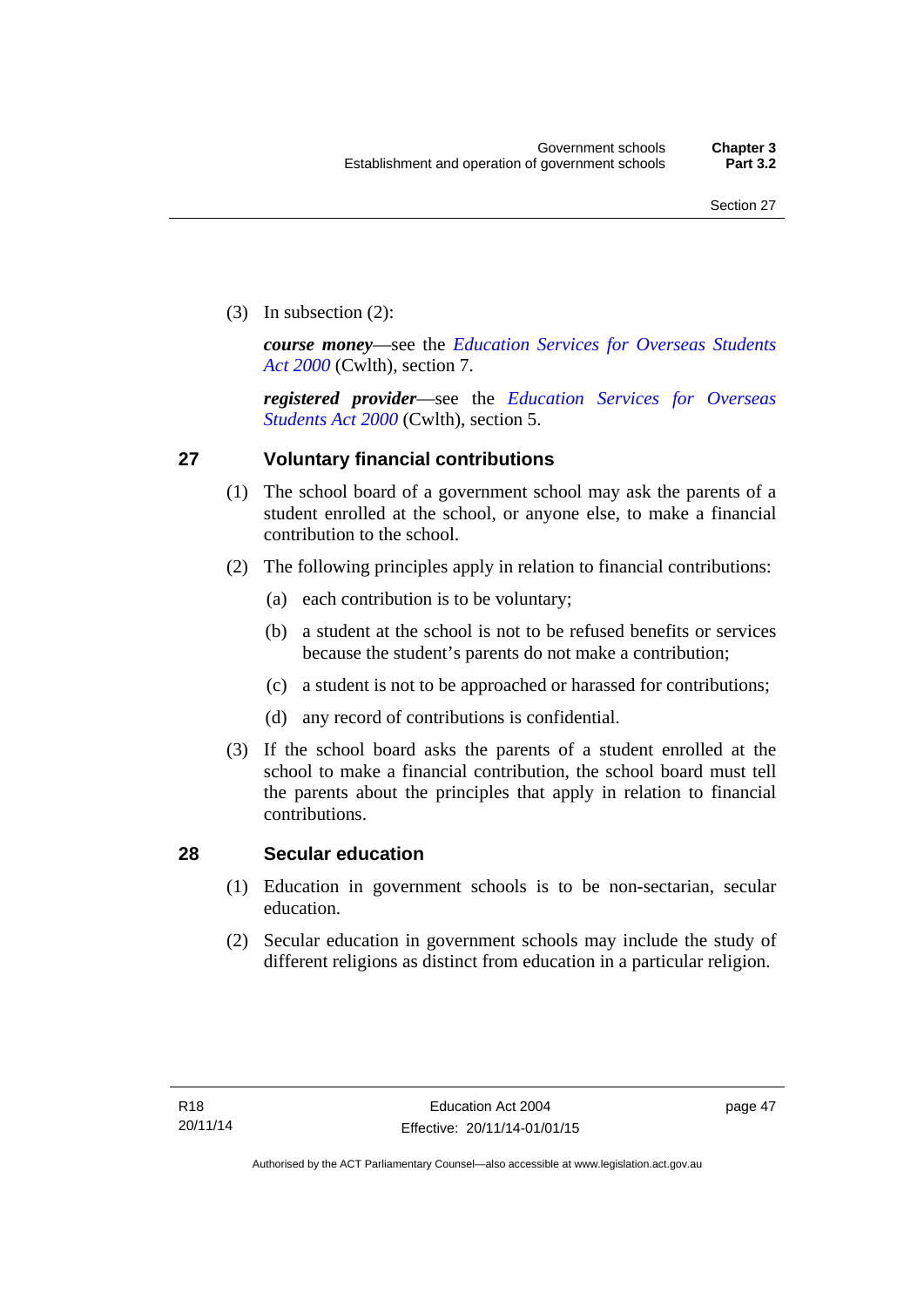## **29 Religious education**

- (1) If parents of children at a government school ask the principal for their children to receive religious education in a particular religion, the principal must ensure that reasonable time is allowed for their children's religious education in that religion.
- (2) The principal must ensure that the educational program continues for students at the school not attending religious education.
- (3) Religious education must be authorised by the religious body to which the person providing the instruction belongs.
- (4) Students attending a religious education class at a government school must be separated from other students at the school while the class is held.
- (5) In this section:

*religious education* means education in a particular religion as distinct from the study of different religions.

## **30 Curriculum**

- (1) The director-general must decide the curriculum requirements for students attending government schools (other than in years 11 and 12).
- (2) For subsection (1), the requirements include the framework of the curriculum and the principles on which the curriculum is based.

## **31 Approved educational courses for students at government schools**

- (1) The director-general may approve educational courses for a student enrolled at a government school that may be provided to the student at a place other than the school.
- (2) An approval may be subject to conditions.

Authorised by the ACT Parliamentary Counsel—also accessible at www.legislation.act.gov.au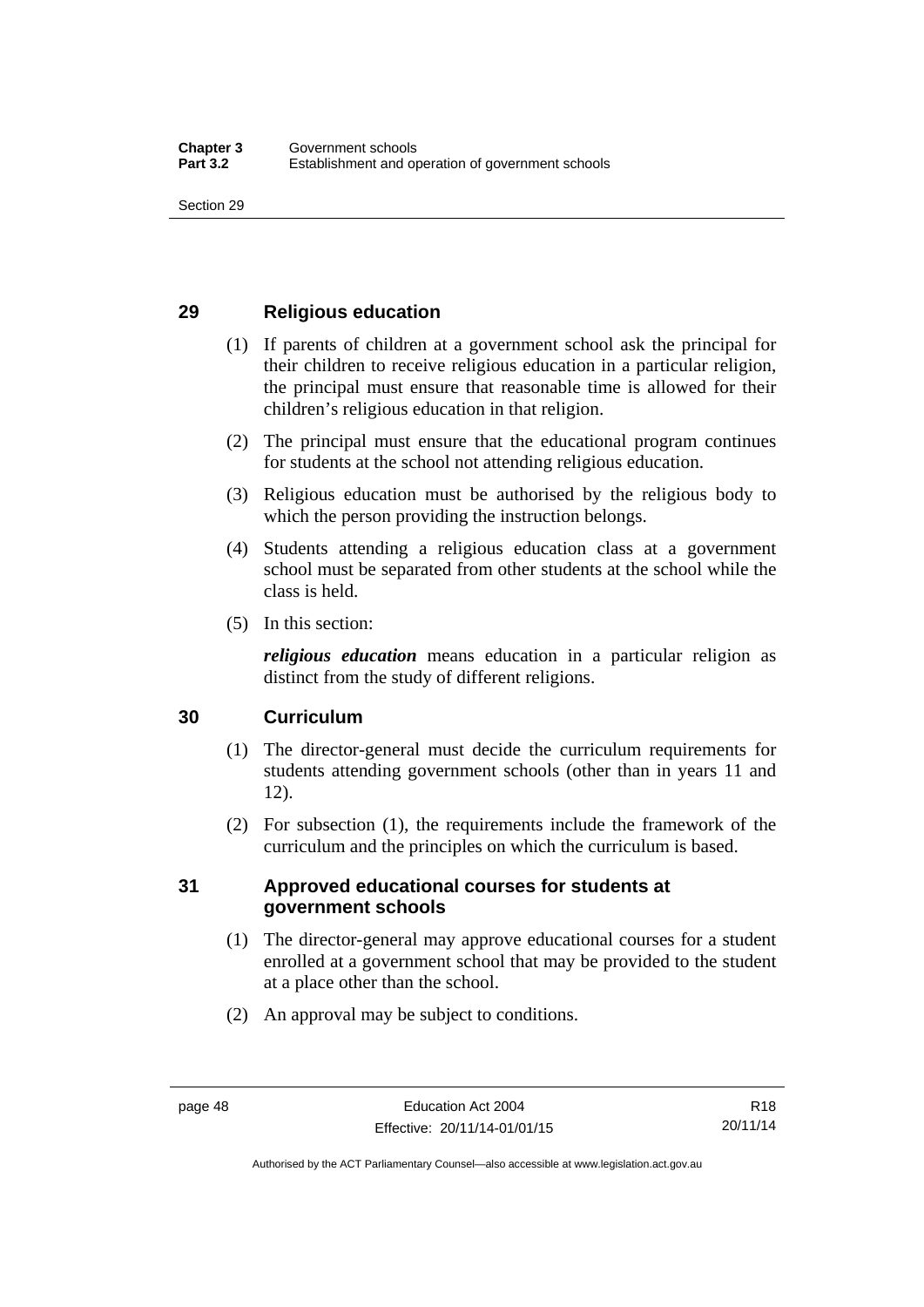- (3) However, the director-general may approve an educational course only if satisfied that—
	- (a) the standard of the course is appropriate; and
	- (b) there are adequate facilities for conducting the course; and
	- (c) the premises where the course is to be conducted comply with any relevant Territory laws about health and safety standards.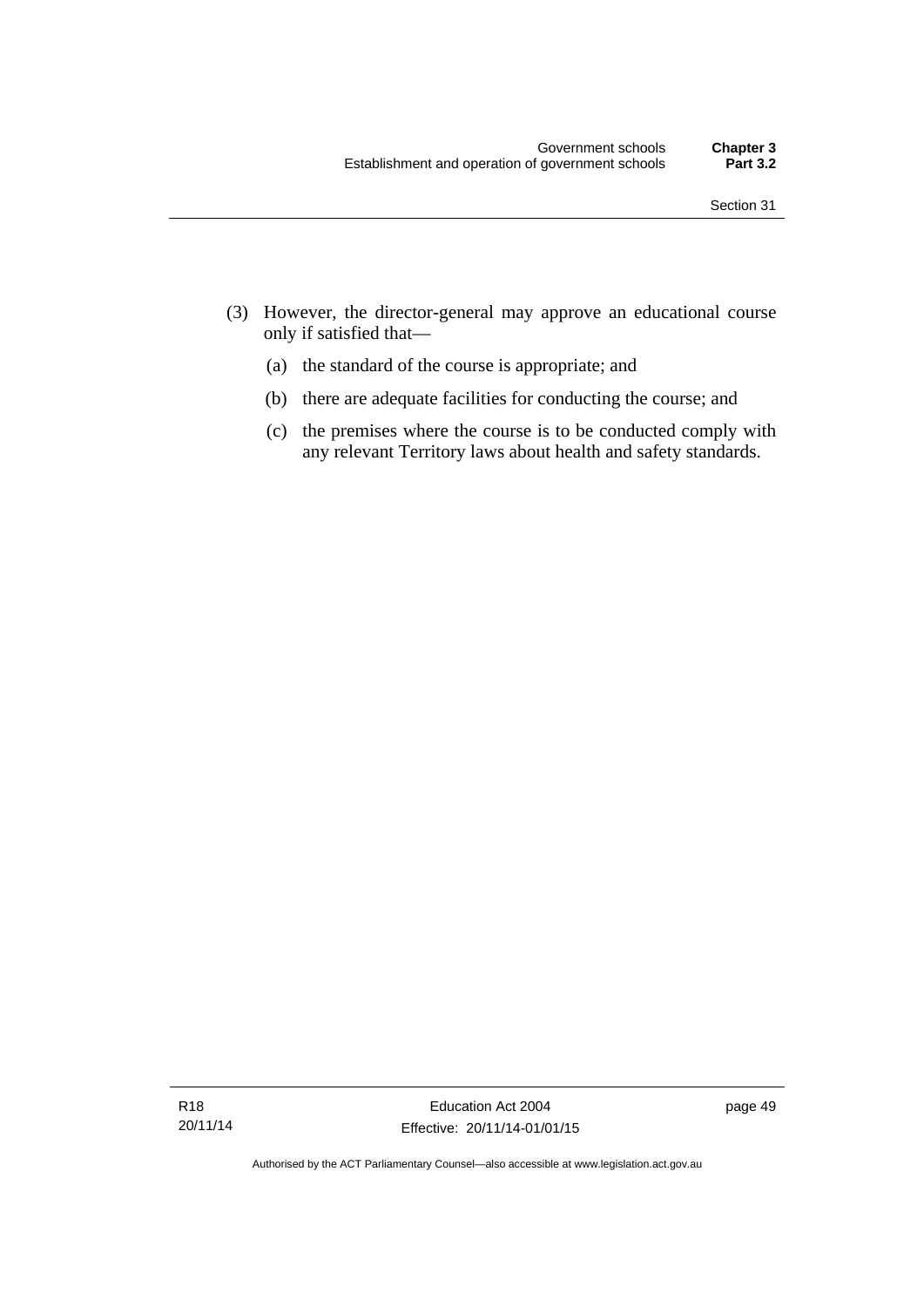Section 32

# **Part 3.3 Attendance at government schools**

## **32 Keeping of register of enrolments and attendances for government schools**

 (1) The principal of a government school, or the person giving an approved educational course (government), commits an offence if the principal or person fails to keep a register of enrolments and attendances.

Maximum penalty: 10 penalty units.

(2) An offence against this section is a strict liability offence.

## **33 Keeping records of enrolment and attendances for government schools**

- (1) The principal of a government school, or the person giving an approved educational course (government), must ensure that the following information is entered in the register of enrolments and attendances:
	- (a) the full name of each student enrolled at the school or course;
	- (b) a record of the attendance or nonattendance of the student at the school or course on every day when the school or course is open for attendance.

Maximum penalty: 10 penalty units.

- (2) The principal of a government school, or the person giving an approved educational course (government), commits an offence if—
	- (a) the principal or person makes an entry in the register of enrolments and attendances; and

Authorised by the ACT Parliamentary Counsel—also accessible at www.legislation.act.gov.au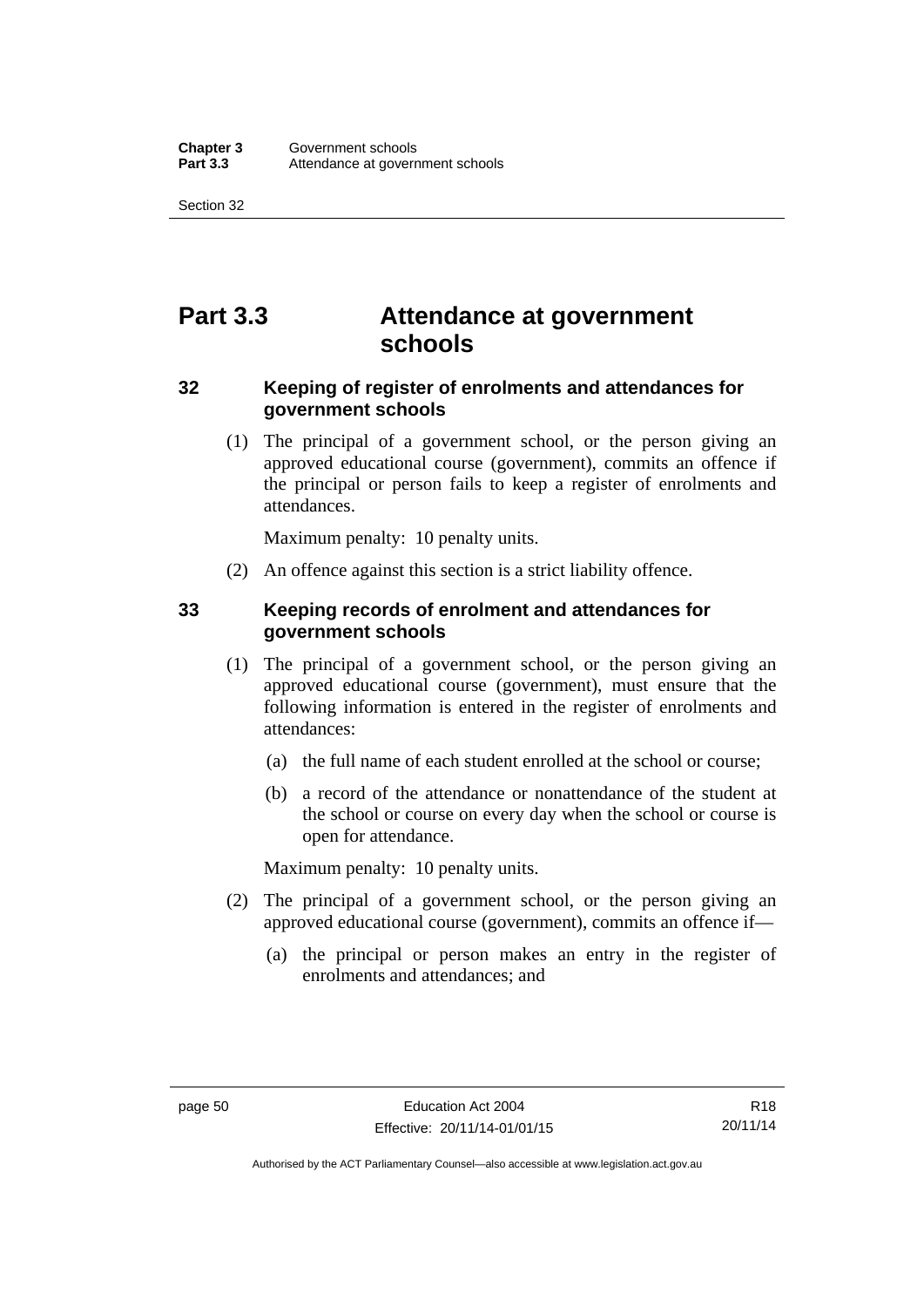(b) the principal or person is reckless about whether the entry is correct.

Maximum penalty: 10 penalty units.

(3) An offence against subsection (1) is a strict liability offence.

## **34 Inspection of register of enrolment and attendances for government schools**

- (1) The principal of a government school, or the person giving an approved educational course (government), commits an offence if—
	- (a) an authorised person (government) asks the principal or person to make the register of enrolments and attendances available to the authorised person; and
	- (b) the principal or person fails to make the register available as asked.

Maximum penalty: 10 penalty units.

- (2) The principal of a government school, or the person giving an approved educational course (government), commits an offence if—
	- (a) the director-general or an authorised person (government) asks the principal or the person to give the director-general or authorised person stated information about enrolments or attendances of students at the school or course during a stated period or at a stated time; and
	- (b) the principal or person fails to give the information in accordance with the request.

Maximum penalty: 50 penalty units

 (3) An authorised person (government) may make copies of the register of enrolments and attendances or any part of the register.

page 51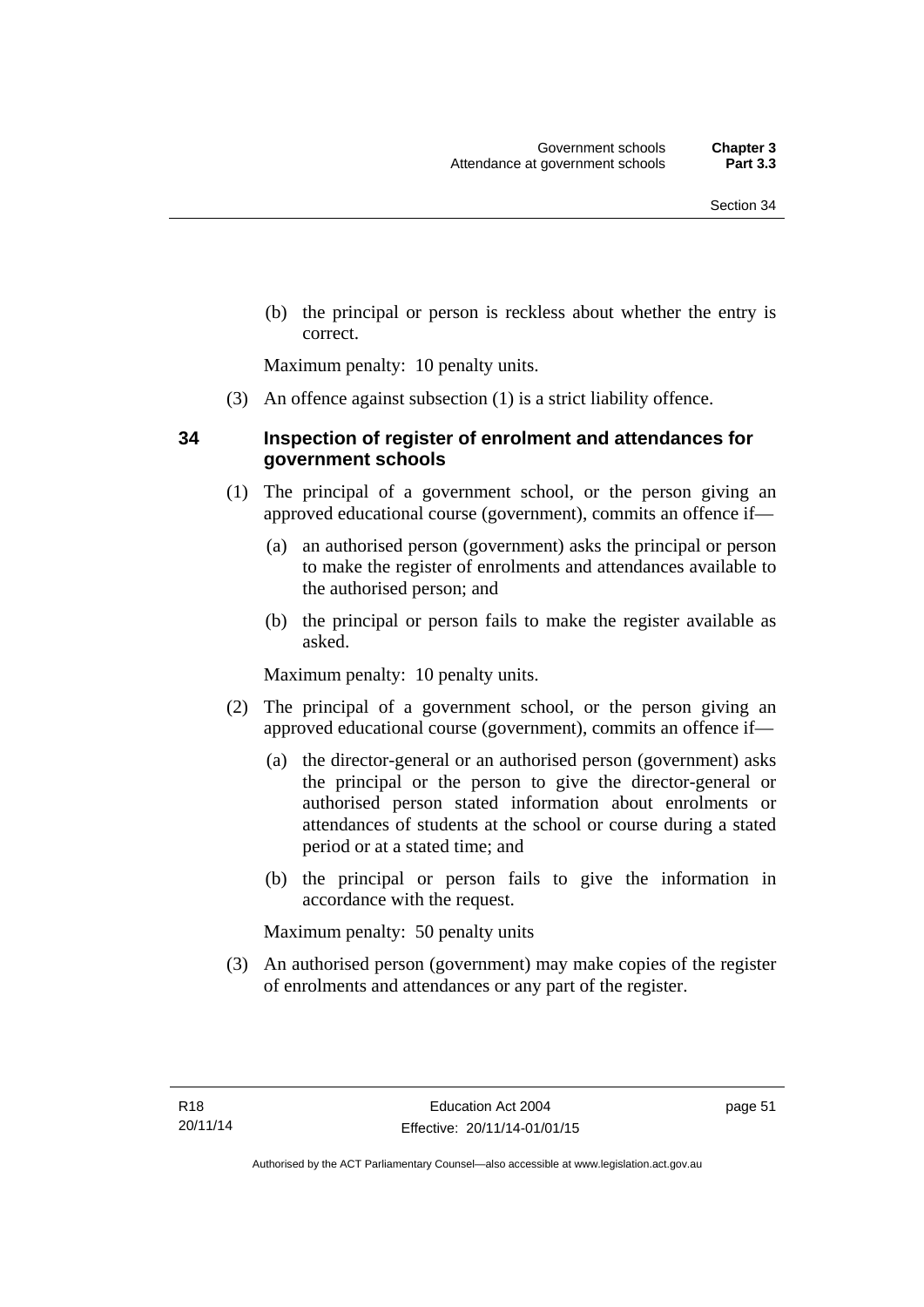#### Section 35

- (4) The principal of a government school, or the person giving an approved educational course (government), must take reasonable steps to assist an authorised person (government) in exercising functions under this section.
- (5) An offence against this section is a strict liability offence.

### **35 Procedures to encourage school attendance at government schools**

- (1) The principal of a government school must set up procedures—
	- (a) to encourage students to attend school regularly; and
	- (b) to help parents to encourage their children to attend school regularly.
- (2) The principal must refer parents and children to support services that encourage children to attend school regularly when the procedures mentioned in subsection (1) are not successful.
- (3) If a student enrolled at a government school has not been attending school regularly, the principal of the school may, by written notice, require the student's parents and the child to meet with an authorised person at a stated place and time.

## **36 Suspension, exclusion or transfer of student by director-general**

- (1) This section applies if—
	- (a) a student attending a government school—
		- (i) is persistently and wilfully noncompliant; or
		- (ii) threatens to be violent or is violent to another student attending the school, a member of the staff of the school or anyone else involved in the school's operation; or

R18 20/11/14

Authorised by the ACT Parliamentary Counsel—also accessible at www.legislation.act.gov.au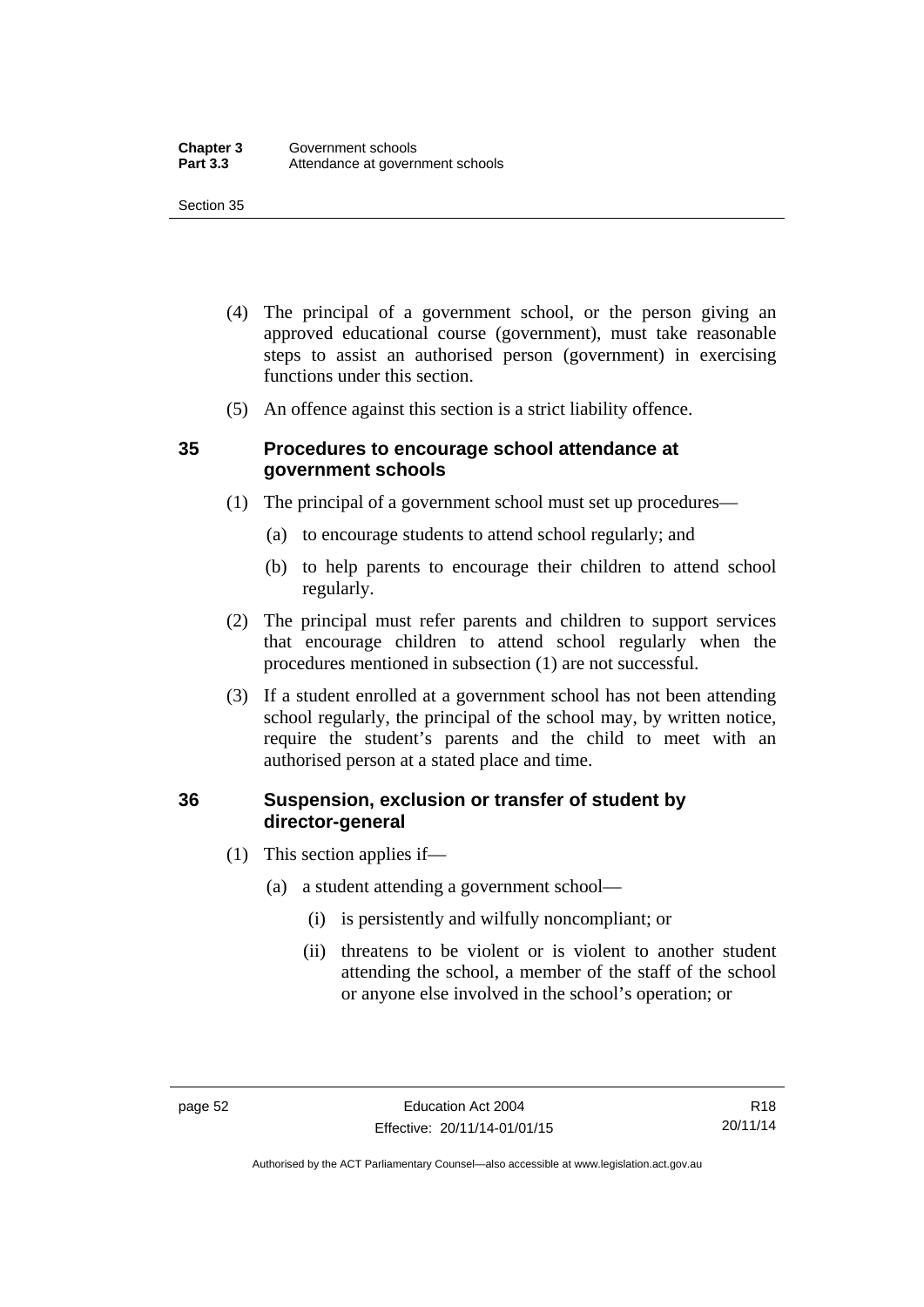- (iii) acts in a way that otherwise threatens the good order of the school or the safety or wellbeing of another student attending the school, a member of staff of the school or anyone else involved in the school's operation; or
- (iv) displays behaviour that is disruptive to the student's learning or that of other students; and
- (b) the principal of the school is satisfied that action should be taken under this section.
- (2) The principal may recommend to the director-general that the director-general—
	- (a) suspend the student from the school for a stated period of not longer than 20 days; or
	- (b) transfer the student to another government school; or
	- (c) exclude the student from all government schools.
- (3) After considering the principal's recommendation, the director-general may—
	- (a) give effect to the recommendation; or
	- (b) take any other action mentioned in subsection (2) that the director-general considers appropriate; or
	- (c) suspend the student for not longer than 20 days.
- (4) The director-general may exclude the student only if—
	- (a) the student's parents have been given an opportunity to be consulted, and told in writing, about the proposed exclusion of the child and the reasons for it; and
	- (b) the student has been given a reasonable opportunity to attend counselling, undertake relevant educational programs or receive other appropriate assistance; and

page 53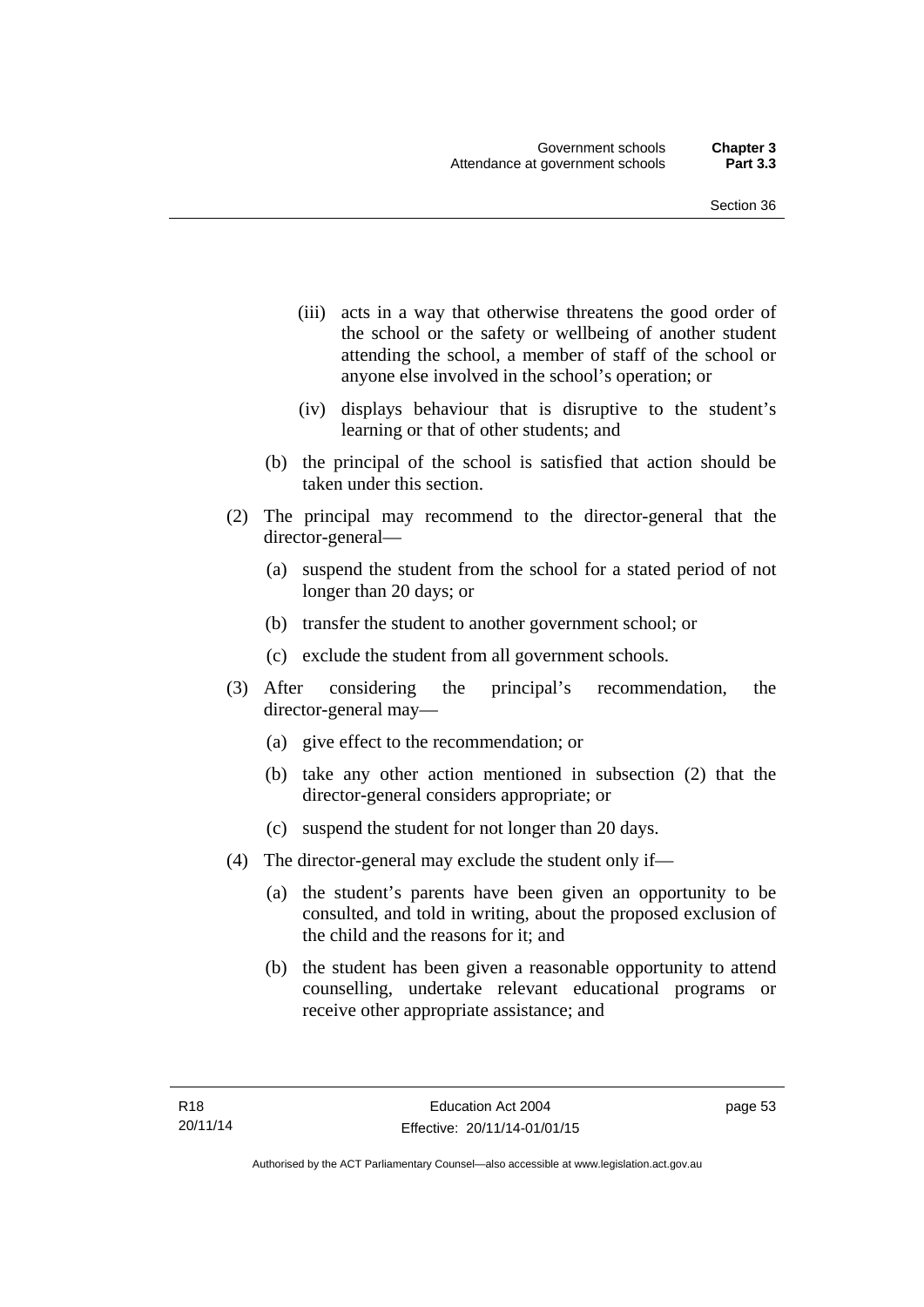Section 36

- (c) as far as the student's maturity and capacity for understanding allow, the participation of the student has been sought, and any views of the student considered, in deciding whether to exclude the student; and
- (d) the student has been given sufficient information about the decision-making process, in a language and way that the student can understand, to allow the student to take part in the process; and
- (e) the student has been offered alternatives for continuing the student's education during the exclusion.
- (5) The director-general may suspend or transfer the student only if—
	- (a) the student's parents have been given an opportunity to be consulted, and told in writing, about the proposed suspension or transfer of the student and the reasons for it; and
	- (b) as far as the student's maturity and capacity for understanding allow, the participation of the student has been sought, and any views of the student considered, in deciding whether to suspend or transfer the student; and
	- (c) the student has been given sufficient information about the decision-making process, in a language and way that the student can understand, to allow the student to take part in the process; and
	- (d) the student has been given a reasonable opportunity to continue the child's education during the suspension.
- (6) Despite subsection (5), the director-general may immediately suspend the student for not longer than 5 days if, in the director-general's opinion, the circumstances are of such urgency or seriousness to require the child's immediate suspension.

Authorised by the ACT Parliamentary Counsel—also accessible at www.legislation.act.gov.au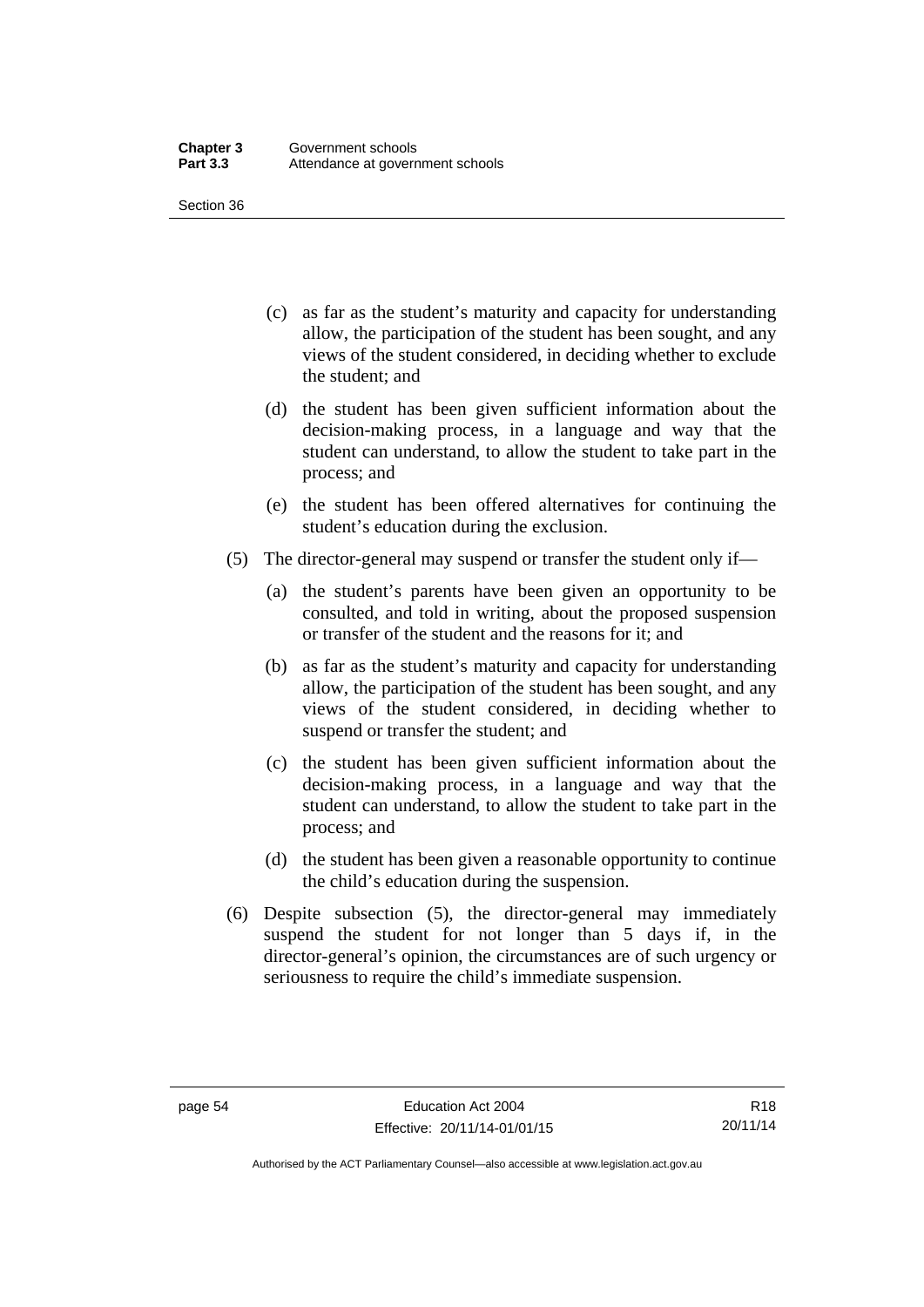- (7) However, before suspending the student under subsection (6), the director-general must comply with the requirements of subsection  $(5)$  (a) to (d) to the extent that it is practicable and appropriate to do so.
- (8) To remove any doubt, the director-general may suspend the student under subsection (6) while deciding what other action (if any) should be taken in relation to the student under this section.
- (9) If the student is suspended for 7 or more school days in a school term (whether or not consecutive school days), the director-general must ensure that the student is given a reasonable opportunity to attend appropriate counselling.
- (10) The director-general may delegate the director-general's power to suspend a student from a government school for not longer than 15 days to the principal of the school.
	- *Note* For the making of delegations and the exercise of delegated functions, see [Legislation Act](http://www.legislation.act.gov.au/a/2001-14), pt 19.4.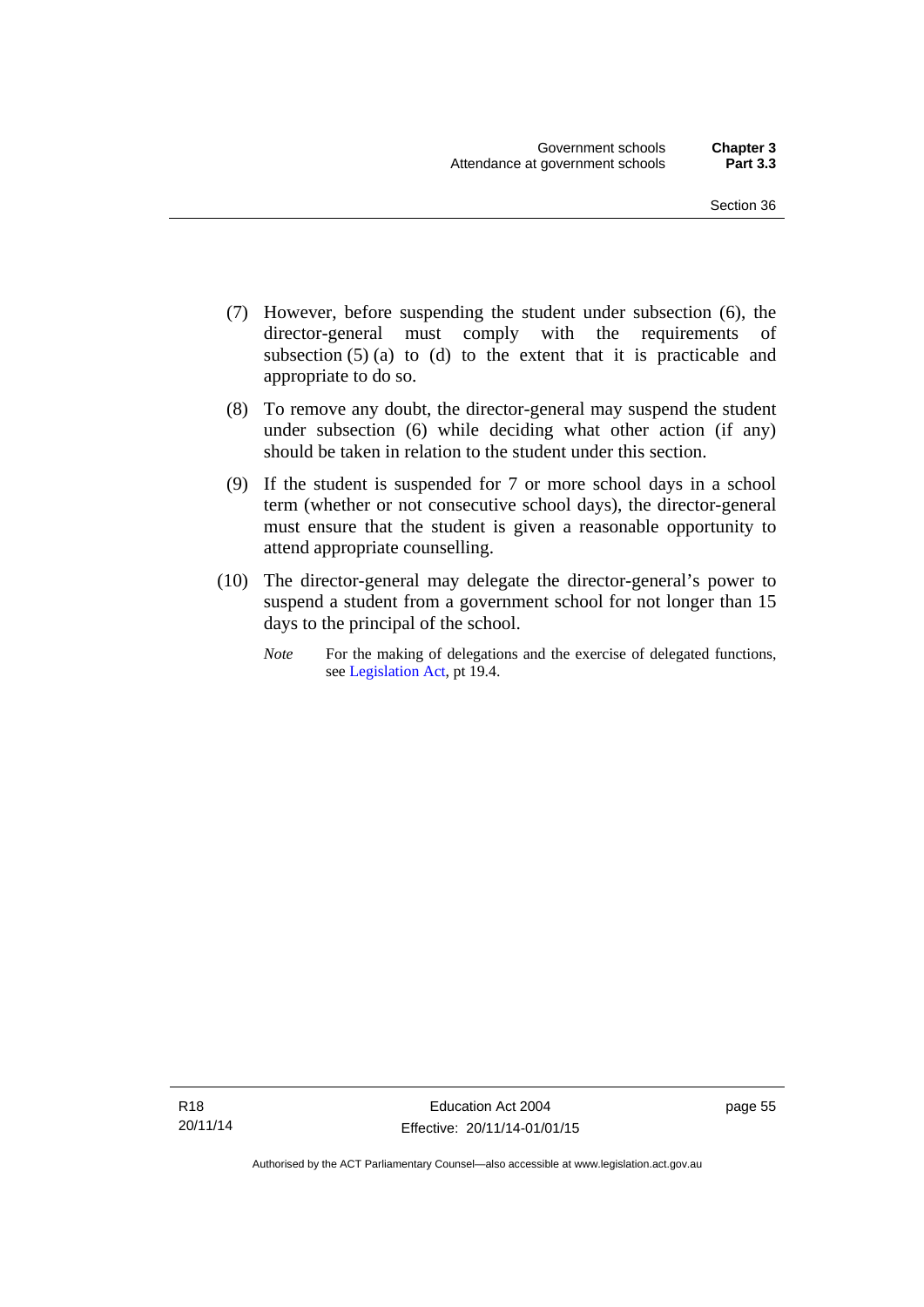# **Part 3.4 School boards of government schools**

## **Division 3.4.1 Interpretation**

#### **37 Definitions for pt 3.4**

In this part:

*half-year* means a period of 6 months ending on 30 June or 31 December.

*money*, of a school, means money allocated to the school by the director-general or otherwise received by the school.

#### **Examples of money otherwise received**

voluntary financial contributions, other donations and sponsorships

*Note* An example is part of the Act, is not exhaustive and may extend, but does not limit, the meaning of the provision in which it appears (see [Legislation Act,](http://www.legislation.act.gov.au/a/2001-14) s 126 and s 132).

*parents and citizens association*, of a school, means

- (a) the entity declared under section 40 (Declaration of parents and citizens associations in certain circumstances) to be the parents and citizens association of the school; or
- (b) if there is no declaration under that section for the school—the parents and citizens association incorporated under the *[Associations Incorporation Act 1991](http://www.legislation.act.gov.au/a/1991-46)* or the *[Associations](http://www.legislation.act.gov.au/a/1953-15)  [Incorporation Act 1953](http://www.legislation.act.gov.au/a/1953-15)* (repealed) in relation to the school.

*prescribed period*, for a term of office of a member of a school board (other than the principal), means the period—

- (a) beginning on whichever of the following is later:
	- (i) 1 April in the year of the member's election or appointment;

R18 20/11/14

Authorised by the ACT Parliamentary Counsel—also accessible at www.legislation.act.gov.au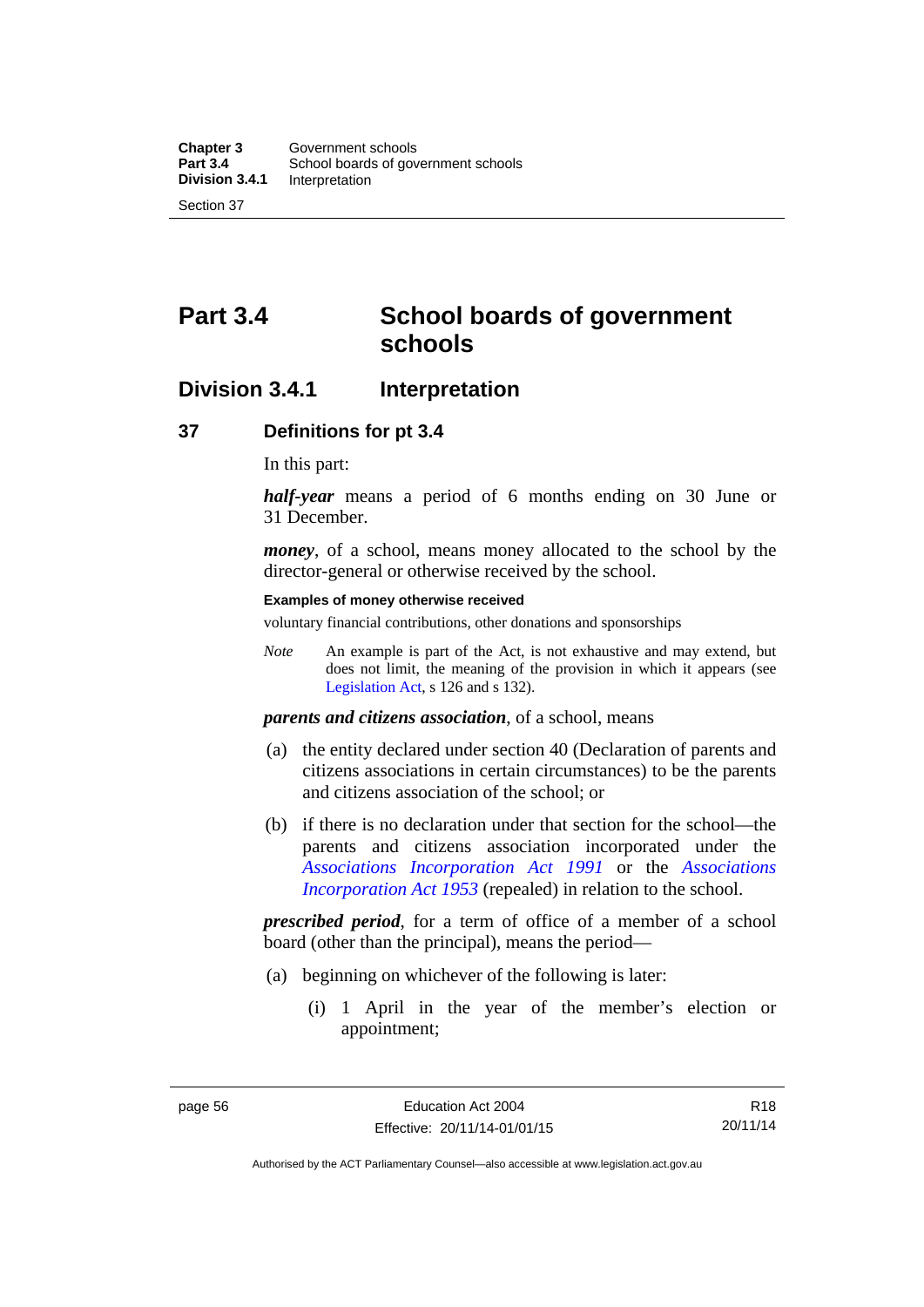- (ii) the date of the member's election or appointment; and
- (b) ending at the end of the March at least 12 months, and not more than 24 months, after the beginning of the period.

*school* means a government school.

*small school* means a school (other than a school-related institution) where fewer than 4 teachers are employed.

*student* means a student who attends classes at a school for at least 12 hours per week.

# **Division 3.4.2 Establishment and membership**

## **38 Establishment of school boards**

A school board is established for each government school.

## **39 Functions of school boards etc**

- (1) The functions of the school board of a government school are—
	- (a) to establish strategic direction and priorities for the school; and
	- (b) to monitor and review school performance and to report on it to the director-general, parents of students at the school and staff; and
	- (c) to develop, maintain and review curriculum for the school; and
	- (d) to develop and review education policies at the school; and
	- (e) to establish budgetary policies for the school and approve the school budget; and
	- (f) to establish policies for the efficient and effective use of school assets and the management of financial risk; and
	- (g) to develop relationships between the school and the community and between the school and community organisations; and

page 57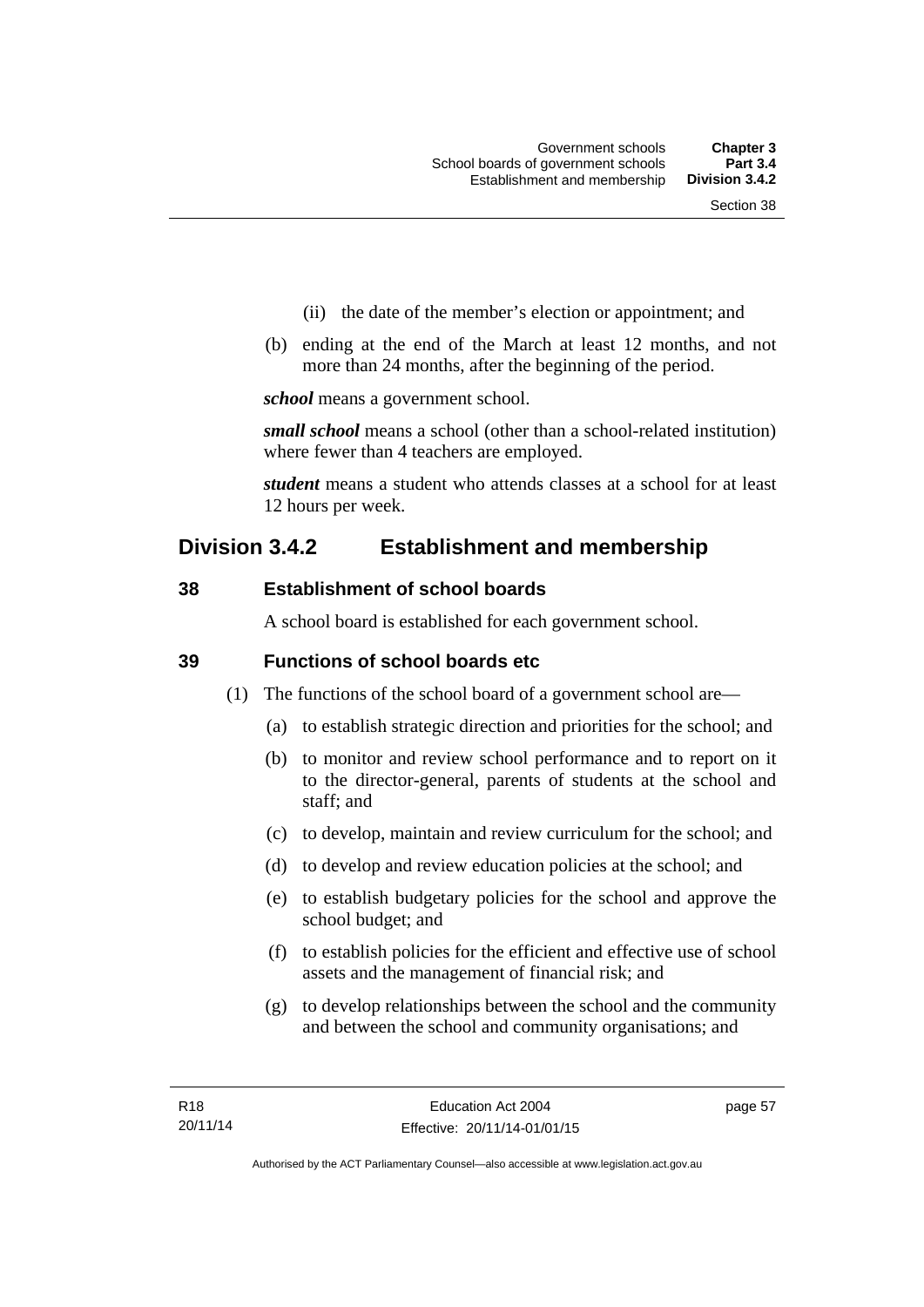- (h) to make recommendations to the director-general on issues affecting the school; and
- (i) to encourage parent participation in their children's learning; and
- (j) to exercise any other function given to the board under this Act or any other Territory law.
- (2) The director-general may give written directions to the school board about the exercise of its functions, either generally or in relation to a particular issue.
- (3) The director-general must, in an annual report under the *[Annual](http://www.legislation.act.gov.au/a/2004-8)  [Reports \(Government Agencies\) Act 2004](http://www.legislation.act.gov.au/a/2004-8)* for a financial year, include particulars of any direction given by the director-general under this section in that financial year to a particular school board and not to school boards generally.
- (4) The school board must give effect to the director-general's directions.
- (5) The director-general is not required—
	- (a) to accept, or act in accordance with, a recommendation of the school board; or
	- (b) to carry out a policy decided by the school board.

## **40 Declaration of parents and citizens associations in certain circumstances**

 (1) If there is a dispute about the entity that should be the parents and citizens association of a government school, the director-general must call a meeting of parents of students at the school and interested members of the community to discuss the entity to be the representative of the parents and community.

Authorised by the ACT Parliamentary Counsel—also accessible at www.legislation.act.gov.au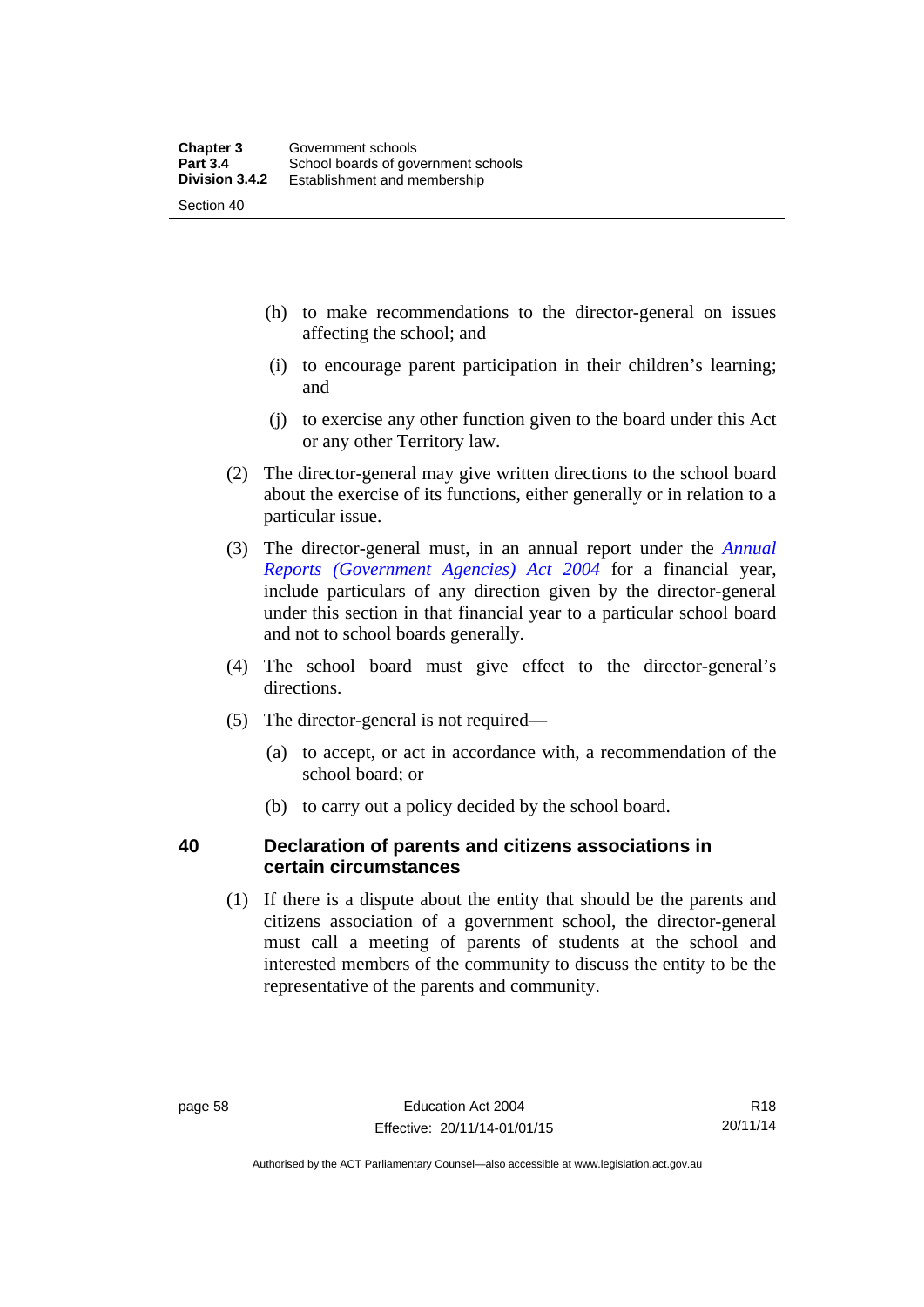- (2) If, in the director-general's opinion, it is appropriate in the circumstances to do so, the director-general may call a meeting of parents of students at a government school and interested members of the community to discuss the entity to be the representative of the parents and community.
- (3) The director-general may, after considering the outcome of a meeting under subsection (1) or (2) in relation to a government school, recommend to the Minister the entity to be the representative of the parents and community.
- (4) After receiving a recommendation under subsection (3), the Minister may declare an entity to be the parents and citizens association of a government school.
- (5) A declaration under subsection (4) is a notifiable instrument.

*Note* A notifiable instrument must be notified under the [Legislation Act](http://www.legislation.act.gov.au/a/2001-14).

## **41 Composition of school boards generally**

- (1) This section applies to a school board of a government school other than—
	- (a) a small school or a school-related institution; or
	- (b) a school to which section 43 (Composition of school boards of school-related institutions and other schools in special circumstances) applies.
- (2) The school board of a government school consists of—
	- (a) the principal of the school; and
	- (b) 1 member (the *appointed member*) appointed by the director-general as the appointed member; and
	- (c) 2 members (the *staff members*) elected by staff of the school and appointed by the director-general; and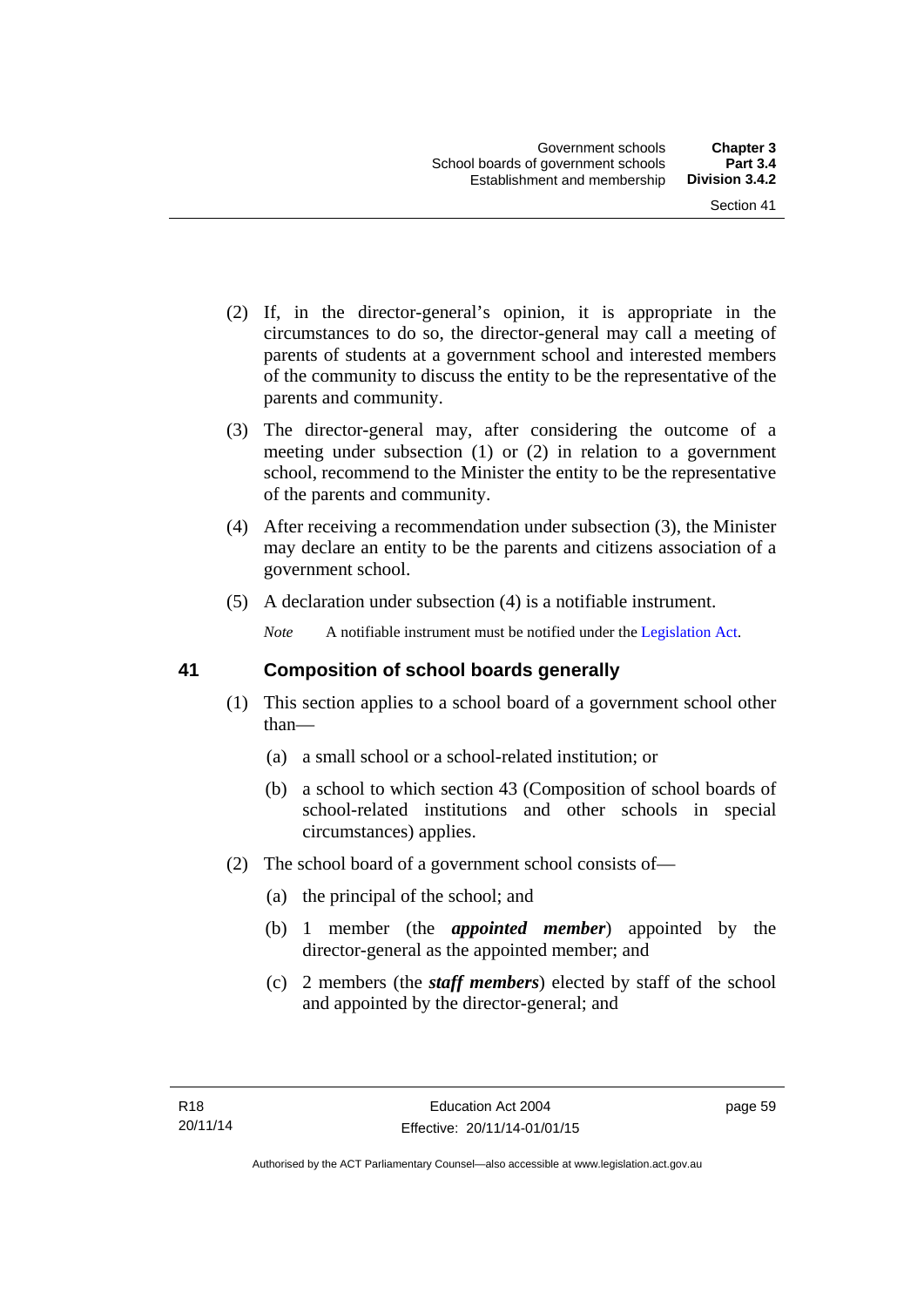- (d) 3 members (the *parents and citizens members*) elected by the parents and citizens association of the school and appointed by the director-general; and
- (e) the members (the *board appointed members*) (if any) appointed by the board under subsection (6); and
- (f) for a school prescribed under the regulations—2 members (the *student members*) elected by the students at the school and appointed by the director-general.
- *Note 1* For the making of appointments (including acting appointments), see the [Legislation Act,](http://www.legislation.act.gov.au/a/2001-14) pt 19.3.
- *Note 2* In particular, a person may be appointed for a particular provision of a law (see [Legislation Act,](http://www.legislation.act.gov.au/a/2001-14) s 7 (3)) and an appointment may be made by naming a person or nominating the occupant of a position (see s 207).
- (3) A person is eligible to be elected or appointed as a staff member only if the person is employed as a member of the staff of the school.
- (4) A person is eligible to be elected or appointed a student member only if the person is a student at the school.
- (5) The appointed member, staff members, parents and citizens members and student members are appointed for the prescribed period.
- (6) The school board may appoint 1 or more people to be members of the board for a term (not longer than 12 months) decided by the school board.
- (7) The school board must not make an appointment under subsection (6) if there would be more than 2 board appointed members at the same time.

Authorised by the ACT Parliamentary Counsel—also accessible at www.legislation.act.gov.au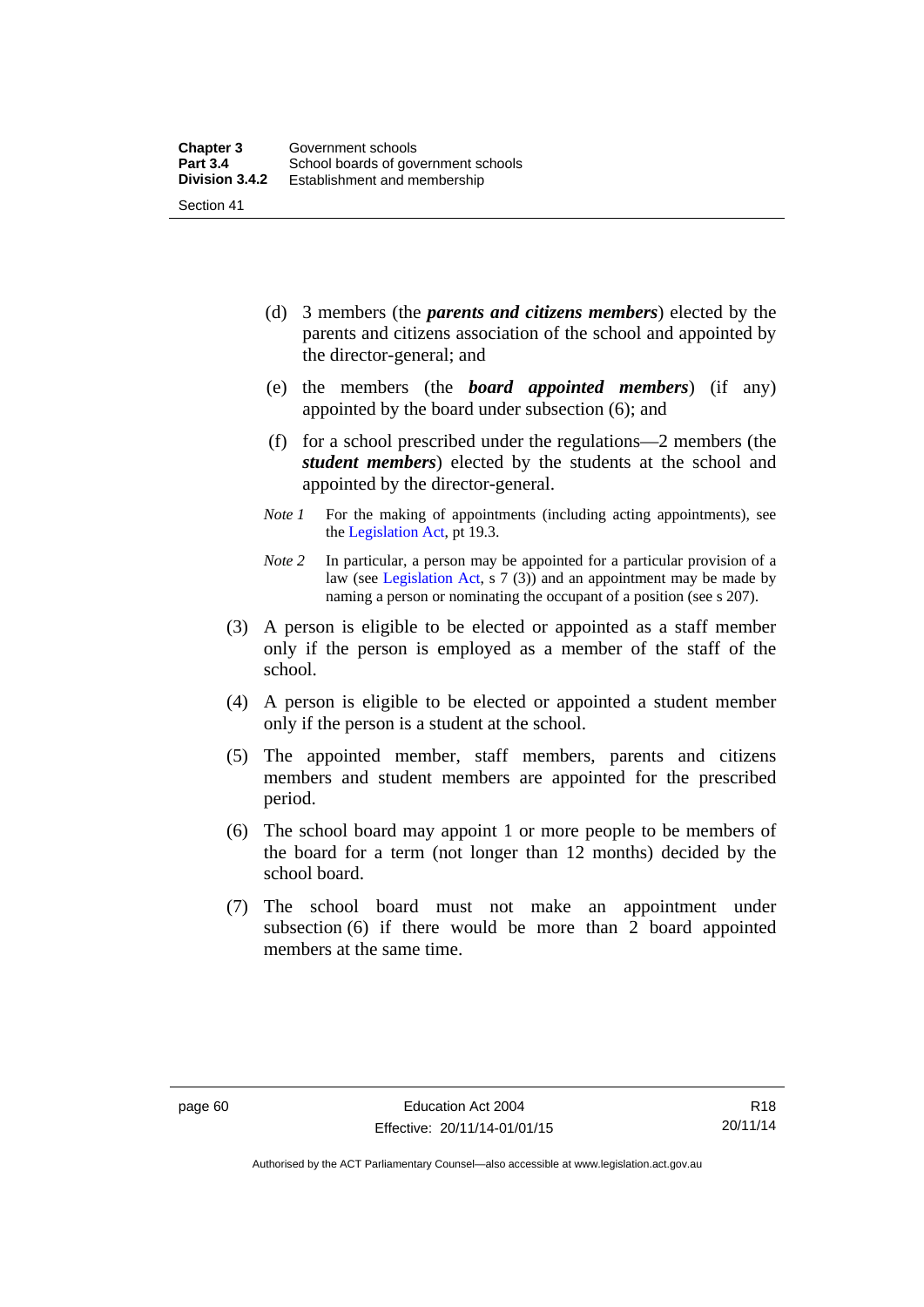## **42 Composition of school boards of small schools**

- (1) This section applies to a school board of a small school other than a school to which section 43 (Composition of school boards of school-related institutions and other schools in special circumstances) applies.
- (2) The school board of a small school consists of—
	- (a) the principal of the school; and
	- (b) 1 member (the *appointed member*) appointed by the director-general as the appointed member; and
	- (c) 1 member (the *staff member*) appointed by the director-general as the staff member; and
	- (d) 2 members (the *parents and citizens members*) elected by the parents and citizens association of the school and appointed by the director-general; and
	- (e) the members (the *board appointed member*) (if any) appointed by the board under subsection (6).
	- *Note 1* For the making of appointments (including acting appointments), see the [Legislation Act,](http://www.legislation.act.gov.au/a/2001-14) pt 19.3.
	- *Note* 2 In particular, a person may be appointed for a particular provision of a law (see [Legislation Act,](http://www.legislation.act.gov.au/a/2001-14) s 7 (3)) and an appointment may be made by naming a person or nominating the occupant of a position (see s 207).
- (3) A person is eligible to be appointed as the staff member only if the person is employed as a member of the staff of the school.
- (4) The staff member is to be appointed in a way prescribed under the regulations.
- (5) The appointed member, staff member and parents and citizens members are appointed for the prescribed period.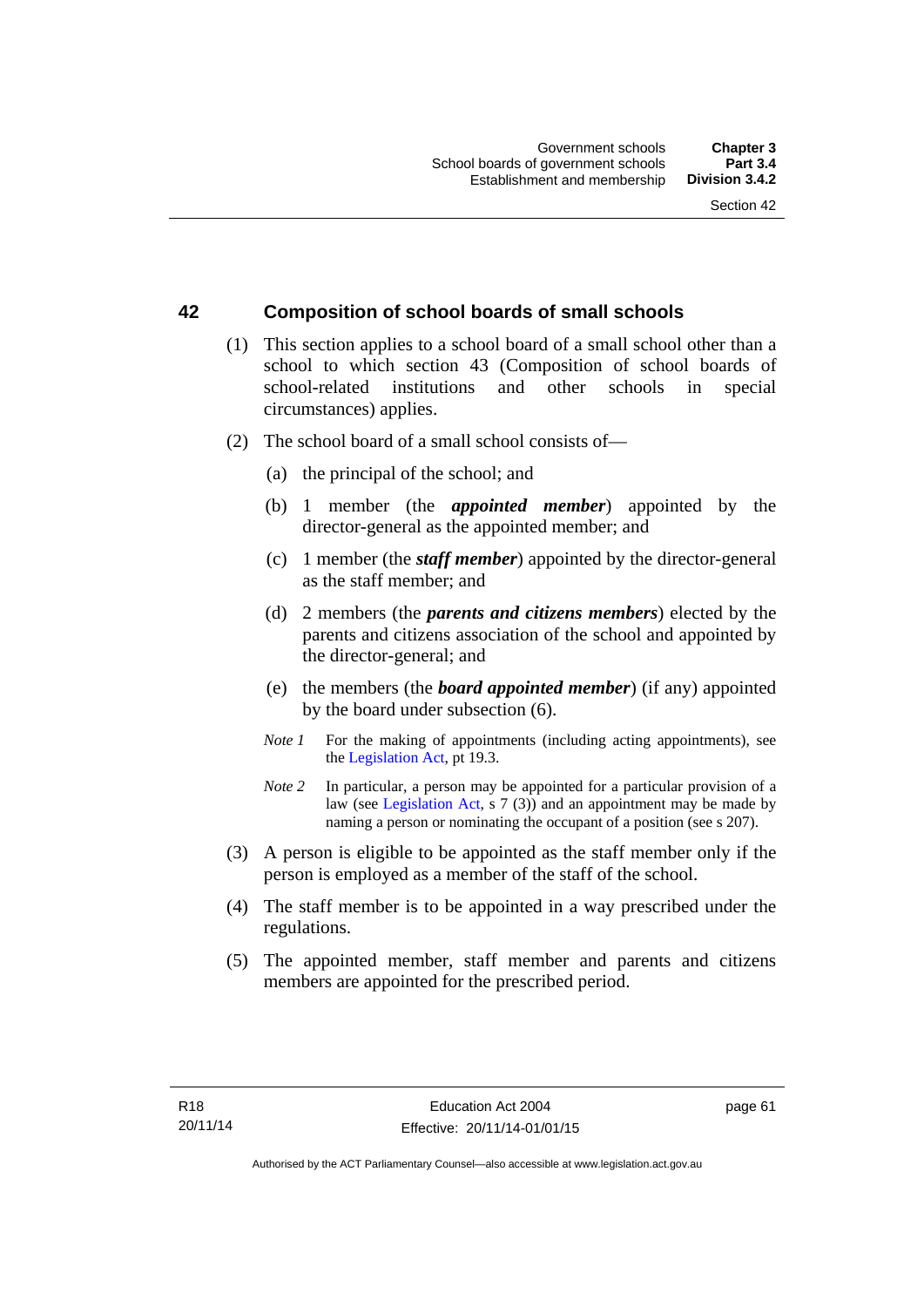- (6) The school board may appoint 1 or more people to be members of the board for a term (not longer than 12 months) decided by the school board.
- (7) The school board must not make an appointment under subsection  $(6)$  if there would be more than  $2$  board appointed members at the same time.

## **43 Composition of school boards of school-related institutions and other schools in special circumstances**

- (1) This section applies to a school that is—
	- (a) a school-related institution; or
	- (b) declared, in writing, by the director-general to be a school to which special circumstances apply.
- (2) If the school is a school-related institution, the director-general must, if practical, determine the composition of the school board of the school.

#### **Example**

It may not be practical to establish a school board for a school-related institution with fewer than 3 staff.

- *Note* An example is part of the Act, is not exhaustive and may extend, but does not limit, the meaning of the provision in which it appears (see [Legislation Act,](http://www.legislation.act.gov.au/a/2001-14) s 126 and s 132).
- (3) Subsection (2) does not prevent the director-general from determining the composition of a single school board for 2 or more institutions.
- (4) If the director-general makes a determination under subsection (2) for the school, the director-general may also determine—
	- (a) the members who are required to be present at a meeting of the board; and
	- (b) the members who may not vote at a meeting of the board.

Authorised by the ACT Parliamentary Counsel—also accessible at www.legislation.act.gov.au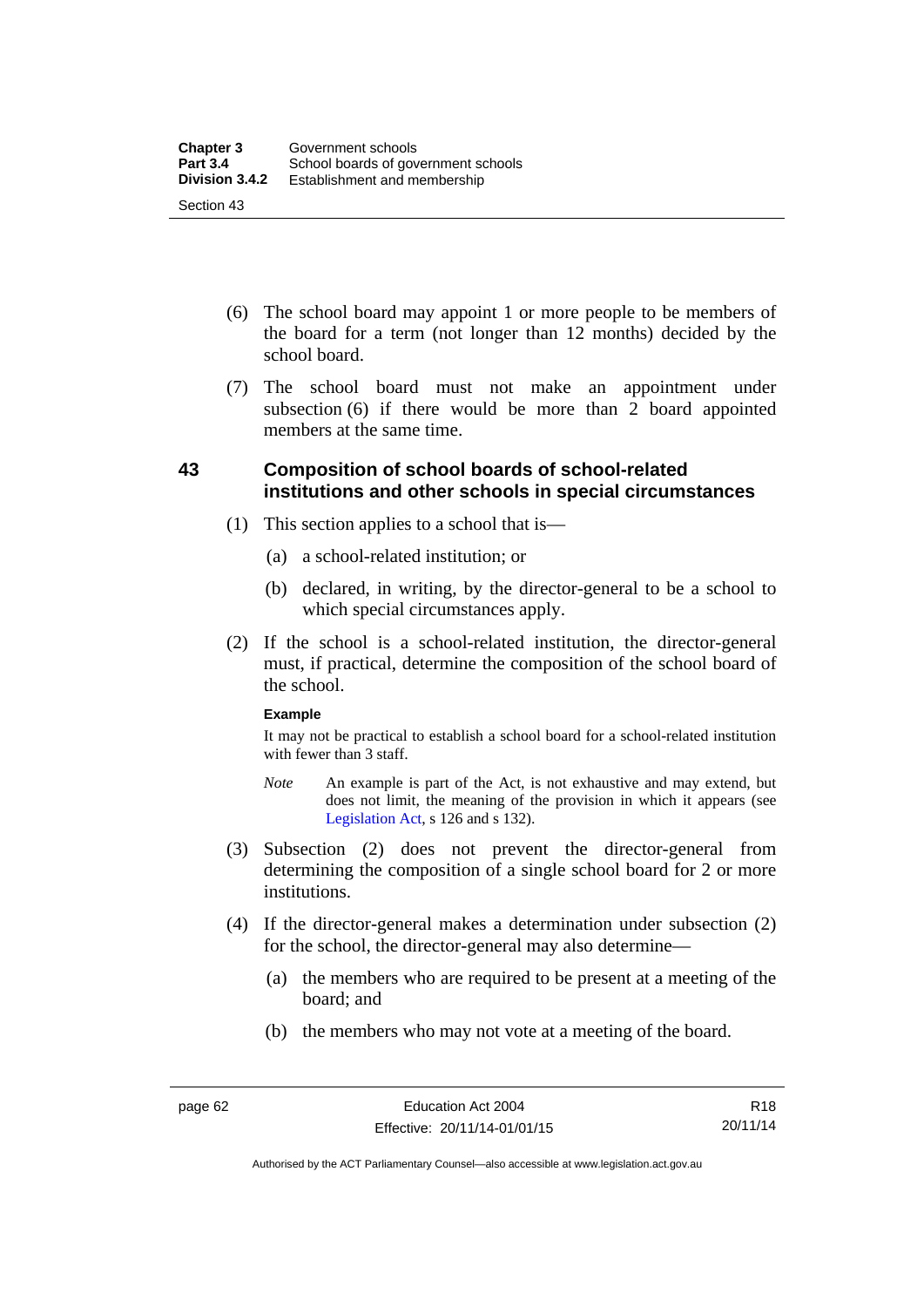- (5) If the school is a school to which special circumstances apply, the director-general may determine the following:
	- (a) the composition of the school board of the school;
	- (b) the members who are required to be present at a meeting of the board;
	- (c) the members who may not vote at a meeting of the board.
- (6) The director-general may make a determination under subsection (2), (4) or (5) only with the Minister's written approval.
- (7) Before making the determination the director-general must, if practical, consult with the parents of students at the school, at a general meeting of the parents, about the composition of the board.
- (8) In deciding whether or not to give the approval, the Minister must have regard to—
	- (a) the need for the principal of the school to be a member of the board; and
	- (b) the need for the director-general to be represented on the board; and
	- (c) whether staff of the school and students at the school have been consulted about the composition of the board; and
	- (d) any comments made by the staff and students at the school about the composition of the board; and
	- (e) the administrative needs, educational or related objectives, and any special characteristics of the school.
- (9) The director-general may appoint a person in accordance with the determination to be a member of the board of the school.
	- *Note 1* For the making of appointments (including acting appointments), see [Legislation Act,](http://www.legislation.act.gov.au/a/2001-14) pt 19.3.
	- *Note 2* In particular, an appointment may be made by naming a person or nominating the occupant of a position (see s 207).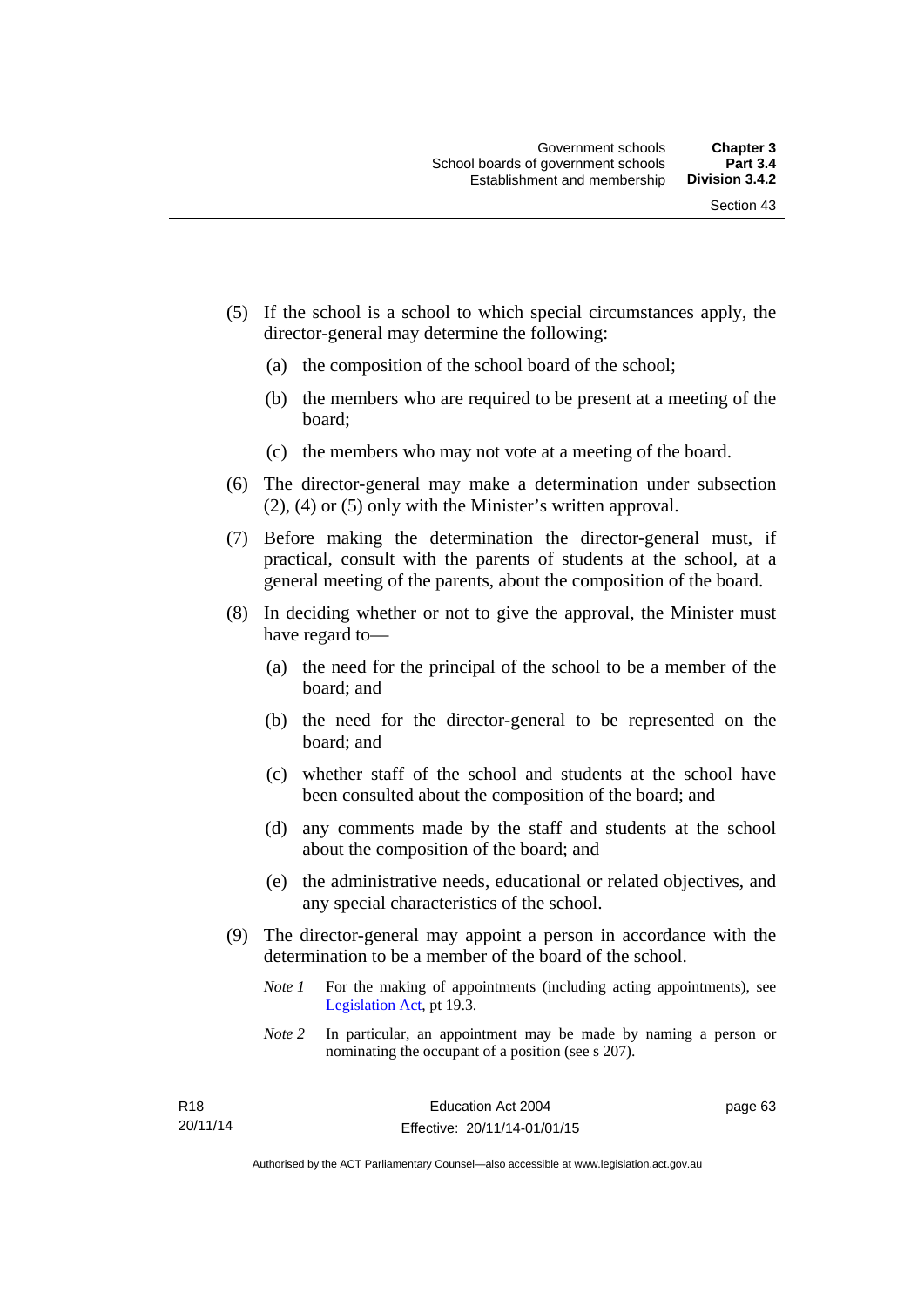(10) A member of the board is appointed for the term stated in the

instrument making or evidencing the appointment.

- (11) A determination under subsection (2), (4) or (5) is a disallowable instrument.
	- *Note* A disallowable instrument must be notified, and presented to the Legislative Assembly, under the [Legislation Act.](http://www.legislation.act.gov.au/a/2001-14)

## **44 Ending of appointment of members of school board**

- (1) The director-general must end the appointment of a member of the school board of a government school if the member ceases to be eligible to be appointed or elected to the position.
- (2) The director-general must end the appointment of a member of the school board of a government school, other than the principal of the school, if—
	- (a) the member is absent from 3 consecutive meetings of the board without reasonable excuse or leave given by the board; or
	- (b) contravenes section 49 (Disclosure of interests by members of school boards) without reasonable excuse.
- (3) The director-general may end the appointment of a member of the school board of a government school, other than the principal at the school, for misbehaviour or physical or mental incapacity.
	- *Note* A person's appointment also ends if the person resigns (see [Legislation](http://www.legislation.act.gov.au/a/2001-14)  [Act](http://www.legislation.act.gov.au/a/2001-14), s 210).

## **45 Chairperson and deputy chairperson of school boards**

- (1) The members of the school board of a government school must, whenever necessary, elect—
	- (a) a member to be chairperson; and
	- (b) another member to be deputy chairperson.

Authorised by the ACT Parliamentary Counsel—also accessible at www.legislation.act.gov.au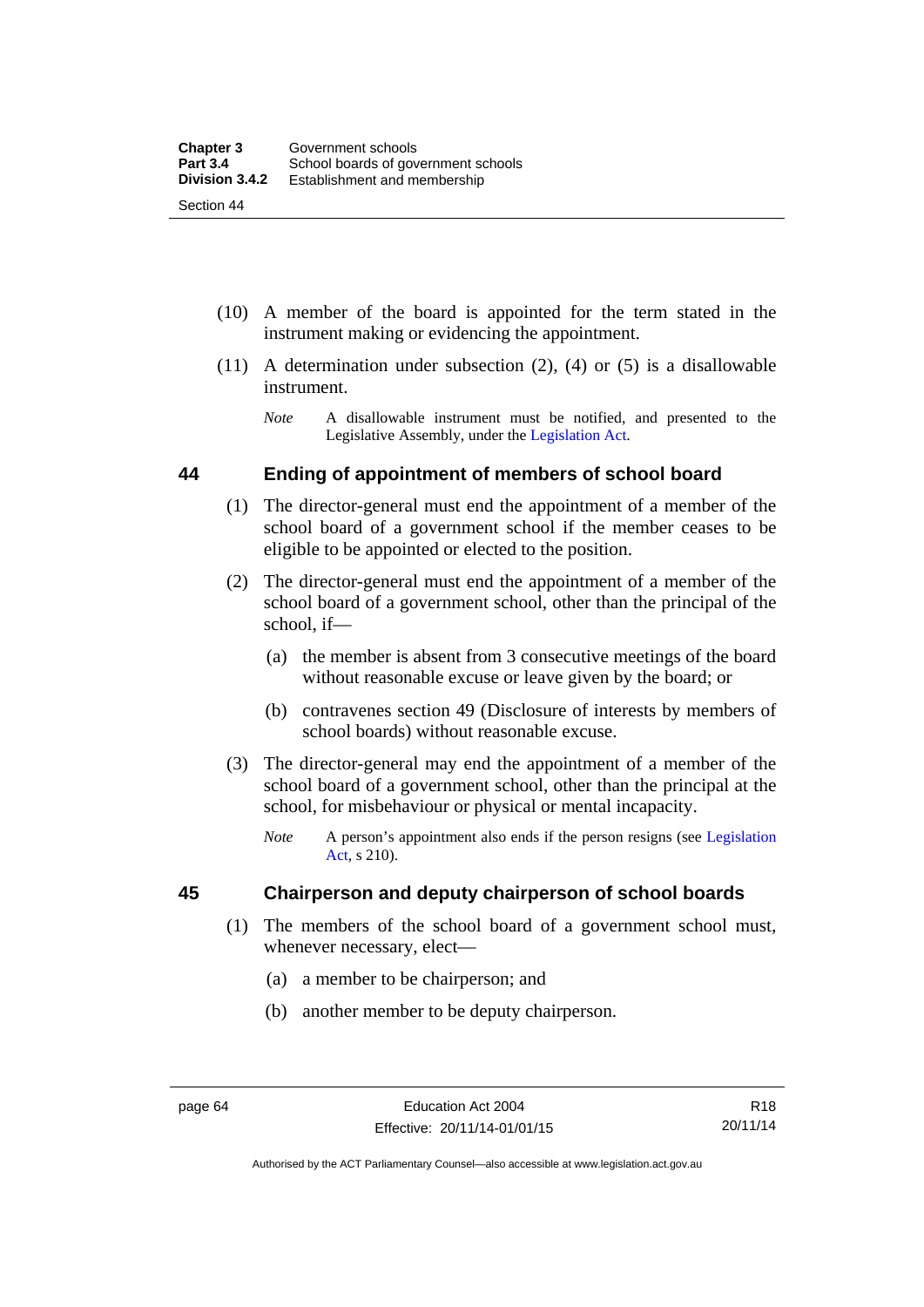- (2) The school board must tell the director-general of the election of a member as chairperson or deputy chairperson.
- (3) The members of the school board must not appoint the principal of the school or a member of staff of the school to be chairperson of the board.

## **46 School boards to take part in selection of school principals**

The members of the school board of a government school must, whenever necessary, nominate a member of the board as a member of any selection panel established by the director-general to make recommendations to the director-general about the appointment of the principal for the school.

# **Division 3.4.3 Proceedings of school boards**

## **47 Time and place of meetings of school boards**

- (1) The school board of a government school meets at the times and places it decides.
- (2) However, the school board must meet at least 4 times a year.
- (3) The chairperson—
	- (a) may at any time call a meeting of the school board; and
	- (b) must call a meeting if asked by the Minister, the director-general or 3 members of the board.
- (4) If the chairperson is not available to call a meeting for any reason, the deputy chairperson or the principal of the school may call a meeting of the school board.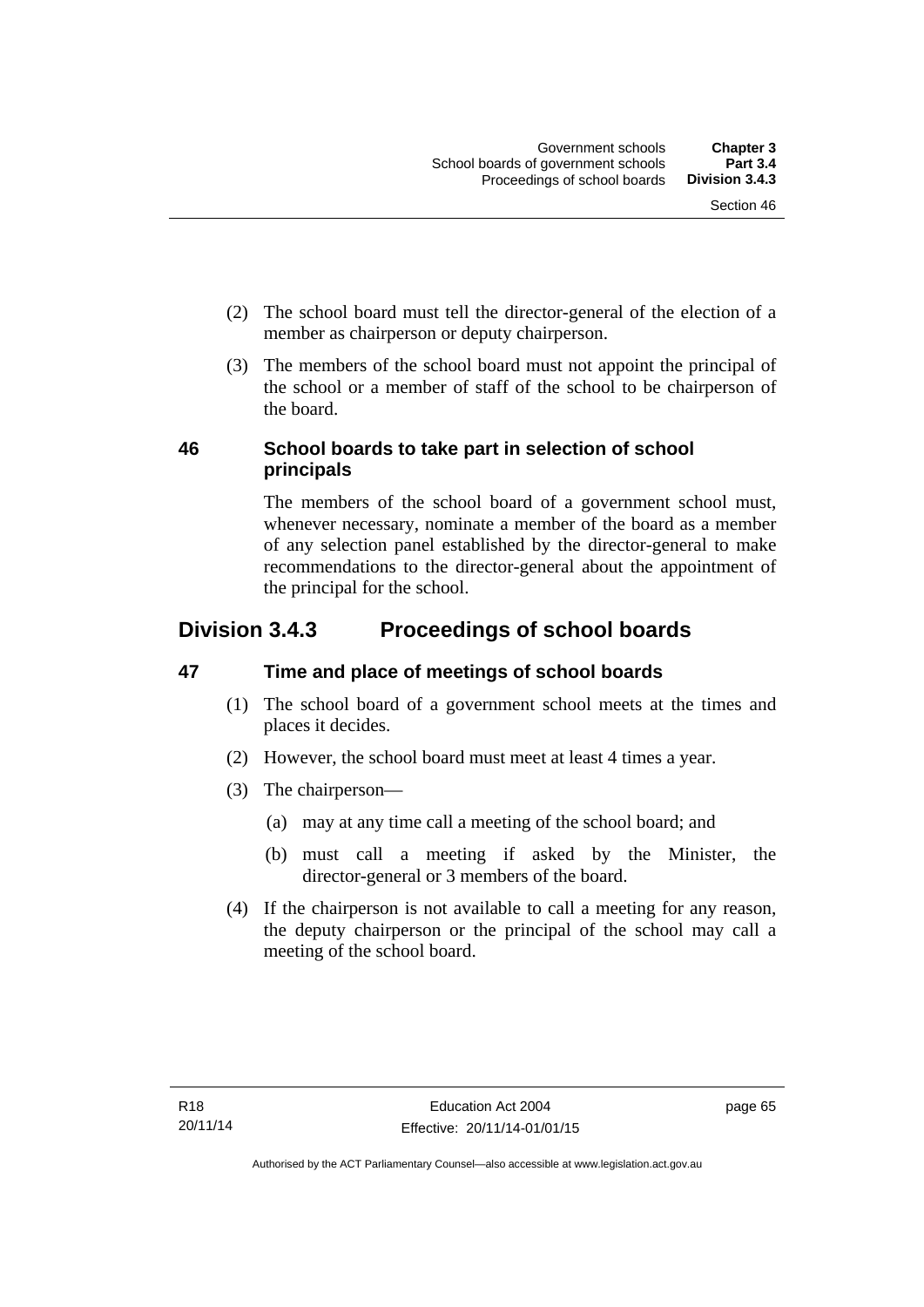**48 Procedures governing proceedings of school boards** 

- (1) The chairperson of the school board of a government school presides at all meetings of the board at which the chairperson is present.
- (2) If the chairperson is absent, the deputy chairperson presides.
- (3) If the chairperson and deputy chairperson are both absent, the member chosen by the members present presides.
- (4) Business may be carried out at a meeting of the school board only if 3 or more members are present and—
	- (a) for the school board of a school other than a school to which section 43 (Composition of school boards of school-related institutions and other schools in special circumstances) applies—at least 1 of the members present is a staff member and at least 1 of the members present is a parents and citizens association member; or
	- (b) for the school board of a school to which section 43 applies the members (if any) who are required, under the determination under section 43 (4) or (5) applying to the school, to be present at a meeting of the school board are present.
- (5) At a meeting of the school board each member (other than a nonvoting member) has a vote on each question to be decided.
- (6) A question is to be decided by a majority of the votes of the members present and voting but, if the votes are equal, the member presiding has a casting vote.
- (7) The school board may hold meetings, or allow members to take part in meetings, by telephone, closed-circuit television or another form of communication.
- (8) A member who takes part in a meeting under subsection (7) is taken to be present at the meeting.

R18 20/11/14

Authorised by the ACT Parliamentary Counsel—also accessible at www.legislation.act.gov.au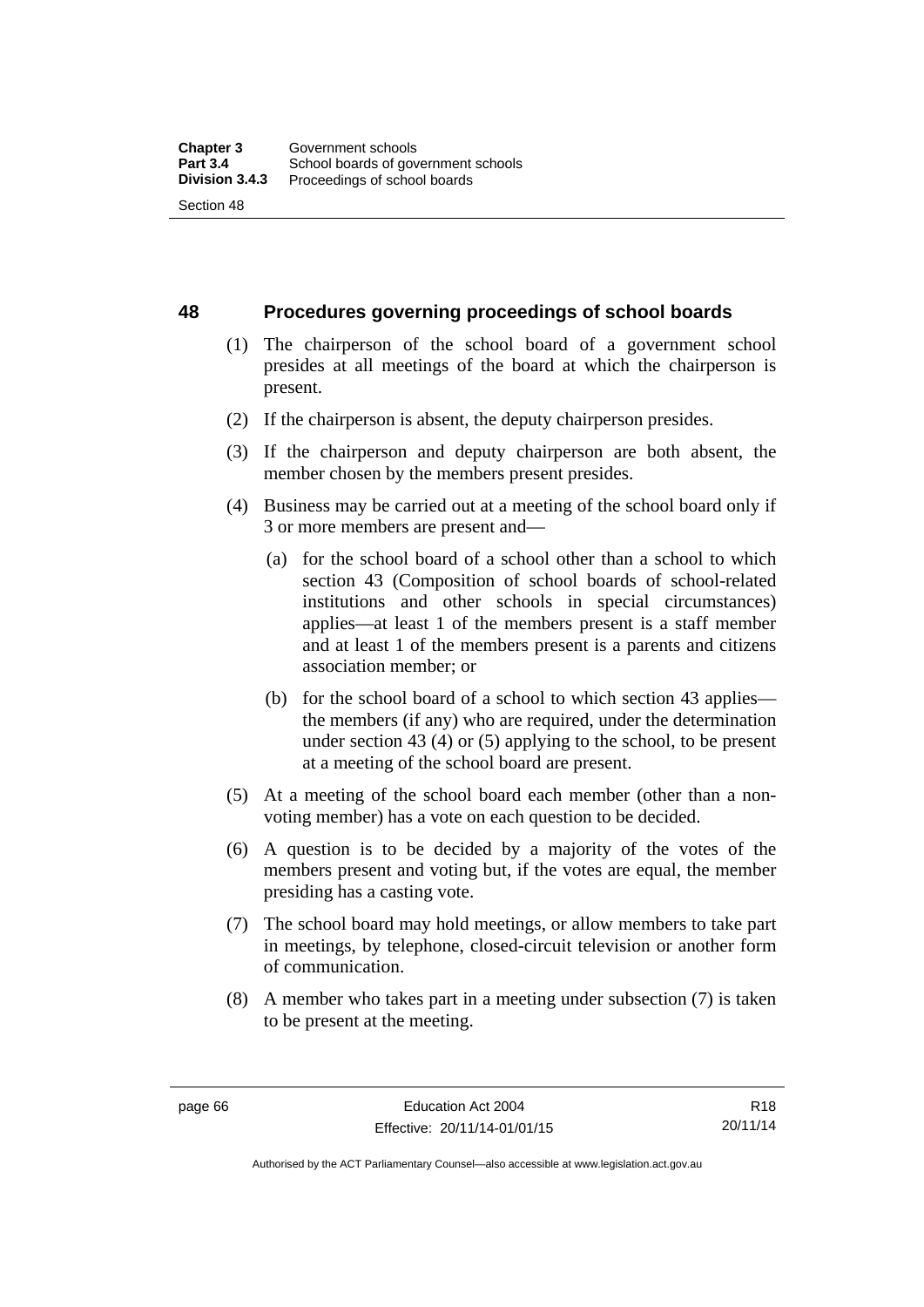- (9) A resolution of the school board is a valid resolution, even though it is not passed at a meeting of the board, if—
	- (a) all members (other than the non-voting members) agree, in writing, to the proposed resolution; and
	- (b) notice of the resolution is given under procedures decided by the school board.
- (10) The school board must keep minutes of its meetings.
- (11) The school board may conduct its proceedings (including its meetings) as it otherwise considers appropriate.
- (12) In this section:

*non-voting member* means—

- (a) for the school board of a school other than a school to which section 43 applies—a board appointed member; or
- (b) for the school board of a school to which section 43 applies—a member who, under the determination under section 43 (4) or (5) applying to the school, may not vote at a meeting of the school board.

## **49 Disclosure of interests by members of school boards**

- (1) This section applies to a member of a school board if—
	- (a) the member has a direct or indirect financial interest in an issue being considered, or about to be considered, by the board; and
	- (b) the interest could conflict with the proper exercise of the member's functions in relation to the board's consideration of the issue.
- (2) As soon as practicable after the relevant facts come to the member's knowledge, the member must disclose the nature of the interest to a meeting of the school board.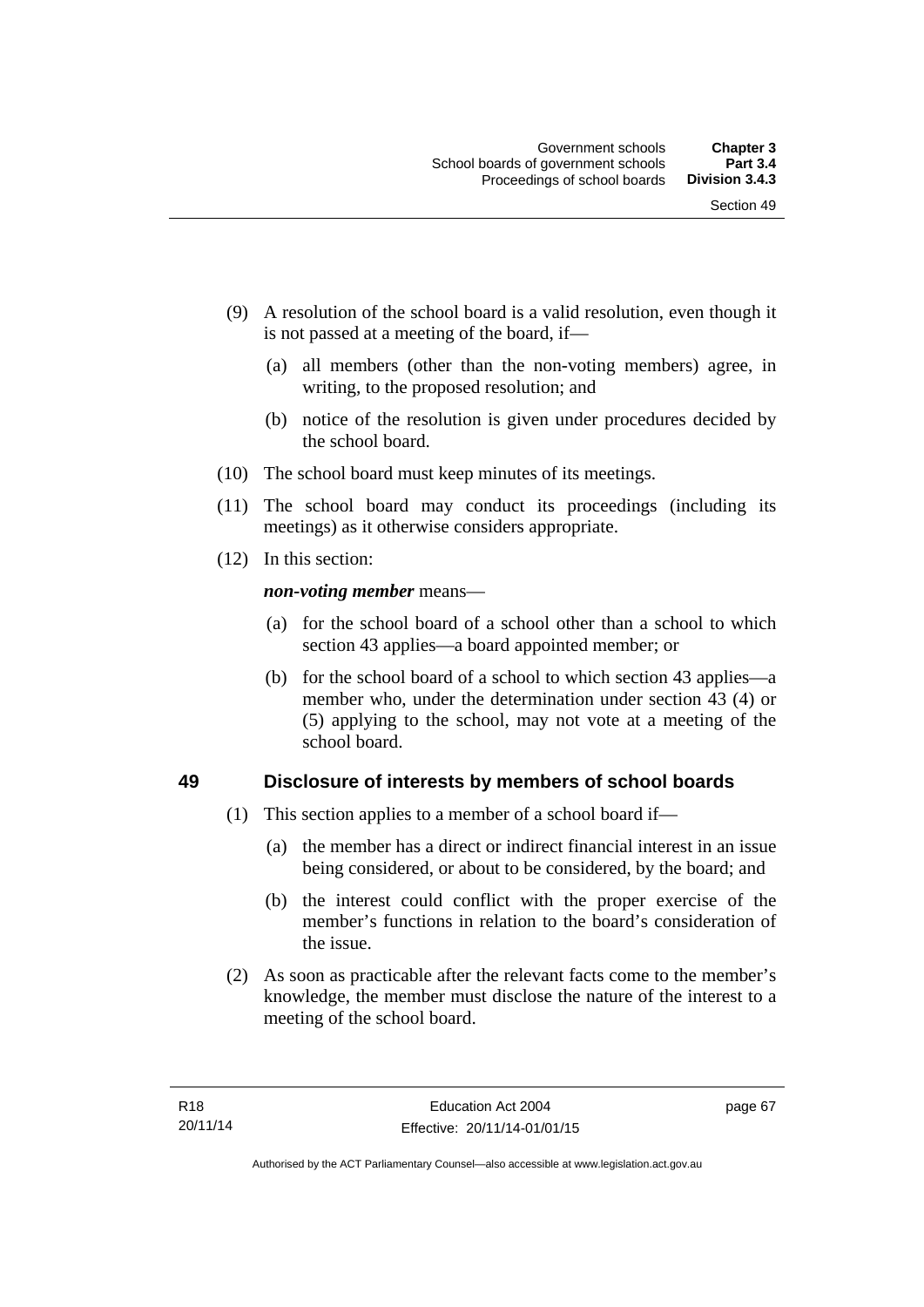- (3) The disclosure must be recorded in the school board's minutes and, unless the board otherwise decides, the member (the *first member*) must not—
	- (a) be present when the board considers the issue; or
	- (b) take part in a decision of the board on the issue.
- (4) Any other member who also has a direct or indirect financial interest in the issue must not—
	- (a) be present when the school board is considering its decision under subsection (3) in relation to the first member; or
	- (b) take part in making the decision.
- (5) Within 14 days after the end of each financial year, the chairperson of the school board must give the director-general a statement of any disclosure of interest made under this section in relation to the school board during the financial year.

## **49A Protection of members of school boards**

- (1) A person who is, or has been, a member of a school board of a government school is not civilly liable for an act or omission done honestly in the exercise of a function under this Act.
- (2) Any liability that would, apart from subsection (1), attach to a person attaches to the Territory.

## **Division 3.4.4 Financial matters**

## **50 School boards to approve budgets**

- (1) The school board of a government school must approve a budget for each year.
- (2) The school board must approve the budget before the date decided by the director-general.

Authorised by the ACT Parliamentary Counsel—also accessible at www.legislation.act.gov.au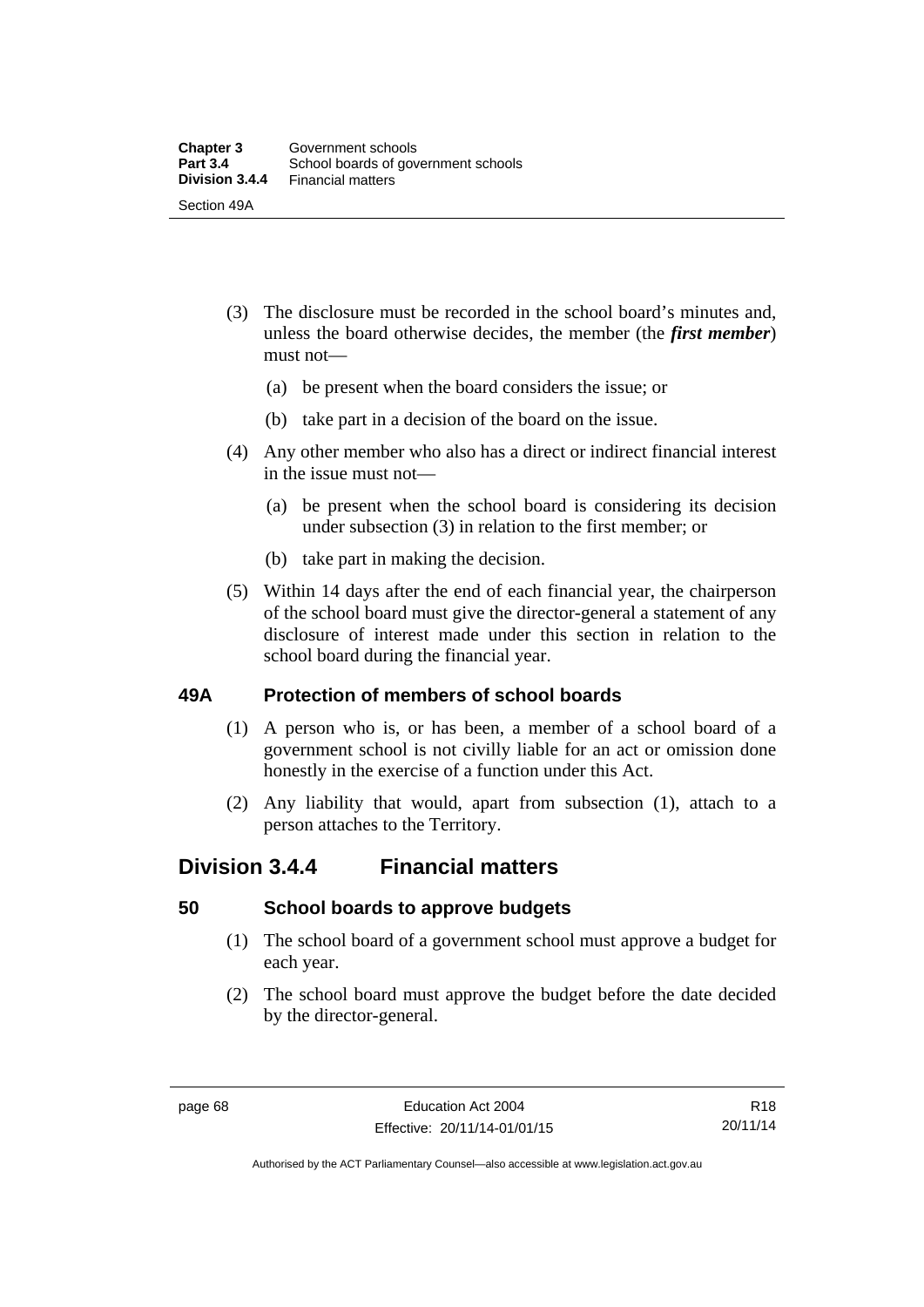- (3) The budget may only be approved by the school board if it is in the form, and based on the accounting or other policies or practices, (if any) required by the director-general.
- (4) The director-general may ask the school board to approve a budget for a part of a year.
- (5) The school board must comply with the request.
- (6) If the school board approves the budget, money of the school may be spent in accordance with the budget.

## **51 Application of money of school**

The school board of a government school may approve the spending of money of the school only in payment or discharge of the costs of, or liabilities incurred by, the school.

## **52 School boards to approve financial statement and report**

- (1) As soon as practicable after the end of each half-year (but not later than the date decided by the director-general), the school board of a government school must approve a financial statement for the halfyear, in a form approved by the director-general or as the director-general directs.
- (2) As soon as practicable after the end of each year (but not later than the date decided by the director-general), the school board of a government school must approve an annual report on the board's operations during the year.
- (3) The annual report must include—
	- (a) the financial statements approved under subsection (1) for each half-year; and
	- (b) a statement of how voluntary contributions made to the school have been or will be spent; and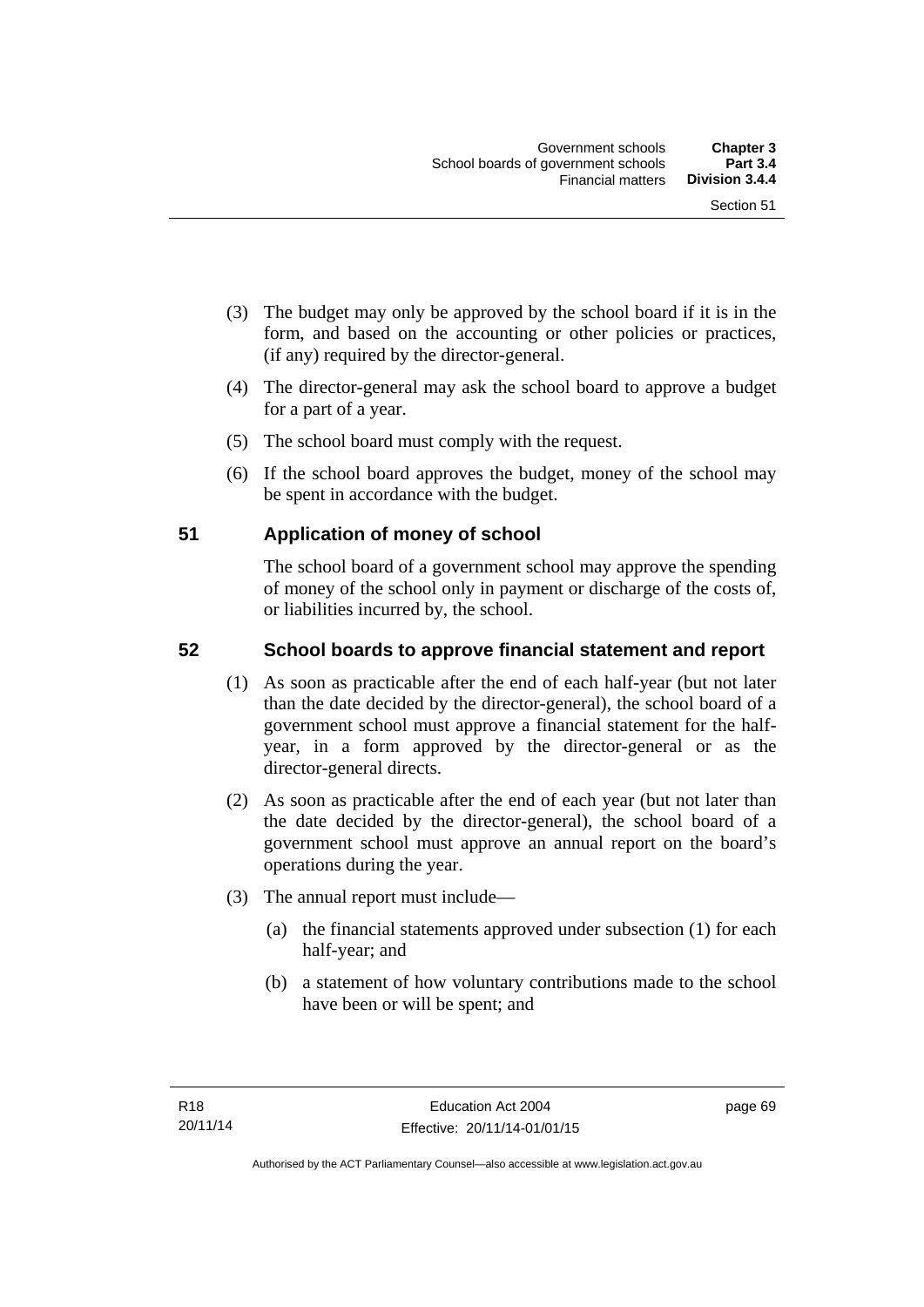- (c) if a school board is holding funds in reserve—a statement setting out the purposes for which the funds are being held and the amount being held for each of those purposes.
- *Note* If a form is approved under s 154 for a statement under par (c), the form must be used.
- (4) The school board must give a copy of each report approved under this section to the director-general.
- (5) The director-general may issue guidelines about what is, or is not, holding funds in reserve.

## **53 School boards to make available summaries of budget and annual report**

- (1) Not later than 14 days after approving the budget for a year, the school board of a government school must make a summary of the budget available to parents of students at the school and to the staff and students of the school.
- (2) Not later than 14 days after approving the annual report for a year, the school board of a government school must make a summary of the report available to parents of students at the school and to the staff and students of the school.

Authorised by the ACT Parliamentary Counsel—also accessible at www.legislation.act.gov.au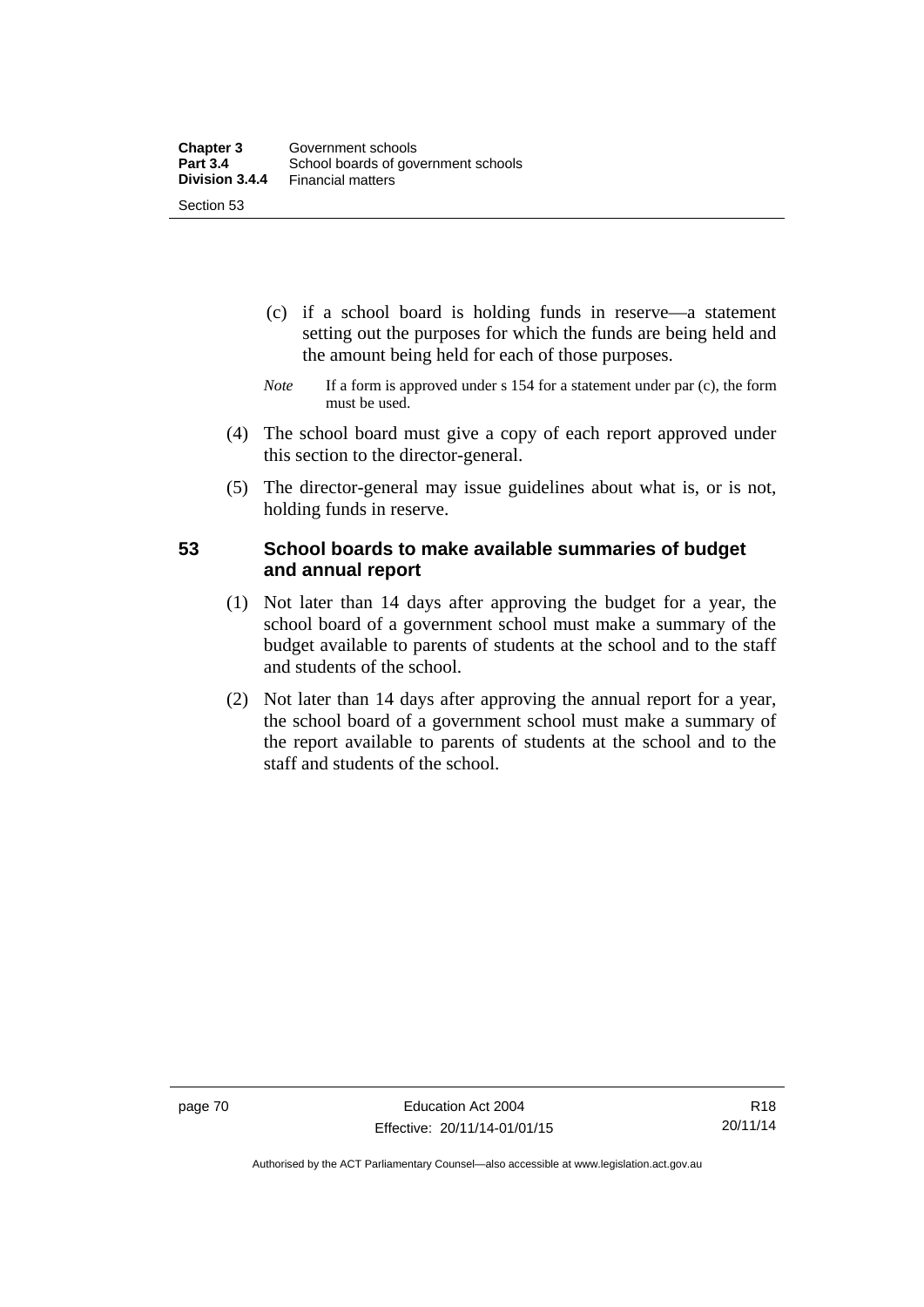# **Part 3.5 Government Schools Education Council**

## **Division 3.5.1 Establishment and membership**

## **54 Establishment of council (government)**

The Government Schools Education Council (in this part called the *council*) is established.

## **55 Functions of council (government)**

The functions of the council are—

- (a) to advise the Minister on any aspect of the ACT government school system; and
- (b) when asked by the Minister under this paragraph, to inquire into and give advice to the Minister on any aspect of the ACT government school system; and
- (c) to meet with the Non-Government Schools Education Council to discuss matters of mutual interest; and
- (d) to exercise any other function given to the council under this Act or any other Territory law.
- *Note* The Minister must present a copy of any advice given under s 55 (a) or (b) to the Legislative Assembly (see s 66A).

## **56 Membership of council (government)**

The council consists of the following members:

- (a) the director-general;
- (b) the members (*appointed members*) appointed under section 57.

## **57 Appointed members of council (government)**

(1) The Minister must appoint the following members of the council:

| R18      |  |
|----------|--|
| 20/11/14 |  |

page 71

Authorised by the ACT Parliamentary Counsel—also accessible at www.legislation.act.gov.au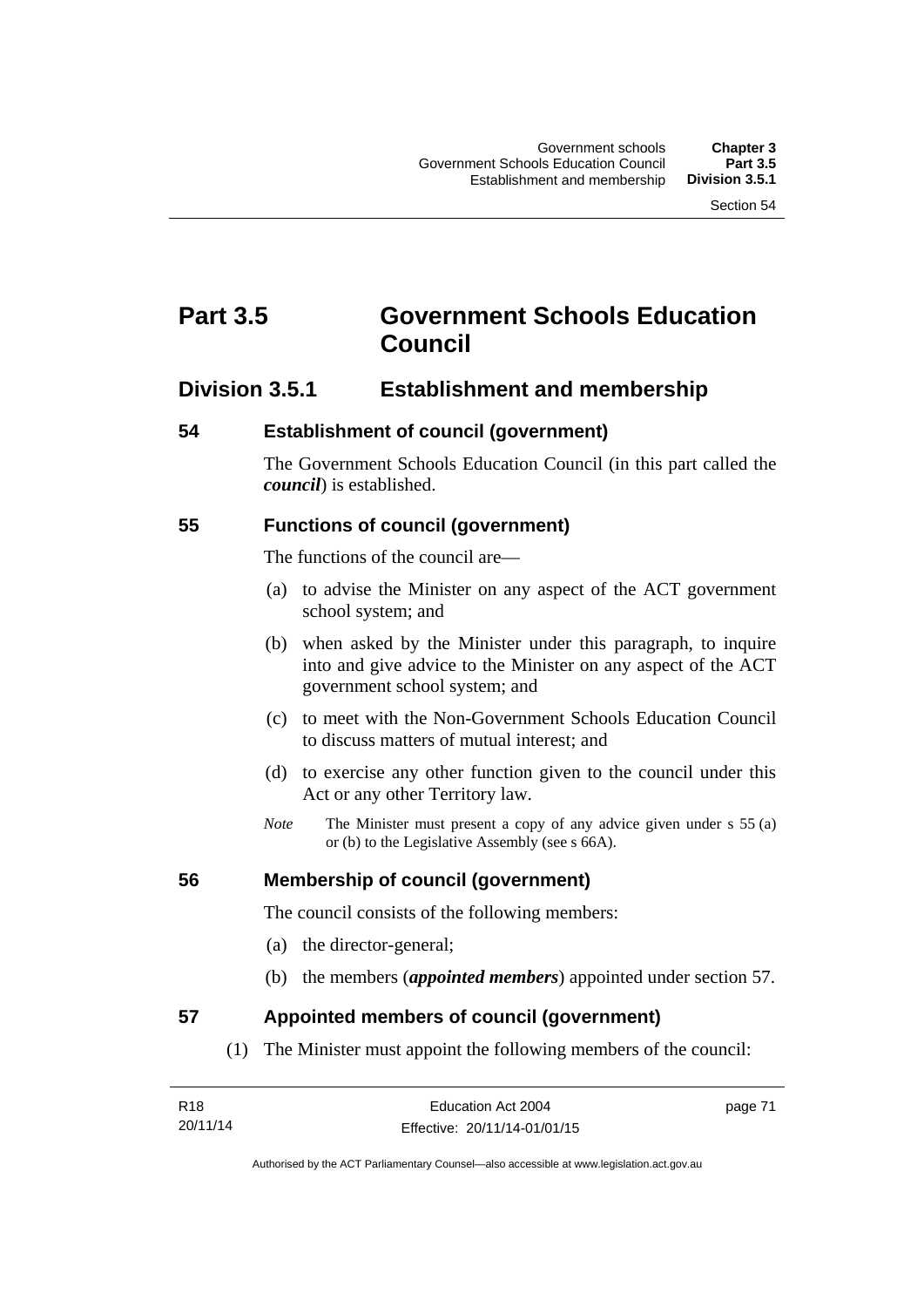- (a) a chairperson;
- (b) 6 people who, in the Minister's opinion, have experience in 1 or more of the areas of business and commerce, public policy, early childhood care, education, the special needs of young people and teacher education (the *community members*);
- (c) 10 people who, in the Minister's opinion, represent the views of government school education (the *education members*).
- *Note 1* For the making of appointments (including acting appointments), see [Legislation Act,](http://www.legislation.act.gov.au/a/2001-14) pt 19.3.
- *Note 2* In particular, an appointment may be made by naming a person or nominating the occupant of a position (see s 207).
- *Note 3* Certain Ministerial appointments require consultation with a Legislative Assembly committee and are disallowable (see [Legislation Act,](http://www.legislation.act.gov.au/a/2001-14) div 19.3.3).
- (2) For subsection (1) (c), the Minister must appoint—
	- (a) 2 education members chosen from nominations of the peak organisation representing principals; and
	- (b) 2 education members chosen from nominations of the government teacher union; and
	- (c) 2 education members chosen from nominations of the peak organisation representing parent associations of government schools; and
	- (d) 2 education members chosen from nominations of the peak organisation representing students; and
	- (e) 1 education member chosen from nominations of the peak organisation representing school boards; and

Authorised by the ACT Parliamentary Counsel—also accessible at www.legislation.act.gov.au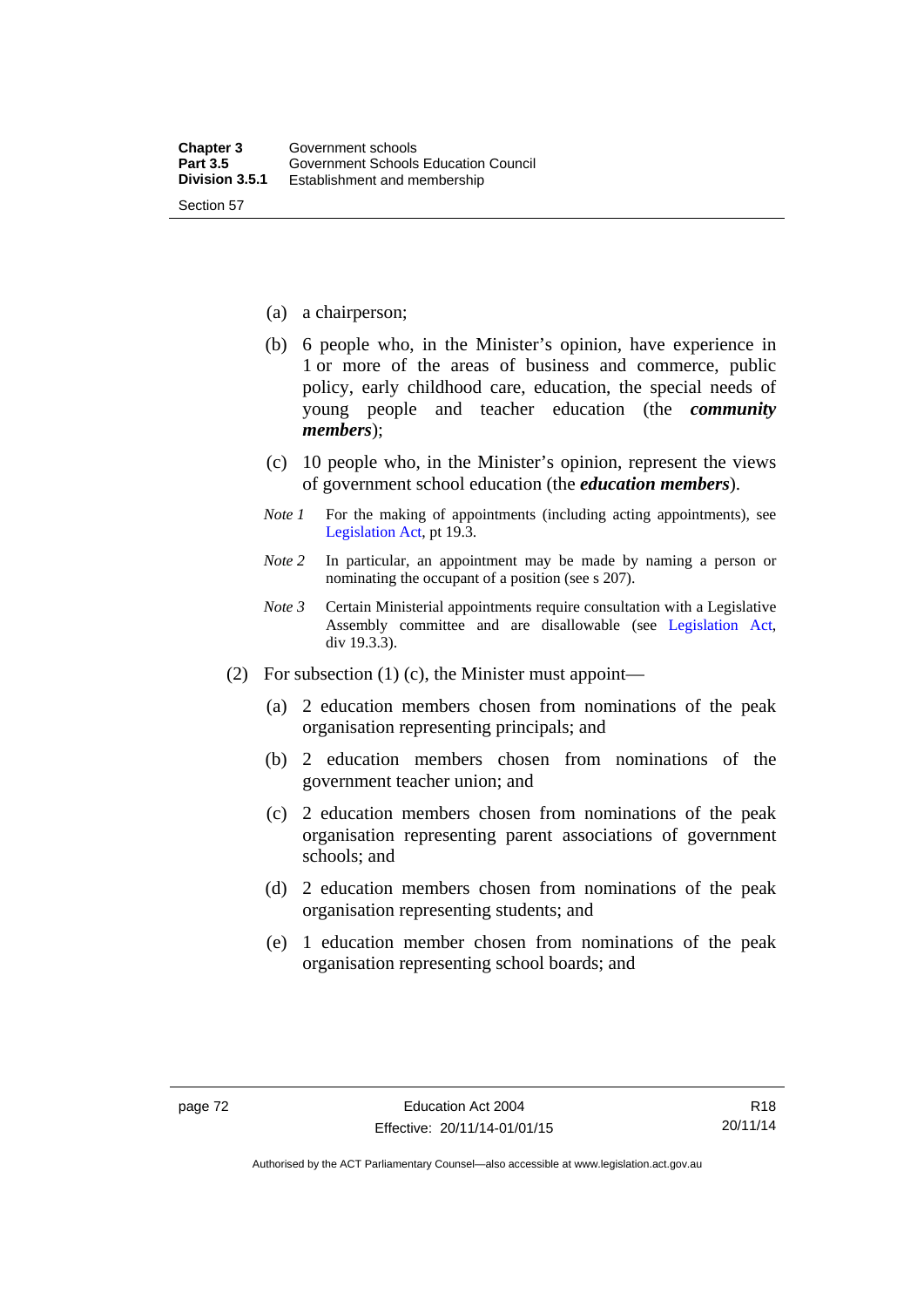(f) 1 education member chosen from nominations of the peak organisation representing preschool parents.

## **58 Deputy chairperson of council (government)**

- (1) The appointed members must, whenever necessary, elect another appointed member to be deputy chairperson.
- (2) The council must tell the Minister of the election of an appointed member as deputy chairperson.

## **59 Term of appointment to council (government)**

- (1) An appointed member is to be appointed for a term not longer than 3 years.
- (2) The instrument appointing, or evidencing the appointment of, an appointed member must state whether the person is appointed as chairperson or a community or education member.
	- *Note* A person may be reappointed to a position if the person is eligible to be appointed to the position (see [Legislation Act](http://www.legislation.act.gov.au/a/2001-14), s 208 and dict, pt 1, def *appoint*).

## **60 Ending of appointment to council (government)**

- (1) The Minister may end the appointment of an appointed member—
	- (a) for misbehaviour; or
	- (b) for contravening section 65 (Disclosure of interests by members of council (government)).
	- *Note* A person's appointment also ends if the person resigns (see Legislation [Act](http://www.legislation.act.gov.au/a/2001-14), s 210).
- (2) The Minister may also end the appointment of an education member if satisfied that the person no longer represents the views of the organisation from which the person was chosen.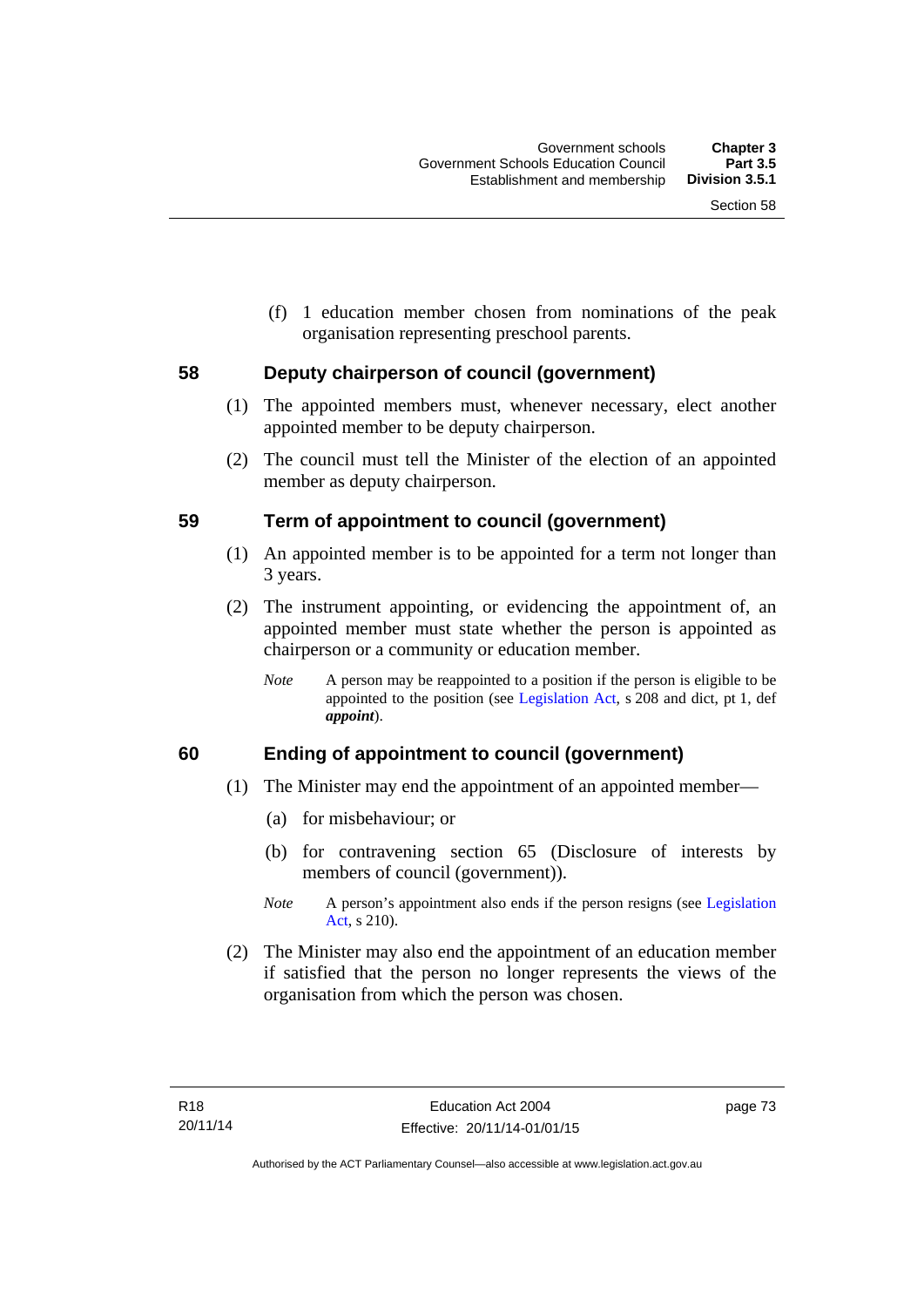## **61 Conditions of appointment generally of appointed members**

An appointed member holds the position on the conditions not provided by this Act or another Territory law that are decided by the Minister.

## **62 Arrangements for staff**

- (1) The council may arrange with the director-general to use public servants in the administrative unit under the director-general's control.
	- *Note* The director-general means the director-general of the administrative unit responsible for this section (see [Legislation Act](http://www.legislation.act.gov.au/a/2001-14), s 163 (References to a director-general or the director-general)). Administrative units are established under the administrative arrangements (see *[Public Sector](http://www.legislation.act.gov.au/a/1994-37)  [Management Act 1994](http://www.legislation.act.gov.au/a/1994-37)*, s 13).
- (2) The *[Public Sector Management Act 1994](http://www.legislation.act.gov.au/a/1994-37)* applies to the management by the council of public servants the subject of an arrangement under subsection (1).

# **Division 3.5.2 Proceedings of council (government)**

## **63 Time and place of meetings of council (government)**

- (1) The council meets at the times and places it decides.
- (2) However, the council must meet at least twice a year.
- (3) The chairperson—
	- (a) may at any time call a meeting of the council; and
	- (b) must call a meeting if asked by the Minister, the director-general or at least 9 members.
- (4) If the chairperson is not available to call a meeting for any reason, the deputy chairperson may call a meeting of the council.

Authorised by the ACT Parliamentary Counsel—also accessible at www.legislation.act.gov.au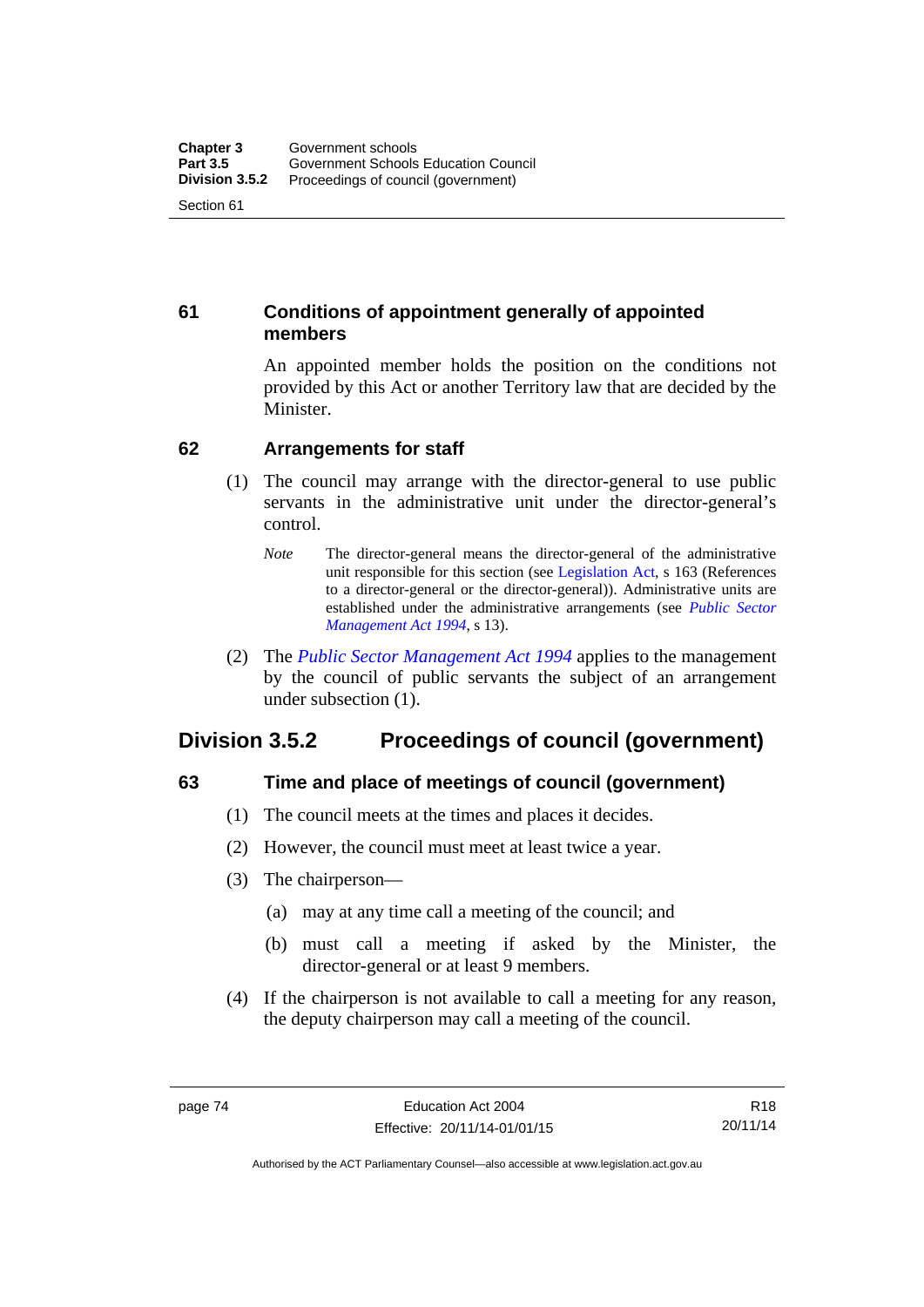## **64 Procedures governing proceedings of council (government)**

- (1) The chairperson of the council presides at all meetings of the council at which the chairperson is present.
- (2) If the chairperson is absent, the deputy chairperson presides.
- (3) If the chairperson and deputy chairperson are both absent, the member chosen by the members present presides.
- (4) Business may be carried out at a meeting of the council only if 9 members are present.
- (5) At a meeting of the council each appointed member has a vote on each question to be decided.
- (6) A question is to be decided by a majority of the votes of the members present and voting but, if the votes are equal, the member presiding has a casting vote.
- (7) The council may hold meetings, or allow members to take part in meetings, by telephone, closed-circuit television or another form of communication.
- (8) A member who takes part in a meeting under subsection (7) is taken to be present at the meeting.
- (9) A resolution of the council is a valid resolution, even though it was not passed at a meeting of the council, if—
	- (a) all appointed members agree, in writing, to the proposed resolution; and
	- (b) notice of the resolution is given under procedures decided by the council.
- (10) The council must keep minutes of its meetings.
- (11) The council may conduct its proceedings (including its meetings) as it otherwise considers appropriate.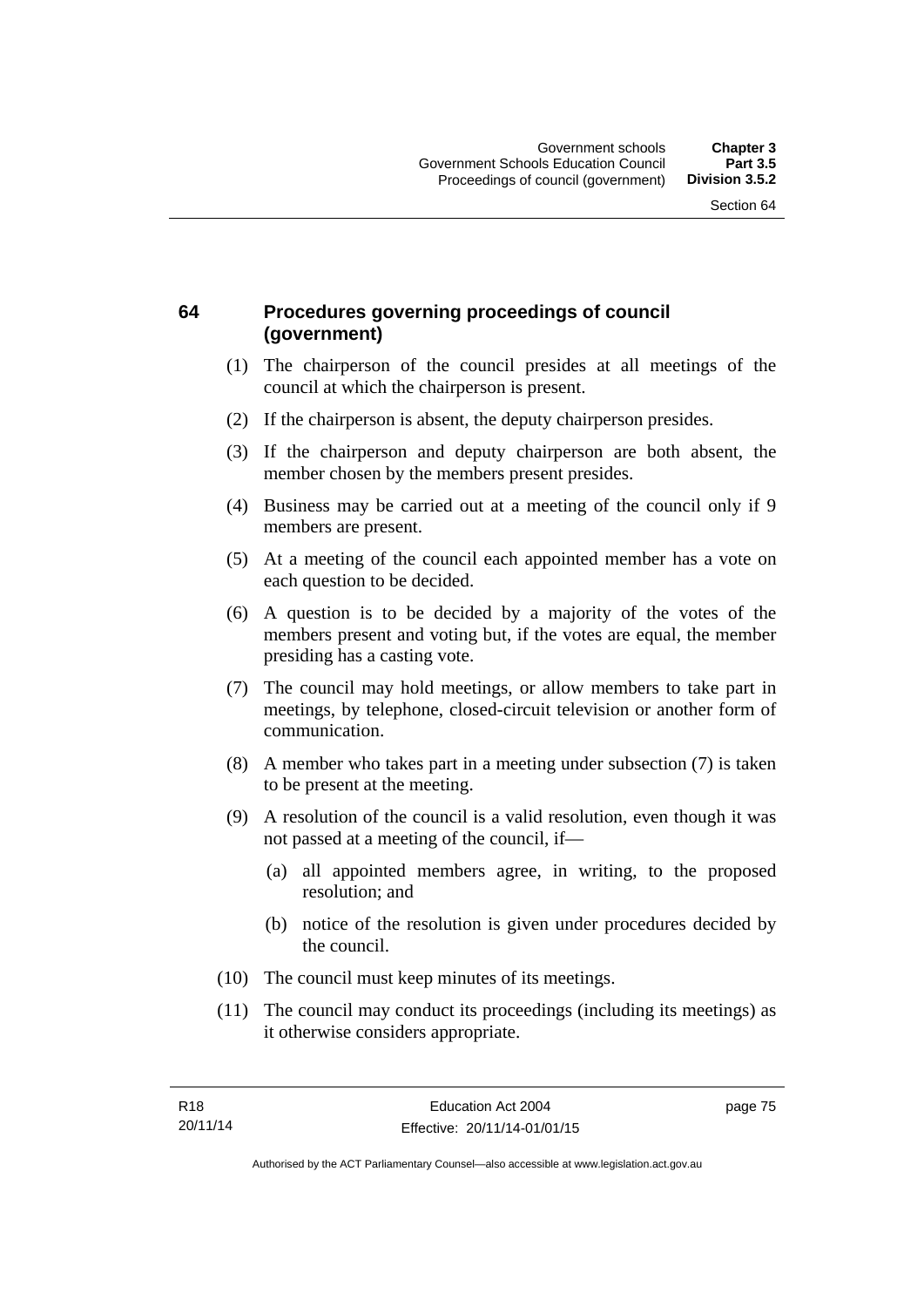## **65 Disclosure of interests by members of council (government)**

- (1) This section applies to a member of the council if—
	- (a) the member has a direct or indirect financial interest in an issue being considered, or about to be considered, by the council; and
	- (b) the interest could conflict with the proper exercise of the member's functions in relation to the council's consideration of the issue.
- (2) As soon as practicable after the relevant facts come to the member's knowledge, the member must disclose the nature of the interest to a meeting of the council.
- (3) The disclosure must be recorded in the council's minutes and, unless the council otherwise decides, the member (the *first member*) must not—
	- (a) be present when the council considers the issue; or
	- (b) take part in a decision of the council on the issue.
- (4) Any other member who also has a direct or indirect financial interest in the issue must not—
	- (a) be present when the council is considering its decision under subsection (3) in relation to the first member; or
	- (b) take part in making the decision.
- (5) Within 14 days after the end of each financial year, the chairperson of the council must give the Minister a statement of any disclosure of interest made under this section during the financial year.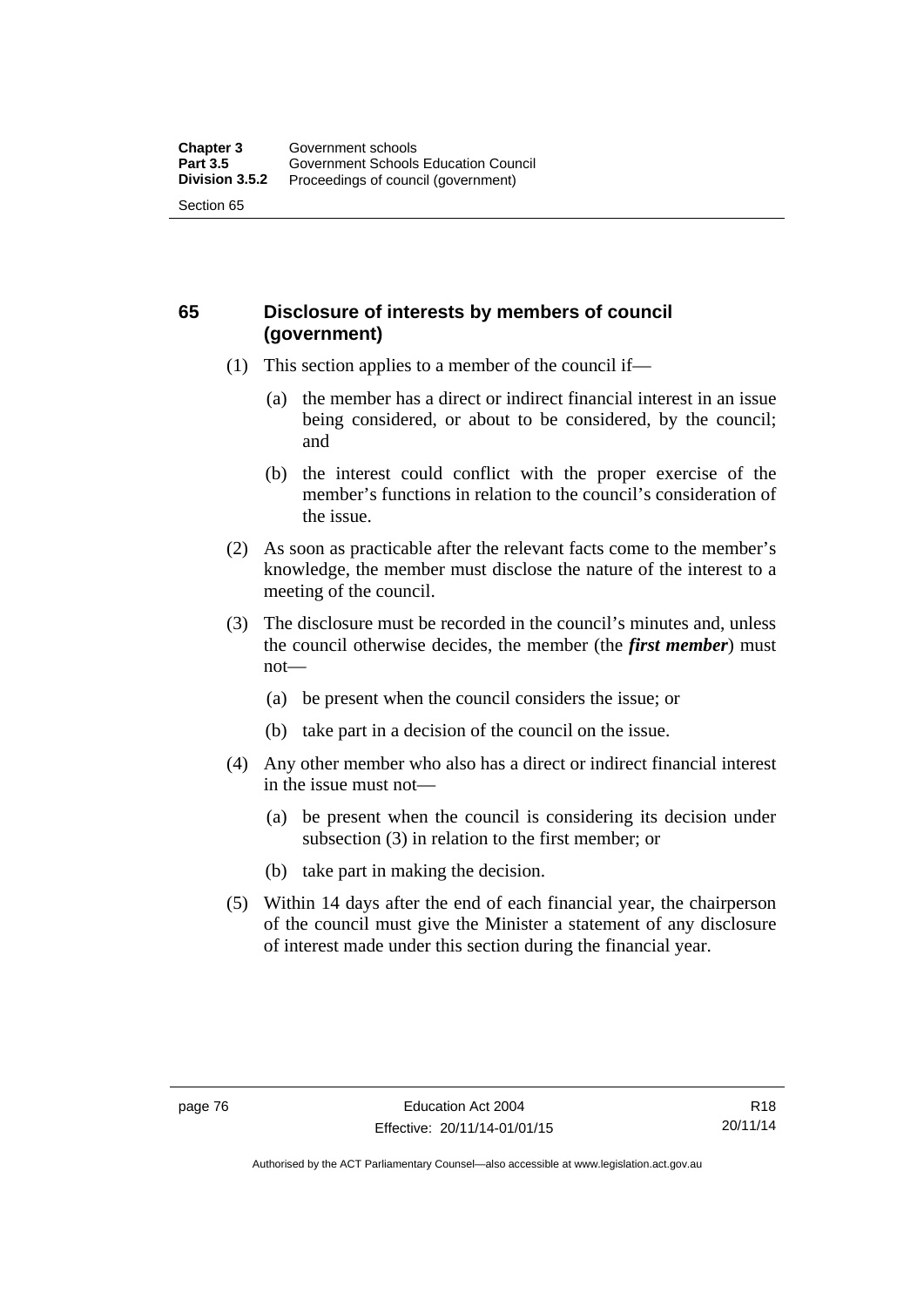# **Division 3.5.3 Other provisions relating to council (government)**

## **66 Minister to seek advice**

- (1) Before deciding the budget priorities and strategic directions for government schools each year, the Minister must ask for, and consider the advice of, the Government Schools Education Council.
- (2) This section does not limit the matters that the Minister may take into account in deciding the budget priorities and strategic directions for government schools.

## **66A Minister to present advice of council (government)**

The Minister must present a copy of advice given to the Minister under section 55 (a) or (b) (Functions of council (government)) to the Legislative Assembly within 6 sitting days after the day it is given to the Minister.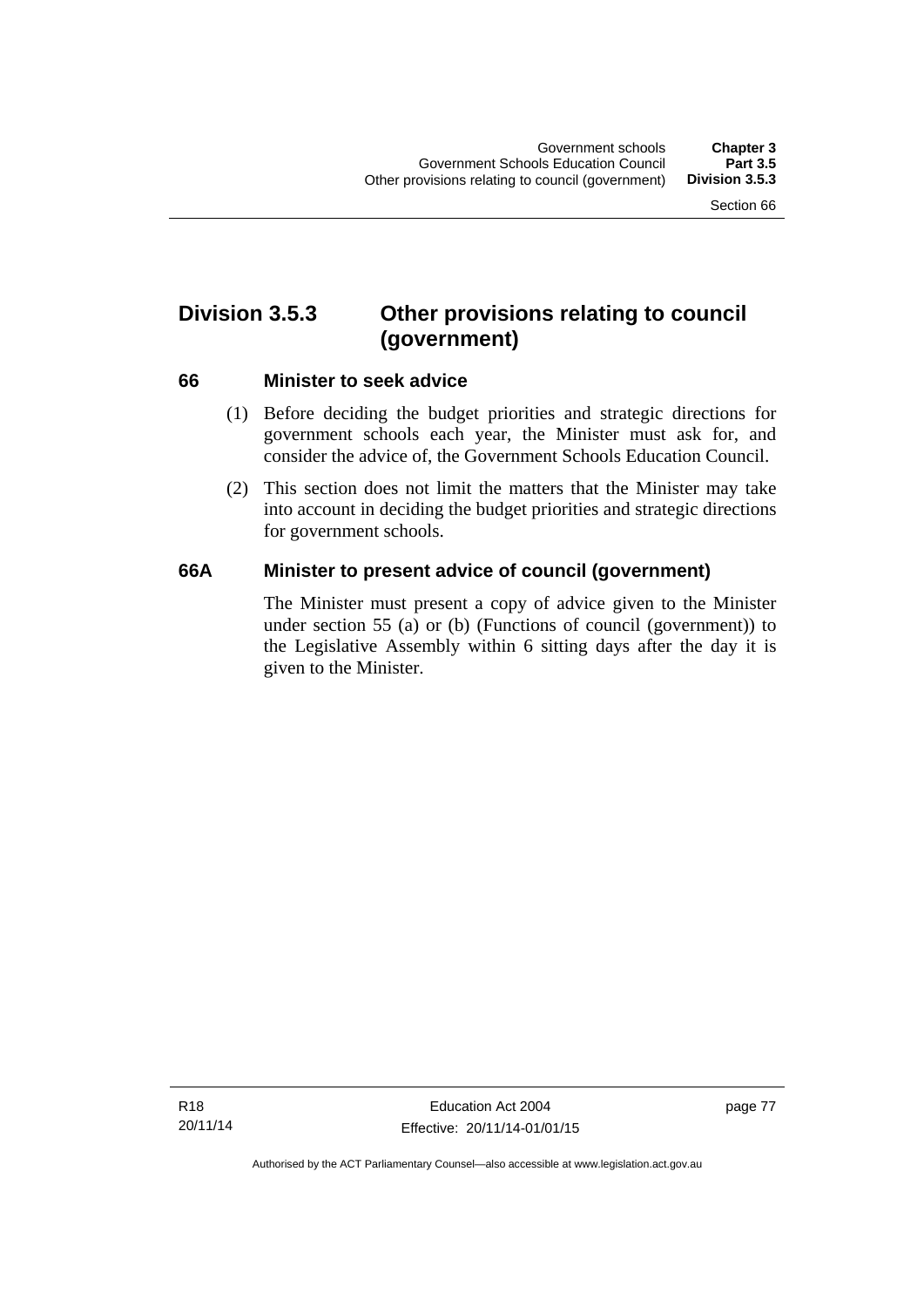# **Part 3.6 Other provisions**

## **Division 3.6.1 Authorised persons (government)**

## **67 Appointment of authorised persons (government)**

- (1) The director-general may appoint a person to be an authorised person (government) for this Act, other than chapter 4 (Nongovernment schools).
	- *Note 1* For the making of appointments (including acting appointments), see the [Legislation Act,](http://www.legislation.act.gov.au/a/2001-14) pt 19.3.
	- *Note 2* In particular, a person may be appointed for a particular provision of a law (see [Legislation Act,](http://www.legislation.act.gov.au/a/2001-14) s 7 (3)) and an appointment may be made by naming a person or nominating the occupant of a position (see s 207).
	- *Note 3* A reference to an Act includes a reference to a provision of the Act, see the [Legislation Act,](http://www.legislation.act.gov.au/a/2001-14) s 7 (3).
- (2) The regulations may prescribe a person to be an authorised person (government) for this Act, other than chapter 4.
- (3) A person may be appointed as an authorised person (government) under subsection (1) only if—
	- (a) the person is an Australian citizen or a permanent resident of Australia; and
	- (b) the director-general is satisfied that the person is a suitable person to be appointed, having regard in particular to—
		- (i) whether the person has any criminal convictions; and
		- (ii) the person's employment record; and
	- (c) the person has satisfactorily completed adequate training to exercise the powers of an authorised person (government) proposed to be given to the person.
- (4) To remove any doubt, a person may be both an authorised person (government) and an authorised person (non-government).

R18 20/11/14

Authorised by the ACT Parliamentary Counsel—also accessible at www.legislation.act.gov.au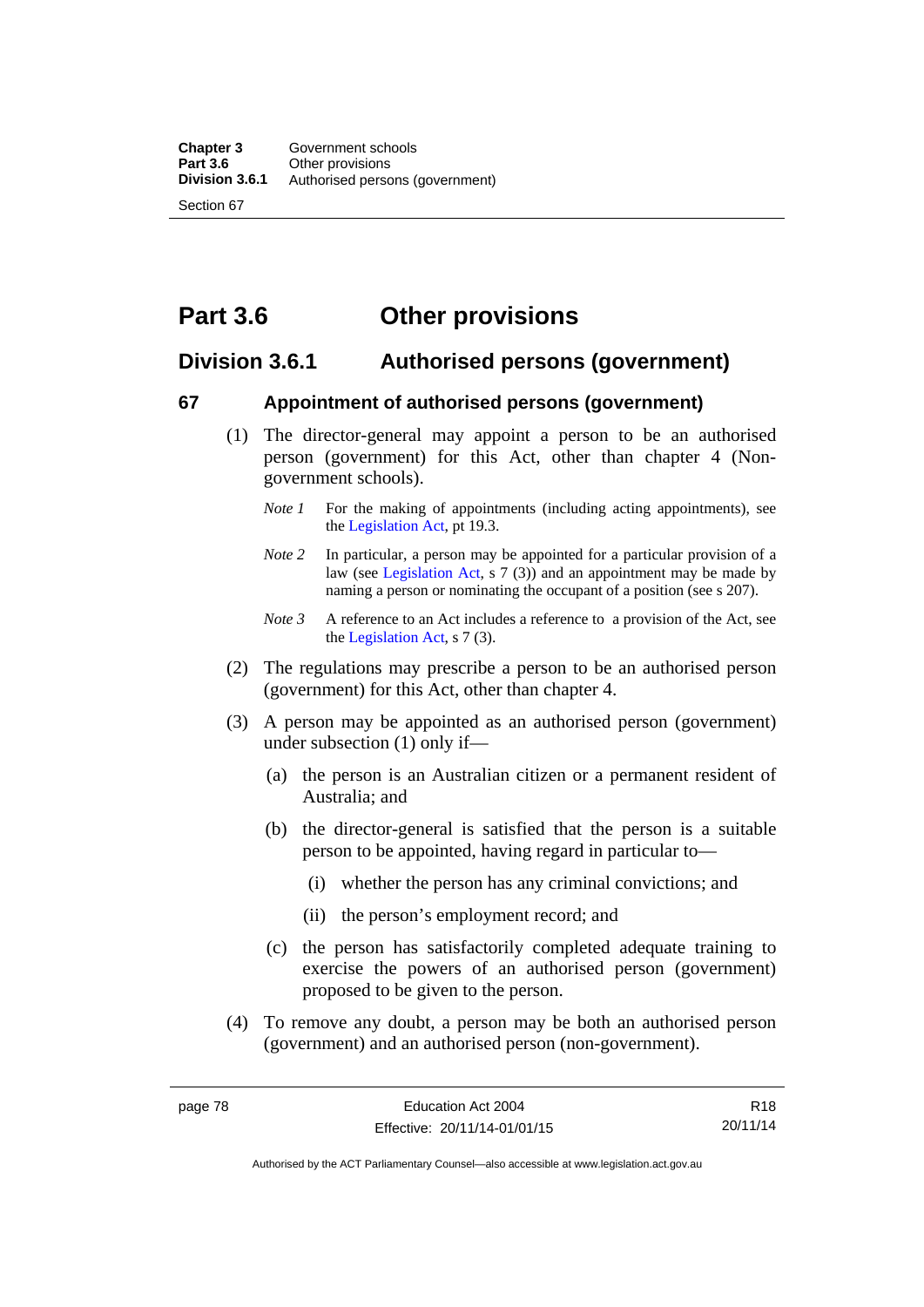## **68 Identity cards for authorised persons (government)**

- (1) The director-general must give an authorised person (government) an identity card that states the person is an authorised person (government) for this Act, or stated provisions of this Act, and shows—
	- (a) a recent photograph of the person; and
	- (b) the name of the person; and
	- (c) the date of issue of the card; and
	- (d) an expiry date for the card; and
	- (e) anything else prescribed under the regulations.
- (2) A person who ceases to be an authorised person (government) must return his or her identity card to the director-general as soon as practicable, but within 21 days after the day the person ceases to be an authorised person.

Maximum penalty: 1 penalty unit.

(3) An offence against subsection (2) is a strict liability offence.

## **Division 3.6.2 Inspection powers for government schools**

## **69 Power not to be exercised before identity card shown etc**

- (1) An authorised person (government) may exercise a power under this chapter in relation to a person only if the authorised person first shows the person his or her identity card.
- (2) An authorised person (government) may not remain in a government school entered under this division if, when asked by the principal, the authorised person does not show his or her identity card.

page 79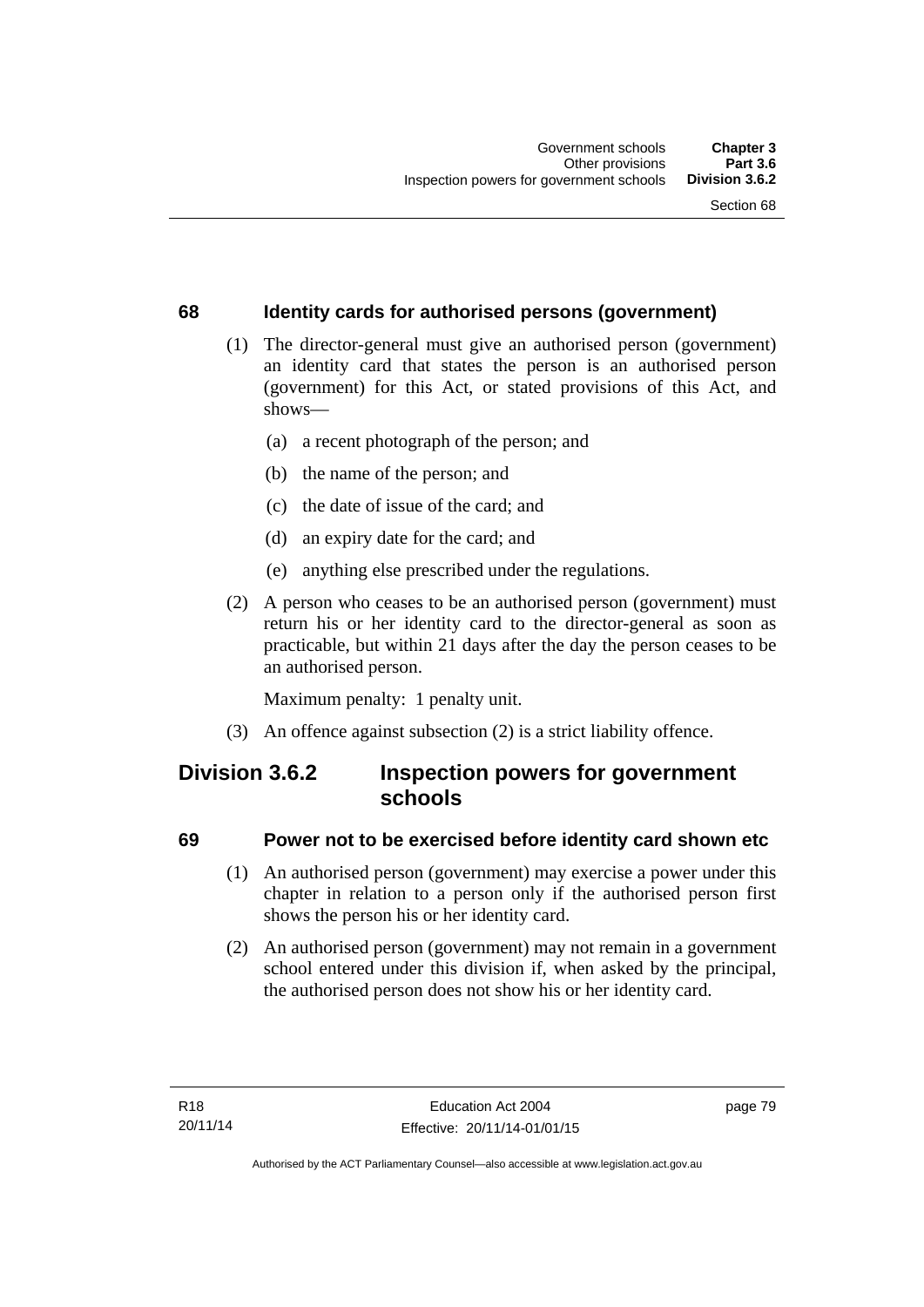## **70 Entry to government schools**

An authorised person (government) may enter a government school at any time.

## **71 Powers on entry**

An authorised person (government) who enters a government school under section 70 may inspect the school or anything in it (including the register of enrolment and attendances).

page 80 Education Act 2004 Effective: 20/11/14-01/01/15

Authorised by the ACT Parliamentary Counsel—also accessible at www.legislation.act.gov.au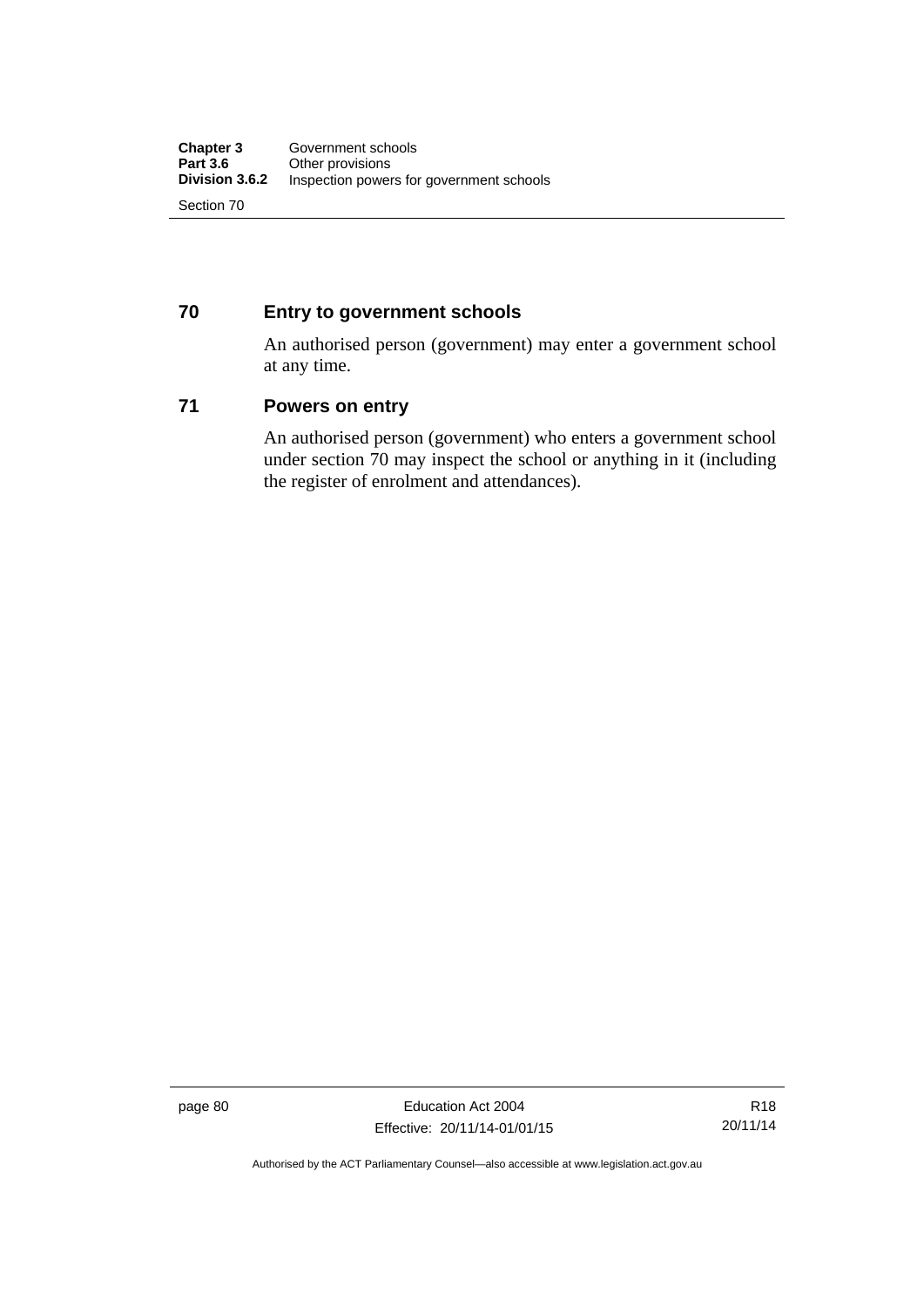# **Chapter 4 Non-government schools**

# **Part 4.1 General**

## **74 Meaning of** *school* **in ch 4**

In this chapter:

*school* does not include a government school.

## **75 Principles on which ch 4 based**

The following are the principles on which this chapter is based:

- (a) the non-government school sector consists of schools from a range of different educational and religious philosophies;
- (b) the variety of schools in the sector reflects the diversity of the community in the ACT and the preferences of parents for a particular style of education for their children;
- (c) the non-government schools sector is committed to—
	- (i) developing the spiritual, physical, emotional and intellectual welfare of its students; and
	- (ii) innovation, diversity and choice; and
	- (iii) maximising student outcomes; and
	- (iv) teacher, parent and student participation in all aspects of school education; and
	- (v) promoting the partnership between home and school; and
	- (vi) preparing students for their full participation in all aspects of a democratic society.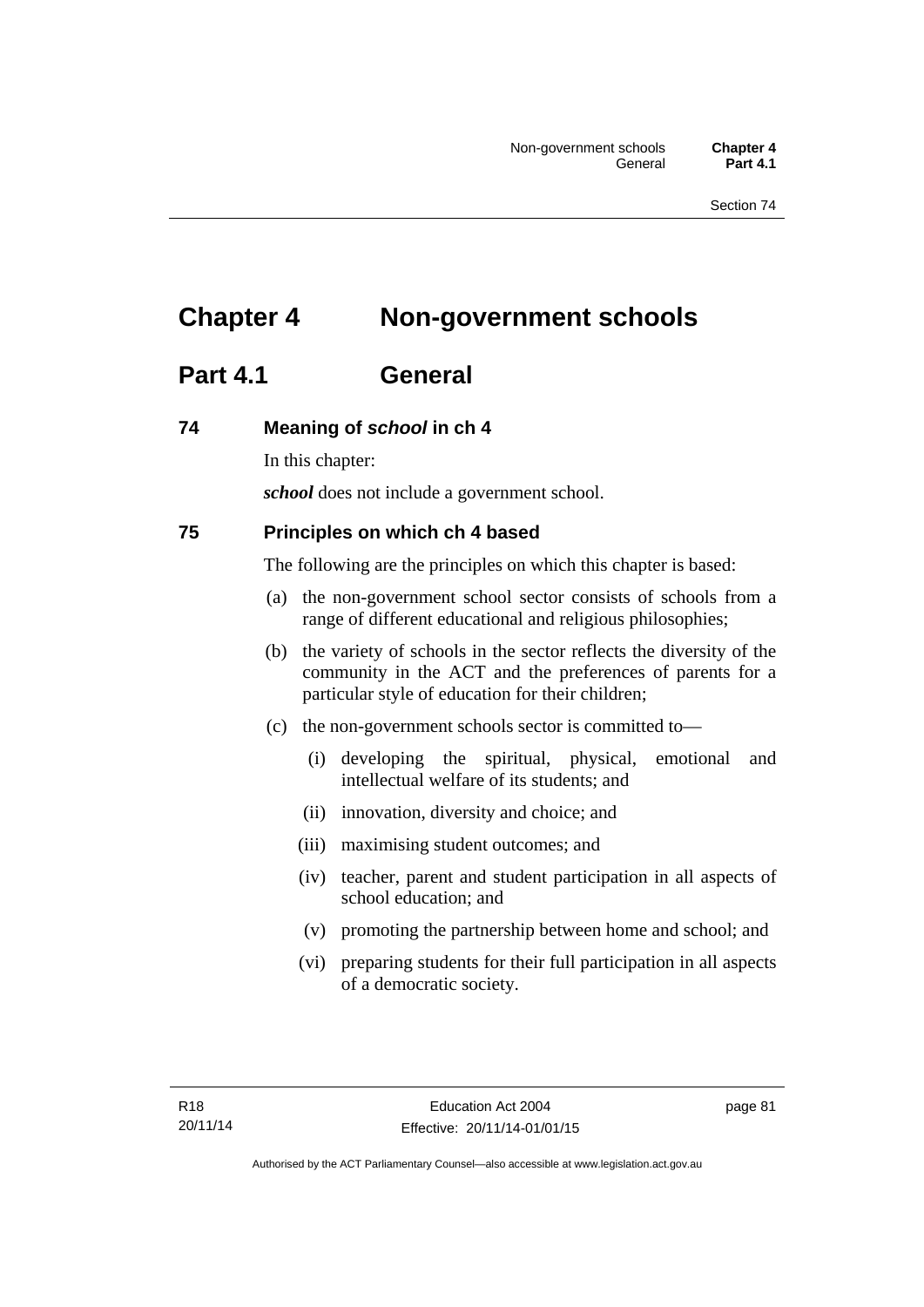Section 77

## **77 Registrar**

The Minister must appoint a Registrar of Non-Government Schools.

- *Note 1* For the making of appointments (including acting appointments), see [Legislation Act,](http://www.legislation.act.gov.au/a/2001-14) pt 19.3.
- *Note* 2 In particular, an appointment may be made by naming a person or nominating the occupant of a position (see s 207).
- *Note 3* Certain Ministerial appointments require consultation with a Legislative Assembly committee and are disallowable (see [Legislation Act,](http://www.legislation.act.gov.au/a/2001-14) div 19.3.3).

## **78 Functions of registrar**

The registrar has the following functions:

- (a) to register non-government schools;
- (b) to keep a register of non-government schools;
- (c) to exercise any other function given to the registrar under this Act or any other Territory law.

## **79 Register of non-government schools**

- (1) The registrar must keep a register of non-government schools.
- (2) A person may, without charge, inspect the register of non-government schools during ordinary business hours at the office of the director-general.
- (3) A person may, on payment of the reasonable copying costs, obtain a copy of all or part of the register.

## **80 Availability of information about operation of nongovernment schools and their educational programs**

(1) The principal of a non-government school must make available to parents of students at the school and to the staff and students of the school information about the school's educational programs and policies, and the operation of the school.

R18 20/11/14

Authorised by the ACT Parliamentary Counsel—also accessible at www.legislation.act.gov.au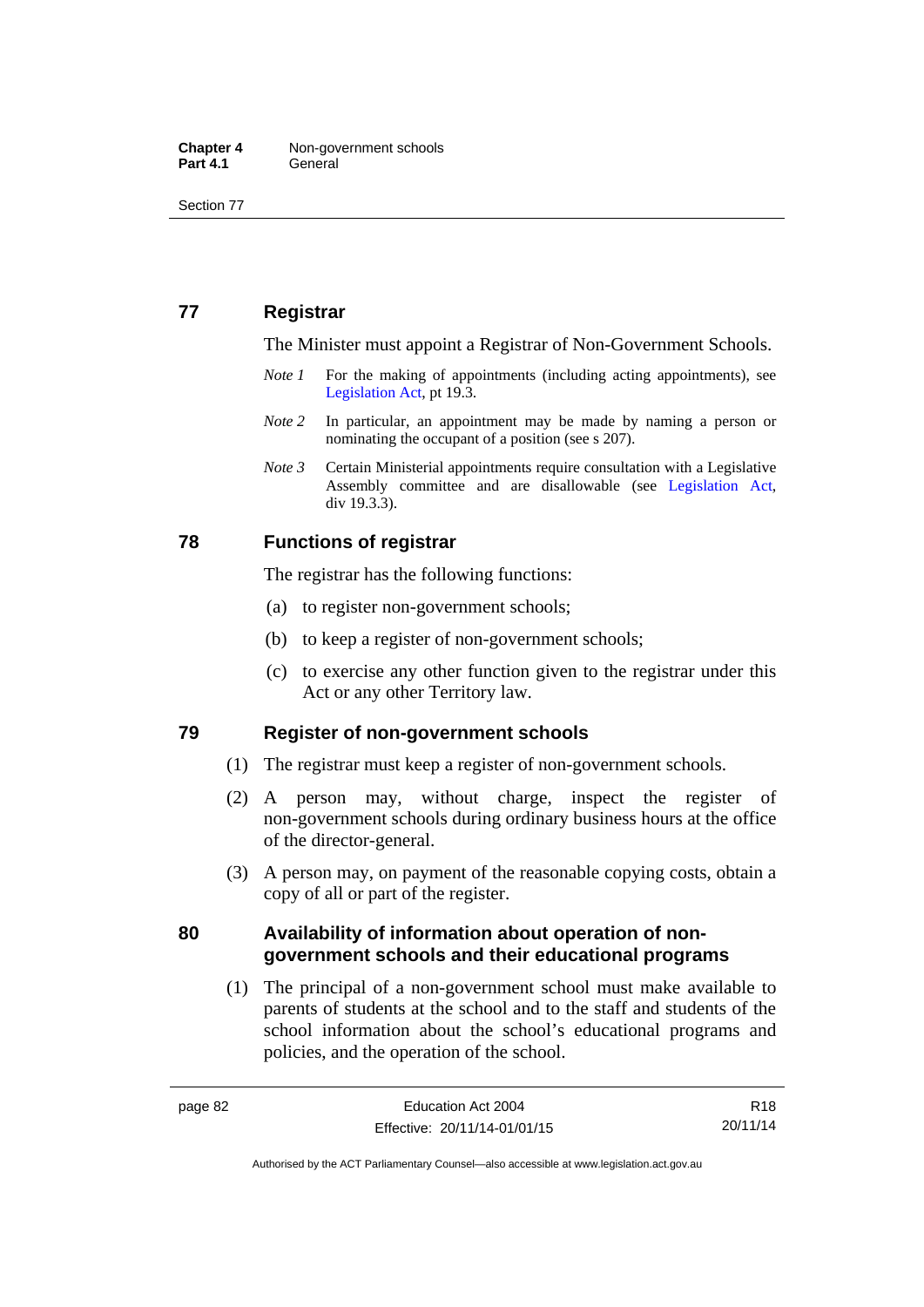(2) The principal of a non-government school must also consult parents of students at the school about the operation of the school, including its educational programs and policies.

## **81 Approved educational courses for students at nongovernment schools**

- (1) The principal of a non-government school may approve educational courses that may be provided to a student enrolled at the school at a place other than the school.
- (2) An approval may be subject to conditions.
- (3) However, the principal may approve an educational course only if satisfied that—
	- (a) the standard of the course is appropriate; and
	- (b) there are adequate facilities for conducting the course; and
	- (c) the premises where the course is to be conducted comply with any relevant Territory laws about health and safety standards.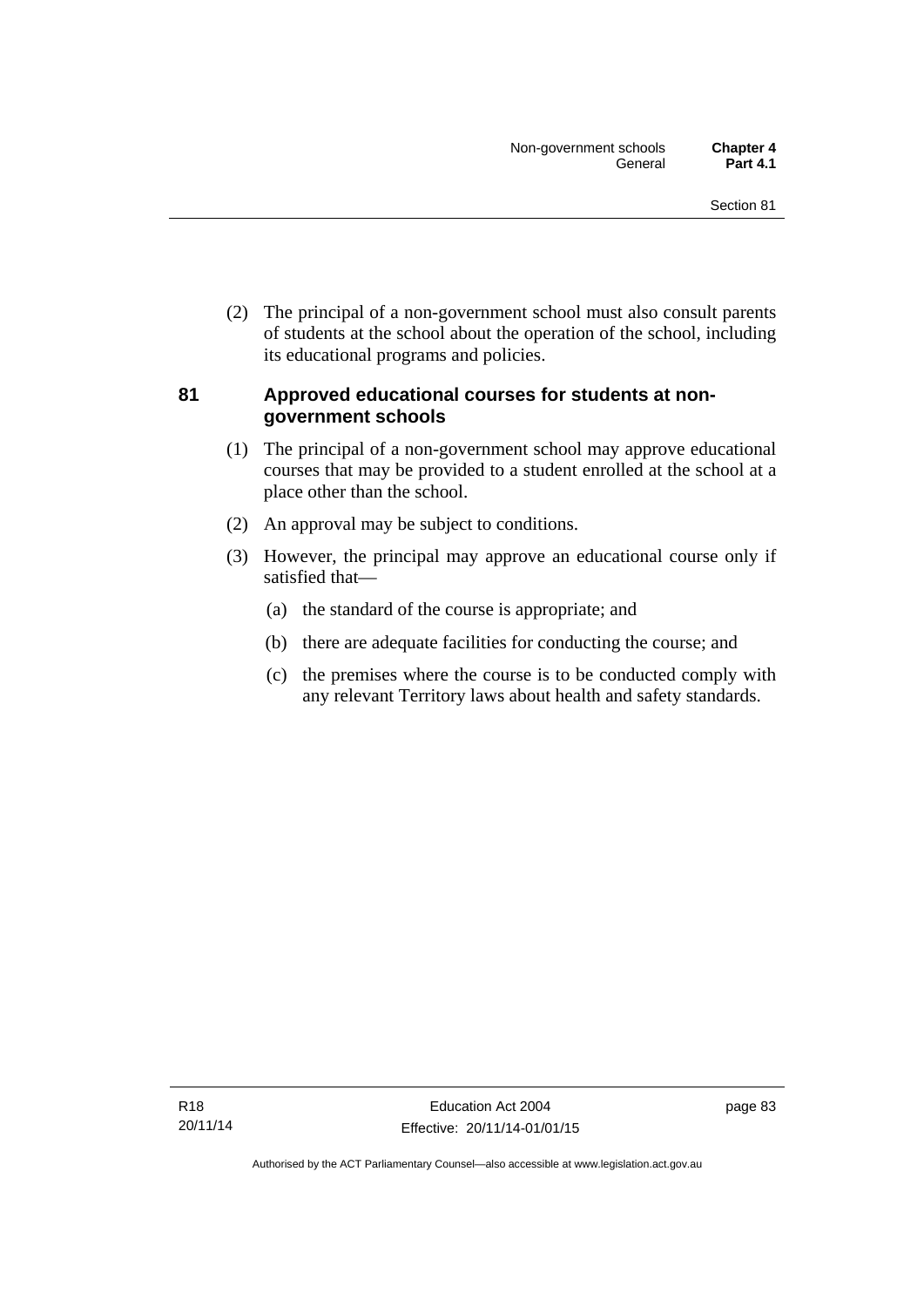Section 82

# **Part 4.2 Registration—non-government schools**

## **82 Schools to be registered**

 (1) A person must not conduct a school unless it is registered or provisionally registered under this part.

Maximum penalty: 50 penalty units.

- (2) The principal of a school commits an offence if—
	- (a) the school is not registered or provisionally registered under this part; and
	- (b) the school begins educating a student at any educational level.

Maximum penalty: 20 penalty units.

- (3) The principal of a school commits an offence if—
	- (a) the school is not registered or provisionally registered under this part for education at a particular campus; and
	- (b) the school begins educating a student at that campus.

Maximum penalty: 10 penalty units.

- (4) The principal of a school commits an offence if—
	- (a) the school is not registered or provisionally registered under this part for education at a particular education level; and
	- (b) the school begins educating a student at that education level.

Maximum penalty: 10 penalty units.

(5) An offence against this section is a strict liability offence.

## **83 Applications for in-principle approval for proposed registration**

(1) This section applies if a person intends to make application under—

R18 20/11/14

Authorised by the ACT Parliamentary Counsel—also accessible at www.legislation.act.gov.au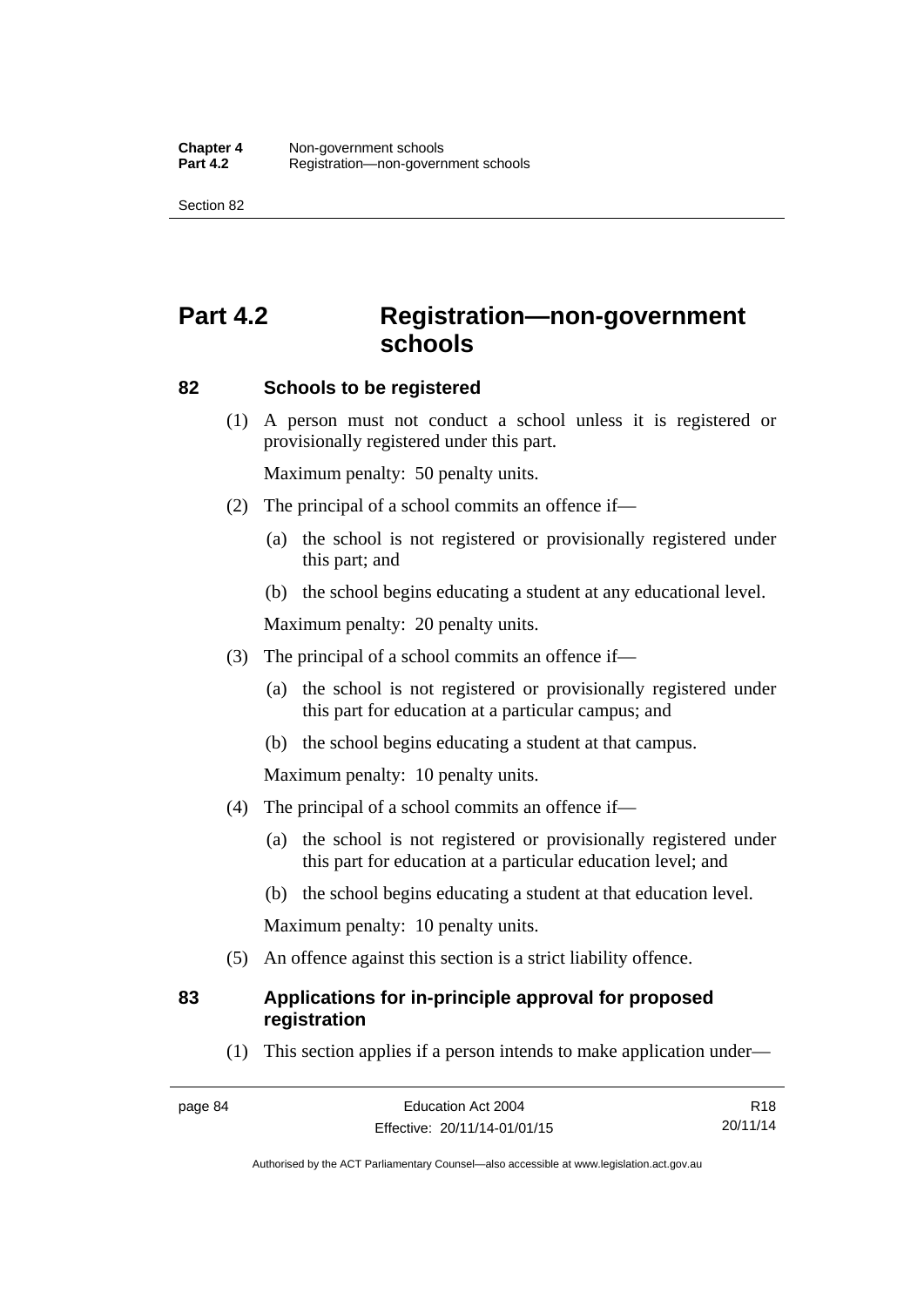- (a) section 85 for provisional registration of a school; or
- (b) section 88A for registration of a school at an additional campus; or
- (c) section 89 for registration of a school at an additional educational level.
- (2) The person must apply in writing to the Minister for approval (*inprinciple approval*) to apply for the proposed registration.
	- *Note* If a form is approved under s 154 for the application, the form must be used.
- (3) The application must state the day the person proposes to begin operating the school or operating the school at the additional campus or additional educational level (the *proposed opening day*).
- (4) The proposed opening day must be at least 2 years, but not more than 4 years, after the day the application is made.
- (5) The director-general must publish notice of the making of the application in a daily newspaper.
- (6) The notice must state that written comments on the proposed registration may be made to the Minister within a stated period of at least 60 days after the day the notice is published.
- (7) The director-general must make a copy of the application for in-principle approval available for inspection free of charge to the public during ordinary business hours at the office of an administrative unit administered by the director-general.

## **84 Deciding in-principle applications**

- (1) In deciding whether to give in-principle approval for the provisional registration of a school, the Minister must have regard to—
	- (a) whether the proposed school would undermine the viability of existing schools; and

page 85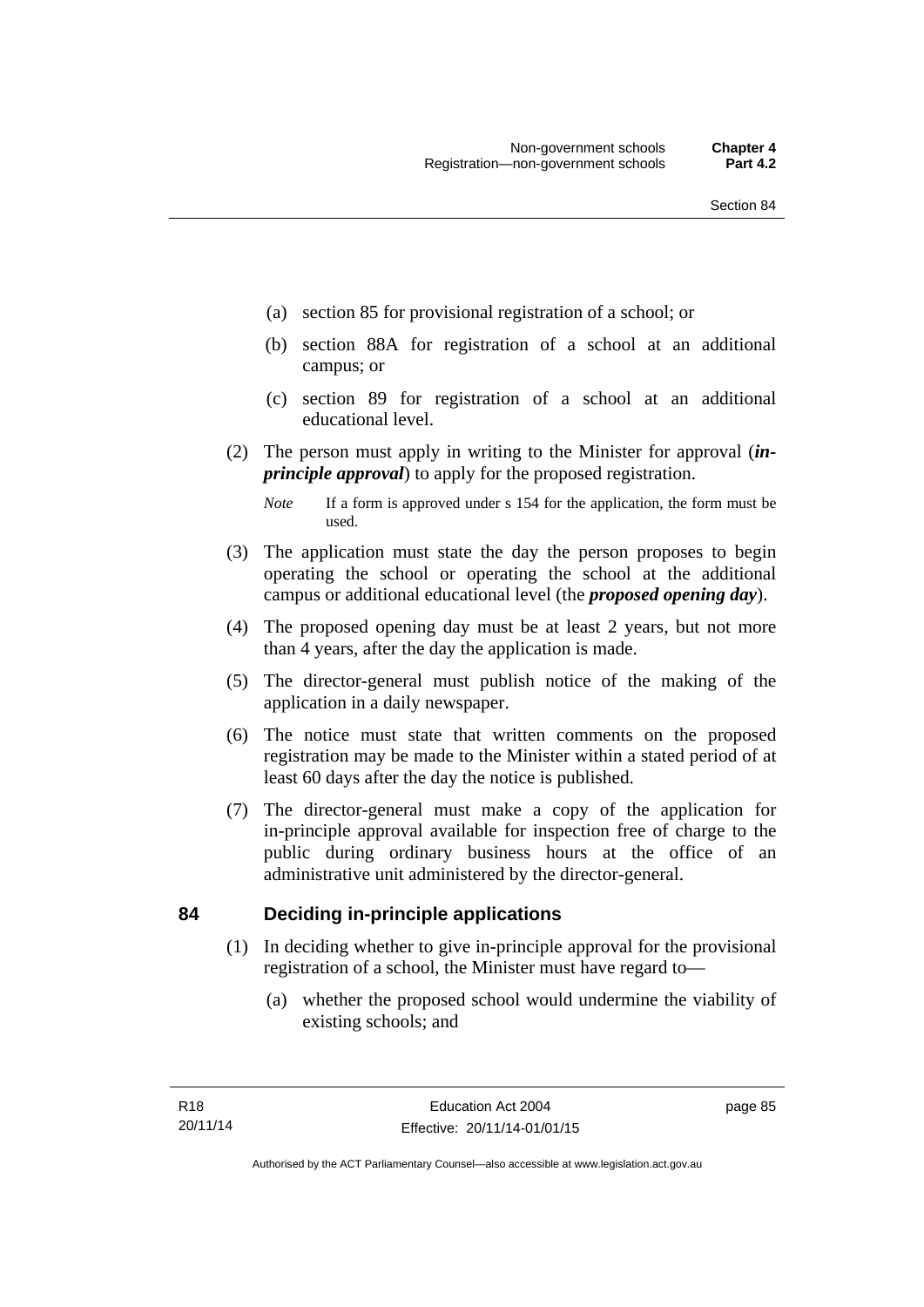Section 84

- (b) whether there is, or is likely to be, demand in the community for the proposed school, including—
	- (i) any increase, or likely increase, in the number of schoolage children in the area where the school is to be located; and
	- (ii) the level of registration of interest shown by the community for the proposed school.
- (2) In deciding whether to give in-principle approval for the registration of a school at an additional campus, the Minister must have regard to—
	- (a) whether the provision of the additional campus by the school would undermine the viability of other existing schools; and
	- (b) the demand for the additional campus, including the level of registration of interest shown by the community for the proposed provision of the additional campus by the school.
- (3) In deciding whether to give in-principle approval for the registration of a school at an additional educational level, the Minister must have regard to—
	- (a) whether the provision of the additional educational level by the school would undermine the viability of other existing schools; and
	- (b) the demand for the additional educational level, including the level of registration of interest shown by the community for the proposed provision of the additional educational level by the school.
- (4) If the Minister is satisfied after considering the application, and after having regard to any comments made under section 83 (6) and the matters mentioned in subsection  $(1)$ ,  $(2)$  or  $(3)$ , that in-principle approval should be given for the proposed registration, the Minister must, by written notice, give the person in-principle approval for the proposed application.

R18 20/11/14

Authorised by the ACT Parliamentary Counsel—also accessible at www.legislation.act.gov.au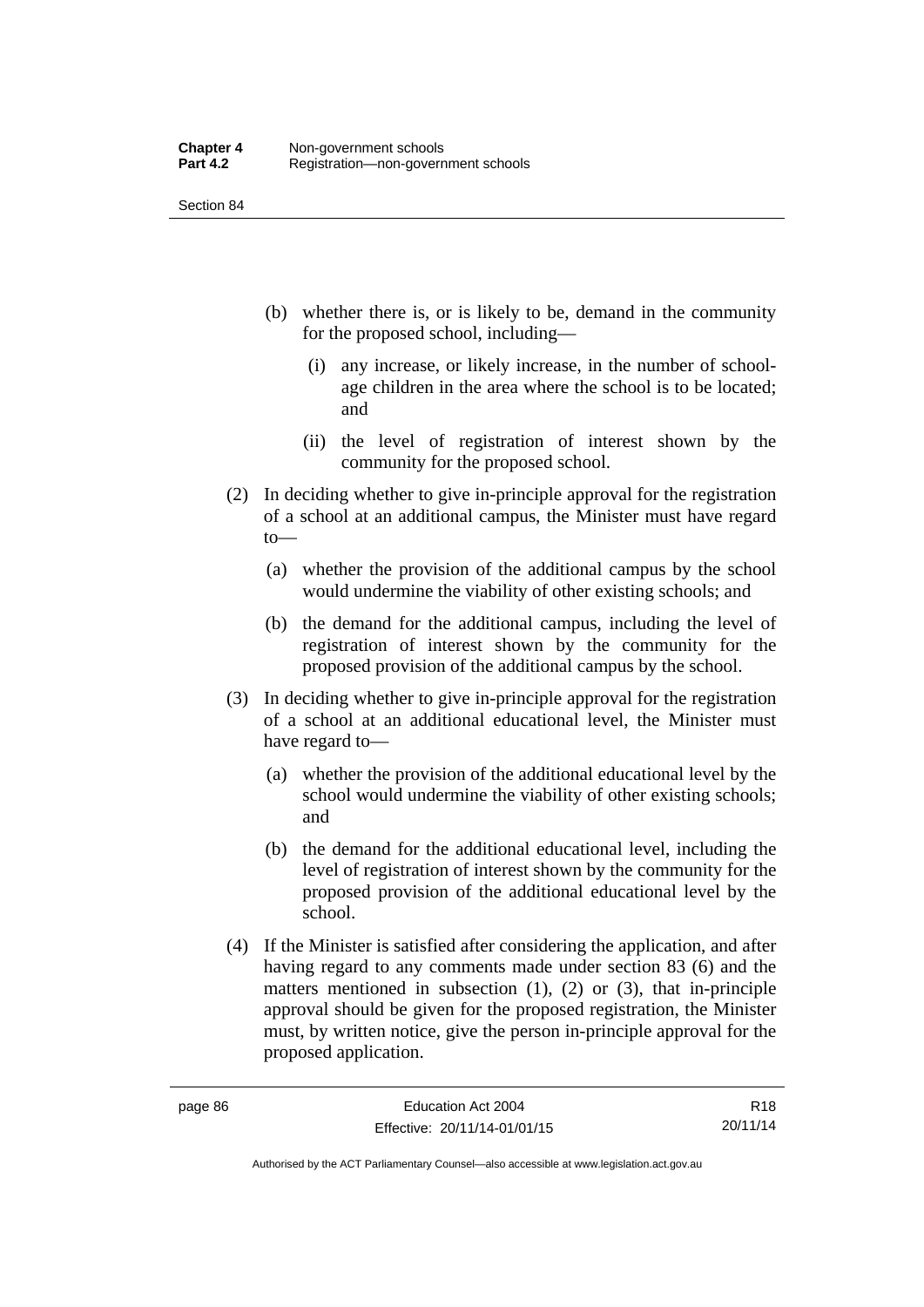- (5) If the Minister is not satisfied after considering the application, and after having regard to any comments made under section 83 (6) and the matters mentioned in subsection  $(1)$ ,  $(2)$  or  $(3)$ , that in-principle approval should be given for the proposed registration, the Minister must, by written notice, refuse to give the person in-principle approval for the proposed application.
- (6) A notice under subsection (4) or (5) must state the Minister's reasons for giving or refusing to give in-principle approval for the proposed registration.
- (7) The director-general must make a copy of the Minister's reasons available for inspection free of charge to the public during ordinary business hours at the office of an administrative unit administered by the director-general.
- (8) An in-principle approval lapses on whichever of the following is later:
	- (a) 2 years after the day it is given;
	- (b) the proposed opening day.

## **85 Application for provisional registration**

- (1) This section applies if—
	- (a) a person has in-principle approval under section 84 to apply for provisional registration of a school; and
	- (b) the person has given the registrar written notice of the person's intention to apply at least the prescribed period before the first day of the school year or term when it is proposed to begin operating the school; and
	- (c) the in-principle approval has not lapsed.
- (2) The person may apply in writing to the Minister for provisional registration of the school.
- (3) The application must state where the school is to be located.

page 87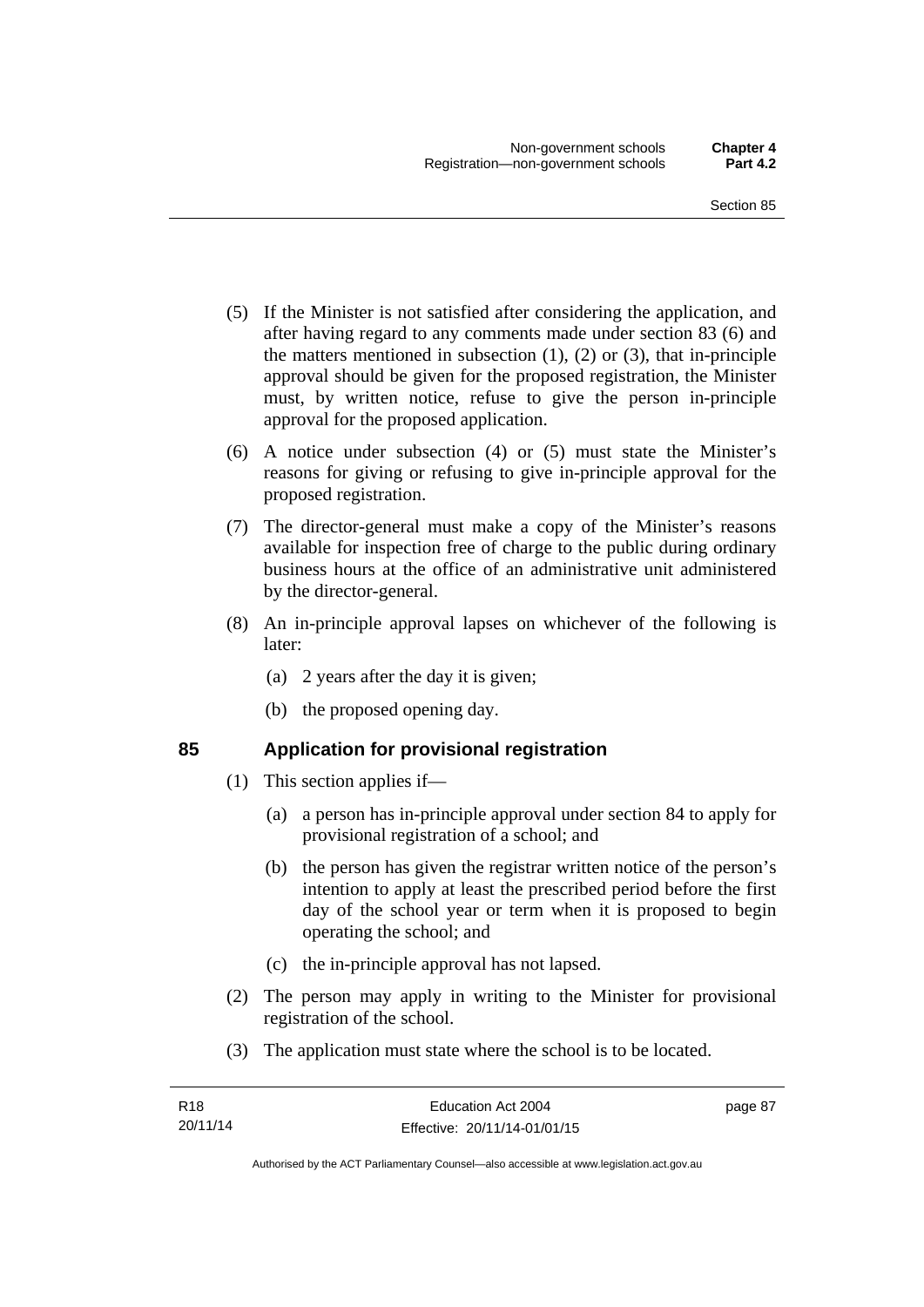Section 86

- *Note* If a form is approved under s 154 for the application, the form must be used.
- (4) The director-general must publish notice of the making of the application in a daily newspaper.
- (5) The director-general must make a copy of the application for provisional registration available for inspection free of charge to the public during ordinary business hours at the office of an administrative unit administered by the director-general.
- (6) In this section:

*prescribed period* means—

- (a) 6 months; or
- (b) if the Minister approves a shorter period for the notice—that period.

#### **86 Provisional registration**

- (1) This section applies if an application is made under section 85 for provisional registration of a school.
- (2) Before deciding whether the school should be provisionally registered, the Minister must appoint a panel to report to the Minister on the application.
	- *Note 1* For the making of appointments (including acting appointments), see the [Legislation Act,](http://www.legislation.act.gov.au/a/2001-14) pt 19.3.
	- *Note 2* In particular, a person may be appointed for a particular provision of a law (see [Legislation Act,](http://www.legislation.act.gov.au/a/2001-14) s 7 (3)) and an appointment may be made by naming a person or nominating the occupant of a position (see s 207).
	- *Note 3* Certain Ministerial appointments require consultation with an Assembly committee and are disallowable (see [Legislation Act](http://www.legislation.act.gov.au/a/2001-14), div 19.3.3).

R18 20/11/14

Authorised by the ACT Parliamentary Counsel—also accessible at www.legislation.act.gov.au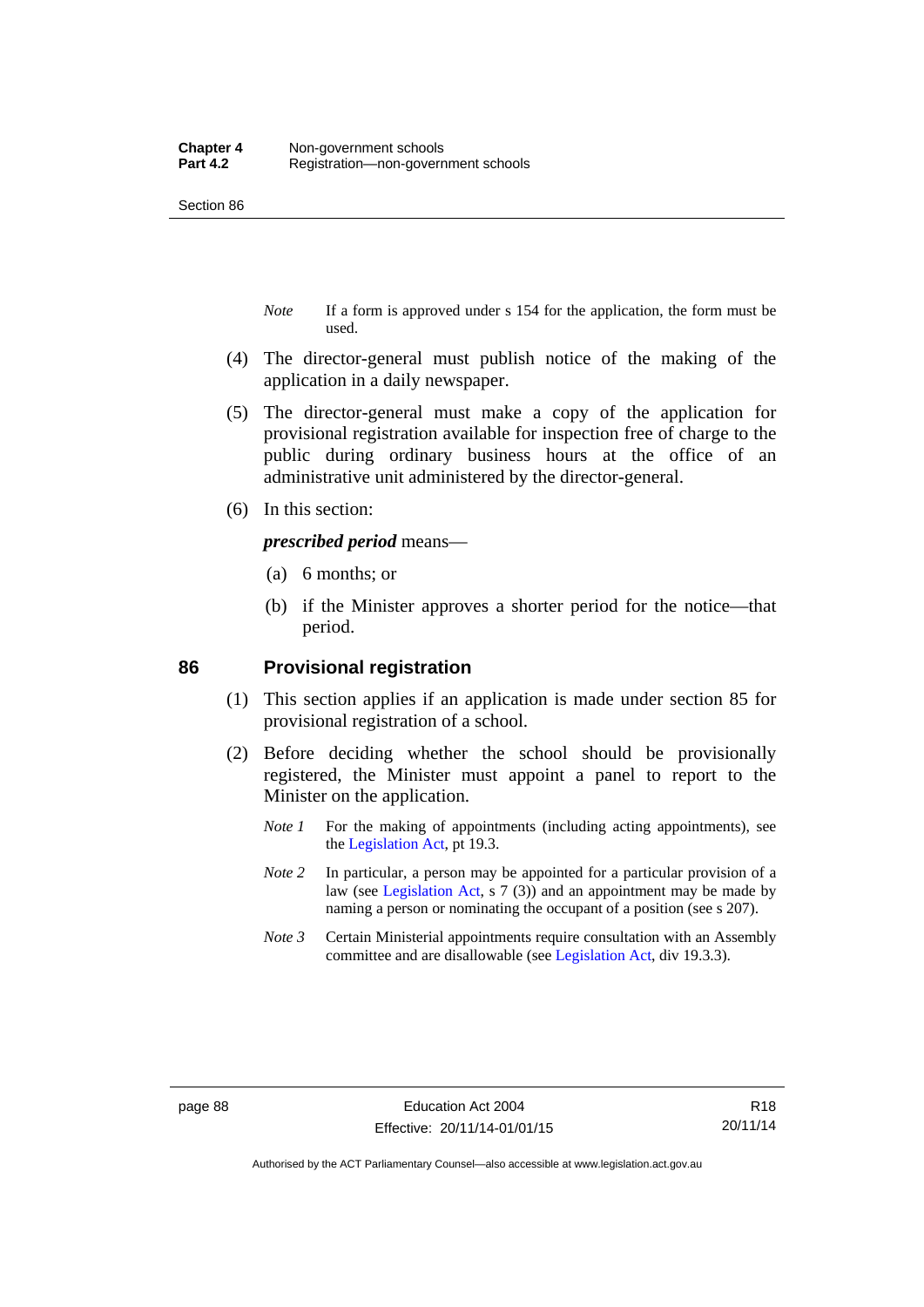(3) If the Minister is satisfied after considering the panel's report that the school meets the criteria mentioned in subsection (6), the Minister must direct the registrar to provisionally register the school.

*Note* Section 93 deals with the duration of provisional registration.

- (4) If the Minister directs the registrar to provisionally register the school, the registrar must provisionally register the school by—
	- (a) entering particulars of the school required under the regulations in the register of non-government schools; and
	- (b) giving the proprietor of the school a certificate of provisional registration for the school.
- (5) If the Minister is not satisfied after considering the panel's report that the school meets the criteria mentioned in subsection (6), the Minister must direct the registrar to refuse to provisionally register the school.
- (6) The criteria for provisional registration of a school are that—
	- (a) the proprietor of the school is a corporation; and
	- (b) the school will have appropriate policies, facilities and equipment for-
		- (i) the curriculum to be offered by the school; and
		- (ii) the safety and welfare of its students; and
	- (c) the curriculum (including the framework of the curriculum and the principles on which the curriculum is based) will meet the curriculum requirements for students attending government schools; and
	- (d) the nature and content of the education to be offered at the school will be appropriate for the educational levels for which provisional registration of the school is sought; and

page 89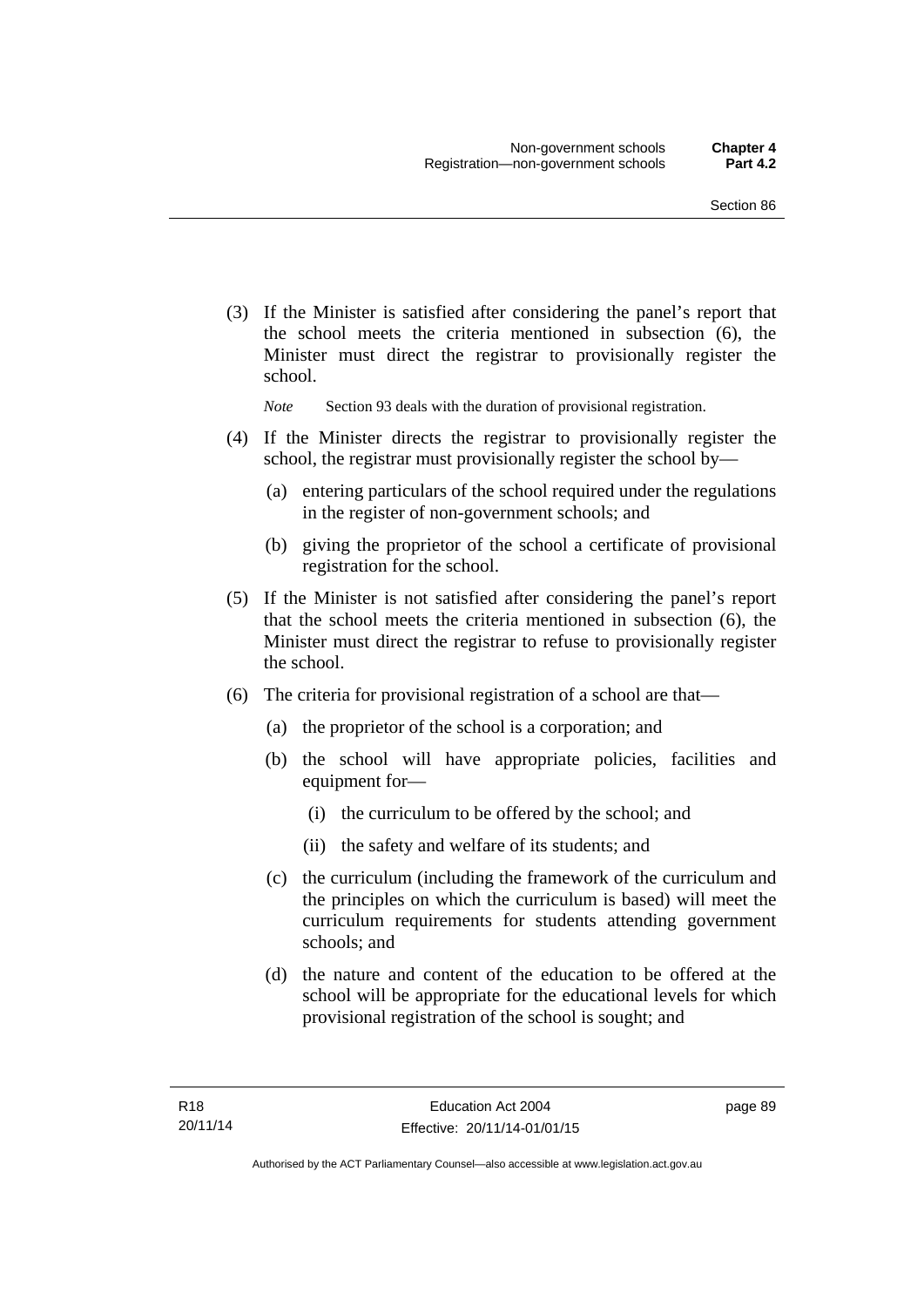Section 87

- (e) the teaching staff will be qualified to teach at the educational levels at which they are to be employed to teach; and
- (f) the school will have satisfactory processes to monitor quality educational outcomes; and
- (g) the school will be financially viable.

## **87 Application for registration**

- (1) This section applies to a school that has been provisionally registered for at least 12 months.
- (2) The proprietor of the school may apply in writing to the Minister for registration of the school at the educational levels for which the school is provisionally registered.
	- *Note* If a form is approved under s 154 for the application, the form must be used.
- (3) The director-general must publish notice of the making of the application in a daily newspaper.
- (4) The director-general must make a copy of the application for registration available for inspection free of charge to the public during ordinary business hours at the office of an administrative unit administered by the director-general.

## **88 Registration**

- (1) This section applies if an application is made under section 87 for registration of a school.
- (2) Before deciding whether the school should be registered, the Minister must appoint a panel to report to the Minister on the application.
	- *Note 1* For the making of appointments (including acting appointments), see the [Legislation Act,](http://www.legislation.act.gov.au/a/2001-14) pt 19.3.

R18 20/11/14

Authorised by the ACT Parliamentary Counsel—also accessible at www.legislation.act.gov.au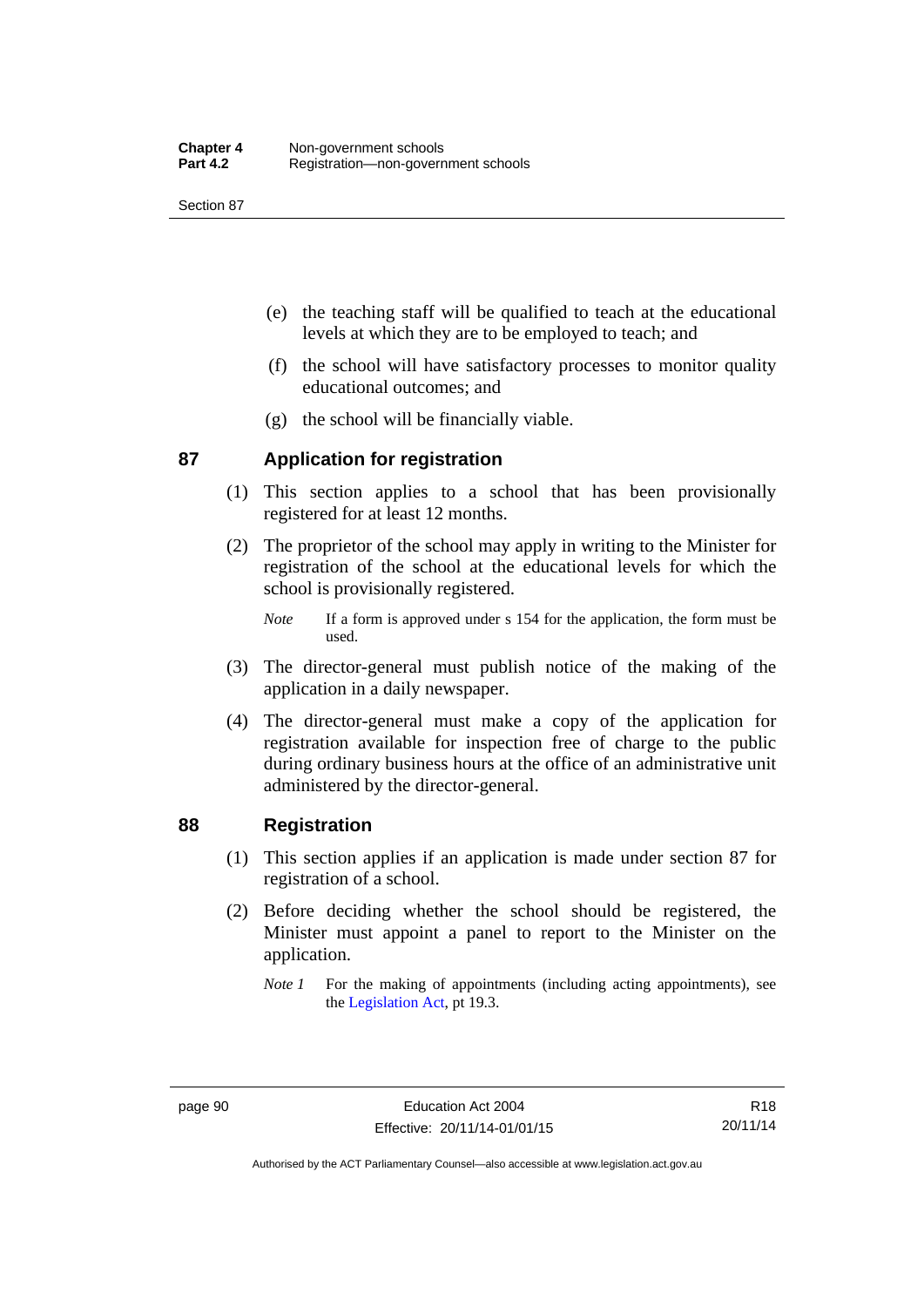- *Note 2* In particular, a person may be appointed for a particular provision of a law (see [Legislation Act,](http://www.legislation.act.gov.au/a/2001-14) s 7 (3)) and an appointment may be made by naming a person or nominating the occupant of a position (see s 207).
- *Note 3* Certain Ministerial appointments require consultation with an Assembly committee and are disallowable (see [Legislation Act](http://www.legislation.act.gov.au/a/2001-14), div 19.3.3).
- (3) If the Minister is satisfied after considering the panel's report that the school meets the criteria mentioned in subsection (6), the Minister must direct the registrar to register the school for a stated period of not longer than 5 years.
- (4) If the Minister directs the registrar to register the school, the registrar must register the school by—
	- (a) entering particulars of the school required under the regulations in the register of non-government schools; and
	- (b) giving the proprietor of the school a certificate of registration for the school.
- (5) If the Minister is not satisfied after considering the panel's report that the school meets the criteria mentioned in subsection (6), the Minister must direct the registrar to refuse to register the school.
- (6) The criteria for registration of a school are that—
	- (a) the proprietor of the school is a corporation; and
	- (b) the school has appropriate policies, facilities and equipment for—
		- (i) the curriculum offered by the school; and
		- (ii) the safety and welfare of its students; and
	- (c) the curriculum (including the framework of the curriculum and the principles on which the curriculum is based) meets the curriculum requirements for students attending government schools; and

page 91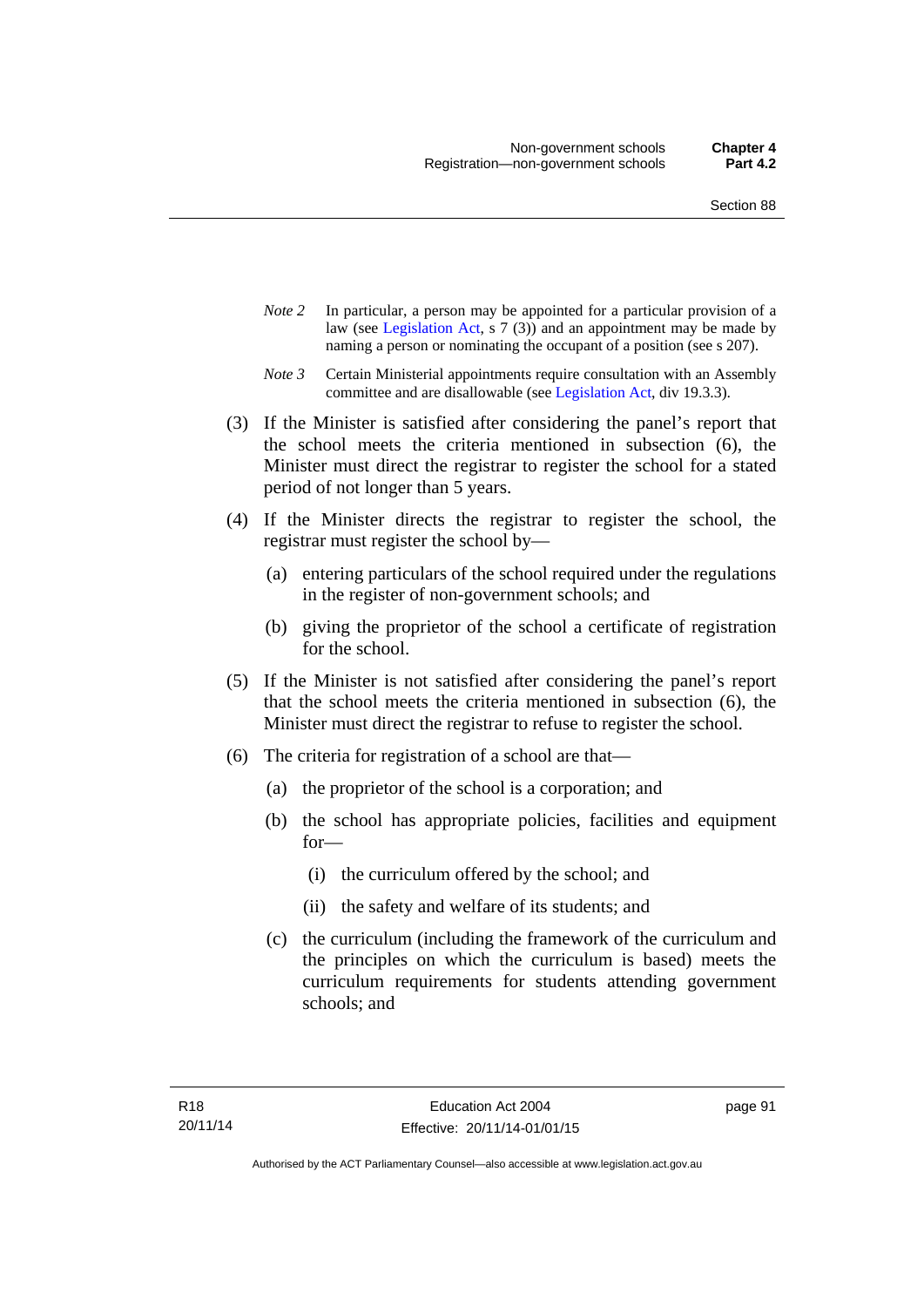Section 88A

- (d) the nature and content of the education offered at the school are appropriate for the educational levels for which the school is provisionally registered; and
- (e) the teaching staff are qualified to teach at the educational levels at which they are employed to teach; and
- (f) the school has satisfactory processes to monitor quality educational outcomes; and
- (g) the school is financially viable.

## **88A Application for registration at additional campus**

- (1) This section applies if—
	- (a) a proprietor of a registered non-government school has in-principle approval under section 84 (Deciding in-principle applications) to apply for registration of the school at a stated additional campus; and
	- (b) the proprietor has given the registrar written notice of the proprietor's intention to apply at least the prescribed period before the first day of the school year or term when it is proposed to begin operating the school at the additional campus; and
	- (c) the in-principle approval has not lapsed.
- (2) The proprietor of the school may apply in writing to the Minister for registration of the school at the additional campus.
	- *Note* If a form is approved under s 154 for the application, the form must be used.
- (3) The director-general must publish notice of the making of the application in a daily newspaper.
- (4) The notice must state that written comments on the proposed registration may be made to the Minister within a stated period of at least 60 days after the day the notice is published.

R18 20/11/14

Authorised by the ACT Parliamentary Counsel—also accessible at www.legislation.act.gov.au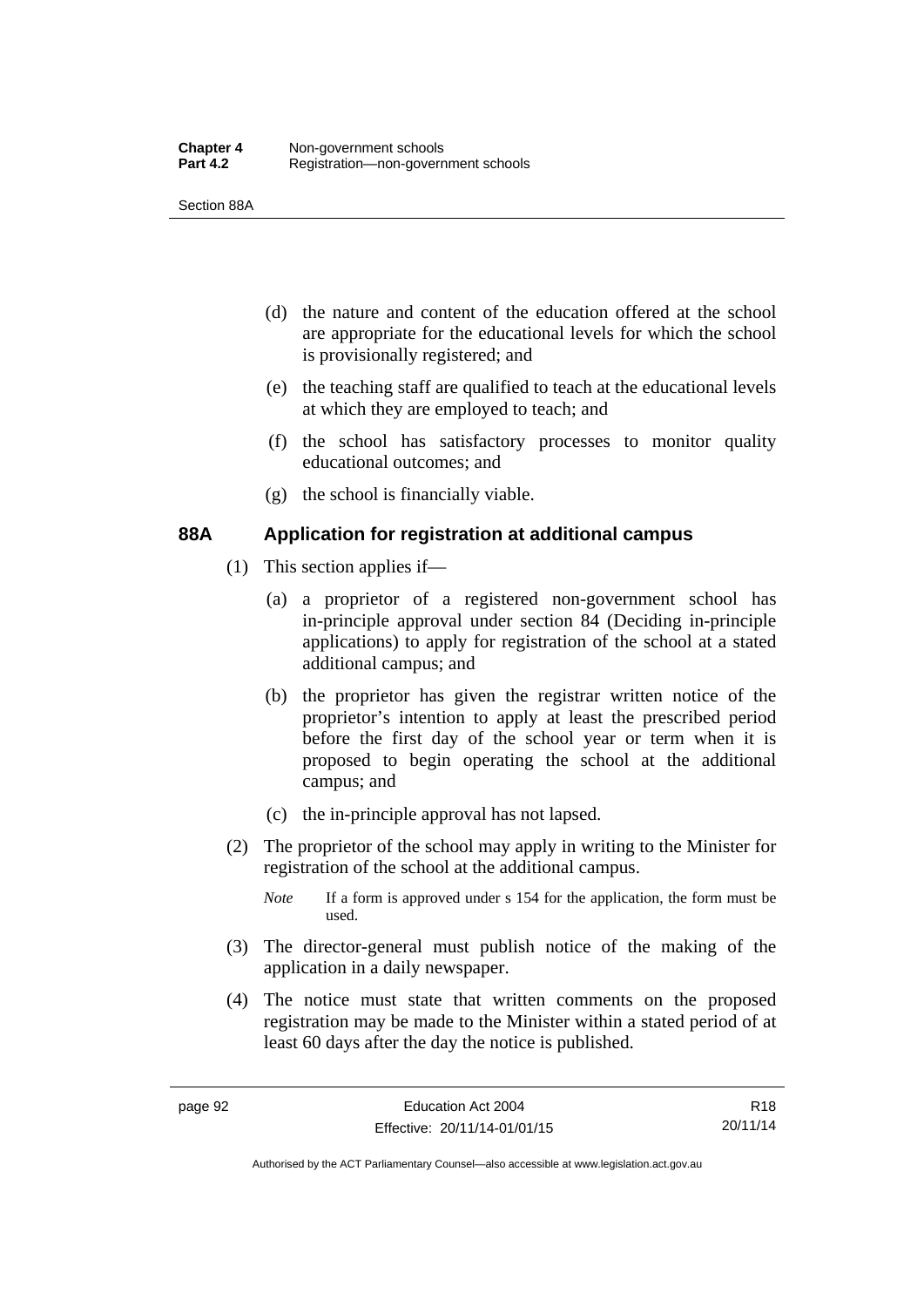- (5) The director-general must make a copy of the application for registration available for inspection free of charge to the public during ordinary business hours at the office of an administrative unit administered by the director-general.
- (6) In this section:

*prescribed period* means—

- (a) 6 months; or
- (b) if the Minister approves a shorter period for the application that period.

#### **88B Registration at additional campus**

- (1) This section applies if an application is made under section 88A for registration of a school at an additional campus.
- (2) Before deciding whether the school should be registered at the additional campus, the Minister must appoint a panel to report to the Minister on the application.
	- *Note 1* For the making of appointments (including acting appointments), see the [Legislation Act,](http://www.legislation.act.gov.au/a/2001-14) pt 19.3.
	- *Note 2* In particular, a person may be appointed for a particular provision of a law (see [Legislation Act,](http://www.legislation.act.gov.au/a/2001-14) s 7 (3)) and an appointment may be made by naming a person or nominating the occupant of a position (see s 207).
	- *Note 3* Certain Ministerial appointments require consultation with an Assembly committee and are disallowable (see [Legislation Act](http://www.legislation.act.gov.au/a/2001-14), div 19.3.3).
- (3) If the Minister is satisfied after considering the panel's report that the school meets the criteria mentioned in subsection (7), the Minister must direct the registrar to register the school at the additional campus.
- (4) If the Minister directs the registrar to register the school at the additional campus, the registrar must register the school at the additional campus by—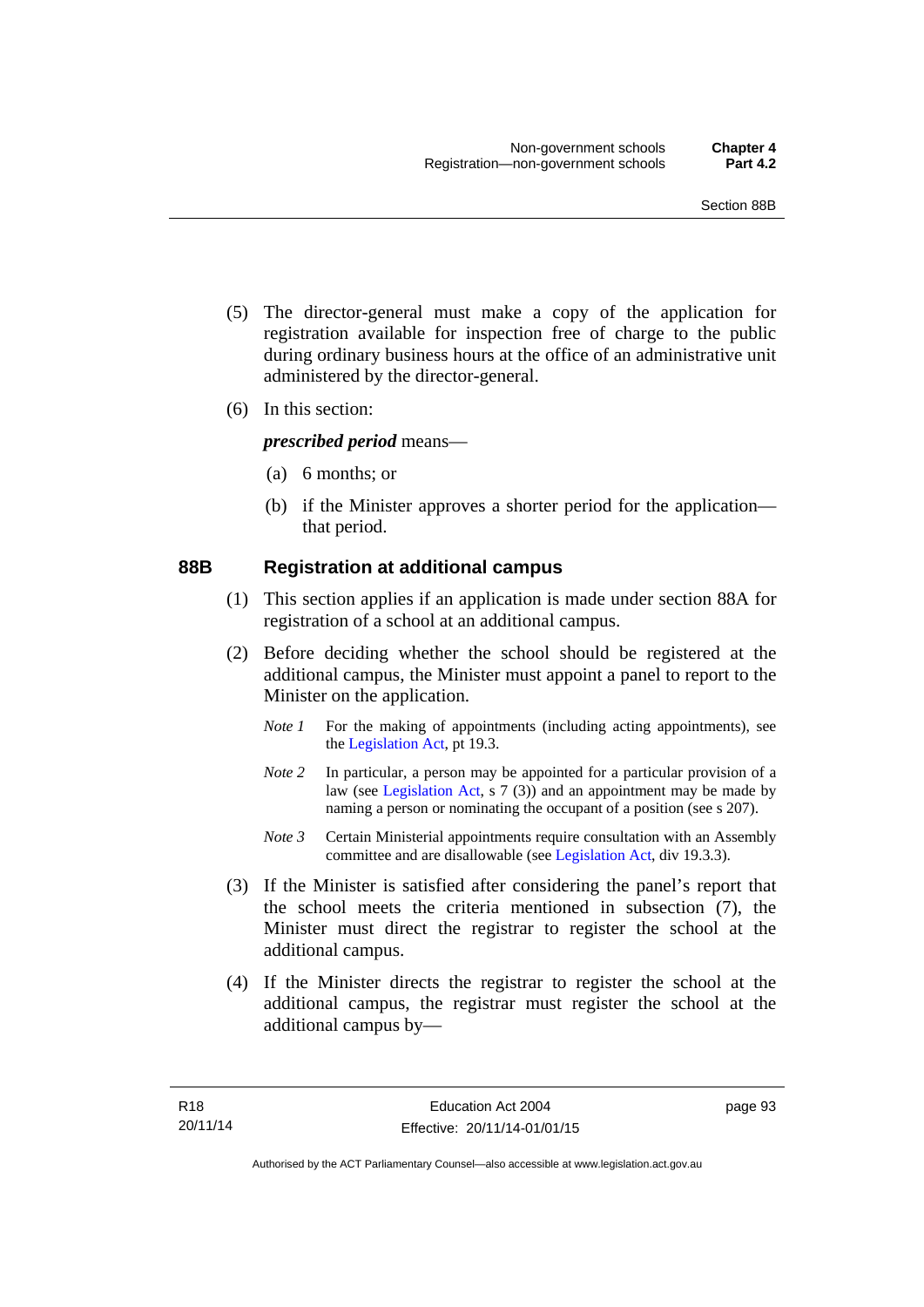Section 88B

- (a) entering the particulars of the school required under the regulations in the register of non-government schools; and
- (b) giving the proprietor of the school a certificate of registration that includes the additional campus (a *new certificate*).
- (5) If the registrar gives the proprietor a new certificate, the proprietor must return the school's existing certificate of registration to the registrar within 14 days after the day the proprietor receives the new certificate.
- (6) If the Minister is not satisfied after considering the panel's report that the school meets the criteria mentioned in subsection (7), the Minister must direct the registrar to refuse to register the school at the additional campus.
- (7) The criteria for registration of a school at an additional campus are that—
	- (a) the school will have appropriate policies, facilities and equipment for—
		- (i) the curriculum to be offered by the school at the additional campus; and
		- (ii) the safety and welfare of its students at the additional campus; and
	- (b) the curriculum (including the framework of the curriculum and the principles on which the curriculum is based) meets the curriculum requirements for students attending government schools; and
	- (c) the nature and content of the education to be offered at the school will be appropriate for the additional campus; and
	- (d) the teaching staff will be qualified to teach at the additional campus; and
	- (e) the school will have satisfactory processes to monitor quality educational outcomes at the additional campus; and

R18 20/11/14

Authorised by the ACT Parliamentary Counsel—also accessible at www.legislation.act.gov.au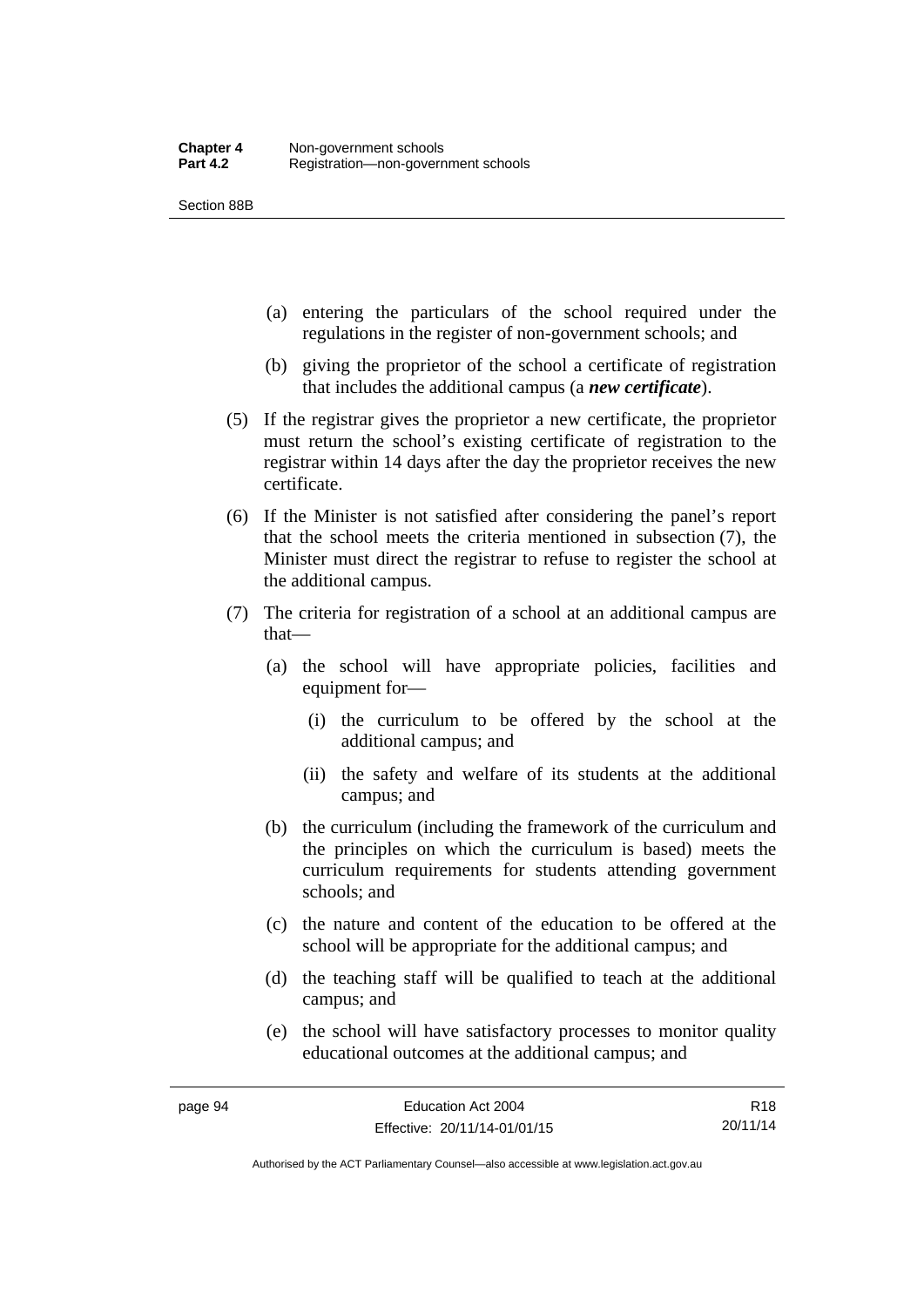(f) the school will be financially viable.

## **89 Application for registration at additional educational levels**

- (1) This section applies if—
	- (a) a proprietor of a registered non-government school has inprinciple approval under section 84 (Deciding in-principle applications) to apply to operate the school at a stated additional educational level; and
	- (b) the proprietor has given the registrar written notice of the proprietor's intention to apply at least the prescribed period before the first day of the school year or term when it is proposed to begin operating the school at the additional educational level; and
	- (c) the in-principle approval has not lapsed.
- (2) The proprietor of the school may apply in writing to the Minister for registration of the school at the additional educational level.
	- *Note* If a form is approved under s 154 for the application, the form must be used.
- (3) The director-general must publish notice of the making of the application in a daily newspaper.
- (4) The notice must state that written comments on the proposed registration may be made to the Minister within a stated period of at least 60 days after the day the notice is published.
- (5) The director-general must make a copy of the application for registration available for inspection free of charge to the public during normal business hours at the office of an administrative unit administered by the director-general.
- (6) In this section:

*prescribed period* means—

page 95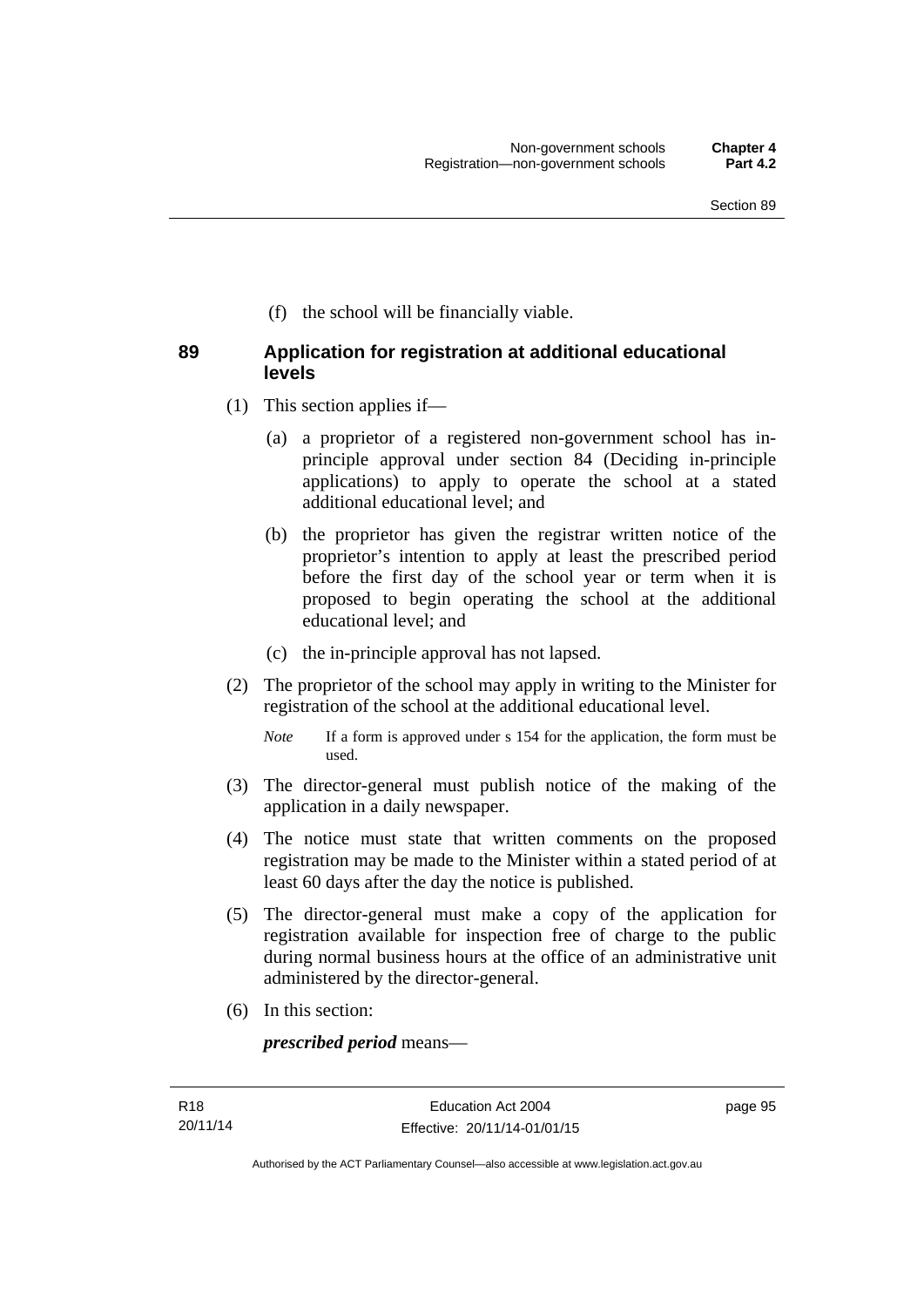Section 90

- (a) 6 months; or
- (b) if the Minister approves a shorter period for the application that period.

#### **90 Registration at additional educational levels**

- (1) This section applies if an application made under section 89 for registration of a school at an additional educational level.
- (2) Before deciding whether a school should be registered at the additional educational level, the Minister must appoint a panel to report to the Minister on the application.
	- *Note 1* For the making of appointments (including acting appointments), see the [Legislation Act,](http://www.legislation.act.gov.au/a/2001-14) pt 19.3.
	- *Note 2* In particular, a person may be appointed for a particular provision of a law (see [Legislation Act,](http://www.legislation.act.gov.au/a/2001-14) s 7 (3)) and an appointment may be made by naming a person or nominating the occupant of a position (see s 207).
	- *Note 3* Certain Ministerial appointments require consultation with an Assembly committee and are disallowable (see [Legislation Act](http://www.legislation.act.gov.au/a/2001-14), div 19.3.3).
- (3) If the Minister is satisfied after considering the panel's report that the school meets the criteria mentioned in subsection (7), the Minister must direct the registrar to register the school at the additional educational level.
- (4) If the Minister directs the registrar to register the school at the additional educational level, the registrar must register the school at the additional educational level by—
	- (a) entering the particulars of the school required under the regulations in the register of non-government schools; and
	- (b) giving the proprietor of the school a certificate of registration that includes the additional educational level (a *new certificate*).
- (5) If the registrar gives the proprietor a new certificate, the proprietor must return the school's existing certificate of registration to the

R18 20/11/14

Authorised by the ACT Parliamentary Counsel—also accessible at www.legislation.act.gov.au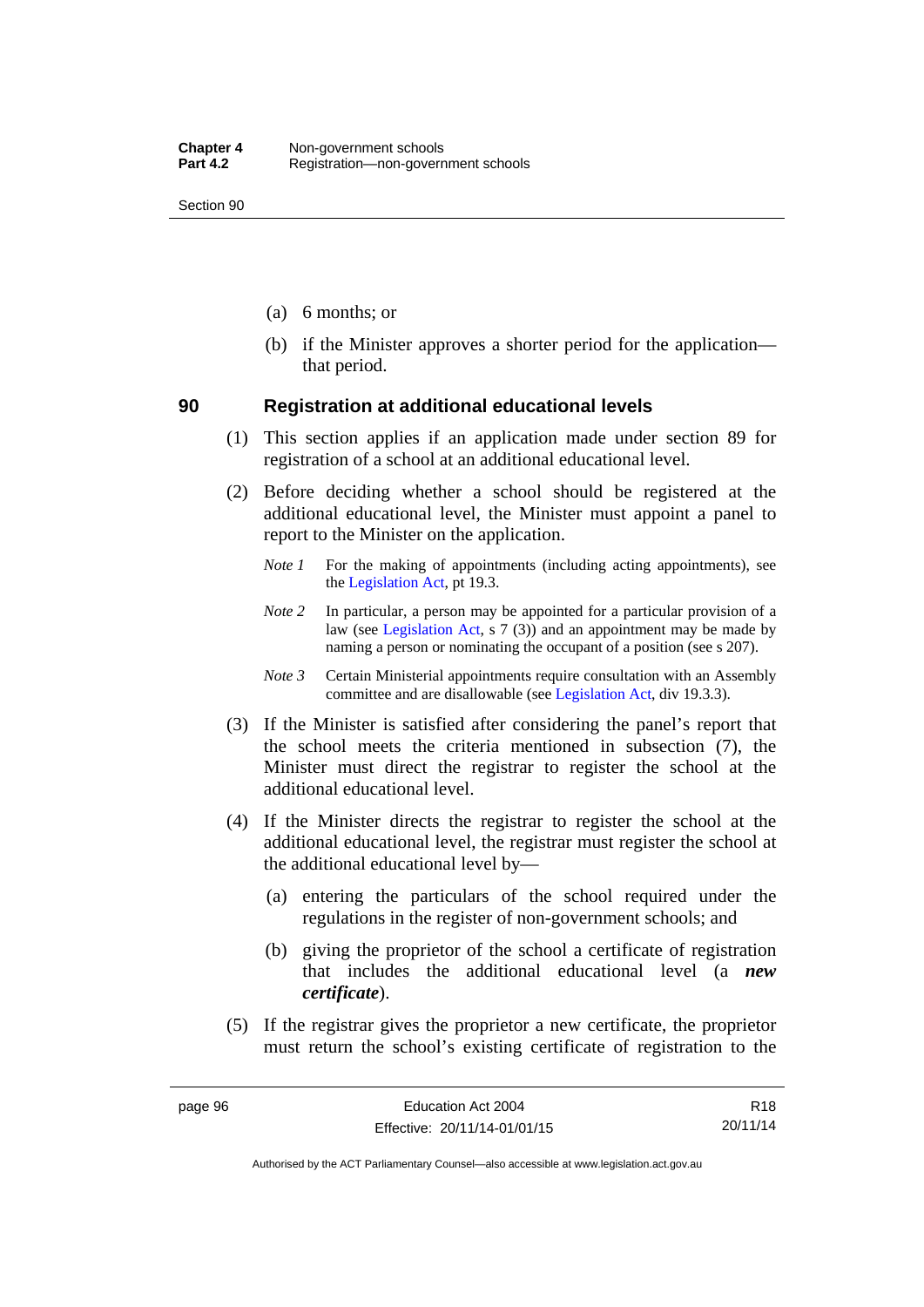registrar within 14 days after the day the proprietor receives the new certificate.

- (6) If the Minister is not satisfied after considering the panel's report that the school meets the criteria mentioned in subsection (7), the Minister must direct the registrar to refuse to register the school at the additional educational level.
- (7) The criteria for registration of a school at an additional educational level are that—
	- (a) the school will have appropriate policies, facilities and equipment for—
		- (i) the curriculum to be offered by the school at the additional educational level; and
		- (ii) the safety and welfare of its students at the additional educational level; and
	- (b) the curriculum (including the framework of the curriculum and the principles on which the curriculum is based) meets the curriculum requirements for students attending government schools; and
	- (c) the nature and content of the education to be offered at the school will be appropriate for the additional educational level; and
	- (d) the teaching staff will be qualified to teach at the additional educational level; and
	- (e) the school will have satisfactory processes to monitor quality educational outcomes at the additional educational level; and
	- (f) the school will be financially viable.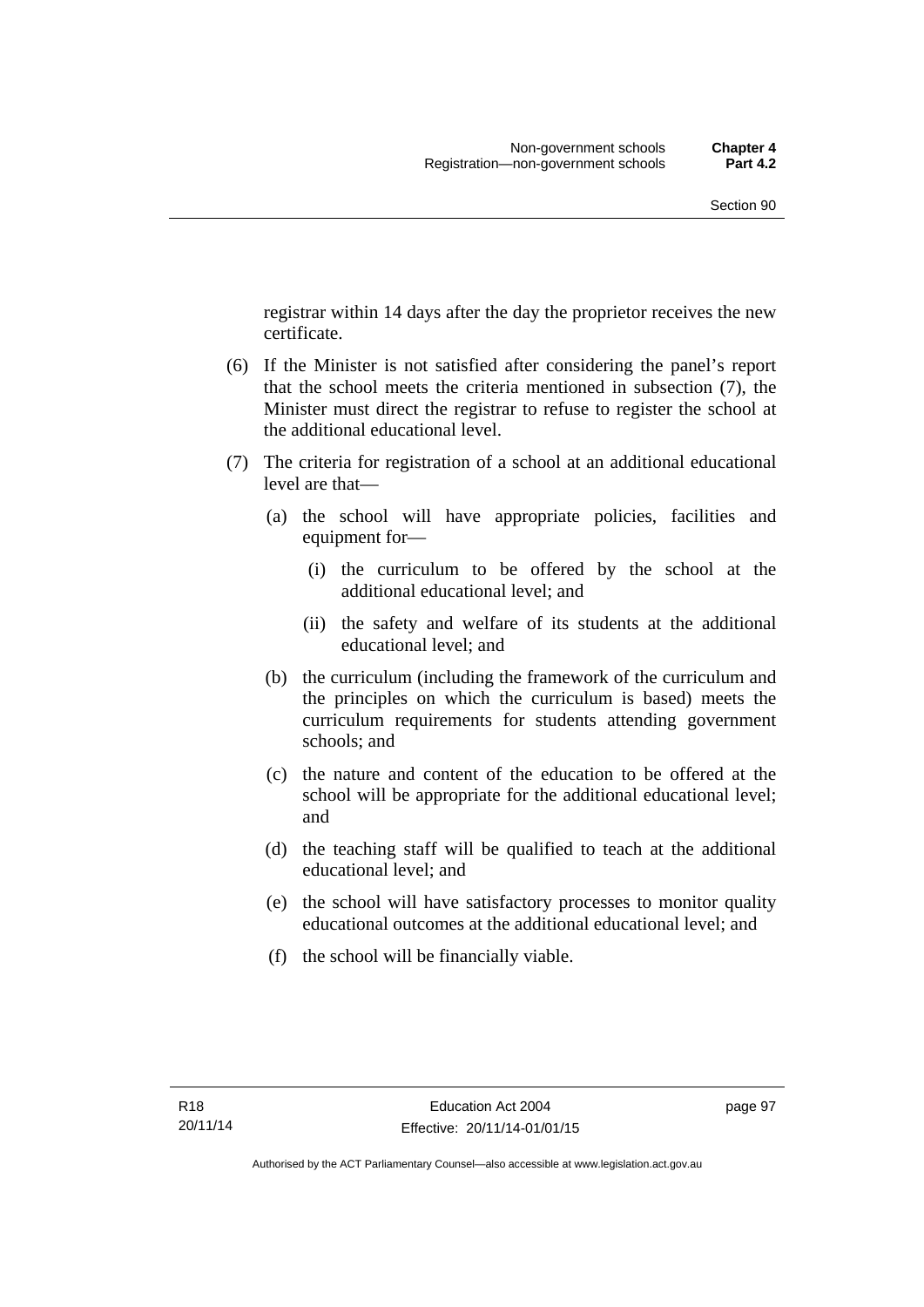### **91 Conditions of provisional registration or registration**

The conditions of provisional registration or registration of a school under this part are that—

- (a) the proprietor of the school remains a corporation; and
- (b) the school has appropriate policies, facilities and equipment for—
	- (i) the curriculum offered by the school; and
	- (ii) the safety and welfare of its students; and
- (c) the curriculum (including the framework of the curriculum and the principles on which the curriculum is based) meets the curriculum requirements for students attending government schools; and
- (d) the nature and content of the education offered at the school are appropriate for the educational levels for which the school is provisionally registered or registered; and
- (e) the teaching staff are qualified to teach at the educational levels at which they are employed to teach; and
- (f) the school has satisfactory processes to monitor quality educational outcomes; and
- (g) the school is financially viable.

## **92 Certificate of provisional registration or registration**

- (1) A certificate of provisional registration or registration of a nongovernment school must—
	- (a) state the proprietor of the school; and
	- (b) state the educational level or levels for which the school is provisionally registered or registered under this part; and

R18 20/11/14

Authorised by the ACT Parliamentary Counsel—also accessible at www.legislation.act.gov.au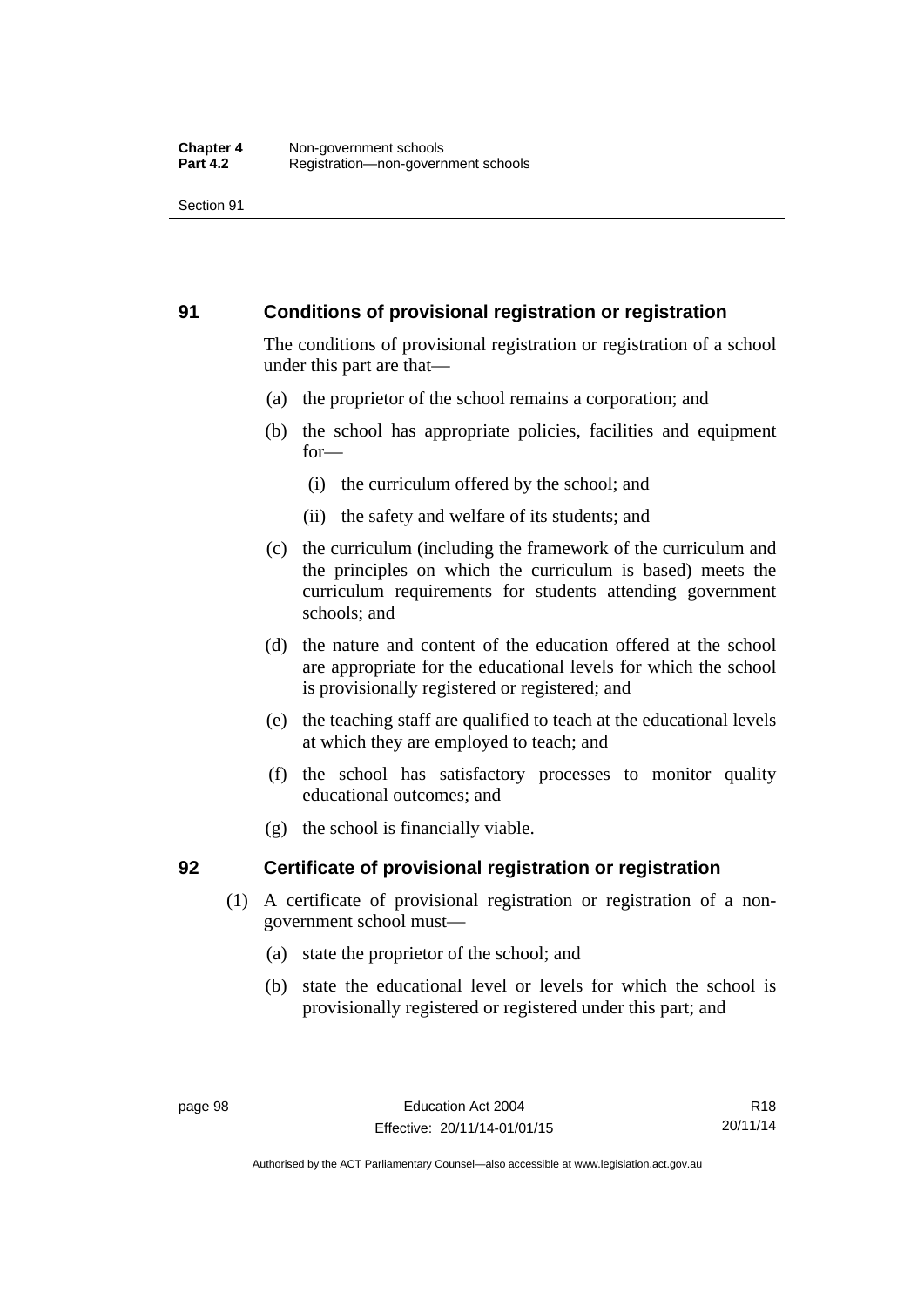- (c) state the location of the campus or campuses for which the school is provisionally registered or registered under this part; and
- (d) state the term of provisional registration or registration; and
- (e) include any other particulars required under the regulations.
- (2) The registrar may include any other particulars in the certificate that the registrar considers appropriate.
- (3) The proprietor of a registered non-government school must tell the registrar in writing about a change in any of the particulars of the certificate within 1 month after the day the change happens.

#### **93 Period of provisional registration and registration**

- (1) Provisional registration of a school ends when the earliest of the following happens:
	- (a) 2 years after the school is provisionally registered;
	- (b) the school is registered under section 88.
- (2) Registration of a school is for a period not longer than 5 years stated in the school's certificate of registration.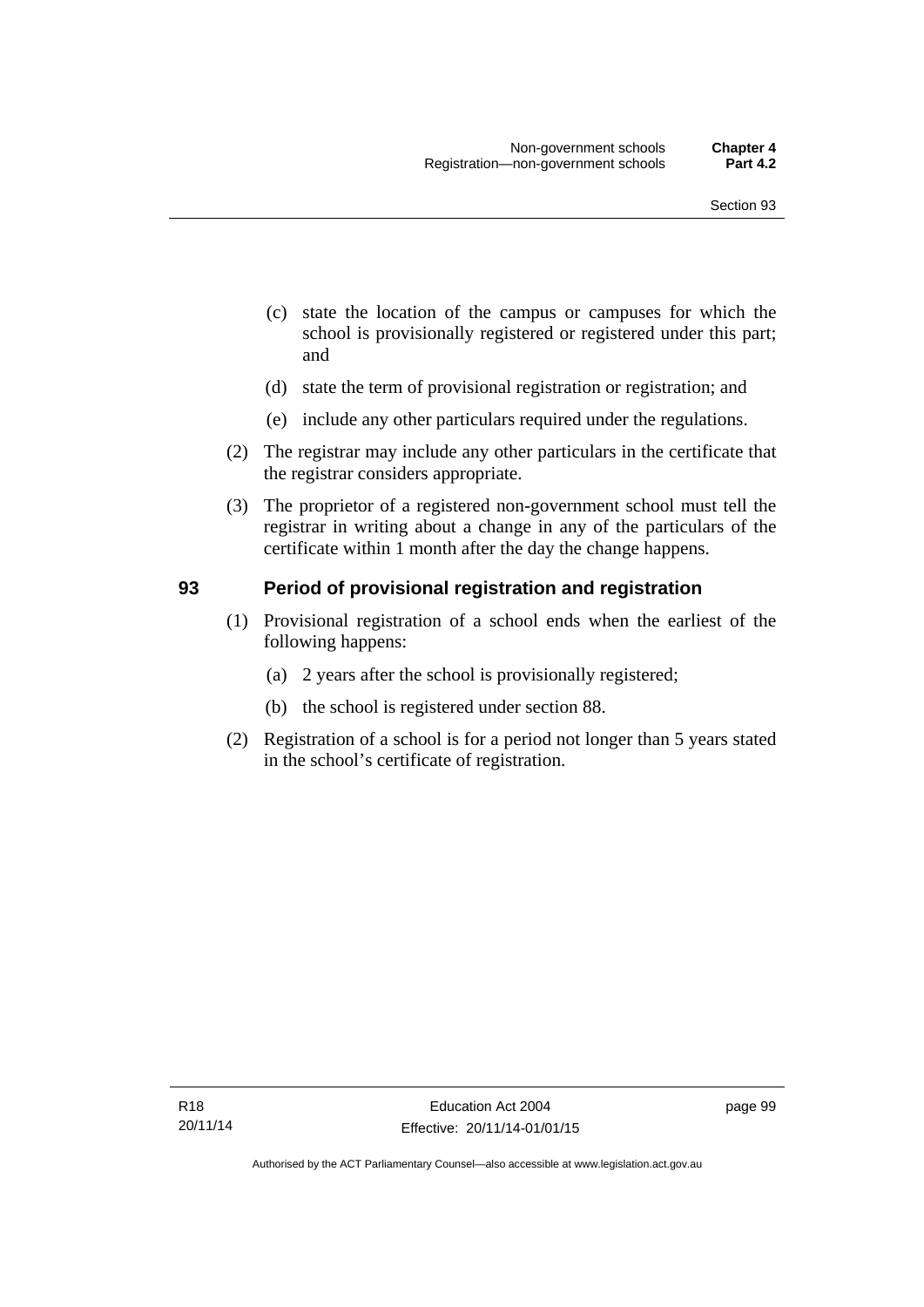#### **94 Investigation of complaints—non-government schools**

- (1) The proprietor of a non-government school must develop and implement a complaints policy for the school.
- (2) The proprietor of a non-government school must, as soon as practicable, investigate any complaint about the administration, management and operation of the school that, in the proprietor's opinion, is not a frivolous or vexatious complaint.

#### **95 Cancellation of provisional registration or registration**

- (1) The Minister may direct the registrar to cancel the provisional registration or registration of a school if satisfied on reasonable grounds—
	- (a) that a condition of the school's provisional registration or registration has been contravened; or
	- (b) that the school's proprietor or principal has otherwise contravened this Act.
	- *Note* Section 91 (Conditions of provisional registration or registration) sets out the conditions of registration.
- (2) Before directing the registrar to cancel the provisional registration or registration of a school, the Minister must give the proprietor of the school a written notice—
	- (a) stating the grounds on which the Minister proposes to direct the registrar to cancel the provisional registration or registration; and
	- (b) stating the facts that, in the Minister's opinion, establish the grounds; and
	- (c) telling the proprietor that the proprietor may, within 14 days beginning the day after the day the proprietor receives the notice, give a written response to the Minister about the matters in the notice.

Authorised by the ACT Parliamentary Counsel—also accessible at www.legislation.act.gov.au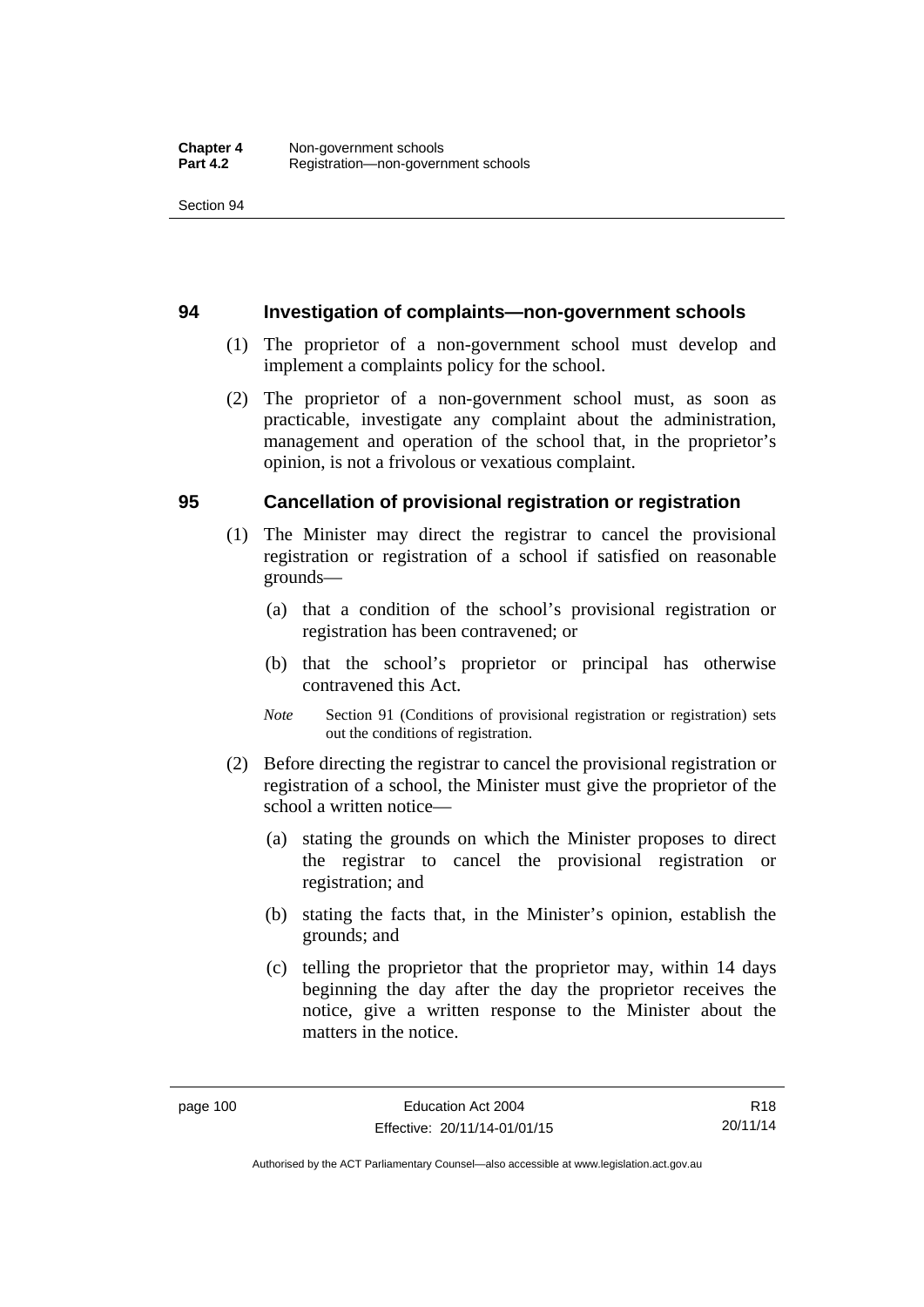- (3) In deciding whether to direct the registrar to cancel the provisional registration or registration, the Minister must consider any response given to the Minister in accordance with subsection (2) (c).
- (4) If the Minister is satisfied that the grounds for cancelling the provisional registration or registration have been established, the Minister may direct the registrar to cancel the school's provisional registration or registration.
- (5) If the Minister directs the registrar to cancel the school's provisional registration or registration, the registrar must cancel the provisional registration or registration by noting the cancellation in the particulars of the school in the register of non-government schools.
- (6) The Minister must give the proprietor written notice of the Minister's decision.
- (7) Cancellation of provisional registration or registration takes effect on the day when notice of the cancellation is given to the proprietor or, if the notice states a later date of effect, that date.

#### **96 Application for renewal of registration**

- (1) The proprietor of a non-government school that is registered under this part may apply in writing to the Minister for renewal of the registration.
	- *Note* If a form is approved under s 154 for the application, the form must be used.
- (2) The application must be made at least the prescribed period before the registration ends.
- (3) In this section:

*prescribed period* means—

- (a) 6 months; or
- (b) if the Minister approves a shorter period—that period.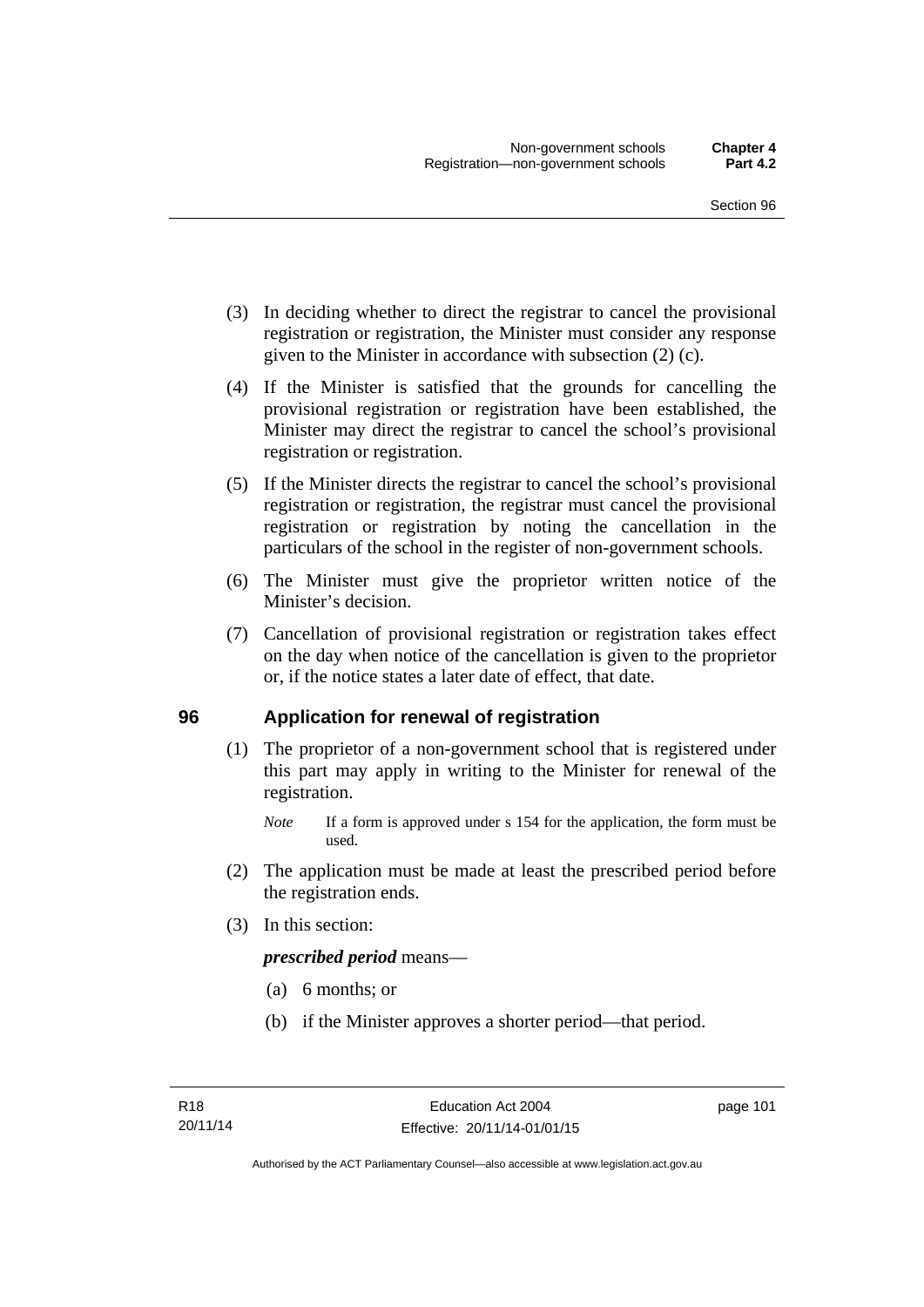#### **97 Renewal of registration**

- (1) This section applies if application is made under section 96 for renewal of registration of a school.
- (2) Before deciding whether the registration of a school should be renewed, the Minister must appoint a panel to report to the Minister on the application.
	- *Note 1* For the making of appointments (including acting appointments), see the [Legislation Act,](http://www.legislation.act.gov.au/a/2001-14) pt 19.3.
	- *Note 2* In particular, a person may be appointed for a particular provision of a law (see [Legislation Act,](http://www.legislation.act.gov.au/a/2001-14) s 7 (3)) and an appointment may be made by naming a person or nominating the occupant of a position (see s 207).
	- *Note 3* Certain Ministerial appointments require consultation with an Assembly committee and are disallowable (see [Legislation Act](http://www.legislation.act.gov.au/a/2001-14), div 19.3.3).
- (3) If the Minister is satisfied, after considering the panel's report, that the school meets the criteria mentioned in subsection (6), the Minister must direct the registrar to renew the registration of the school for a stated period of not longer than 5 years.
- (4) If the Minister directs the registrar to renew the registration of the school, the registrar must renew the registration by—
	- (a) entering the particulars of the school required under the regulations in the register of non-government schools; and
	- (b) giving the proprietor of the school a certificate of registration for the school.
- (5) If the Minister is not satisfied, after considering the panel's report, that the school meets the criteria mentioned in subsection (6), the Minister must direct the registrar to refuse to renew the registration of the school.
- (6) The criteria for renewal of registration of a school are that—
	- (a) the proprietor of the school remains a corporation; and

Authorised by the ACT Parliamentary Counsel—also accessible at www.legislation.act.gov.au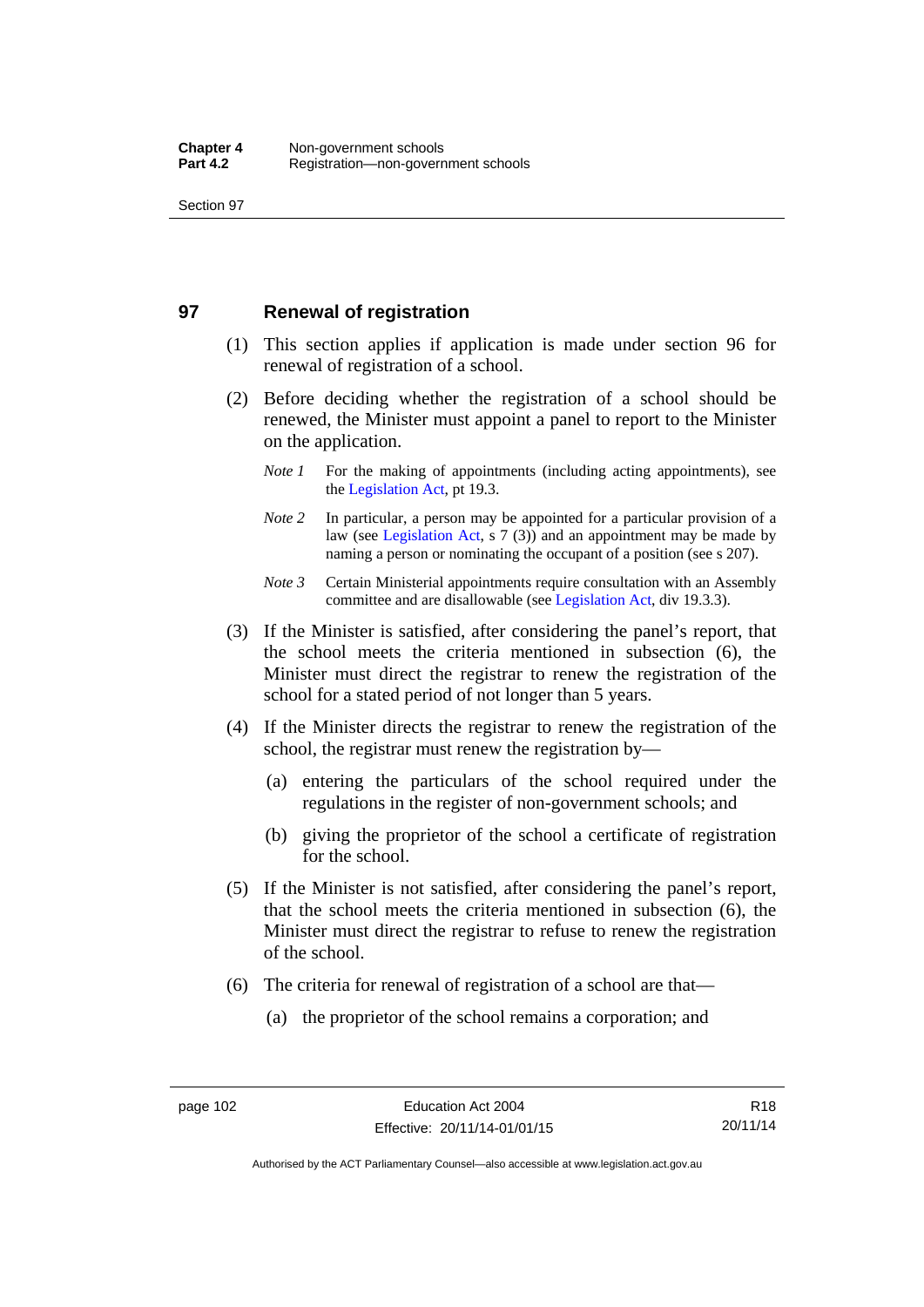- (b) the school has appropriate policies, facilities and equipment for—
	- (i) the curriculum offered by the school; and
	- (ii) the safety and welfare of its students; and
- (c) the curriculum (including the framework of the curriculum and the principles on which the curriculum is based) meets the curriculum requirements for students attending government schools; and
- (d) the nature and content of the education offered at the school are appropriate for the educational levels for which the school is provisionally registered or registered; and
- (e) the teaching staff are qualified to teach at the educational levels at which they are employed to teach; and
- (f) the school has satisfactory processes to monitor quality educational outcomes; and
- (g) the school is financially viable.

#### **98 Inspection of panel reports for school registration etc**

- (1) This section applies to a report to the Minister by a panel under any of the following provisions:
	- (a) section 86 (Provisional registration);
	- (b) section 88 (Registration);
	- (c) section 88B (Registration at additional campus);
	- (d) section 90 (Registration at additional educational levels);
	- (e) section 97 (Renewal of registration).
- (2) A person may, without charge, inspect a copy of the report during ordinary business hours at the office of the director-general.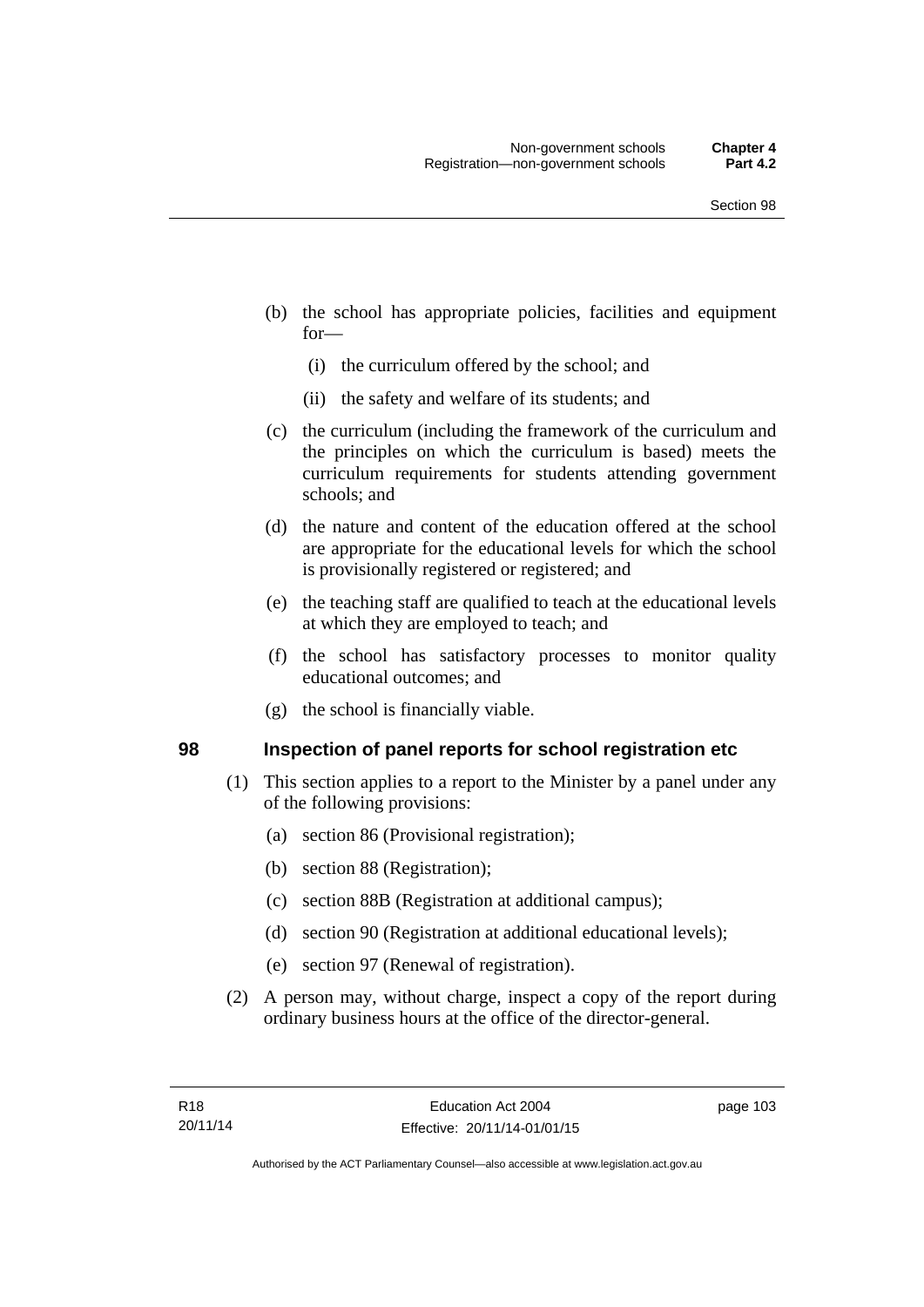| <b>Chapter 4</b> | Non-government schools              |
|------------------|-------------------------------------|
| <b>Part 4.2</b>  | Registration-non-government schools |

 (3) A person may, on payment of the reasonable copying costs, obtain a copy of all or part of the report.

page 104 Education Act 2004 Effective: 20/11/14-01/01/15

R18 20/11/14

Authorised by the ACT Parliamentary Counsel—also accessible at www.legislation.act.gov.au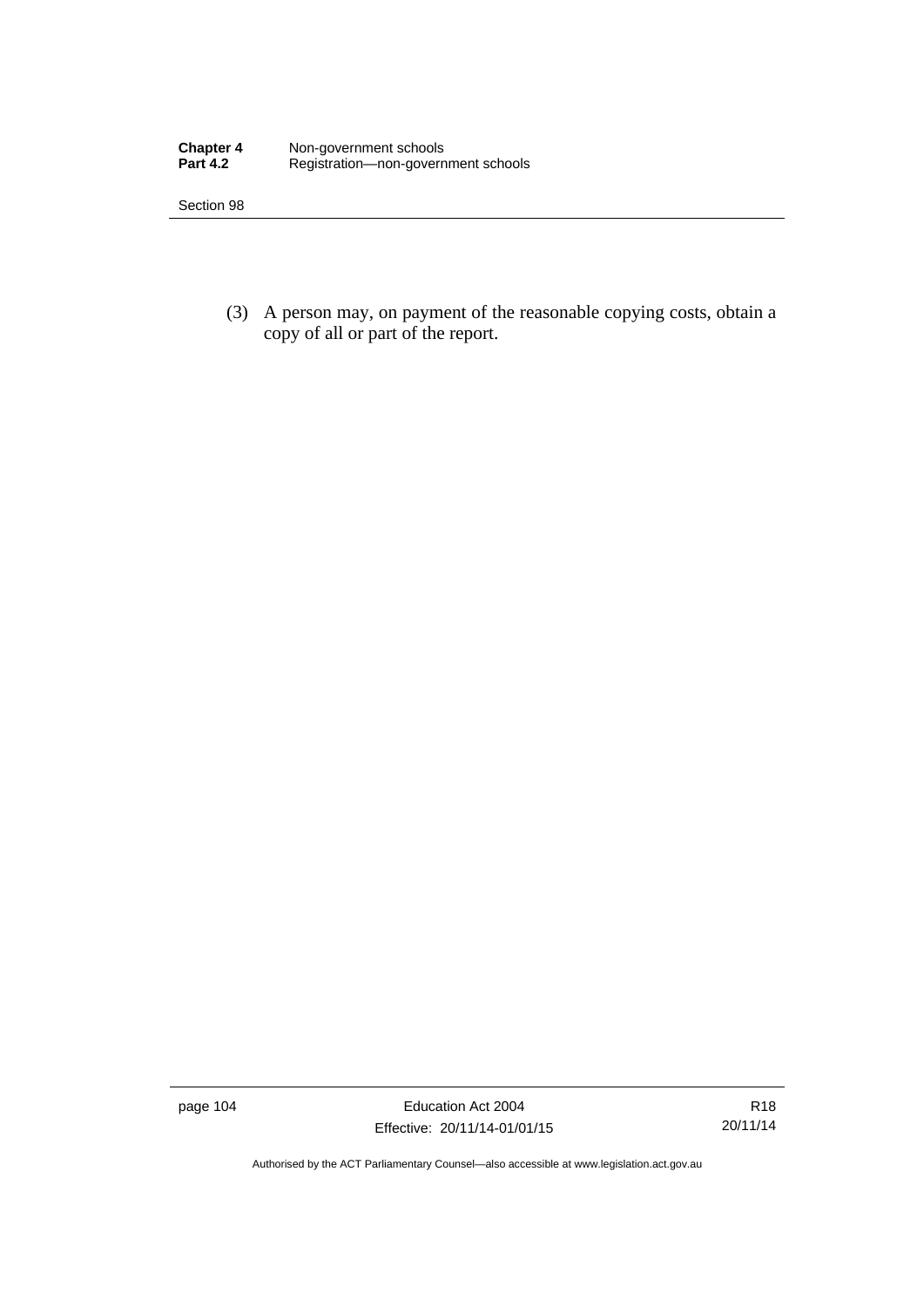# **Part 4.3 Attendance at non-government schools**

#### **99 Keeping of register of enrolments and attendances for non-government schools**

 (1) The principal of a non-government school, or the person giving an approved educational course (non-government), commits an offence if the principal or person fails to keep a register of enrolments and attendances

Maximum penalty: 10 penalty units.

(2) An offence against this section is a strict liability offence.

### **100 Keeping records of enrolment and attendances for nongovernment schools**

- (1) The principal of a non-government school, or the person giving an approved educational course (non-government), must ensure that the following information is entered in the register of enrolments and attendances:
	- (a) the full name of each student enrolled at the school or course;
	- (b) a record of the attendance or nonattendance of the student at the school or course on every day when the school or course is open for attendance.

Maximum penalty: 10 penalty units.

- (2) The principal of a non-government school, or the person giving an approved educational course (non-government), commits an offence if—
	- (a) the principal or person makes an entry in the register of enrolments and attendances; and
	- (b) the principal or person is reckless about whether the entry is correct.

page 105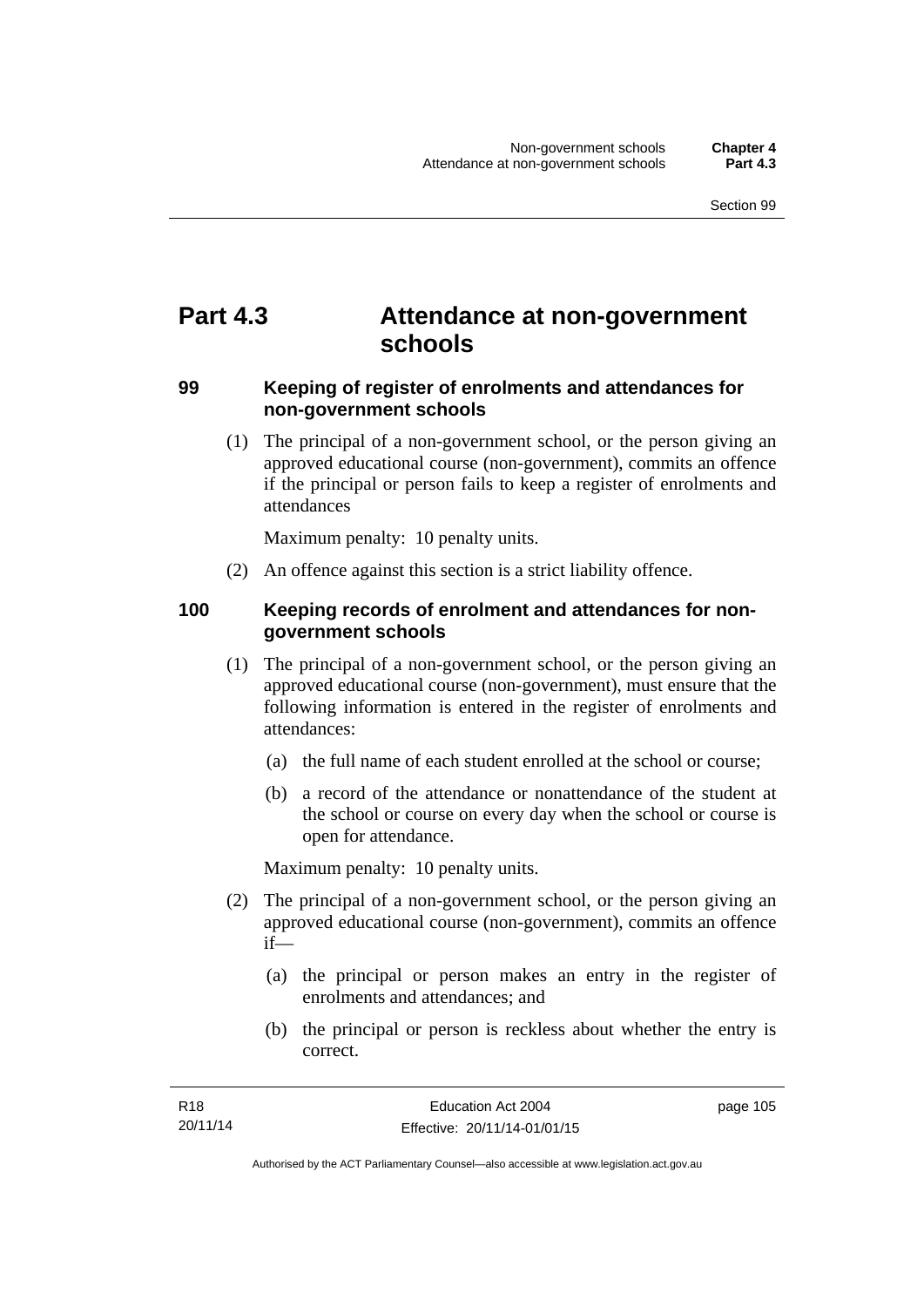Maximum penalty: 10 penalty units.

(3) An offence against subsection (1) is a strict liability offence.

#### **101 Inspection of register of enrolment and attendances for non-government schools**

- (1) The principal of a non-government school, or the person giving an approved educational course (non-government), commits an offence if—
	- (a) an authorised person (non-government) asks the principal or person to make the register of enrolments and attendances available to the authorised person; and
	- (b) the principal or person fails to make the register available as asked.

Maximum penalty: 10 penalty units.

- (2) The principal of a non-government school, or the person giving an approved educational course (non-government), commits an offence if—
	- (a) the director-general or an authorised person (non-government) asks the principal or the person to give the director-general or authorised person stated information about enrolments or attendances of students at the school or course during a stated period or at a stated time; and
	- (b) the principal or person fails to give the information in accordance with the request.

Maximum penalty: 50 penalty units.

- (3) An authorised person (non-government) may make copies of the register of enrolments and attendances or any part of the register.
- (4) The principal of a non-government school, or the person giving an approved educational course (non-government), must take

R18 20/11/14

Authorised by the ACT Parliamentary Counsel—also accessible at www.legislation.act.gov.au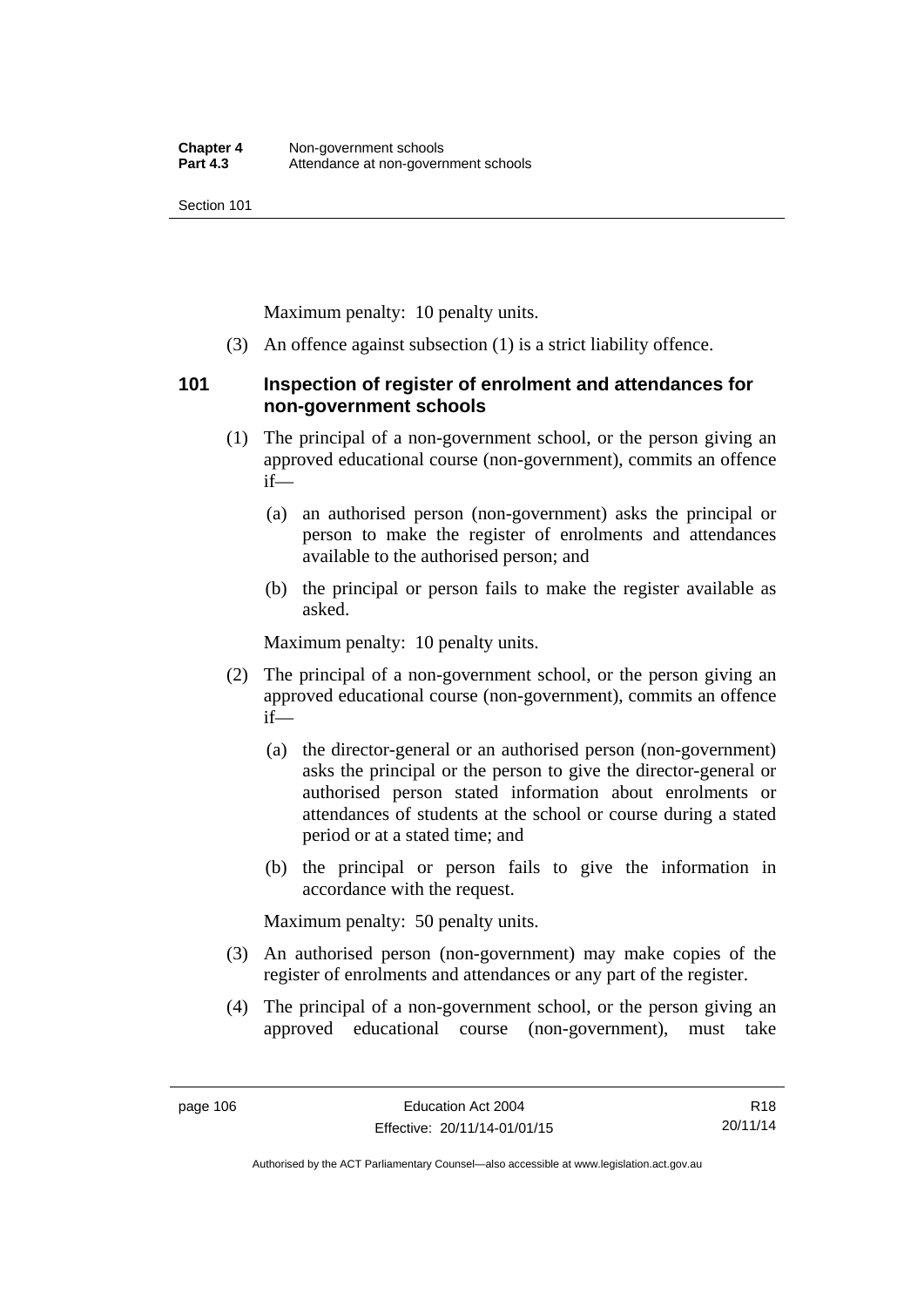reasonable steps to assist an authorised person (non-government) in exercising functions under this section.

(5) An offence against this section is a strict liability offence.

#### **102 Procedures to encourage attendance at non-government schools**

- (1) The principal of a non-government school must set up procedures—
	- (a) to encourage students to attend school regularly; and
	- (b) to help parents to encourage their children to attend school regularly.
- (2) The principal must refer parents and children to support services that encourage children to attend school regularly when the procedures mentioned in subsection (1) are not successful.
- (3) If a student enrolled at a non-government school has not been attending school regularly, the principal of the school may, by written notice, require the student's parents and the student to meet with an authorised person (non-government) at a stated place and time.

### **103 Reporting to parents—non-government schools**

- (1) The principal of a non-government school must set up procedures for giving reports to the parents of a student enrolled at the school about the student's academic progress and social development at the school.
- (2) A report must be given to the student's parents at least twice a year.

#### **104 Suspension, transfer or exclusion of students—Catholic systemic schools**

- (1) This section applies if—
	- (a) a student attending a non-government school that is a Catholic systemic school—

Authorised by the ACT Parliamentary Counsel—also accessible at www.legislation.act.gov.au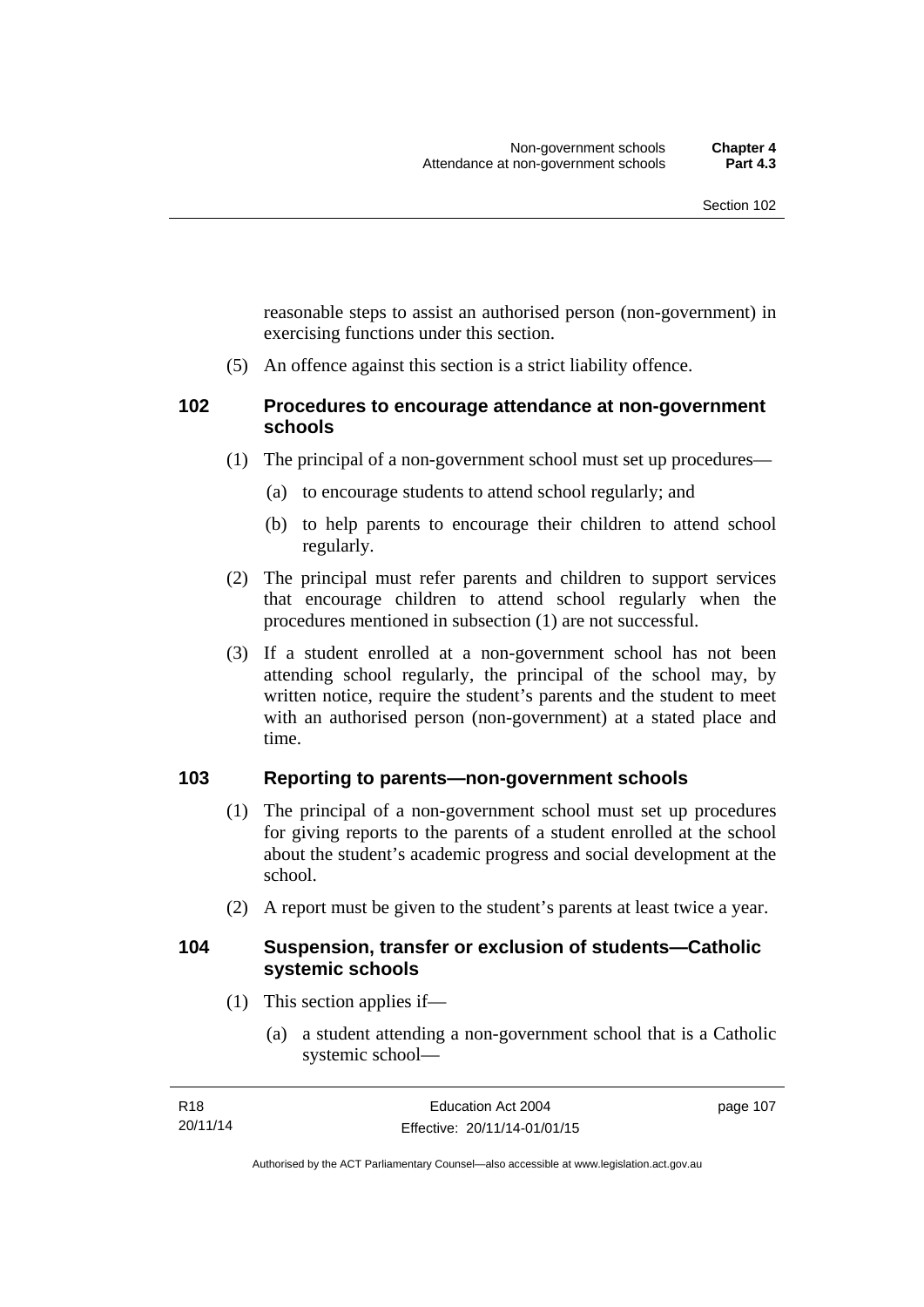- (i) is persistently and wilfully noncompliant; or
- (ii) threatens to be violent or is violent to another student attending the school, a member of the staff of the school or anyone else involved in the school's operation; or
- (iii) acts in a way that otherwise threatens the good order of the school or the safety or wellbeing of another student attending the school, a member of staff of the school or anyone else involved in the school's operation; or
- (iv) displays behaviour that is disruptive to the student's learning or that of other students; and
- (b) the principal of the school is satisfied that action should be taken under this section.
- (2) The principal may recommend to the director that the director—
	- (a) suspend the student from the school for a stated period of not longer than 20 days; or
	- (b) transfer the student to another Catholic systemic school; or
	- (c) exclude the student from all Catholic systemic schools.
- (3) After considering the principal's recommendation, the director may—
	- (a) give effect to the recommendation; or
	- (b) take any other action mentioned in subsection (2) that the director considers appropriate; or
	- (c) suspend the student for not longer than 20 days.
- (4) The director may exclude the student only if—
	- (a) the student's parents have been given an opportunity to be consulted, and told in writing, about the proposed exclusion of the student and the reasons for it; and

R18 20/11/14

Authorised by the ACT Parliamentary Counsel—also accessible at www.legislation.act.gov.au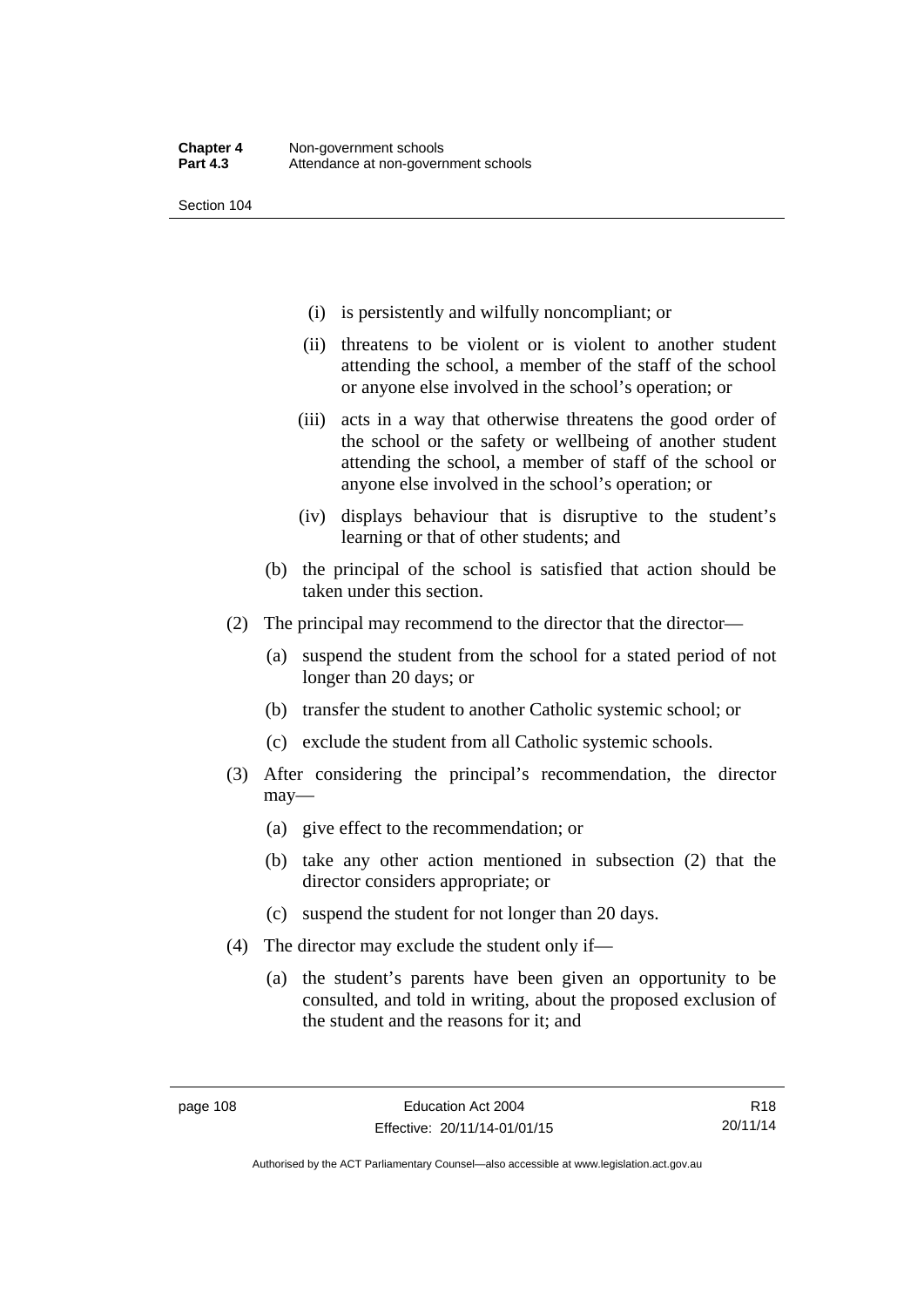- (b) the student has been given a reasonable opportunity to attend counselling, undertake relevant educational programs or receive other appropriate assistance; and
- (c) as far as the student's maturity and capacity for understanding allow, the participation of the student has been sought, and any views of the student considered, in deciding whether to exclude the student; and
- (d) the student has been given sufficient information about the decision-making process, in a language and way that the student can understand, to allow the student to take part in the process; and
- (e) the student has been offered information about alternatives for continuing the student's education after the exclusion.
- (5) The director may suspend or transfer the student only if—
	- (a) the student's parents have been given an opportunity to be consulted, and told in writing, about the proposed suspension or transfer of the student and the reasons for it; and
	- (b) as far as the student's maturity and capacity for understanding allow, the participation of the student has been sought, and any views of the student considered, in deciding whether to suspend or transfer the student; and
	- (c) the student has been given sufficient information about the decision-making process, in a language and way that the student can understand, to allow the student to take part in the process; and
	- (d) the student has been given a reasonable opportunity to continue the student's education during the suspension.
- (6) Despite subsection (5), the director may immediately suspend the student for not longer than 5 days if, in the director's opinion, the circumstances are of such urgency or seriousness to require the student's immediate suspension.

page 109

Authorised by the ACT Parliamentary Counsel—also accessible at www.legislation.act.gov.au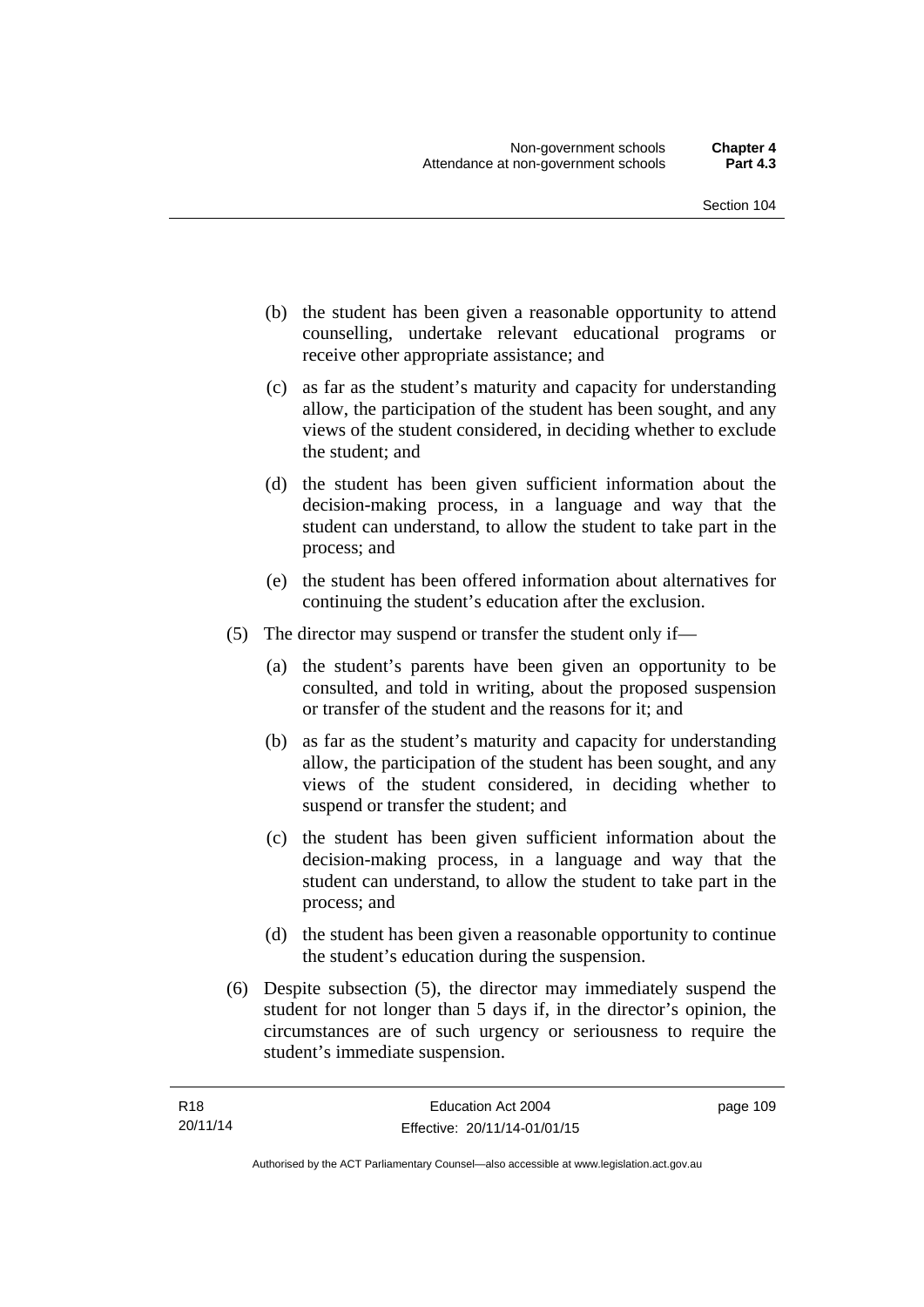- (7) However, before suspending the student under subsection (6), the director must comply with the requirements of subsection (5) (a) to (d) to the extent that it is practicable and appropriate to do so.
- (8) To remove any doubt, the director may suspend the student under subsection (6) while deciding what other action (if any) should be taken in relation to the student under this section.
- (9) If the student is suspended for 7 or more school days in a school term (whether or not consecutive school days), the director must ensure that the student is given a reasonable opportunity to attend appropriate counselling.
- (10) The director may delegate the director's power to suspend a student from a school for not longer than 15 days to the principal of the school.

*Note* For the making of delegations and the exercise of delegated functions, see [Legislation Act](http://www.legislation.act.gov.au/a/2001-14), pt 19.4.

- (11) If the director excludes a student from all Catholic systemic schools, the director must give the registrar written notice of the exclusion.
- (12) In this section:

*director* means the person occupying the position prescribed under the regulations.

#### **105 Suspension or exclusion of students—other nongovernment schools**

- (1) This section applies if—
	- (a) a student attending a non-government school (other than a Catholic systemic school)—
		- (i) is persistently and wilfully noncompliant; or
		- (ii) threatens to be violent or is violent to another student attending the school, a member of the staff of the school or anyone else involved in the school's operation; or

R18 20/11/14

Authorised by the ACT Parliamentary Counsel—also accessible at www.legislation.act.gov.au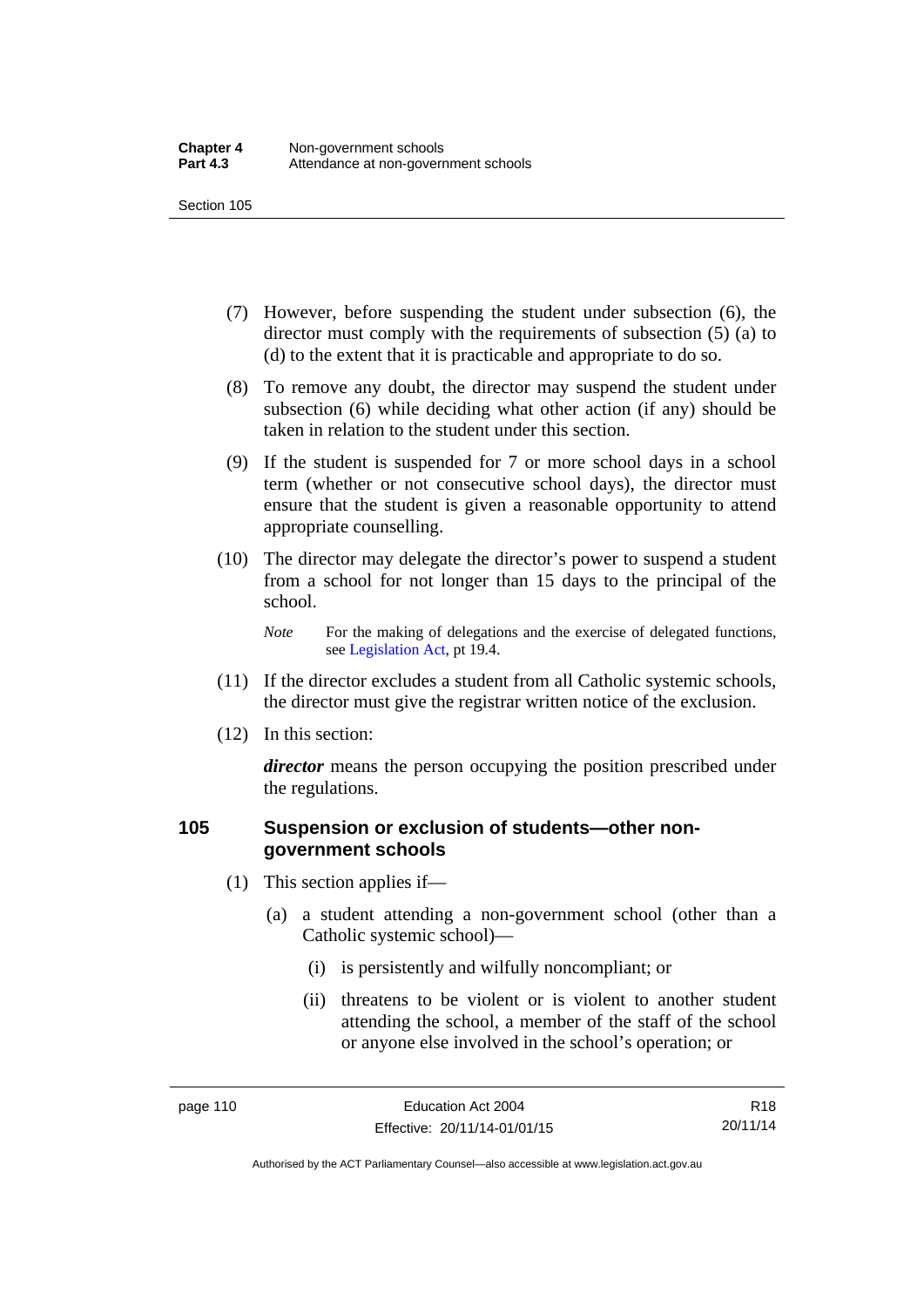- (iii) acts in a way that otherwise threatens the good order of the school or the safety or wellbeing of another student attending the school, a member of staff of the school or anyone else involved in the school's operation; or
- (iv) displays behaviour that is disruptive to the student's learning or that of other students; and
- (b) the principal of the school is satisfied that action should be taken under this section.
- (2) The principal may—
	- (a) suspend the student from the school for a stated period of not longer than 20 days; or
	- (b) exclude the student from the school.
- (3) The principal may exclude the student only if—
	- (a) the student's parents have been given an opportunity to be consulted, and told in writing, about the proposed exclusion of the student and the reasons for it; and
	- (b) the student has been given a reasonable opportunity to attend counselling, undertake relevant educational programs or receive other appropriate assistance; and
	- (c) as far as the student's maturity and capacity for understanding allow, the participation of the student has been sought, and any views of the student considered, in deciding whether to exclude the student; and
	- (d) the student has been given sufficient information about the decision-making process, in a language and way that the student can understand, to allow the student to take part in the process; and
	- (e) the student has been offered information about alternatives for continuing the student's education after the exclusion.

page 111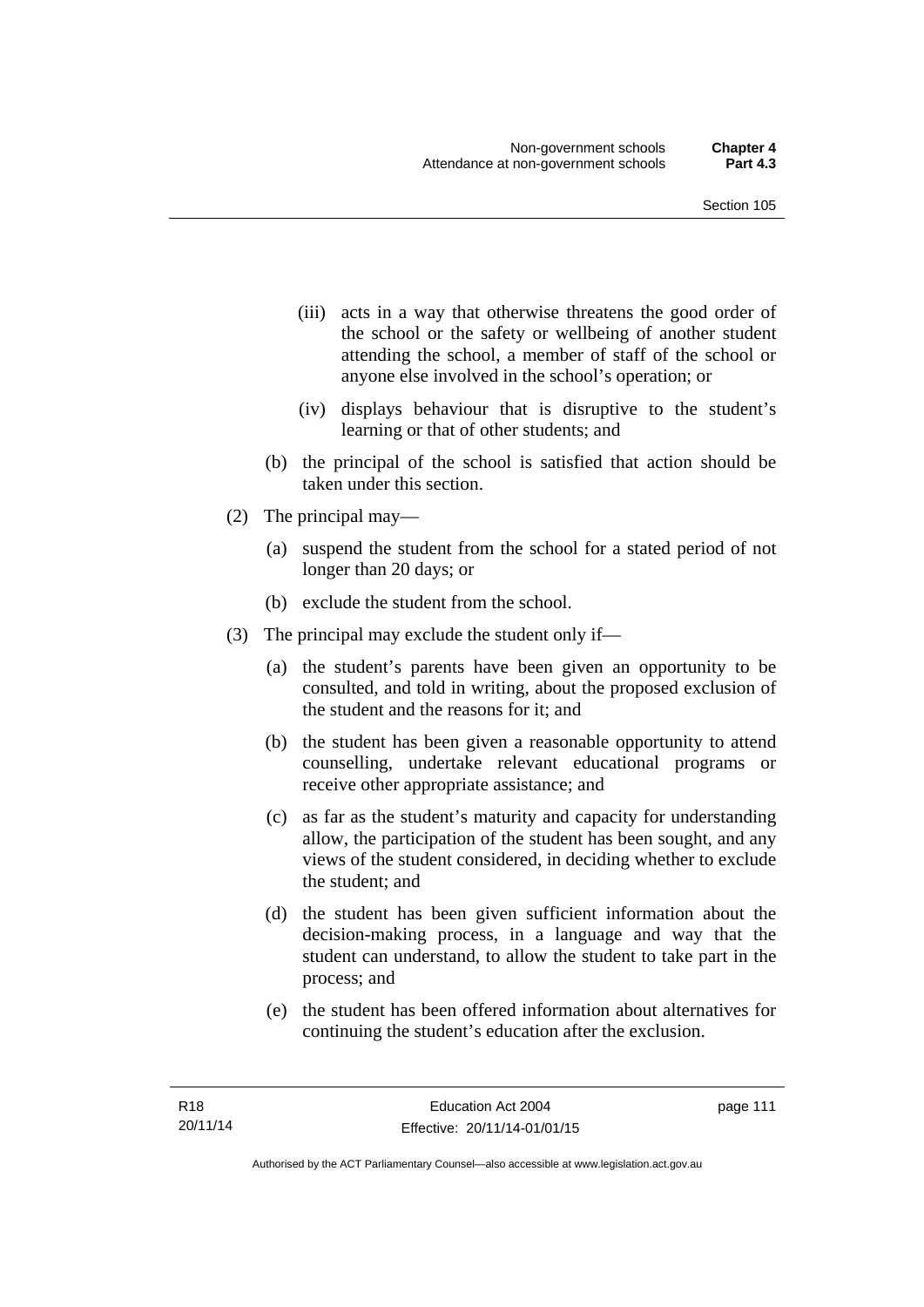- (4) The principal may suspend the student only if—
	- (a) the student's parents have been given an opportunity to be consulted, and told in writing, about the proposed suspension of the student and the reasons for it; and
	- (b) as far as the student's maturity and capacity for understanding allow, the participation of the student has been sought, and any views of the student considered, in deciding whether to suspend the student; and
	- (c) the student has been given sufficient information about the decision-making process, in a language and way that the student can understand, to allow the student to take part in the process; and
	- (d) the student has been given a reasonable opportunity to continue the student's education during the suspension.
- (5) Despite subsection (4), the principal may immediately suspend a student for not longer than 5 days if, in the principal's opinion, the circumstances are of such urgency or seriousness to require the student's immediate suspension.
- (6) However, before suspending a student under subsection (5), the principal must comply with the requirements of subsection (4) (a) to (d) to the extent that it is practicable and appropriate to do so.
- (7) To remove any doubt, the principal may suspend the student under subsection (5) while deciding what other action (if any) should be taken in relation to the student under this section.
- (8) If the student is suspended for 7 or more school days in a school term (whether or not consecutive school days), the principal must ensure that the student is given a reasonable opportunity to attend appropriate counselling.
- (9) If the principal of the school excludes a student from the school, the principal must give the registrar written notice of the exclusion.

Authorised by the ACT Parliamentary Counsel—also accessible at www.legislation.act.gov.au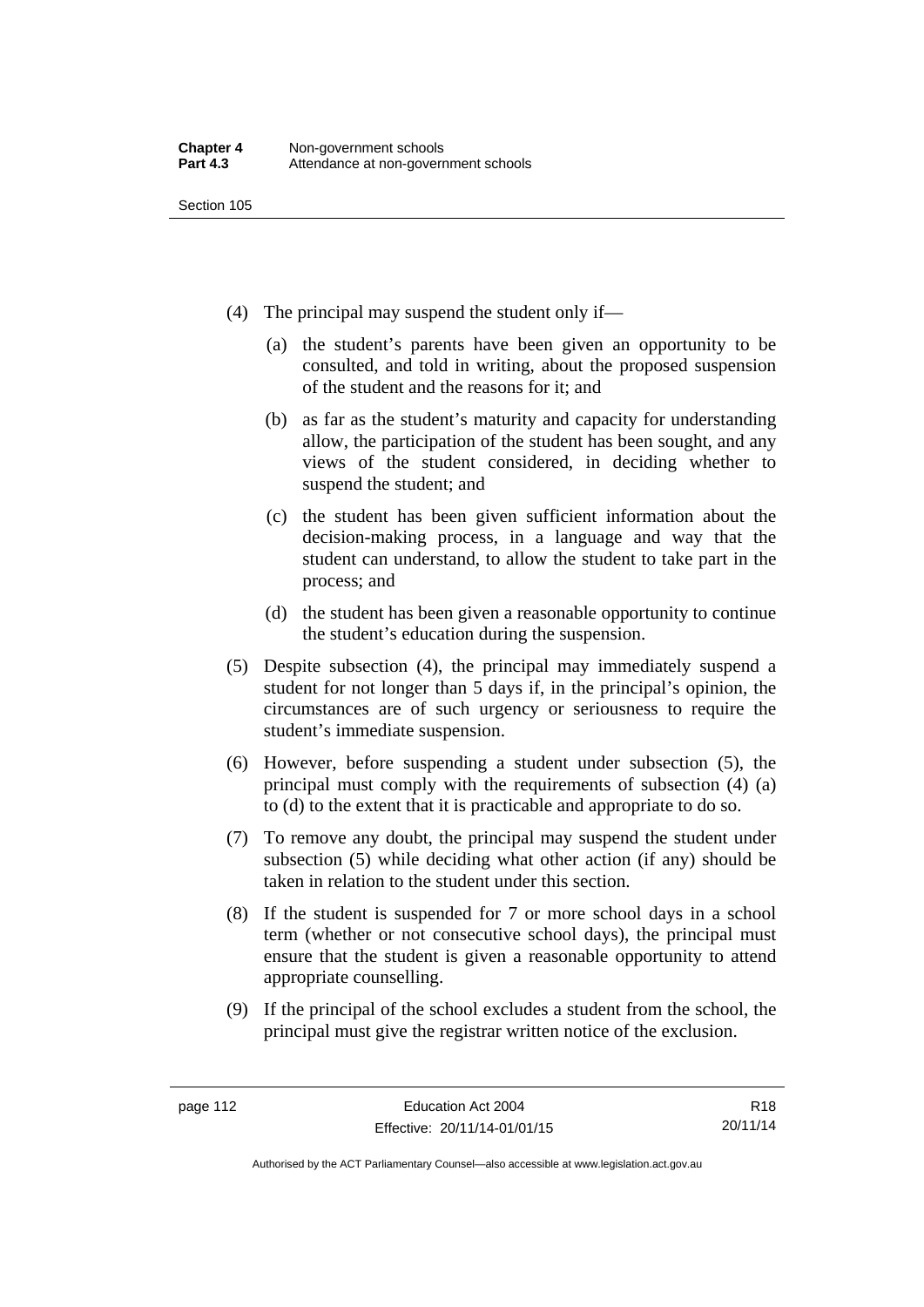# **Part 4.4 Non-government Schools Education Council**

# **Division 4.4.1 Establishment and membership**

#### **106 Establishment of council (non-government)**

The Non-government Schools Education Council (in this part called the *council*) is established.

#### **107 Functions of council (non-government)**

The functions of the council are—

- (a) to advise the Minister on any aspect of non-government schooling; and
- (b) when asked by the Minister under this paragraph, to inquire into and give advice to the Minister on any aspect of nongovernment schooling; and
- (c) to meet with the Government Schools Education Council to discuss matters of mutual interest; and
- (d) to exercise any other function given to the council under this Act or any other Territory law.
- *Note* The Minister must present a copy of any advice given under s 107 (a) or (b) to the Legislative Assembly (see s 118A).

#### **108 Membership of council (non-government)**

The council consists of the members appointed under section 109.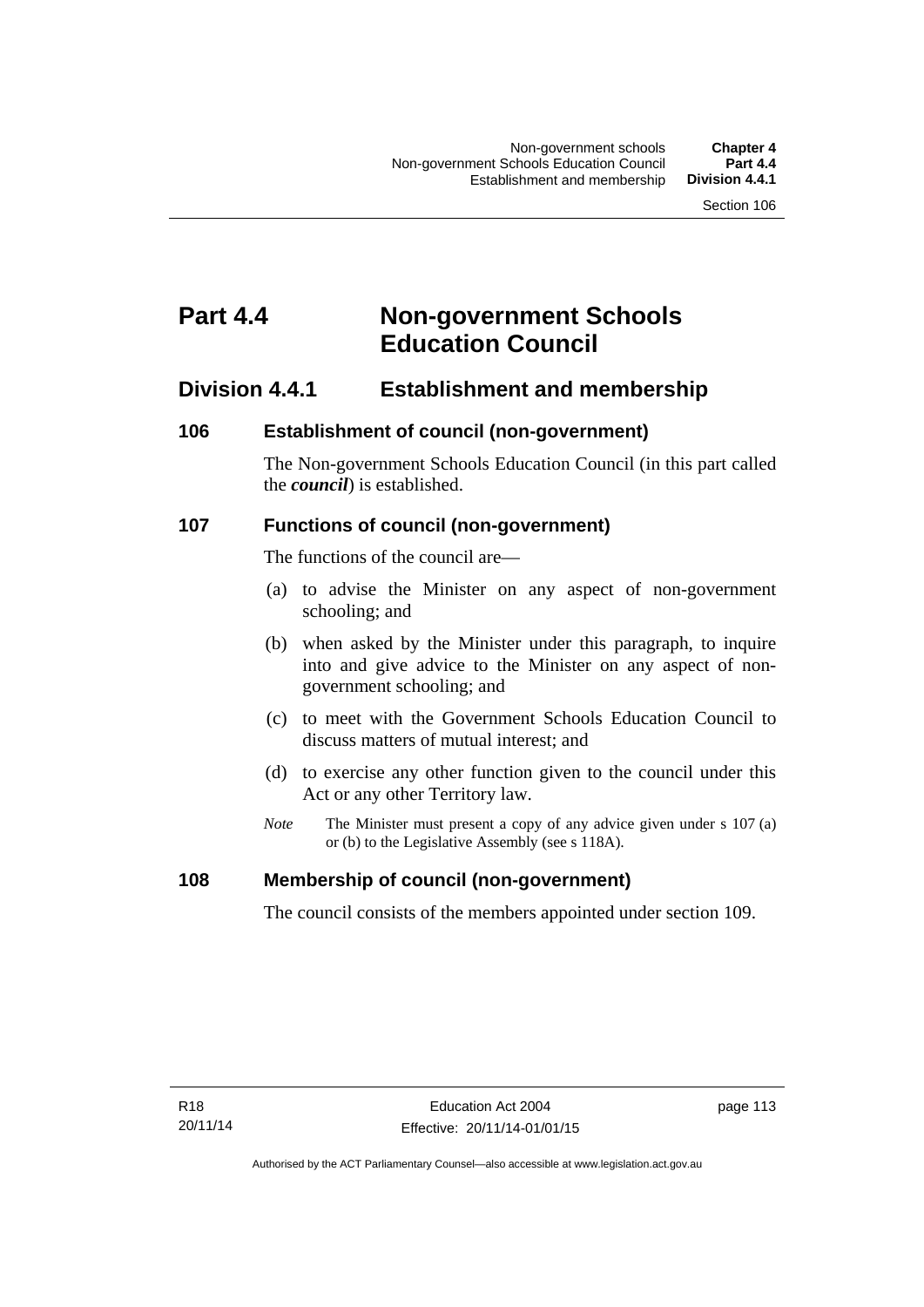#### **109 Members of council (non-government)**

- (1) The Minister must appoint the following members of the council:
	- (a) a chairperson;
	- (b) 4 people who, in the Minister's opinion, represent the views of the general community (the *community members*);
	- (c) 6 people who, in the Minister's opinion, represent the views of non-government school education (the *education members*).
	- *Note 1* For the making of appointments (including acting appointments), see the [Legislation Act,](http://www.legislation.act.gov.au/a/2001-14) pt 19.3.
	- *Note 2* In particular, a person may be appointed for a particular provision of a law (see [Legislation Act,](http://www.legislation.act.gov.au/a/2001-14) s 7 (3)) and an appointment may be made by naming a person or nominating the occupant of a position (see s 207).
	- *Note 3* Certain Ministerial appointments require consultation with an Assembly committee and are disallowable (see [Legislation Act](http://www.legislation.act.gov.au/a/2001-14), div 19.3.3).
- (2) For subsection  $(1)$  (c), the Minister must appoint—
	- (a) 3 education members chosen from nominations of organisations representing Catholic schools; and
	- (b) 1 education member chosen from nominations of organisations representing non-Catholic independent schools; and
	- (c) 1 education member chosen from nominations of the nongovernment school union; and
	- (d) 1 education member chosen from nominations of organisations representing parent associations of non-government schools.

#### **110 Deputy chairperson of council (non-government)**

- (1) The members of the council must, whenever necessary, elect another member to be deputy chairperson.
- (2) The council must tell the Minister of the election of the member as deputy chairperson.

R18 20/11/14

Authorised by the ACT Parliamentary Counsel—also accessible at www.legislation.act.gov.au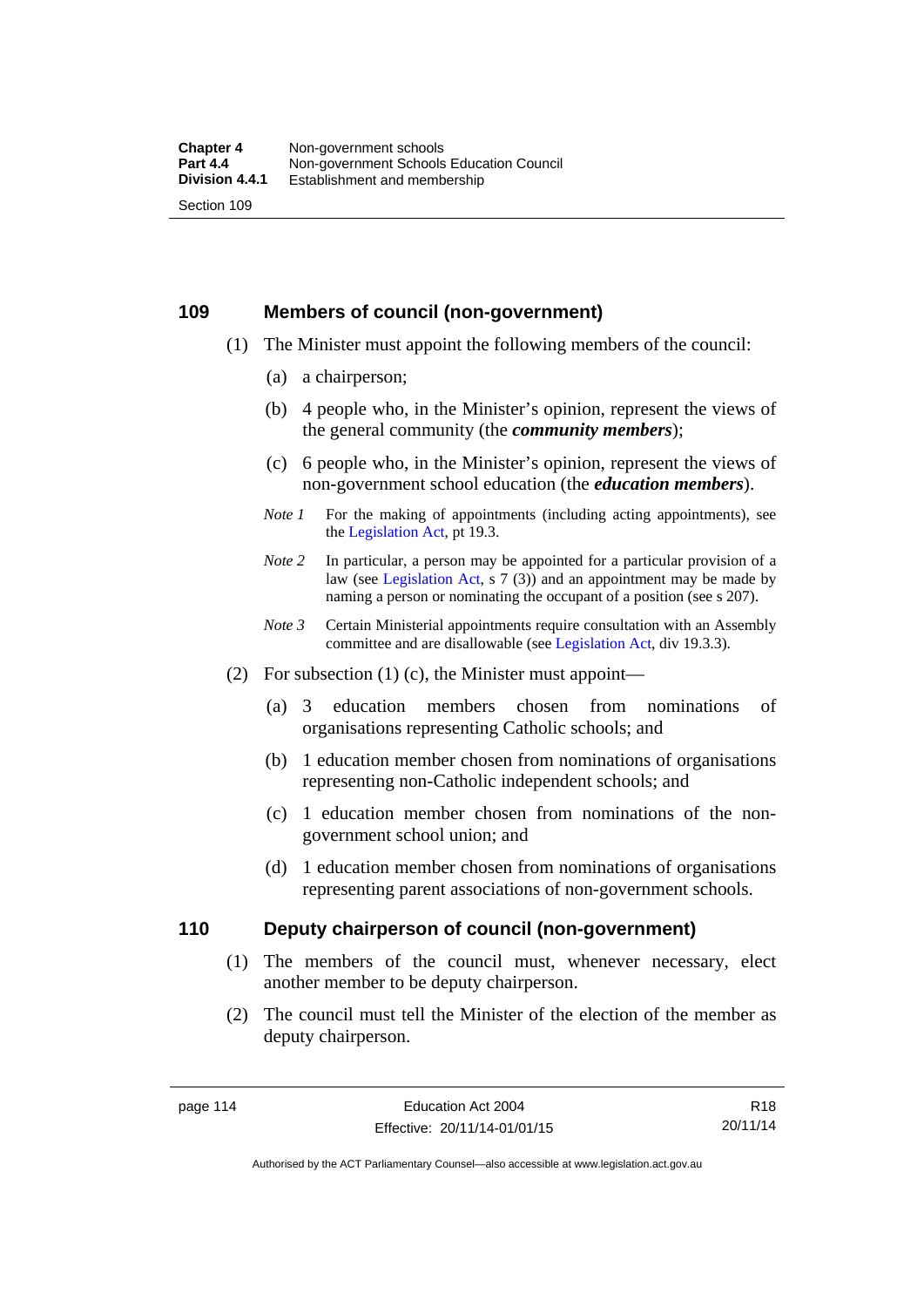## **111 Term of appointment to council (non-government)**

- (1) A member of the council is to be appointed for a term not longer than 3 years.
- (2) The instrument appointing, or evidencing the appointment of, a member of the council must state whether the person is appointed as chairperson or a community or education member.
	- *Note* A person may be reappointed to a position if the person is eligible to be appointed to the position (see [Legislation Act](http://www.legislation.act.gov.au/a/2001-14), s 208 and dict, pt 1, def *appoint*).

## **112 Ending of appointment to council (non-government)**

- (1) The Minister may end the appointment of a member of the council—
	- (a) for misbehaviour; or
	- (b) for contravening section 117 (Disclosure of interests by members of council (non-government)).
- (2) The Minister may also end the appointment of an education member if satisfied that the person no longer represents the views of the organisation from which the person was chosen.
	- *Note* A person's appointment also ends if the person resigns (see [Legislation](http://www.legislation.act.gov.au/a/2001-14)  [Act](http://www.legislation.act.gov.au/a/2001-14) s 210).

## **113 Conditions of appointment generally of council (nongovernment) members**

A member of the council holds the position on the conditions not provided by this Act or another Territory law that are decided by the Minister.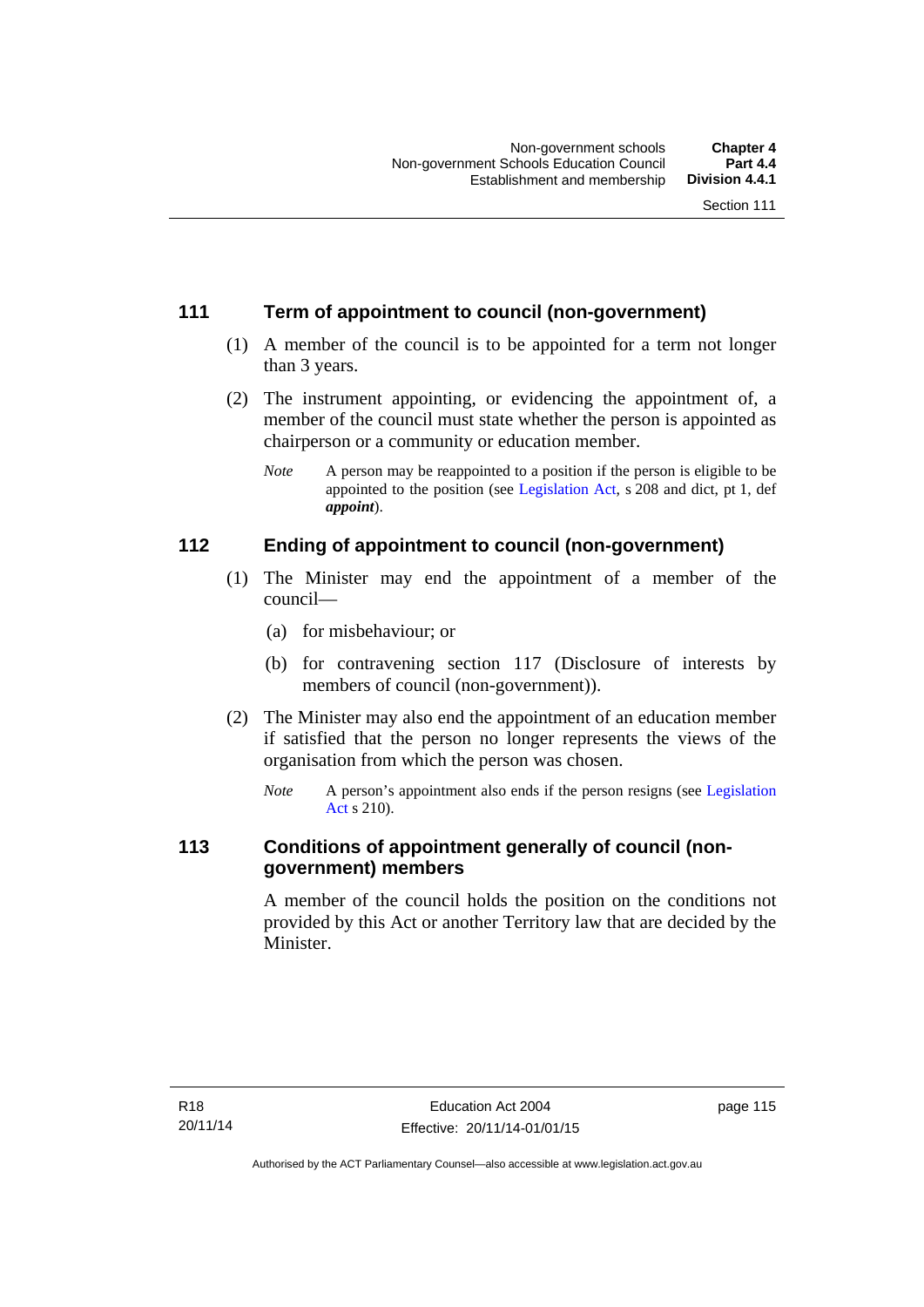### **114 Arrangements for staff**

- (1) The council (non-government) may arrange with the director-general to use public servants in the administrative unit under the director-general's control.
	- *Note* The director-general means the director-general of the administrative unit responsible for this section (see [Legislation Act](http://www.legislation.act.gov.au/a/2001-14), s 163 (References to a director-general or the director-general)). Administrative units are established under the administrative arrangements (see *[Public Sector](http://www.legislation.act.gov.au/a/1994-37)  [Management Act 1994](http://www.legislation.act.gov.au/a/1994-37)*, s 13).
- (2) The *[Public Sector Management Act 1994](http://www.legislation.act.gov.au/a/1994-37)* applies to the management by the council (non-government) of public servants the subject of an arrangement under subsection (1).

# **Division 4.4.2 Proceedings of council (nongovernment)**

## **115 Time and place of meetings of council (non-government)**

- (1) The council meets at the times and places it decides.
- (2) However, the council must meet at least twice a year.

## **116 Proceedings of council (non-government)**

- (1) The council must keep minutes of its meetings.
- (2) The council may conduct its proceedings (including its meetings) as it considers appropriate.

## **117 Disclosure of interests by members of council (nongovernment)**

- (1) This section applies to a member of the council if—
	- (a) the member has a direct or indirect financial interest in an issue being considered, or about to be considered, by the council; and

R18 20/11/14

Authorised by the ACT Parliamentary Counsel—also accessible at www.legislation.act.gov.au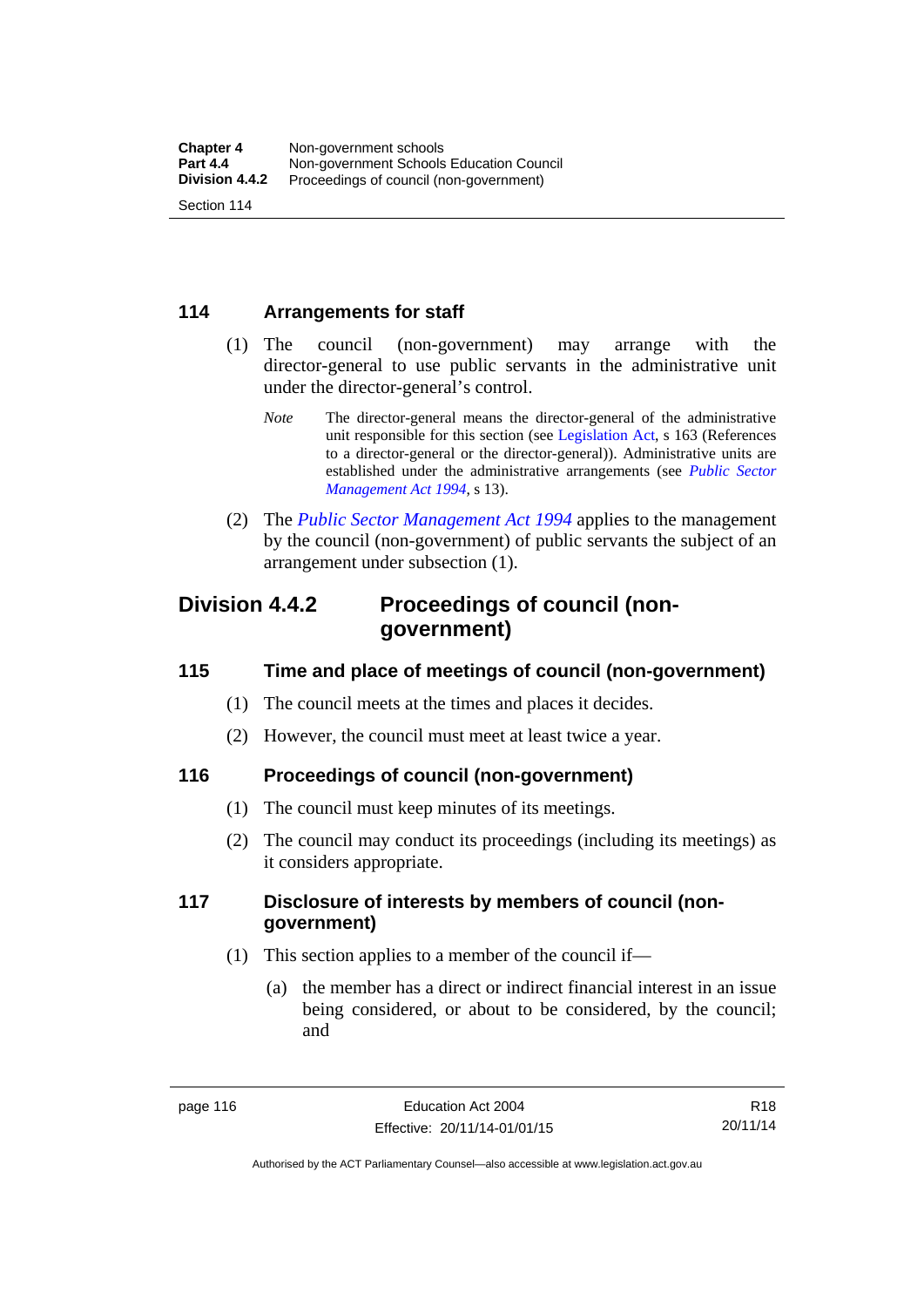- (b) the interest could conflict with the proper exercise of the member's functions in relation to the council's consideration of the issue.
- (2) As soon as practicable after the relevant facts come to the member's knowledge, the member must disclose the nature of the interest to a meeting of the council.
- (3) The disclosure must be recorded in the council's minutes and, unless the council otherwise decides, the member (the *first member*) must not—
	- (a) be present when the council considers the issue; or
	- (b) take part in a decision of the council on the issue.
- (4) Any other member who also has a direct or indirect financial interest in the issue must not—
	- (a) be present when the council is considering its decision under subsection (3) in relation to the first member; or
	- (b) take part in making the decision.
- (5) Within 14 days after the end of each financial year, the chairperson of the council must give the Minister a statement of any disclosure of interest made under this section during the financial year.

# **Division 4.4.3 Other provisions relating to council (non-government)**

#### **118 Minister to seek advice**

- (1) Before deciding the budget priorities for non-government schools each year, the Minister must ask for, and consider the advice of, the Non-government Schools Education Council.
- (2) This section does not limit the matters that the Minister may take into account in deciding the budget priorities for non-government schools.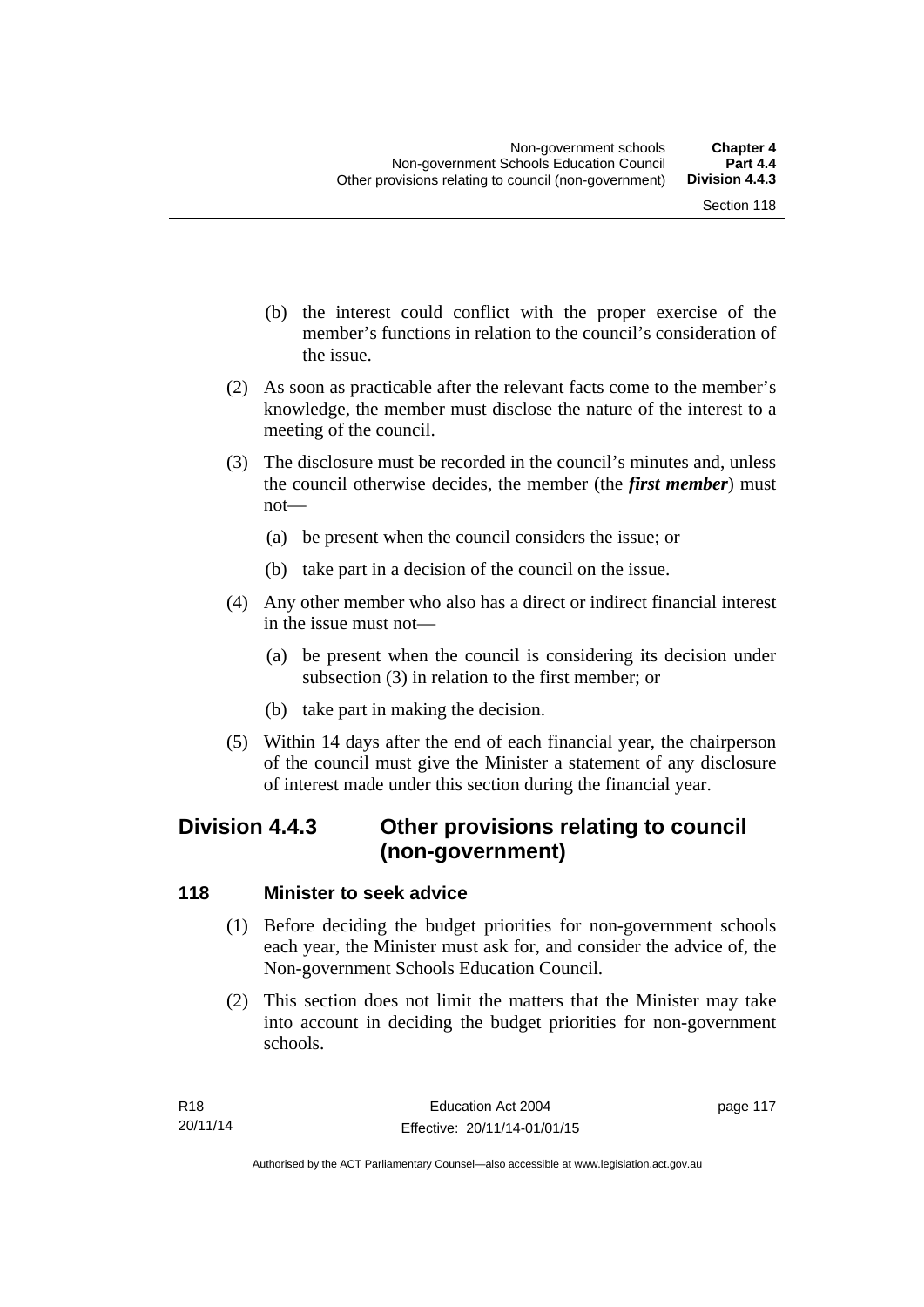## **118A Minister to present advice of council (non-government)**

The Minister must present a copy of advice given to the Minister under section 107 (a) or (b) (Functions of council (nongovernment)) to the Legislative Assembly within 6 sitting days after the day it is given to the Minister.

page 118 Education Act 2004 Effective: 20/11/14-01/01/15

Authorised by the ACT Parliamentary Counsel—also accessible at www.legislation.act.gov.au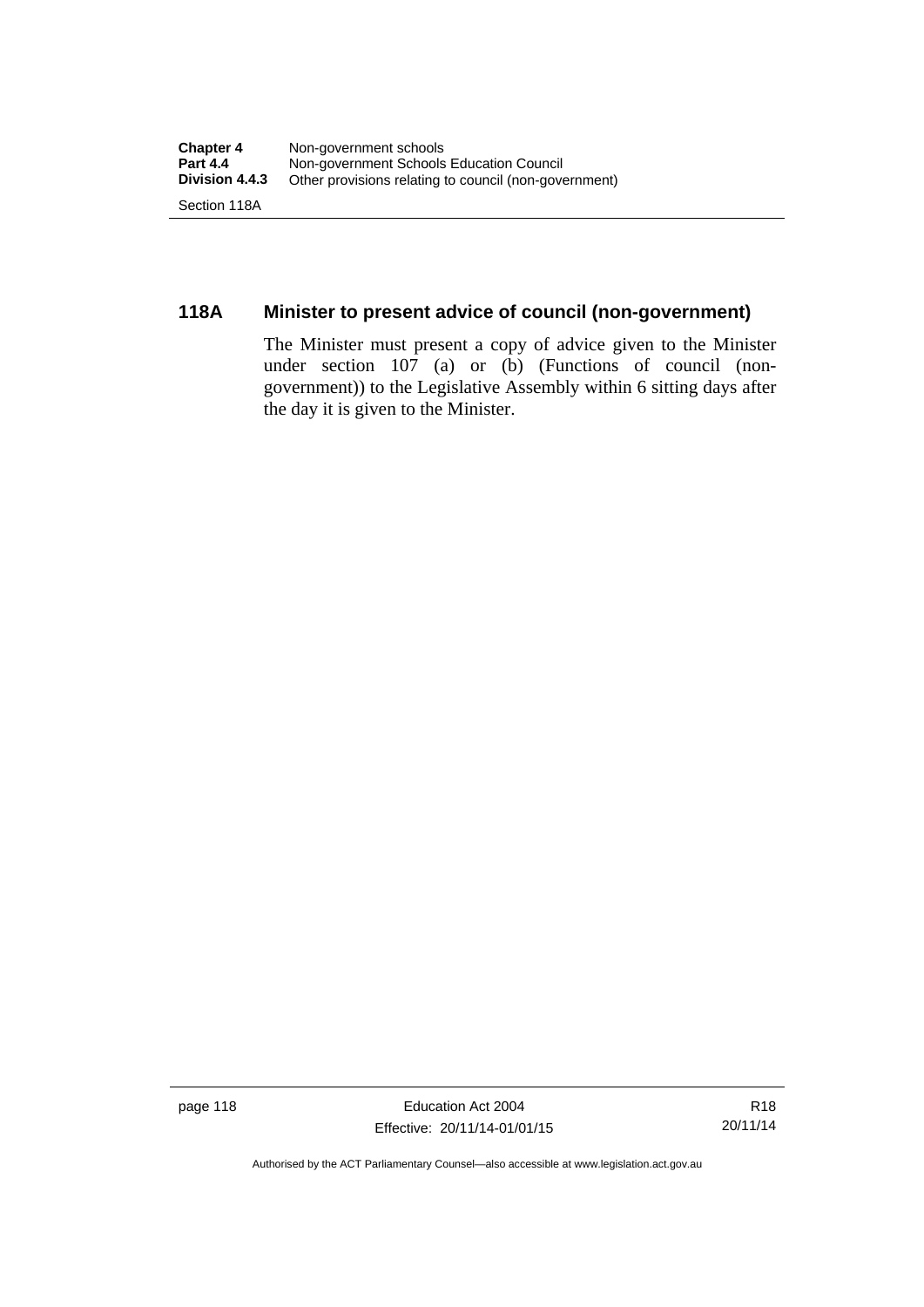# **Part 4.5 Other provisions**

# **Division 4.5.1 Authorised persons (nongovernment)**

#### **119 Appointment of authorised persons (non-government)**

- (1) The director-general may appoint a person to be an authorised person (non-government) for this chapter or a provision of this chapter.
	- *Note 1* For the making of appointments (including acting appointments), see the [Legislation Act,](http://www.legislation.act.gov.au/a/2001-14) pt 19.3.
	- *Note* 2 In particular, a person may be appointed for a particular provision of a law (see [Legislation Act,](http://www.legislation.act.gov.au/a/2001-14) s 7 (3)) and an appointment may be made by naming a person or nominating the occupant of a position (see s 207).
- (2) The regulations may prescribe a person to be an authorised person (non-government) for this chapter or a provision of this chapter.
- (3) A person may be appointed as an authorised person (nongovernment) under subsection (1) only if—
	- (a) the person is an Australian citizen or a permanent resident of Australia; and
	- (b) the director-general is satisfied that the person is a suitable person to be appointed, having regard in particular to—
		- (i) whether the person has any criminal convictions; and
		- (ii) the person's employment record; and
	- (c) the person has satisfactorily completed adequate training to exercise the powers of an authorised person (non-government) proposed to be given to the person.
- (4) To remove any doubt, a person may be both an authorised person (government) and an authorised person (non-government).

page 119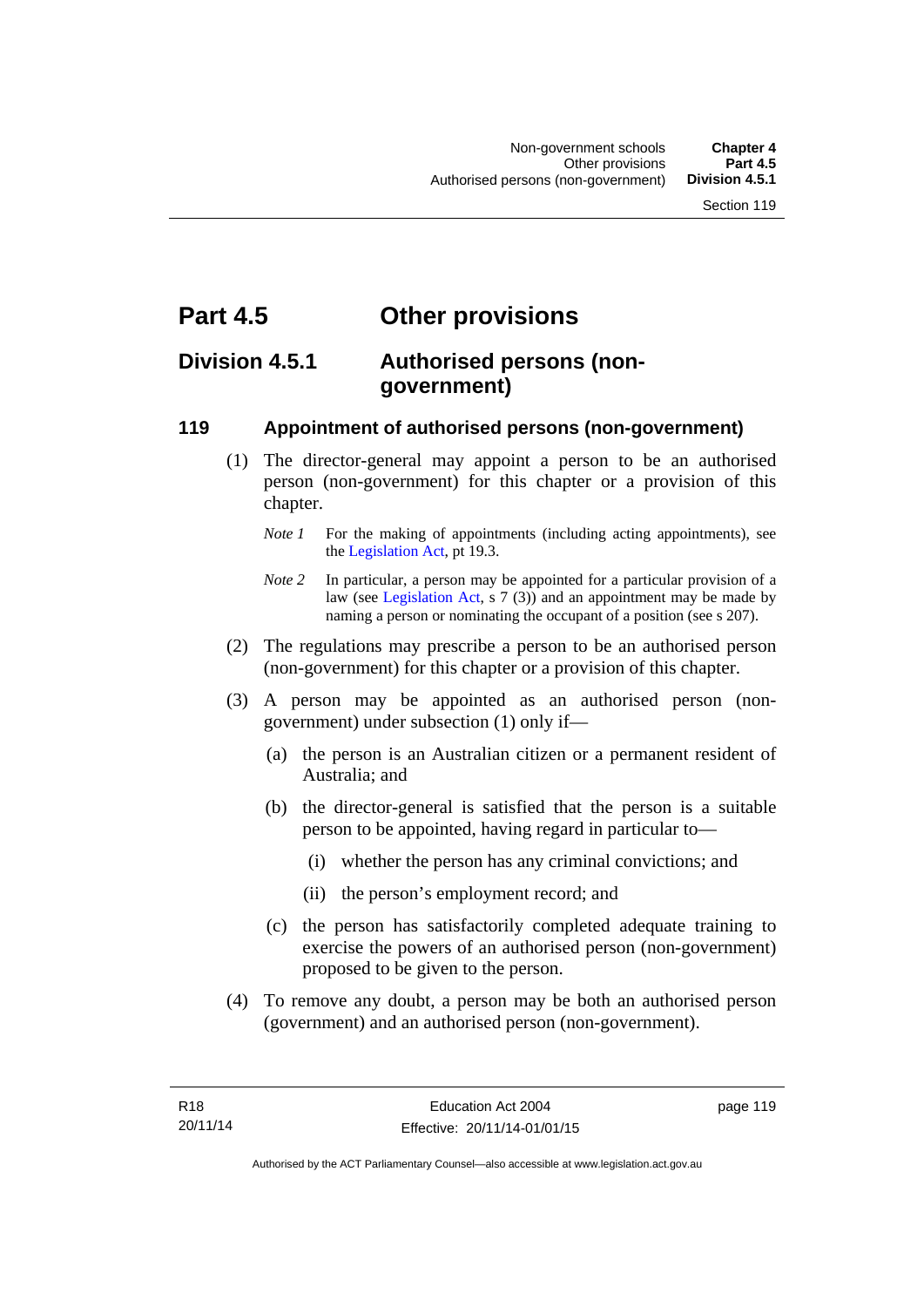#### **120 Identity cards for authorised persons (non-government)**

- (1) The director-general must give an authorised person (nongovernment) an identity card that states the person is an authorised person (non-government) for this chapter, or stated provisions of this chapter, and shows—
	- (a) a recent photograph of the person; and
	- (b) the name of the person; and
	- (c) the date of issue of the card; and
	- (d) an expiry date for the card; and
	- (e) anything else prescribed under the regulations.
- (2) A person who ceases to be an authorised person (non-government) must return his or her identity card to the director-general as soon as practicable, but within 21 days after the day the person ceases to be an authorised person.

Maximum penalty: 1 penalty unit.

(3) An offence against subsection (2) is a strict liability offence.

# **Division 4.5.2 Inspection powers for non-government schools**

#### **121 Power not to be exercised before identity card shown etc**

- (1) An authorised person (non-government) may exercise a power under this chapter in relation to a person only if the authorised person first shows the person his or her identity card.
- (2) An authorised person (non-government) may not remain in a nongovernment school entered under this division if, when asked by the principal, the authorised person does not show his or her identity card.

Authorised by the ACT Parliamentary Counsel—also accessible at www.legislation.act.gov.au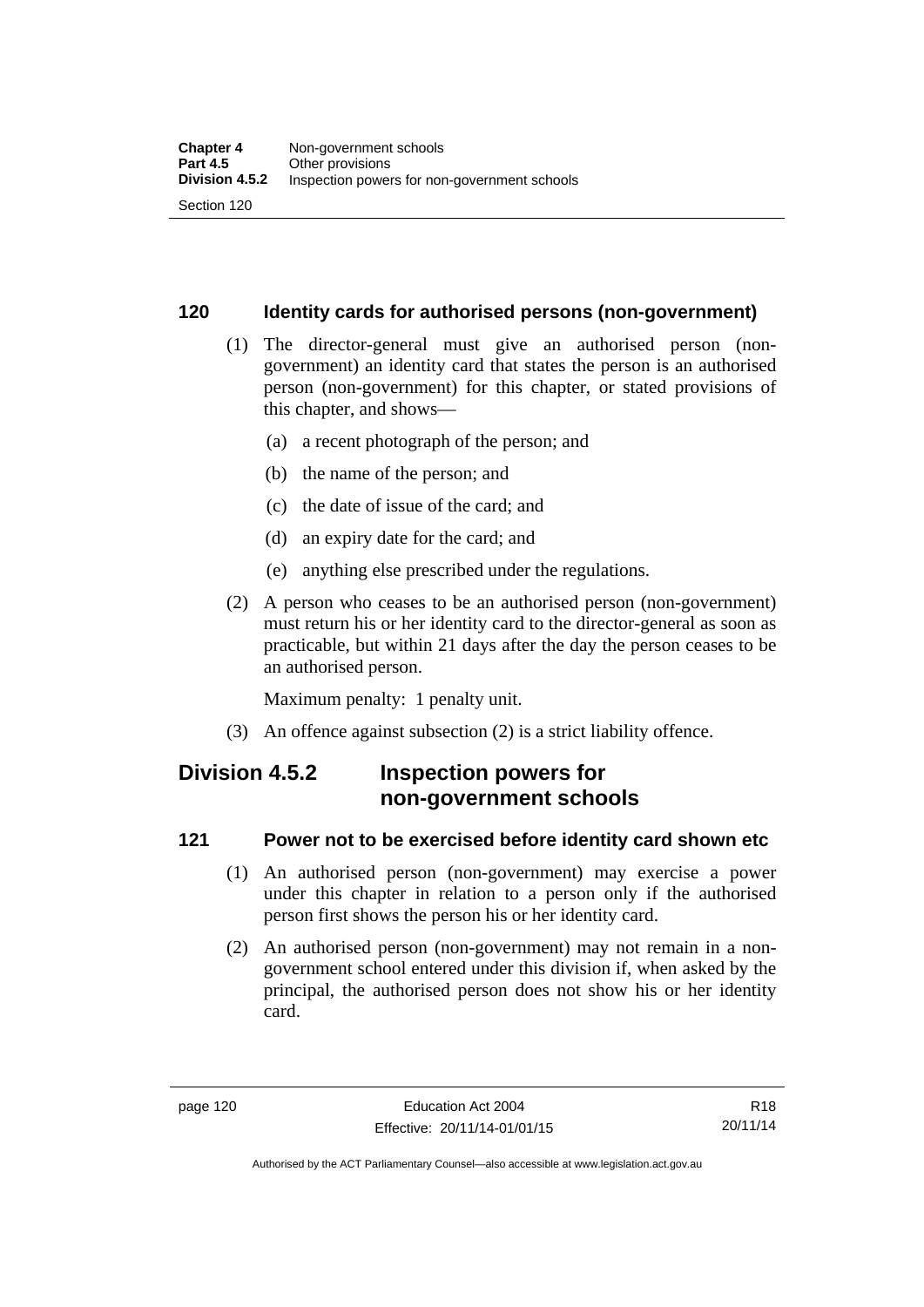#### **122 Entry to non-government schools for inspections**

To find out whether this Act is being complied with, an authorised person (non-government) may enter a non-government school at any time when it is being used as a school under this Act.

#### **123 Entry to non-government schools with consent**

- (1) An authorised person (non-government) may enter a nongovernment school at any other time if the principal of the school consents to the entry.
- (2) An authorised person (non-government) may, without the principal's consent, enter the non-government school to ask for consent to enter the school.

#### **124 Consent to entry**

- (1) This section applies if an authorised person (non-government) intends to ask the principal of a non-government school to consent to the authorised person entering the school.
- (2) Before asking for the consent, the authorised person (nongovernment) must tell the principal—
	- (a) the reason for the entry; and
	- (b) that the principal is not required to consent.
- (3) If the consent is given, the authorised person (non-government) must ask the principal to sign an acknowledgment of the consent.
- (4) The acknowledgment must state that—
	- (a) the principal was told—
		- (i) the reason for the entry; and
		- (ii) that the principal is not required to consent; and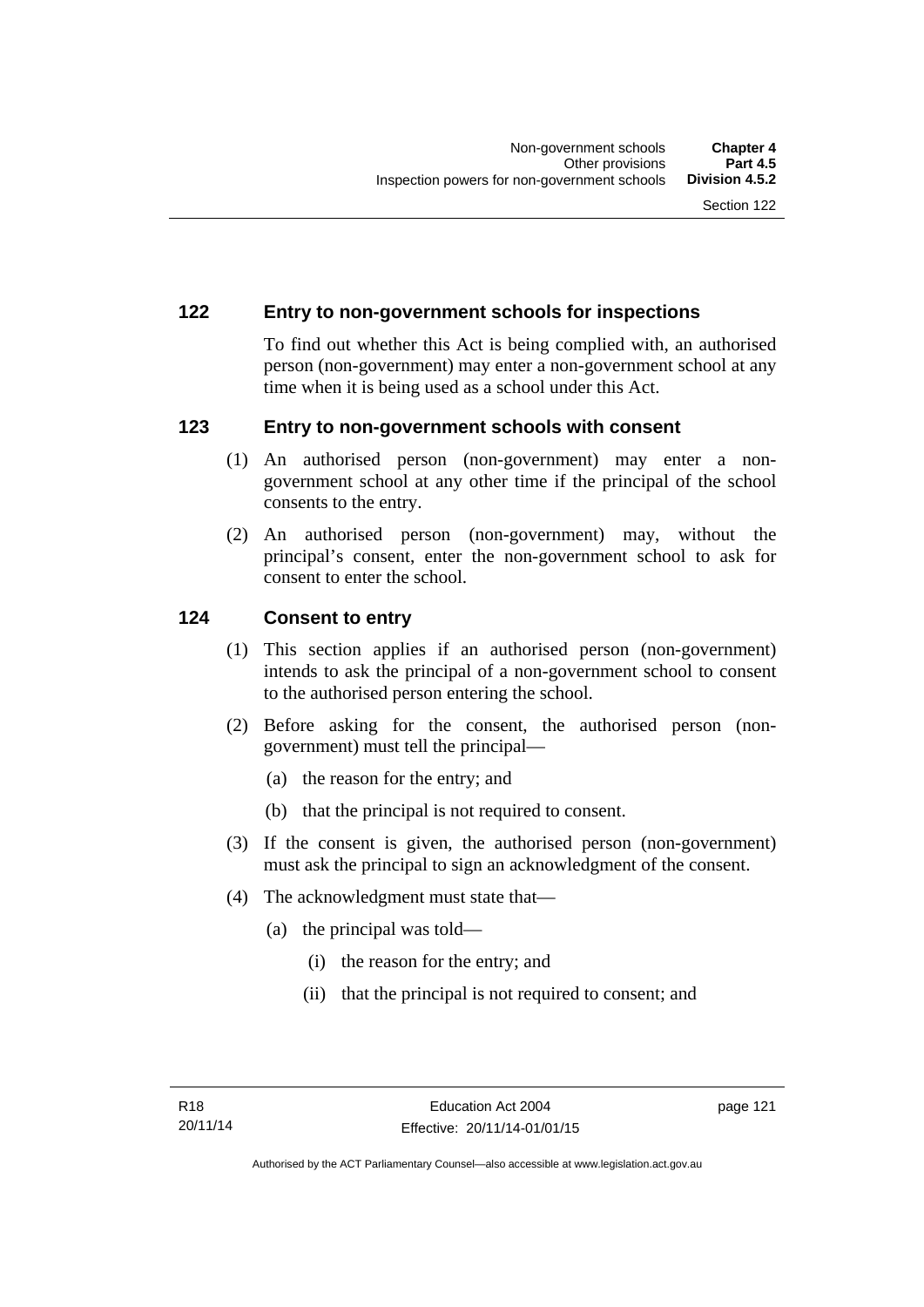- (b) the principal gives an authorised person (non-government) consent to enter the school and exercise powers under this chapter; and
- (c) the time and date the consent was given.
- (5) If the principal signs an acknowledgment of consent, the authorised person (non-government) must immediately give a copy to the principal.
- (6) A court may assume that the principal did not consent if—
	- (a) a question arises, in a proceeding in the court, whether the principal consented to the authorised person (non-government) entering the school under this chapter; and
	- (b) an acknowledgment under this section is not produced in evidence for the entry; and
	- (c) it is not proved that the principal consented to the entry.

#### **125 Powers on entry**

An authorised person (non-government) who enters a nongovernment school under section 122 (Entry to non-government schools for inspections) or section 123 (Entry to non-government schools with consent) may inspect the school or anything in it (including the register of enrolments and attendances).

Authorised by the ACT Parliamentary Counsel—also accessible at www.legislation.act.gov.au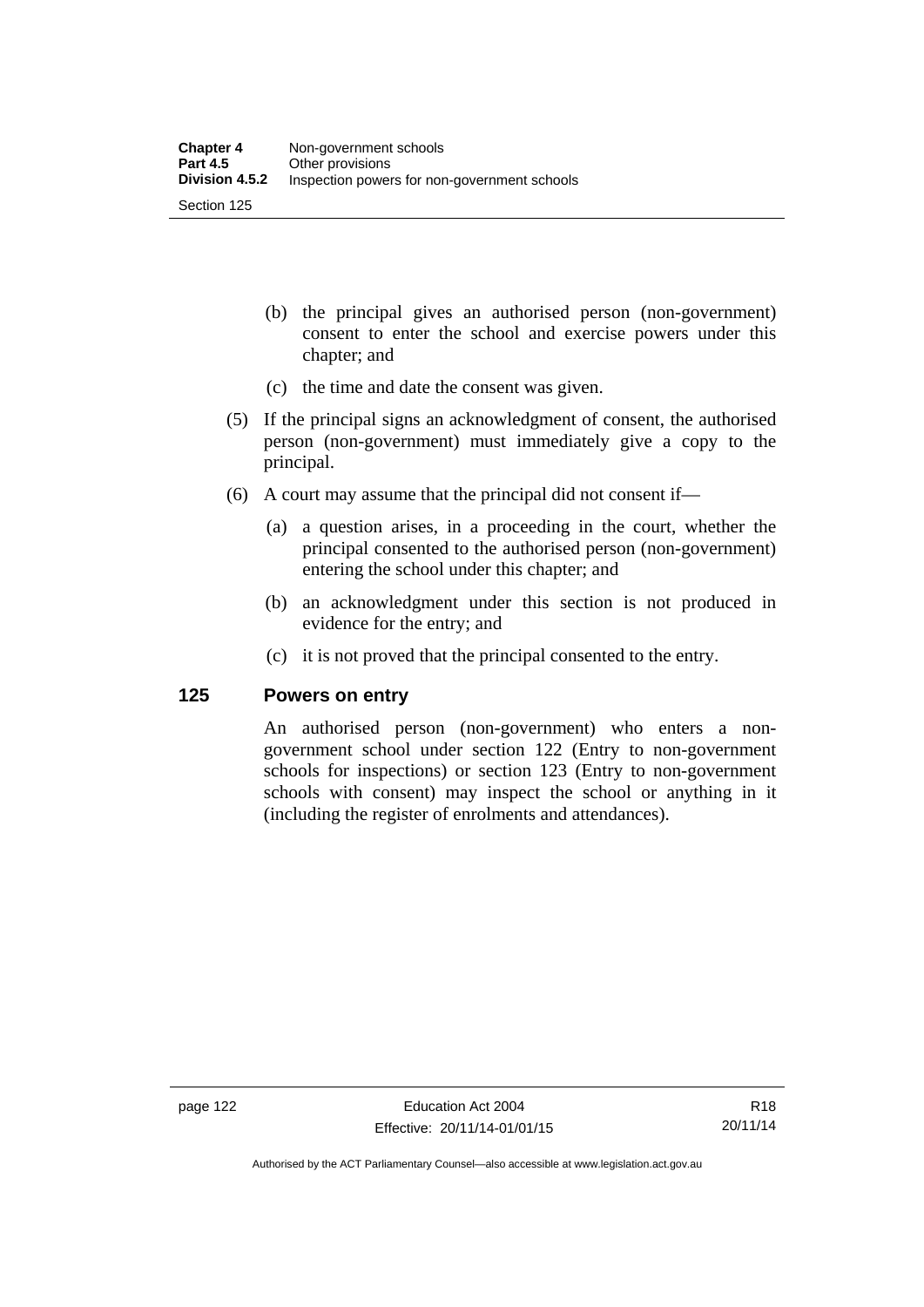# **Chapter 5 Home education**

# **Part 5.1 General**

#### **128 Principles on which ch 5 based**

The following are the principles on which this chapter is based:

- (a) parents have the right to choose a suitable educational environment for their children;
- (b) there is a diversity of religious and educational philosophies held by parents providing home education for their children;
- (c) the diversity of educational philosophies reflects the diversity of preferences of parents for particular forms of education for their children;
- (d) home education is committed to—
	- (i) offering a broad range of opportunities that foster in each child the development of the child's unique spiritual, emotional, physical, social and intellectual being; and
	- (ii) valuing the individual needs, interests and aptitudes of each child; and
	- (iii) preparing each child to become an independent and effective local and global citizen.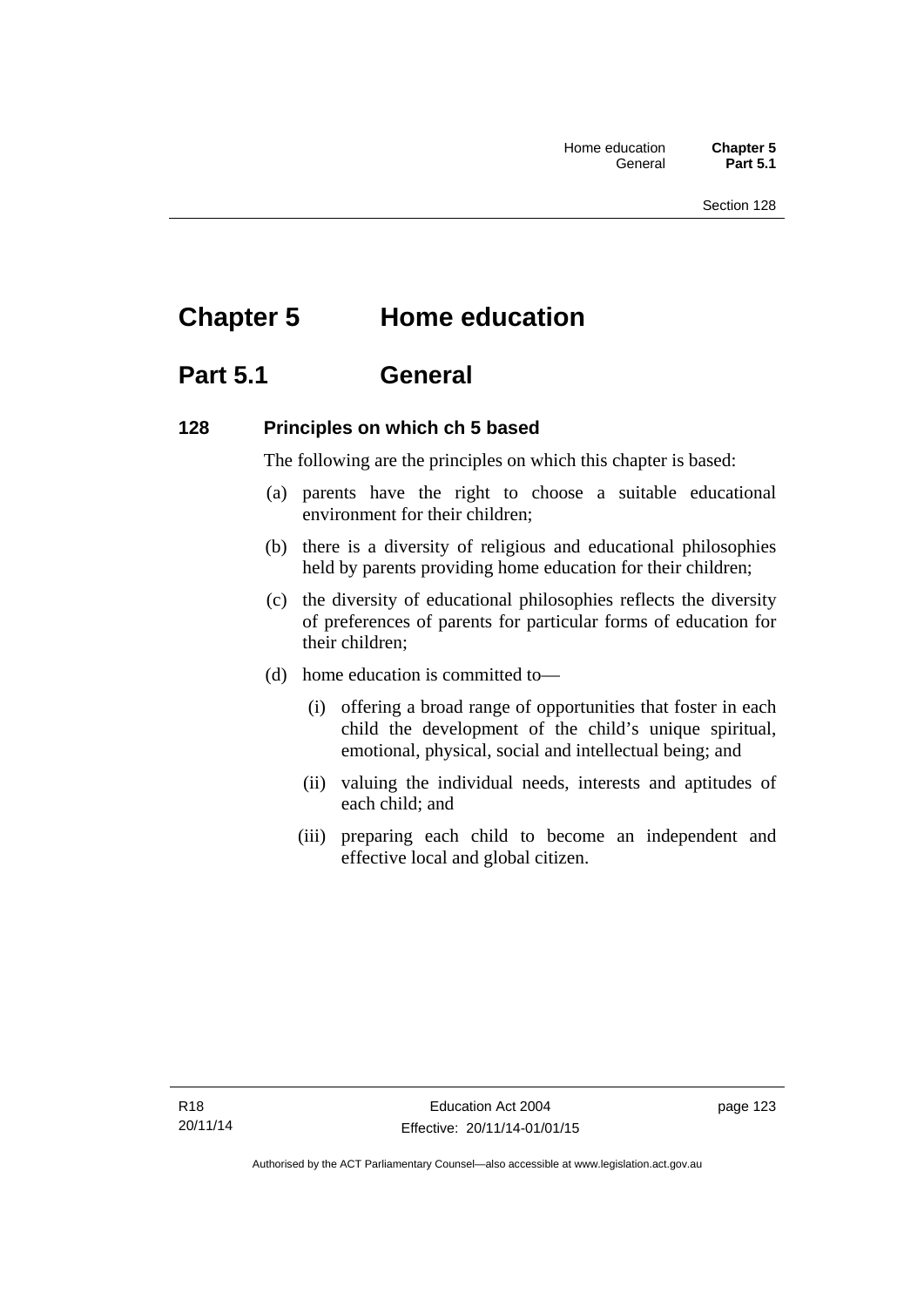# **Part 5.2 Registration—home education**

#### **129 Meaning of** *home education*

In this Act:

*home education*, in relation to a child, means education conducted by 1 or both of the child's parents from a home base.

#### **130 Provisional registration for home education**

(1) The parents of a child may apply, in writing, to the director-general for registration of the child for home education.

- (2) On receiving an application under subsection (1), the director-general must provisionally register the child for home education.
- (3) Provisional registration for home education ends—
	- (a) 6 months after the day the provisional registration begins; or
	- (b) if the child is registered sooner under section 131 (3)—on the day the child is registered.

#### **131 Registration for home education**

- (1) This section applies if a child is provisionally registered for home education under section 130.
- (2) Also, this section applies if—
	- (a) the parents of a child apply in writing to the director-general for registration for home education; and
	- (b) immediately before the application, the child was registered or approved (however described) under the law of a State or another Territory for home education.

*Note* If a form is approved under s 154 for the application, the form must be used.

R18 20/11/14

Authorised by the ACT Parliamentary Counsel—also accessible at www.legislation.act.gov.au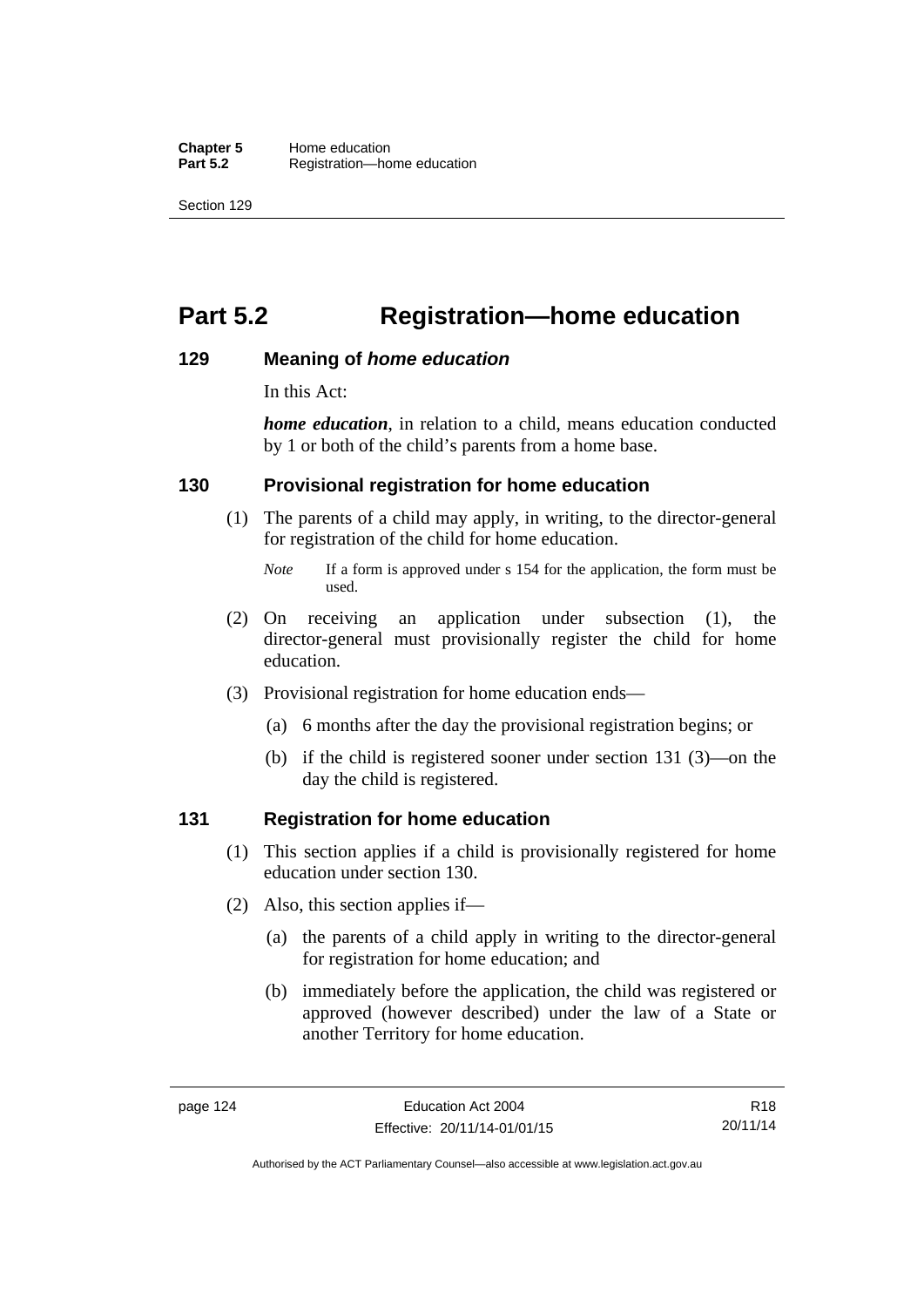- (3) The director-general may register the child for home education for a period of not longer than 2 years if satisfied that the conditions for registration will be complied with.
- (4) To decide whether the conditions for registration will be complied with, an authorised person (government) may inspect any education programs, materials or other records proposed to be used for the home education.

#### **132 Conditions of registration for home education**

The registration of a child for home education is subject to the following conditions:

- (a) the parents of the child are to provide high-quality education for the child;
- (b) the parents of the child must document the educational opportunities offered by the parents to their child and the strategies they use to encourage their child to learn;
- (c) the parents of the child must make available for inspection on request by the director-general any education programs, materials or other records used for the home education.

#### **133 Registration of child**

If the director-general approves the registration of a child for home education, the director-general must—

- (a) enter the particulars prescribed under the regulations in the home education register kept under section 139 (Home education register); and
- (b) give the parents of the child a certificate of registration for the child.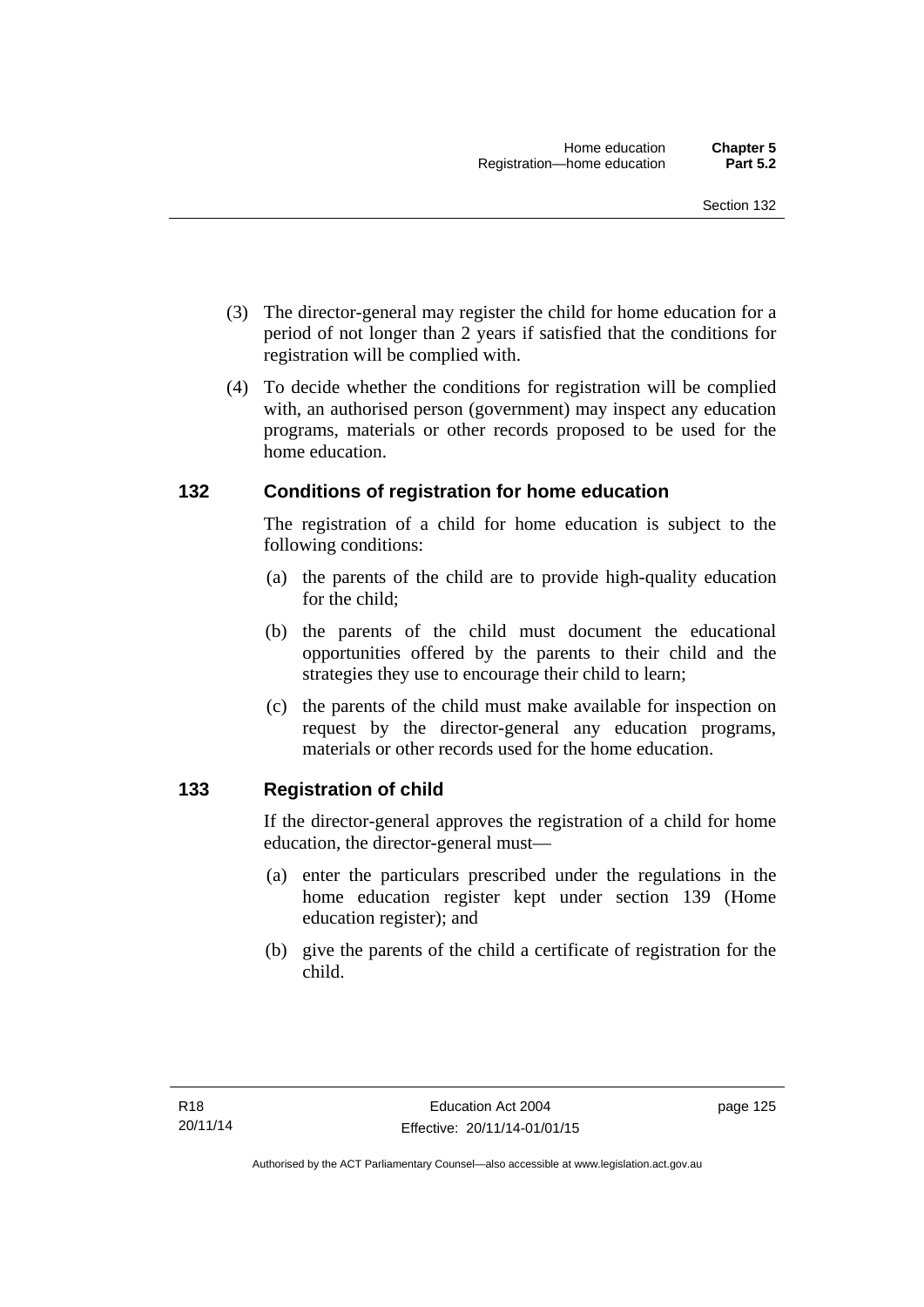#### **134 Period of registration**

Registration of a child for home education is for the period (not longer than 2 years) stated in the certificate of registration.

#### **135 Cancellation of registration for home education**

- (1) The director-general may cancel the registration of a child for home education if the director-general is satisfied on reasonable grounds that a parent has contravened a condition of the registration.
- (2) Before cancelling registration, the director-general must give the parents a written notice—
	- (a) stating the grounds on which the director-general proposes to cancel the registration; and
	- (b) stating the facts that, in the director-general's opinion, establish the grounds; and
	- (c) telling the parents that they may, within 30 days beginning the day after the day they receive the notice, give a written response to the director-general about the matters in the notice.
- (3) In deciding whether to cancel registration, the director-general must consider any response given to the director-general in accordance with subsection  $(2)$  (c).
- (4) However, the director-general must not cancel the registration if satisfied that—
	- (a) the parents have demonstrated that the contravention has been rectified and that they will comply with the conditions of the registration; and
	- (b) it is not otherwise in the public interest that the registration be cancelled.
- (5) The director-general must give the parents written notice of the decision.

R18 20/11/14

Authorised by the ACT Parliamentary Counsel—also accessible at www.legislation.act.gov.au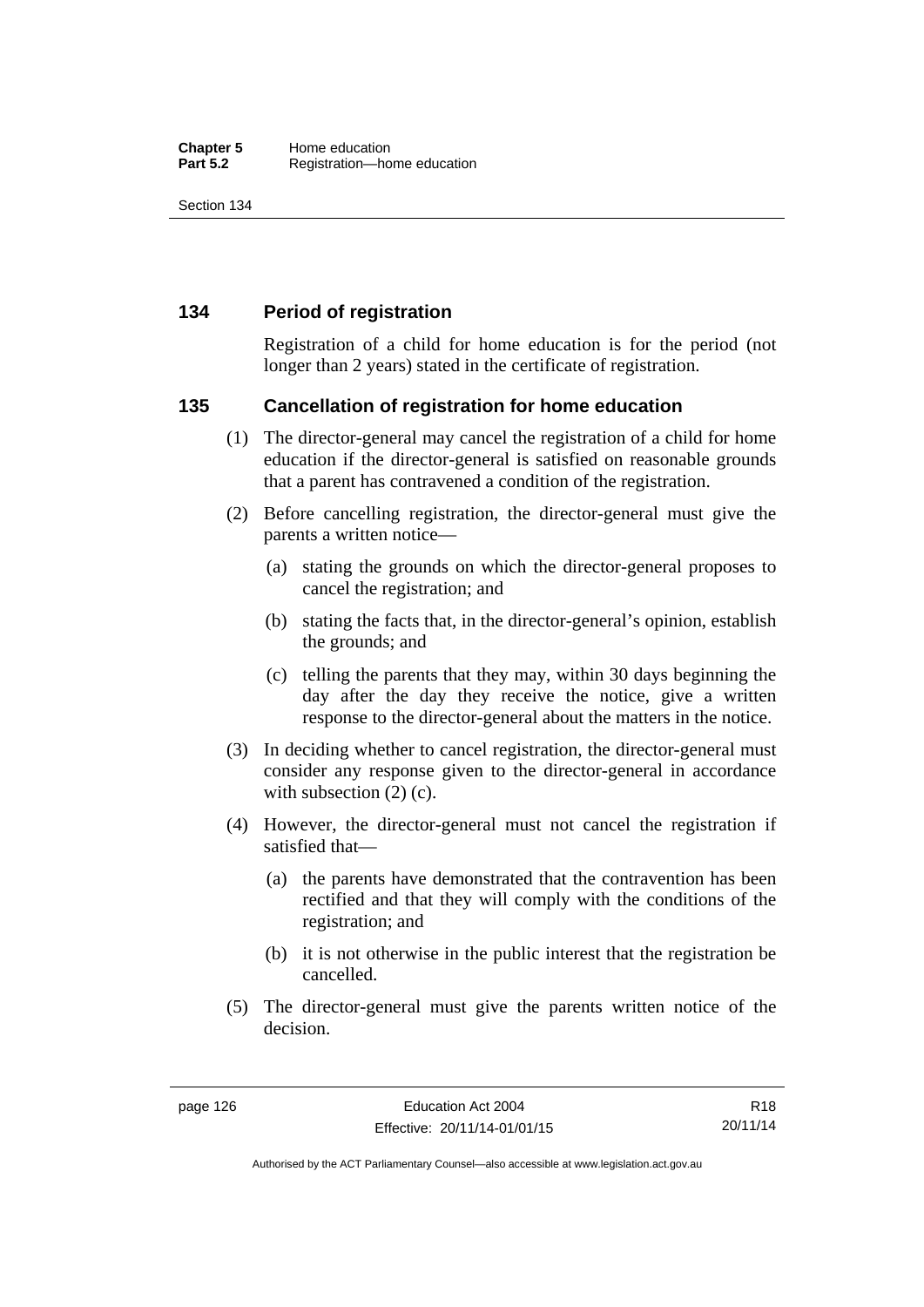(6) Cancellation of registration takes effect on the day when notice of the cancellation is given to the parents or, if the notice states a later date of effect, that date.

#### **136 Certificate of registration for home education**

A certificate of registration for home education must state—

- (a) the name of the child registered for home education; and
- (b) the names of the child's parents; and
- (c) the address of the home base from which the home education will be carried out; and
- (d) the period of registration; and
- (e) the conditions of registration; and
- (f) any other particulars prescribed under the regulations.

#### **137 Renewal of registration for home education**

(1) The parents of a child who is registered for home education under this part may apply in writing to the director-general for renewal of the registration.

- (2) The application must be made at least the prescribed period before the registration ends.
- (3) The director-general may renew the registration of the child for home education for a period of not longer than 2 years if satisfied that the conditions for registration will be complied with.
- (4) In this section:

*prescribed period* means—

(a) 3 months; or

*Note* If a form is approved under s 154 for the application, the form must be used.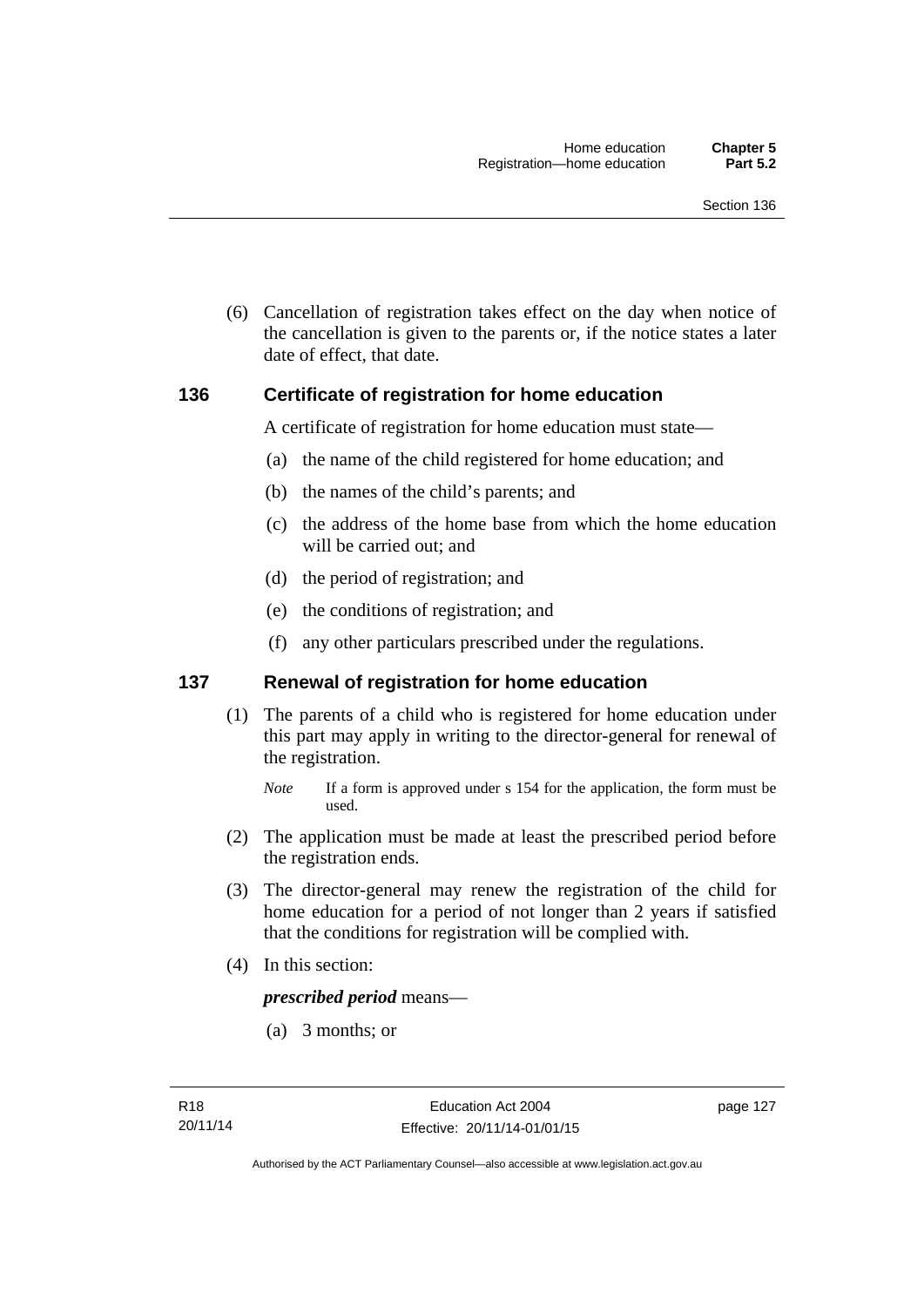(b) if the director-general approves a shorter period—that period.

#### **138 Home education reports**

The parents of a child registered for home education must give the director-general a report about the educational progress of the child once every year.

### **139 Home education register**

The director-general must keep a register of children registered for home education.

page 128 Education Act 2004 Effective: 20/11/14-01/01/15

Authorised by the ACT Parliamentary Counsel—also accessible at www.legislation.act.gov.au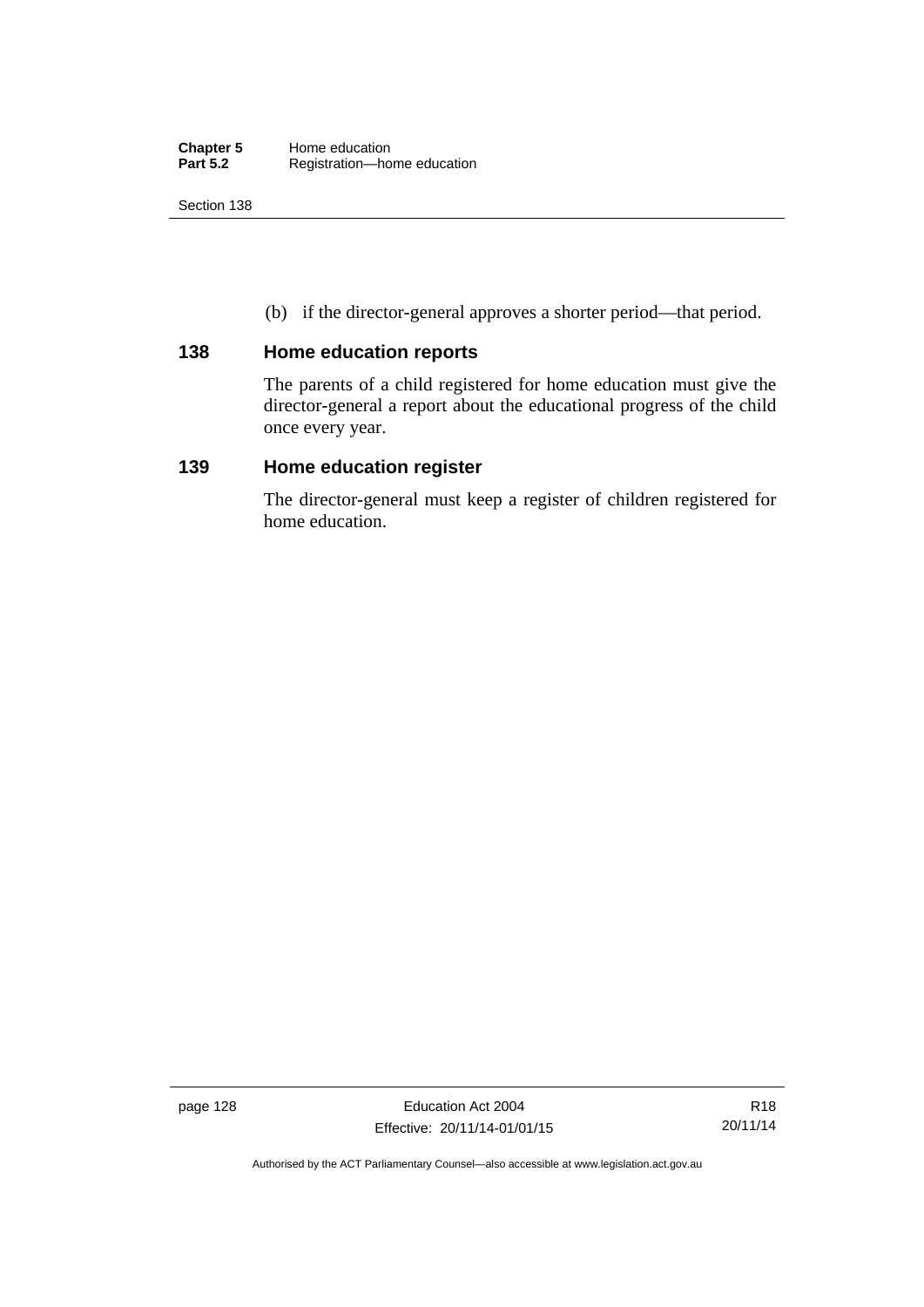# **Chapter 6 Miscellaneous**

# **Part 6.1 Notification and review of decisions**

#### **140 Definitions***—***pt 6.1**

In this part:

*decision-maker* means—

- (a) for an internally reviewable decision—a person mentioned in schedule 1, column 5 in relation to the decision; or
- (b) for a reviewable decision—
	- (i) the internal reviewer in relation to the decision; or
	- (ii) if the decision is made personally by the Minister or director-general—a person mentioned in schedule 1, column 5 in relation to the decision.

*internally reviewable decision* means a decision (other than a decision made personally by the Minister or director-general) mentioned in schedule 1, column 3 under a provision of this Act mentioned in column 2 in relation to the decision.

*internal reviewer*—see section 144 (1).

*internal review notice*—see the *[ACT Civil and Administrative](http://www.legislation.act.gov.au/a/2008-35)  [Tribunal Act 2008](http://www.legislation.act.gov.au/a/2008-35)*, section 67B (1).

*reviewable decision* means—

 (a) a decision of an internal reviewer in relation to an internally reviewable decision; or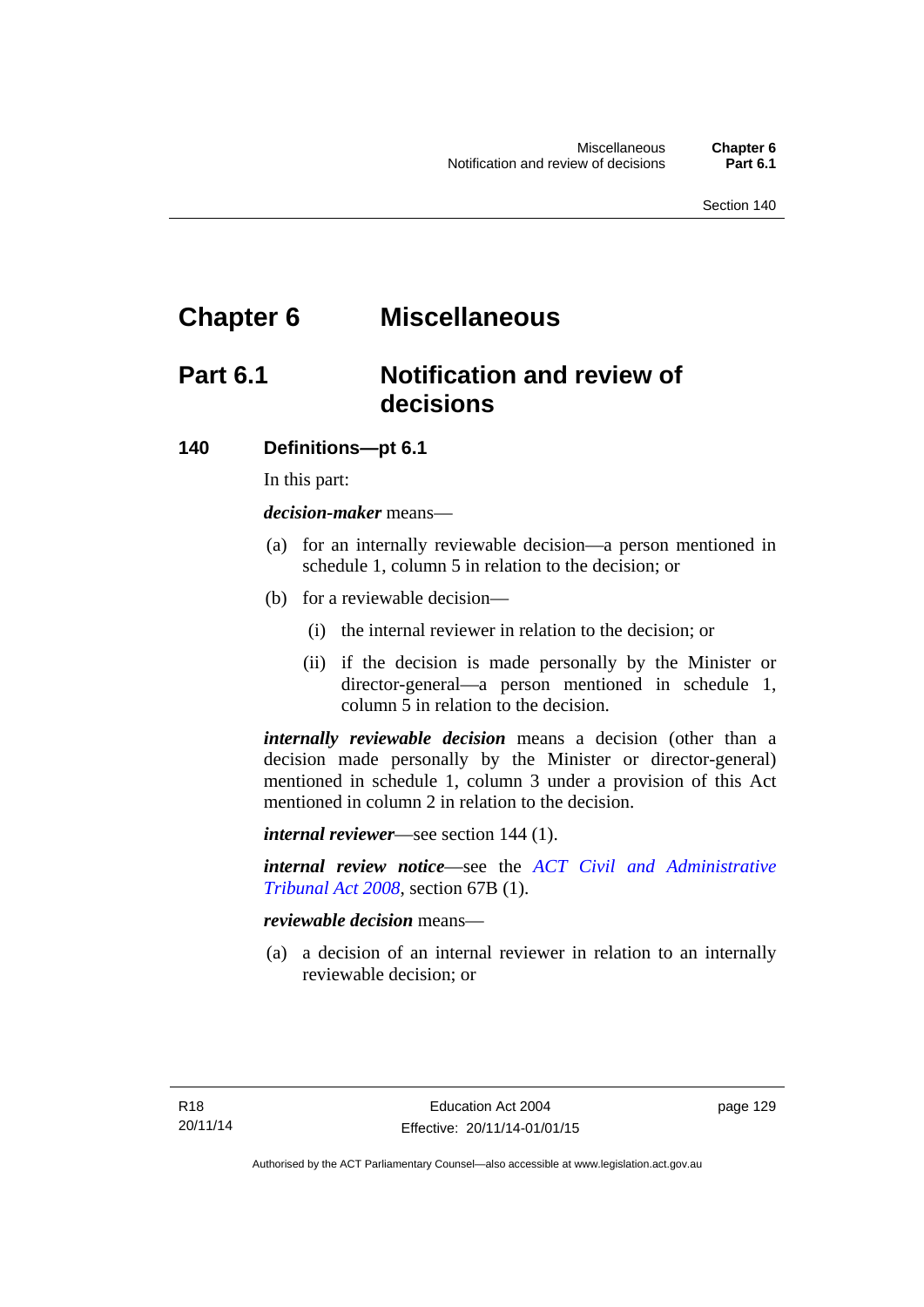(b) if a decision is made personally by the Minister or director-general—a decision mentioned in schedule 1, column 3 under a provision of this Act mentioned in column 2 in relation to the decision.

#### **141 Internal review notices**

If a decision-maker makes an internally reviewable decision, the decision-maker must give an internal review notice to each entity mentioned in schedule 1, column 4 in relation to the decision.

- *Note 1* The decision-maker must also take reasonable steps to give an internal review notice to any other person whose interests are affected by the decision (see *[ACT Civil and Administrative Tribunal Act 2008](http://www.legislation.act.gov.au/a/2008-35)*, s 67B).
- *Note 2* The requirements for internal review notices are prescribed under the *[ACT Civil and Administrative Tribunal Act 2008](http://www.legislation.act.gov.au/a/2008-35)*.

#### **142 Applications for internal review**

- (1) The following may apply to the decision-maker for review of an internally reviewable decision:
	- (a) an entity mentioned in schedule 1, column 4 in relation to the decision;
	- (b) any other person whose interests are affected by the decision.
- (2) The application must—
	- (a) be in writing; and
	- (b) state the applicant's name and address; and
	- (c) set out the applicant's reasons for making the application.
	- *Note* If a form is approved under s 154 for the application, the form must be used.
- (3) The application must be given to the decision-maker within—
	- (a) 28 days after the day the applicant is given the internal review statement; or

R18 20/11/14

Authorised by the ACT Parliamentary Counsel—also accessible at www.legislation.act.gov.au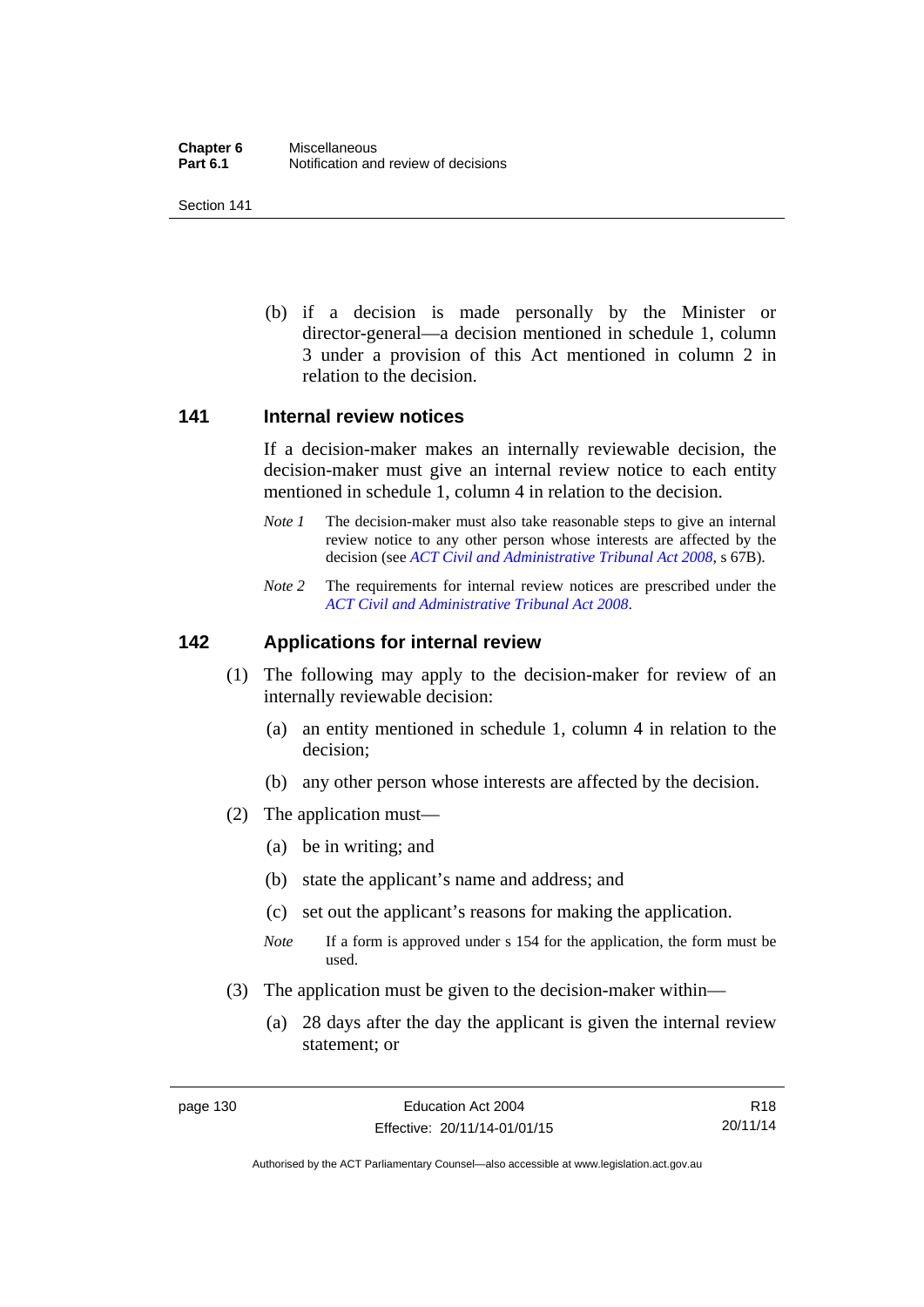(b) a longer period allowed by the internal reviewer before or after the end of the 28-day period.

#### **143 Applications not stay reviewable decisions**

Making an application for internal review of an internally reviewable decision does not affect the operation of the decision.

#### **144 Internal review**

- (1) If application is made for internal review of an internally reviewable decision, the decision-maker must arrange for someone else (the *internal reviewer*) to review the decision.
- (2) The internal reviewer must, within 28 days after the decision-maker receives the application for internal review—
	- (a) confirm the decision; or
	- (b) vary the decision; or
	- (c) set aside the decision and substitute its own decision.
- (3) If the decision is not varied or set aside within the 28-day period, the decision is taken to have been confirmed by the internal reviewer.

#### **145 Reviewable decision notices**

If a decision-maker makes a reviewable decision, the decision-maker must give a reviewable decision notice to—

 (a) for a decision in relation to an internally reviewable decision each entity that is given an internal review notice; or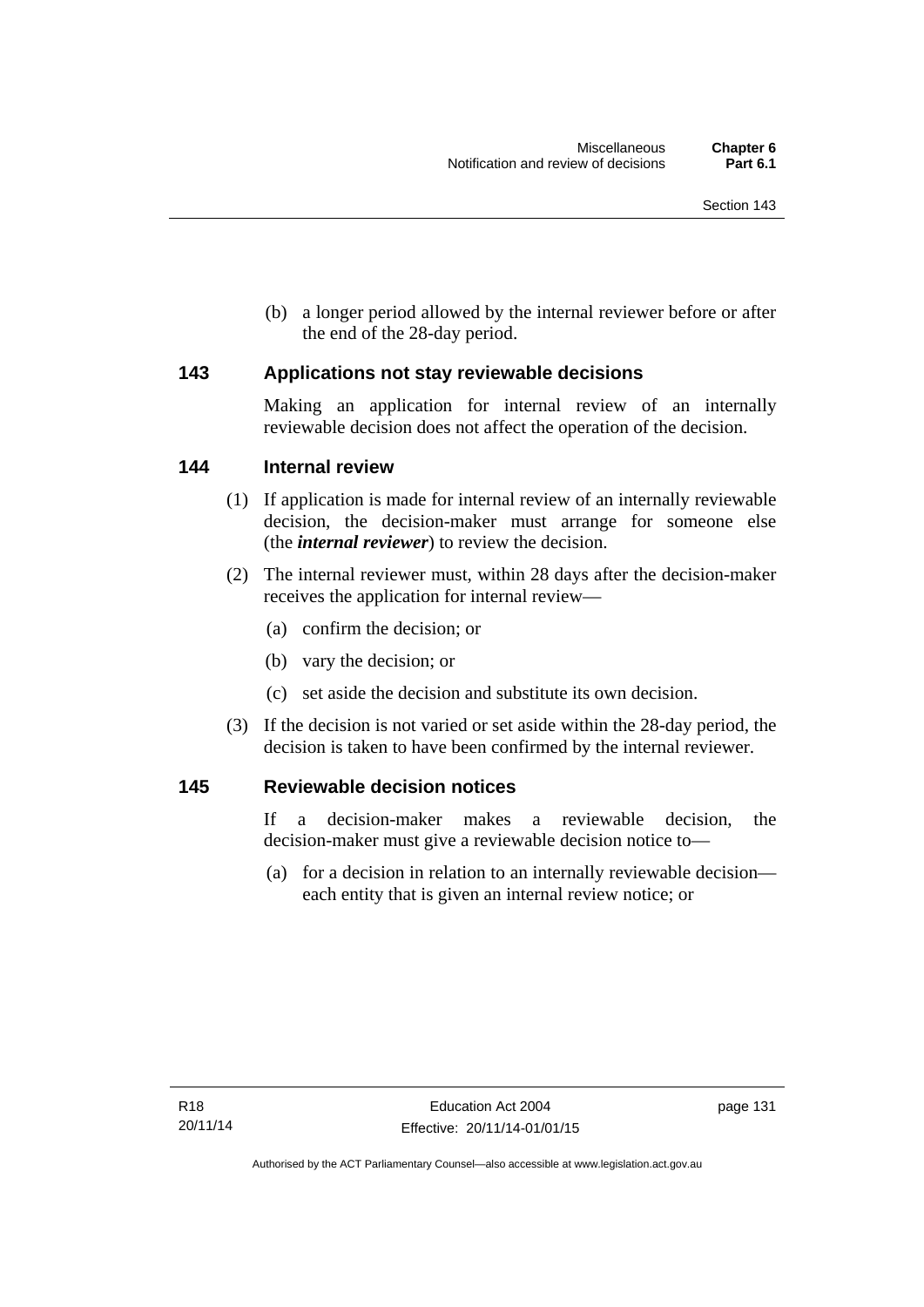Section 145A

- (b) for a decision made personally by the Minister or director-general—each entity mentioned in schedule 1, column 4 in relation to the decision.
- *Note 1* The decision-maker must also take reasonable steps to give a reviewable decision notice to anyone whose interests are affected by the decision (see *[ACT Civil and Administrative Tribunal Act 2008](http://www.legislation.act.gov.au/a/2008-35)*, s 67A).
- *Note 2* The requirements for reviewable decision notices are prescribed under the *[ACT Civil and Administrative Tribunal Act 2008](http://www.legislation.act.gov.au/a/2008-35)*.

# **145A Applications to ACAT**

The following may apply to the ACAT for review of a reviewable decision:

- (a) an entity mentioned in schedule 1, column 4;
- (b) any other person whose interests are affected by the decision.
- *Note* If a form is approved under the *[ACT Civil and Administrative Tribunal](http://www.legislation.act.gov.au/a/2008-35)  [Act 2008](http://www.legislation.act.gov.au/a/2008-35)* for the application, the form must be used.

page 132 Education Act 2004 Effective: 20/11/14-01/01/15

Authorised by the ACT Parliamentary Counsel—also accessible at www.legislation.act.gov.au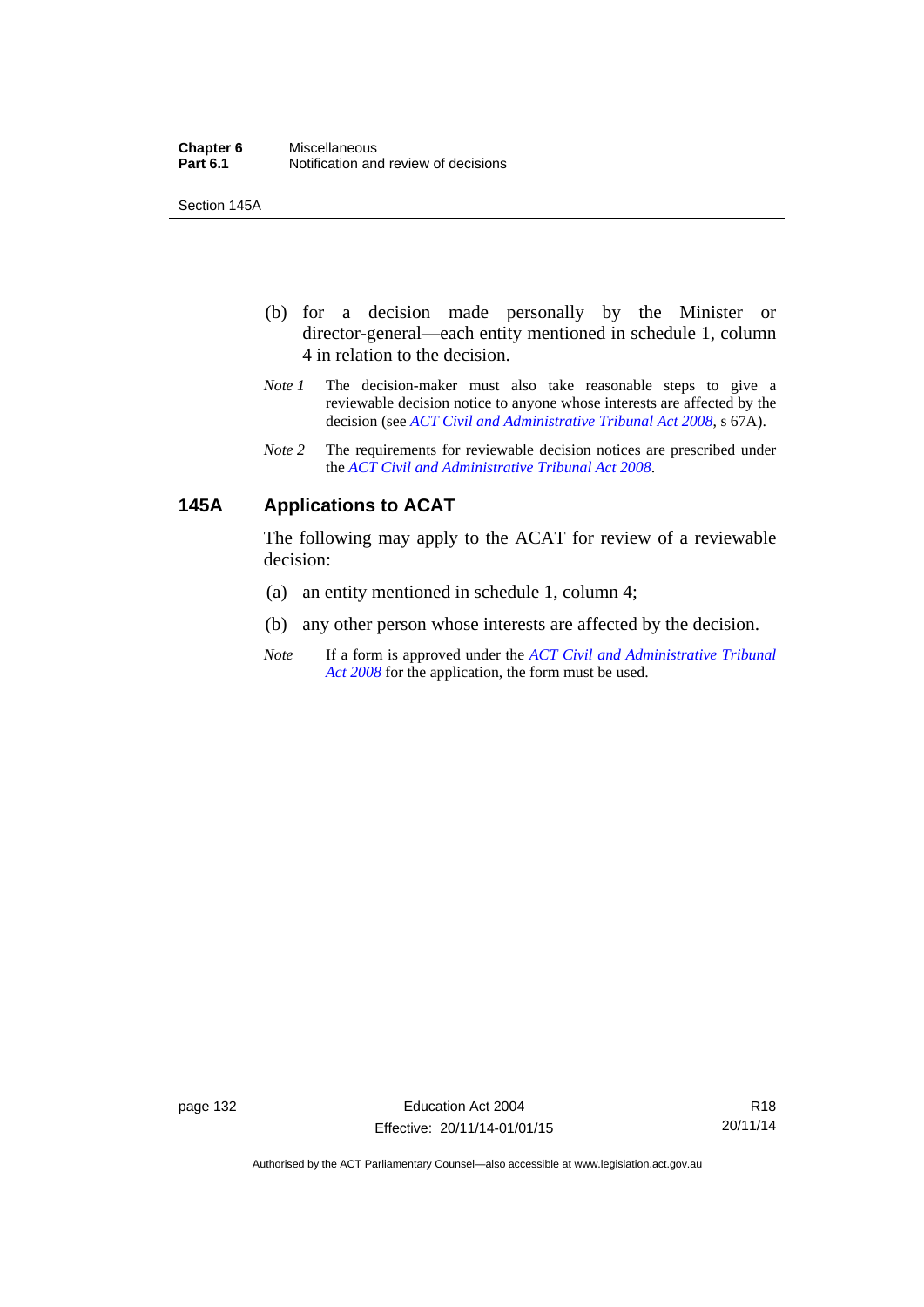# **Part 6.2 Other provisions**

# **146A Student transfer register**

- (1) The director-general must establish procedures for recording the transfer of students between schools in the ACT.
- (2) The principal of a school must comply with any procedures for recording the transfer of students to and from the school that the director-general—
	- (a) establishes under subsection (1); and
	- (b) notifies to the principal.
- (3) In this section:

*school* means a government school or non-government school.

# **147 Offences on school premises**

(1) A person must not trespass on school premises.

Maximum penalty: 5 penalty units.

 (2) A person commits an offence if the person behaves in an offensive or disorderly way on school premises.

Maximum penalty: 10 penalty units.

- (3) A person commits an offence if the person—
	- (a) is on school premises; and
	- (b) is directed to leave the premises by a police officer, the principal of the school or a person authorised by the principal; and
	- (c) fails to leave the premises in accordance with the direction.

Maximum penalty: 10 penalty units.

page 133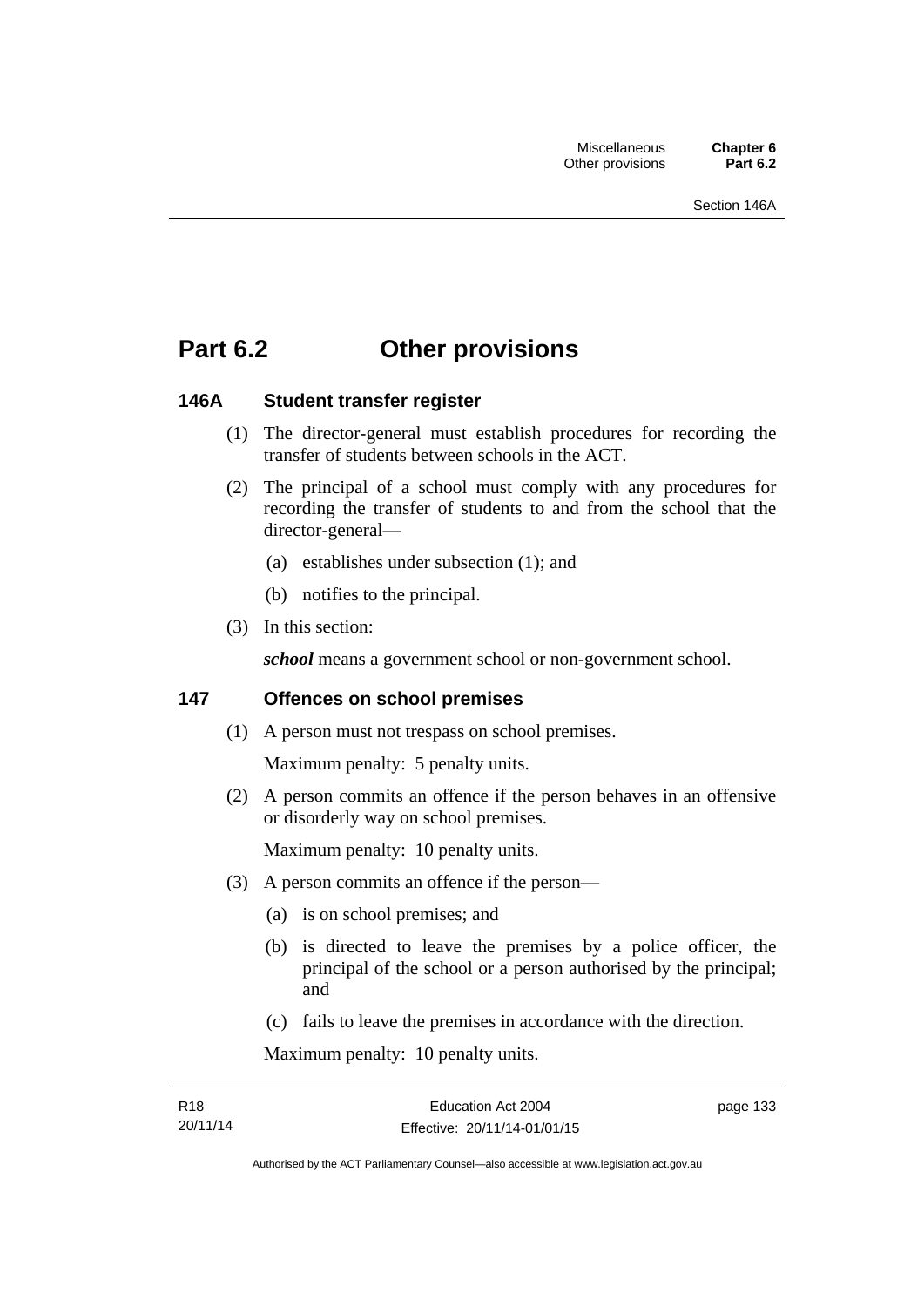Section 148

- (4) An offence against this section is a strict liability offence.
- (5) In this section:

*school premises* means land (including any building or structure on the land) occupied by a school.

# **148 Obligations on parents**

- (1) For this Act, if an obligation is expressed to apply to the parents of a child it is sufficient for any parent of the child to carry out the obligation.
- (2) For this Act, if an obligation is expressed to apply to the parents of a child and no parent carries out the obligation, each parent is liable for the failure to carry out the obligation.

# **149 Notification of parents**

For this Act, if notice is required to be given to the parents of a child or student, or there is an obligation to ask or tell the parents of a child or student something, it is sufficient if a parent of the child or student is given notice or asked or told the thing.

# **150 Minister may grant scholarships etc**

- (1) The Minister may give bursaries, exhibitions, free places, prizes, scholarships or other forms of assistance or reward to be used for—
	- (a) the benefit of a student at a government school, or at a college or university in the ACT; or
	- (b) the benefit of a government school, or a college or university in the ACT; or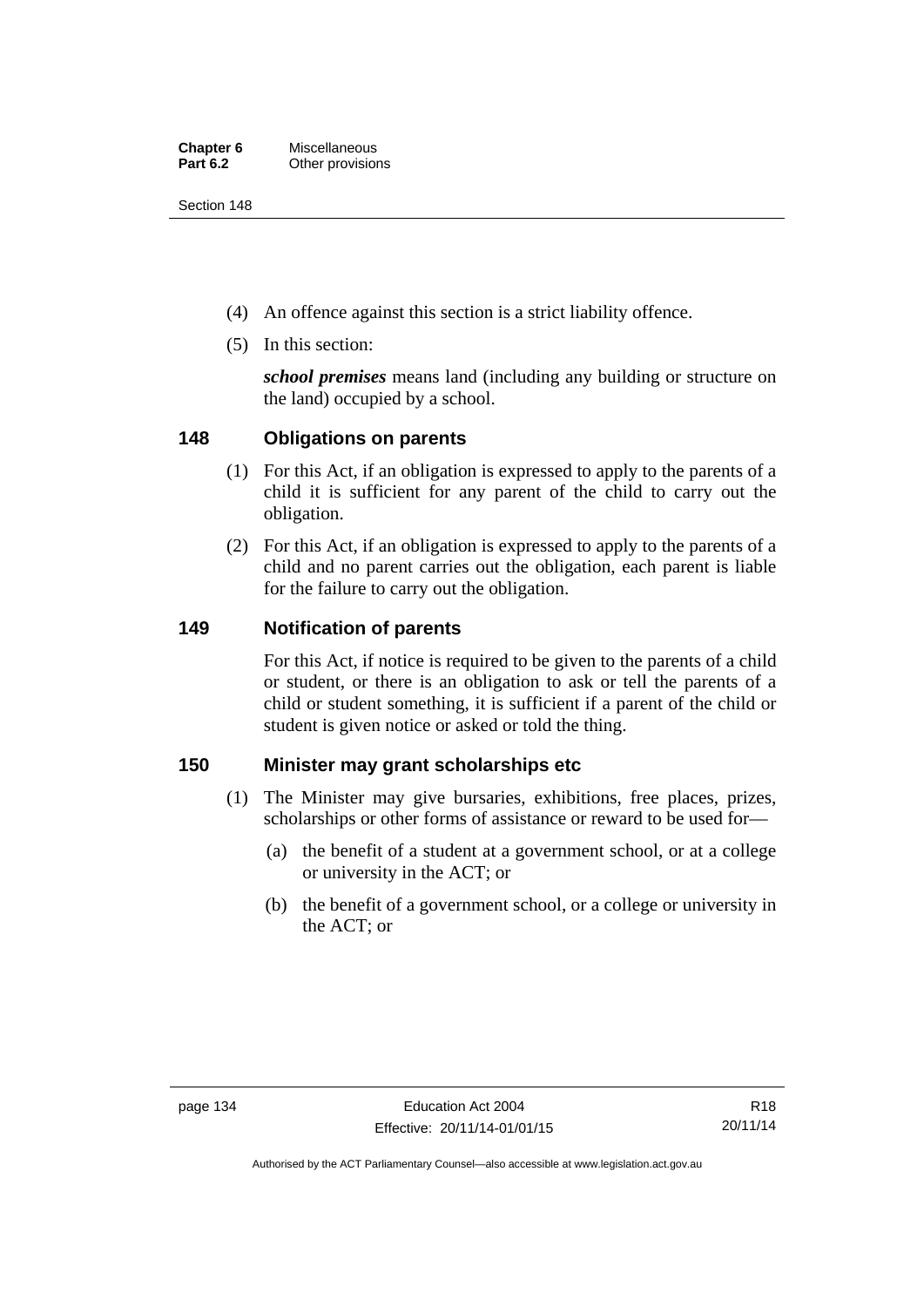## (c) a child registered for home education in the ACT.

### **Example for par (b)**

a fund to provide for a teacher with particular skills to teach at a particular government school

- *Note* An example is part of the Act, is not exhaustive and may extend, but does not limit, the meaning of the provision in which it appears (see [Legislation Act,](http://www.legislation.act.gov.au/a/2001-14) s 126 and s 132).
- (2) To remove any doubt, this section does not appropriate public money.

# **151 Gifts and donations**

- (1) This section applies if the Minister is satisfied that a condition attached to, or a purpose of, a gift or bequest of property to the Territory on trust for educational purposes (the *original trust*) is inappropriate, impracticable, or impossible to comply with.
- (2) The Minister may declare the property the subject of the original trust is subject to another trust.
- (3) The declaration must state the purposes of the other trust.
- (4) In making the declaration, the Minister must ensure that the property is dealt with as nearly as is practicable for the purposes for which it was held immediately before the declaration, except so far as it is inappropriate, impracticable, or impossible to do so.
- (5) When the declaration commences, the original trust ceases and the property is taken to be held by the Territory in trust for the purposes stated in the declaration.
- (6) A declaration is a notifiable instrument.

*Note* A notifiable instrument must be notified under the [Legislation Act](http://www.legislation.act.gov.au/a/2001-14).

# **152 Education trust fund**

 (1) The Minister must keep and administer a fund called the education trust fund.

page 135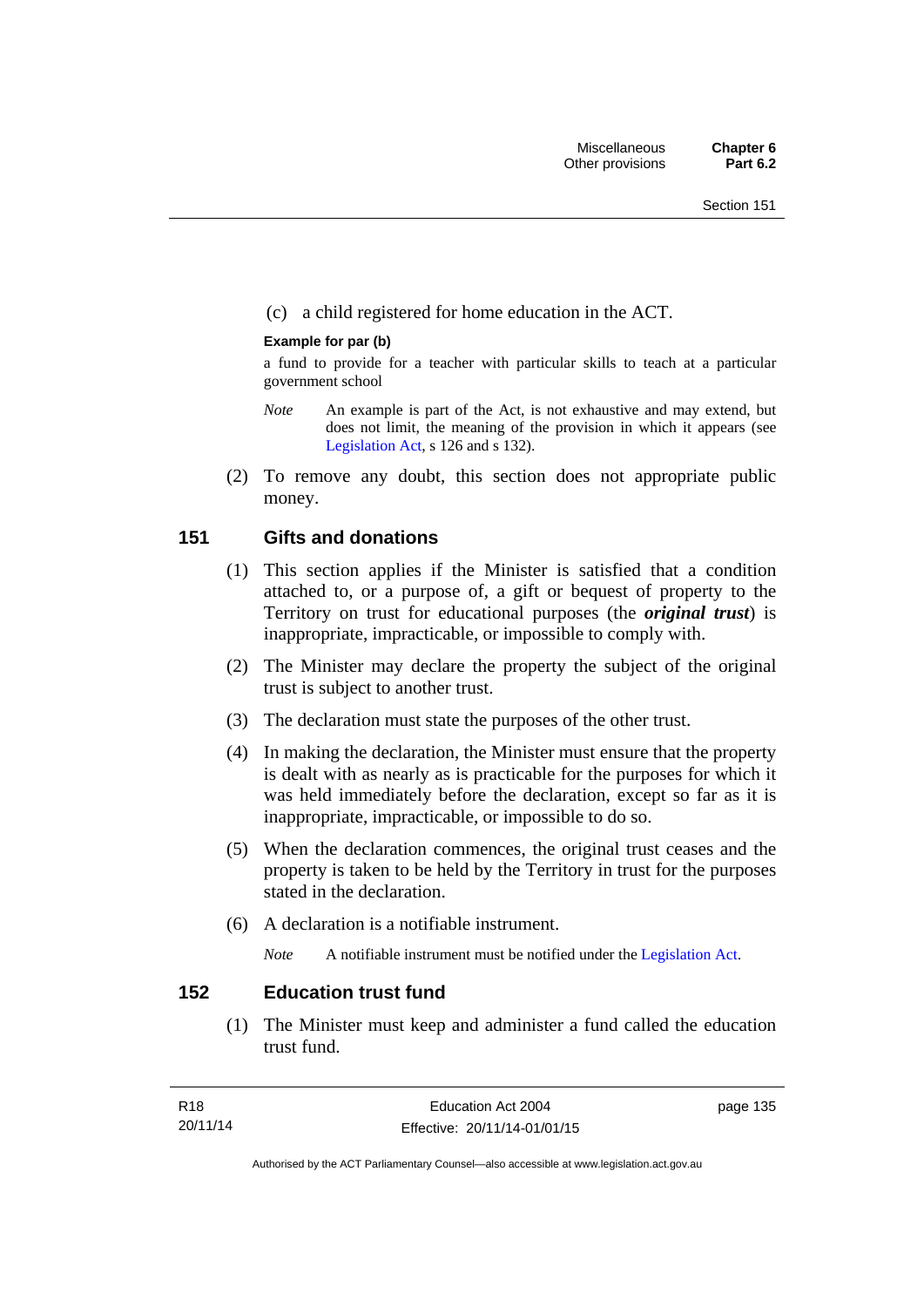Section 153

- (2) The assets of the fund may only be used in accordance with this section.
- (3) The director-general must open and maintain under the *[Financial](http://www.legislation.act.gov.au/a/1996-22)  [Management Act 1996](http://www.legislation.act.gov.au/a/1996-22)*, section 51 (Directorate trust banking accounts) a trust account with an authorised deposit-taking institution (the *education trust account*) to be used only for the fund.
- (4) The account consists of—
	- (a) money held by the Territory in trust in relation to anything mentioned in section 150 (Minister may grant scholarships etc); and
	- (b) any other money that may be lawfully paid into the fund.
- (5) The fund may be used only for the following purposes:
	- (a) promoting education;
	- (b) giving bursaries, exhibitions, free places, prizes, scholarships or other forms of assistance or reward for a benefit mentioned in section 150;
	- (c) any other purpose prescribed under the regulations.

# **153 Notices of intention under former education Act to conduct schools at additional educational levels**

- (1) This section applies in relation to a school if—
	- (a) before 27 November 2003, a person gave the registrar a notice of intention under the [former education Act](http://www.legislation.act.gov.au/a/1937-25/default.asp), section 22 (1) (Provisional registration) in relation to the school; and
	- (b) the notice related to the conduct of the school at an additional educational level; and

Authorised by the ACT Parliamentary Counsel—also accessible at www.legislation.act.gov.au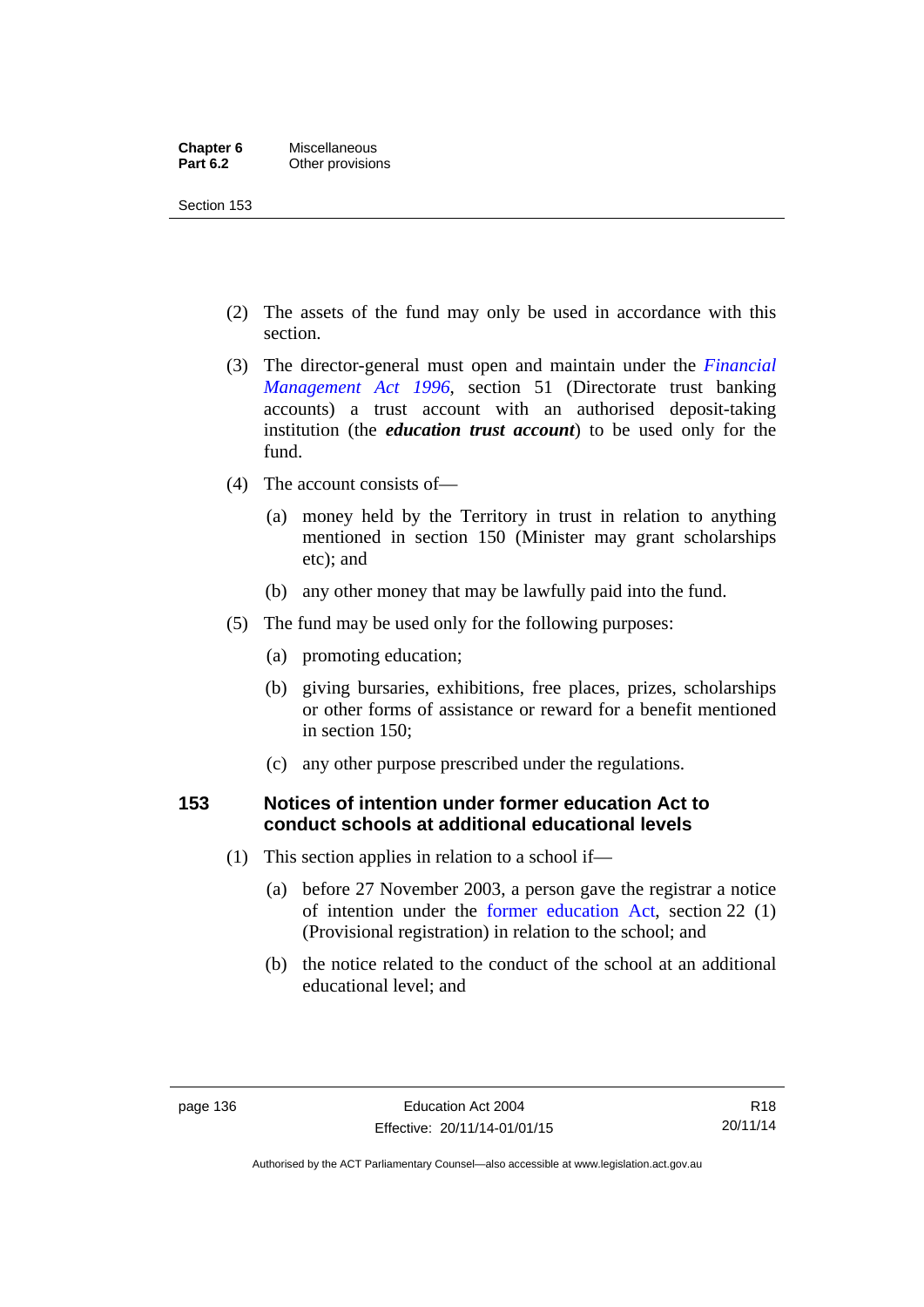- (c) the school was registered under the [former education Act](http://www.legislation.act.gov.au/a/1937-25/default.asp), section 23 immediately before the commencement of this section.
- (2) For section 89 (1) (a), the proprietor of the school is taken to have in-principle approval under section 84 to apply to operate the school at the additional educational level.
- (3) For section 89 (1) (c), and despite section 84 (8), the in-principle approval is taken to lapse on 31 December 2014.
- (4) In this section:

*former education Act* means the *[Education Act 1937](http://www.legislation.act.gov.au/a/1937-25)* (repealed).

*registrar*—see the [former education Act](http://www.legislation.act.gov.au/a/1937-25/default.asp), section 5.

(5) This section expires on 1 January 2015.

# **153A Evidence—certificate signed by principal etc**

- (1) This section applies in relation to a proceeding for an offence against this Act.
	- *Note* A reference to an Act includes a reference to the statutory instruments made or in force under the Act, including any regulation (see [Legislation Act,](http://www.legislation.act.gov.au/a/2001-14) s 104).
- (2) A certificate that appears to be signed by the principal of a government school, the principal of a non-government school, the person giving an approved educational course (government) or the person giving an approved educational course (non-government) and that states any of the following matters, is evidence of the matters:
	- (a) that a stated child was or was not enrolled at the school or course;
	- (b) that a stated child did or did not attend the school or course.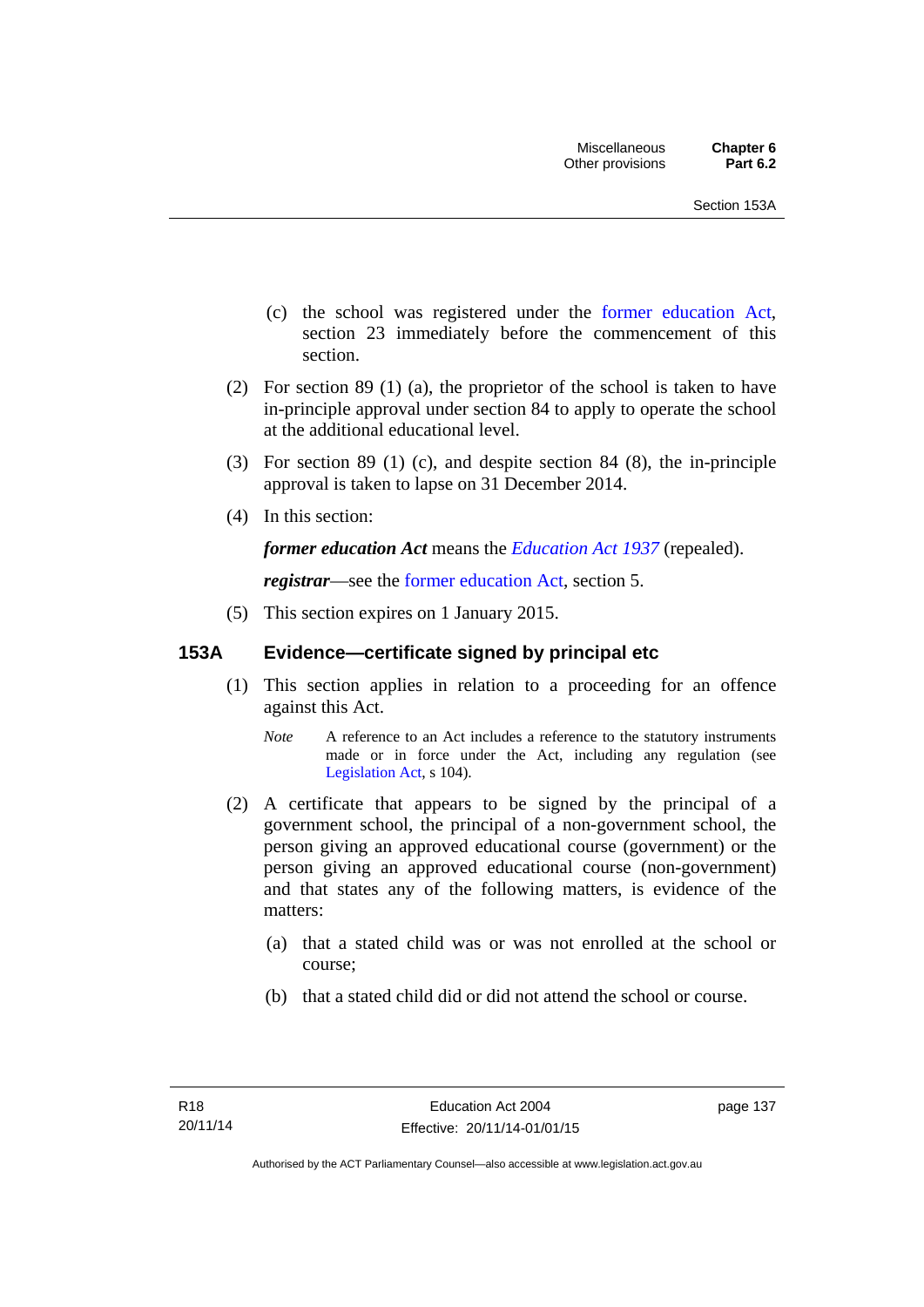| Chapter 6       | Miscellaneous    |
|-----------------|------------------|
| <b>Part 6.2</b> | Other provisions |

Section 154

- (3) A certificate that appears to be signed by the registrar (however described) of an education provider or training alternative provider and that states any of the following matters, is evidence of the matters:
	- (a) that a stated child was or was not enrolled with the provider;
	- (b) that a stated child did or did not attend the provider.
- (4) A certificate that appears to be signed by a child's employer or purported employer in relation to an employment alternative and that states any of the following matters, is evidence of the matters:
	- (a) that a stated child was or was not employed with the employer or purported employer;
	- (b) that a stated child worked for stated hours.
- (5) A certificate mentioned in this section may state a matter by reference to a date or period.

## **154 Approved forms**

- (1) The Minister may approve forms for this Act.
- (2) If the Minister approves a form for a particular purpose, the approved form must be used for that purpose.

*Note* For other provisions about forms, see [Legislation Act,](http://www.legislation.act.gov.au/a/2001-14) s 255.

- (3) An approved form is a notifiable instrument.
	- *Note* A notifiable instrument must be notified under the [Legislation Act](http://www.legislation.act.gov.au/a/2001-14).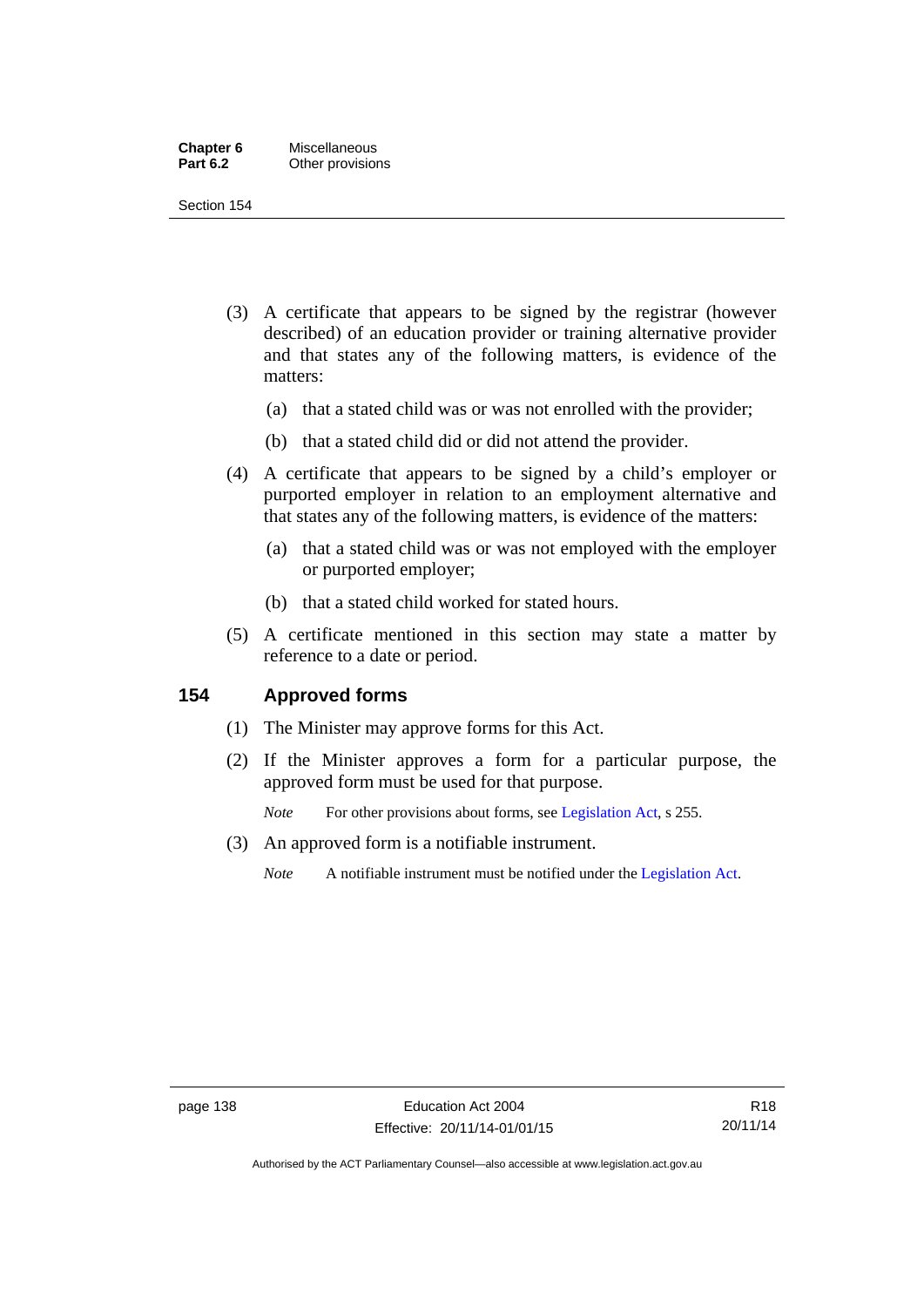# **155 Regulation-making power**

- (1) The Executive may make regulations for this Act.
	- *Note* Regulations must be notified, and presented to the Legislative Assembly, under the [Legislation Act](http://www.legislation.act.gov.au/a/2001-14).
- (2) The regulations may also prescribe offences for contraventions of the regulations and prescribe maximum penalties of not more than 10 penalty units for offences against the regulations.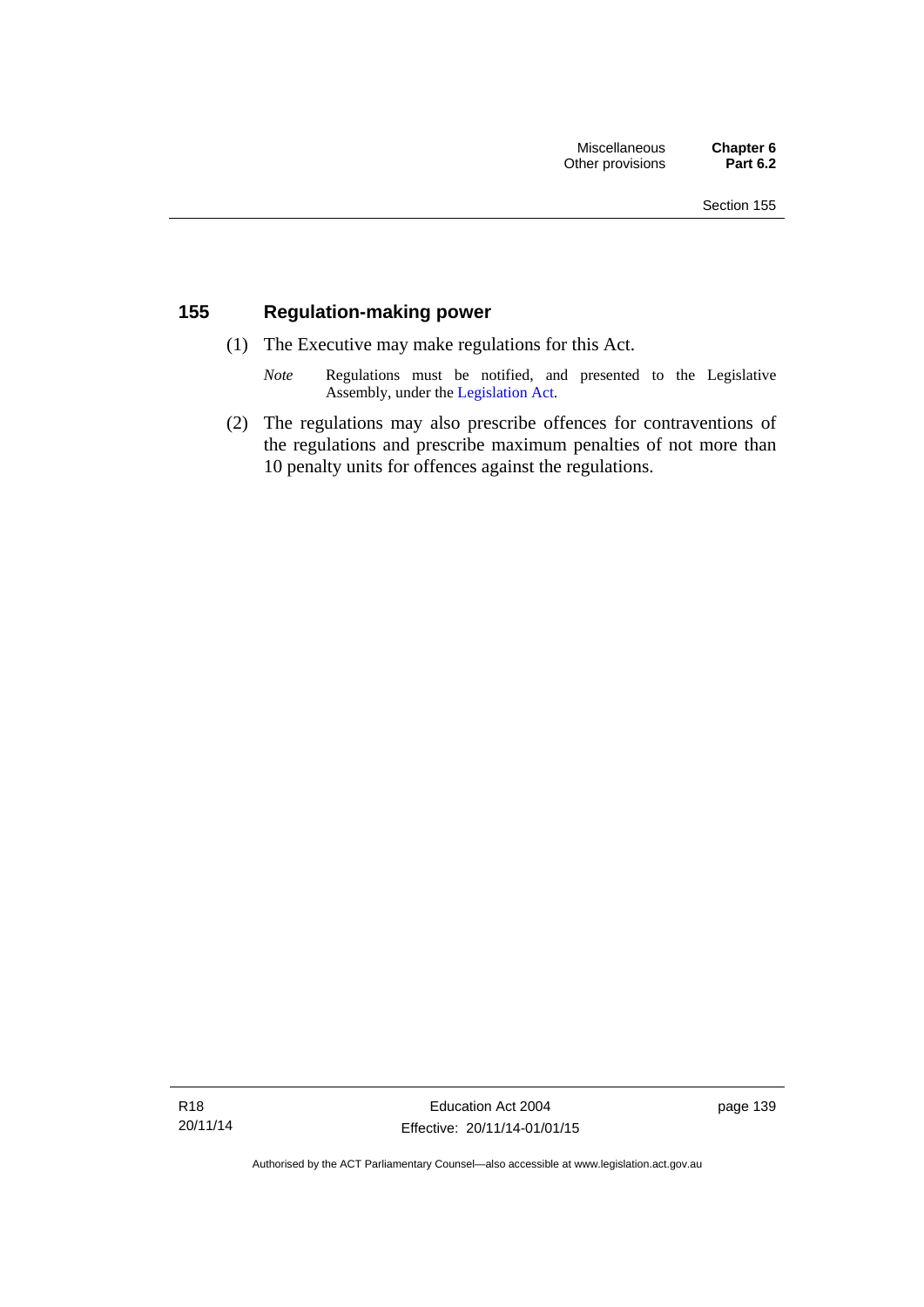# **Schedule 1 Reviewable decisions**

(see pt 6.1)

| column 1<br>item | column <sub>2</sub><br>section | column 3<br>decision                                                                                                                              | column 4<br>entity | column 5<br>decision-maker |
|------------------|--------------------------------|---------------------------------------------------------------------------------------------------------------------------------------------------|--------------------|----------------------------|
| 1                | 12A                            | issue exemption<br>certificate for<br>shorter period<br>than applied for                                                                          | applicant          | director-general           |
| 2                | 12A                            | issue exemption<br>certificate<br>exempting child<br>from full-time<br>participation<br>requirement-<br>participation<br>stated in<br>certificate | applicant          | director-general           |
| 3                | 12A                            | refuse to issue<br>exemption<br>certificate                                                                                                       | applicant          | director-general           |
| $\overline{4}$   | 12C                            | issue exemption<br>certificate subject<br>to condition                                                                                            | applicant          | director-general           |
| 5                | 13                             | revoke exemption<br>certificate                                                                                                                   | child's parents    | director-general           |
| 6                | 14A                            | issue approval<br>statement for<br>shorter period<br>than applied for                                                                             | applicant          | director-general           |

page 140 **Education Act 2004** Effective: 20/11/14-01/01/15

R18 20/11/14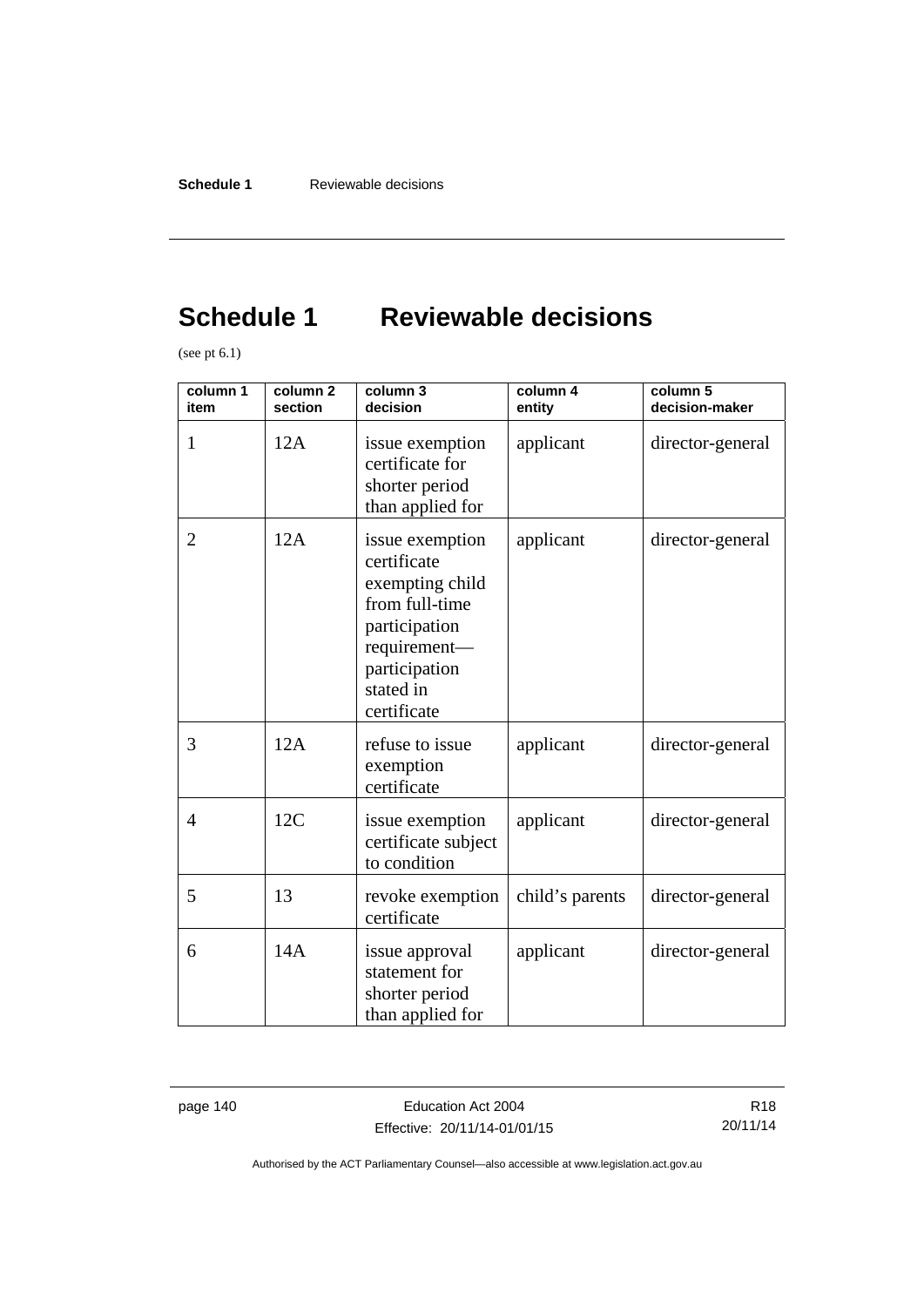| column 1<br>item | column <sub>2</sub><br>section | column 3<br>decision                                                                                                          | column 4<br>entity                                        | column 5<br>decision-maker |
|------------------|--------------------------------|-------------------------------------------------------------------------------------------------------------------------------|-----------------------------------------------------------|----------------------------|
| 7                | 14A                            | issue approval<br>statement<br>approving other<br>than full-time<br>participation-<br>participation<br>stated in<br>statement | applicant                                                 | director-general           |
| 8                | 14A                            | refuse to issue<br>approval<br>statement                                                                                      | applicant                                                 | director-general           |
| 9                | 14C(4)                         | issue approval<br>statement subject<br>to condition                                                                           | applicant                                                 | director-general           |
| 10               | 15A                            | revoke approval<br>statement                                                                                                  | child's parents                                           | director-general           |
| 11               | 36                             | suspend, transfer<br>or exclude<br>student                                                                                    | parents of<br>student                                     | director-general           |
| 12               | 84(5)                          | refuse to give in-<br>principle<br>approval                                                                                   | applicant for<br>in-principle<br>approval                 | Minister                   |
| 13               | 86(5)                          | direct registrar to<br>refuse to<br>provisionally<br>register<br>non-government<br>school                                     | applicant for<br>provisional<br>registration of<br>school | Minister                   |

R18 20/11/14 page 141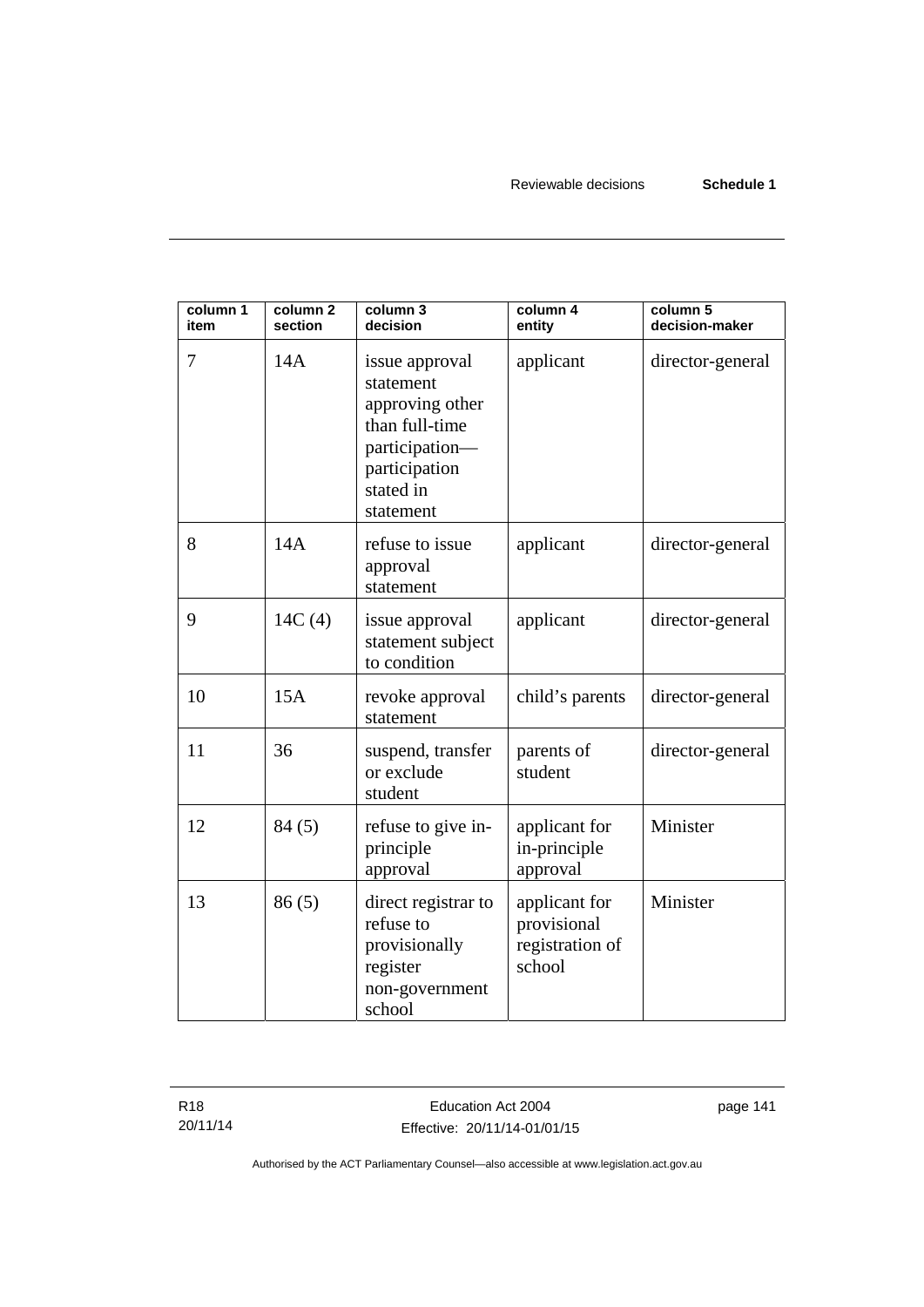## **Schedule 1** Reviewable decisions

| column 1<br>item | column <sub>2</sub><br>section | column 3<br>decision                                                                                           | column 4<br>entity                                                    | column 5<br>decision-maker |
|------------------|--------------------------------|----------------------------------------------------------------------------------------------------------------|-----------------------------------------------------------------------|----------------------------|
| 14               | 88(3)                          | direct registrar to<br>register<br>non-government<br>school for shorter<br>period than<br>applied for          | applicant for<br>registration of<br>school                            | Minister                   |
| 15               | 88(5)                          | direct registrar to<br>refuse to register<br>non-government<br>school                                          | applicant for<br>registration of<br>school                            | Minister                   |
| 16               | 88B (6)                        | direct registrar to<br>refuse to register<br>non-government<br>school at<br>additional<br>campus               | applicant for<br>registration of<br>additional<br>campus              | Minister                   |
| 17               | 90(6)                          | direct registrar to<br>refuse to register<br>non-government<br>school at<br>additional<br>educational level    | applicant of<br>registration at<br>additional<br>educational<br>level | Minister                   |
| 18               | 95(1)                          | direct registrar to<br>cancel<br>provisional<br>registration or<br>registration of<br>non-government<br>school | entity that has<br>registration<br>cancelled                          | Minister                   |

page 142 **Education Act 2004** Effective: 20/11/14-01/01/15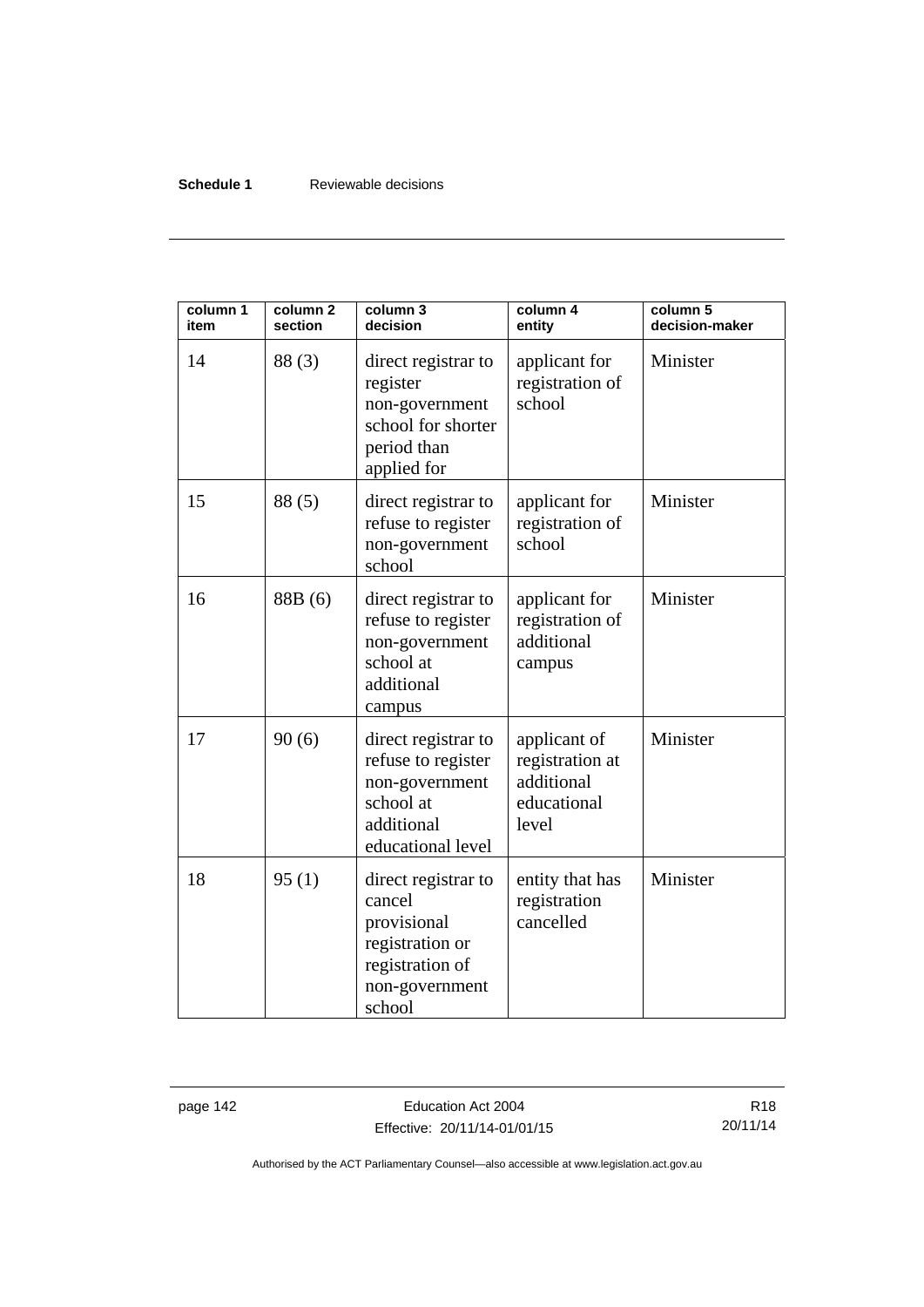| column 1<br>item | column <sub>2</sub><br>section | column 3<br>decision                                                                                                         | column 4<br>entity                          | column 5<br>decision-maker |
|------------------|--------------------------------|------------------------------------------------------------------------------------------------------------------------------|---------------------------------------------|----------------------------|
| 19               | 97(3)                          | direct registrar to<br>renew<br>registration of<br>non-government<br>school for shorter<br>period than<br>period applied for | applicant for<br>renewal of<br>registration | Minister                   |
| 20               | 97(5)                          | direct registrar to<br>refuse to renew<br>registration of<br>non-government<br>school                                        | applicant for<br>renewal of<br>registration | Minister                   |
| 21               | 131(3)                         | refuse to register<br>child for home<br>education                                                                            | parents of child                            | director-general           |
| 22               | 131(3)                         | register child for<br>home education<br>for less than 2<br>years                                                             | parents of child                            | director-general           |
| 23               | 135(1)                         | cancel<br>registration of<br>child for home<br>education                                                                     | parents of child                            | director-general           |
| 24               | 137(3)                         | refuse to renew<br>registration of<br>child for home<br>education                                                            | parents of child                            | director-general           |

page 143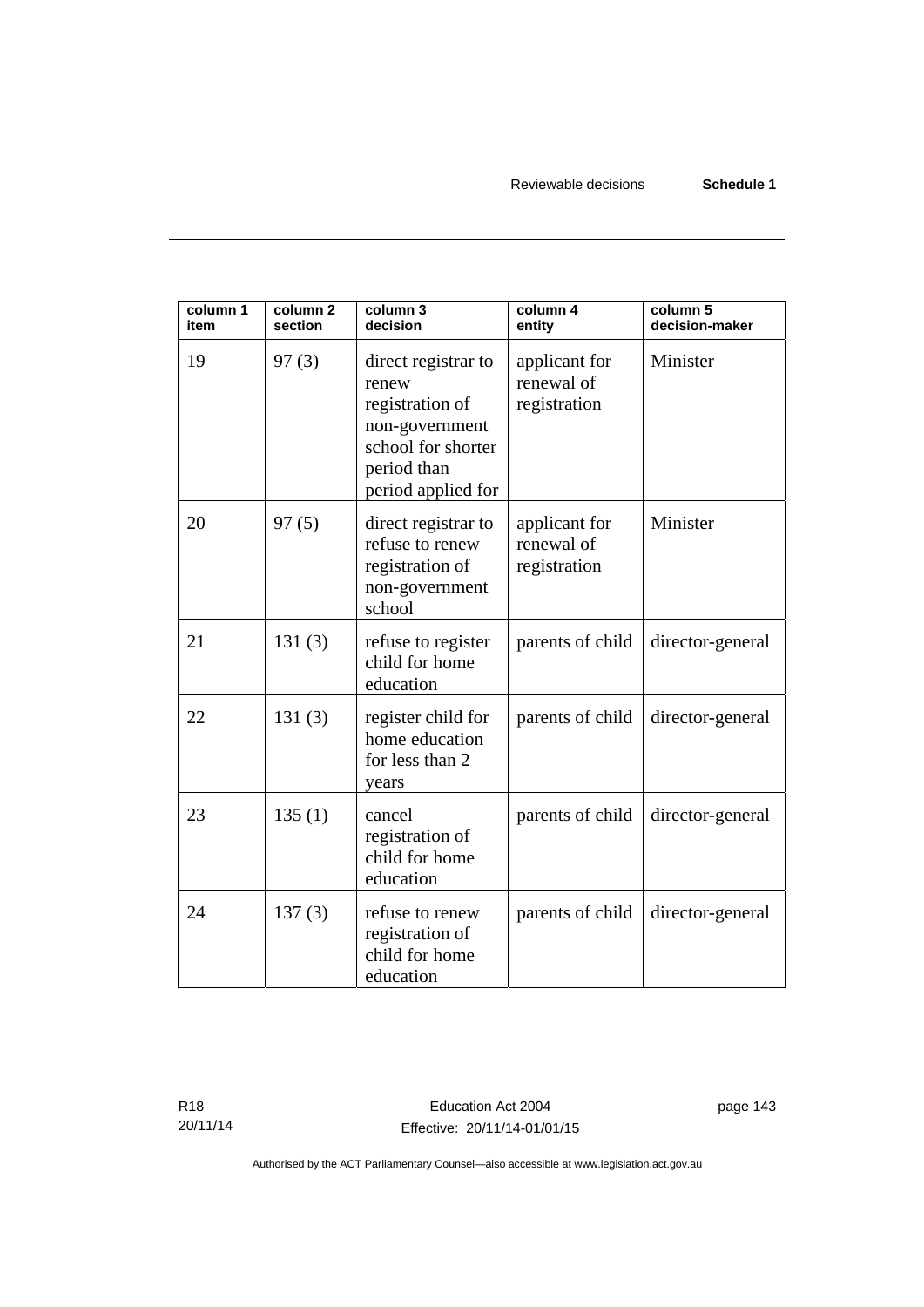## **Schedule 1** Reviewable decisions

| column 1 | column 2 | column 3                                                                                                    | column 4         | column 5         |
|----------|----------|-------------------------------------------------------------------------------------------------------------|------------------|------------------|
| item     | section  | decision                                                                                                    | entity           | decision-maker   |
| 25       | 137(3)   | renew<br>registration of<br>child for home<br>education for<br>shorter period<br>than period<br>applied for | parents of child | director-general |

page 144 **Education Act 2004** Effective: 20/11/14-01/01/15

R18 20/11/14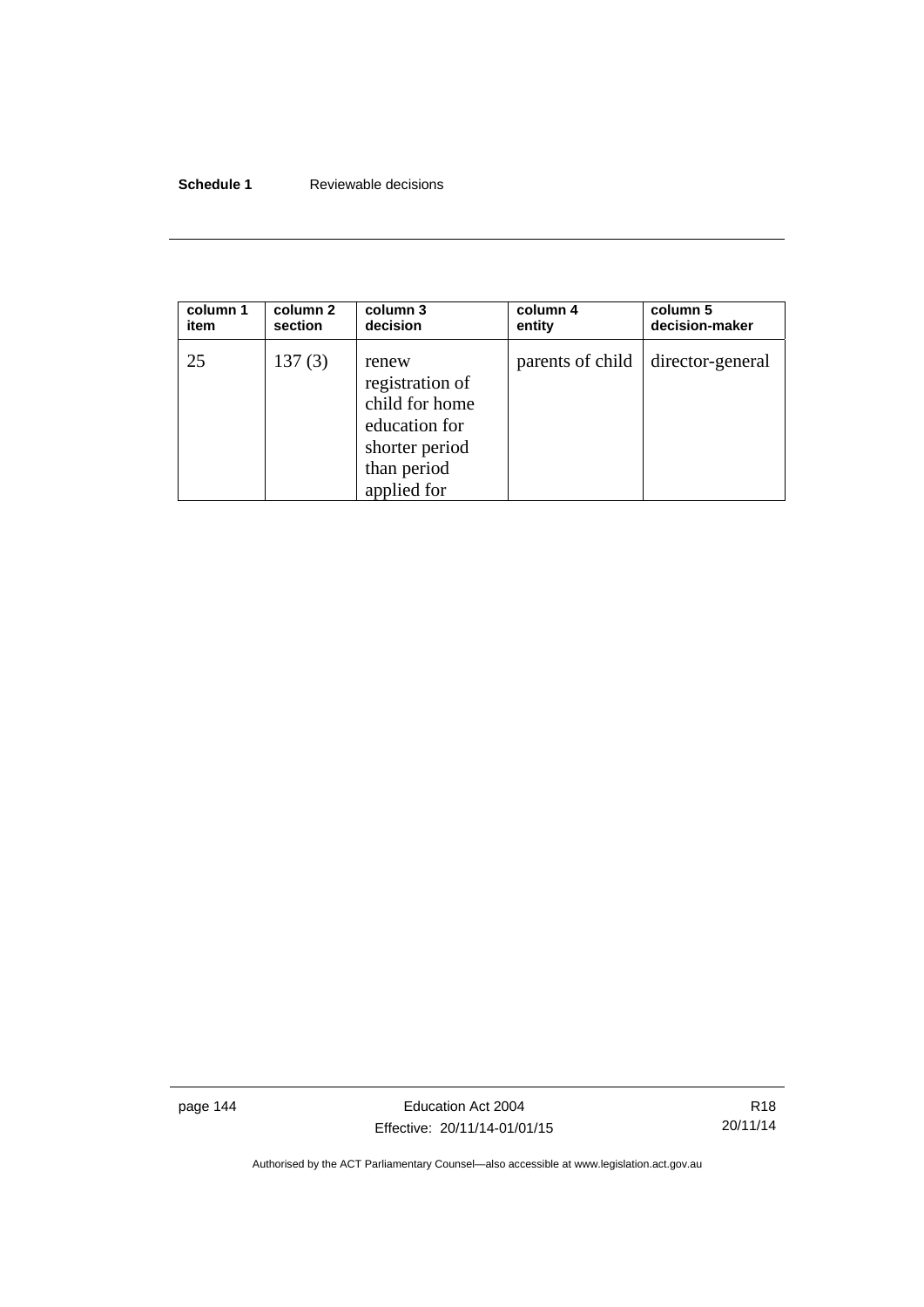# **Dictionary**

(see s 3)

*Note 1* The [Legislation Act](http://www.legislation.act.gov.au/a/2001-14) contains definitions and other provisions relevant to this Act.

*Note 2* For example, the [Legislation Act,](http://www.legislation.act.gov.au/a/2001-14) dict, pt 1 defines the following terms:

- $\bullet$  ACAT
- $\bullet$  ACT
- administrative unit
- appoint
- Australian citizen
- child
- contravene
- daily newspaper
- director-general (see s 163)
- exercise
- $\bullet$  fail
- financial year
- foreign country
- function
- reviewable decision notice
- State.

# *appointed member*—

- (a) for the school board of a government school, other than a small school, a school-related institution or another school to which section 43 (Composition of school boards of school-related institutions and other schools in special circumstances) applies—see section 41 (Composition of school boards generally); or
- (b) for the school board of a small school, other than a school to which section 43 (Composition of school boards of schoolrelated institutions and other schools in special circumstances)

page 145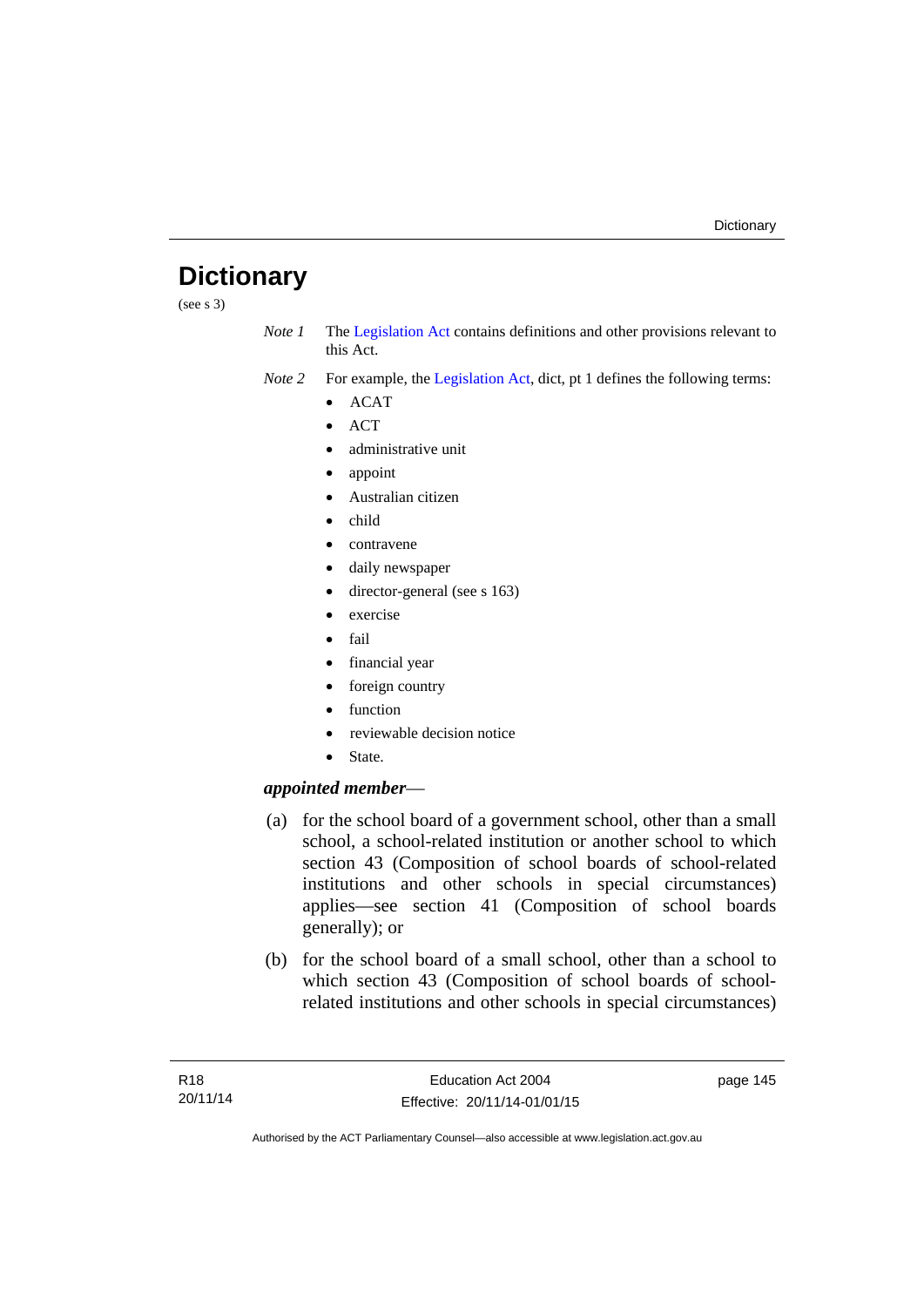applies—see section 42 (Composition of school boards of small schools); or

 (c) for the Government Schools Education Council—see section 56 (Membership of council (government)).

*approval statement*, for division 2.4.2 (Approval to participate in training and employment alternatives)—see section 13D.

*approved educational course* means an approved educational course (government) or approved educational course (non-government).

*approved educational course (government)* means an educational course approved under section 31 (Approved educational courses for students at government schools).

*approved educational course (non-government)* means an educational course approved under section 81 (Approved educational courses for students at non-government schools).

*authorised person* means an authorised person (government) or authorised person (non-government).

*authorised person (government)* means a person who is an authorised person (government) under section 67 (Appointment of authorised persons (government)).

*authorised person (non-government)* means a person who is an authorised person (non-government) under section 119 (Appointment of authorised persons (non-government)).

## *board appointed member*—

 (a) for the school board of a government school, other than a small school, a school-related institution or another school to which section 43 (Composition of school boards of school-related institutions and other schools in special circumstances) applies—see section 41 (Composition of school boards generally); or

R18 20/11/14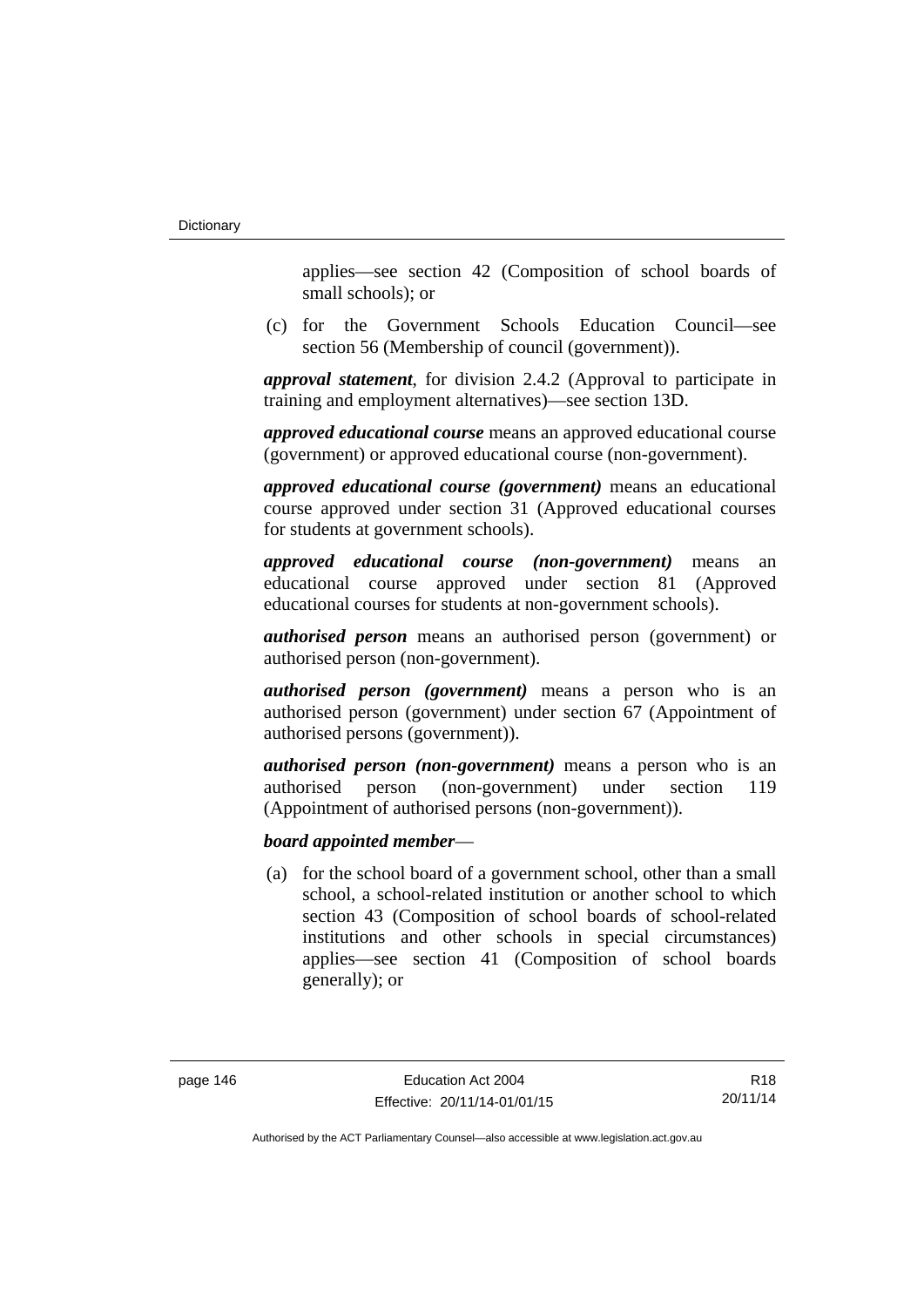(b) for a school board of a small school, other than a school to which section 43 (Composition of school boards of schoolrelated institutions and other schools in special circumstances) applies—see section 42 (Composition of school boards of small schools).

*carer*—see section 6.

#### *community member*—

- (a) for part 3.5 (Government Schools Education Council)—see section 57 (Appointed members of council (government)); and
- (b) for part 4.4 (Non-government Schools Education Council) see section 109 (Members of council (government)).

*completes year 10*—see section 9B.

*completes year 12*—see section 9C.

*compliance notice*, for chapter 2 (Compulsory education)—see section 16B.

*compulsory education age*, for chapter 2 (Compulsory education) see section 9.

*corporal punishment* means physical force applied to punish or correct, and includes any action designed or likely to cause physical pain or discomfort taken to punish or correct.

# *council*—

- (a) for part 3.5—means the Government Schools Education Council; and
- (b) for part 4.4—means the Non-Government Schools Education Council.

*council (government)*, for part 3.5—means the Government Schools Education Council.

*council (non-government)*, for part 4.4—means the Nongovernment Schools Education Council.

page 147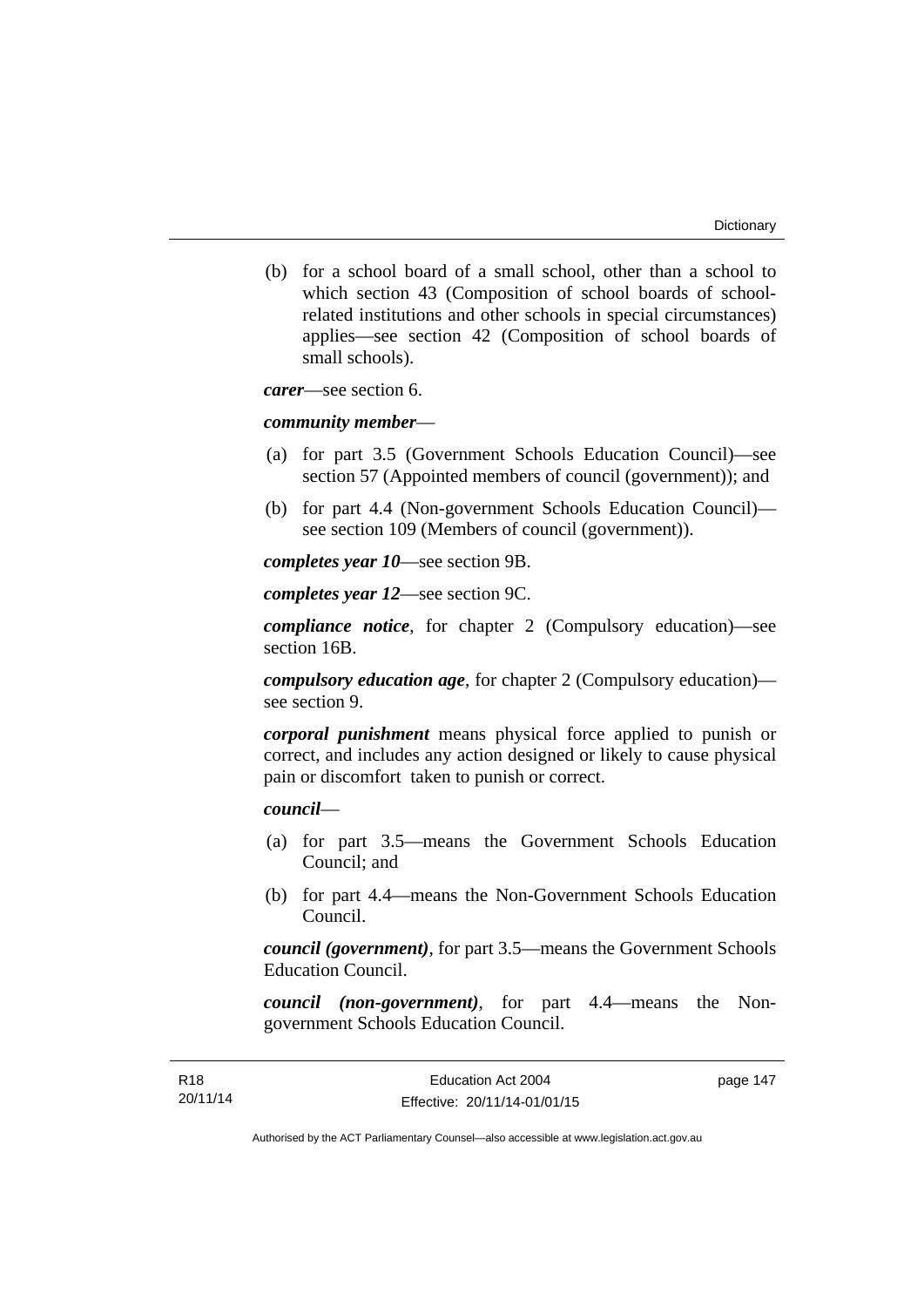*educational course* means a course of teaching and learning directed toward acquiring a particular area of knowledge and skills.

*education course*—see section 9A.

### *education member*—

- (a) for part 3.5 (Government Schools Education Council)—see section 57 (Appointed members of council (government)); and
- (b) for part 4.4 (Non-government Schools Education Council) see section 109 (Members of council (government)).

*education provider*—see section 9A.

*employment alternative*—see section 13B.

### *exclusion***—**

- (a) of a student from all government schools—means preventing the student from continuing to be enrolled or being re-enrolled at any government school; and
- (b) of a student from all Catholic systemic schools—means preventing the student from continuing to be enrolled or being re-enrolled at any Catholic systemic school; and
- (c) of a student from a non-government school—means preventing the student from continuing to be enrolled or being re-enrolled at the non-government school.

*exemption certificate*, for chapter 2 (Compulsory education)—see section 11H (Exemption certificate—application).

### *full-time participation*—

- (a) in an education course, for division 2.2.2 (Participation requirement)—see section 10C; and
- (b) in a training or employment alternative, for part 2.4 (After year 10—training and employment alternatives)—see section 13C.

*full-time participation requirement*, for part 2.3 (Exemption certificates)—see section 11G.

| page 148 | Education Act 2004           | R <sub>18</sub> |
|----------|------------------------------|-----------------|
|          | Effective: 20/11/14-01/01/15 | 20/11/14        |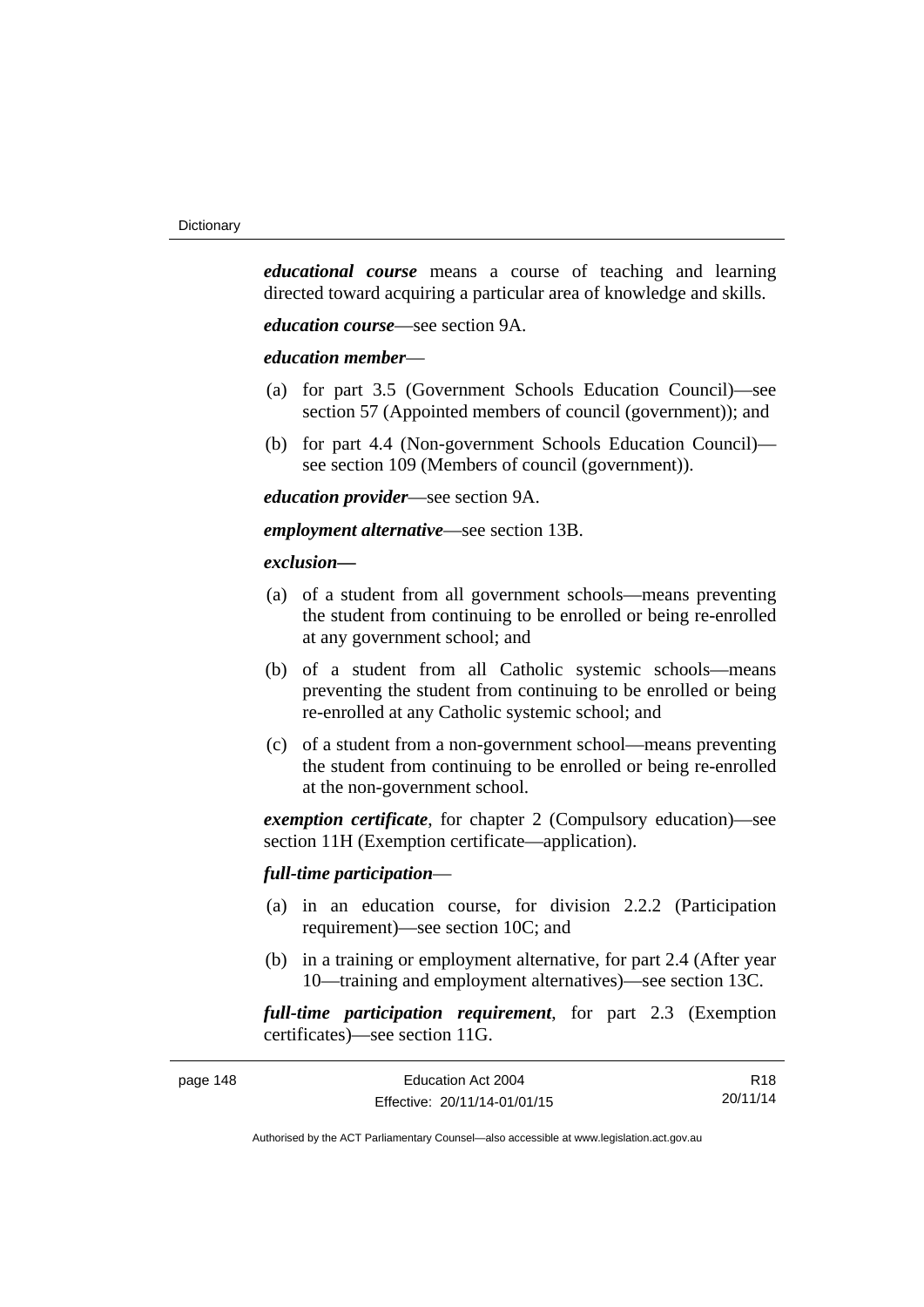### *government school*—

- (a) means a school established under section 20 (1); and
- (b) except for section 20—includes a school-related institution established under section 20 (3).

*half-year*, for part 3.4 (School boards of government schools)—see section 37.

*home education*—see section 129.

*information notice*, for chapter 2 (Compulsory education)—see section 11C.

*in-principle approval*—see section 83 (Applications for in-principle approval for proposed registration).

*internally reviewable decision*, for part 6.1 (Notification and review of decisions)—see section 140.

*internal reviewer* for part 6.1 (Notification and review of decisions)—see section 140.

*internal review notice*, for part 6.1 (Notification and review of decisions)—see section 140.

*money*, for part 3.4 (School boards of government schools)—see section 37.

*non-government school* means a registered non-government school.

*parent*—see section 6.

*parents and citizens association*, for part 3.4 (School boards of government schools)—see section 37.

page 149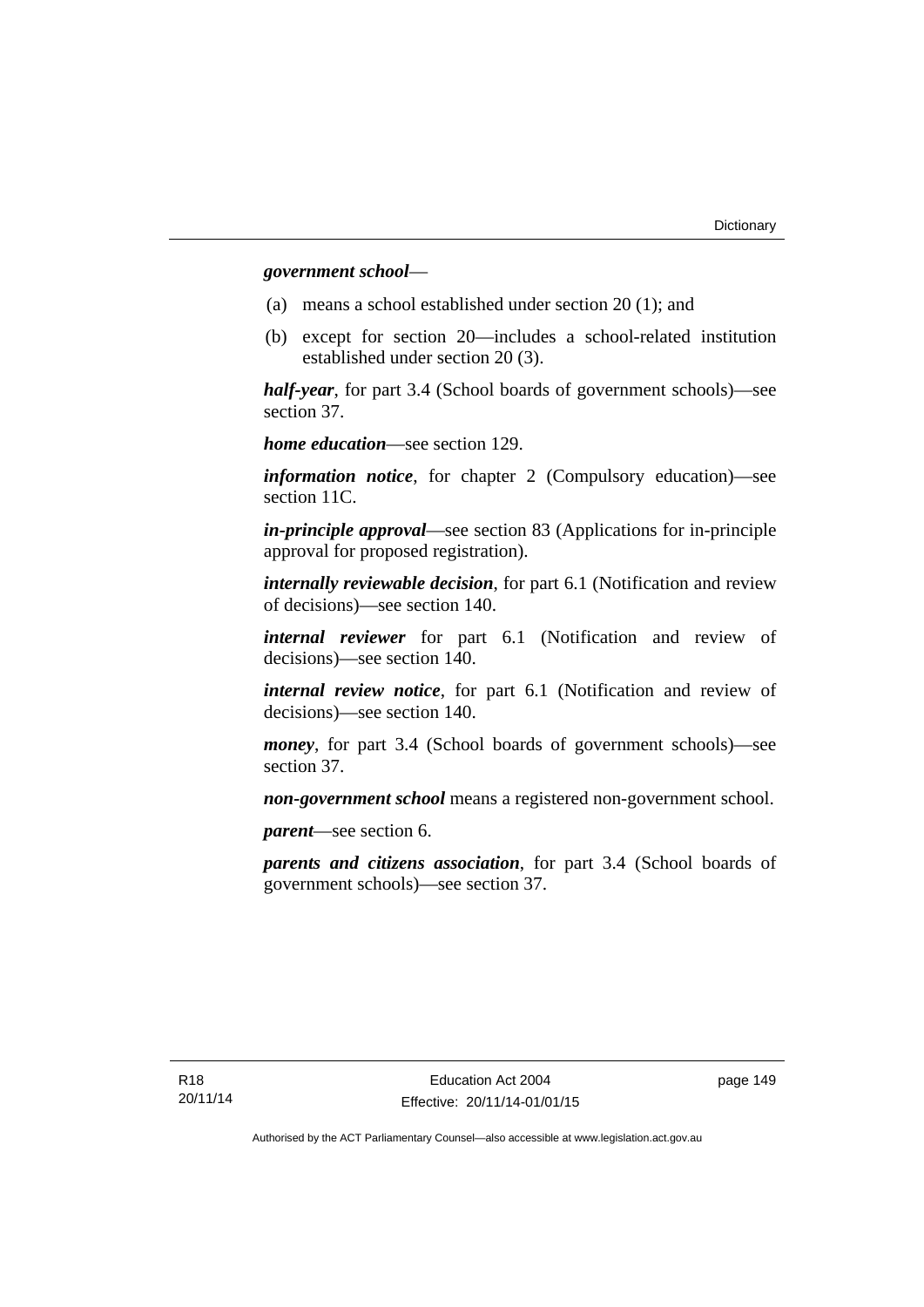## *parents and citizens member*—

- (a) for the school board of a government school, other than a small school, a school-related institution or another school to which section 43 (Composition of school boards of school-related institutions and other schools in special circumstances) applies—see section 41 (Composition of school boards generally); or
- (b) for the school board of a small school, other than a school to which section 43 applies—see section 42 (Composition of school boards of small schools).

*participates*, in an education course, for division 2.2.2 (Participation requirement)—see section 10B.

*prescribed period*, for part 3.4 (School boards of government schools)—see section 37.

*proposed opening day*—see section 83 (3) (Applications for inprinciple approval for proposed registration).

*registered non-government school* means a school that is registered or provisionally registered under part 4.2 (Registration—nongovernment schools).

*register of enrolments and attendances*, in relation to a person, means the register of enrolments and attendances kept by the person under section 32 (Register of enrolments and attendances for government schools) or section 99 (Register of enrolments and attendances for non-government schools).

*register of non-government schools* means the register kept by the registrar under section 79.

*registrar* means the Registrar of Non-Government Schools.

*reviewable decision*, for part 6.1 (Notification and review of decisions)—see section 140.

R18 20/11/14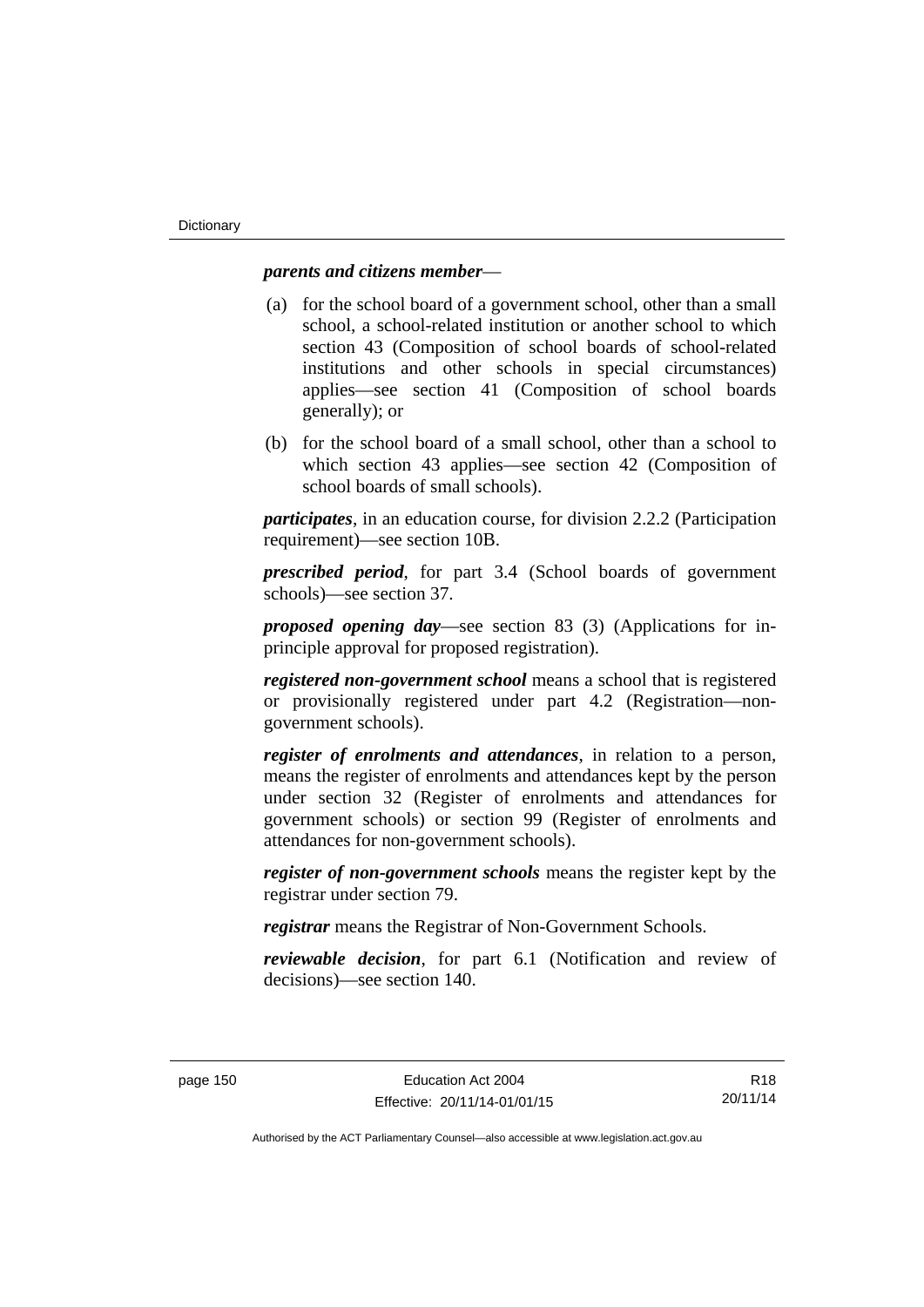### *school*—

- (a) except for chapter 2, chapter 4 and part 6.2—means a government school; and
- (b) for chapter 2 (Compulsory education) and part 6.2 (Other provisions)—means a government school or a non-government school; and
- (c) for chapter 4 (Non-government schools)—see section 74.

*school board*, of a government school, means the school board of the school established under part 3.4.

*school-related institution*—see section 20 (Establishing government schools etc).

*small school*, for part 3.4 (School boards of government schools) see section 37.

*staff*, of a school, means the principal and teachers of, and other people employed at, the school.

### *staff member*—

- (a) for the school board of a government school, other than a small school, a school-related institution or another school to which section 43 (Composition of school boards of school-related institutions and other schools in special circumstances) applies—see section 41 (Composition of school boards generally); or
- (b) for the school board of a small school, other than a school to which section 43 applies—see section 42 (Composition of school boards of small schools).

*student*, for part 3.4 (School boards of government schools)—see section 37.

page 151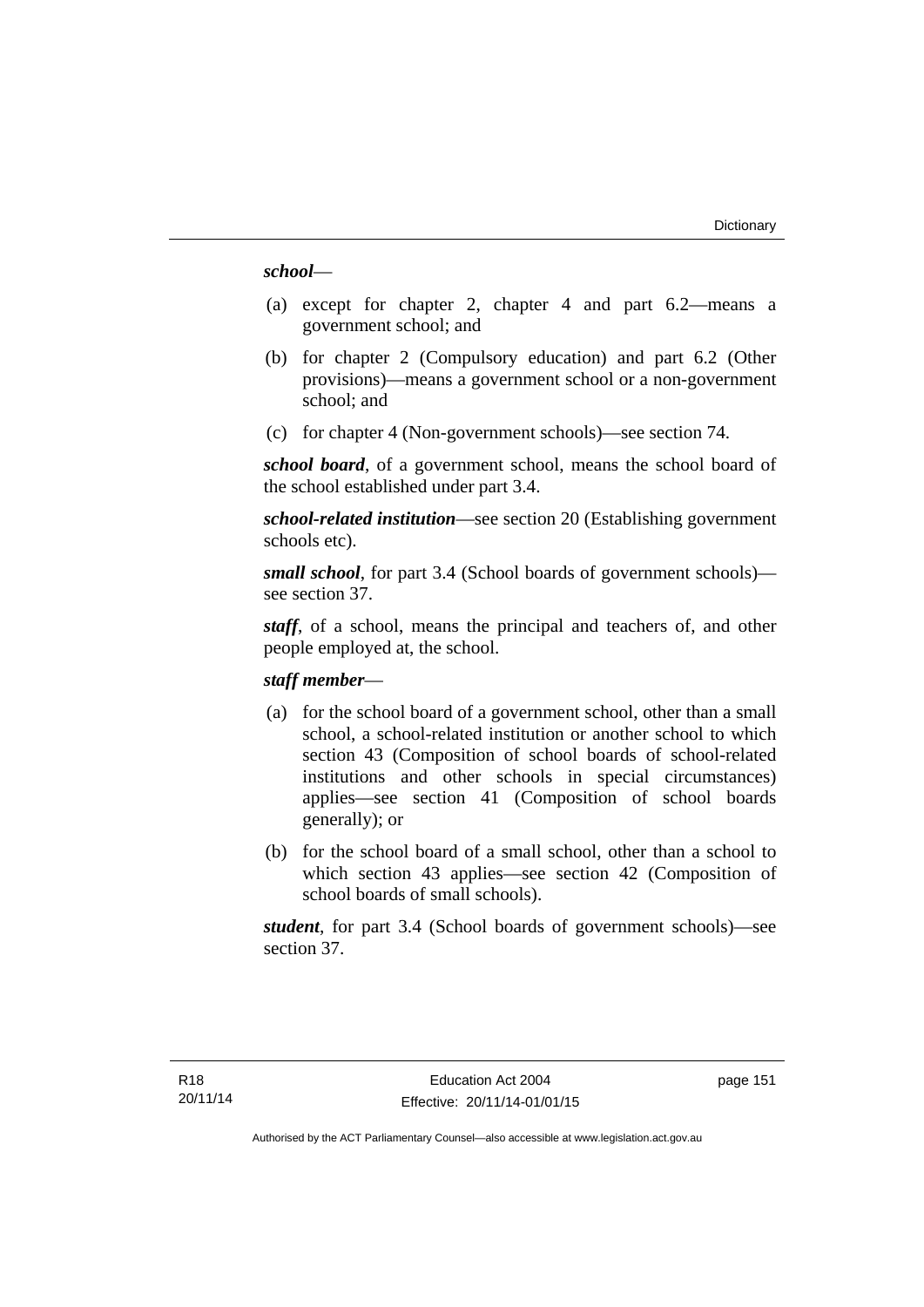**Dictionary** 

*student member*, for the school board of a government school, other than a small school, a school-related institution or another school to which section 43 (Composition of school boards of school-related institutions and other schools in special circumstances) applies—see section 41.

*training alternative*—see section 13A.

*training alternative provider*—see section 13A.

page 152 Education Act 2004 Effective: 20/11/14-01/01/15

R18 20/11/14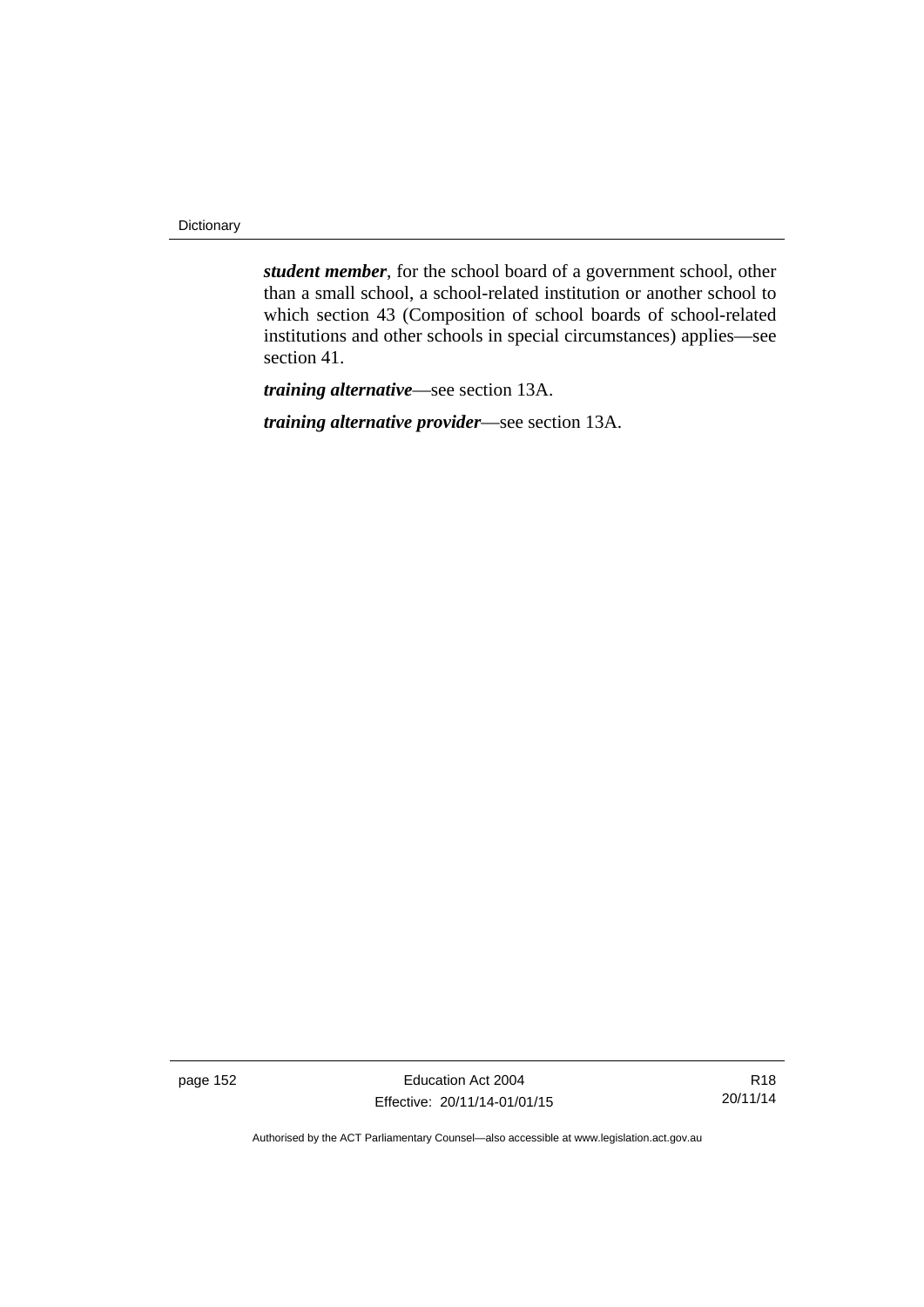# **Endnotes**

# **1 About the endnotes**

Amending and modifying laws are annotated in the legislation history and the amendment history. Current modifications are not included in the republished law but are set out in the endnotes.

Not all editorial amendments made under the *[Legislation Act 2001](http://www.legislation.act.gov.au/a/2001-14)*, part 11.3 are annotated in the amendment history. Full details of any amendments can be obtained from the Parliamentary Counsel's Office.

Uncommenced amending laws are not included in the republished law. The details of these laws are underlined in the legislation history. Uncommenced expiries are underlined in the legislation history and amendment history.

If all the provisions of the law have been renumbered, a table of renumbered provisions gives details of previous and current numbering.

The endnotes also include a table of earlier republications.

| $A = Act$                                    | $NI = Notifiable$ instrument              |
|----------------------------------------------|-------------------------------------------|
| $AF =$ Approved form                         | $o = order$                               |
| $am = amended$                               | $om = omitted/repealed$                   |
| $amdt = amendment$                           | $ord = ordinance$                         |
| $AR = Assembly resolution$                   | $orig = original$                         |
| $ch = chapter$                               | par = paragraph/subparagraph              |
| $CN =$ Commencement notice                   | $pres = present$                          |
| $def = definition$                           | $prev = previous$                         |
| $DI = Disallowable instrument$               | $(\text{prev}) = \text{previously}$       |
| $dict = dictionary$                          | $pt = part$                               |
| disallowed = disallowed by the Legislative   | $r = rule/subrule$                        |
| Assembly                                     | $reloc = relocated$                       |
| $div =$ division                             | $renum = renumbered$                      |
| $exp = expires/expired$                      | $R[X]$ = Republication No                 |
| $Gaz = gazette$                              | $RI = reissue$                            |
| $hdg = heading$                              | $s = section/subsection$                  |
| $IA = Interpretation Act 1967$               | $sch = schedule$                          |
| ins = inserted/added                         | $sdiv = subdivision$                      |
| $LA =$ Legislation Act 2001                  | $SL = Subordinate$ law                    |
| $LR =$ legislation register                  | $sub =$ substituted                       |
| $LRA =$ Legislation (Republication) Act 1996 | underlining = whole or part not commenced |
| $mod = modified/modification$                | or to be expired                          |
|                                              |                                           |

# **2 Abbreviation key**

R18 20/11/14

Education Act 2004 Effective: 20/11/14-01/01/15 page 153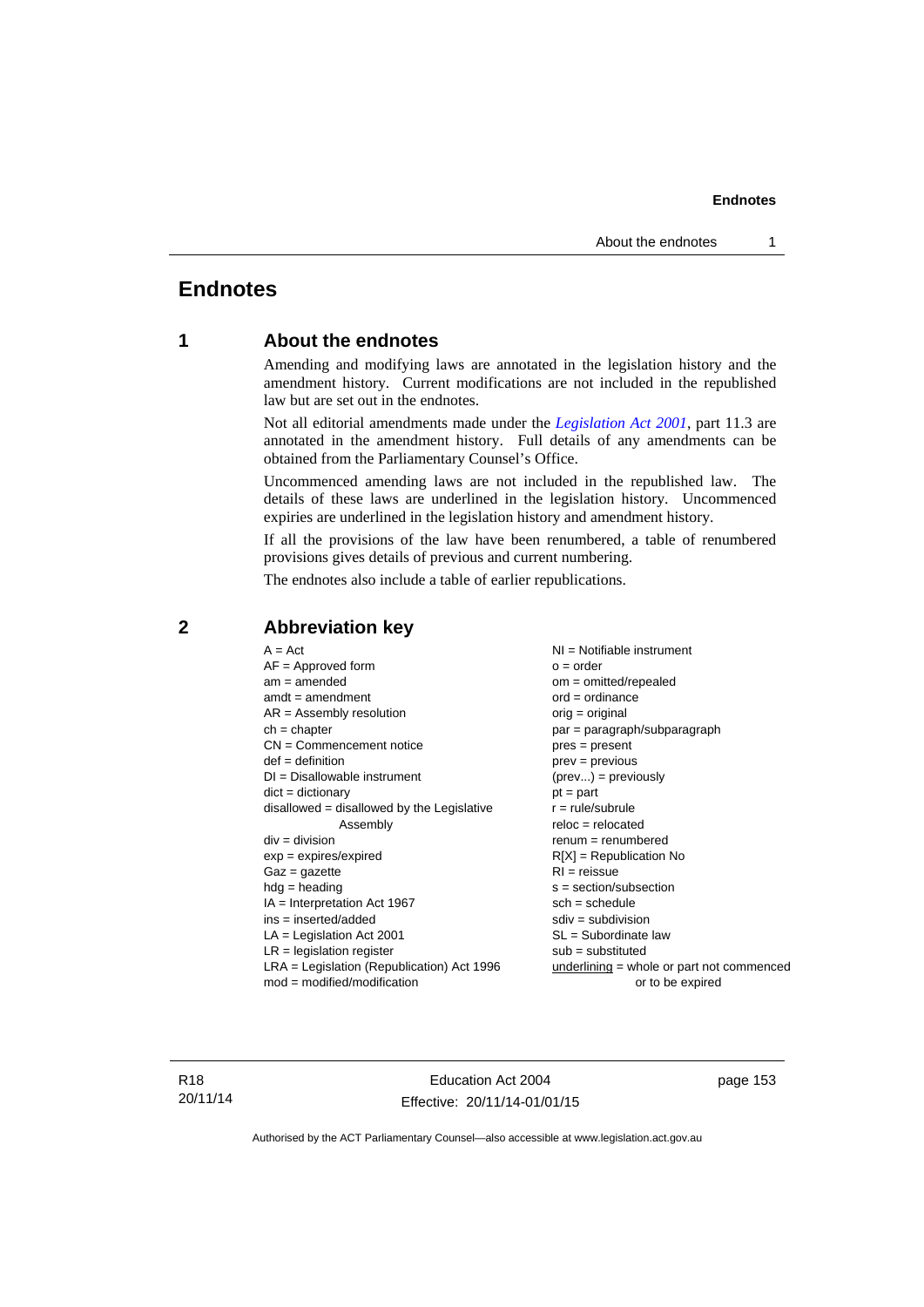3 Legislation history

# **3 Legislation history**

### **Education Act 2004 A2004-17**

notified LR 8 April 2004 s 1, s 2 commenced 8 April 2004 (LA s 75 (1)) remainder commenced 1 January 2005 (s 2)

as amended by

### **[Education Amendment Act 2006](http://www.legislation.act.gov.au/a/2006-28) A2006-28**

notified LR 15 June 2006 s 1, s 2 commenced 15 June 2006 (LA s 75 (1)) remainder commenced 16 June 2006 (s 2)

#### **[Education Amendment Act 2006 \(No 2\)](http://www.legislation.act.gov.au/a/2006-57) A2006-57**

notified LR 19 December 2006 s 1, s 2 commenced 19 December 2006 (LA s 75 (1)) remainder commenced 20 December 2006 (s 2)

### **[Children and Young People \(Consequential Amendments\) Act 2008](http://www.legislation.act.gov.au/a/2008-20) A2008-20 sch 3 pt 3.12, sch 4 pt 4.14**

notified LR 17 July 2008 s 1, s 2 commenced 17 July 2008 (LA s 75 (1)) s 3 commenced 18 July 2008 (s 2 (1)) sch 3 pt 3.12 commenced 27 October 2008 (s 2 (4) and see Children [and Young People Act 2008](http://www.legislation.act.gov.au/a/2008-19) A2008-19, s 2 and [CN2008-13](http://www.legislation.act.gov.au/cn/2008-13/default.asp)) sch 4 pt 4.14 commenced 27 February 2009 (s 2 (5) and see [Children](http://www.legislation.act.gov.au/a/2008-19)  [and Young People Act 2008](http://www.legislation.act.gov.au/a/2008-19) A2008-19, s 2 and [CN2008-17 \(](http://www.legislation.act.gov.au/cn/2008-17/default.asp)and see [CN2008-13](http://www.legislation.act.gov.au/cn/2008-13/default.asp)))

**[ACT Civil and Administrative Tribunal Legislation Amendment](http://www.legislation.act.gov.au/a/2008-37)  [Act 2008 \(No 2\)](http://www.legislation.act.gov.au/a/2008-37) A2008-37 sch 1 pt 1.33** 

notified LR 4 September 2008

s 1, s 2 commenced 4 September 2008 (LA s 75 (1)) sch 1 pt 1.33 commenced 2 February 2009 (s 2 (1) and see ACT Civil [and Administrative Tribunal Act 2008](http://www.legislation.act.gov.au/a/2008-35) A2008-35, s 2 (1) and [CN2009-2](http://www.legislation.act.gov.au/cn/2009-2/default.asp))

### **[Statute Law Amendment Act 2009](http://www.legislation.act.gov.au/a/2009-20) A2009-20 sch 3 pt 3.25**

notified LR 1 September 2009 s 1, s 2 commenced 1 September 2009 (LA s 75 (1)) sch 3 pt 3.25 commenced 22 September 2009 (s 2)

page 154 Education Act 2004 Effective: 20/11/14-01/01/15

R18 20/11/14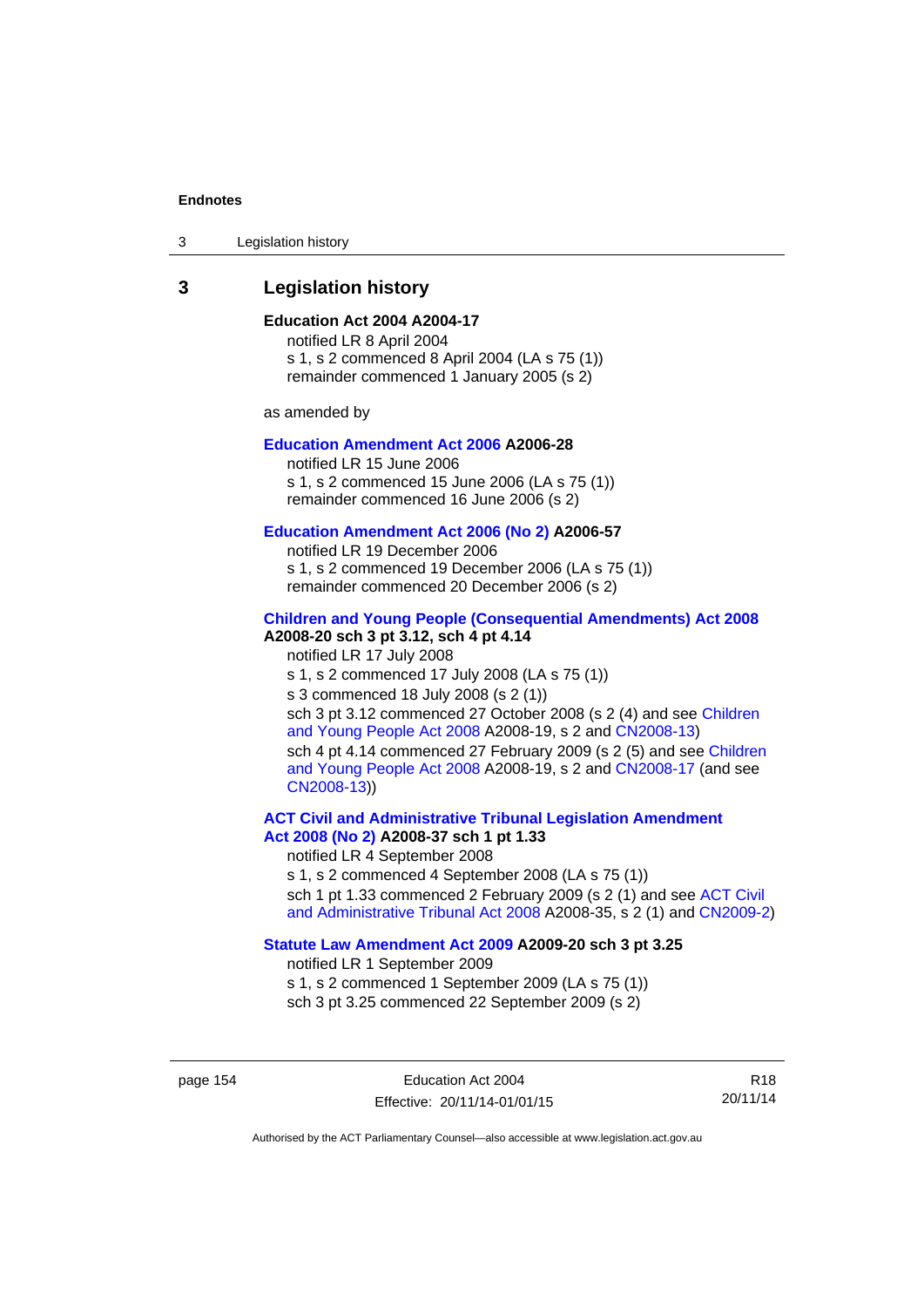| Legislation history<br>3                                                                                                                                                                                                                                                        |
|---------------------------------------------------------------------------------------------------------------------------------------------------------------------------------------------------------------------------------------------------------------------------------|
| <b>Education (Participation) Amendment Act 2009 A2009-40</b><br>notified LR 17 November 2009<br>s 1, s 2 commenced 17 November 2009 (LA s 75 (1))<br>remainder commenced 1 January 2010 (s 2)                                                                                   |
| <b>Education Amendment Act 2010 A2010-7</b><br>notified LR 3 March 2010<br>s 1, s 2 commenced 3 March 2010 (LA s 75 (1))<br>remainder commenced 4 March 2010 (s 2)                                                                                                              |
| Statute Law Amendment Act 2010 A2010-18 sch 1 pt 1.6, sch 3 pt 3.4<br>notified LR 13 May 2010<br>s 1, s 2 commenced 13 May 2010 (LA s 75 (1))<br>sch 1 pt 1.6, sch 3 pt 3.4 commenced 3 June 2010 (s 2)                                                                         |
| Education Amendment Act 2010 (No 2) A2010-22<br>notified LR 6 July 2010<br>s 1, s 2 commenced 6 July 2010 (LA s 75 (1))<br>remainder commenced 7 July 2010 (s 2)                                                                                                                |
| Statute Law Amendment Act 2011 A2011-3 sch 3 pt 3.16<br>notified LR 22 February 2011<br>s 1, s 2 commenced 22 February 2011 (LA s 75 (1))<br>sch 3 pt 3.16 commenced 1 March 2011 (s 2)                                                                                         |
| <b>Administrative (One ACT Public Service Miscellaneous Amendments)</b><br>Act 2011 A2011-22 sch 1 pt 1.57<br>notified LR 30 June 2011<br>s 1, s 2 commenced 30 June 2011 (LA s 75 (1))<br>sch 1 pt 1.57 commenced 1 July 2011 (s 2 (1))                                        |
| <b>Education Amendment Act 2011 A2011-51</b><br>notified LR 24 November 2011<br>s 1, s 2 commenced 24 November 2011 (LA s 75 (1))<br>remainder commenced 1 January 2012 (s 2 and see Education and<br>Care Services National Law (ACT) Act 2011 A2011-42, s 2 and<br>CN2011-16) |
| Statute Law Amendment Act 2012 A2012-21 sch 3 pt 3.14<br>notified LR 22 May 2012<br>s 1, s 2 commenced 22 May 2012 (LA s 75 (1))<br>sch 3 pt 3.14 commenced 5 June 2012 (s 2 (1))                                                                                               |

R18 20/11/14 page 155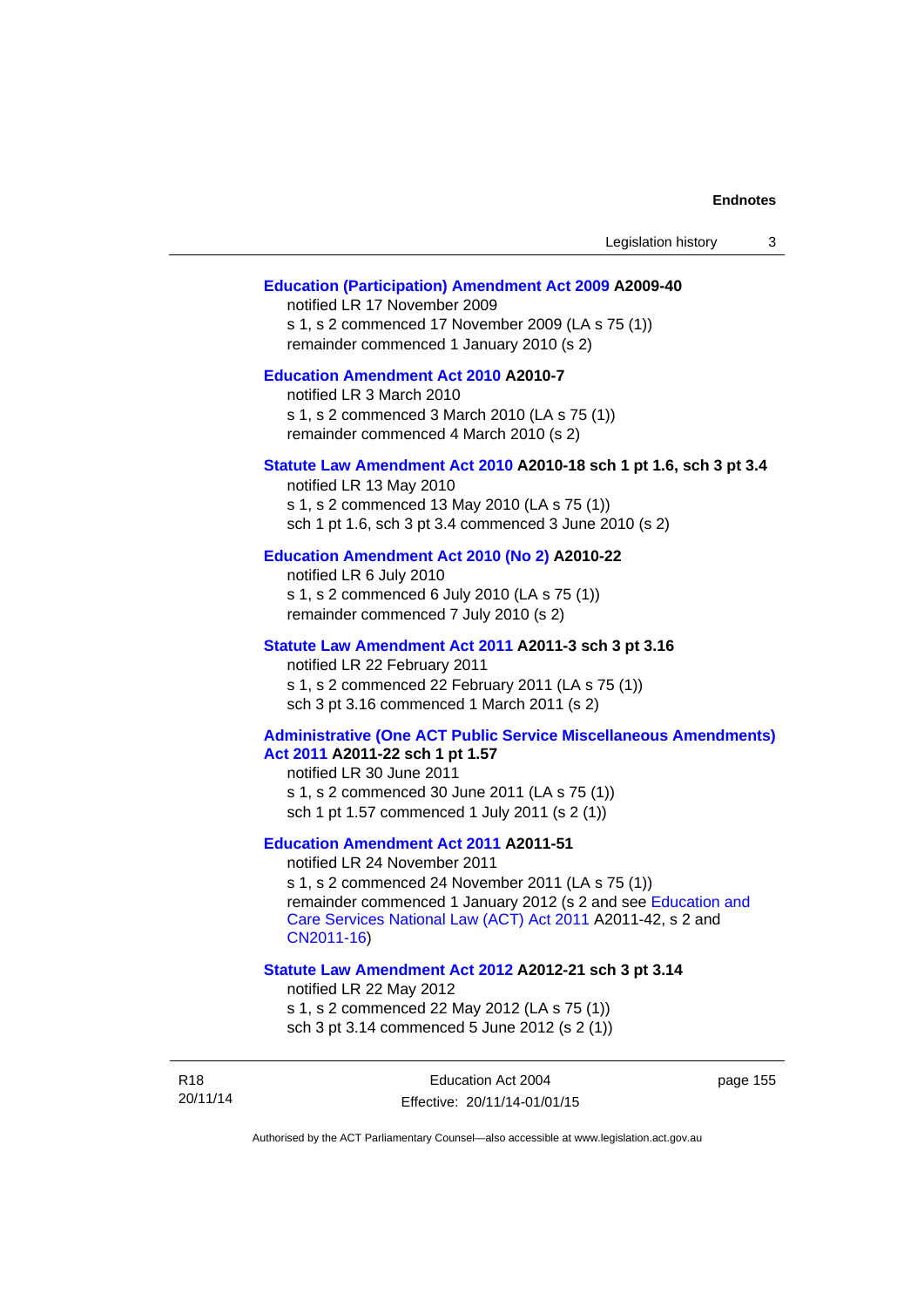3 Legislation history

**[Training and Tertiary Education Amendment Act 2014](http://www.legislation.act.gov.au/a/2014-48) A2014-48 sch 1 pt 1.8** 

notified LR 6 November 2014

- s 1, s 2 commenced 6 November 2014 (LA s 75 (1))
- sch 1 pt 1.8 commenced 20 November 2014 (s 2)

page 156 **Education Act 2004** Effective: 20/11/14-01/01/15

R18 20/11/14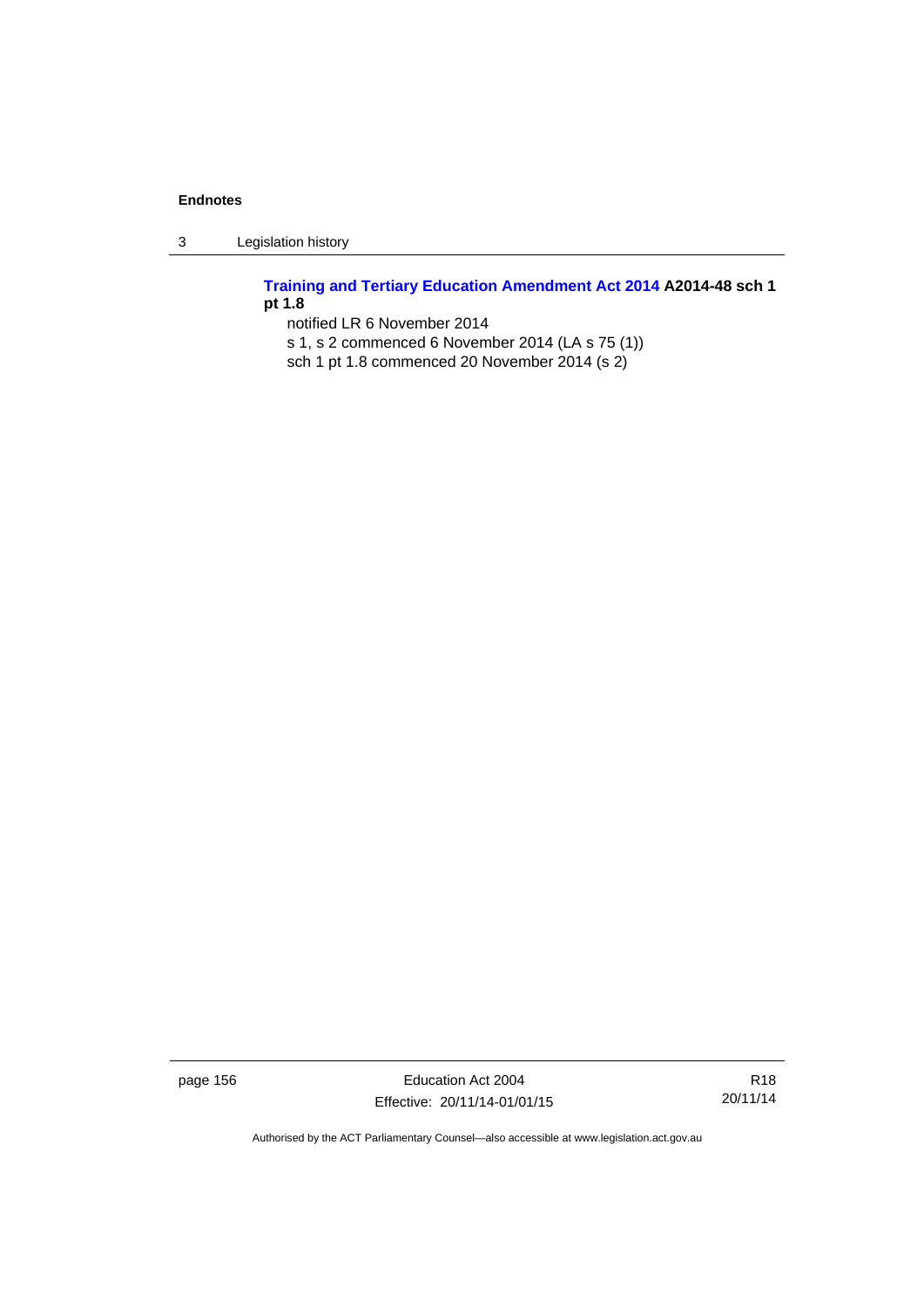### **4 Amendment history**

**Commencement**  s 2 om LA s 89 (4) **Meaning of** *parent* **and** *carer*  s 6 am [A2008-20](http://www.legislation.act.gov.au/a/2008-20) amdt 3.26, amdt 4.37 **General principles of Act**  s 7 am [A2006-57](http://www.legislation.act.gov.au/a/2006-57) s 4, s 5, s 55 **Main objects of Act**  s 8 am [A2006-57](http://www.legislation.act.gov.au/a/2006-57) s 6, s 7; [A2009-40](http://www.legislation.act.gov.au/a/2009-40) s 4; pars renum R9 LA **Compulsory education**  ch 2 hdg sub [A2009-40](http://www.legislation.act.gov.au/a/2009-40) s 5 **Preliminary—ch 2**  pt 2.1 hdg ins [A2009-40](http://www.legislation.act.gov.au/a/2009-40) s 5 **Meaning of** *compulsory education age***—ch 2**  s 9 sub [A2009-40](http://www.legislation.act.gov.au/a/2009-40) s 5 **Meaning of** *education course* **and** *education provider***—Act**  s 9A ins [A2009-40](http://www.legislation.act.gov.au/a/2009-40) s 5 am [A2011-22](http://www.legislation.act.gov.au/a/2011-22) amdt 1.183; [A2014-48](http://www.legislation.act.gov.au/a/2014-48) amdt 1.17 **Meaning of** *completes year 10***—Act**  s 9B ins [A2009-40](http://www.legislation.act.gov.au/a/2009-40) s 5 am [A2011-22](http://www.legislation.act.gov.au/a/2011-22) amdt 1.183 **Meaning of** *completes year 12***—Act**  s 9C ins [A2009-40](http://www.legislation.act.gov.au/a/2009-40) s 5 am [A2011-22](http://www.legislation.act.gov.au/a/2011-22) amdt 1.183 **Guidelines—certain director-general functions**  am [A2011-22](http://www.legislation.act.gov.au/a/2011-22) amdt 1.183 s 9D ins [A2009-40](http://www.legislation.act.gov.au/a/2009-40) s 5 am [A2011-22](http://www.legislation.act.gov.au/a/2011-22) amdt 1.183, amdt 1.184 **Compulsory education requirements**  pt 2.2 hdg ins [A2009-40](http://www.legislation.act.gov.au/a/2009-40) s 5 **Enrolment, registration and attendance requirements**  div 2.2.1 hdg ins [A2009-40](http://www.legislation.act.gov.au/a/2009-40) s 5 **Child of compulsory education age—enrolment and registration requirement**  s 10 am [A2006-57](http://www.legislation.act.gov.au/a/2006-57) s 8 sub [A2009-40](http://www.legislation.act.gov.au/a/2009-40) s 5 am [A2010-18](http://www.legislation.act.gov.au/a/2010-18) amdt 1.13; ss renum R11 LA; [A2011-3](http://www.legislation.act.gov.au/a/2011-3) amdt 3.183; [A2011-22](http://www.legislation.act.gov.au/a/2011-22) amdt 1.183, amdt 1.184

R18 20/11/14

Education Act 2004 Effective: 20/11/14-01/01/15 page 157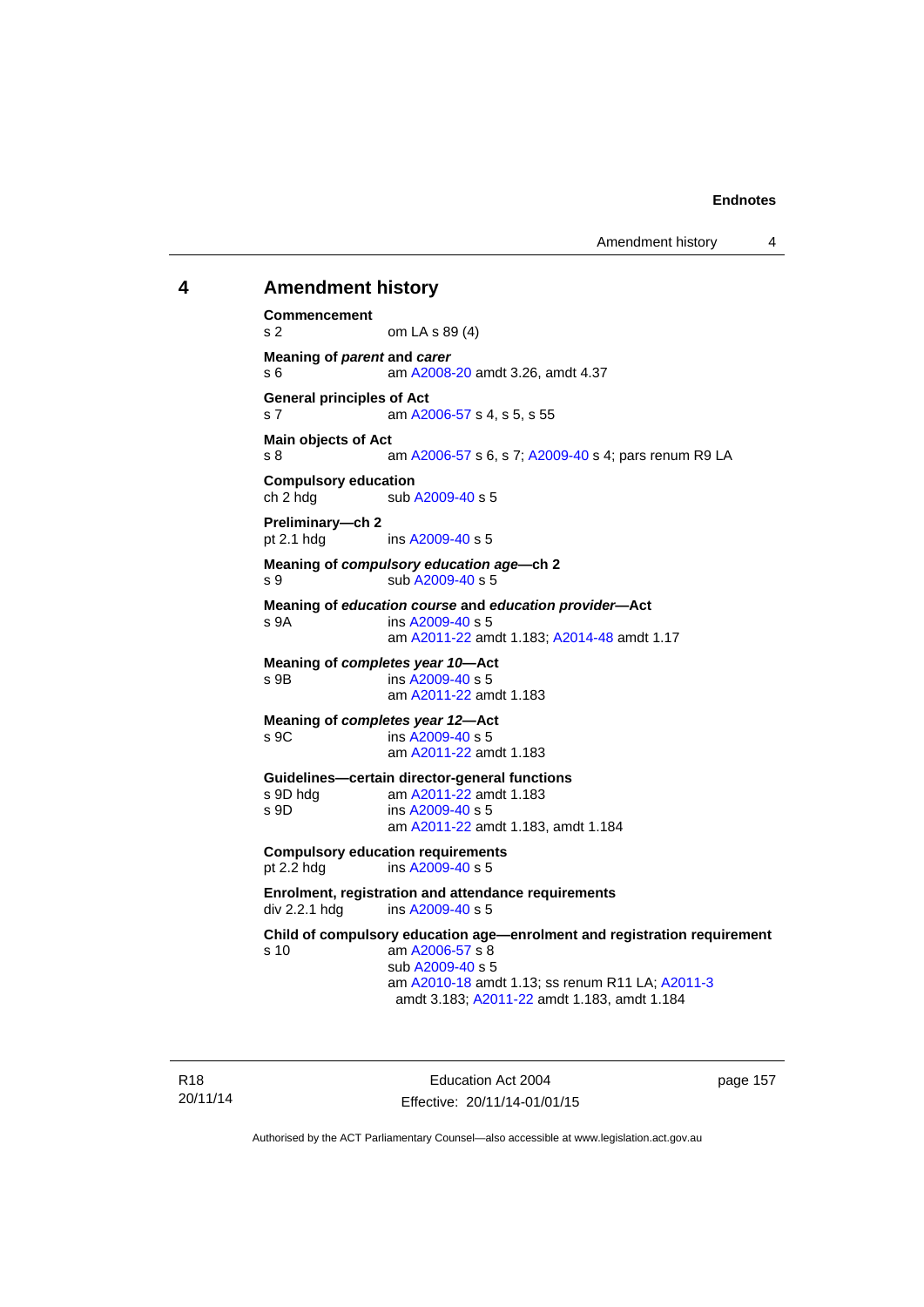4 Amendment history

```
Child of compulsory education age—school attendance requirement 
s 10A ins A2009-40 s 5
                am A2011-22 amdt 1.183, amdt 1.184 
Participation requirement 
div 2.2.2 hdg ins A2009-40 s 5
Meaning of participates in education course—div 2.2.2 
s 10B ins A2009-40 s 5
Meaning of full-time participation in education course—div 2.2.2 
A2009-40 A2011-22 amdt 1.184
Child of compulsory education age—participation requirement 
s 10D ins A2009-40 s 5
                am A2011-22 amdt 1.183, amdt 1.184 
Participation requirement—absence 
A2009-40 s 5
Participation requirement—suspension 
s 11A ins A2009-40 s 5
Participation requirement—exclusion 
s 11B ins A2009-40 s 5
Information requirement 
div 2.2.3 hdg ins A2009-40 s 5
Giving information notice 
A2009-40 s 5
                am A2011-22 amdt 1.183
Contents of information notice 
s 11D ins A2009-40 s 5
                am A2011-22 amdt 1.183
Extension of time for compliance with information notice 
A2009-40 s 5
                am A2011-22 amdt 1.183, amdt 1.184 
Revocation of information notice on compliance 
A2009-40 s 5
                am A2011-22 amdt 1.183
Exemption certificates 
pt 2.3 hdg ins A2009-40 s 5
Meaning of full-time participation requirement—pt 2.3 
 A2009-40 s 5
Exemption certificate—application 
A2009-40 s 5
                am A2011-22 amdt 1.183
```
page 158 Education Act 2004 Effective: 20/11/14-01/01/15

R18 20/11/14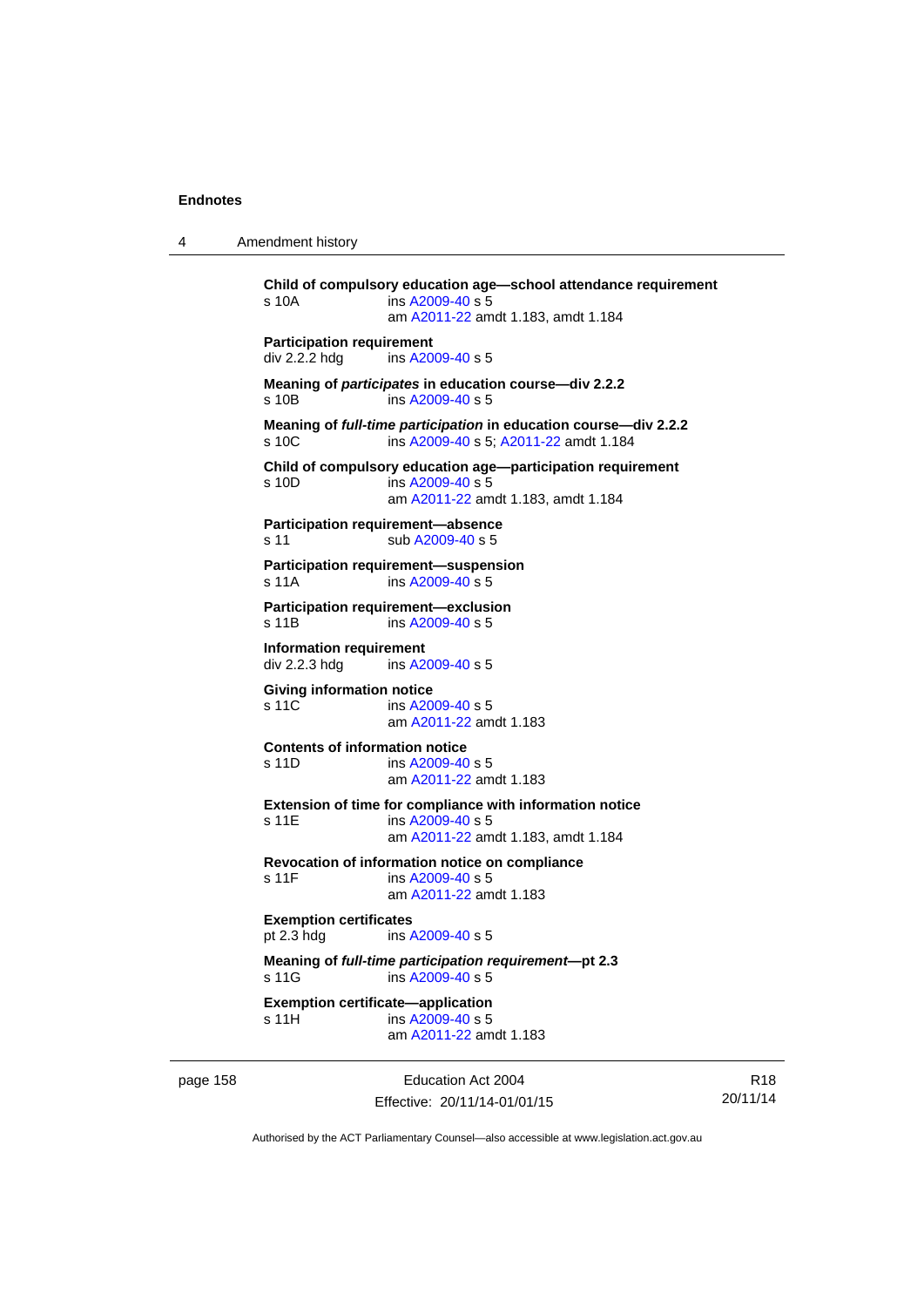Amendment history 4

**Exemption certificate—requirement for further information**  s 12 sub [A2009-40](http://www.legislation.act.gov.au/a/2009-40) s 5 am [A2011-22](http://www.legislation.act.gov.au/a/2011-22) amdt 1.183 **Exemption certificate—issue**  s 12A ins [A2009-40](http://www.legislation.act.gov.au/a/2009-40) s 5 am [A2011-22](http://www.legislation.act.gov.au/a/2011-22) amdt 1.183 **Exemption certificate—form**  s 12B ins [A2009-40](http://www.legislation.act.gov.au/a/2009-40) s 5 **Exemption certificate—conditions**  s 12C ins [A2009-40](http://www.legislation.act.gov.au/a/2009-40) s 5 am [A2011-22](http://www.legislation.act.gov.au/a/2011-22) amdt 1.183 **Exemption certificate—duration**  s 12D ins [A2009-40](http://www.legislation.act.gov.au/a/2009-40) s 5 **Exemption certificate—revocation**  s 13 am [A2008-20](http://www.legislation.act.gov.au/a/2008-20) amdt 4.38 sub [A2009-40](http://www.legislation.act.gov.au/a/2009-40) s 5 am [A2011-22](http://www.legislation.act.gov.au/a/2011-22) amdt 1.183 **After year 10—training and employment alternatives**  pt 2.4 hdg ins [A2009-40](http://www.legislation.act.gov.au/a/2009-40) s 5 **Definitions—pt 2.4**  ins [A2009-40](http://www.legislation.act.gov.au/a/2009-40) s 5 **Meaning of** *training alternative* **and** *training alternative provider***—Act**  s 13A ins [A2009-40](http://www.legislation.act.gov.au/a/2009-40) s 5 am [A2011-22](http://www.legislation.act.gov.au/a/2011-22) amdt 1.183 **Meaning of** *employment alternative***—Act**  s 13B ins [A2009-40](http://www.legislation.act.gov.au/a/2009-40) s 5 **Meaning of** *full-time participation* **in training or employment alternative pt 2.4**  s 13C ins [A2009-40](http://www.legislation.act.gov.au/a/2009-40) s 5 **Approval to participate in training and employment alternatives**  div 2.4.2 hdg ins [A2009-40](http://www.legislation.act.gov.au/a/2009-40) s 5 **Approval statement—application**   $ins A2009-40 s 5$  $ins A2009-40 s 5$  $ins A2009-40 s 5$  am [A2011-22](http://www.legislation.act.gov.au/a/2011-22) amdt 1.183 **Approval statement—requirement for further information**  s 14 sub [A2009-40](http://www.legislation.act.gov.au/a/2009-40) s 5 am [A2011-22](http://www.legislation.act.gov.au/a/2011-22) amdt 1.183

R18 20/11/14

Education Act 2004 Effective: 20/11/14-01/01/15 page 159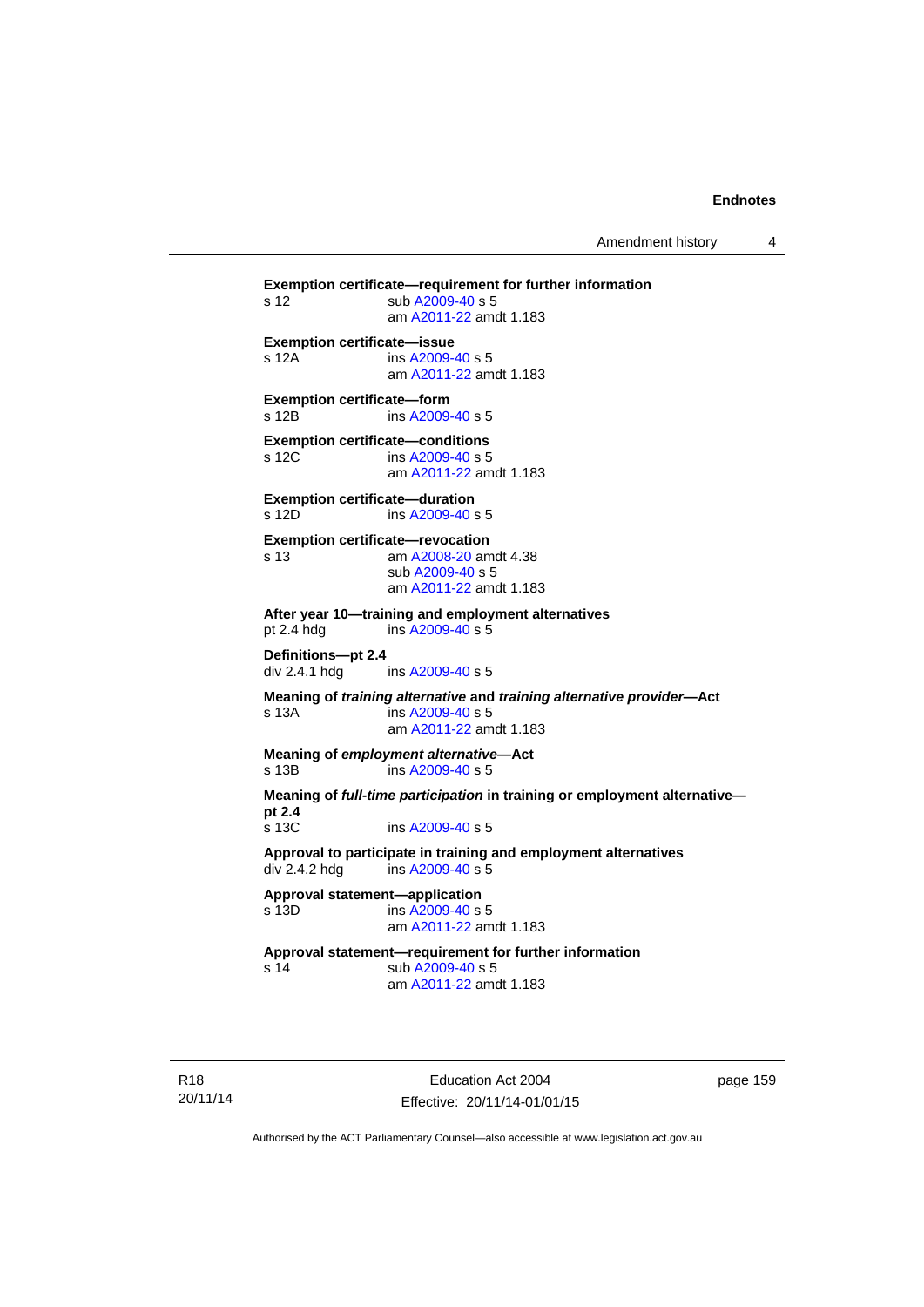4 Amendment history

**Approval statement—issue**  ins [A2009-40](http://www.legislation.act.gov.au/a/2009-40) s 5 am [A2011-22](http://www.legislation.act.gov.au/a/2011-22) amdt 1.183 **Approval statement—form**  s 14B ins [A2009-40](http://www.legislation.act.gov.au/a/2009-40) s 5 **Approval statement—conditions**  s 14C ins [A2009-40](http://www.legislation.act.gov.au/a/2009-40) s 5 am [A2011-22](http://www.legislation.act.gov.au/a/2011-22) amdt 1.183 **Approval statement—compliance requirement**  s 14D ins [A2009-40](http://www.legislation.act.gov.au/a/2009-40) s 5 am [A2011-22](http://www.legislation.act.gov.au/a/2011-22) amdt 1.183, amdt 1.184 **Approval statement—duration**  s 15 sub [A2009-40](http://www.legislation.act.gov.au/a/2009-40) s 5 **Approval statement—revocation**  s 15A ins [A2009-40](http://www.legislation.act.gov.au/a/2009-40) s 5 am [A2011-22](http://www.legislation.act.gov.au/a/2011-22) amdt 1.183 **Return to education while approval statement in force**  s 15B ins [A2009-40](http://www.legislation.act.gov.au/a/2009-40) s 5 am [A2011-22](http://www.legislation.act.gov.au/a/2011-22) amdt 1.183 **Training and employment alternatives—deemed participation**   $ins$  [A2009-40](http://www.legislation.act.gov.au/a/2009-40) s 5 **Training and employment alternatives—absence**  s 15C ins [A2009-40](http://www.legislation.act.gov.au/a/2009-40) s 5 **Training alternative—suspension**<br>s 15D **ins A2009-40 s** 5  $ins A2009-40 s 5$  $ins A2009-40 s 5$  $ins A2009-40 s 5$ **Training alternative—exclusion**  s 16 sub [A2009-40](http://www.legislation.act.gov.au/a/2009-40) s 5 **Employment alternative—termination**  s 16A ins [A2009-40](http://www.legislation.act.gov.au/a/2009-40) s 5 **Compliance notices**  pt 2.5 hdg ins [A2009-40](http://www.legislation.act.gov.au/a/2009-40) s 5 **Giving compliance notice**  s 16B ins [A2009-40](http://www.legislation.act.gov.au/a/2009-40) s 5 am [A2011-22](http://www.legislation.act.gov.au/a/2011-22) amdt 1.183 **Contents of compliance notice**<br>s 16C ins A2009-40 ins [A2009-40](http://www.legislation.act.gov.au/a/2009-40) s 5 am [A2011-22](http://www.legislation.act.gov.au/a/2011-22) amdt 1.183

page 160 Education Act 2004 Effective: 20/11/14-01/01/15

R18 20/11/14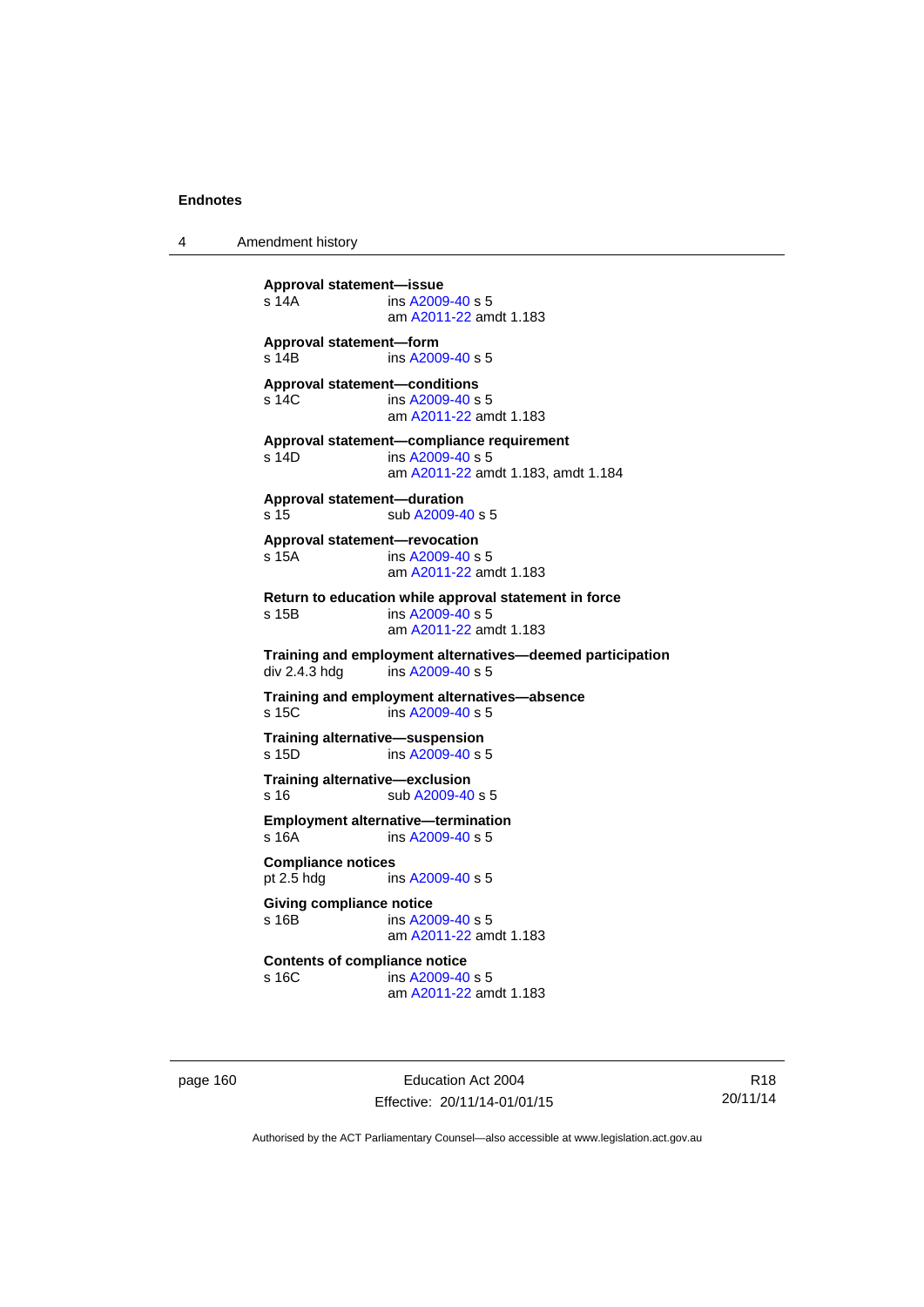**Extension of time for compliance with compliance notice**  s 16D ins [A2009-40](http://www.legislation.act.gov.au/a/2009-40) s 5 am [A2011-22](http://www.legislation.act.gov.au/a/2011-22) amdt 1.183, amdt 1.184 **Revocation of compliance notice on compliance**  s 17 am [A2006-57](http://www.legislation.act.gov.au/a/2006-57) s 9 sub [A2009-40](http://www.legislation.act.gov.au/a/2009-40) s 5 am [A2011-22](http://www.legislation.act.gov.au/a/2011-22) amdt 1.183 **Offences—parents**  pt 2.6 hdg ins [A2009-40](http://www.legislation.act.gov.au/a/2009-40) s 5 **Contravention of information and compliance notices**  s 17A ins [A2009-40](http://www.legislation.act.gov.au/a/2009-40) s 5 **Principles on which ch 3 based**  s 18 am [A2006-57](http://www.legislation.act.gov.au/a/2006-57) s 55 **Minister to seek advice**  s 19 reloc and renum as s 66 **Establishing government schools etc**  s 20 am [A2006-28](http://www.legislation.act.gov.au/a/2006-28) s 4; [A2010-18](http://www.legislation.act.gov.au/a/2010-18) amdt 3.4; [A2010-22](http://www.legislation.act.gov.au/a/2010-22) ss 4-7; [A2011-51](http://www.legislation.act.gov.au/a/2011-51) s 4 **Independent committee**  ins [A2010-22](http://www.legislation.act.gov.au/a/2010-22) s 8 **Impacts of closing or amalgamating schools**  s 20B ins [A2010-22](http://www.legislation.act.gov.au/a/2010-22) s 8 **Operation of government schools**  s 21 am [A2011-22](http://www.legislation.act.gov.au/a/2011-22) amdt 1.183 **Investigation of complaints—government schools**  s 22 am [A2011-22](http://www.legislation.act.gov.au/a/2011-22) amdt 1.183, amdt 1.184 **Review of government school system**  s 23 am [A2011-22](http://www.legislation.act.gov.au/a/2011-22) amdt 1.183 **Review of operation of government schools**  s 24 am [A2011-22](http://www.legislation.act.gov.au/a/2011-22) amdt 1.183 **Reporting to parents—government schools**  s 25 am [A2006-57](http://www.legislation.act.gov.au/a/2006-57) s 55 **Voluntary financial contributions**  s 27 am [A2006-57](http://www.legislation.act.gov.au/a/2006-57) s 55 **Religious education**  s 29 am [A2006-57](http://www.legislation.act.gov.au/a/2006-57) s 55 **Curriculum**  am [A2006-57](http://www.legislation.act.gov.au/a/2006-57) s 55; [A2011-22](http://www.legislation.act.gov.au/a/2011-22) amdt 1.183

R18 20/11/14

Education Act 2004 Effective: 20/11/14-01/01/15 page 161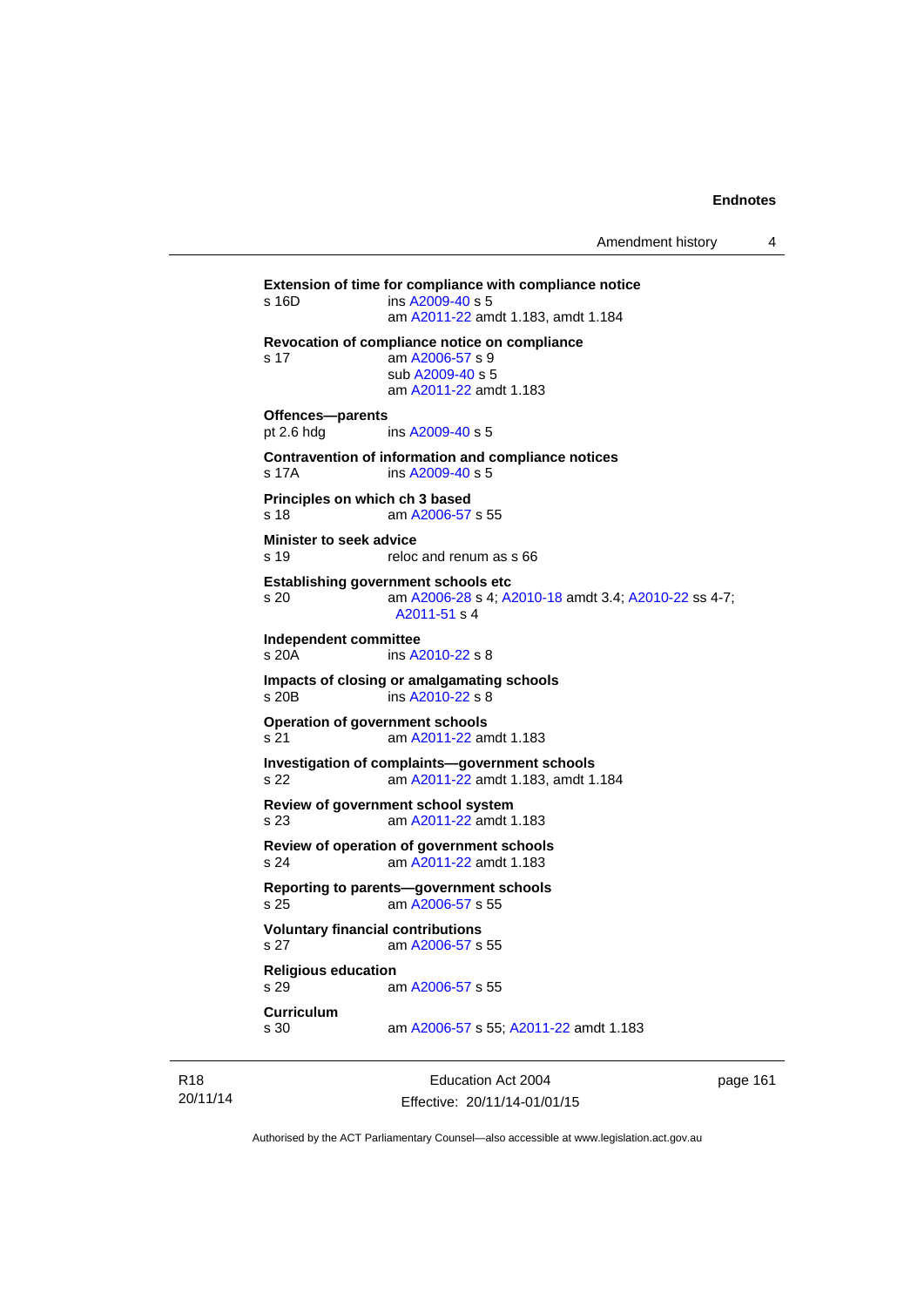| Amendment history<br>4 |  |
|------------------------|--|
|------------------------|--|

**Approved educational courses for students at government schools**  s 31 hdg am [A2006-57](http://www.legislation.act.gov.au/a/2006-57) s 55 s 31 am [A2006-57](http://www.legislation.act.gov.au/a/2006-57) s 55; [A2011-22](http://www.legislation.act.gov.au/a/2011-22) amdt 1.183 **Keeping records of enrolment and attendances for government schools**  s 33 am [A2006-57](http://www.legislation.act.gov.au/a/2006-57) s 55 **Inspection of register of enrolment and attendances for government schools**  s 34 am [A2006-57](http://www.legislation.act.gov.au/a/2006-57) s 55; [A2011-22](http://www.legislation.act.gov.au/a/2011-22) amdt 1.183 **Procedures to encourage school attendance at government schools**  s 35 am [A2006-57](http://www.legislation.act.gov.au/a/2006-57) s 55 **Suspension, exclusion or transfer of student by director-general**  s 36 hdg am [A2006-57](http://www.legislation.act.gov.au/a/2006-57) s 55; [A2011-22](http://www.legislation.act.gov.au/a/2011-22) amdt 1.183 am [A2006-57](http://www.legislation.act.gov.au/a/2006-57) s 55; [A2010-7](http://www.legislation.act.gov.au/a/2010-7) s 4; [A2011-22](http://www.legislation.act.gov.au/a/2011-22) amdt 1.183, amdt 1.184 **Definitions for pt 3.4**  s 37 def *money* am [A2011-22](http://www.legislation.act.gov.au/a/2011-22) amdt 1.183 def *prescribed period* am [A2006-57](http://www.legislation.act.gov.au/a/2006-57) s 11, s 12 def *school* am [A2011-51](http://www.legislation.act.gov.au/a/2011-51) s 5 **Establishment of school boards**  s 38 am [A2011-51](http://www.legislation.act.gov.au/a/2011-51) s 6 **Functions of school boards etc**  s 39 am [A2011-22](http://www.legislation.act.gov.au/a/2011-22) amdt 1.183, amdt 1.184 **Declaration of parents and citizens associations in certain circumstances**  s 40 am [A2006-57](http://www.legislation.act.gov.au/a/2006-57) s 13, s 14; [A2011-3](http://www.legislation.act.gov.au/a/2011-3) amdt 3.184; [A2011-22](http://www.legislation.act.gov.au/a/2011-22) amdt 1.183, amdt 1.184 **Composition of school boards generally**  s 41 hdg sub [A2006-57](http://www.legislation.act.gov.au/a/2006-57) s 15 s 41 am [A2006-57](http://www.legislation.act.gov.au/a/2006-57) s 16; [A2011-22](http://www.legislation.act.gov.au/a/2011-22) amdt 1.183 **Composition of school boards of small schools**  s 42 hdg sub [A2006-57](http://www.legislation.act.gov.au/a/2006-57) s 17<br>s 42 am A2006-57 s 18: am [A2006-57](http://www.legislation.act.gov.au/a/2006-57)s 18; [A2011-22](http://www.legislation.act.gov.au/a/2011-22) amdt 1.183 **Composition of school boards of school-related institutions and other schools in special circumstances**  s 43 hdg sub [A2006-57](http://www.legislation.act.gov.au/a/2006-57) s 19 s 43 am [A2006-57](http://www.legislation.act.gov.au/a/2006-57) s 20; [A2011-3](http://www.legislation.act.gov.au/a/2011-3) amdt 3.185; [A2011-22](http://www.legislation.act.gov.au/a/2011-22) amdt 1.183 **Ending of appointment of members of school board**  s 44 am [A2011-22](http://www.legislation.act.gov.au/a/2011-22) amdt 1.183 **Chairperson and deputy chairperson of school boards**  s 45 am [A2011-22](http://www.legislation.act.gov.au/a/2011-22) amdt 1.183

page 162 Education Act 2004 Effective: 20/11/14-01/01/15

R18 20/11/14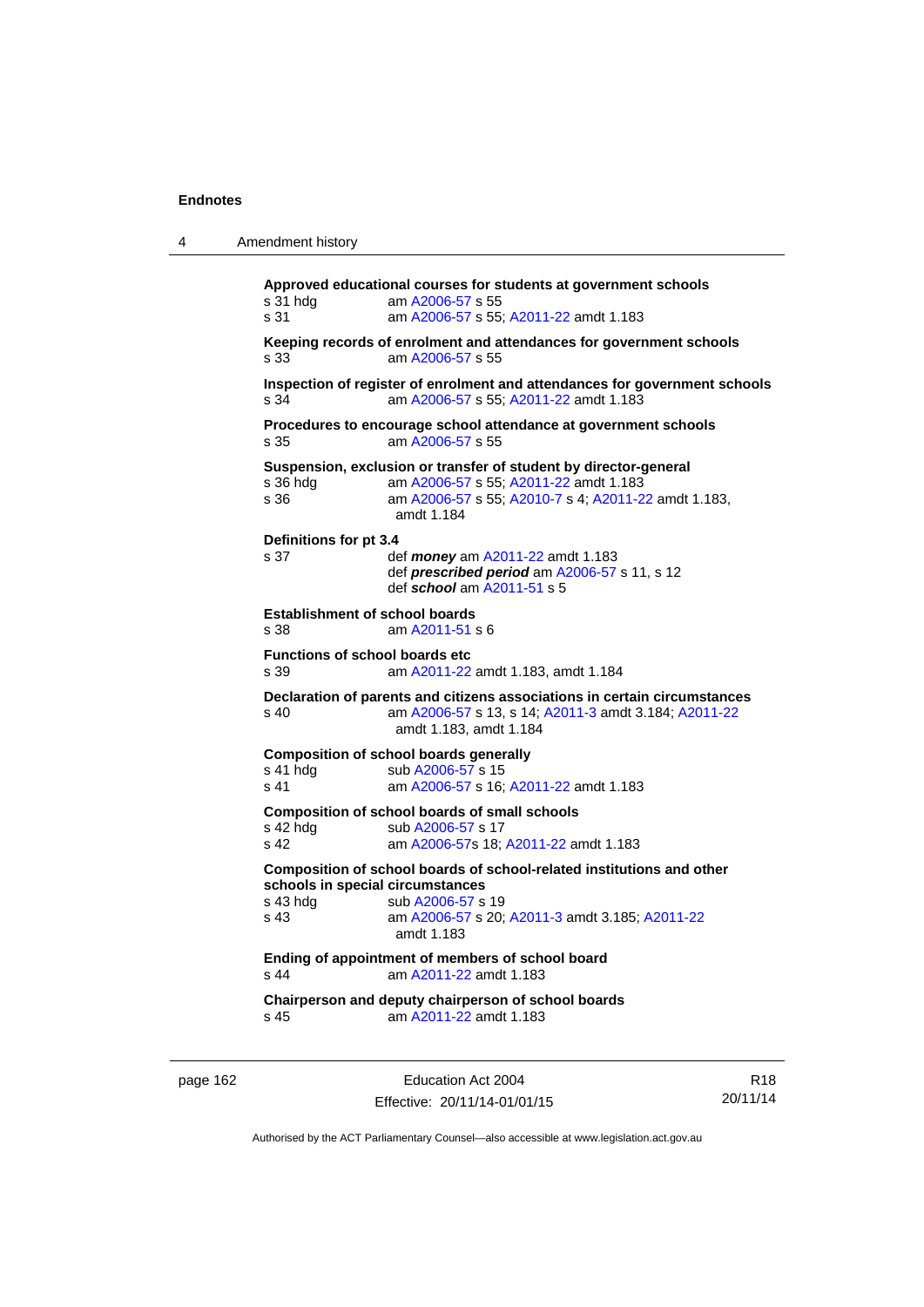| Amendment history |  |
|-------------------|--|
|-------------------|--|

Education Act 2004 **School boards to take part in selection of school principals**  s 46 am [A2011-22](http://www.legislation.act.gov.au/a/2011-22) amdt 1.183 **Time and place of meetings of school boards**  s 47 am [A2011-22](http://www.legislation.act.gov.au/a/2011-22) amdt 1.183 **Procedures governing proceedings of school boards**  s 48 am [A2006-57](http://www.legislation.act.gov.au/a/2006-57) s 21 **Disclosure of interests by members of school boards**  s 49 am [A2011-22](http://www.legislation.act.gov.au/a/2011-22) amdt 1.183 **Protection of members of school boards**  s 49A (prev s 72) reloc and renum as s 49A [A2006-57](http://www.legislation.act.gov.au/a/2006-57) s 26 **School boards to approve budgets**  s 50 am [A2011-22](http://www.legislation.act.gov.au/a/2011-22) amdt 1.183 **School boards to approve financial statement and report**  s 52 am [A2011-22](http://www.legislation.act.gov.au/a/2011-22) amdt 1.183 **Functions of council (government)**  s 55 am [A2006-57](http://www.legislation.act.gov.au/a/2006-57) s 22 **Membership of council (government)**  s 56 am [A2011-22](http://www.legislation.act.gov.au/a/2011-22) amdt 1.183 **Arrangements for staff**  s 62 am [A2011-22](http://www.legislation.act.gov.au/a/2011-22) amdt 1.178, amdt 1.183, amdt 1.184 **Time and place of meetings of council (government)**  s 63 am [A2011-22](http://www.legislation.act.gov.au/a/2011-22) amdt 1.183 **Other provisions relating to council (government)**  div 3.5.3 hdg ins [A2006-57](http://www.legislation.act.gov.au/a/2006-57) s 23 **Minister to seek advice**  s 66 orig s 66 om [A2006-57](http://www.legislation.act.gov.au/a/2006-57) s 24 (prev s 19) reloc and renum as s 66 [A2006-57](http://www.legislation.act.gov.au/a/2006-57) s 10 **Minister to present advice of council (government)**  s 66A (prev s 73) reloc and renum as s 66A [A2006-57](http://www.legislation.act.gov.au/a/2006-57) s 27 **Appointment of authorised persons (government)**  s 67 am [A2010-18](http://www.legislation.act.gov.au/a/2010-18) amdt 1.14; [A2011-22](http://www.legislation.act.gov.au/a/2011-22) amdt 1.183; [A2012-21](http://www.legislation.act.gov.au/a/2012-21) amdt 3.54, amdt 3.55 **Identity cards for authorised persons (government)**  s 68 am [A2011-22](http://www.legislation.act.gov.au/a/2011-22) amdt 1.183 **Miscellaneous**  div 3.6.3 hdg om [A2006-57](http://www.legislation.act.gov.au/a/2006-57) s 25 **Protection of members of school boards**  s 72 reloc and renum as s 49A

R18 20/11/14 Effective: 20/11/14-01/01/15

page 163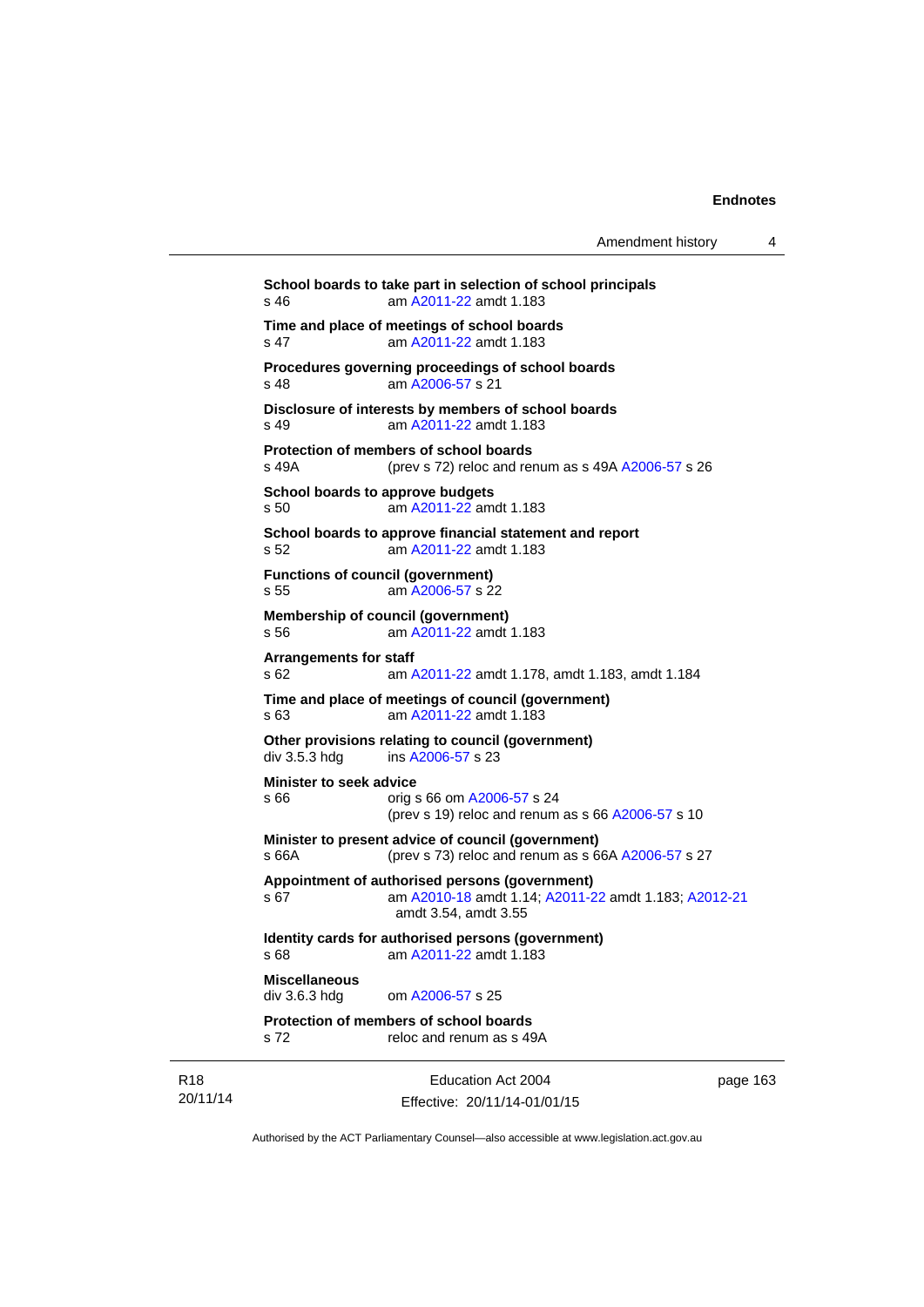| 4 | Amendment history                                                                                                                                                                                           |
|---|-------------------------------------------------------------------------------------------------------------------------------------------------------------------------------------------------------------|
|   | Minister to present advice of council (government)<br>s 73<br>reloc and renum as s 66A                                                                                                                      |
|   | <b>Minister to seek advice</b><br>s 76<br>reloc and renum as s 118                                                                                                                                          |
|   | Register of non-government schools<br>sub A2006-57 s 29<br>s 79<br>am A2011-22 amdt 1.183                                                                                                                   |
|   | Approved educational courses for students at non-government schools<br>s 81 hdg<br>am A2006-57 s 55<br>s 81<br>am A2006-57 s 55                                                                             |
|   | Schools to be registered<br>s 82<br>am A2006-57 s 30, s 55; ss renum R4 LA                                                                                                                                  |
|   | Applications for in-principle approval for proposed registration<br>am A2006-57 s 31, s 32; pars renum R4 LA; A2009-20<br>s 83<br>amdt 3.63; A2010-18 amdt 1.15; A2011-3 amdt 3.186;<br>A2011-22 amdt 1.183 |
|   | Deciding in-principle applications<br>am A2006-57 s 33, s 34; ss renum R4 LA; A2011-3<br>s 84<br>amdt 3.187; A2011-22 amdt 1.183                                                                            |
|   | Application for provisional registration<br>am A2009-20 amdt 3.63; A2010-18 amdt 1.16; A2011-3<br>s 85<br>amdt 3.188: A2011-22 amdt 1.183                                                                   |
|   | <b>Application for registration</b><br>s 87<br>am A2009-20 amdt 3.63; A2010-18 amdt 1.17; A2011-3<br>amdt 3.189; A2011-22 amdt 1.183                                                                        |
|   | Application for registration at additional campus<br>s 88A<br>ins A2006-57 s 35<br>am A2009-20 amdt 3.63; A2010-18 amdt 1.18; A2011-3<br>amdt 3.190; A2011-22 amdt 1.183                                    |
|   | <b>Registration at additional campus</b><br>s 88B<br>ins A2006-57 s 35                                                                                                                                      |
|   | Application for registration at additional educational levels<br>am A2009-20 amdt 3.63; A2010-18 amdt 1.19; A2011-3<br>s 89<br>amdt 3.191; A2011-22 amdt 1.183                                              |
|   | Certificate of provisional registration or registration<br>s 92<br>am A2006-57 s 36                                                                                                                         |
|   | Application for renewal of registration<br>am A2011-3 amdt 3.192<br>s 96                                                                                                                                    |

page 164 **Education Act 2004** Effective: 20/11/14-01/01/15

R18 20/11/14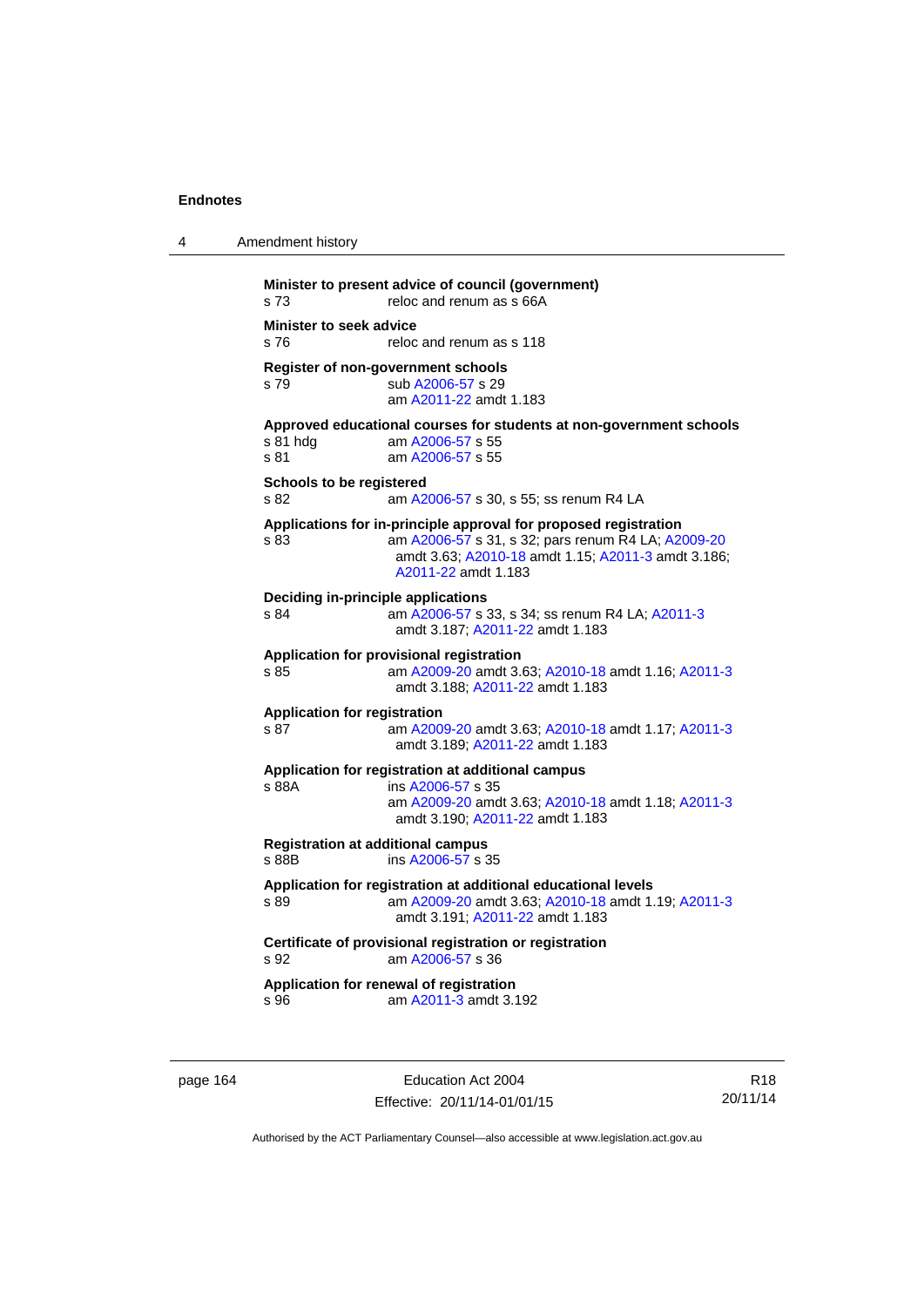```
Inspection of panel reports for school registration etc 
s 98 am A2006-57 s 37; pars renum R4 LA; A2011-22 amdt 1.183 
Keeping records of enrolment and attendances for non-government schools <br>s 100 am A2006-57 s 55
                 A2006-57 s 55
Inspection of register of enrolment and attendances for non-government 
schools 
s 101 am A2006-57 s 55; A2011-22 amdt 1.183 
Procedures to encourage attendance at non-government schools 
s 102 am A2006-57 s 55 
Reporting to parents—non-government schools 
s 103 am A2006-57 s 55 
Suspension, transfer or exclusion of students—Catholic systemic schools 
                A2006-57 s 38
s 104 am A2006-57 s 55; A2010-7 s 5 
Suspension or exclusion of students—other non-government schools 
                 A2006-57 s 55
s 105 am A2006-57 s 55 
Functions of council (non-government) 
s 107 am A2006-57 s 39 
Arrangements for staff 
s 114 am A2011-22 amdt 1.179, amdt 1.183, amdt 1.184 
Other provisions relating to council (non-government) 
A2006-57 s 40
Minister to seek advice 
s 118 orig s 118 om A2006-57 s 41 
                (prev s 76) reloc and renum as s 118 A2006-57 s 28 
Minister to present advice of council (non-government) 
s 118A (prev s 127) reloc and renum as s 118A A2006-57 s 44 
Appointment of authorised persons (non-government) 
s 119 am A2010-18 amdt 1.20; A2011-22 amdt 1.183 
Identity cards for authorised persons (non-government) 
s 120 am A2011-22 amdt 1.183
Miscellaneous 
div 4.5.3 hdg om A2006-57 s 42 
Inspection of register of non-government schools 
s 126 om A2006-57 s 43 
Minister to present advice of council (non-government) 
s 127 reloc and renum as s 118A
```
R18 20/11/14

Education Act 2004 Effective: 20/11/14-01/01/15 page 165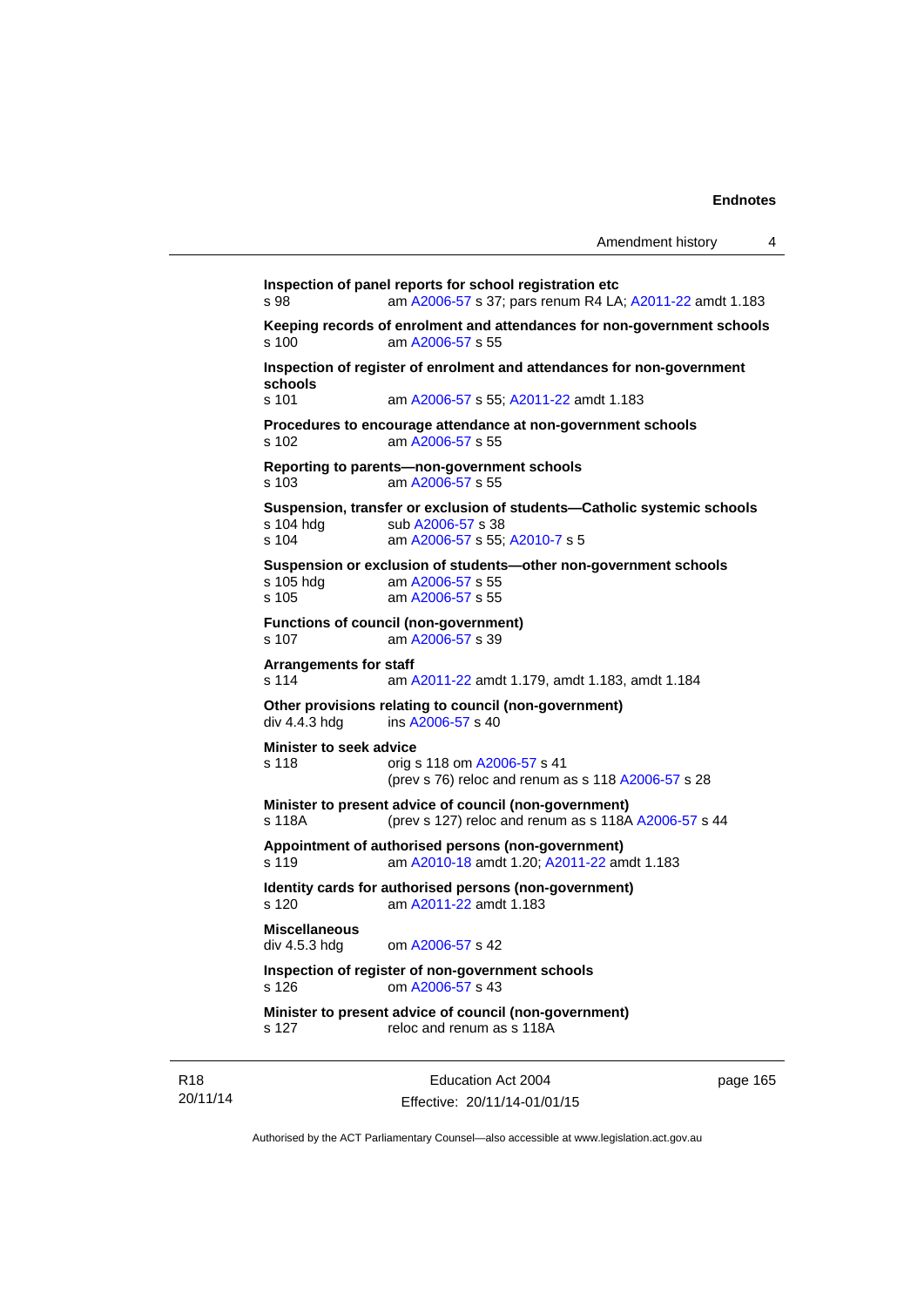4 Amendment history

```
Provisional registration for home education 
s 130 sub A2006-57 s 45 
                  am A2011-3 amdt 3.193; A2011-22 amdt 1.183 
Registration for home education 
s 131 am A2006-57 s 46; A2011-22 amdt 1.183 
Conditions of registration for home education 
s 132 am A2011-22 amdt 1.183
Registration of child 
s 133 am A2006-57 s 47, s 48; A2011-22 amdt 1.183 
Cancellation of registration for home education 
s 135 am A2011-22 amdt 1.183, amdt 1.184 
Renewal of registration for home education 
s 137 am A2011-3 amdt 3.194; A2011-22 amdt 1.183 
Home education reports 
s 138 am A2011-22 amdt 1.183
Home education register 
s 139 am A2011-22 amdt 1.183
Notification and review of decisions 
pt 6.1 hdg sub A2008-37 amdt 1.131 
Definitions—pt 6.1 
                 A2008-37 amdt 1.131
                  def decision-maker ins A2008-37 amdt 1.131 
                     am A2011-22 amdt 1.183
                  def internally reviewable decision ins A2008-37 amdt 1.131 
                     am A2011-22 amdt 1.183
                  def internal reviewer ins A2008-37 amdt 1.131 
                  def internal review notice ins A2008-37 amdt 1.131 
                  def reviewable decision ins A2008-37 amdt 1.131 
                     am A2011-22 amdt 1.183
Internal review notices 
                A2008-37 amdt 1.131
Applications for internal review 
s 142 sub A2008-37 amdt 1.131 
Applications not stay reviewable decisions 
s 143 sub A2008-37 amdt 1.131 
Internal review 
s 144 sub A2008-37 amdt 1.131
```
page 166 Education Act 2004 Effective: 20/11/14-01/01/15

R18 20/11/14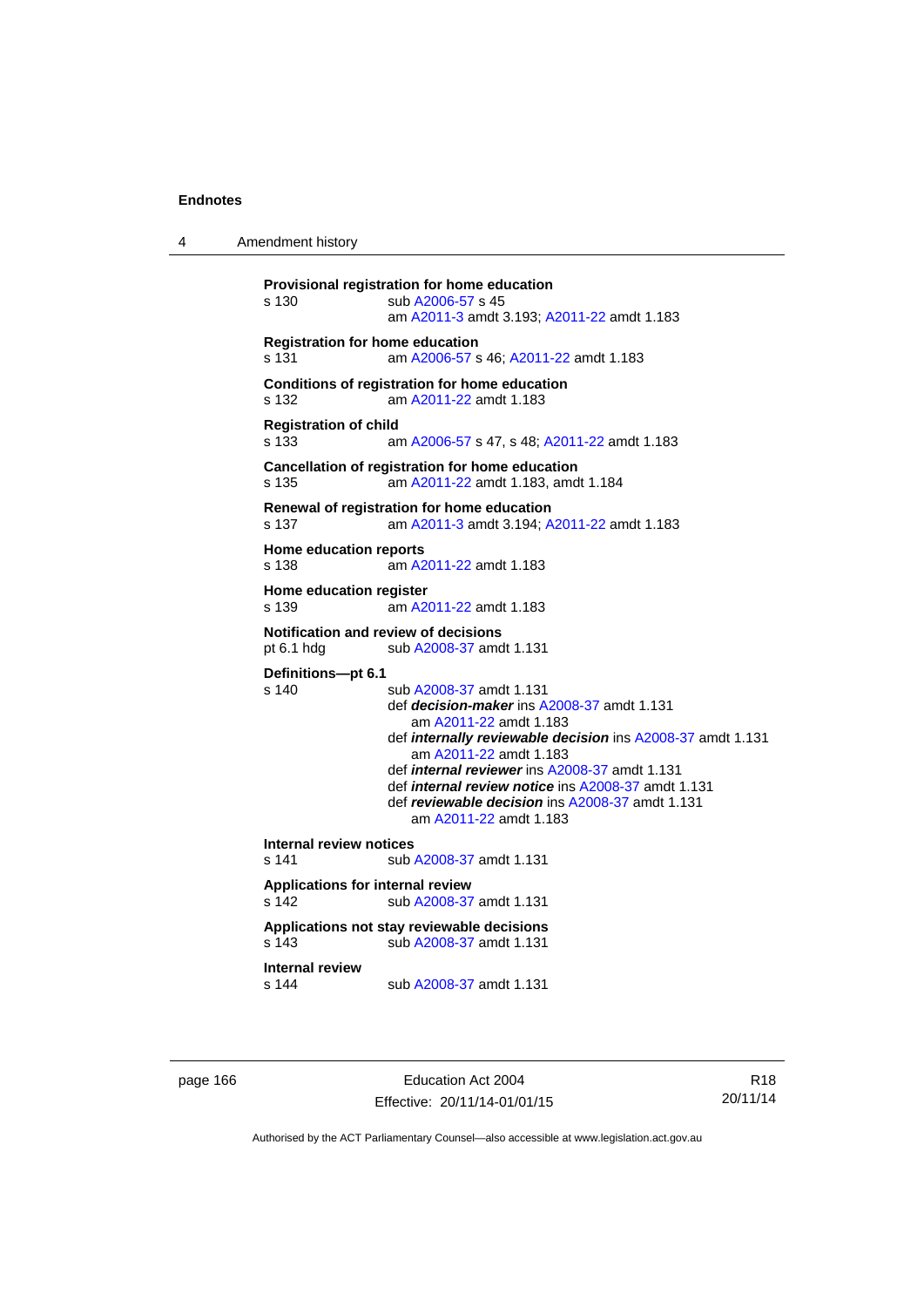Amendment history 4

**Reviewable decision notices**  s 145 sub [A2008-37](http://www.legislation.act.gov.au/a/2008-37) amdt 1.131 am [A2011-22](http://www.legislation.act.gov.au/a/2011-22) amdt 1.183 **Applications to ACAT**  s 145A ins [A2008-37](http://www.legislation.act.gov.au/a/2008-37) amdt 1.131 **Preschools**  s 146 am [A2011-22](http://www.legislation.act.gov.au/a/2011-22) amdt 1.183 om [A2011-51](http://www.legislation.act.gov.au/a/2011-51) s 7 **Student transfer register**  s 146A ins [A2009-40](http://www.legislation.act.gov.au/a/2009-40) s 6 am [A2011-22](http://www.legislation.act.gov.au/a/2011-22) amdt 1.183 **Notification of parents**  s 149 am [A2006-57](http://www.legislation.act.gov.au/a/2006-57) s 55 **Gifts and donations**  s 151 am [A2011-3](http://www.legislation.act.gov.au/a/2011-3) amdt 3.195 **Education trust fund**  s 152 am [A2011-22](http://www.legislation.act.gov.au/a/2011-22) amdt 1.180, amdt 1.183 **Notices of intention under former education Act to conduct schools at additional educational levels**  exp 1 January 2015 (s 153 (5)) **Evidence—certificate signed by principal etc**  s 153A ins [A2009-40](http://www.legislation.act.gov.au/a/2009-40) s 7 **Transitional provisions**  ch 7 hdg exp 1 January 2006 (s 171) **Assets and liabilities of former authority**  pt 7.1 hdg exp 1 January 2006 (s 171) **Meaning of** *former authority* s 156 exp 1 January 2006 (s 171) **Vesting of assets and liabilities of former authority in Territory**  s 157 exp 1 January 2006 (s 171) **Evidentiary certificate for vested assets and liabilities**  s 158 exp 1 January 2006 (s 171) **Registration of changes in title to certain assets**  s 159 exp 1 January 2006 (s 171) **Proceedings and evidence in relation to vested assets and liabilities**  s 160 exp 1 January 2006 (s 171) **General savings**  pt 7.2 hdg exp 1 January 2006 (s 171)

R18 20/11/14

Education Act 2004 Effective: 20/11/14-01/01/15 page 167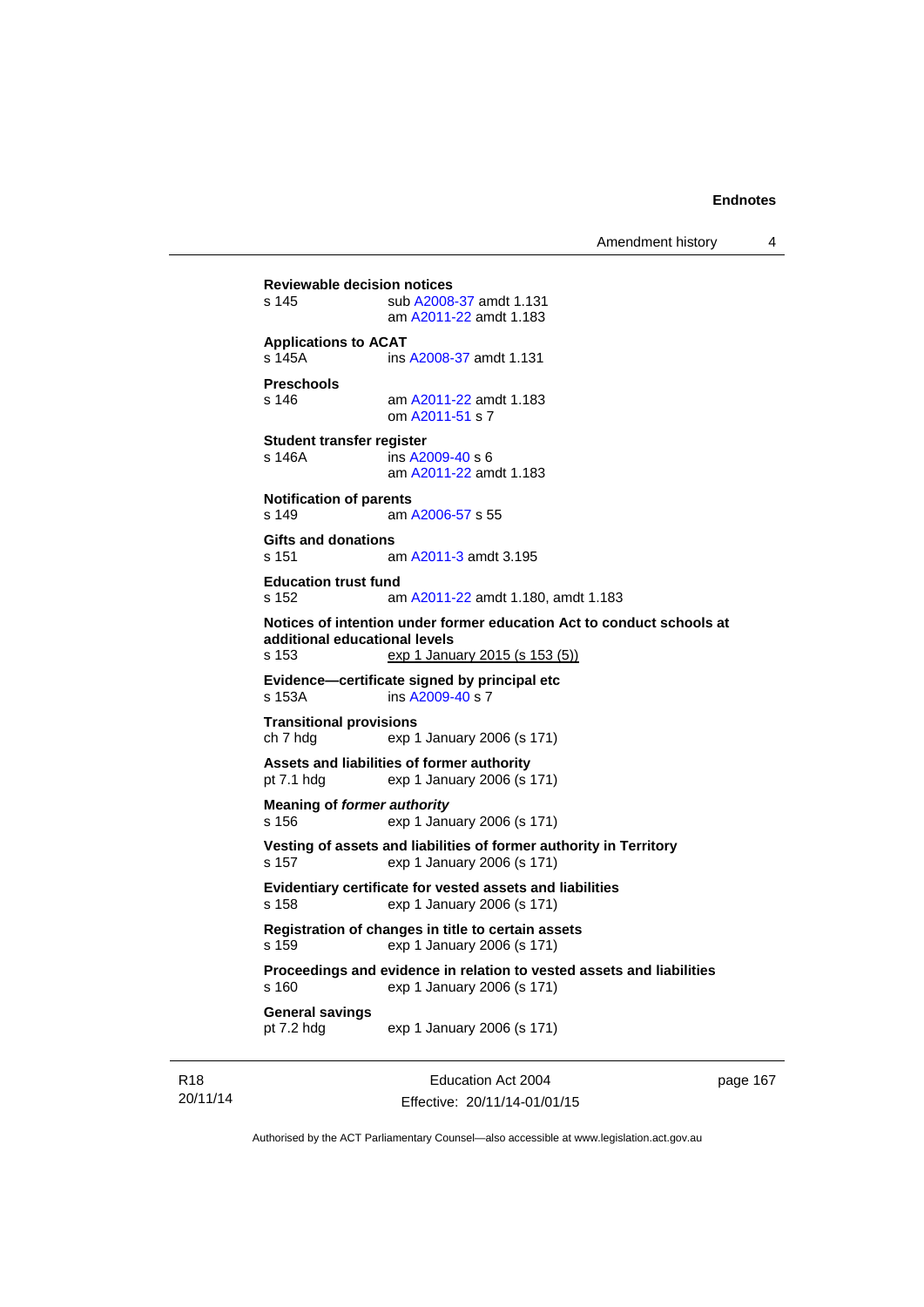| 4 | Amendment history |
|---|-------------------|
|---|-------------------|

```
Interpretation 
                exp 1 January 2006 (s 171)
Definitions for pt 7.3 
s 161 exp 1 January 2006 (s 171) 
Former authority Act 
div 7.2.2 hdg exp 1 January 2006 (s 171) 
Existing schools etc 
s 162 exp 1 January 2006 (s 171) 
Name of schools, institutions and services 
s 163 exp 1 January 2006 (s 171) 
School boards 
s 164 exp 1 January 2006 (s 171) 
Parents and citizens associations 
s 165 exp 1 January 2006 (s 171) 
Members of school boards 
s 166 exp 1 January 2006 (s 171) 
Former education Act 
div 7.2.3 hdg exp 1 January 2006 (s 171) 
Exemption certificates 
s 167 exp 1 January 2006 (s 171) 
Existing registered and provisionally registered schools 
s 168 exp 1 January 2006 (s 171) 
Registers 
s 169 exp 1 January 2006 (s 171) 
Miscellaneous 
pt 7.3 hdg exp 1 January 2006 (s 171) 
Modification of ch 7's operation 
s 170 exp 1 January 2006 (s 171) 
Expiry of ch 7 
s 171 exp 1 January 2006 (s 171) 
Declared law for Legislation Act, s 88 
s 172 exp 1 January 2006 (s 171) 
Repeals and consequential amendments 
ch 8 hdg om LA s 89 (3) 
Acts repealed 
s 173 om LA s 89 (3)
```
page 168 Education Act 2004 Effective: 20/11/14-01/01/15

R18 20/11/14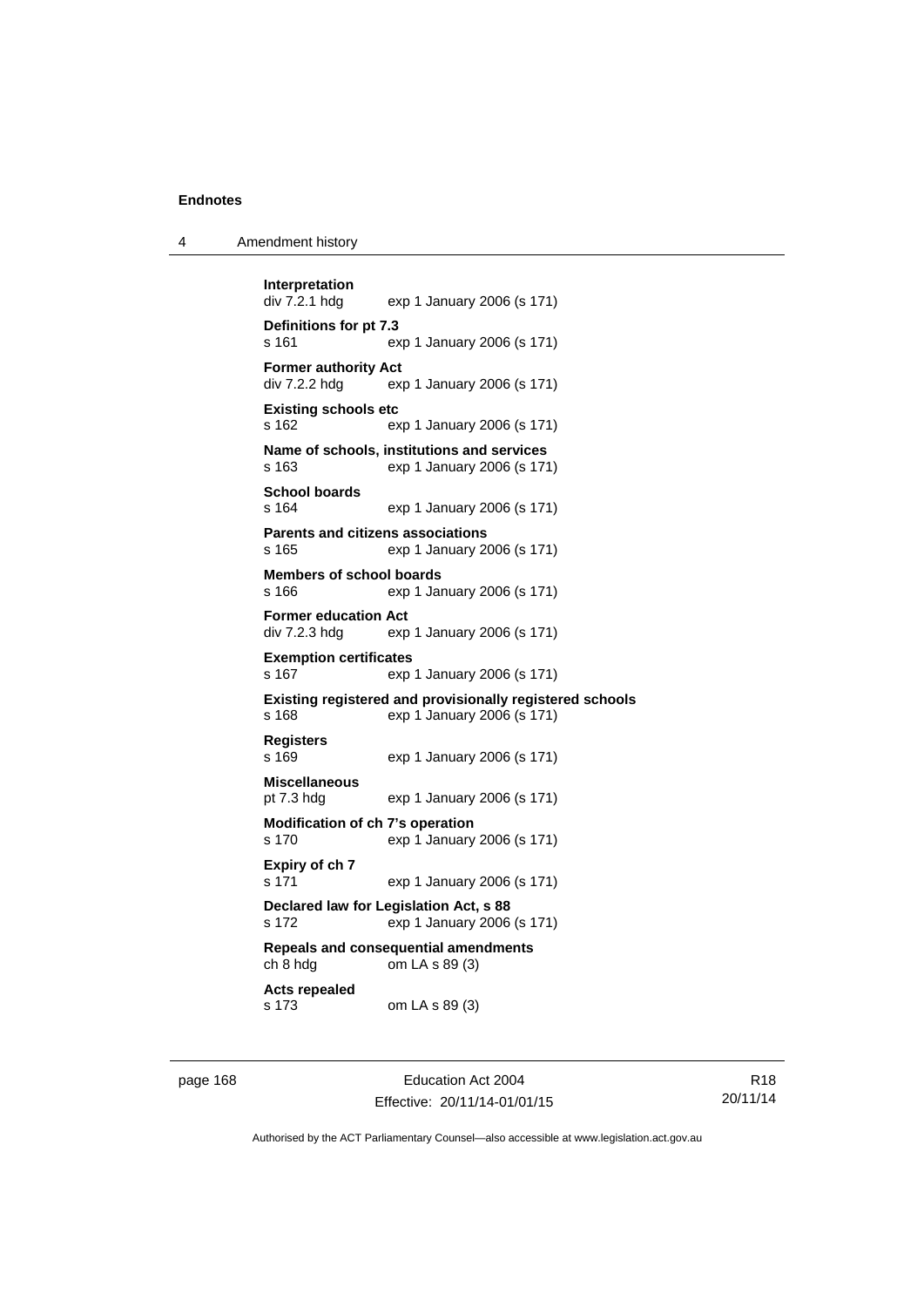**Regulations repealed**  om LA s 89 (3) **Legislation amended—sch 2**  om LA s 89 (3) **Transitional—Education (Participation) Amendment Act 2009**  ch 9 hdg ins [A2009-40](http://www.legislation.act.gov.au/a/2009-40) s 8 exp 1 January 2012 (s 303 (1) (LA s 88 declaration applies)) **Meaning of** *amending Act***—ch 9**  s 300 ins [A2009-40](http://www.legislation.act.gov.au/a/2009-40) s 8 exp 1 January 2012 (s 303 (1) (LA s 88 declaration applies)) **Application of amending Act**  s 301 ins [A2009-40](http://www.legislation.act.gov.au/a/2009-40) s 8 exp 1 January 2012 (s 303 (1) (LA s 88 declaration applies)) **Transitional regulations**  s 302 ins [A2009-40](http://www.legislation.act.gov.au/a/2009-40) s 8 exp 1 January 2012 (s 303 (1)) **Expiry—ch 9**  s 303 ins [A2009-40](http://www.legislation.act.gov.au/a/2009-40) s 8 exp 1 January 2012 (s 303 (1) (LA s 88 declaration applies)) **Reviewable decisions**  sub [A2008-37](http://www.legislation.act.gov.au/a/2008-37) amdt 1.132 am [A2009-40](http://www.legislation.act.gov.au/a/2009-40) s 9; items renum R9 LA; [A2011-22](http://www.legislation.act.gov.au/a/2011-22) amdt 1.183 **Minister's decisions**  sch 1 pt 1.1 am [A2006-57](http://www.legislation.act.gov.au/a/2006-57) s 50; items renum R4 LA om [A2008-37](http://www.legislation.act.gov.au/a/2008-37) amdt 1.132 **Chief executive's decisions**  sch 1 pt 1.2 am [A2006-57](http://www.legislation.act.gov.au/a/2006-57) s 51, s 55 om [A2008-37](http://www.legislation.act.gov.au/a/2008-37) amdt 1.132 **Consequential amendments**  sch 2 om LA s 89 (3) **Dictionary**  dict am [A2008-37](http://www.legislation.act.gov.au/a/2008-37) amdt 1.133, amdt 1.134; [A2009-20](http://www.legislation.act.gov.au/a/2009-20) amdt 3.64; [A2009-40](http://www.legislation.act.gov.au/a/2009-40) s 10; [A2010-18](http://www.legislation.act.gov.au/a/2010-18) amdt 1.21; [A2011-22](http://www.legislation.act.gov.au/a/2011-22) amdt 1.181, amdt 1.182; [A2012-21](http://www.legislation.act.gov.au/a/2012-21) amdt 3.56 def *appointed member* am [A2006-57](http://www.legislation.act.gov.au/a/2006-57) s 52 def *approval statement* ins [A2009-40](http://www.legislation.act.gov.au/a/2009-40) s 11 def *approved educational course (government)* am [A2006-57](http://www.legislation.act.gov.au/a/2006-57) s 55 def *approved educational course (non-government)* am [A2006-57](http://www.legislation.act.gov.au/a/2006-57) s 55 def *board appointed member* am [A2006-57](http://www.legislation.act.gov.au/a/2006-57) s 52

R18 20/11/14

Education Act 2004 Effective: 20/11/14-01/01/15 page 169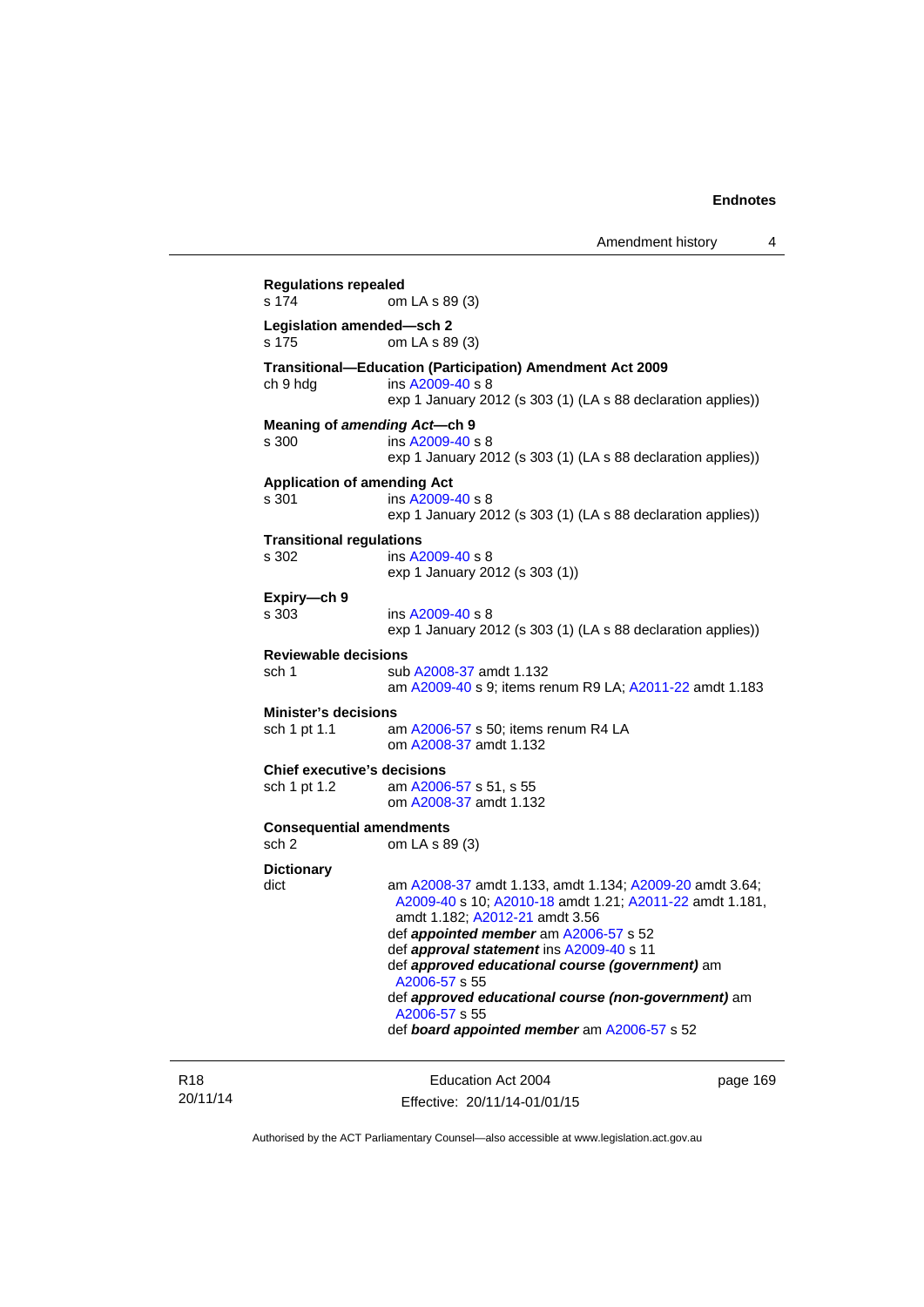4 Amendment history

 def *completes year 10* ins [A2009-40](http://www.legislation.act.gov.au/a/2009-40) s 11 def *completes year 12* ins [A2009-40](http://www.legislation.act.gov.au/a/2009-40) s 11 def *compliance notice* ins [A2009-40](http://www.legislation.act.gov.au/a/2009-40) s 11 def *compulsory school age* sub [A2009-40](http://www.legislation.act.gov.au/a/2009-40) s 12 def *education course* ins [A2009-40](http://www.legislation.act.gov.au/a/2009-40) s 13 def *education provider* ins [A2009-40](http://www.legislation.act.gov.au/a/2009-40) s 13 def *employment alternative* ins [A2009-40](http://www.legislation.act.gov.au/a/2009-40) s 13 def *exclusion* am [A2006-57](http://www.legislation.act.gov.au/a/2006-57) s 55 def *exemption certificate* sub [A2009-40](http://www.legislation.act.gov.au/a/2009-40) s 14 def *full-time participation* ins [A2009-40](http://www.legislation.act.gov.au/a/2009-40) s 15 def *full-time participation requirement* ins [A2009-40](http://www.legislation.act.gov.au/a/2009-40) s 15 def *government school* sub [A2011-51](http://www.legislation.act.gov.au/a/2011-51) s 8 def *information notice* ins [A2009-40](http://www.legislation.act.gov.au/a/2009-40) s 15 def *internally reviewable decision* ins [A2008-37](http://www.legislation.act.gov.au/a/2008-37) amdt 1.135 def *internal reviewer* sub [A2008-37](http://www.legislation.act.gov.au/a/2008-37) amdt 1.136 def *internal review notice* ins [A2008-37](http://www.legislation.act.gov.au/a/2008-37) amdt 1.137 def *parents and citizens member* am [A2006-57](http://www.legislation.act.gov.au/a/2006-57) s 52 def *participates* ins [A2009-40](http://www.legislation.act.gov.au/a/2009-40) s 15 def *proposed opening day* am [A2006-57](http://www.legislation.act.gov.au/a/2006-57) s 53 def *reviewable decision* sub [A2008-37](http://www.legislation.act.gov.au/a/2008-37) amdt 1.138 def *school* am [A2009-40](http://www.legislation.act.gov.au/a/2009-40) s 16 sub [A2011-51](http://www.legislation.act.gov.au/a/2011-51) s 9 def *school-leaving age* om [A2009-40](http://www.legislation.act.gov.au/a/2009-40) s 17 def *staff member* am [A2006-57](http://www.legislation.act.gov.au/a/2006-57) s 53 def *student member* am [A2006-57](http://www.legislation.act.gov.au/a/2006-57) s 53 def *training alternative* ins [A2009-40](http://www.legislation.act.gov.au/a/2009-40) s 18 def *training alternative provider* ins [A2009-40](http://www.legislation.act.gov.au/a/2009-40) s 18

page 170 Education Act 2004 Effective: 20/11/14-01/01/15

R18 20/11/14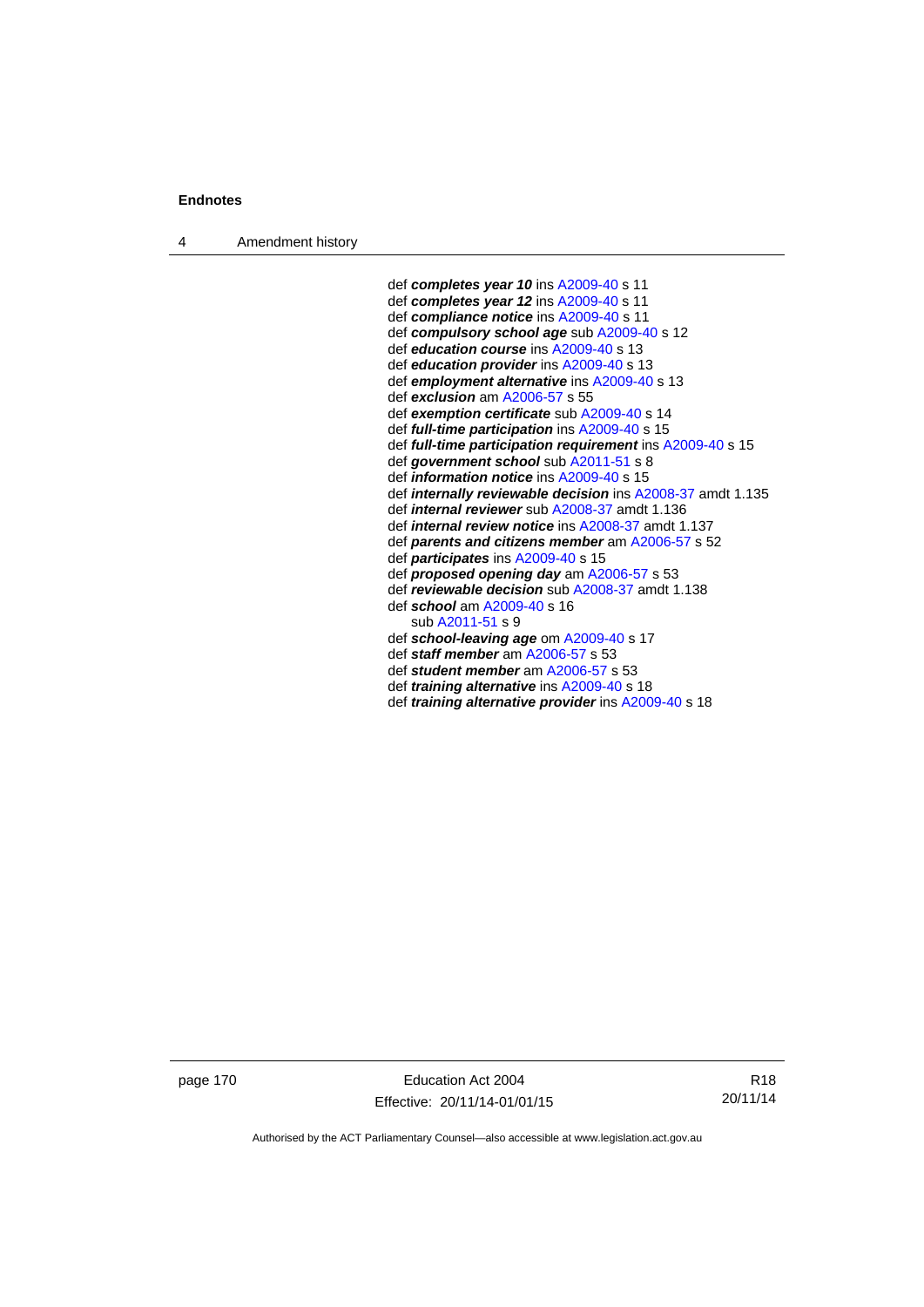# **5 Earlier republications**

Some earlier republications were not numbered. The number in column 1 refers to the publication order.

Since 12 September 2001 every authorised republication has been published in electronic pdf format on the ACT legislation register. A selection of authorised republications have also been published in printed format. These republications are marked with an asterisk (\*) in column 1. Electronic and printed versions of an authorised republication are identical.

| <b>Republication</b><br>No and date | <b>Effective</b>            | Last<br>amendment<br>made by | <b>Republication</b><br>for |
|-------------------------------------|-----------------------------|------------------------------|-----------------------------|
| R <sub>1</sub><br>1 Jan 2005        | 1 Jan 2005-<br>1 Jan 2006   | not amended                  | new Act                     |
| R <sub>2</sub><br>2 Jan 2006        | 2 Jan 2006-<br>15 June 2006 | not amended                  | commenced expiry            |
| R <sub>3</sub>                      | 16 June 2006-               | A2006-28                     | amendments by               |
| 16 June 2006                        | 19 Dec 2006                 |                              | A2006-28                    |
| R4                                  | 20 Dec 2006-                | A2006-57                     | amendments by               |
| 20 Dec 2006                         | 26 Oct 2008                 |                              | A2006-57                    |
| R <sub>5</sub>                      | 27 Oct 2008-                | A2008-37                     | amendments by               |
| 27 Oct 2008                         | 1 Feb 2008                  |                              | A2008-20                    |
| R <sub>6</sub>                      | 2 Feb 2009-                 | A2008-37                     | amendments by               |
| 2 Feb 2009                          | 26 Feb 2009                 |                              | A2008-37                    |
| R7                                  | 27 Feb 2009-                | A2008-37                     | amendments by               |
| 27 Feb 2009                         | 21 Sept 2009                |                              | A2008-20                    |
| R <sub>8</sub>                      | 22 Sept 2009-               | A2009-20                     | amendments by               |
| 22 Sept 2009                        | 31 Dec 2009                 |                              | A2009-20                    |
| R <sub>9</sub>                      | 1 Jan 2010-                 | A2009-40                     | amendments by               |
| 1 Jan 2010                          | 3 Mar 2010                  |                              | A2009-40                    |
| R <sub>10</sub>                     | 4 Mar 2010-                 | A2010-7                      | amendments by               |
| 4 Mar 2010                          | 2 June 2010                 |                              | A2010-7                     |
| R <sub>11</sub>                     | 3 June 2010-                | A2010-18                     | amendments by               |
| 3 June 2010                         | 6 July 2010                 |                              | A2010-18                    |
| R <sub>12</sub>                     | 7 July 2010-                | A2010-22                     | amendments by               |
| 7 July 2010                         | 28 Feb 2011                 |                              | A2010-22                    |

R18 20/11/14

Education Act 2004 Effective: 20/11/14-01/01/15 page 171